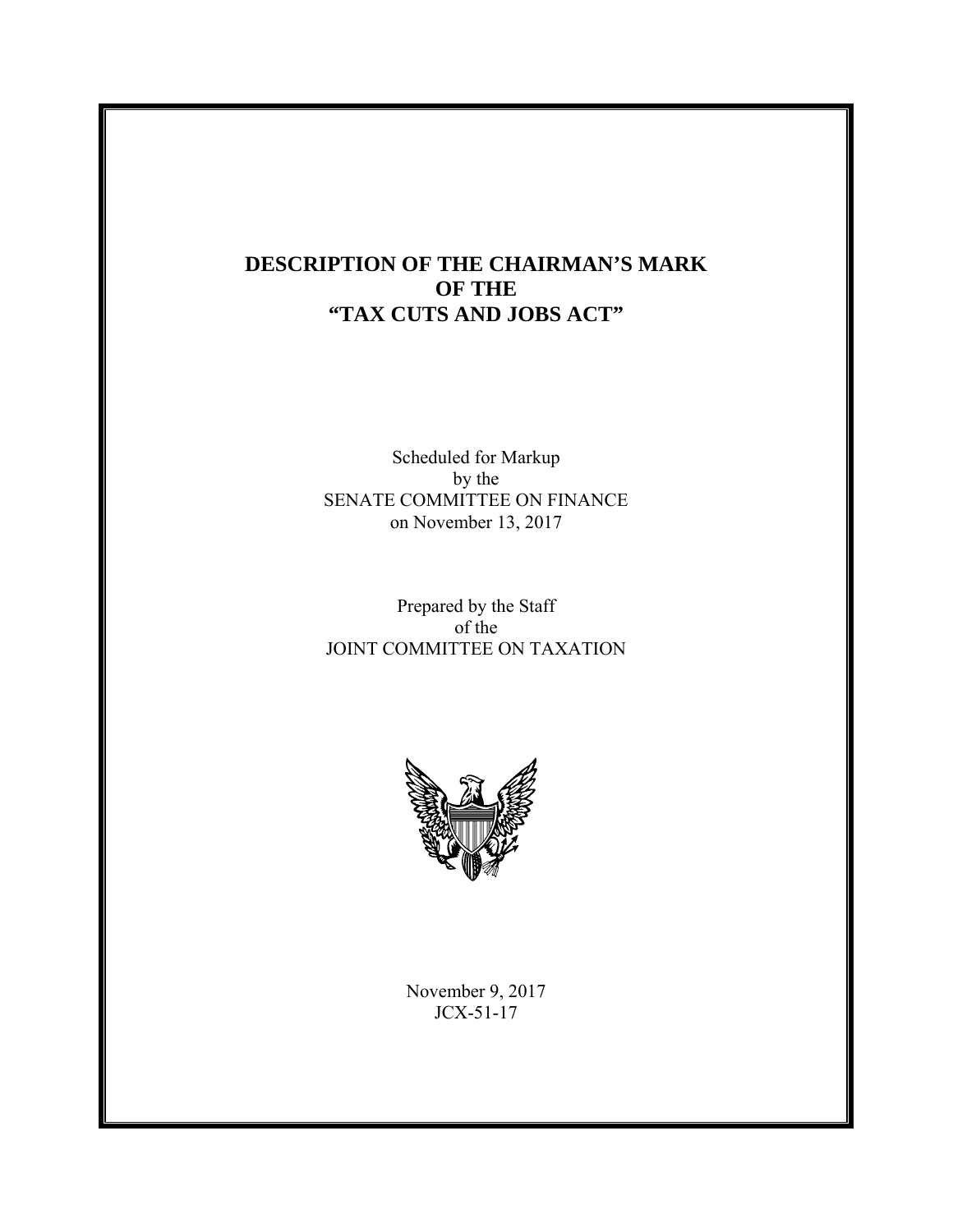# **CONTENTS**

|    |                                                                                                                                                                                                                                                                                                                                                          | Page |
|----|----------------------------------------------------------------------------------------------------------------------------------------------------------------------------------------------------------------------------------------------------------------------------------------------------------------------------------------------------------|------|
|    |                                                                                                                                                                                                                                                                                                                                                          |      |
| I. |                                                                                                                                                                                                                                                                                                                                                          |      |
|    | A. Simplification and Reform of Rates, Standard Deductions, and Exemptions 2<br>1. Reduction and simplification of individual income tax rates and modification                                                                                                                                                                                          |      |
|    | B.<br>1. Allow 17.4-percent deduction to certain pass-through income  14                                                                                                                                                                                                                                                                                 |      |
|    |                                                                                                                                                                                                                                                                                                                                                          |      |
|    | 1. Repeal of deduction for taxes not paid or accrued in a trade or business 23<br>2.<br>3.<br>4.<br>Repeal of miscellaneous itemized deductions subject to the two-percent floor  26<br>5.<br>Increase percentage limit for charitable contributions of cash to public<br>6.<br>9. Repeal of exclusion for qualified bicycle commuting reimbursement  34 |      |
|    |                                                                                                                                                                                                                                                                                                                                                          |      |
|    |                                                                                                                                                                                                                                                                                                                                                          |      |
|    |                                                                                                                                                                                                                                                                                                                                                          |      |
|    | 2. Reduction of dividends received deductions to reflect lower corporate                                                                                                                                                                                                                                                                                 | 56   |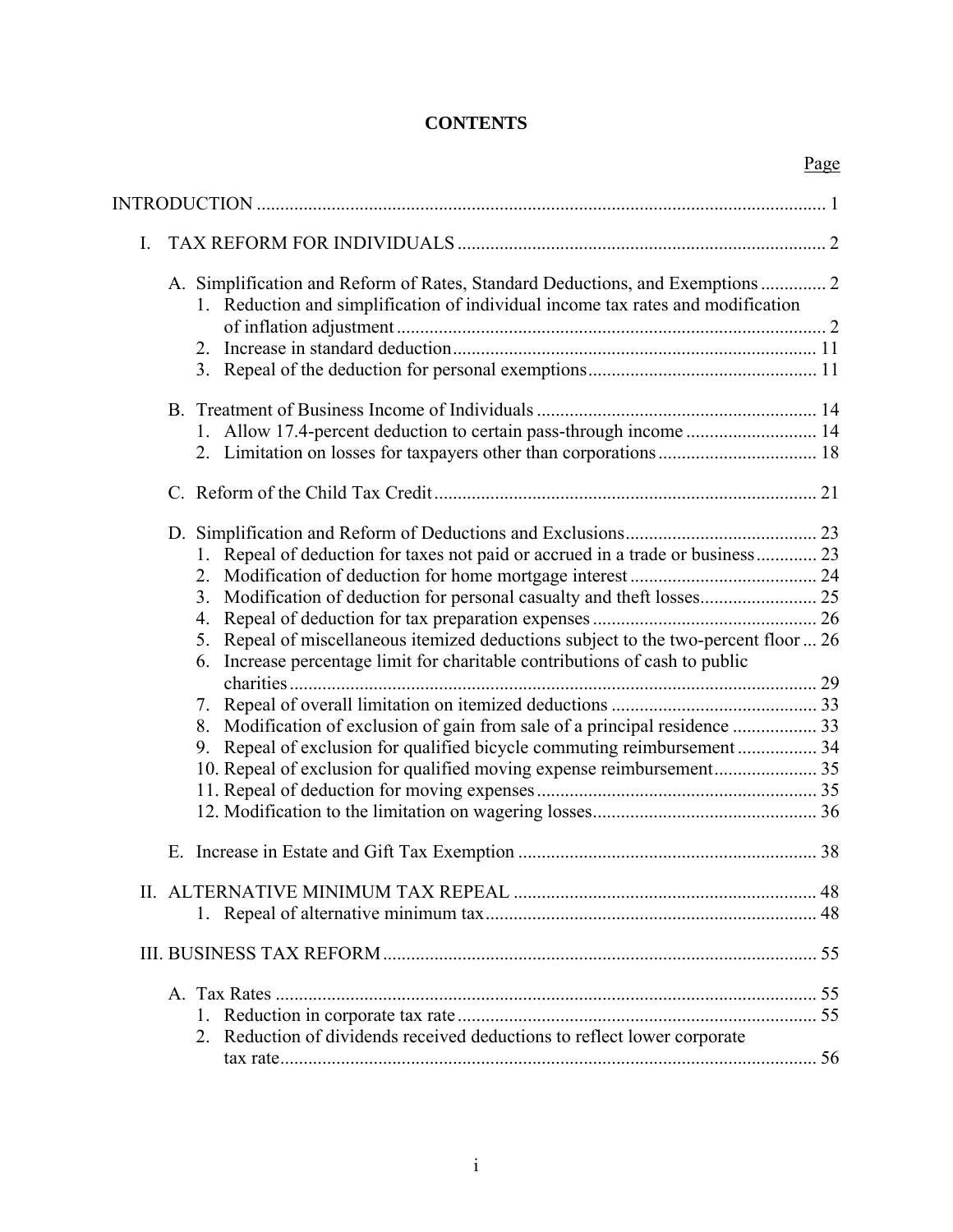|                | 1.                                                                                        |  |
|----------------|-------------------------------------------------------------------------------------------|--|
|                | Modifications of gross receipts test for use of cash method of accounting<br>2.           |  |
|                |                                                                                           |  |
|                | 3.                                                                                        |  |
|                | 4.                                                                                        |  |
|                | Increase in gross receipts test for construction contract exception to percentage<br>5.   |  |
|                |                                                                                           |  |
|                |                                                                                           |  |
|                |                                                                                           |  |
|                |                                                                                           |  |
|                | 3.                                                                                        |  |
|                | Modifications to depreciation limitations on luxury automobiles and personal              |  |
|                | 4.                                                                                        |  |
|                | 5.                                                                                        |  |
|                | 6.                                                                                        |  |
|                | 7.                                                                                        |  |
|                |                                                                                           |  |
|                |                                                                                           |  |
|                | Repeal of deduction for income attributable to domestic production activities  96<br>1.   |  |
|                | 2. Limitation on deduction by employers of expenses for fringe benefits 97                |  |
|                |                                                                                           |  |
|                |                                                                                           |  |
|                |                                                                                           |  |
|                |                                                                                           |  |
|                | 1. Modification of credit for clinical testing expenses for certain drugs for rare        |  |
|                |                                                                                           |  |
|                | 2.                                                                                        |  |
|                | 3.                                                                                        |  |
|                |                                                                                           |  |
|                |                                                                                           |  |
|                |                                                                                           |  |
|                | 2.                                                                                        |  |
|                | Cost basis of specified securities determined without regard to identification  113<br>3. |  |
|                |                                                                                           |  |
|                |                                                                                           |  |
|                | 1.                                                                                        |  |
|                | 2.                                                                                        |  |
|                | 3. Excise tax on excess tax-exempt organization executive compensation  128               |  |
| $\mathbf{I}$ . |                                                                                           |  |
|                | 1.                                                                                        |  |
|                | 2.                                                                                        |  |
|                | 3.                                                                                        |  |
|                |                                                                                           |  |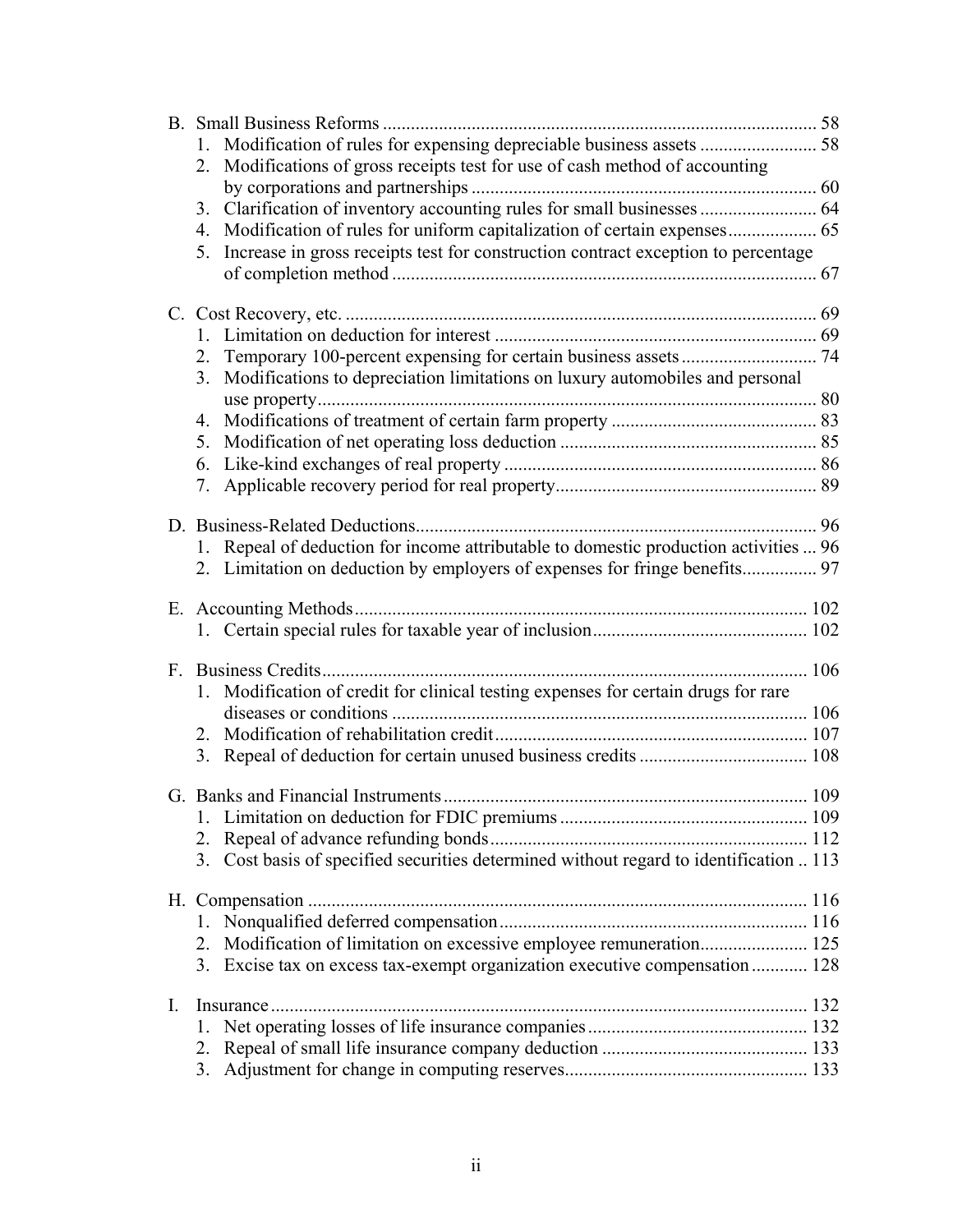|    |    | 4. Repeal of special rule for distributions to shareholders from pre-1984                                                                                                                                                                       |  |
|----|----|-------------------------------------------------------------------------------------------------------------------------------------------------------------------------------------------------------------------------------------------------|--|
|    |    | 5. Modification of proration rules for property and casualty insurance                                                                                                                                                                          |  |
|    |    |                                                                                                                                                                                                                                                 |  |
|    |    |                                                                                                                                                                                                                                                 |  |
|    |    |                                                                                                                                                                                                                                                 |  |
|    |    | 8. Tax reporting for life settlement transactions, clarification of tax basis of<br>life insurance contracts, and exception to transfer for valuable consideration                                                                              |  |
|    |    |                                                                                                                                                                                                                                                 |  |
| J. |    |                                                                                                                                                                                                                                                 |  |
|    |    | 1. Tax gain on the sale of a partnership interest on look-through basis 144                                                                                                                                                                     |  |
|    |    | 2. Modification of the definition of substantial built-in loss in the case of                                                                                                                                                                   |  |
|    |    | 3. Charitable contributions and foreign taxes taken into account in determining                                                                                                                                                                 |  |
|    |    |                                                                                                                                                                                                                                                 |  |
|    |    | K. Determination of Worker Classification and Information Reporting                                                                                                                                                                             |  |
|    |    |                                                                                                                                                                                                                                                 |  |
|    |    |                                                                                                                                                                                                                                                 |  |
|    |    |                                                                                                                                                                                                                                                 |  |
|    |    | 1. Excise tax based on investment income of private colleges and universities 160                                                                                                                                                               |  |
|    |    | 2. Name and logo royalties treated as unrelated business taxable income  163<br>3. Unrelated business taxable income separately computed for each trade or                                                                                      |  |
|    |    |                                                                                                                                                                                                                                                 |  |
|    |    | 4. Repeal of tax-exempt status for professional sports leagues  168<br>5. Modification of taxes on excess benefit transactions (intermediate sanctions) 169<br>6. Denial of deduction for amounts paid in exchange for college athletic seating |  |
|    |    |                                                                                                                                                                                                                                                 |  |
|    |    |                                                                                                                                                                                                                                                 |  |
|    |    | 1. Conformity of contribution limits for employer-sponsored retirement plans 177                                                                                                                                                                |  |
|    |    | 2. Application of 10-percent early withdrawal tax to governmental section                                                                                                                                                                       |  |
|    |    |                                                                                                                                                                                                                                                 |  |
|    | 3. | Elimination of catch-up contributions for high-wage employees 180                                                                                                                                                                               |  |
|    |    |                                                                                                                                                                                                                                                 |  |
|    |    |                                                                                                                                                                                                                                                 |  |
|    |    |                                                                                                                                                                                                                                                 |  |
|    | 1. |                                                                                                                                                                                                                                                 |  |
|    |    |                                                                                                                                                                                                                                                 |  |
|    |    |                                                                                                                                                                                                                                                 |  |
|    |    |                                                                                                                                                                                                                                                 |  |
|    |    |                                                                                                                                                                                                                                                 |  |
|    |    |                                                                                                                                                                                                                                                 |  |
|    |    |                                                                                                                                                                                                                                                 |  |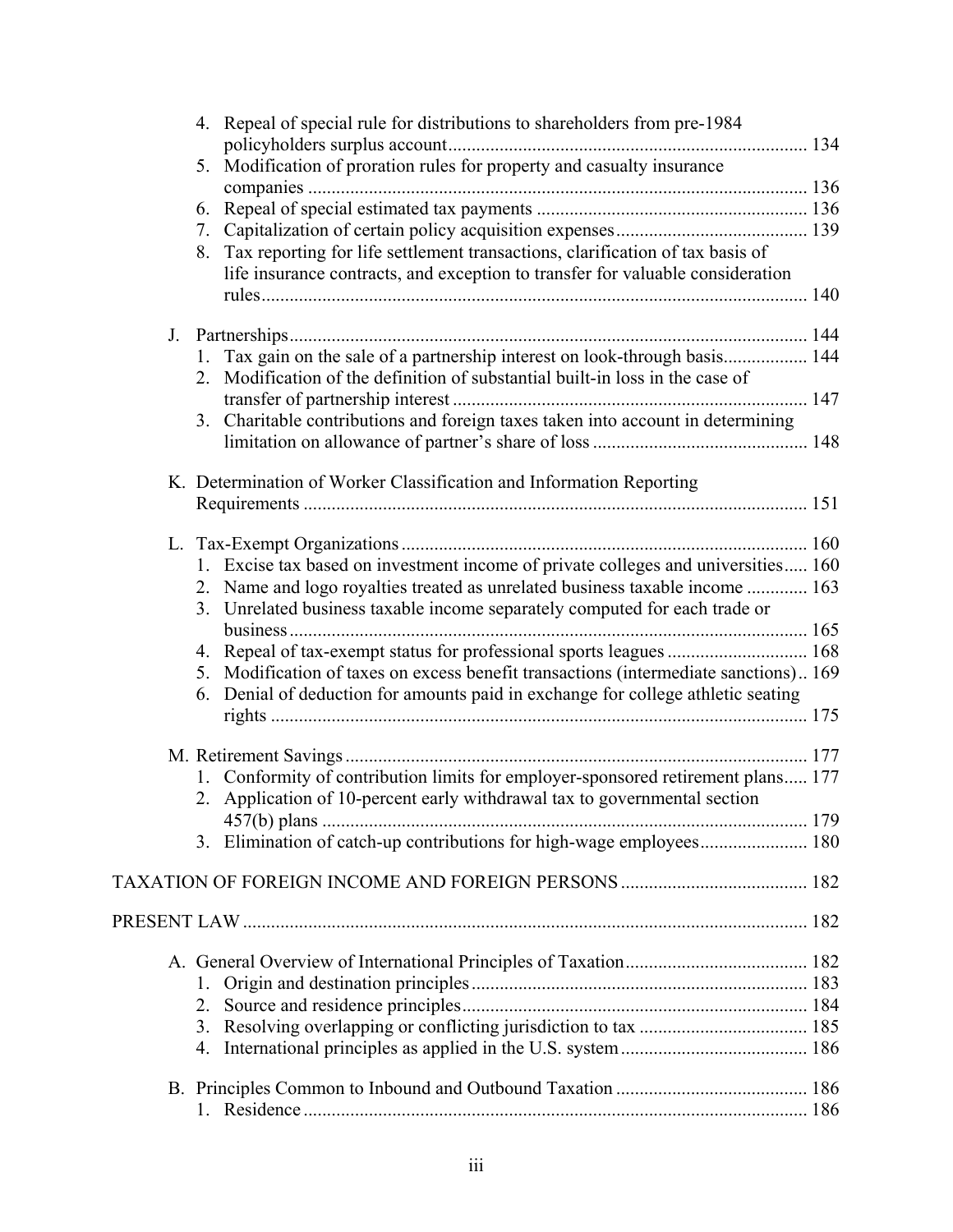| 2. |                                                                                   |     |
|----|-----------------------------------------------------------------------------------|-----|
| 3. |                                                                                   |     |
| 4. |                                                                                   |     |
|    | C. U.S. Tax Rules Applicable to Nonresident Aliens and Foreign Corporations       |     |
|    |                                                                                   |     |
|    |                                                                                   |     |
| 2. |                                                                                   |     |
| 3. |                                                                                   |     |
|    | D. U.S. Tax Rules Applicable to Foreign Activities of U.S. Persons (Outbound) 207 |     |
| 1. |                                                                                   | 207 |
| 2. |                                                                                   |     |
| 3. |                                                                                   |     |
| 4. |                                                                                   |     |
|    |                                                                                   |     |
|    | A. Establishment of Participation Exemption System for Taxation of Foreign        |     |
|    |                                                                                   | 218 |
|    | 1. Deduction for foreign-source portion of dividends received by domestic         |     |
|    | corporations from specified 10-percent owned foreign corporations                 | 218 |
| 2. | Special rules relating to sales or transfers involving specified 10-percent       |     |
|    |                                                                                   | 220 |
| 3. | Treatment of deferred foreign income upon transition to participation             |     |
|    |                                                                                   |     |
|    |                                                                                   | 227 |
|    | 1. Current year inclusion of global intangible low-taxed income by United         |     |
|    |                                                                                   |     |
| 2. |                                                                                   |     |
| 3. | Special rules for transfers of intangible property from controlled foreign        |     |
|    |                                                                                   |     |
|    |                                                                                   |     |
| 1. | Elimination of inclusion of foreign base company oil related income  232          |     |
| 2. | Inflation adjustment of <i>de minimis</i> exception for foreign base company      |     |
|    |                                                                                   | 232 |
| 3. | Repeal of inclusion based on withdrawal of previously excluded subpart F          |     |
|    |                                                                                   | 232 |
| 4. | Modification of stock attribution rules for determining status as a controlled    |     |
|    |                                                                                   | 233 |
| 5. |                                                                                   | 233 |
| 6. | Elimination of requirement that corporation must be controlled for 30 days        |     |
|    |                                                                                   |     |
| 7. | Look-thru rule for related controlled foreign corporations made permanent  234    |     |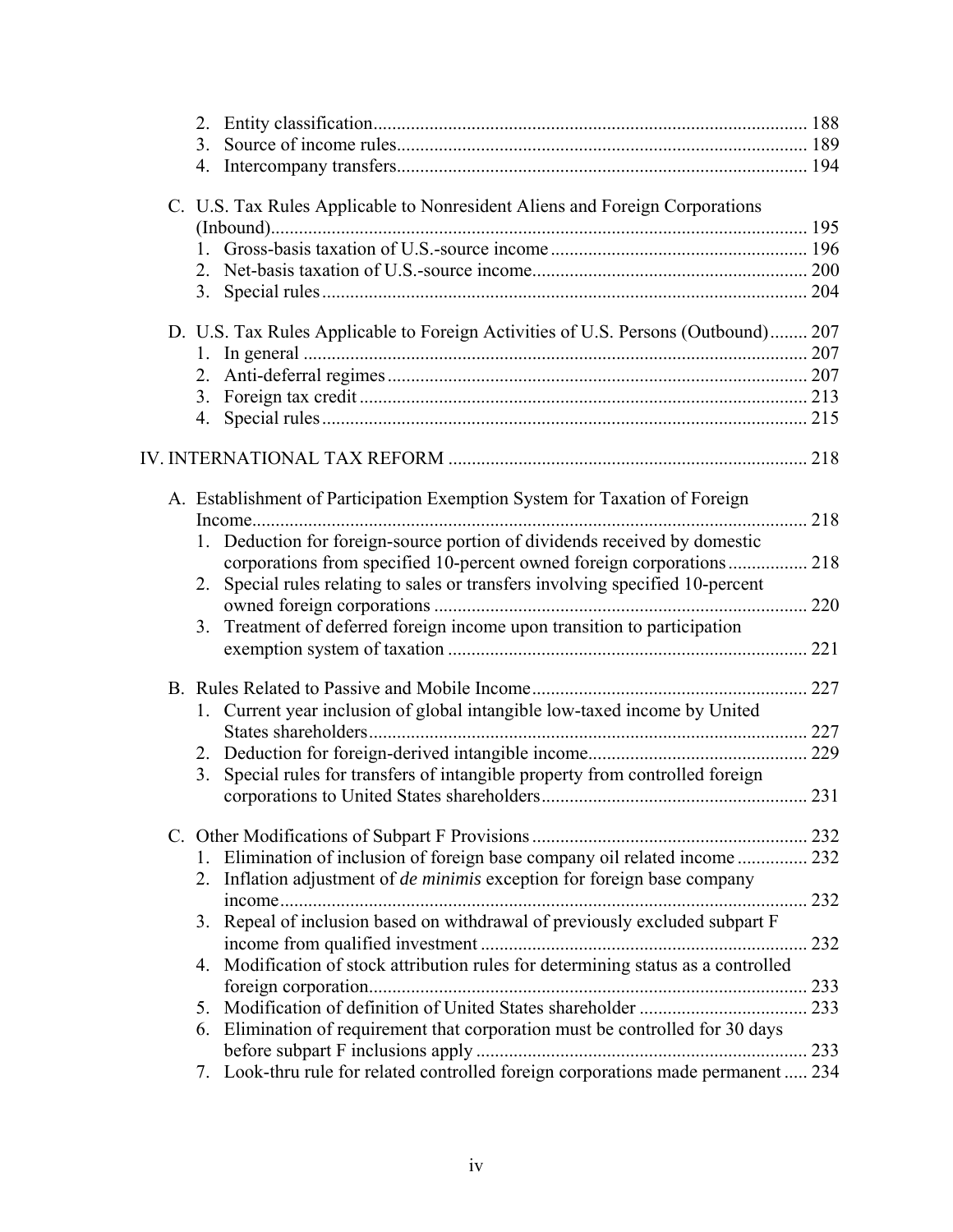|            | 8.       | Corporations eligible for deductions for dividends exempted from subpart F                                                                           | 234        |
|------------|----------|------------------------------------------------------------------------------------------------------------------------------------------------------|------------|
|            | 1.       | Denial of deduction for interest expense of United States shareholders which<br>are members of worldwide affiliated groups with excess domestic      | 235        |
|            |          |                                                                                                                                                      | 235        |
|            | 2.<br>3. | Limitations on income shifting through intangible property transfers<br>Certain related party amounts paid or accrued in hybrid transactions or with | 236<br>237 |
|            | 4.<br>5. | Termination of special rules for domestic international sales corporations<br>Surrogate foreign corporations not eligible for reduced rate on        | 238        |
|            |          |                                                                                                                                                      | 239        |
| Е.         | 1.       | Repeal of section 902 indirect foreign tax credits; determination of                                                                                 | 240        |
|            |          |                                                                                                                                                      | 240        |
|            | 2.       | Separate foreign tax credit limitation basket for foreign branch income                                                                              | 241        |
|            | 3.       | Acceleration of election to allocate interest, etc., on a worldwide basis                                                                            | 241        |
|            | 4.       | Source of income from sales of inventory determined solely on basis of                                                                               |            |
|            |          |                                                                                                                                                      | 241        |
| $F_{\tau}$ |          |                                                                                                                                                      | 242        |
|            |          |                                                                                                                                                      | 242        |
|            |          |                                                                                                                                                      | 245        |
|            |          | Taxation of passenger cruise gross income of foreign corporations and                                                                                |            |
|            |          |                                                                                                                                                      | 245        |
|            | 2.       | Modification of insurance exception to the passive foreign investment                                                                                |            |
|            |          |                                                                                                                                                      | 246        |
|            | 3.       | Repeal of fair market value of interest expense apportionment                                                                                        | 247        |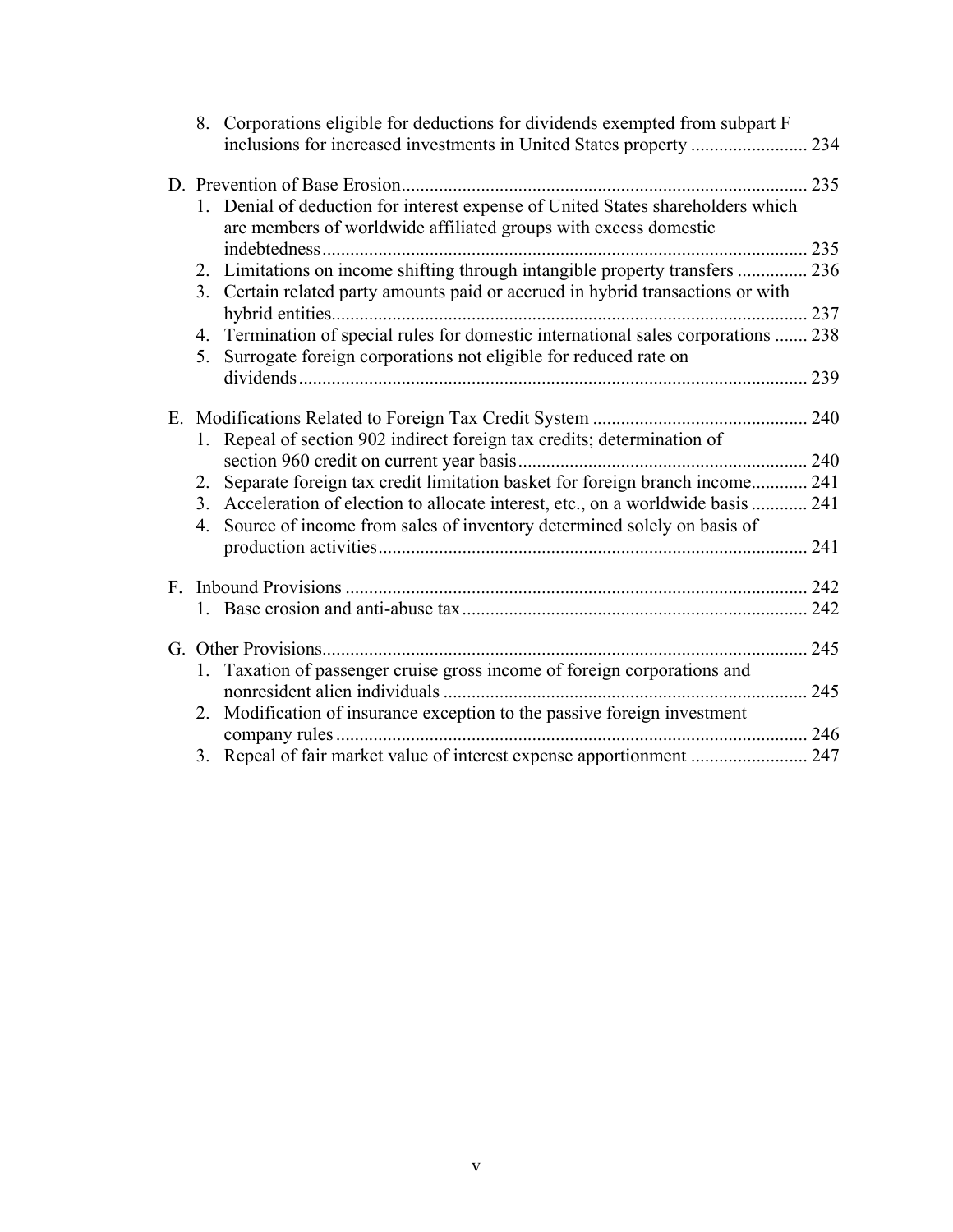## **INTRODUCTION**

The Senate Committee on Finance has scheduled a markup on November 13, 2017, of an original bill, the "Tax Cuts and Jobs Act," which provides for reconciliation pursuant to section 2001 of the concurrent resolution on the budget for fiscal year 2018. This document,  $\frac{1}{1}$  prepared by the staff of the Joint Committee on Taxation, provides a description of the Chairman's Mark of the "Tax Cuts and Jobs Act."

 $\overline{a}$ 

<sup>1</sup> This document may be cited as follows: Joint Committee on Taxation*, Description of the Chairman's Mark of the "Tax Cuts and Jobs Act"* (JCX-51-17), November 9, 2017. This document can be found also on the Joint Committee on Taxation website at www.jct.gov. All section references herein are to the Internal Revenue Code of 1986, as amended, unless otherwise stated.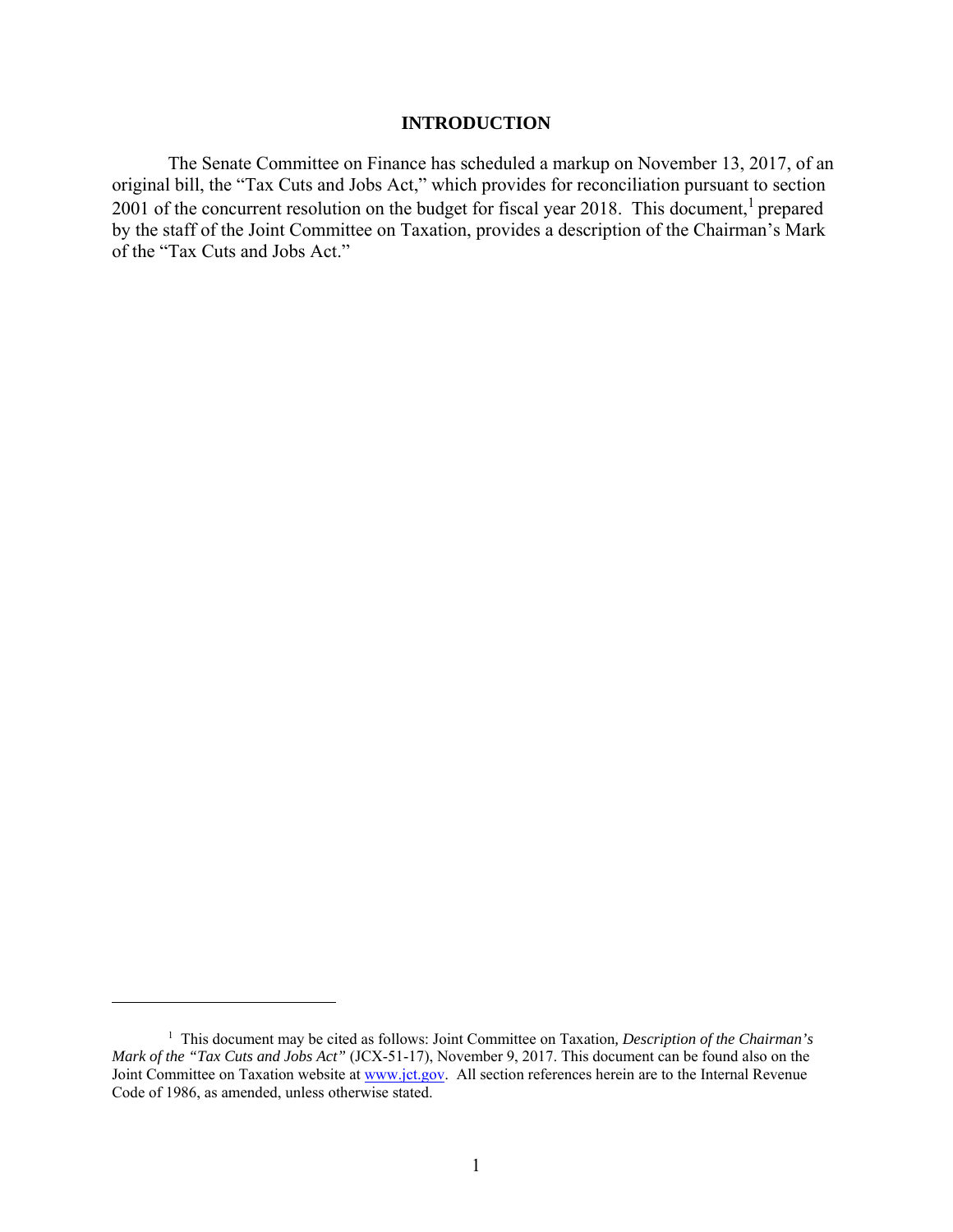## **I. TAX REFORM FOR INDIVIDUALS**

## **A. Simplification and Reform of Rates, Standard Deductions, and Exemptions**

## **1. Reduction and simplification of individual income tax rates and modification of inflation adjustment**

## **Present Law**

#### **In general**

To determine regular tax liability, an individual taxpayer generally must apply the tax rate schedules (or the tax tables) to his or her regular taxable income. The rate schedules are broken into several ranges of income, known as income brackets, and the marginal tax rate increases as a taxpayer's income increases.

#### **Tax rate schedules**

Separate rate schedules apply based on an individual's filing status. For 2017, the regular individual income tax rate schedules are as follows:

| If taxable income is:                 | Then income tax equals:                              |
|---------------------------------------|------------------------------------------------------|
| <b>Single Individuals</b>             |                                                      |
| Not over \$9,325                      | 10% of the taxable income                            |
| Over \$9,325 but not over \$37,950    | \$932.50 plus 15% of the excess over \$9,325         |
| Over \$37,950 but not over \$91,900   | \$5,226.25 plus 25% of the excess over \$37,950      |
| Over \$91,900 but not over \$191,650  | \$18,713.75 plus 28% of the excess over \$91,900     |
| Over \$191,650 but not over \$416,700 | \$46,643.75 plus 33% of the excess over \$191,650    |
| Over \$416,700 but not over \$418,400 | \$120,910.25 plus 35% of the excess over \$416,700   |
| Over \$418,400                        | \$121,505.25 plus 39.6% of the excess over \$418,400 |
| <b>Heads of Households</b>            |                                                      |
| Not over \$13,350                     | 10% of the taxable income                            |
| Over \$13,350 but not over \$50,800   | \$1,335 plus 15% of the excess over \$13,350         |
| Over \$50,800 but not over \$131,200  | \$6,952.50 plus 25% of the excess over \$50,800      |
| Over \$131,200 but not over \$212,500 | \$27,052.50 plus 28% of the excess over \$131,200    |
| Over \$212,500 but not over \$416,700 | \$49,816.50 plus 33% of the excess over \$212,500    |
| Over \$416,700 but not over \$444,550 | \$117,202.50 plus 35% of the excess over \$416,700   |
| Over \$444,550                        | \$126,950 plus 39.6% of the excess over \$444,550    |

#### **Table 1.─Federal Individual Income Tax Rates for 20171**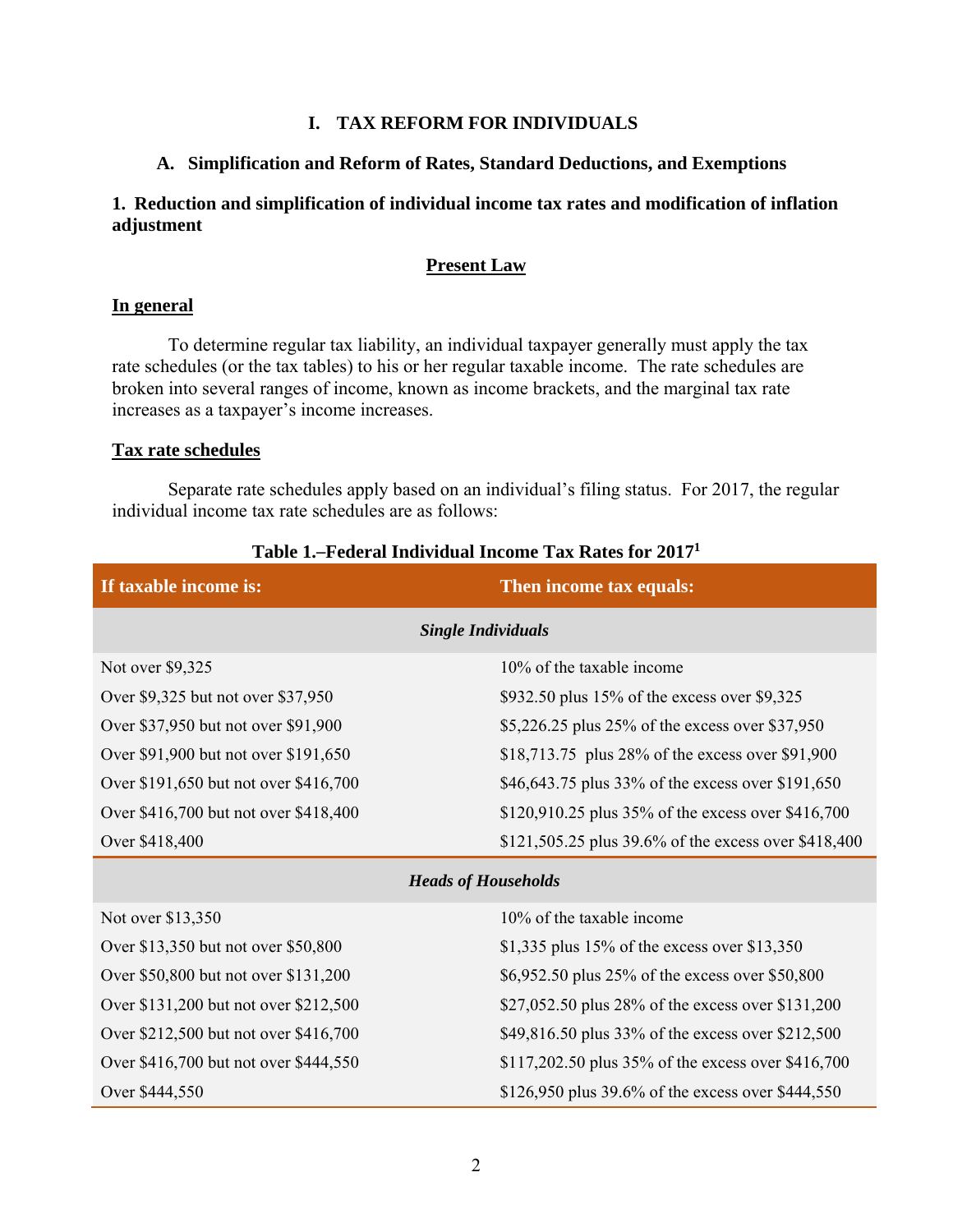#### **If taxable income is: Then income tax equals:**

#### *Married Individuals Filing Joint Returns and Surviving Spouses*

| Not over \$18,650                     | 10% of the taxable income                         |
|---------------------------------------|---------------------------------------------------|
| Over \$18,650 but not over \$75,900   | \$1,865 plus 15% of the excess over $$18,650$     |
| Over \$75,900 but not over \$153,100  | \$10,452.50 plus 25% of the excess over \$75,900  |
| Over \$153,100 but not over \$233,350 | \$29,752.50 plus 28% of the excess over \$153,100 |
| Over \$233,350 but not over \$416,700 | \$52,222.50 plus 33% of the excess over \$233,350 |
| Over \$416,700 but not over \$470,700 | \$112,728 plus 35% of the excess over \$416,700   |
| Over \$470,700                        | \$131,628 plus 39.6% of the excess over \$470,700 |

#### *Married Individuals Filing Separate Returns*

| Not over \$9,325                      | 10% of the taxable income                         |  |  |
|---------------------------------------|---------------------------------------------------|--|--|
| Over \$9,325 but not over \$37,950    | \$932.50 plus 15% of the excess over \$9,325      |  |  |
| Over \$37,950 but not over \$76,550   | \$5,226.25 plus 25% of the excess over \$37,950   |  |  |
| Over \$76,550 but not over \$116,675  | \$14,876.25 plus 28% of the excess over \$76,550  |  |  |
| Over \$116,675 but not over \$208,350 | \$26,111.25 plus 33% of the excess over \$116,675 |  |  |
| Over \$208,350 but not over \$235,350 | \$56,364 plus 35% of the excess over \$208,350    |  |  |
| Over \$235,350                        | \$65,814 plus 39.6% of the excess over \$235,350  |  |  |
| <b>Estates and Trusts</b>             |                                                   |  |  |
|                                       |                                                   |  |  |
| Not over \$2,550                      | 15% of the taxable income                         |  |  |
| Over $$2,550$ but not over $$6,000$   | \$382.50 plus 25% of the excess over \$2,550      |  |  |
| Over \$6,000 but not over \$9,150     | \$1,245 plus 28% of the excess over $$6,000$      |  |  |
| Over \$9,150 but not over \$12,500    | \$2,127 plus 33% of the excess over \$9,150       |  |  |
| Over \$12,500                         | \$3,232.50 plus 39.6% of the excess over \$12,500 |  |  |

1 Rev. Proc. 2016-55, 2016-45 I.R.B. 707, sec. 3.01.

#### **Unearned income of children**

Special rules (generally referred to as the "kiddie tax") apply to the net unearned income of certain children.<sup>2</sup> Generally, the kiddie tax applies to a child if:  $(1)$  the child has not reached the age of 19 by the close of the taxable year, or the child is a full-time student under the age of 24, and either of the child's parents is alive at such time; (2) the child's unearned income exceeds

 $\frac{1}{2}$ <sup>2</sup> Sec. 1(g). Unless otherwise stated, all section references are to the Internal Revenue Code of 1986, as amended (the "Code").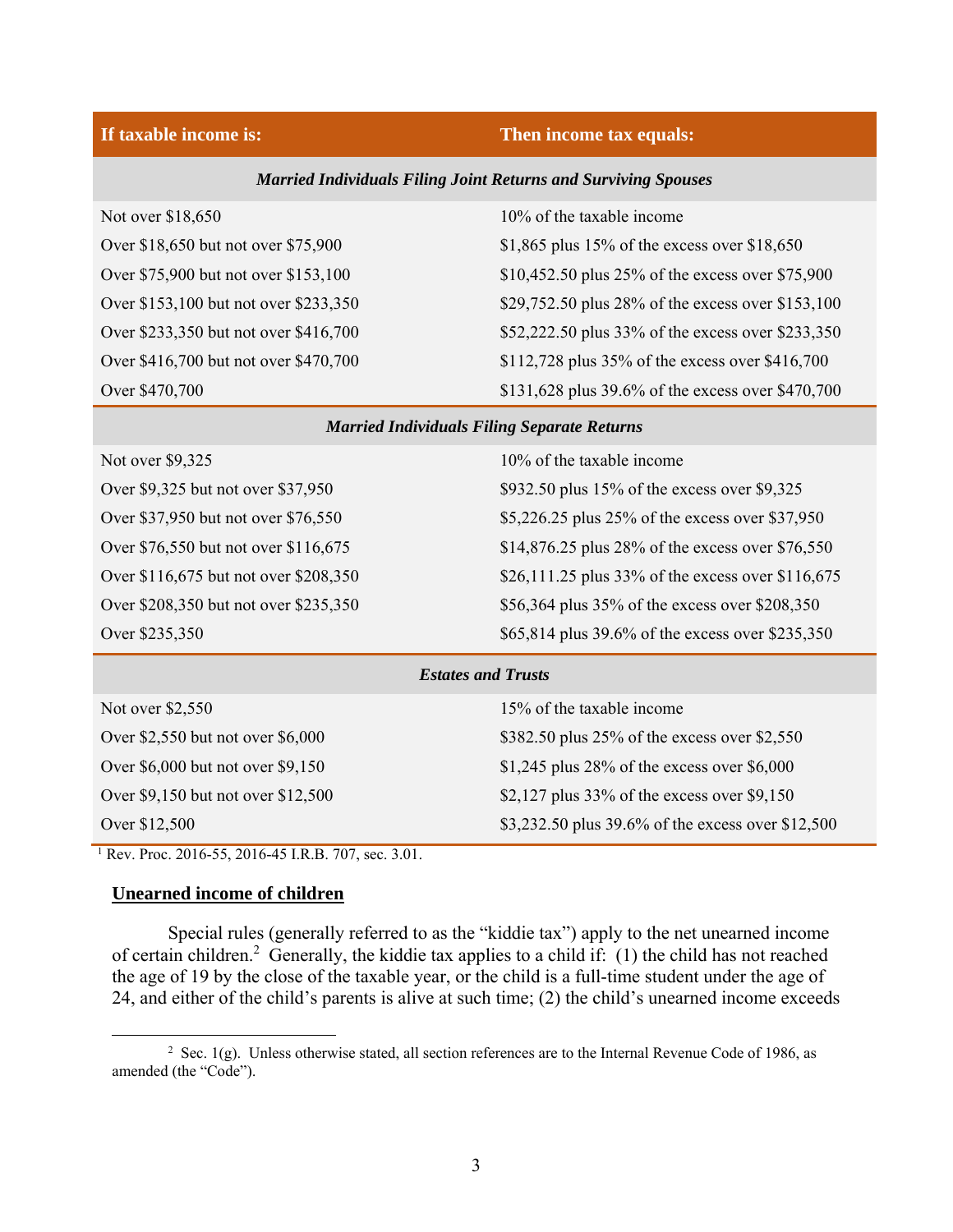\$2,100 (for 2017); and (3) the child does not file a joint return.<sup>3</sup> The kiddie tax applies regardless of whether the child may be claimed as a dependent by either or both parents. For children above age 17, the kiddie tax applies only to children whose earned income does not exceed one-half of the amount of their support.

Under these rules, the net unearned income of a child (for 2017, unearned income over \$2,100) is taxed at the parents' tax rates if the parents' tax rates are higher than the tax rates of the child.<sup>4</sup> The remainder of a child's taxable income (i.e., earned income, plus unearned income up to \$2,100 (for 2017), less the child's standard deduction) is taxed at the child's rates, regardless of whether the kiddie tax applies to the child. For these purposes, unearned income is income other than wages, salaries, professional fees, other amounts received as compensation for personal services actually rendered, and distributions from qualified disability trusts.<sup>5</sup> In general, a child is eligible to use the preferential tax rates for qualified dividends and capital gains.<sup>6</sup>

The kiddie tax is calculated by computing the "allocable parental tax." This involves adding the net unearned income of the child to the parent's income and then applying the parent's tax rate. A child's "net unearned income" is the child's unearned income less the sum of (1) the minimum standard deduction allowed to dependents  $(\$1,050$  for  $2017^7$ ), and (2) the greater of (a) such minimum standard deduction amount or (b) the amount of allowable itemized deductions that are directly connected with the production of the unearned income.<sup>8</sup>

 The allocable parental tax equals the hypothetical increase in tax to the parent that results from adding the child's net unearned income to the parent's taxable income.<sup>9</sup> If the child has net capital gains or qualified dividends, these items are allocated to the parent's hypothetical taxable income according to the ratio of net unearned income to the child's total unearned income. If a parent has more than one child subject to the kiddie tax, the net unearned income of all children is combined, and a single kiddie tax is calculated. Each child is then allocated a proportionate share of the hypothetical increase, based upon the child's net unearned income relative to the aggregate net unearned income of all of the parent's children subject to the tax.

<sup>5</sup> Sec. 1(g)(4) and sec. 911(d)(2).

 $6$  Sec. 1(h).

7 Sec. 3.02 of Rev. Proc. 2016-55, *supra*.

 $8$  Sec. 1(g)(4).

 <sup>3</sup> <sup>3</sup> Sec. 1(g)(2).

<sup>4</sup> Special rules apply for determining which parent's rate applies where a joint return is not filed.

 $9$  Sec. 1(g)(3).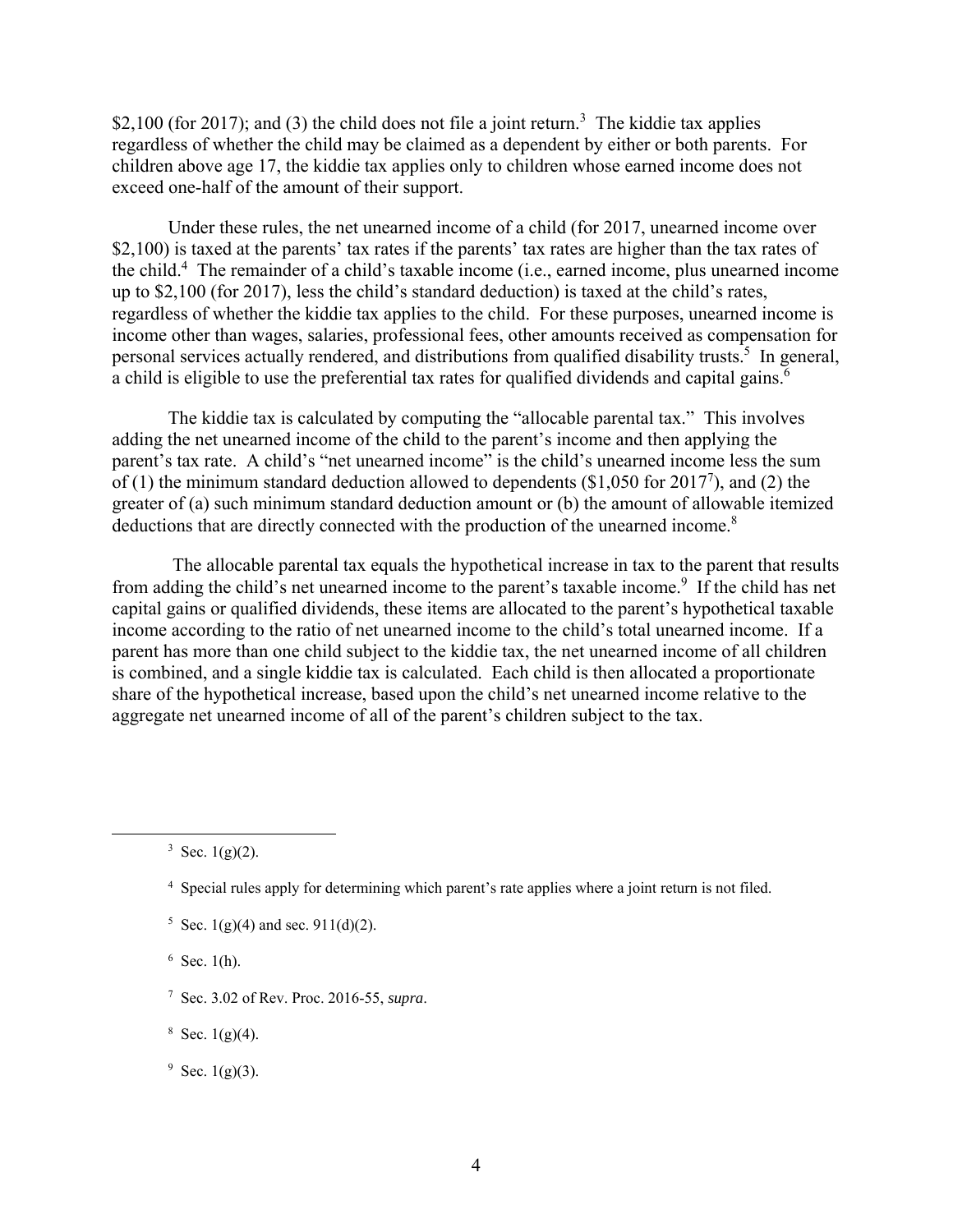Generally, a child must file a separate return to report his or her income.<sup>10</sup> In such case, items on the parents' return are not affected by the child's income, and the total tax due from the child is the greater of:

- 1. The sum of (a) the tax payable by the child on the child's earned income and unearned income up to \$2,100 (for 2017), plus (b) the allocable parental tax on the child's unearned income, or
- 2. The tax on the child's income without regard to the kiddie tax provisions.<sup>11</sup>

Under certain circumstances, a parent may elect to report a child's unearned income on the parent's return.<sup>12</sup>

#### **Indexing tax provisions for inflation**

Under present law, many parameters of the tax system are adjusted for inflation to protect taxpayers from the effects of rising prices. Most of the adjustments are based on annual changes in the level of the Consumer Price Index for all Urban Consumers ("CPI-U").<sup>13</sup> The CPI-U is an index that measures prices paid by typical urban consumers on a broad range of products, and is developed and published by the Department of Labor.

Among the inflation-indexed tax parameters are the following individual income tax amounts: (1) the regular income tax brackets; (2) the basic standard deduction; (3) the additional standard deduction for aged and blind; (4) the personal exemption amount; (5) the thresholds for the overall limitation on itemized deductions and the personal exemption phase-out; (6) the phase-in and phase-out thresholds of the earned income credit; (7) IRA contribution limits and deductible amounts; and (8) the saver's credit

### **Capital gains rates**

#### In general

In the case of an individual, estate, or trust, any adjusted net capital gain which otherwise would be taxed at the 10- or 15-percent rate is not taxed. Any adjusted net capital gain which otherwise would be taxed at rates over 15-percent and below 39.6 percent is taxed at a 15 percent rate. Any adjusted net capital gain which otherwise would be taxed at a 39.6-percent rate is taxed at a 20-percent rate.

The unrecaptured section 1250 gain is taxed at a maximum rate of 25 percent, and 28 percent rate gain is taxed at a maximum rate of 28 percent. Any amount of unrecaptured section

- <sup>12</sup> Sec. 1(g)(7).
- <sup>13</sup> Sec. 1(f)(5).

<sup>&</sup>lt;sup>10</sup> Sec.  $1(g)(6)$ . See Form 8615, Tax for Certain Children Who Have Unearned Income.

<sup>&</sup>lt;sup>11</sup> Sec. 1(g)(1).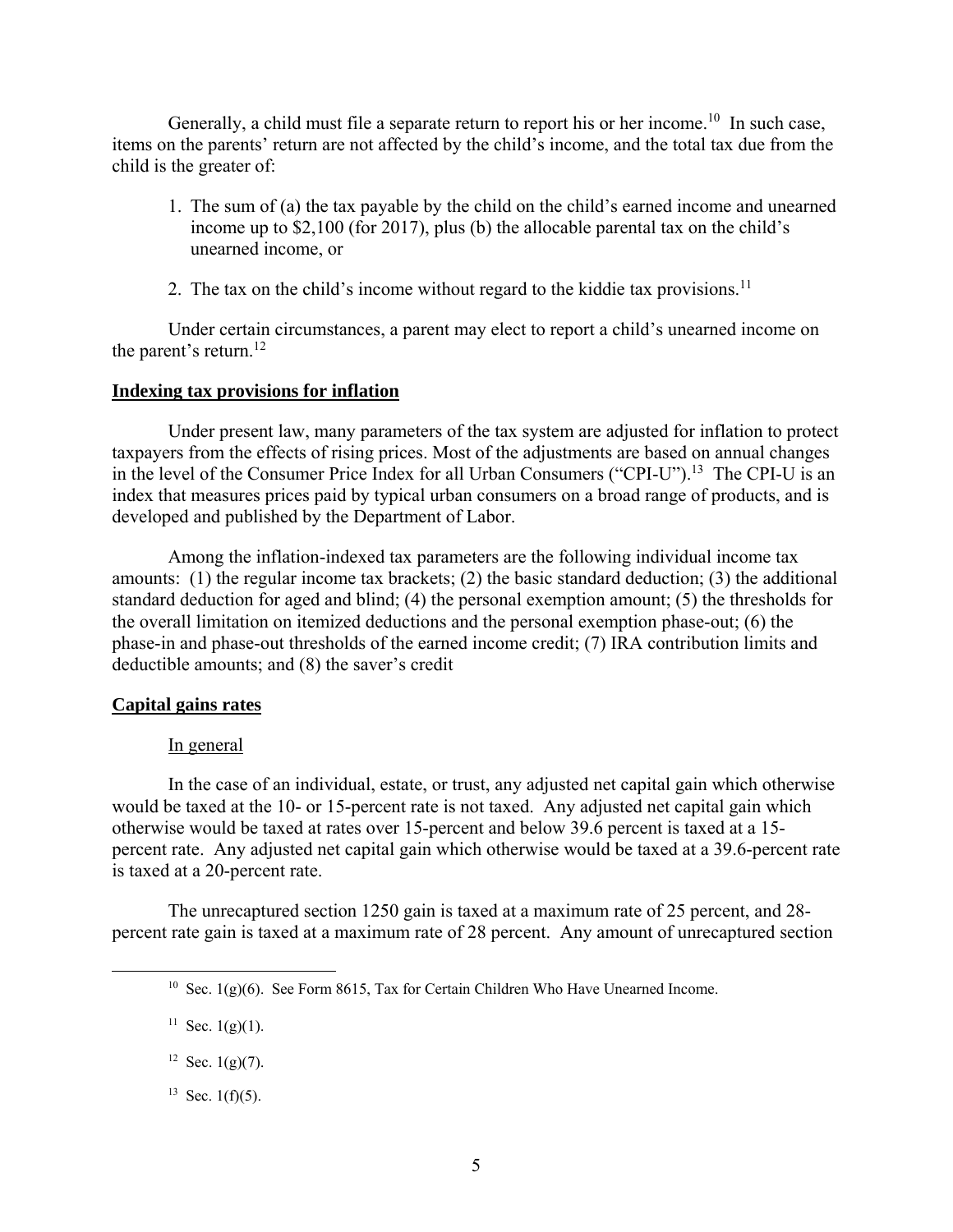1250 gain or 28-percent rate gain otherwise taxed at a 10- or 15-percent rate is taxed at the otherwise applicable rate.

In addition, a tax is imposed on net investment income in the case of an individual, estate, or trust. In the case of an individual, the tax is 3.8 percent of the lesser of net investment income, which includes gains and dividends, or the excess of modified adjusted gross income over the threshold amount. The threshold amount is \$250,000 in the case of a joint return or surviving spouse, \$125,000 in the case of a married individual filing a separate return, and \$200,000 in the case of any other individual.

## **Definitions**

## Net capital gain

In general, gain or loss reflected in the value of an asset is not recognized for income tax purposes until a taxpayer disposes of the asset. On the sale or exchange of a capital asset, any gain generally is included in income. Net capital gain is the excess of the net long-term capital gain for the taxable year over the net short-term capital loss for the year. Gain or loss is treated as long-term if the asset is held for more than one year.

A capital asset generally means any property except (1) inventory, stock in trade, or property held primarily for sale to customers in the ordinary course of the taxpayer's trade or business, (2) depreciable or real property used in the taxpayer's trade or business, (3) specified literary or artistic property, (4) business accounts or notes receivable, (5) certain U.S. publications, (6) certain commodity derivative financial instruments, (7) hedging transactions, and (8) business supplies. In addition, the net gain from the disposition of certain property used in the taxpayer's trade or business is treated as long-term capital gain. Gain from the disposition of depreciable personal property is not treated as capital gain to the extent of all previous depreciation allowances. Gain from the disposition of depreciable real property is generally not treated as capital gain to the extent of the depreciation allowances in excess of the allowances available under the straight-line method of depreciation.

## Adjusted net capital gain

The "adjusted net capital gain" of an individual is the net capital gain reduced (but not below zero) by the sum of the 28-percent rate gain and the unrecaptured section 1250 gain. The net capital gain is reduced by the amount of gain that the individual treats as investment income for purposes of determining the investment interest limitation under section 163(d).

## Qualified dividend income

Adjusted net capital gain is increased by the amount of qualified dividend income.

A dividend is the distribution of property made by a corporation to its shareholders out of its after-tax earnings and profits. Qualified dividends generally includes dividends received from domestic corporations and qualified foreign corporations. The term "qualified foreign corporation" includes a foreign corporation that is eligible for the benefits of a comprehensive income tax treaty with the United States which the Treasury Department determines to be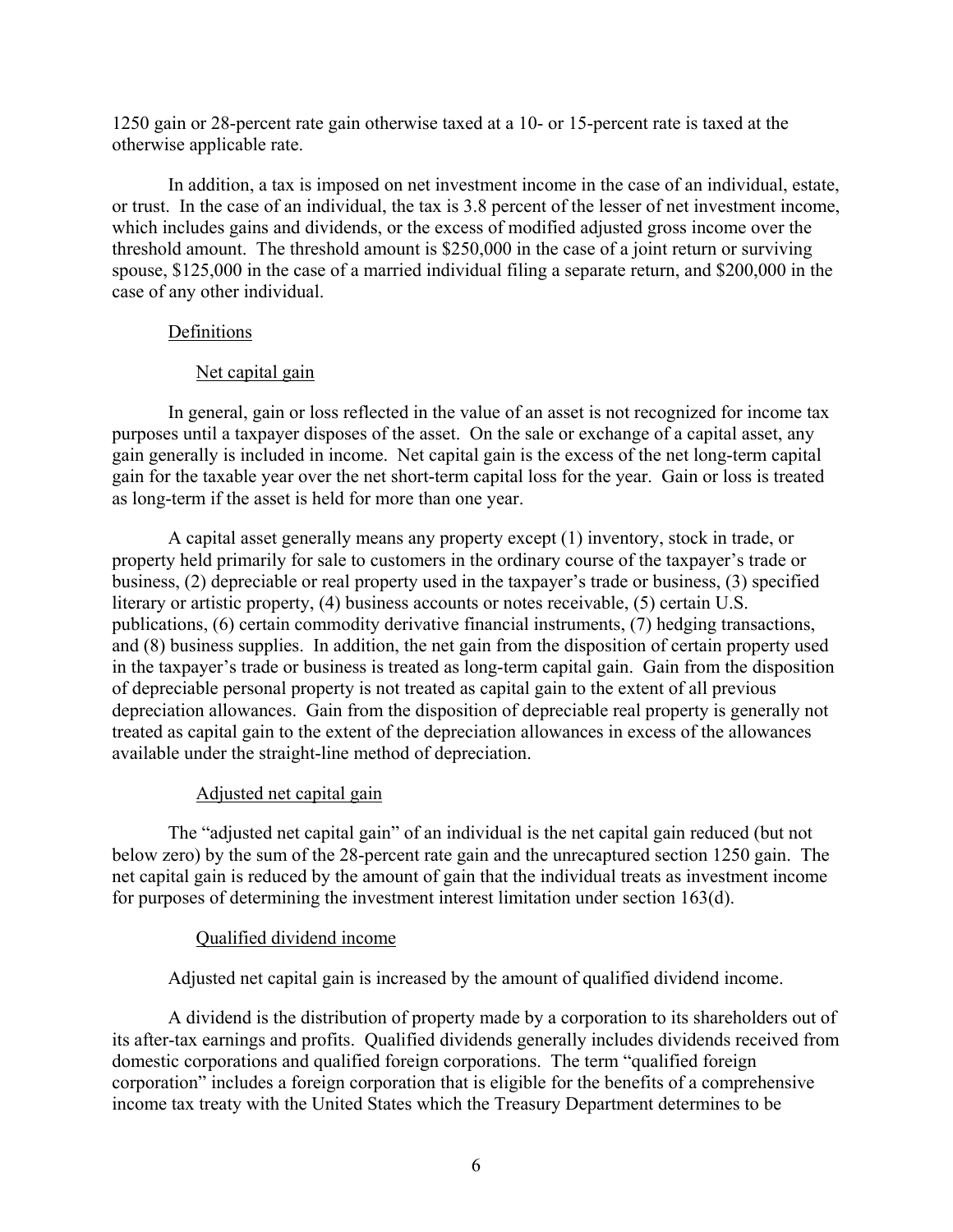satisfactory and which includes an exchange of information program. In addition, a foreign corporation is treated as a qualified foreign corporation for any dividend paid by the corporation with respect to stock that is readily tradable on an established securities market in the United States.

If a shareholder does not hold a share of stock for more than 60 days during the 121-day period beginning 60 days before the ex-dividend date (as measured under section 246(c)), dividends received on the stock are not eligible for the reduced rates. Also, the reduced rates are not available for dividends to the extent that the taxpayer is obligated to make related payments with respect to positions in substantially similar or related property.

Dividends received from a corporation that is a passive foreign investment company (as defined in section 1297) in either the taxable year of the distribution, or the preceding taxable year, are not qualified dividends.

A dividend is treated as investment income for purposes of determining the amount of deductible investment interest only if the taxpayer elects to treat the dividend as not eligible for the reduced rates.

The amount of dividends qualifying for reduced rates that may be paid by a regulated investment company ("RIC") for any taxable year in which the qualified dividend income received by the RIC is less than 95 percent of its gross income (as specially computed) may not exceed the sum of (1) the qualified dividend income of the RIC for the taxable year and (2) the amount of earnings and profits accumulated in a non-RIC taxable year that were distributed by the RIC during the taxable year.

The amount of qualified dividend income that may be paid by a real estate investment trust ("REIT") for any taxable year may not exceed the sum of (1) the qualified dividend income of the REIT for the taxable year, (2) an amount equal to the excess of the income subject to the taxes imposed by section  $857(b)(1)$  and the regulations prescribed under section 337(d) for the preceding taxable year over the amount of these taxes for the preceding taxable year, and (3) the amount of earnings and profits accumulated in a non-REIT taxable year that were distributed by the REIT during the taxable year.

Dividends received from an organization that was exempt from tax under section 501 or was a tax-exempt farmers' cooperative in either the taxable year of the distribution or the preceding taxable year; dividends received from a mutual savings bank that received a deduction under section 591; or deductible dividends paid on employer securities are not qualified dividend income.

#### 28-percent rate gain

The term "28-percent rate gain" means the excess of the sum of the amount of net gain attributable to long-term capital gains and losses from the sale or exchange of collectibles (as defined in section 408(m) without regard to paragraph (3) thereof) and the amount of gain equal to the additional amount of gain that would be excluded from gross income under section 1202 (relating to certain small business stock) if the percentage limitations of section 1202(a) did not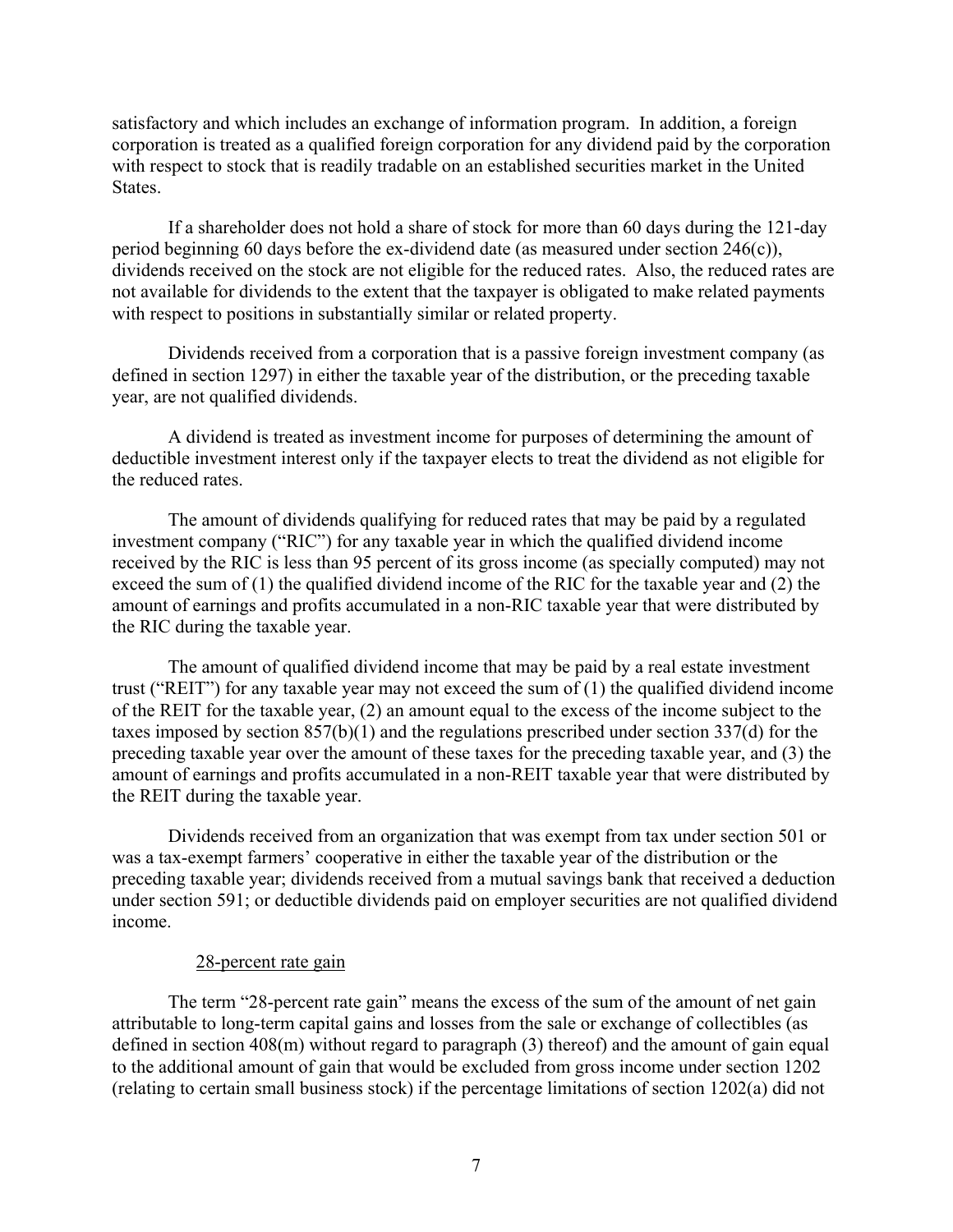apply, over the sum of the net short-term capital loss for the taxable year and any long-term capital loss carryover to the taxable year.

## Unrecaptured section 1250 gain

"Unrecaptured section 1250 gain" means any long-term capital gain from the sale or exchange of section 1250 property (i.e., depreciable real estate) held more than one year to the extent of the gain that would have been treated as ordinary income if section 1250 applied to all depreciation, reduced by the net loss (if any) attributable to the items taken into account in computing 28-percent rate gain. The amount of unrecaptured section 1250 gain (before the reduction for the net loss) attributable to the disposition of property to which section 1231 (relating to certain property used in a trade or business) applies may not exceed the net section 1231 gain for the year.

## **Description of Proposal**

## **Modification of rates**

The proposal replaces the individual income tax rate structure with a new rate structure.

| If taxable income is:                 | Then income tax equals:                           |  |  |  |
|---------------------------------------|---------------------------------------------------|--|--|--|
|                                       | <b>Single Individuals</b>                         |  |  |  |
| Not over \$9,525                      | 10% of the taxable income                         |  |  |  |
| Over \$9,525 but not over \$38,700    | \$952.50 plus 12% of the excess over \$9,525      |  |  |  |
| Over \$38,700 but not over \$60,000   | \$4,453.50 plus 22.5% of the excess over \$38,700 |  |  |  |
| Over \$60,000 but not over \$170,000  | \$9,246 plus $25\%$ of the excess over \$60,000   |  |  |  |
| Over \$170,000 but not over \$200,000 | \$36,746 plus 32.5% of the excess over \$170,000  |  |  |  |
| Over \$200,000 but not over \$500,000 | \$46,496 plus 35% of the excess over \$200,000    |  |  |  |
| Over \$500,000                        | \$151,496 plus 38.5% of the excess over \$500,000 |  |  |  |
| <b>Heads of Households</b>            |                                                   |  |  |  |
| Not over \$13,600                     | 10% of the taxable income                         |  |  |  |
| Over \$13,600 but not over \$51,800   | \$1,360 plus 12% of the excess over \$13,600      |  |  |  |
| Over \$51,800 but not over \$60,000   | \$5,944 plus 22.5% of the excess over \$51,800    |  |  |  |
| Over \$60,000 but not over \$170,000  | \$7,789 plus 25% of the excess over \$60,000      |  |  |  |
| Over \$170,000 but not over \$200,000 | \$35,289 plus 32.5% of the excess over \$170,000  |  |  |  |
| Over \$200,000 but not over \$500,000 | \$45,039 plus 35% of the excess over \$200,000    |  |  |  |
| Over \$500,000                        | \$150,039 plus 38.5% of the excess over \$500,000 |  |  |  |

## **Table 2.─Proposed Federal Individual Income Tax Rates for 2018**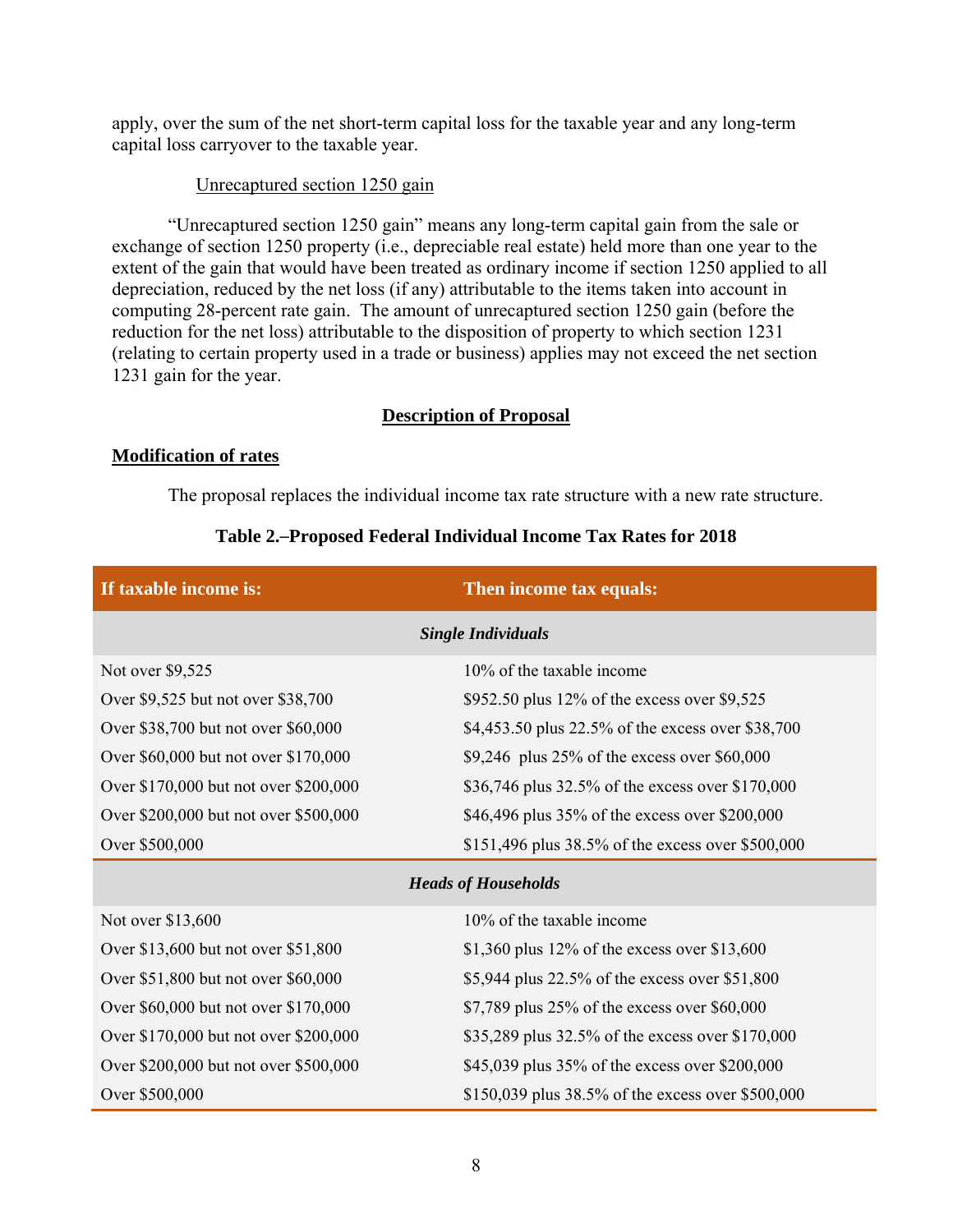#### **If taxable income is: Then income tax equals:**

| Not over \$19,050                                  | 10% of the taxable income                           |  |  |
|----------------------------------------------------|-----------------------------------------------------|--|--|
| Over \$19,050 but not over \$77,400                | \$1,905 plus 12% of the excess over \$19,050        |  |  |
| Over \$77,400 but not over \$120,000               | \$8,907 plus 22.5% of the excess over \$77,400      |  |  |
| Over \$120,000 but not over \$290,000              | \$18,492 plus 25% of the excess over \$120,000      |  |  |
| Over \$290,000 but not over \$390,000              | \$60,992 plus 32.5% of the excess over \$290,000    |  |  |
| Over \$390,000 but not over \$1,000,000            | \$93,492 plus 35% of the excess over \$390,000      |  |  |
| Over \$1,000,000                                   | \$306,992 plus 38.5% of the excess over \$1,000,000 |  |  |
| <b>Married Individuals Filing Separate Returns</b> |                                                     |  |  |
| Not over \$9,525                                   | 10% of the taxable income                           |  |  |
| Over \$9,525 but not over \$38,700                 | \$952.50 plus 12% of the excess over \$9,525        |  |  |
| Over \$38,700 but not over \$60,000                | \$4,453.50 plus 22.5% of the excess over \$38,700   |  |  |
| Over \$60,000 but not over \$145,000               | \$9,246 plus 25% of the excess over \$60,000        |  |  |
| Over \$145,000 but not over \$195,000              | \$30,496 plus 32.5% of the excess over \$145,000    |  |  |
| Over \$195,000 but not over \$500,000              | \$46,746 plus 35% of the excess over \$195,000      |  |  |
| Over \$500,000                                     | \$153,496 plus 38.5% of the excess over \$500,000   |  |  |
| <b>Estates and Trusts</b>                          |                                                     |  |  |
| Not over \$2,550                                   | 10% of the taxable income                           |  |  |
| Over \$2,550 but not over \$9,150                  | \$255 plus 25% of the excess over \$2,550           |  |  |
| Over \$9,150 but not over \$12,500                 | \$1,905 plus 35% of the excess over \$9,150         |  |  |
| Over \$12,500                                      | \$3,077.50 plus 38.5% of the excess over \$12,500   |  |  |

#### *Married Individuals Filing Joint Returns and Surviving Spouses*

The bracket thresholds are all adjusted for inflation and then rounded to the next lowest multiple of \$100 in future years. Unlike present law (which uses a measure of the consumer price index for all-urban consumers), the new inflation adjustment uses the chained consumer price index for all-urban consumers.

### **Simplification of tax on unearned income of children**

The proposal simplifies the "kiddie tax" by effectively applying ordinary and capital gains rates applicable to trusts and estates to the net unearned income of a child. Thus, taxable income attributable to earned income is taxed according to an unmarried taxpayers' brackets and rates. Taxable income attributable to net unearned income is taxed according to the brackets applicable to trusts and estates, with respect to both ordinary income and income taxed at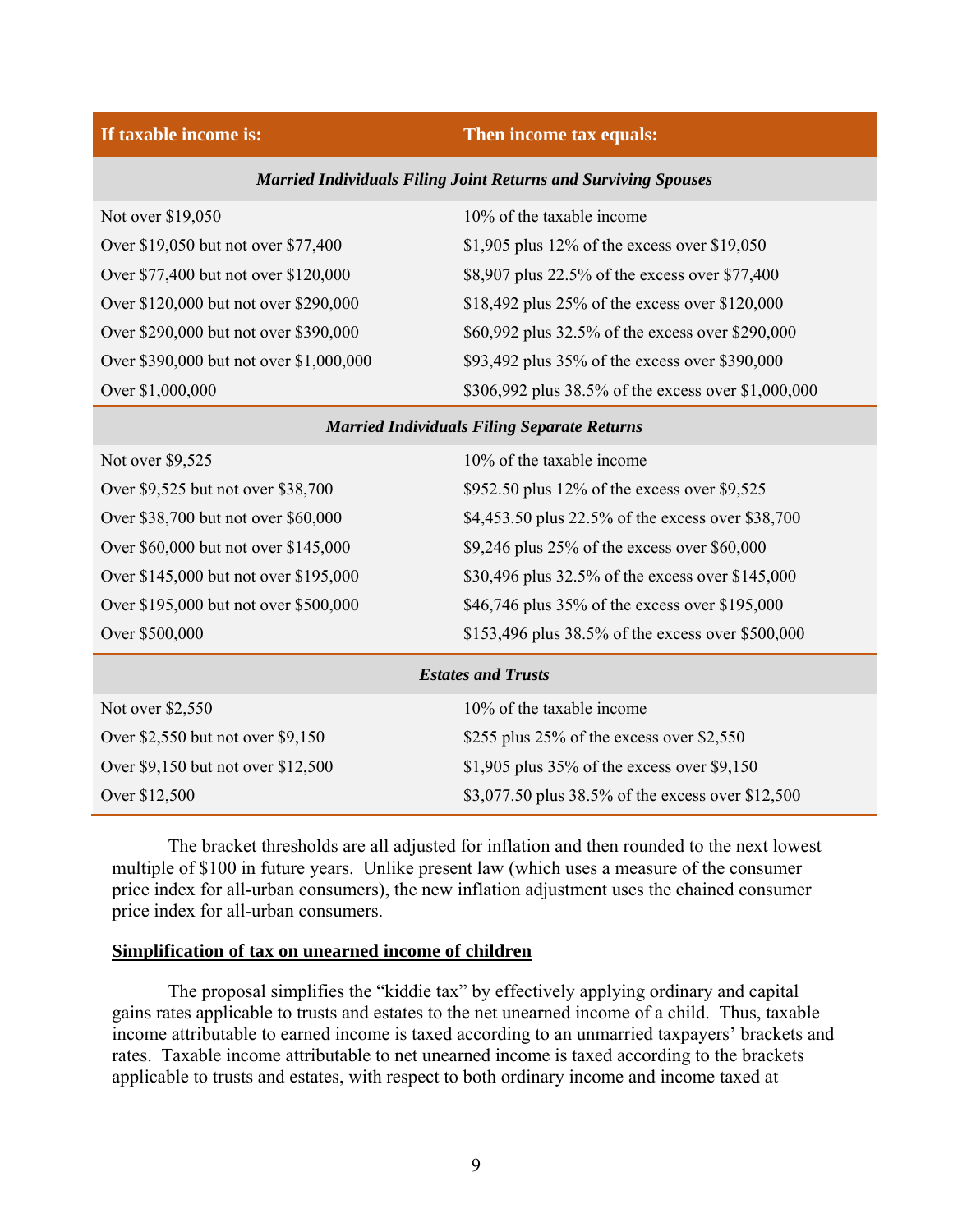preferential rates. The child's tax is no longer affected by the tax situation of the child's parent or the unearned income of any siblings.

## **Replacing CPI-U with chained CPI-U**

The proposal requires the use of the chained CPI-U ("C-CPI-U") to index tax parameters currently indexed by the CPI-U. The C-CPI-U is also developed and published by the Department of Labor, and differs from the CPI-U in that it accounts for the ability of individuals to alter their consumption patterns in response to relative price changes. Values that are reset for 2018, such as the bracket thresholds and standard deduction, are indexed by the C-CPI-U in taxable years beginning after December 31, 2018. Other indexed values in the code switch from CPI-U indexing to C-CPI-U indexing going forward in taxable years beginning after December 31, 2017.

## **Maximum rates on capital gains and qualified dividends**

The proposal generally retains the present-law maximum rates on net capital gain and qualified dividends. The breakpoints between the zero- and 15-percent rates ("15-percent breakpoint") and the 15- and 20-percent rates ("20-percent breakpoint") are the same amounts as the breakpoints under present law, except the breakpoints are indexed using the C-CPI-U in taxable years beginning after 2017. Thus, for 2018, the 15-percent breakpoint is \$77,200 for joint returns and surviving spouses (one-half of this amount for married taxpayers filing separately), \$51,700 for heads of household, \$2,600 for estates and trusts, and \$38,600 for other unmarried individuals. The 20-percent breakpoint is \$479,000 for joint returns and surviving spouses (one-half of this amount for married taxpayers filing separately), \$452,400 for heads of household, \$12,700 for estates and trusts, and \$425,800 for other unmarried individuals.

Therefore, in the case of an individual (including an estate or trust) with adjusted net capital gain, to the extent the gain would not result in taxable income exceeding the 15-percent breakpoint, such gain is not taxed. Any adjusted net capital gain which would result in taxable income exceeding the 15-percent breakpoint but not exceeding the 20-percent breakpoint is taxed at 15 percent. The remaining adjusted net capital gain is taxed at 20 percent.

As under present law, unrecaptured section 1250 gain generally is taxed at a maximum rate of 25 percent, and 28-percent rate gain is taxed at a maximum rate of 28 percent.

## **Paid preparer due diligence requirement for head of household status**

The proposal directs the Secretary of the Treasury to promulgate due diligence requirements for paid preparers in determining eligibility for a taxpayer to file as head of household. A penalty of \$500 is imposed for each failure to meet these requirements.

## **Effective Date**

The proposal is effective for taxable years beginning after December 31, 2017.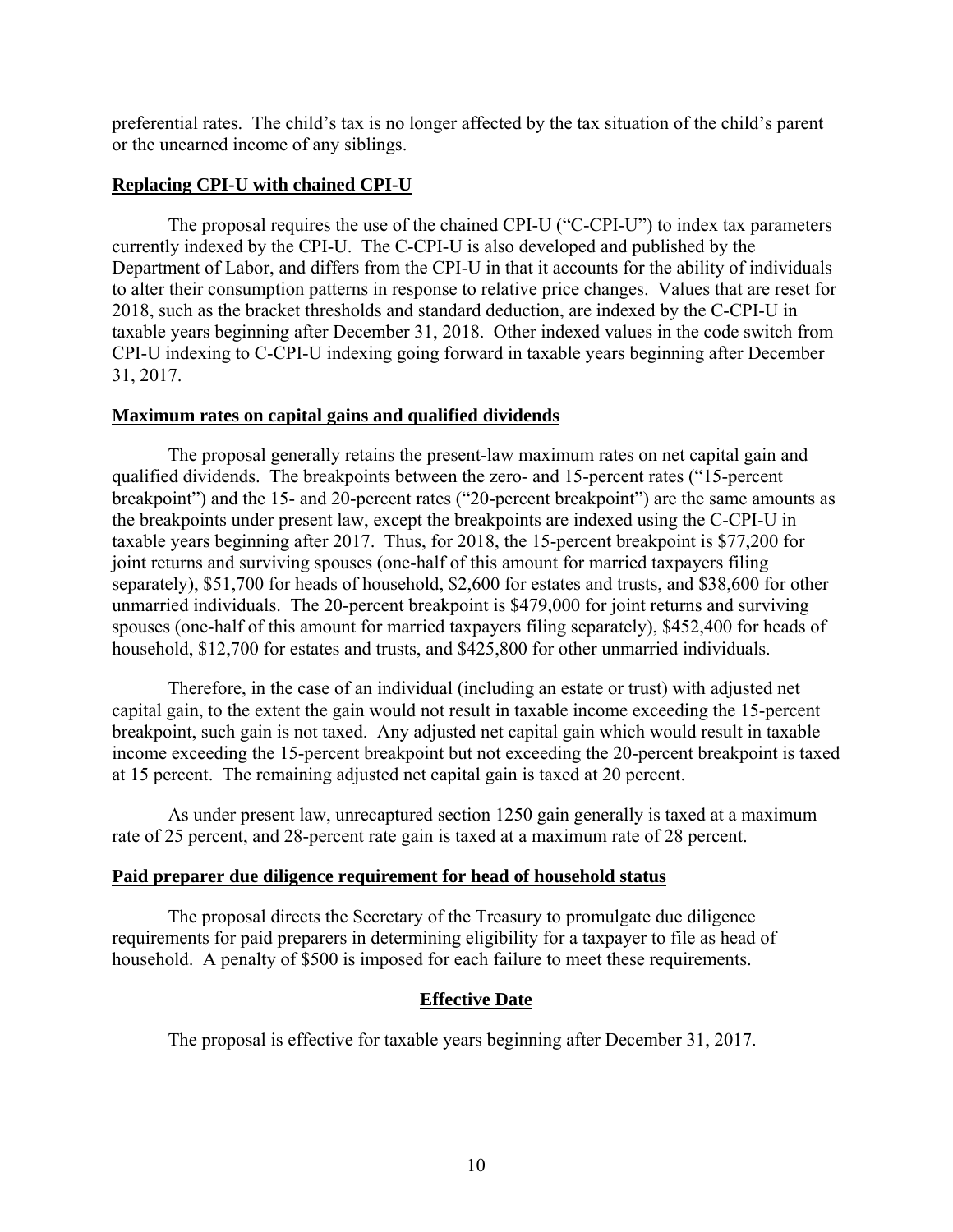#### **2. Increase in standard deduction**

#### **Present Law**

Under present law, an individual who does not elect to itemize deductions may reduce his adjusted gross income ("AGI") by the amount of the applicable standard deduction in arriving at his taxable income. The standard deduction is the sum of the basic standard deduction and, if applicable, the additional standard deduction. The basic standard deduction varies depending upon a taxpayer's filing status. For 2017, the amount of the basic standard deduction is \$6,350 for single individuals and married individuals filing separate returns, \$9,350 for heads of households, and \$12,700 for married individuals filing a joint return and surviving spouses. An additional standard deduction is allowed with respect to any individual who is elderly or blind.<sup>14</sup> The amount of the standard deduction is indexed annually for inflation.

In the case of a dependent for whom a deduction for a personal exemption is allowed to another taxpayer, the standard deduction may not exceed the greater of (i) \$1,050 (in 2017) or (ii) the sum of \$350 (in 2017) plus the individual's earned income.

#### **Description of Proposal**

The proposal increases the basic standard deduction for individuals across all filing statuses. Under the proposal, the amount of the standard deduction is increased to \$24,000 for married individuals filing a joint return, \$18,000 for head-of-household filers, and \$12,000 for all other taxpayers. The amount of the standard deduction is indexed for inflation using the chained consumer price index for all-urban consumers for taxable years beginning after December 31, 2018.

The additional standard deduction for the elderly and the blind is not changed by the proposal.

#### **Effective Date**

The proposal is effective for taxable years beginning after December 31, 2017.

#### **3. Repeal of the deduction for personal exemptions**

#### **Present Law**

Under present law, in determining taxable income, an individual reduces AGI by any personal exemption deductions and either the applicable standard deduction or his or her itemized deductions. Personal exemptions generally are allowed for the taxpayer, his or her spouse, and any dependents. For 2017, the amount deductible for each personal exemption is \$4,050. This amount is indexed annually for inflation. The personal exemption amount is

<sup>&</sup>lt;sup>14</sup> For 2017, the additional amount is \$1,250 for married taxpayers (for each spouse meeting the applicable criterion) and surviving spouses. The additional amount for single individuals and heads of households is \$1,550. An individual who qualifies as both blind and elderly is entitled to two additional standard deductions, for a total additional amount (for 2017) of \$2,500 or \$3,100, as applicable.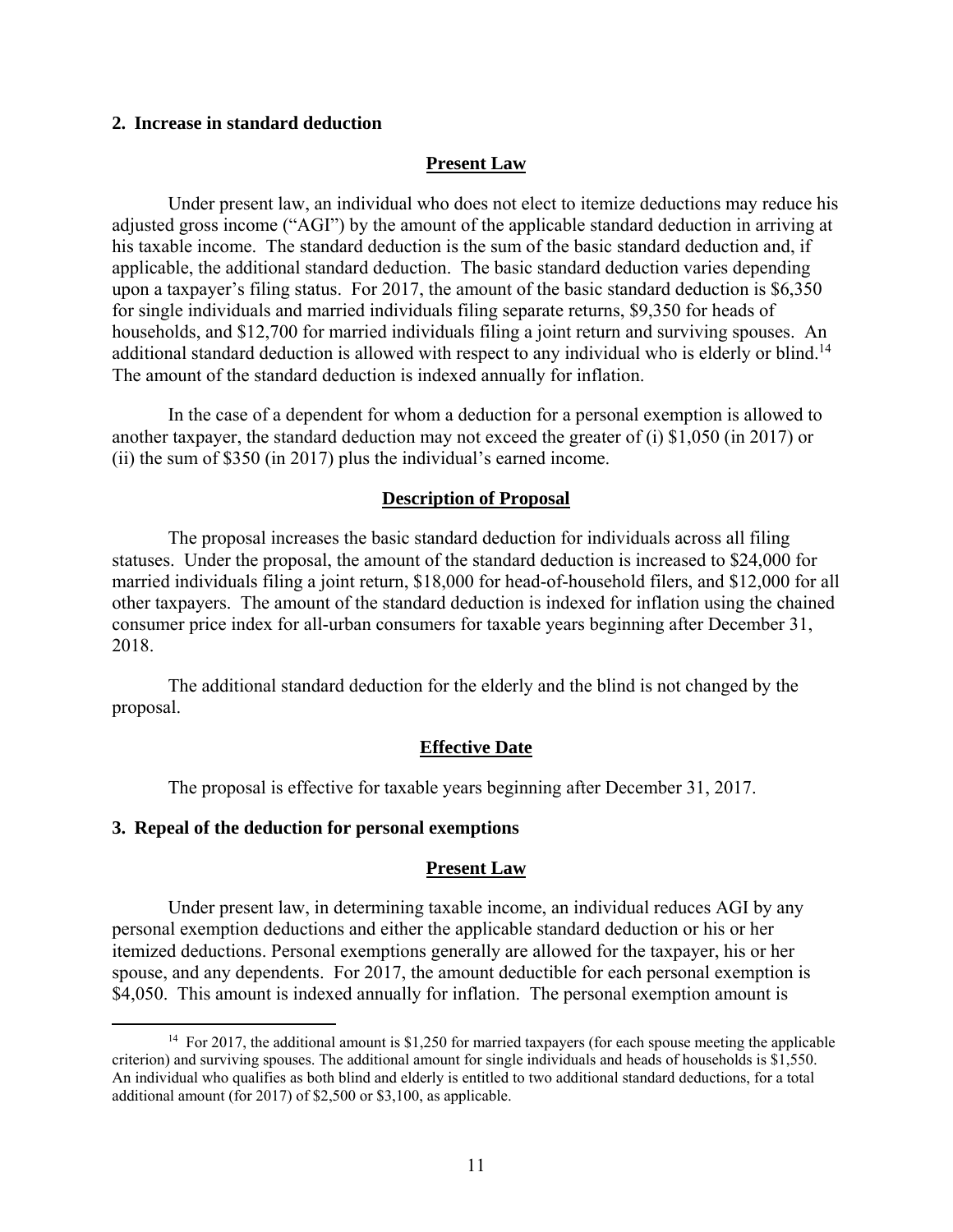phased out in the case of an individual with AGI in excess of \$313,800 for taxpayers filing jointly, \$287,650 for heads of household and \$261,500 for all other filers. In addition, no personal exemption is allowed in the case of a dependent if a deduction is allowed to another taxpayer.

## Withholding rules

Under present law, the amount of tax required to be withheld by employers from a taxpayer's wages is based in part on the number of withholding exemptions a taxpayer claims on his Form W-4. An employee is entitled to the following exemptions: (1) an exemption for himself, unless he allowed to be claimed as a dependent of another person; (2) an exemption to which the employee's spouse would be entitled, if that spouse does not file a Form W-4 for that taxable year claiming an exemption described in (1); (3) an exemption for each individual who is a dependent (but only if the employee's spouse has not also claimed such a withholding exemption on a Form W-4); (4) additional withholding allowances (taking into account estimated itemized deductions, estimated tax credits, and additional deductions as provided by the Secretary of the Treasury); and (5) a standard deduction allowance.

## Filing requirements

Under present law, an unmarried individual is required to file a tax return for the taxable year if in that year the individual had income which equals or exceeds the exemption amount plus the standard deduction applicable to such individual (*i.e*., single, head of household, or surviving spouse). An individual entitled to file a joint return is required to do so unless that individual's gross income, when combined with the individual's spouse's gross income for the taxable year, is less than the sum of twice the exemption amount plus the basic standard deduction applicable to a joint return, provided that such individual and his spouse, at the close of the taxable year, had the same household as their home.

## Trusts and estates

In lieu of the deduction for personal exemptions, an estate is allowed a deduction of \$600. A trust is allowed a deduction of \$100; \$300 if required to distribute all its income currently; and an amount equal to the personal exemption of an individual in the case of a qualified disability trust.

## **Description of Proposal**

The proposal repeals the deduction for personal exemptions.

The proposal modifies the requirements for those who are required to file a tax return. In the case of an individual who is not married, such individual is required to file a tax return if the taxpayer's gross income for the taxable year exceeds the applicable standard deduction. Married individuals are required to file a return if that individual's gross income, when combined with the individual's spouse's gross income for the taxable year, is more than the standard deduction applicable to a joint return, provided that: (i) such individual and his spouse, at the close of the taxable year, had the same household as their home; (ii) the individual's spouse does not make a separate return; and (iii) neither the individual nor his spouse is a dependent of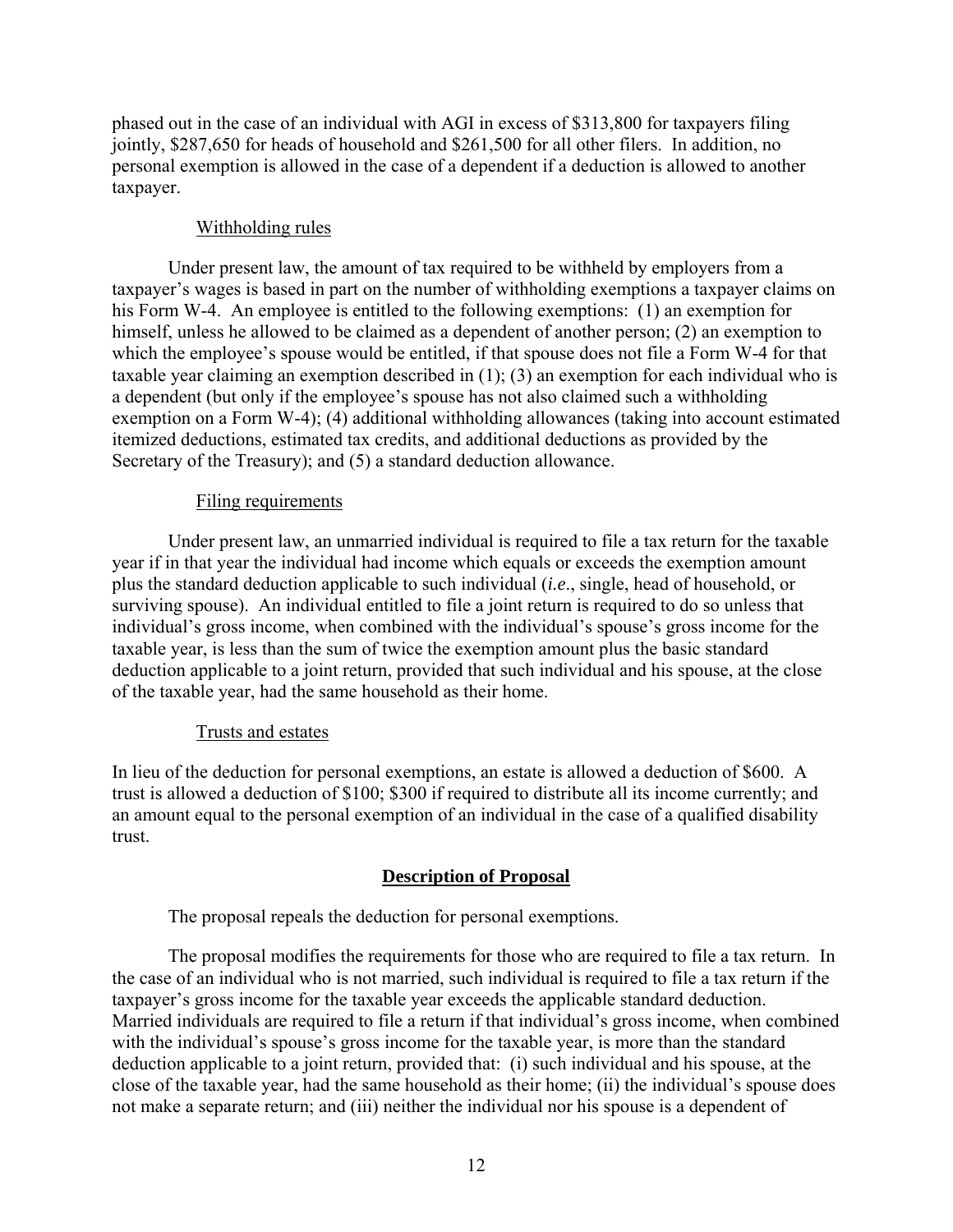another taxpayer who has income (other than earned income) in excess of \$500 (indexed for inflation).

# **Effective Date**

The proposal is effective for taxable years beginning after December 31, 2017.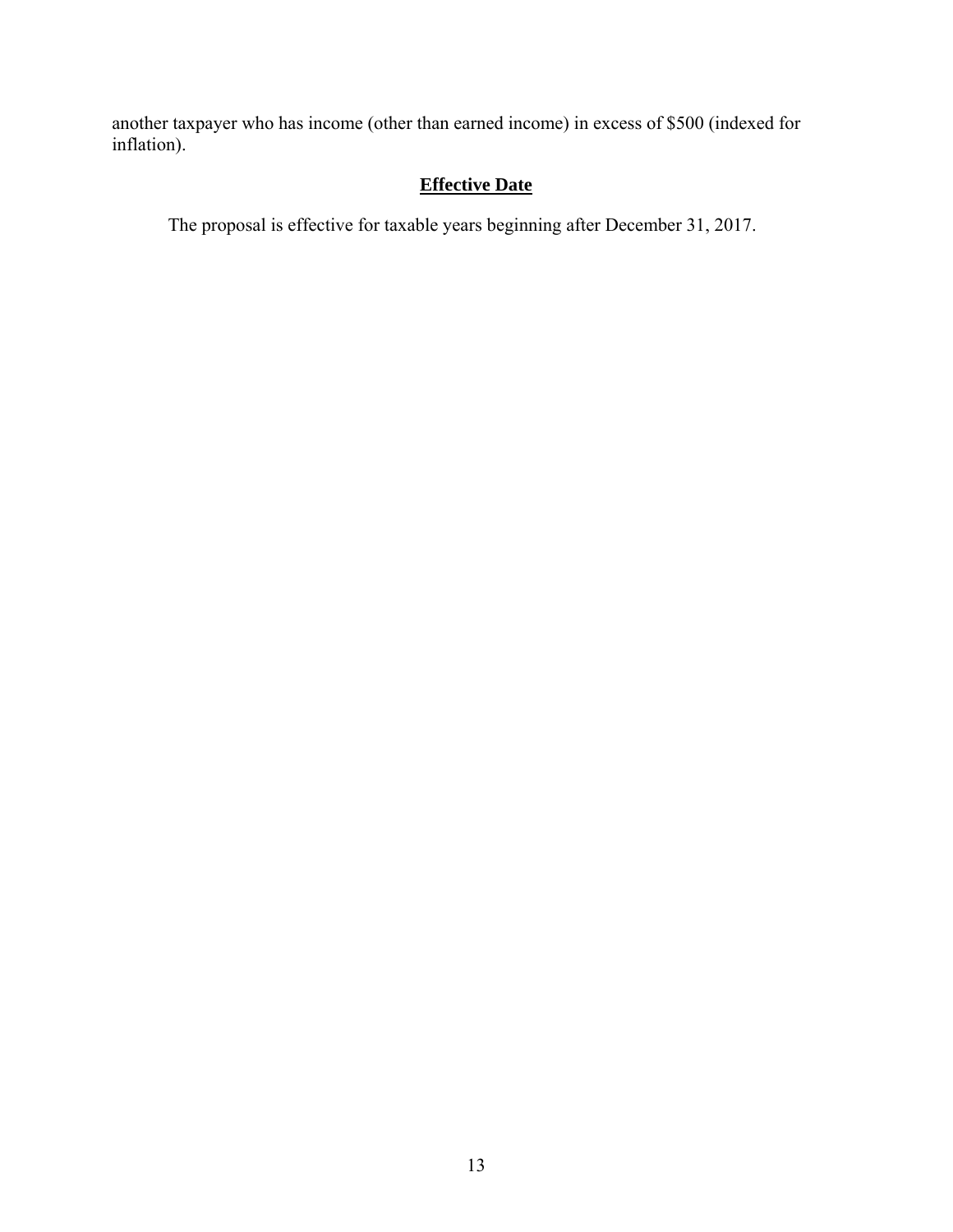#### **B. Treatment of Business Income of Individuals**

#### **1. Allow 17.4-percent deduction to certain pass-through income**

#### **Present Law**

#### **Individual income tax rates**

To determine regular tax liability, an individual taxpayer generally must apply the tax rate schedules (or the tax tables) to his or her regular taxable income. The rate schedules are broken into several ranges of income, known as income brackets, and the marginal tax rate increases as a taxpayer's income increases. Separate rate schedules apply based on an individual's filing status (*i.e*, single, head of household, married filing jointly, or married filing separately). For 2017, the regular individual income tax rate schedule provides rates of 10, 15, 25, 28, 33, 35, and 39.6 percent.

#### **Partnerships**

Partnerships generally are treated for Federal income tax purposes as pass-through entities not subject to tax at the entity level.<sup>15</sup> Items of income (including tax-exempt income), gain, loss, deduction, and credit of the partnership are taken into account by the partners in computing their income tax liability (based on the partnership's method of accounting and regardless of whether the income is distributed to the partners).<sup>16</sup> A partner's deduction for partnership losses is limited to the partner's adjusted basis in its partnership interest.<sup>17</sup> Losses not allowed as a result of that limitation generally are carried forward to the next year. A partner's adjusted basis in the partnership interest generally equals the sum of (1) the partner's capital contributions to the partnership, (2) the partner's distributive share of partnership income, and (3) the partner's share of partnership liabilities, less (1) the partner's distributive share of losses allowed as a deduction and certain nondeductible expenditures, and (2) any partnership distributions to the partner.<sup>18</sup> Partners generally may receive distributions of partnership property without recognition of gain or loss, subject to some exceptions.<sup>19</sup>

 $16$  Sec. 702(a).

<sup>17</sup> Sec. 704(d). In addition, passive loss and at-risk limitations limit the extent to which certain types of income can be offset by partnership deductions (sections 469 and 465). These limitations do not apply to corporate partners (except certain closely-held corporations) and may not be important to individual partners who have partner-level passive income from other investments.

18 Sec. 705.

<sup>19</sup> Sec. 731. Gain or loss may nevertheless be recognized, for example, on the distribution of money or marketable securities, distributions with respect to contributed property, or in the case of disproportionate distributions (which can result in ordinary income).

<sup>&</sup>lt;sup>15</sup> Sec. 701.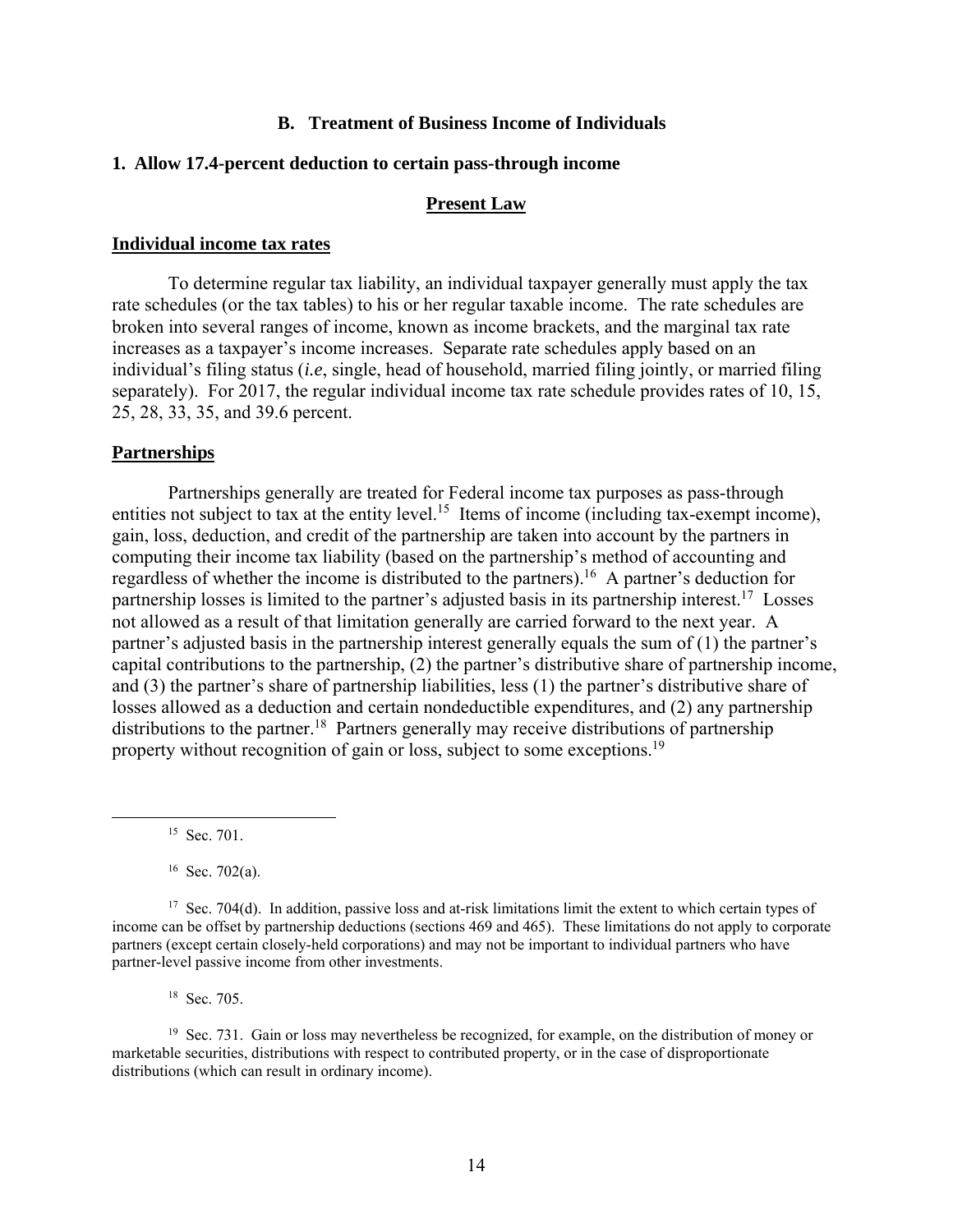Partnerships may allocate items of income, gain, loss, deduction, and credit among the partners, provided the allocations have substantial economic effect.<sup>20</sup> In general, an allocation has substantial economic effect to the extent the partner to which the allocation is made receives the economic benefit or bears the economic burden of such allocation and the allocation substantially affects the dollar amounts to be received by the partners from the partnership independent of tax consequences.<sup>21</sup>

State laws of every State provide for limited liability companies<sup>22</sup> ("LLCs"), which are neither partnerships nor corporations under applicable State law, but which are generally treated as partnerships for Federal tax purposes.23

Under present law, a publicly traded partnership generally is treated as a corporation for Federal tax purposes.<sup>24</sup> For this purpose, a publicly traded partnership means any partnership if interests in the partnership are traded on an established securities market or interests in the partnership are readily tradable on a secondary market (or the substantial equivalent thereof).<sup>25</sup>

An exception from corporate treatment is provided for certain publicly traded partnerships, 90 percent or more of whose gross income is qualifying income.<sup>26</sup>

<sup>20</sup> Sec. 704(b)(2).

<sup>21</sup> Treas. Reg. sec.  $1.704 - 1(b)(2)$ .

<sup>22</sup> The first LLC statute was enacted in Wyoming in 1977. All States (and the District of Columbia) now have an LLC statute, though the tax treatment of LLCs for State tax purposes may differ.

<sup>23</sup> Under Treasury regulations promulgated in 1996, any domestic nonpublicly traded unincorporated entity with two or more members generally is treated as a partnership for federal income tax purposes, while any singlemember domestic unincorporated entity generally is treated as disregarded for Federal income tax purposes (*i.e.*, treated as not separate from its owner). Instead of the applicable default treatment, however, an LLC may elect to be treated as a corporation for Federal income tax purposes. Treas. Reg. sec. 301.7701-3. These are known as the "check-the-box" regulations.

 $24$  Sec. 7704(a).

<sup>26</sup> Sec. 7704(c)(2). Qualifying income is defined to include interest, dividends, and gains from the disposition of a capital asset (or of property described in section 1231(b)) that is held for the production of income that is qualifying income. Sec. 7704(d). Qualifying income also includes rents from real property, gains from the sale or other disposition of real property, and income and gains from the exploration, development, mining or production, processing, refining, transportation (including pipelines transporting gas, oil, or products thereof), or the marketing of any mineral or natural resource (including fertilizer, geothermal energy, and timber), industrial source carbon dioxide, or the transportation or storage of certain fuel mixtures, alternative fuel, alcohol fuel, or biodiesel fuel. It also includes income and gains from commodities (not described in section 1221(a)(1)) or futures, options, or forward contracts with respect to such commodities (including foreign currency transactions of a commodity pool) where a principal activity of the partnership is the buying and selling of such commodities, futures, options, or forward contracts. However, the exception for partnerships with qualifying income does not apply to any partnership resembling a mutual fund (*i.e*., that would be described in section 851(a) if it were a domestic

 $25$  Sec. 7704(b).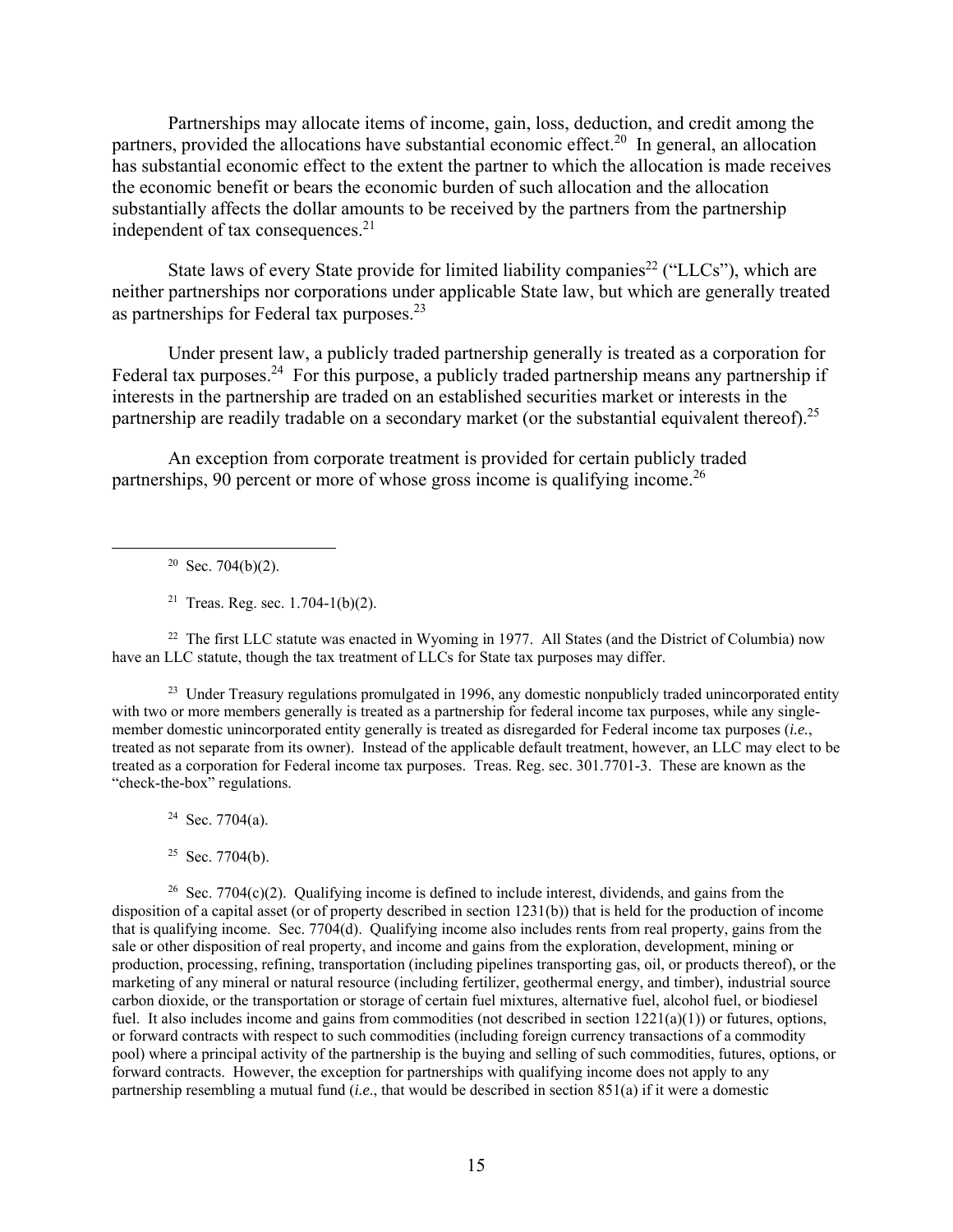#### **S corporations**

For Federal income tax purposes, an S corporation<sup>27</sup> generally is not subject to tax at the corporate level.28 Items of income (including tax-exempt income), gain, loss, deduction, and credit of the S corporation are taken into account by the S corporation shareholders in computing their income tax liabilities (based on the S corporation's method of accounting and regardless of whether the income is distributed to the shareholders). A shareholder's deduction for corporate losses is limited to the sum of the shareholder's adjusted basis in its S corporation stock and the indebtedness of the S corporation to such shareholder. Losses not allowed as a result of that limitation generally are carried forward to the next year. A shareholder's adjusted basis in the S corporation stock generally equals the sum of (1) the shareholder's capital contributions to the S corporation and (2) the shareholder's pro rata share of S corporation income, less (1) the shareholder's pro rata share of losses allowed as a deduction and certain nondeductible expenditures, and (2) any S corporation distributions to the shareholder.<sup>29</sup>

In general, an S corporation shareholder is not subject to tax on corporate distributions unless the distributions exceed the shareholder's basis in the stock of the corporation.

#### Electing S corporation status

To be eligible to elect S corporation status, a corporation may not have more than 100 shareholders and may not have more than one class of stock.<sup>30</sup> Only individuals (other than nonresident aliens), certain tax-exempt organizations, and certain trusts and estates are permitted shareholders of an S corporation.

#### **Sole proprietorships**

 $\overline{a}$ 

Unlike a C corporation, partnership, or S corporation, a business conducted as a sole proprietorship is not treated as an entity distinct from its owner for Federal income tax

28 Secs. 1363 and 1366.

corporation), which includes a corporation registered under the Investment Company Act of 1940 (Pub. L. No. 76- 768 (1940)) as a management company or unit investment trust (sec. 7704(c)(3)).

<sup>&</sup>lt;sup>27</sup> An S corporation is so named because its Federal tax treatment is governed by subchapter S of the Code.

 $29$  Sec. 1367. If any amount that would reduce the adjusted basis of a shareholder's S corporation stock exceeds the amount that would reduce that basis to zero, the excess is applied to reduce (but not below zero) the shareholder's basis in any indebtedness of the S corporation to the shareholder. If, after a reduction in the basis of such indebtedness, there is an event that would increase the adjusted basis of the shareholder's S corporation stock, such increase is instead first applied to restore the reduction in the basis of the shareholder's indebtedness. Sec. 1367(b)(2).

<sup>&</sup>lt;sup>30</sup> Sec. 1361. For this purpose, a husband and wife and all members of a family are treated as one shareholder. Sec.  $1361(c)(1)$ .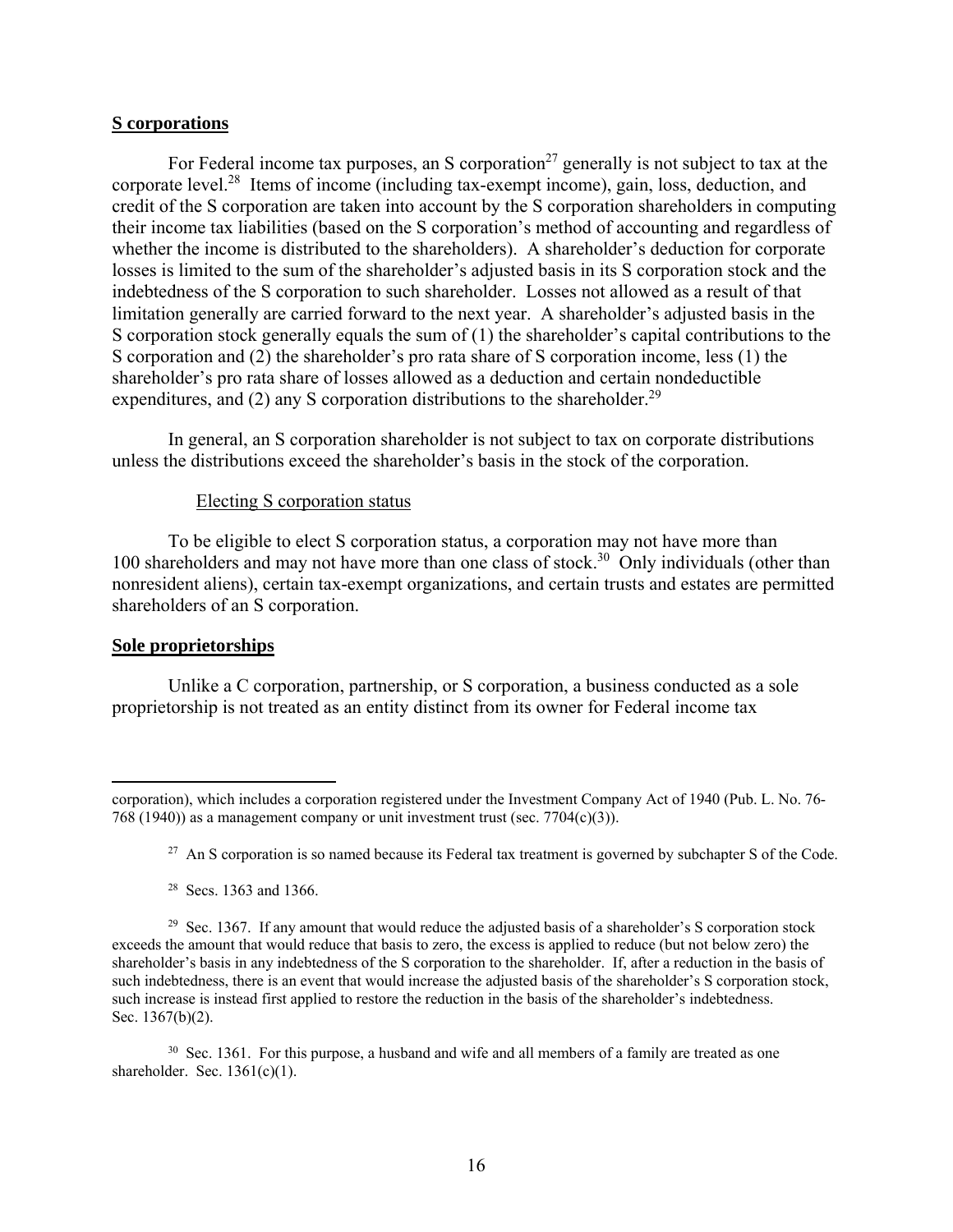purposes.31 Rather, the business owner is taxed directly on business income, and files Schedule C (sole proprietorships generally), Schedule E (rental real estate and royalties), or Schedule F (farms) with his or her individual tax return. Furthermore, transfer of a sole proprietorship is treated as a transfer of each individual asset of the business. Nonetheless, a sole proprietorship is treated as an entity separate from its owner for employment tax purposes,  $32$  for certain excise taxes,<sup>33</sup> and certain information reporting requirements.<sup>34</sup>

#### **Description of Proposal**

An individual taxpayer generally may deduct 17.4 percent of domestic qualified business income from a partnership, S corporation, or sole proprietorship.

The deduction does not apply to specified service businesses, except in the case of a taxpayer whose taxable income does not exceed \$150,000 (for married individuals filing jointly; \$75,000 for other individuals). The benefit of the deduction for service providers is phased out over a \$50,000 range (for married individuals filing jointly; \$25,000 for other individuals). The phaseout applies for taxable income exceeding \$150,000 (for married individuals filing jointly; \$75,000 for other individuals).

In the case of a taxpayer who has qualified business income from a partnership or S corporation, the amount of the deduction is limited to 50 percent of the W-2 wages of the taxpayer. W-2 wages of a person is the sum of wages subject to wage withholding, elective deferrals, and deferred compensation paid by the person during the calendar year ending during the taxable year. Only those wages that are properly allocable to qualified business income are taken into account.

Qualified business income for a taxable year means the net amount of domestic qualified items of income, gain, deduction, and loss with respect to the taxpayer's qualified businesses (that is, any trade or business other than specified service trades or businesses, defined below). The determination of qualified items of income, gain, deduction, and loss takes into account these items only to the extent included or allowed in the determination of taxable income for the year. For example, if in a taxable year, a qualified business has 100 of ordinary income from inventory sales, and makes an expenditure of 25 that is required to be capitalized and amortized over 5 years under applicable tax rules, the net business income is 100 minus 5 (current-year ordinary amortization deduction), or 95. The qualified business income is not reduced by the

34 Treas. Reg. sec. 301.7701-2(c)(2)(vi).

<sup>&</sup>lt;sup>31</sup> A single-member unincorporated entity is disregarded for Federal income tax purposes, unless its owner elects to be treated as a C corporation. Treas. Reg. sec. 301.7701-3(b)(1)(ii). Sole proprietorships often are conducted through legal entities for nontax reasons. While sole proprietorships generally may have no more than one owner, a married couple that files a joint return and jointly owns and operates a business may elect to have that business treated as a sole proprietorship under section 761(f).

 $32$  Treas. Reg. sec.  $301.7701 - 2(c)(2)(iv)$ .

<sup>33</sup> Treas. Reg. sec. 301.7701-2(c)(2)(v).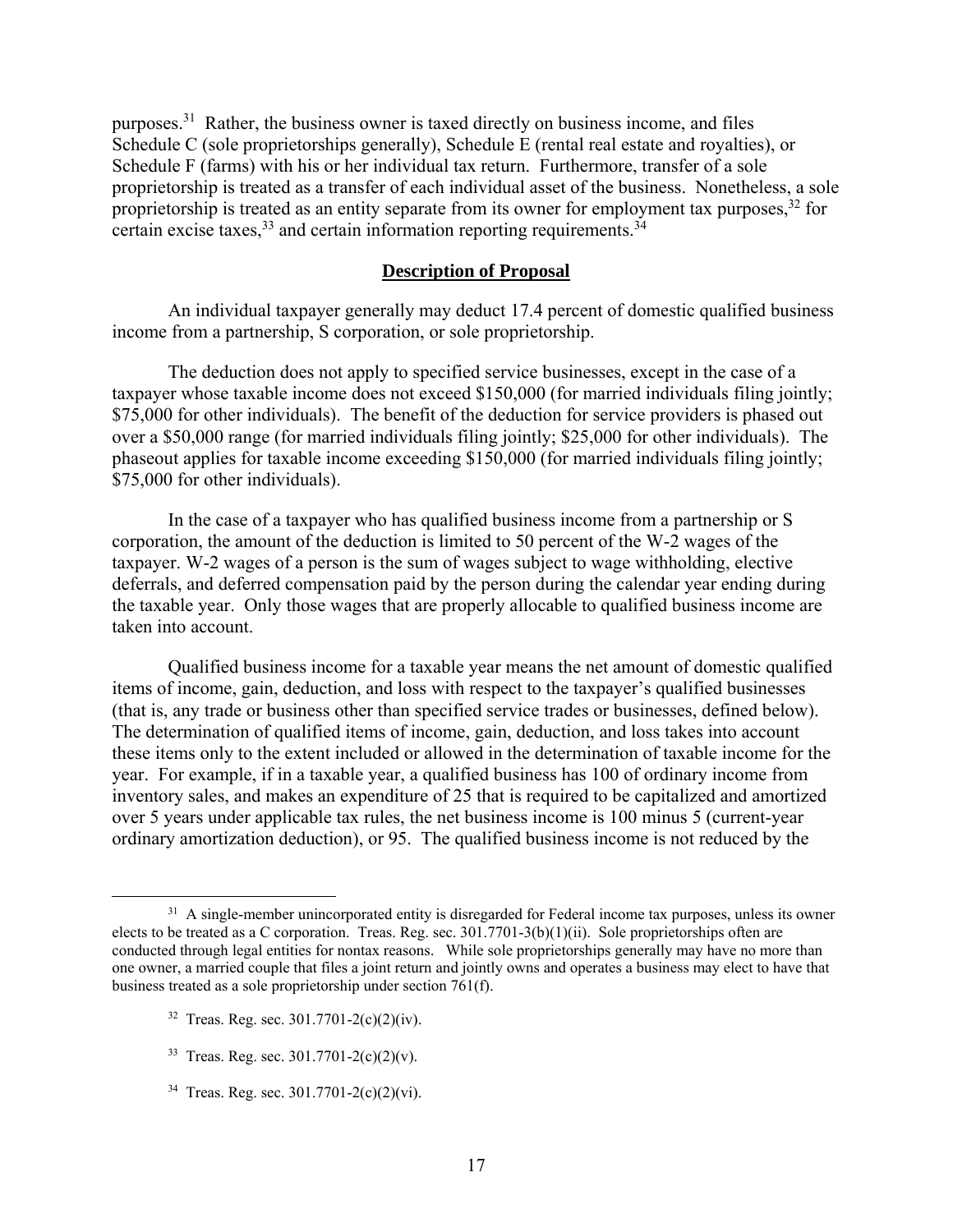entire amount of the capital expenditure, only by the amount deductible in determining taxable income for the year.

Dividends from a real estate investment trust (other than any portion that is a capital gain dividend) are qualified items of income for this purpose. Similarly, dividends that are includable in gross income from certain cooperative are qualified items of income for this purpose.

If the amount of qualified business income is less than zero for a taxable year, *i.e*., is a loss, the amount of the loss is treated as a loss from qualified businesses in the next taxable year.

Qualified business income does not include any amount paid by an S corporation that is treated as reasonable compensation of the taxpayer. Similarly, qualified business income does not include any amount allocated or distributed by a partnership to a partner who is acting other than in his or her capacity as a partner for services, and does not include any amount that is a guaranteed payment for services actually rendered to or on behalf of a partnership to the extent that the payment is in the nature of remuneration for those services.

Qualified business income or loss does not include certain investment-related income, gain, deductions, or loss.

A specified service trade or business means any trade or business activity involving the performance of services in the fields of health, law, engineering, architecture, accounting, actuarial science, performing arts, consulting, athletics, financial services, brokerage services, or any trade or business where the principal asset of such trade or business is the reputation or skill of one or more of its employees.

## **Effective Date**

The proposal is effective for taxable years beginning after December 31, 2017.

## **2. Limitation on losses for taxpayers other than corporations**

## **Present Law**

## **Loss limitation rules applicable to individuals**

## Passive loss rules

The passive loss rules limit deductions and credits from passive trade or business activities.<sup>35</sup> The passive loss rules apply to individuals, estates and trusts, and closely held corporations. A passive activity for this purpose is a trade or business activity in which the taxpayer owns an interest, but in which the taxpayer does not materially participate. A taxpayer is treated as materially participating in an activity only if the taxpayer is involved in the

35 Sec. 469.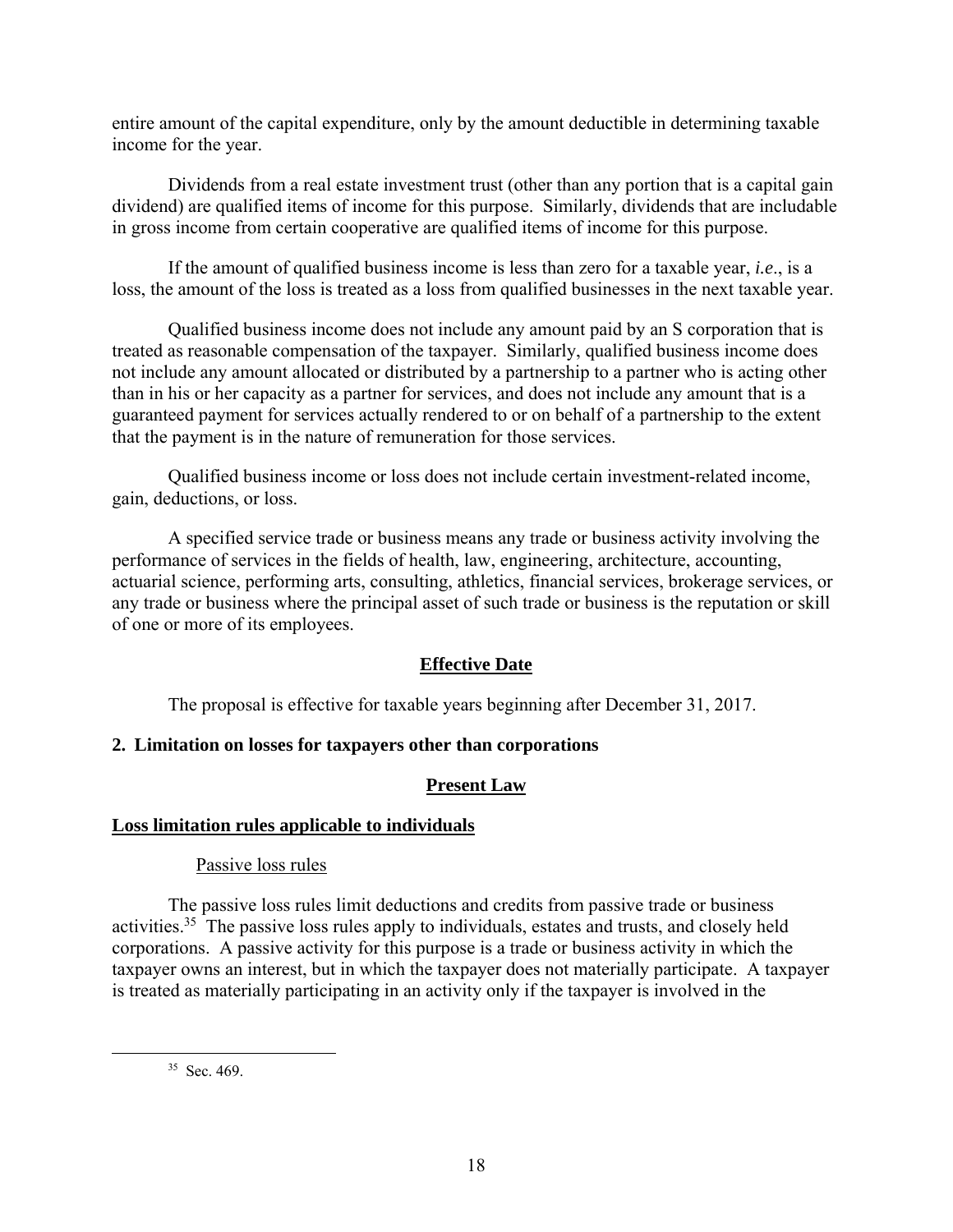operation of the activity on a basis that is regular, continuous, and substantial.<sup>36</sup> Deductions attributable to passive activities, to the extent they exceed income from passive activities, generally may not be deducted against other income. Deductions and credits that are suspended under these rules are carried forward and treated as deductions and credits from passive activities in the next year. The suspended losses from a passive activity are allowed in full when a taxpayer disposes of his entire interest in the passive activity to an unrelated person.

### Excess farm loss rules

A limitation on excess farm losses applies to taxpayers other than C corporations.<sup>37</sup> If a taxpayer other than a C corporation receives an applicable subsidy for the taxable year, the amount of the excess farm loss is not allowed for the taxable year, and is carried forward and treated as a deduction attributable to farming businesses in the next taxable year. An excess farm loss for a taxable year means the excess of aggregate deductions that are attributable to farming businesses over the sum of aggregate gross income or gain attributable to farming businesses plus the threshold amount. The threshold amount is the greater of (1) \$300,000 (\$150,000 for married individuals filing separately), or (2) for the five-consecutive-year period preceding the taxable year, the excess of the aggregate gross income or gain attributable to the taxpayer's farming businesses over the aggregate deductions attributable to the taxpayer's farming businesses.

## **Description of Proposal**

The proposal expands the limitation on excess farm losses. Under the proposal, excess business losses of a taxpayer other than a C corporation are not allowed for the taxable year. Such losses are carried forward and treated as part of the taxpayer's net operating loss (NOL) carryforward in subsequent taxable years. NOL carryovers are allowed for a taxable year up to the lesser of the carryover amount or 90 percent of taxable income determined without regard to the deduction for NOLs.

An excess business loss for the taxable year is the excess of aggregate deductions of the taxpayer attributable to trades or businesses of the taxpayer, over the sum of aggregate gross income or gain of the taxpayer plus a threshold amount. The threshold amount for a taxable year is \$500,000 for married individuals filing jointly, and \$250,000 for other individuals. The \$500,000 and \$250,000 thresholds are indexed for inflation.

In the case of a partnership or S corporation, the proposal applies at the partner or shareholder level. Each partner's or S corporation shareholder's share of items of income, gain, deduction, or loss of the partnership or S corporation are taken into account in applying the limitation under the proposal for the taxable year of the partner or S corporation. Regulatory authority is provided to apply the proposal to any other passthrough entity to the extent necessary

<sup>&</sup>lt;sup>36</sup> Regulations provide more detailed standards for material participation. See Treas. Reg. sec. 1.469-5 and -5T.

 $37$  Sec. 461(i).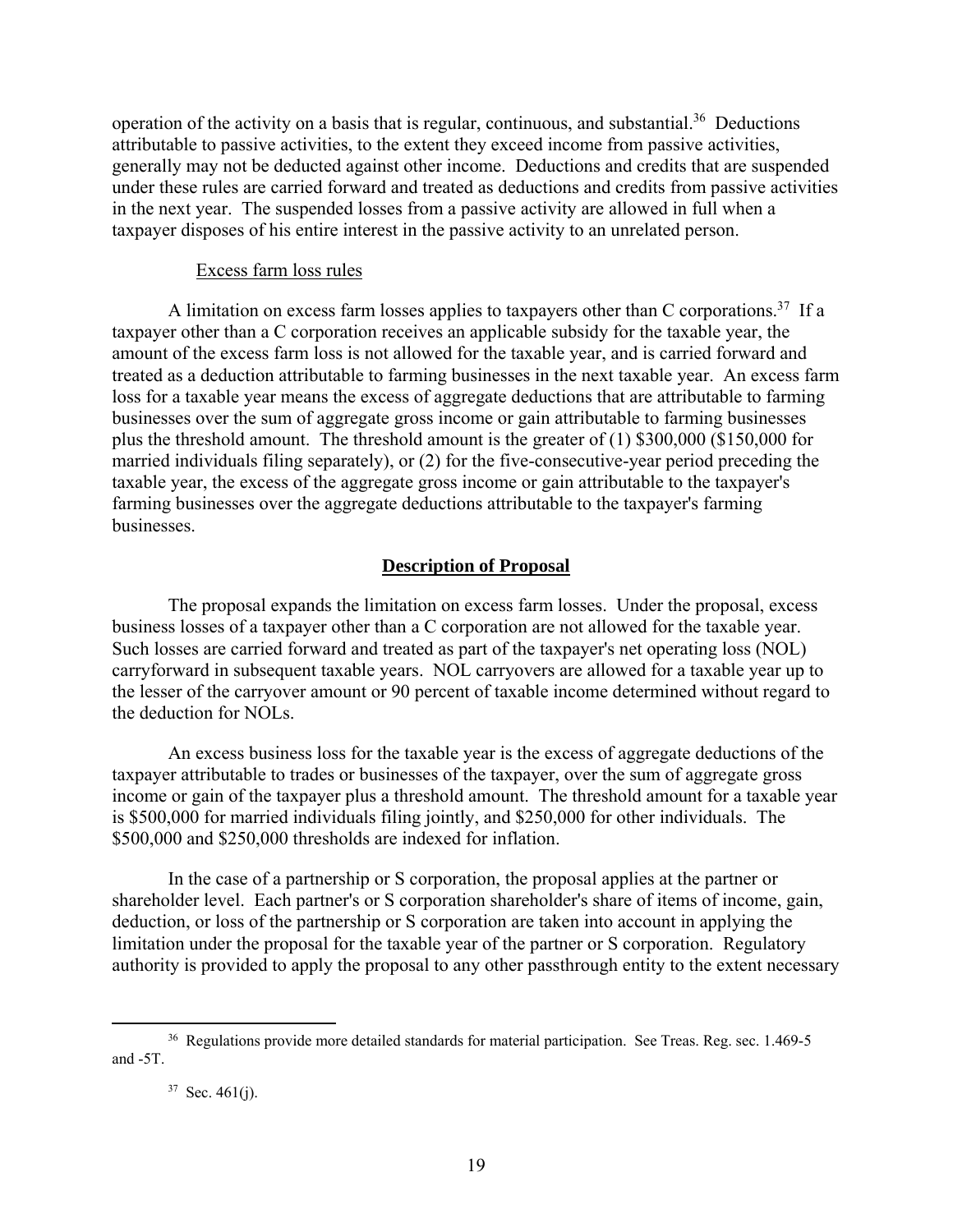to carry out the proposal. Regulatory authority is also provided to require any additional reporting as the Secretary determines is appropriate to carry out the purposes of the proposal.

# **Effective Date**

The proposal is effective for taxable years beginning after December 31, 2017.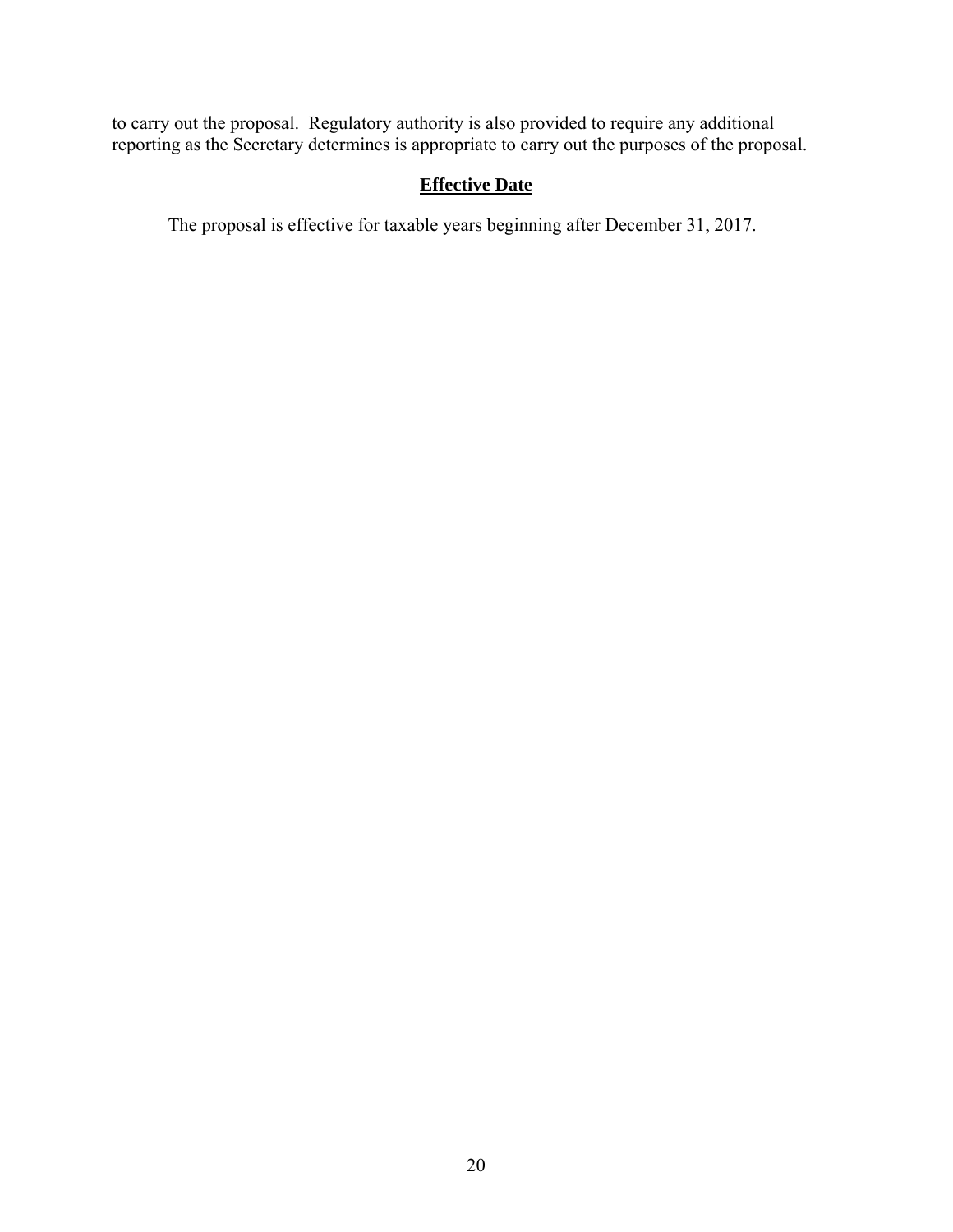#### **C. Reform of the Child Tax Credit**

#### **Present Law**

An individual may claim a tax credit for each qualifying child under the age of 17. The amount of the credit per child is \$1,000. A child who is not a citizen, national, or resident of the United States cannot be a qualifying child.

The aggregate amount of child credits that may be claimed is phased out for individuals with income over certain threshold amounts. Specifically, the otherwise allowable child tax credit is reduced by \$50 for each \$1,000 (or fraction thereof) of modified adjusted gross income ("AGI") over \$75,000 for single individuals or heads of households, \$110,000 for married individuals filing joint returns, and \$55,000 for married individuals filing separate returns. For purposes of this limitation, modified AGI includes certain otherwise excludable income earned by U.S. citizens or residents living abroad or in certain U.S. territories.

The credit is allowable against both the regular tax and the alternative minimum tax ("AMT"). To the extent the child credit exceeds the taxpayer's tax liability, the taxpayer is eligible for a refundable credit<sup>38</sup> (the "additional child tax credit") equal to 15 percent of earned income in excess of \$3,000 (the "earned income" formula).

Families with three or more children may determine the additional child tax credit using the "alternative formula," if this results in a larger credit than determined under the earned income formula. Under the alternative formula, the additional child tax credit equals the amount by which the taxpayer's Social Security taxes exceed the taxpayer's earned income credit ("EIC").

Earned income is defined as the sum of wages, salaries, tips, and other taxable employee compensation plus net self-employment earnings. At the taxpayer's election, combat pay may be treated as earned income for these purposes. Unlike the EIC, which also includes the preceding items in its definition of earned income, the additional child tax credit is based only on earned income to the extent it is included in computing taxable income. For example, some ministers' parsonage allowances are considered self-employment income, and thus are considered earned income for purposes of computing the EIC, but the allowances are excluded from gross income for individual income tax purposes, and thus are not considered earned income for purposes of the additional child tax credit since the income is not included in taxable income.

Any credit or refund allowed or made to an individual under this provision (including to any resident of a U.S. possession) is not taken into account as income and is not be taken into account as resources for the month of receipt and the following two months for purposes of determining eligibility of such individual or any other individual for benefits or assistance, or the amount or extent of benefits or assistance, under any Federal program or under any State or local program financed in whole or in part with Federal funds.

<sup>&</sup>lt;sup>38</sup> The refundable credit may not exceed the maximum credit per child of \$1,000.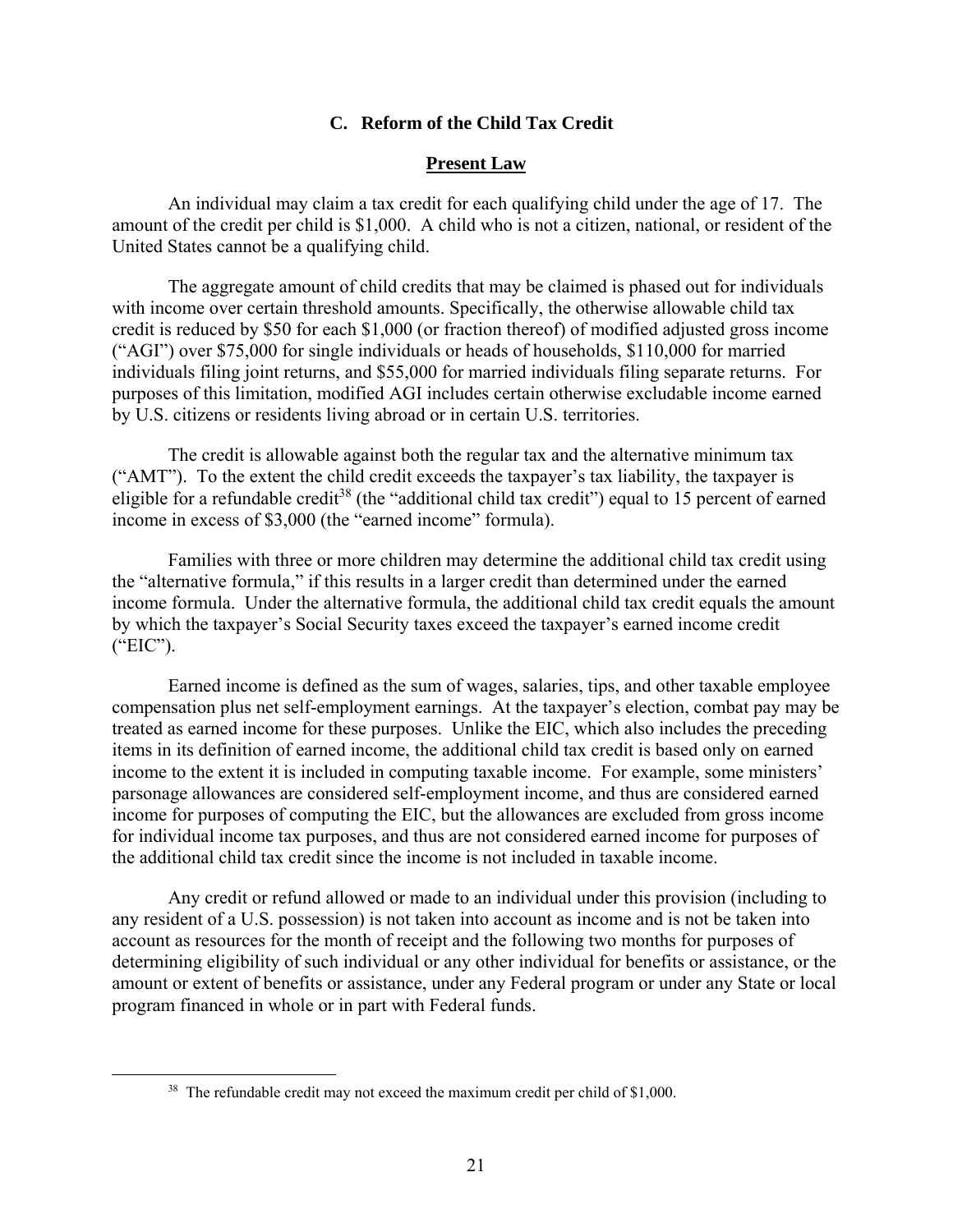## **Description of Proposal**

The proposal increases the child tax credit to \$1,650 per qualifying child. Additionally, the age limit for a qualifying child is increased by one year, such that a taxpayer may claim the credit with respect to any qualifying child under the age of 18.

 The credit is further modified to provide for a \$500 nonrefundable credit for qualifying dependents other than qualifying children. The proposal generally retains the present-law definition of dependent.

In 2018, the threshold at which the credit begins to phase out is increased to \$1,000,000 for married taxpayers filing a joint return and \$500,000 in the case of all other taxpayers. These amounts are not indexed for inflation.

The proposal lower the earned income threshold for the refundable child tax credit to \$2,500. As under present law, the maximum amount refundable may not exceed \$1,000 per qualifying child. Under the proposal, this \$1,000 threshold is indexed for inflation with a base year of 2017, rounding up to the nearest \$100 (such that the threshold is \$1,100 in 2018). In order to receive the refundable portion of the child tax credit, a taxpayer must include a Social Security number for each qualifying child for whom the credit is claimed on the tax return.

## **Effective Date**

The proposal is effective for taxable years beginning after December 31, 2017.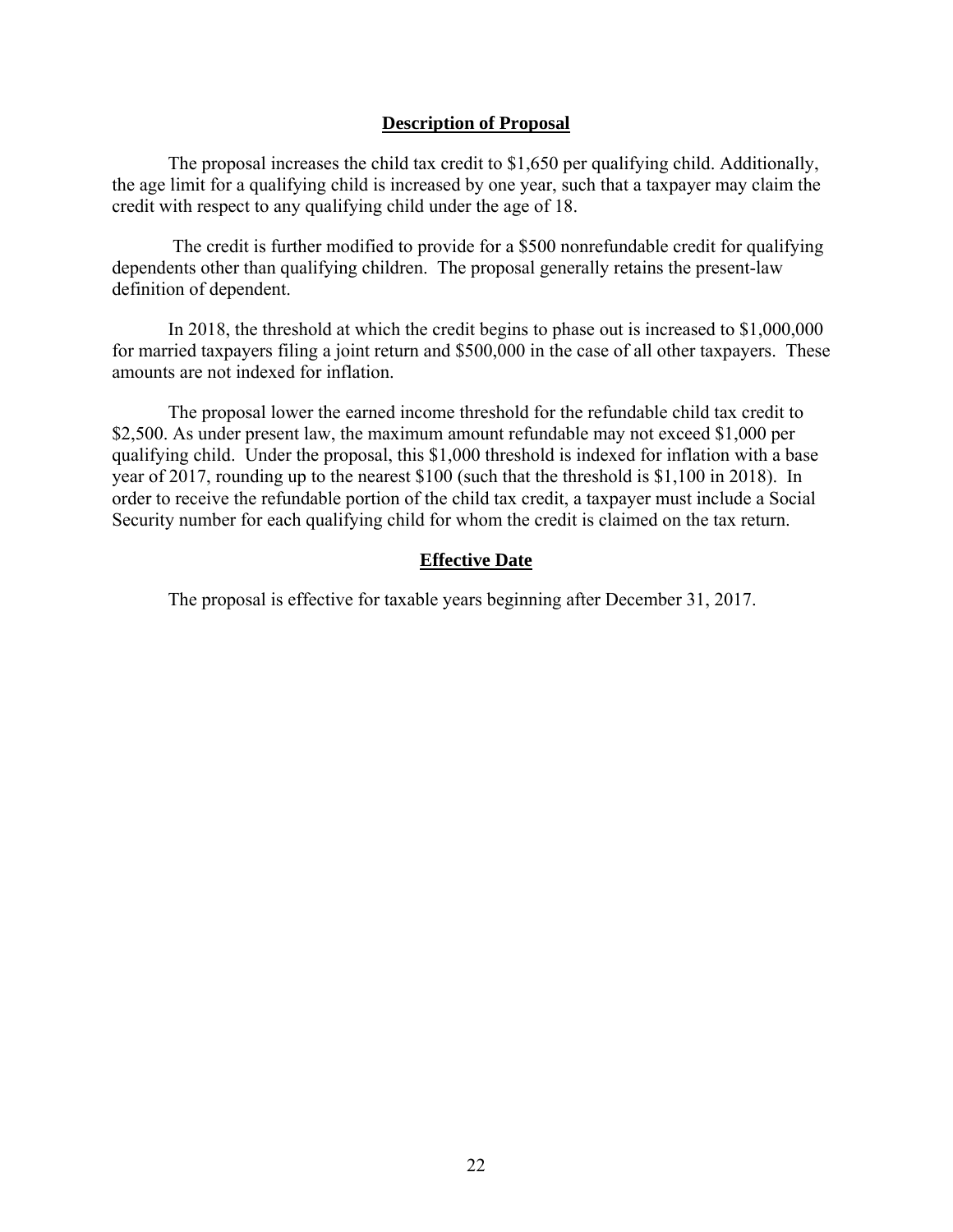#### **D. Simplification and Reform of Deductions and Exclusions**

## **1. Repeal of deduction for taxes not paid or accrued in a trade or business**

#### **Present Law**

Individuals are permitted a deduction for certain taxes paid or accrued, whether or not incurred in a taxpayer's trade or business. These taxes are: (i) State, local and foreign real property taxes; $39$  (ii) State and local personal property taxes; $40$  (iii) State, local and foreign income, war profits, and excess profits taxes. $41$  At the election of the taxpayer, an itemized deduction may be taken for State and local general sales taxes in lieu of the itemized deduction for State and local income taxes.42

Property taxes may be allowed as a deduction in computing adjusted gross income if incurred in connection with property used in a trade or business; otherwise they are an itemized deduction. In the case of State and local income taxes, the deduction is an itemized deduction notwithstanding that the tax may be imposed on profits from a trade or business.<sup>43</sup>

Individuals also are permitted a deduction for Federal and State generation skipping transfer tax ("GST tax") imposed on certain income distributions that are included in the gross income of the distributee.<sup>44</sup>

In determining a taxpayer's alternative minimum taxable income, no itemized deduction for property, income, or sales tax is allowed.

#### **Description of Proposal**

The proposal provides that in the case of an individual, State, local and foreign property taxes and State and local sales taxes are allowed as a deduction only when paid or accrued in carrying on a trade or business or an activity described in section 212 (relating to expenses for the production of income).45 Thus, the proposal allows only those deductions for State, local and foreign property taxes, and sales taxes, that are presently deductible in computing income on an individual's Schedule C, Schedule E, or Schedule F on such individual's tax return. For

 $40$  Sec. 164(a)(2).

<sup>41</sup> Sec. 164(a)(3). A foreign tax credit, in lieu of a deduction, is allowable for foreign taxes if the taxpayer so elects.

42 Sec.  $164(b)(5)$ .

<sup>43</sup> See H. Rep. No. 1365 to accompany Individual Income Tax Bill of 1944 (78<sup>th</sup> Cong., 2d. Sess.), reprinted at 19 C.B. 839 (1944).

 $44$  Sec. 164(a)(4).

<sup>45</sup> The proposal does not modify the deductibility of GST tax imposed on certain income distributions.

 $39$  Sec. 164(a)(1).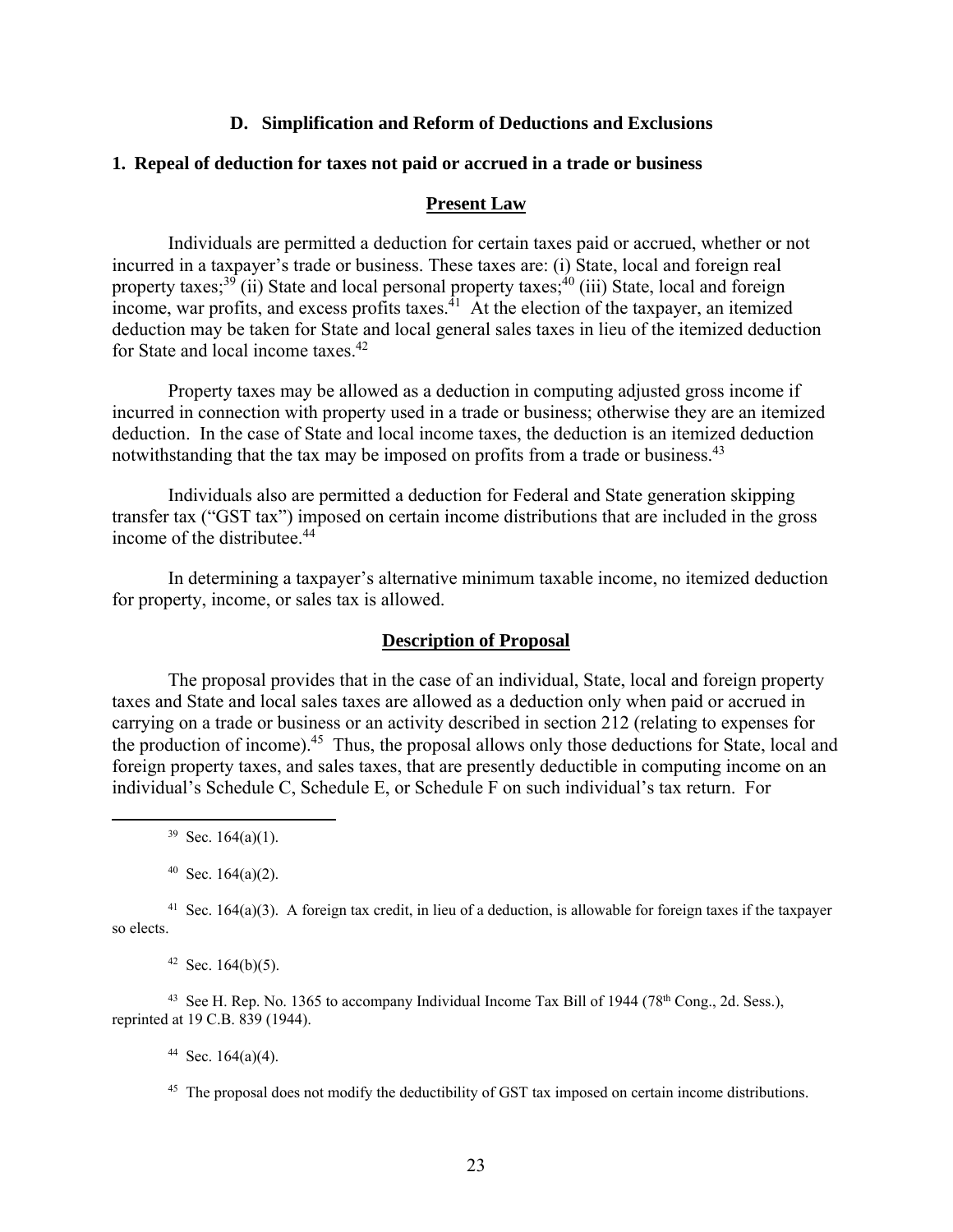instance, in the case of property taxes, an individual may deduct such items only if these taxes were imposed on business assets (such as residential rental property).

The proposal also provides that in the case of an individual, State and local income, war profits, and excess profits taxes are not allowable as a deduction.

## **Effective Date**

The proposal is effective for taxable years beginning after December 31, 2017.

## **2. Modification of deduction for home mortgage interest**

## **Present Law**

As a general matter, personal interest is not deductible.<sup>46</sup> Qualified residence interest is not treated as personal interest and is allowed as an itemized deduction, subject to limitations.<sup>47</sup> Qualified residence interest means interest paid or accrued during the taxable year on either acquisition indebtedness or home equity indebtedness. A qualified residence means the taxpayer's principal residence and one other residence of the taxpayer selected to be a qualified residence. A qualified residence can be a house, condominium, cooperative, mobile home, house trailer, or boat.

## Acquisition indebtedness

Acquisition indebtedness is indebtedness that is incurred in acquiring, constructing or substantially improving a qualified residence of the taxpayer and which secures the residence. The maximum amount treated as acquisition indebtedness is \$1 million (\$500,000 in the case of a married person filing a separate return).

Acquisition indebtedness also includes indebtedness from the refinancing of other acquisition indebtedness but only to the extent of the amount (and term) of the refinanced indebtedness. Thus, for example, if the taxpayer incurs \$200,000 of acquisition indebtedness to acquire a principal residence and pays down the debt to \$150,000, the taxpayer's acquisition indebtedness with respect to the residence cannot thereafter be increased above \$150,000 (except by indebtedness incurred to substantially improve the residence).

Interest on acquisition indebtedness is allowable in computing alternative minimum taxable income. However, in the case of a second residence, the acquisition indebtedness may only be incurred with respect to a house, apartment, condominium, or a mobile home that is not used on a transient basis.

 $46$  Sec. 163(h)(1).

<sup>&</sup>lt;sup>47</sup> Sec. 163(h)(2)(D) and (h)(3).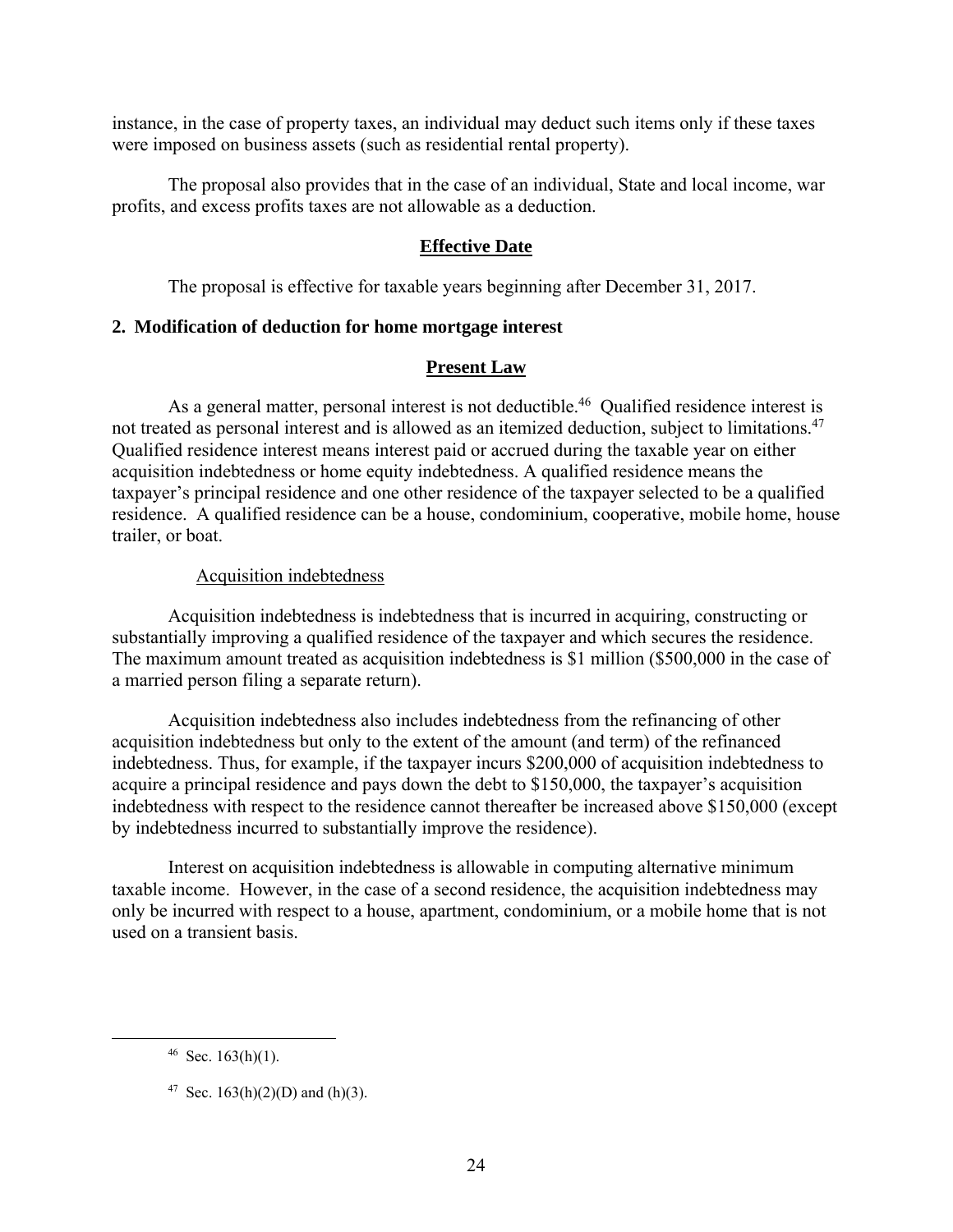## Home equity indebtedness

Home equity indebtedness is indebtedness (other than acquisition indebtedness) secured by a qualified residence.

The amount of home equity indebtedness may not exceed \$100,000 (\$50,000 in the case of a married individual filing a separate return) and may not exceed the fair market value of the residence reduced by the acquisition indebtedness.

Interest on home equity indebtedness is not deductible in computing alternative minimum taxable income.

Interest on qualifying home equity indebtedness is deductible, regardless of how the proceeds of the indebtedness are used. For example, personal expenditures may include health costs and education expenses for the taxpayer's family members or any other personal expenses such as vacations, furniture, or automobiles. A taxpayer and a mortgage company can contract for the home equity indebtedness loan proceeds to be transferred to the taxpayer in a lump sum payment (e.g., a traditional mortgage), a series of payments (*e.g.*, a reverse mortgage), or the lender may extend the borrower a line of credit up to a fixed limit over the term of the loan (*e.g.*, a home equity line of credit).

Thus, the aggregate limitation on the total amount of a taxpayer's acquisition indebtedness and home equity indebtedness with respect to a taxpayer's principal residence and a second residence that may give rise to deductible interest is \$1,100,000 (\$550,000, for married persons filing a separate return).

## **Description of Proposal**

The proposal repeals the deduction for interest on home equity indebtedness.

# **Effective Date**

The proposal is effective for taxable years beginning after December 31, 2017.

## **3. Modification of deduction for personal casualty and theft losses**

# **Present Law**

A taxpayer may generally claim a deduction for any loss sustained during the taxable year, not compensated by insurance or otherwise. For individual taxpayers, deductible losses must be incurred in a trade or business or other profit-seeking activity or consist of property losses arising from fire, storm, shipwreck, or other casualty, or from theft.<sup>48</sup> Personal casualty or theft losses are deductible only if they exceed \$100 per casualty or theft. In addition, aggregate

 $48$  Sec. 165(c).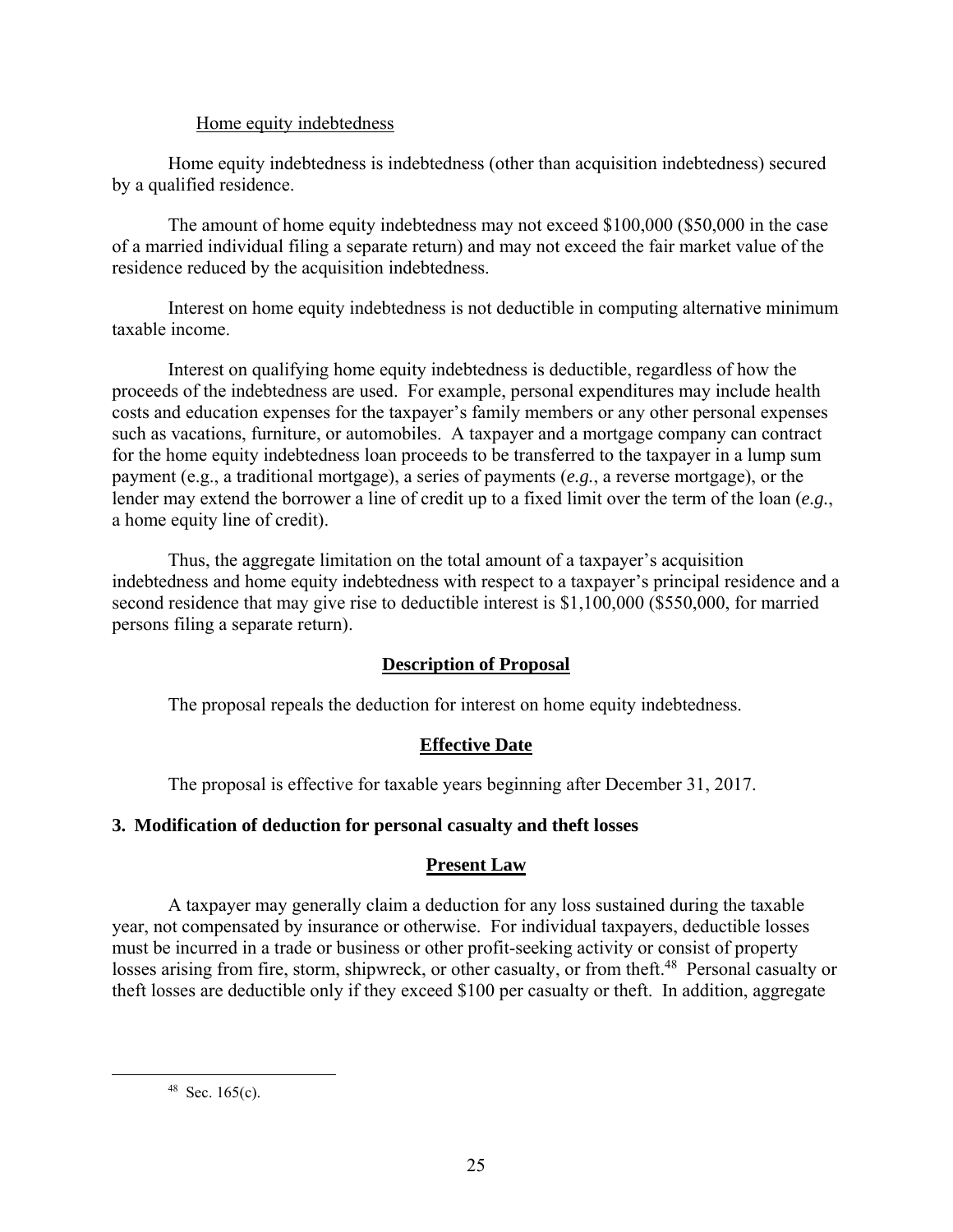net casualty and theft losses are deductible only to the extent they exceed ten percent of an individual taxpayer's adjusted gross income.

## **Description of Proposal**

The proposal modifies the deduction for personal casualty and theft losses. Under the proposal, a taxpayer may claim a personal casualty loss (subject to the limitations described above) if such loss was incurred in a disaster declared by the President under section 401 of the Robert T. Stafford Disaster Relief and Emergency Assistance Act.

## **Effective Date**

The proposal is effective for losses incurred in taxable years beginning after December 31, 2017.

## **4. Repeal of deduction for tax preparation expenses**

# **Present Law**

For regular income tax purposes, individuals are allowed an itemized deduction for expenses for the production of income. These expenses are defined as ordinary and necessary expenses paid or incurred in a taxable year: (1) for the production or collection of income; (2) for the management, conservation, or maintenance of property held for the production of income; or (3) in connection with the determination, collection, or refund of any tax.<sup>49</sup>

# **Description of Proposal**

The proposal repeals the deduction for expenses in connection with the determination, collection, or refund of any tax.

# **Effective Date**

The proposal is effective for taxable years beginning after December 31, 2017.

## **5. Repeal of miscellaneous itemized deductions subject to the two-percent floor**

# **Present Law**

Individuals may claim itemized deductions for certain miscellaneous expenses. Certain of these expenses are not deductible unless, in aggregate, they exceed two percent of the taxpayer's

49 Sec. 212.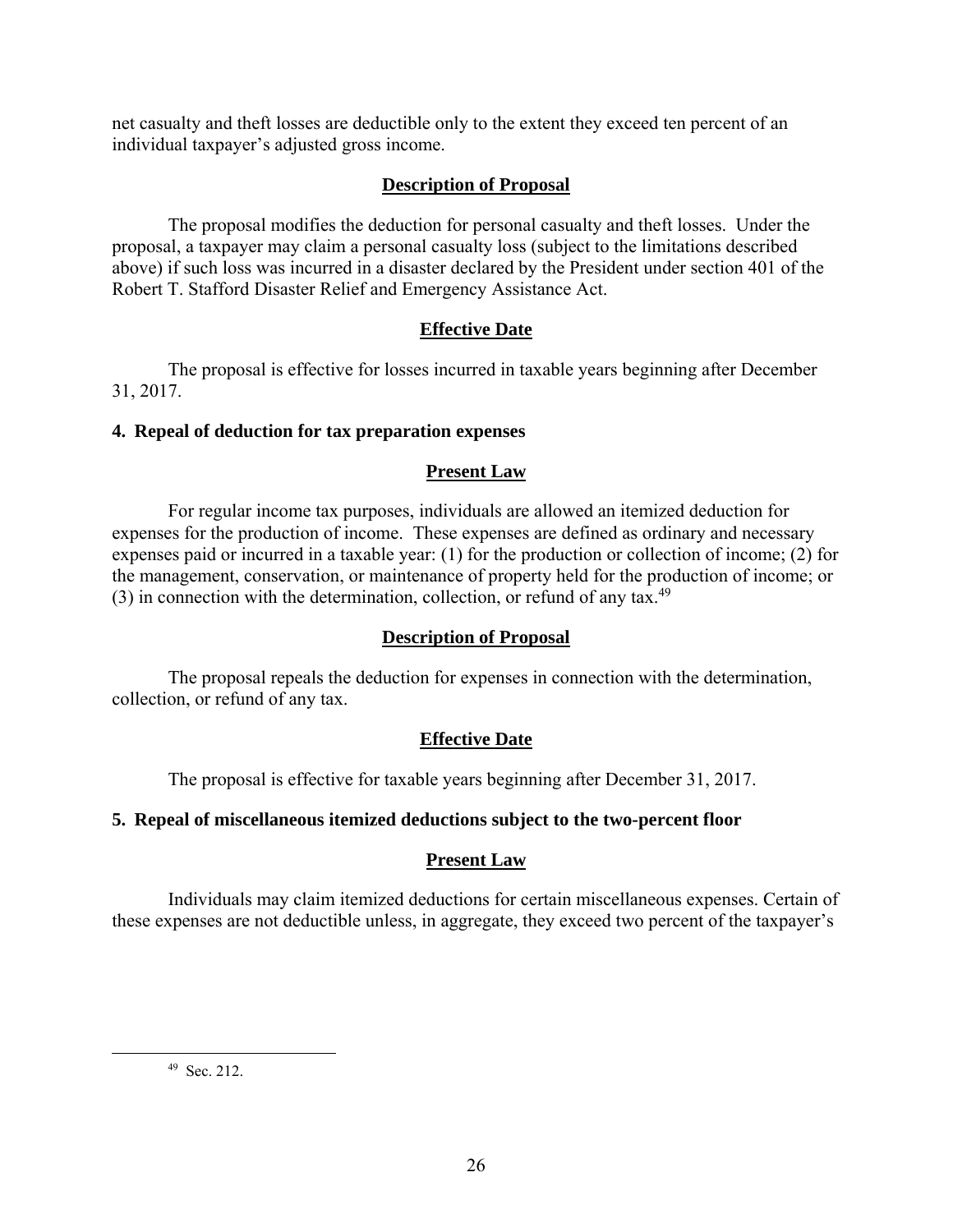adjusted gross income ("AGI").<sup>50</sup> The deductions described below are subject to the aggregate two-percent floor.<sup>51</sup>

## **Expenses for the production or collection of income**

Individuals may deduct all ordinary and necessary expenses paid or incurred during the taxable year for the production or collection of income.<sup>52</sup>

Present law and IRS guidance provide examples of items that may be deducted under this provision. This non-exhaustive list includes:<sup>53</sup>

- Appraisal fees for a casualty loss or charitable contribution;
- Casualty and theft losses from property used in performing services as an employee;
- Clerical help and office rent in caring for investments;
- Depreciation on home computers used for investments;
- Excess deductions (including administrative expenses) allowed a beneficiary on termination of an estate or trust;
- Fees to collect interest and dividends;
- Hobby expenses, but generally not more than hobby income;
- Indirect miscellaneous deductions from pass-through entities;
- Investment fees and expenses;
- Loss on deposits in an insolvent or bankrupt financial institution;
- Loss on traditional IRAs or Roth IRAs, when all amounts have been distributed;
- Repayments of income;
- Safe deposit box rental fees, except for storing jewelry and other personal effects;
- Service charges on dividend reinvestment plans; and
- Trustee's fees for an IRA, if separately billed and paid.

 $50$  Sec.  $67(a)$ .

<sup>&</sup>lt;sup>51</sup> The miscellaneous itemized deduction for tax preparation expenses is described in a separate section of this document.

 $52$  Sec. 212(1).

<sup>53</sup> See IRS Publication 529, "*Miscellaneous Deductions*" (2016), p. 9.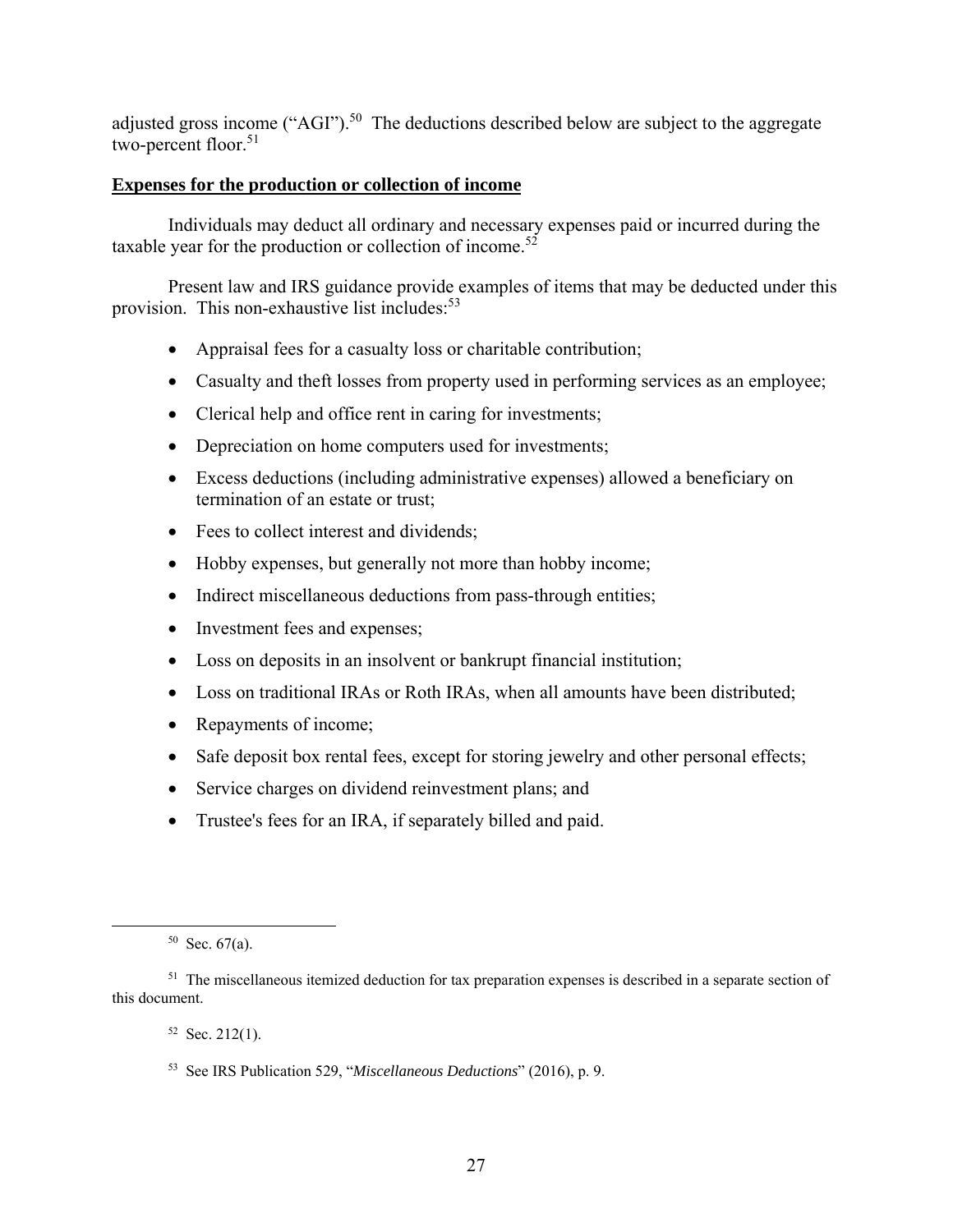## **Unreimbursed expenses attributable to the trade or business of being an employee**

In general, unreimbursed business expenses incurred by an employee are deductible, but only as an itemized deduction and only to the extent the expenses exceed two percent of adjusted gross income.54

Present law and IRS guidance provide examples of items that may be deducted under this provision. This non-exhaustive list includes:<sup>55</sup>

- Business bad debt of an employee;
- Business liability insurance premiums;
- Damages paid to a former employer for breach of an employment contract;
- Depreciation on a computer a taxpayer's employer requires him to use in his work;
- Dues to a chamber of commerce if membership helps the taxpayer perform his job;
- Dues to professional societies;
- $\bullet$  Educator expenses;<sup>56</sup>
- Home office or part of a taxpayer's home used regularly and exclusively in the taxpayer's work;
- Job search expenses in the taxpayer's present occupation;
- Laboratory breakage fees;
- Legal fees related to the taxpayer's job;
- Licenses and regulatory fees;
- Malpractice insurance premiums;
- Medical examinations required by an employer;
- Occupational taxes;
- Passport fees for a business trip;
- Repayment of an income aid payment received under an employer's plan;
- Research expenses of a college professor;
- Rural mail carriers' vehicle expenses;
- Subscriptions to professional journals and trade magazines related to the taxpayer's work;

<sup>&</sup>lt;sup>54</sup> Secs.  $62(a)(1)$  and 67.

<sup>55</sup> See IRS Publication 529, "*Miscellaneous Deductions*" (2016), p. 3.

<sup>&</sup>lt;sup>56</sup> Under a special provision, these expenses are deductible "above the line" up to \$250.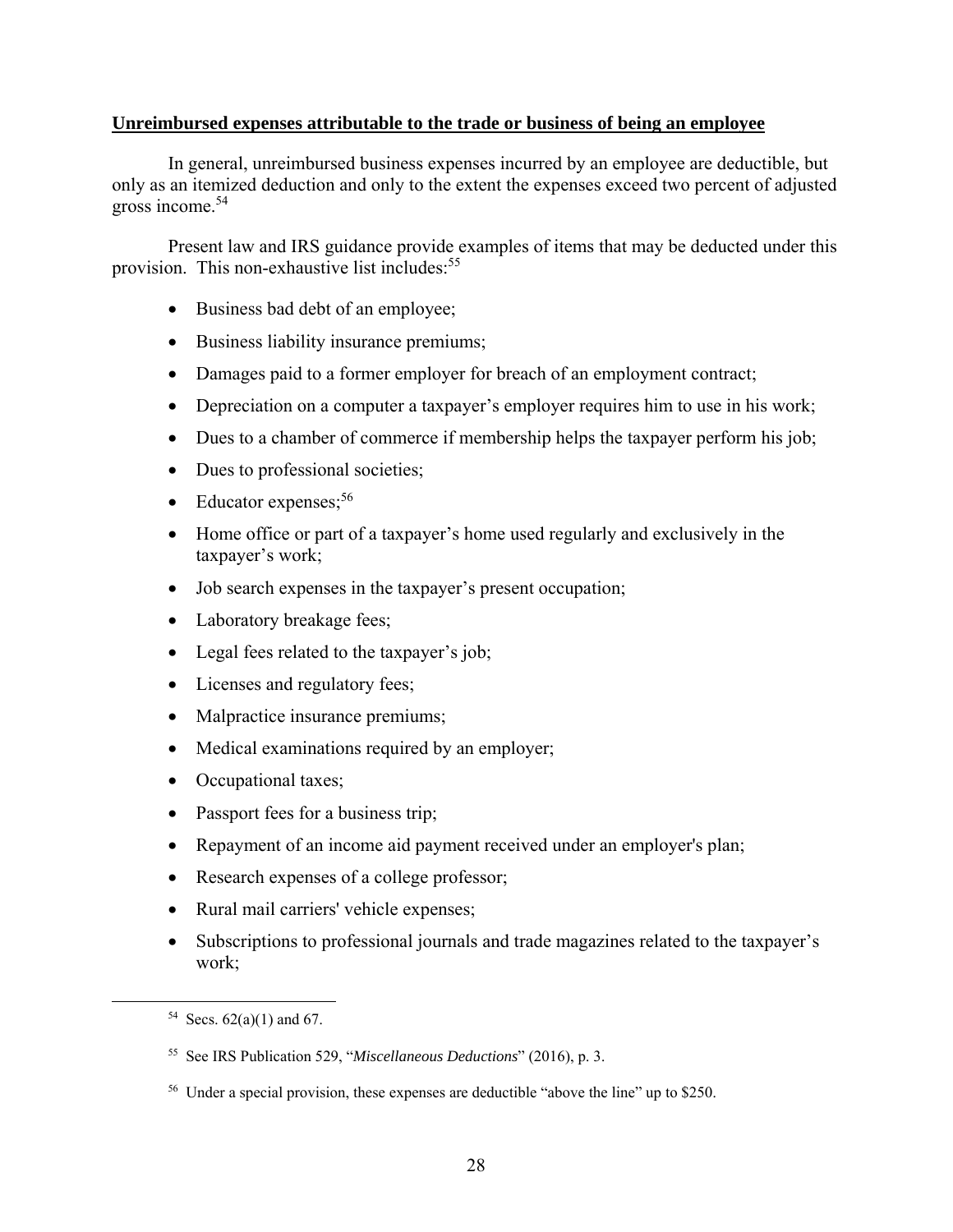- Tools and supplies used in the taxpayer's work;
- Purchase of travel, transportation, meals, entertainment, gifts, and local lodging related to the taxpayer's work;
- Union dues and expenses;
- Work clothes and uniforms if required and not suitable for everyday use; and
- Work-related education.

## **Other miscellaneous itemized deductions subject to the two-percent floor**

Other miscellaneous itemized deductions subject to the two-percent floor include:

- Repayments of income received under a claim of right (only subject to the twopercent floor if less than \$3,000);
- Repayments of Social Security benefits; and
- The share of deductible investment expenses from pass-through entities.

# **Description of Proposal**

The proposal repeals all miscellaneous itemized deductions that are subject to the twopercent floor under present law.57

## **Effective Date**

The proposal is effective for taxable years beginning after December 31, 2017.

## **6. Increase percentage limit for charitable contributions of cash to public charities**

# **Present Law**

## **In general**

The Code allows taxpayers to reduce their income tax liability by taking deductions for contributions to certain organizations, including charities, Federal, State, local and Indian tribal governments, and certain other organizations.

To be deductible, a charitable contribution generally must meet several threshold requirements. First, the recipient of the transfer must be eligible to receive charitable contributions (*i.e*., an organization or entity described in section 170(c)). Second, the transfer must be made with gratuitous intent and without the expectation of a benefit of substantial

<sup>&</sup>lt;sup>57</sup> For a description of the repeal of the deduction for tax preparation expenses, please see "Repeal of deduction for tax preparation expenses."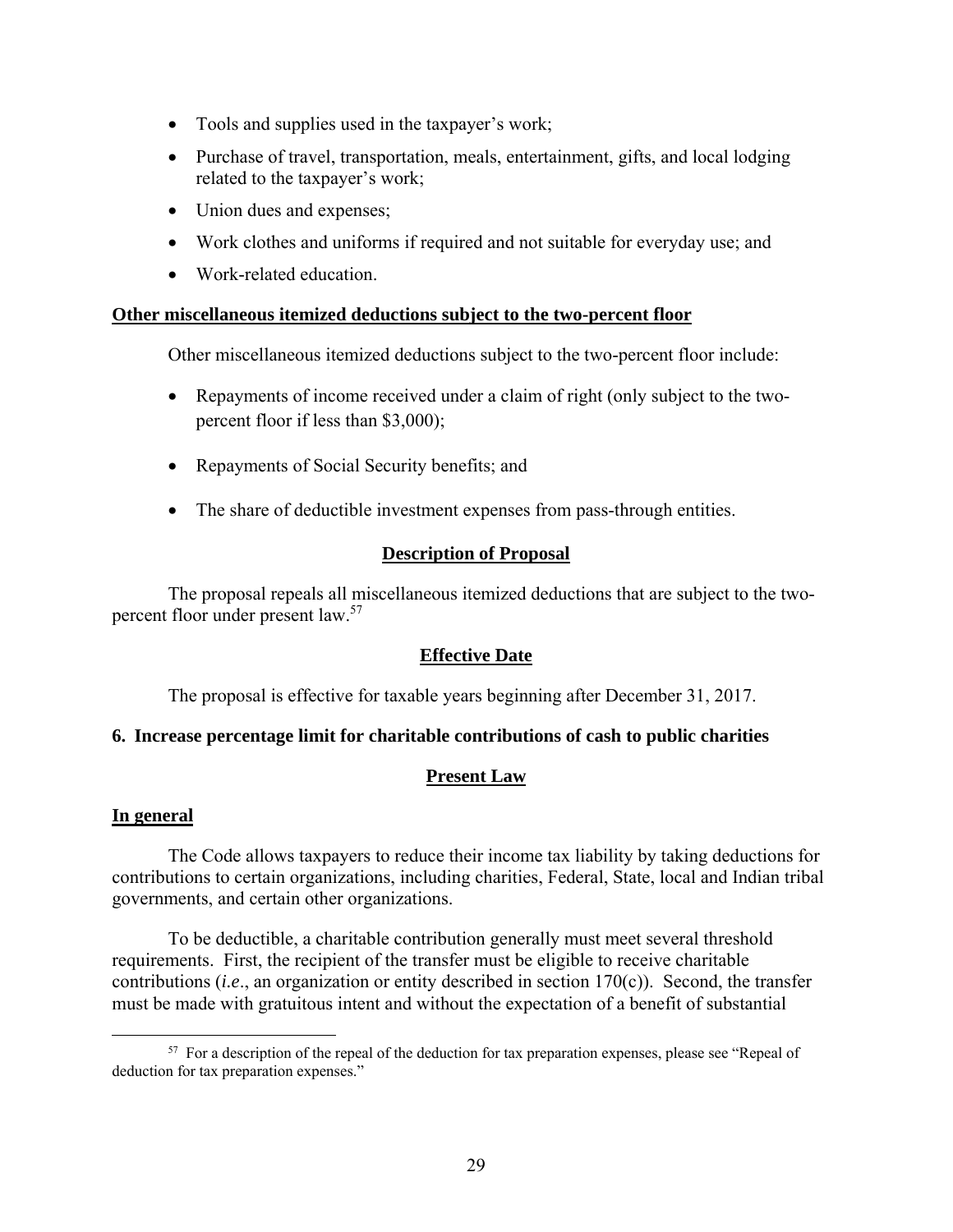economic value in return. Third, the transfer must be complete and generally must be a transfer of a donor's entire interest in the contributed property (*i.e*., not a contingent or partial interest contribution). To qualify for a current year charitable deduction, payment of the contribution must be made within the taxable year.<sup>58</sup> Fourth, the transfer must be of money or property contributions of services are not deductible. Finally, the transfer must be substantiated and in the proper form.

As discussed below, special rules limit the deductibility of a taxpayer's charitable contributions in a given year to a percentage of income, and those rules, in part, turn on whether the organization receiving the contributions is a public charity or a private foundation. Other special rules determine the deductible value of contributed property for each type of property.

#### **Percentage limits on charitable contributions**

#### Individual taxpayers

Charitable contributions by individual taxpayers are limited to a specified percentage of the individual's contribution base. The contribution base is the taxpayer's adjusted gross income ("AGI") for a taxable year, disregarding any net operating loss carryback to the year under section 172.<sup>59</sup> In general, more favorable (higher) percentage limits apply to contributions of cash and ordinary income property than to contributions of capital gain property. More favorable limits also generally apply to contributions to public charities (and certain operating foundations) than to contributions to nonoperating private foundations.

More specifically, the deduction for charitable contributions by an individual taxpayer of cash and property that is not appreciated to a charitable organization described in section 170(b)(1)(A) (public charities, private foundations other than nonoperating private foundations, and certain governmental units) may not exceed 50 percent of the taxpayer's contribution base. Contributions of this type of property to nonoperating private foundations generally may be deducted up to the lesser of 30 percent of the taxpayer's contribution base or the excess of (i) 50 percent of the contribution base over (ii) the amount of contributions subject to the 50 percent limitation.

Contributions of appreciated capital gain property to public charities and other organizations described in section  $170(b)(1)(A)$  generally are deductible up to 30 percent of the taxpayer's contribution base (after taking into account contributions other than contributions of capital gain property). An individual may elect, however, to bring all these contributions of appreciated capital gain property for a taxable year within the 50-percent limitation category by reducing the amount of the contribution deduction by the amount of the appreciation in the capital gain property. Contributions of appreciated capital gain property to nonoperating private foundations are deductible up to the lesser of 20 percent of the taxpayer's contribution base or

 $58$  Sec. 170(a)(1).

<sup>59</sup> Sec.  $170(b)(1)(G)$ .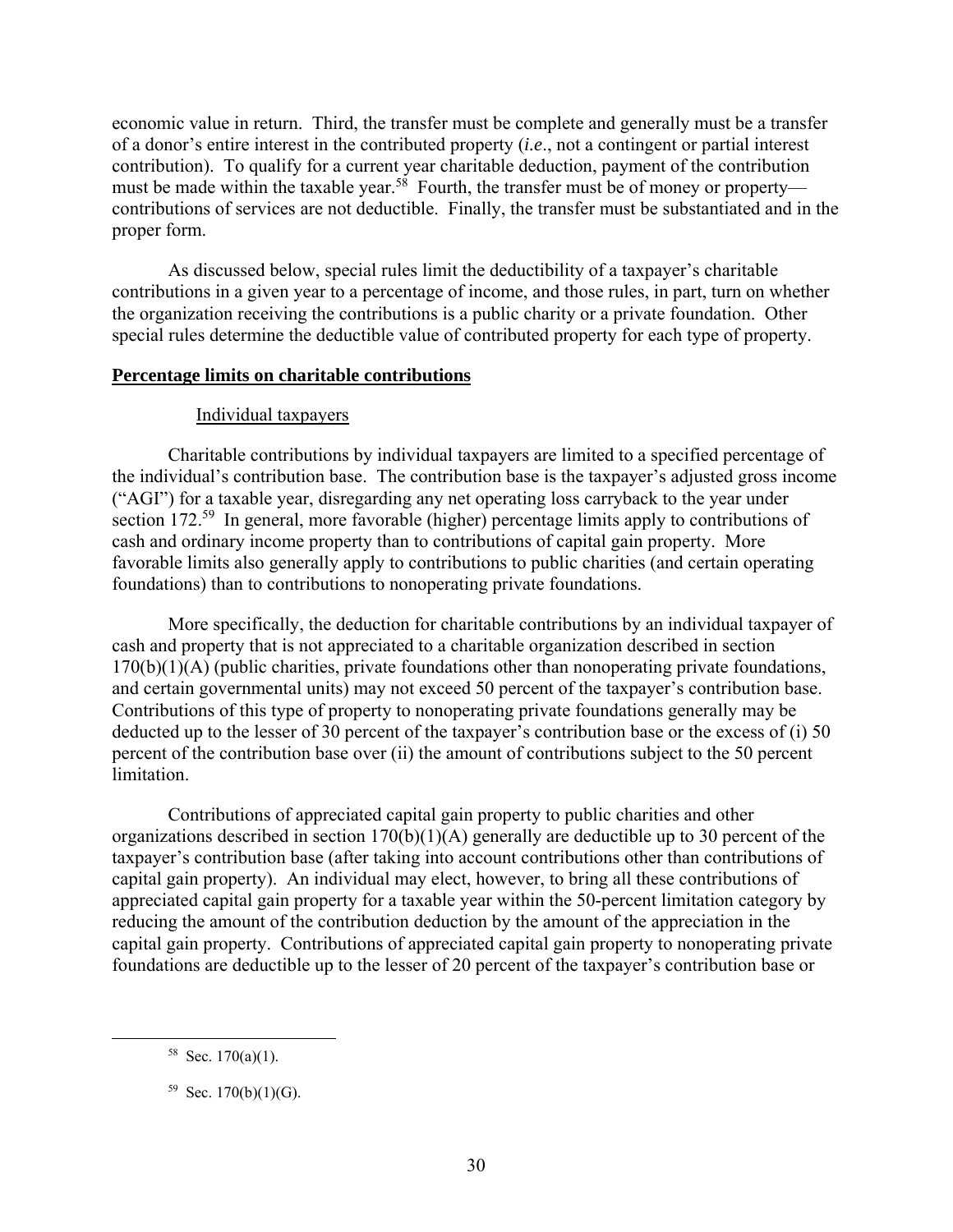the excess of (i) 30 percent of the contribution base over (ii) the amount of contributions subject to the 30 percent limitation.

Finally, contributions that are for the use of (not to) the donee charity get less favorable percentage limits. Contributions of capital gain property for the use of public charities and other organizations described in section 170(b)(1)(A) also are limited to 20 percent of the taxpayer's contribution base. Property contributed for the use of an organization generally has been interpreted to mean property contributed in trust for the organization.<sup>60</sup> Charitable contributions of income interests (where deductible) also generally are treated as contributions for the use of the donee organization.

|                                                                                                    | Ordinary Income<br>Property and Cash | Capital Gain<br>Property to the<br>Recipient <sup><math>62</math></sup> | Capital Gain<br>Property for the use<br>of the Recipient |
|----------------------------------------------------------------------------------------------------|--------------------------------------|-------------------------------------------------------------------------|----------------------------------------------------------|
| Public Charities, Private<br>Operating Foundations, and<br><b>Private Distributing Foundations</b> | 50%                                  | $30\%^{63}$                                                             | 20%                                                      |
| Nonoperating Private<br>Foundations                                                                | 30%                                  | 20%                                                                     | 20%                                                      |

## Table 3.–Charitable Contribution Percentage Limits For Individual Taxpayers<sup>61</sup>

## Corporate taxpayers

A corporation generally may deduct charitable contributions up to 10 percent of the corporation's taxable income for the year. $64$  For this purpose, taxable income is determined without regard to: (1) the charitable contributions deduction; (2) any net operating loss carryback to the taxable year; (3) deductions for dividends received; (4) deductions for dividends

60 *Rockefeller v. Commissioner*, 676 F.2d 35, 39 (2d Cir. 1982).

 $61$  Percentages shown are the percentage of an individual's contribution base.

 $62$  Capital gain property contributed to public charities, private operating foundations, or private distributing foundations will be subject to the 50-percent limitation if the donor elects to reduce the fair market value of the property by the amount that would have been long-term capital gain if the property had been sold.

 $63$  Certain qualified conservation contributions to public charities (generally, conservation easements), qualify for more generous contribution limits. In general, the 30-percent limit applicable to contributions of capital gain property is increased to 100 percent if the individual making the qualified conservation contribution is a qualified farmer or rancher or to 50 percent if the individual is not a qualified farmer or rancher.

 $64$  Sec. 170(b)(2)(A).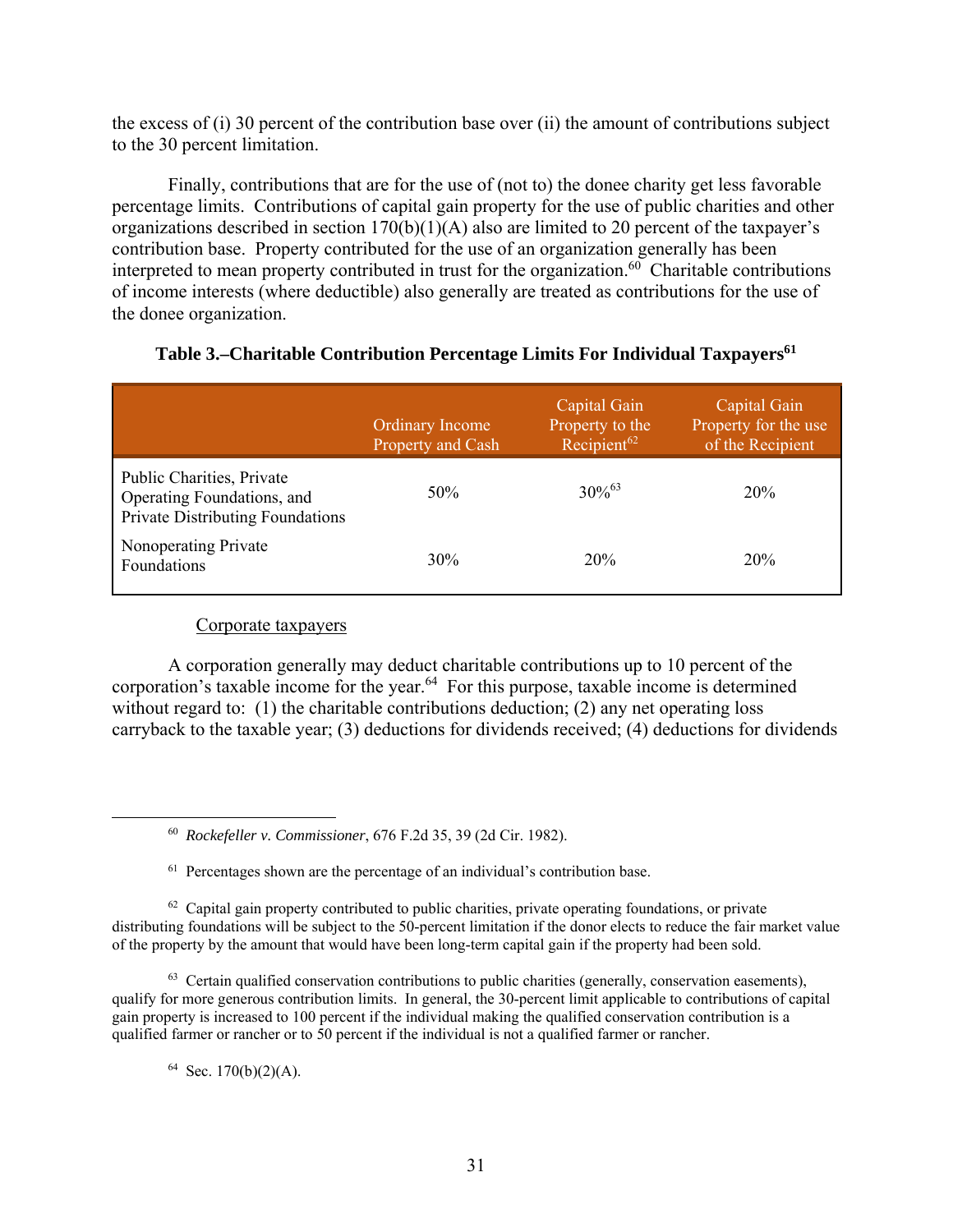paid on certain preferred stock of public utilities; and (5) any capital loss carryback to the taxable year.<sup>65</sup>

## Carryforwards of excess contributions

Charitable contributions that exceed the applicable percentage limit generally may be carried forward for up to five years.<sup>66</sup> In general, contributions carried over from a prior year are taken into account after contributions for the current year that are subject to the same percentage limit. Excess contributions made for the use of (rather than to) an organization generally may not be carried forward.

## Qualified conservation contributions

Preferential percentage limits and carryforward rules apply for qualified conservation contributions.67 In general, the 30-percent contribution base limitation on contributions of capital gain property by individuals does not apply to qualified conservation contributions. Instead, individuals may deduct the fair market value of any qualified conservation contribution to an organization described in section 170(b)(1)(A) (generally, public charities) to the extent of the excess of 50 percent of the contribution base over the amount of all other allowable charitable contributions. These contributions are not taken into account in determining the amount of other allowable charitable contributions. Individuals are allowed to carry forward any qualified conservation contributions that exceed the 50-percent limitation for up to 15 years. In the case of an individual who is a qualified farmer or rancher for the taxable year in which the contribution is made, a qualified conservation contribution is allowable up to 100 percent of the excess of the taxpayer's contribution base over the amount of all other allowable charitable contributions.

In the case of a corporation (other than a publicly traded corporation) that is a qualified farmer or rancher for the taxable year in which the contribution is made, any qualified conservation contribution is allowable up to 100 percent of the excess of the corporation's taxable income (as computed under section 170(b)(2)) over the amount of all other allowable charitable contributions. Any excess may be carried forward for up to 15 years as a contribution subject to the 100-percent limitation.<sup>68</sup>

A qualified farmer or rancher means a taxpayer whose gross income from the trade or business of farming (within the meaning of section 2032A(e)(5)) is greater than 50 percent of the taxpayer's gross income for the taxable year.

66 Sec. 170(d).

- $67$  Sec. 170(b)(1)(E).
- $68$  Sec. 170(b)(2)(B).

 $65$  Sec. 170(b)(2)(C).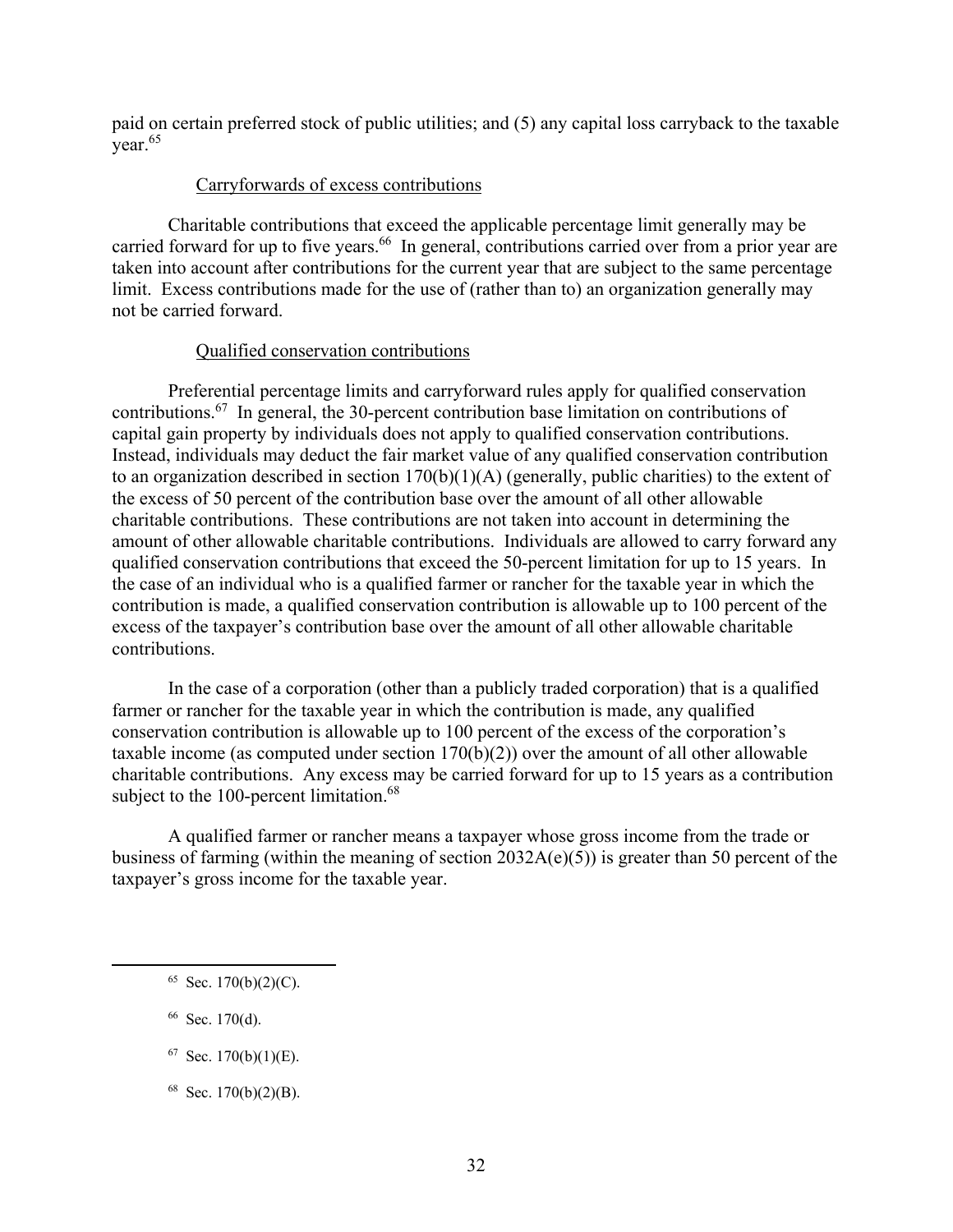## **Description of Proposal**

 The proposal increases the income-based percentage limit described in section 170(b)(1)(A) for certain charitable contributions by an individual taxpayer of cash to public charities and certain other organizations from 50 percent to 60 percent.

## **Effective Date**

The proposal is effective for contributions made in taxable years beginning after December 31, 2017.

## **7. Repeal of overall limitation on itemized deductions**

## **Present Law**

The total amount of most otherwise allowable itemized deductions (other than the deductions for medical expenses, investment interest and casualty, theft or gambling losses) is limited for certain upper-income taxpayers.<sup>69</sup> All other limitations applicable to such deductions (such as the separate floors) are first applied and, then, the otherwise allowable total amount of itemized deductions is reduced by three percent of the amount by which the taxpayer's adjusted gross income exceeds a threshold amount.

For 2017, the threshold amounts are \$261,500 for single taxpayers, \$287,650 for heads of household, \$313,800 for married couples filing jointly, and \$156,900 for married taxpayers filing separately. These threshold amounts are indexed for inflation. The otherwise allowable itemized deductions may not be reduced by more than 80 percent by reason of the overall limit on itemized deductions.

## **Description of Proposal**

The proposal repeals the overall limitation on itemized deductions.

## **Effective Date**

The proposal is effective for taxable years beginning after December 31, 2017.

## **8. Modification of exclusion of gain from sale of a principal residence**

## **Present Law**

A taxpayer who is an individual may exclude up to \$250,000 (\$500,000 if married filing a joint return) of gain realized on the sale or exchange of a principal residence. To be eligible for the exclusion, the taxpayer must have owned and used the residence as a principal residence for at least two of the five years ending on the date of the sale or exchange. A taxpayer who fails to meet these requirements by reason of a change of place of employment, health, or, to the extent provided under regulations, unforeseen circumstances, is able to exclude an amount equal to the

 <sup>69</sup> Sec. 68.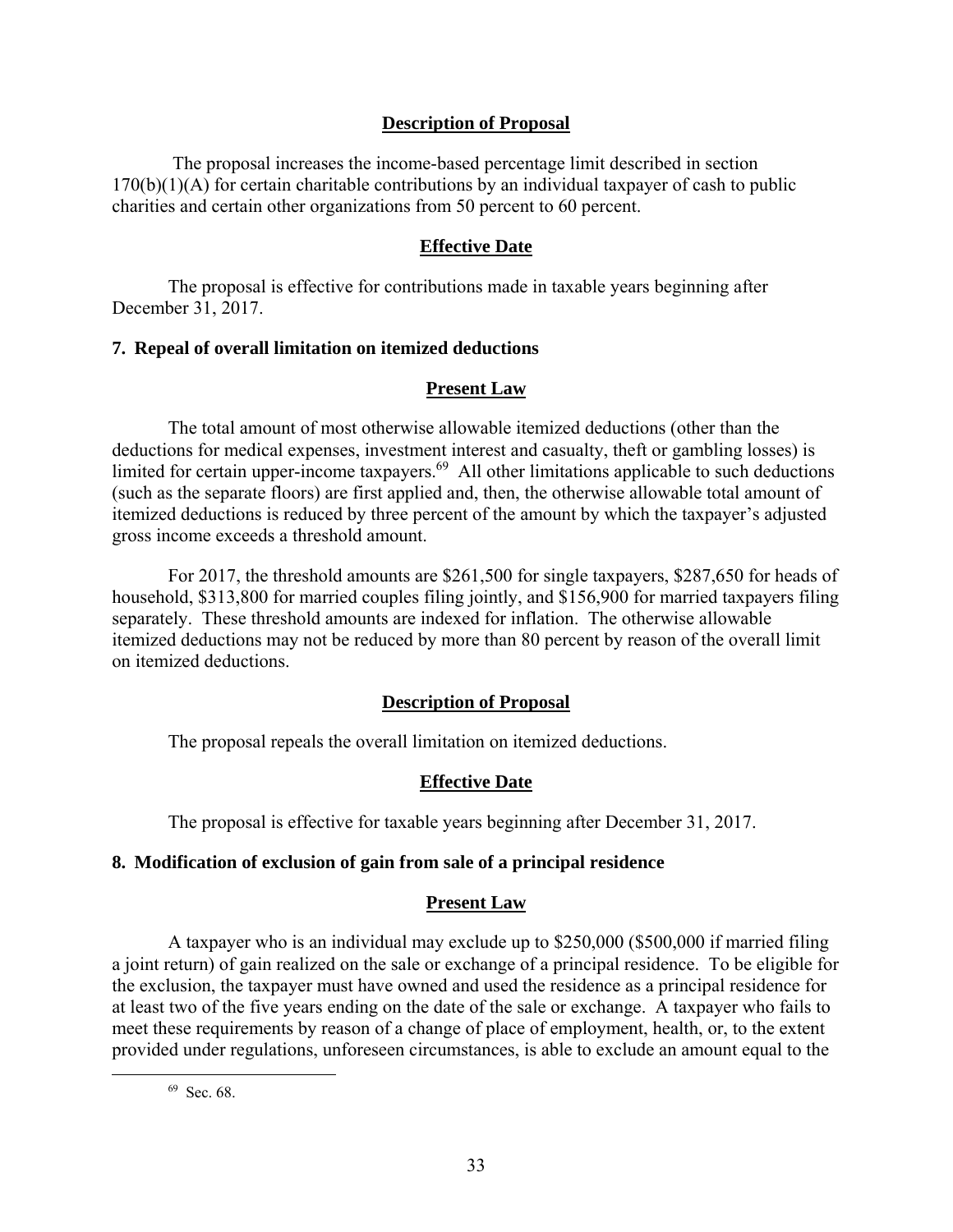fraction of the \$250,000 (\$500,000 if married filing a joint return) that is equal to the fraction of the two years that the ownership and use requirements are met.

The exclusion under this provision may not be claimed for more than one sale or exchange during any two-year period.

## **Description of Proposal**

The proposal extends the length of time a taxpayer must own and use a residence to qualify for this exclusion. Specifically, under this proposal, the exclusion is available only if the taxpayer has owned and used the residence as a principal residence for at least five of the eight years ending on the date of the sale or exchange. A taxpayer who fails to meet these requirements by reason of a change of place of employment, health, or, to the extent provided under regulations, unforeseen circumstances, is able to exclude an amount equal to the fraction of the \$250,000 (\$500,000 if married filing a joint return) that is equal to the fraction of the five years that the ownership and use requirements are met.

Under the proposal, a taxpayer may benefit from the exclusion only once every five years.

## **Effective Date**

The proposal is effective for sales and exchanges after December 31, 2017.

## **9. Repeal of exclusion for qualified bicycle commuting reimbursement**

## **Present Law**

Qualified bicycle commuting reimbursements of up to \$20 per qualifying bicycle commuting month are excludible from an employee's gross income.70 A qualifying bicycle commuting month is any month during which the employee regularly uses the bicycle for a substantial portion of travel to a place of employment and during which the employee does not receive transportation in a commuter highway vehicle, a transit pass, or qualified parking from an employer.

Qualified reimbursements are any amount received from an employer during a 15-month period beginning with the first day of the calendar year as payment for reasonable expenses during a calendar year. Reasonable expenses are those incurred in a calendar year for the purchase of a bicycle and bicycle improvements, repair, and storage, if the bicycle is regularly used for travel between the employee's residence and place of employment.

Amounts that are excludible from gross income for income tax purposes are also excluded from wages for employment tax purposes.

<sup>&</sup>lt;sup>70</sup> Section 132(a)(5) and 132(f)(1)(D).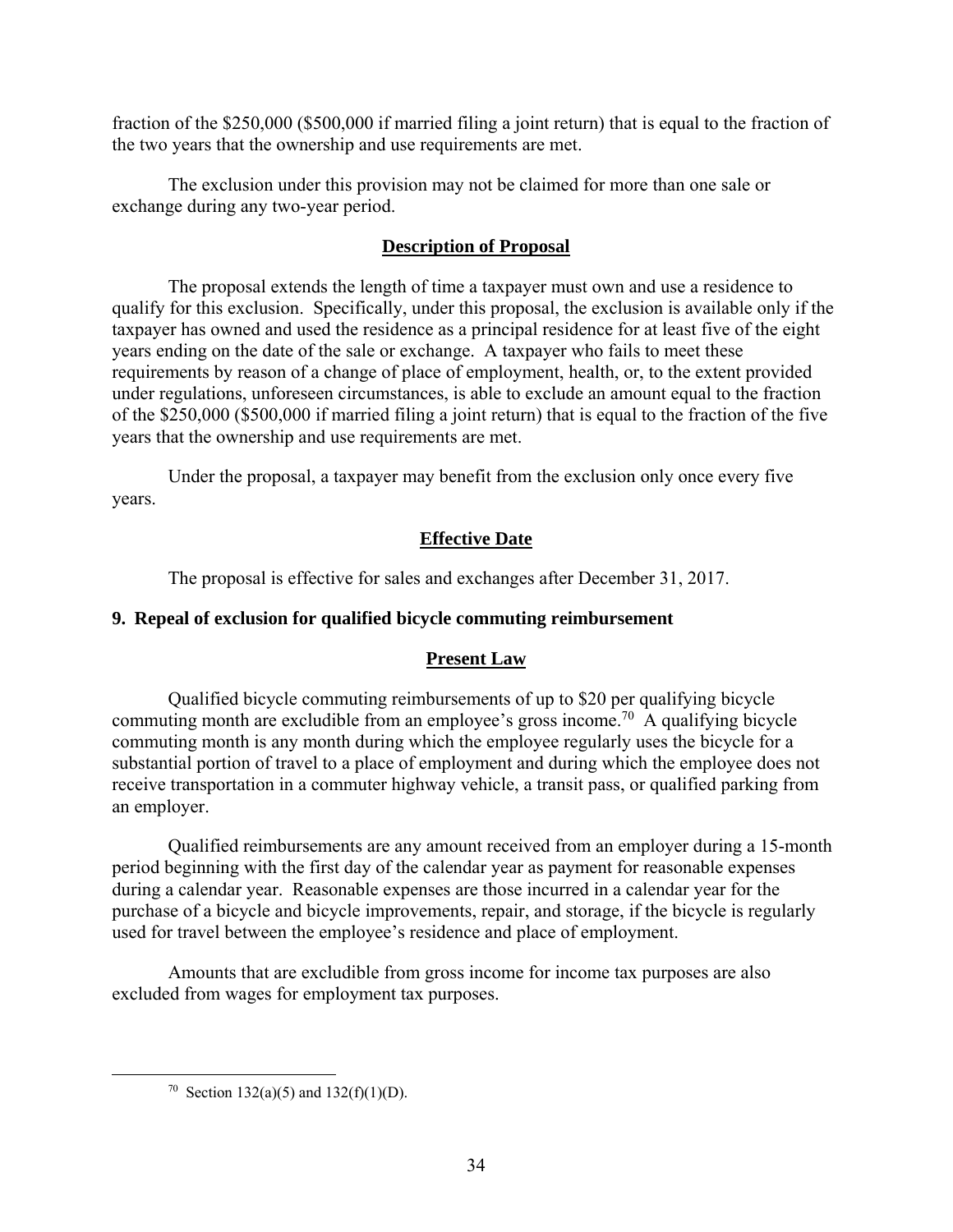### **Description of Proposal**

The proposal repeals the exclusion from gross income and wages for qualified bicycle commuting reimbursements.

### **Effective Date**

The proposal is effective for taxable years beginning after December 31, 2017.

### **10. Repeal of exclusion for qualified moving expense reimbursement**

### **Present Law**

Qualified moving expense reimbursements are excludible from an employee's gross income<sup>71</sup>, and are defined as any amount received (directly or indirectly) from an employer as payment for (or reimbursement of) expenses which would be deductible as moving expenses under section  $217<sup>72</sup>$  if directly paid or incurred by the employee. However, qualified moving expense reimbursements do not include amounts actually deducted by the individual.

Amounts excludible from gross income for income tax purposes as qualified moving expense reimbursements are also excluded from wages for employment tax purposes.

### **Description of Proposal**

The proposal repeals the exclusion from gross income and wages for qualified moving expense reimbursements.

### **Effective Date**

The proposal is effective for taxable years beginning after December 31, 2017.

### **11. Repeal of deduction for moving expenses**

## **Present Law**

Individuals are permitted an above-the-line deduction for moving expenses paid or incurred during the taxable year in connection with the commencement of work by the taxpayer as an employee or as a self-employed individual at a new principal place of work.<sup>73</sup> Such

 $73$  Sec. 217(a).

<sup>&</sup>lt;sup>71</sup> Section 132(a)(6) and 132(g).

 $72$  Sec. 217(a). Individuals are allowed an itemized deduction for moving expenses paid or incurred during the taxable year in connection with the commencement of work by the taxpayer as an employee or as a selfemployed individual at a new principal place of work. Such expenses are deductible only if the move meets certain conditions related to distance from the taxpayer's previous residence and the taxpayer's status as a full-time employee in the new location.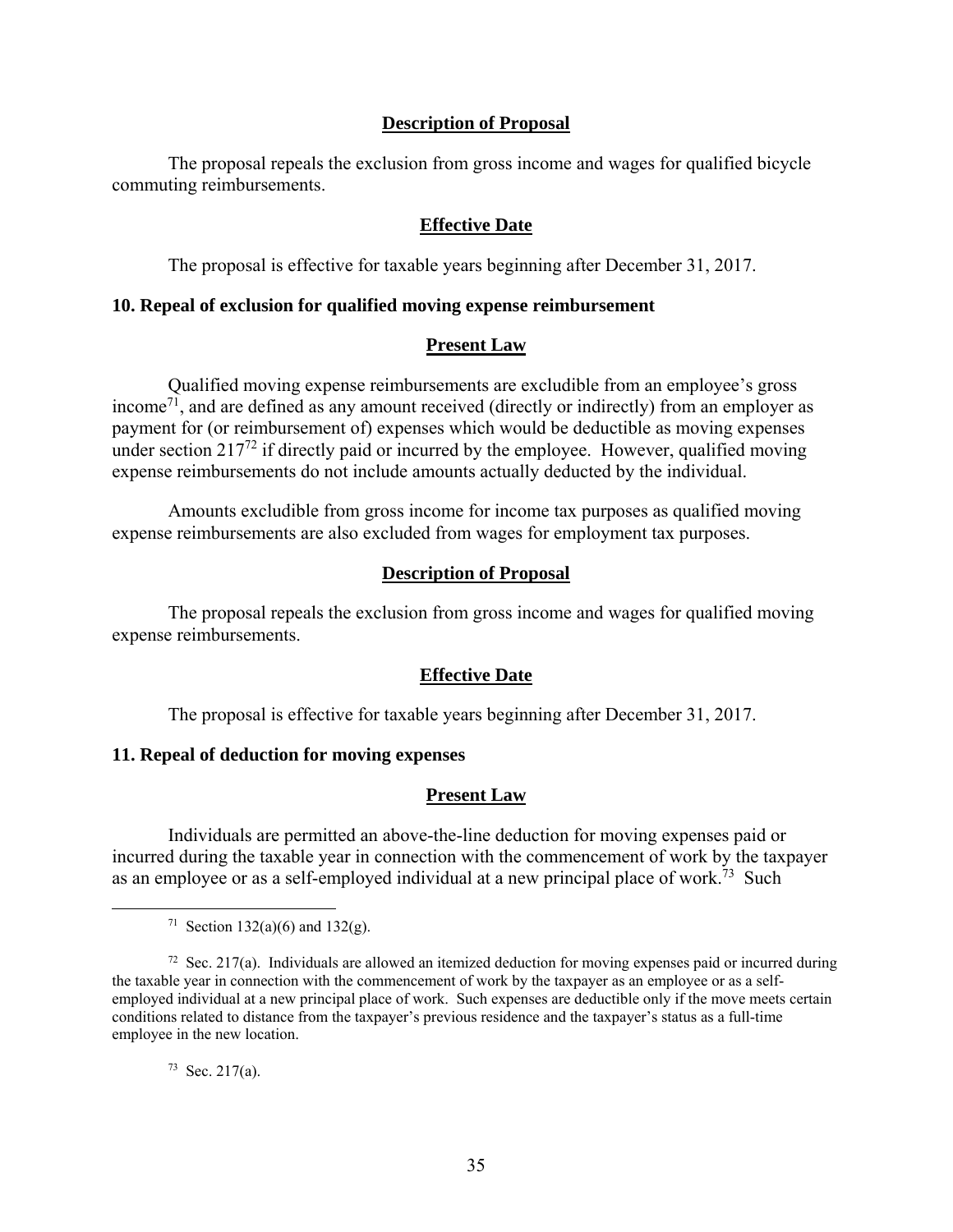expenses are deductible only if the move meets certain conditions related to distance from the taxpayer's previous residence and the taxpayer's status as a full-time employee in the new location.

Special rules apply in the case of a member of the Armed Forces of the United States. In the case of any such individual who is on active duty, who moves pursuant to a military order and incident to a permanent change of station, the limitations related to distance from the taxpayer's previous residence and status as a full-time employee in the new location do not apply.<sup>74</sup> Additionally, any moving and storage expenses which are furnished in kind to such an individual, spouse, or dependents, or if such expenses are reimbursed or an allowance for such expenses is provided, such amounts are excluded from gross income.<sup>75</sup> Rules also apply to exclude amounts furnished to the spouse and dependents of such an individual in the event that such individuals move to a location other than to where the member of the Armed Forces is moving.

### **Description of Proposal**

The proposal generally repeals the deduction for moving expenses. However, under the proposal, rules providing for exclusions of amounts attributable to in-kind moving and storage expenses (and reimbursements or allowances for these expenses) for members of the Armed Forces of the United States (or their spouse or dependents) are not repealed.

### **Effective Date**

The proposal is effective for taxable years beginning after December 31, 2017.

#### **12. Modification to the limitation on wagering losses**

### **Present Law**

Losses sustained during the taxable year on wagering transactions are allowed as a deduction only to the extent of the gains during the taxable year from such transactions.<sup>76</sup>

#### **Description of Proposal**

The proposal clarifies the scope of "losses from wagering transactions" as that term is used in section 165(d). The proposal provides that this term includes any deduction otherwise allowable under chapter 1 of the Code incurred in carrying on any wagering transaction.

The proposal is intended to clarify that the limitation on losses from wagering transactions applies not only to the actual costs of wagers incurred by an individual, but to other

 $74$  Sec. 217(g).

- $75$  Sec. 217(g)(2).
- $76$  Sec. 165(d).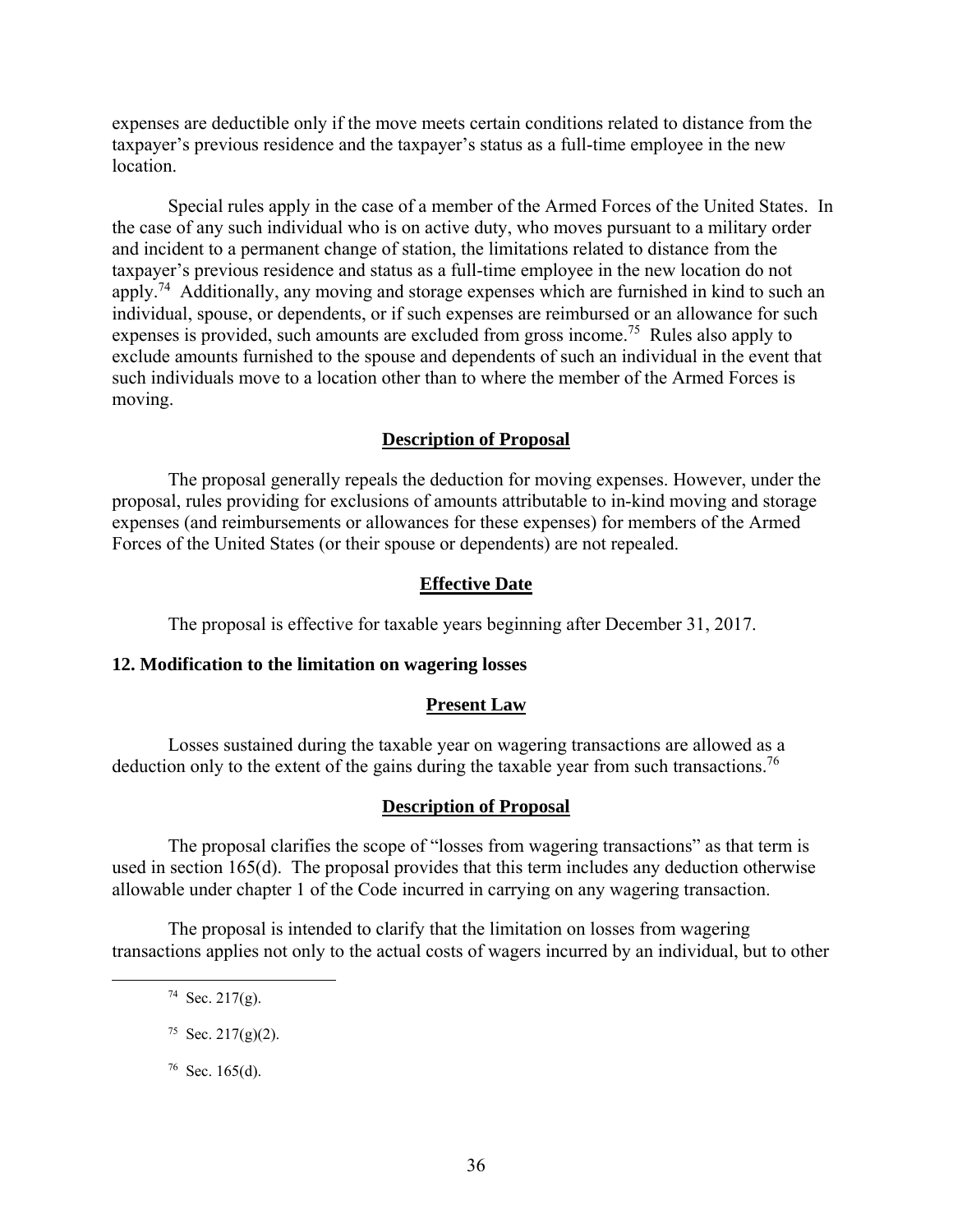expenses incurred by the individual in connection with the conduct of that individual's gambling activity.<sup>77</sup> The proposal clarifies, for instance, an individual's otherwise deductible expenses in traveling to or from a casino are subject to the limitation under section 165(d).

## **Effective Date**

The proposal is effective for taxable years beginning after December 31, 2017.

 <sup>77</sup> The proposal thus reverses the result reached by the Tax Court in *Ronald A. Mayo v. Commissioner*, 136 T.C. 81 (2011). In that case, the Court held that a taxpayer's expenses incurred in the conduct of the trade or business of gambling, other than the cost of wagers, were not limited by sec. 165(d), and were thus deductible under sec. 162(a).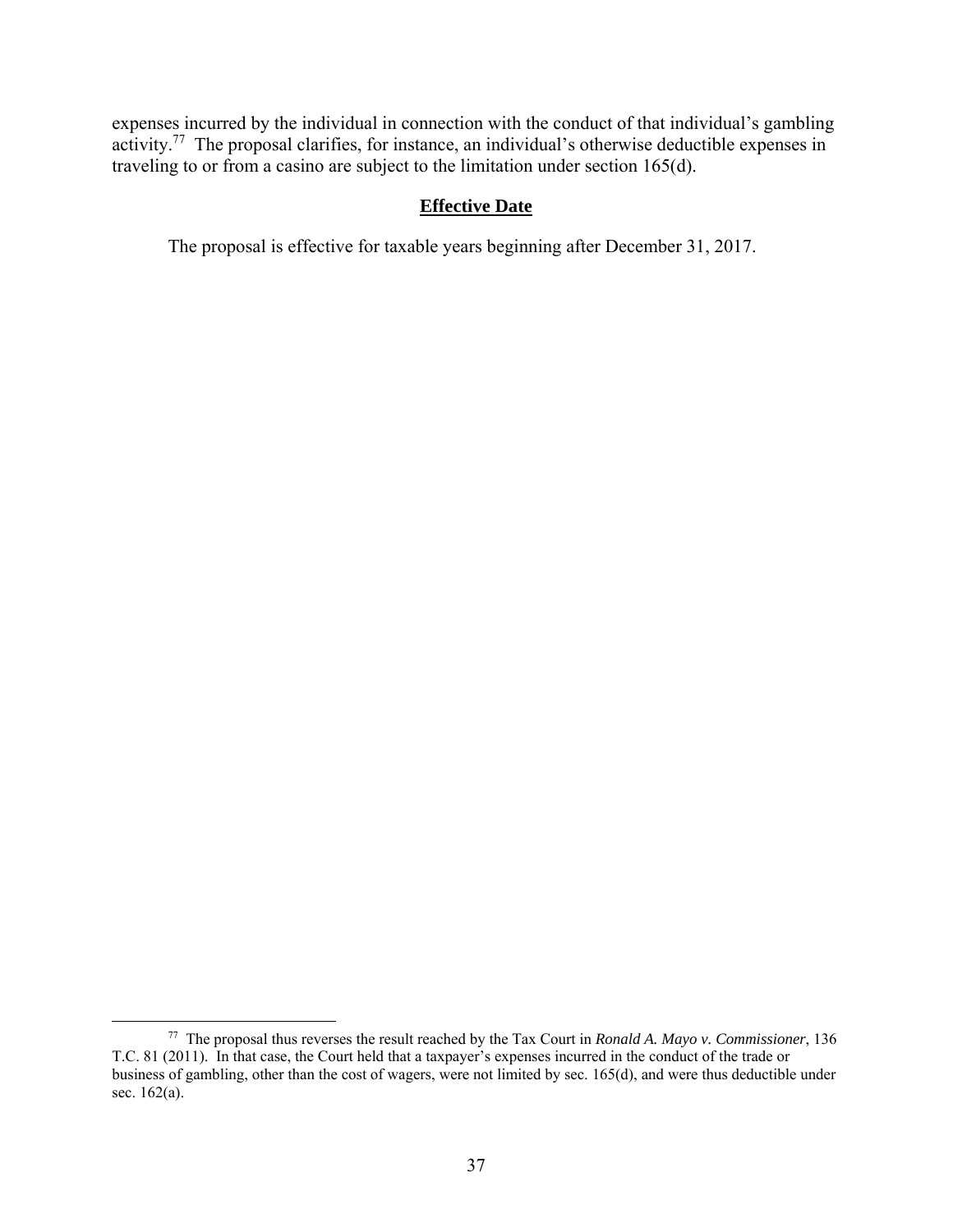## **E. Increase in Estate and Gift Tax Exemption**

## **Present Law**

### **In general**

A gift tax is imposed on certain lifetime transfers, and an estate tax is imposed on certain transfers at death. A generation-skipping transfer tax generally is imposed on transfers, either directly or in trust or similar arrangement, to a "skip person" (*i.e*., a beneficiary in a generation more than one generation younger than that of the transferor). Transfers subject to the generation-skipping transfer tax include direct skips, taxable terminations, and taxable distributions.

Income tax rules determine the recipient's tax basis in property acquired from a decedent or by gift. Gifts and bequests generally are excluded from the recipient's gross income.<sup>78</sup>

### **Common features of the estate, gift and generation-skipping transfer taxes**

#### Unified credit (exemption) and tax rates

Unified credit.−A unified credit is available with respect to taxable transfers by gift and at death.<sup>79</sup> The unified credit offsets tax, computed using the applicable estate and gift tax rates, on a specified amount of transfers, referred to as the applicable exclusion amount, or exemption amount. The exemption amount was set at \$5 million for 2011 and is indexed for inflation for later years.<sup>80</sup> For 2017, the inflation-indexed exemption amount is \$5.49 million.<sup>81</sup> Exemption used during life to offset taxable gifts reduces the amount of exemption that remains at death to offset the value of a decedent's estate. An election is available under which exemption that is not used by a decedent may be used by the decedent's surviving spouse (exemption portability).

Common tax rate table.−A common tax-rate table with a top marginal tax rate of 40 percent is used to compute gift tax and estate tax. The 40-percent rate applies to transfers in excess of \$1 million (to the extent not exempt). Because the exemption amount currently shields the first \$5.49 million in gifts and bequests from tax, transfers in excess of the exemption amount generally are subject to tax at the highest marginal rate (40 percent).

Generation-skipping transfer tax exemption and rate.−The generation-skipping transfer tax is a separate tax that can apply in addition to either the gift tax or the estate tax. The tax rate

<sup>81</sup> For 2017, the \$5.49 exemption amount results in a unified credit of \$2,141,800, after applying the applicable rates set forth in section 2001(c).

 <sup>78</sup> Sec. 102.

<sup>79</sup> Sec. 2010.

<sup>&</sup>lt;sup>80</sup> For 2011 and later years, the gift and estate taxes were reunified, meaning that the gift tax exemption amount was increased to equal the estate tax exemption amount.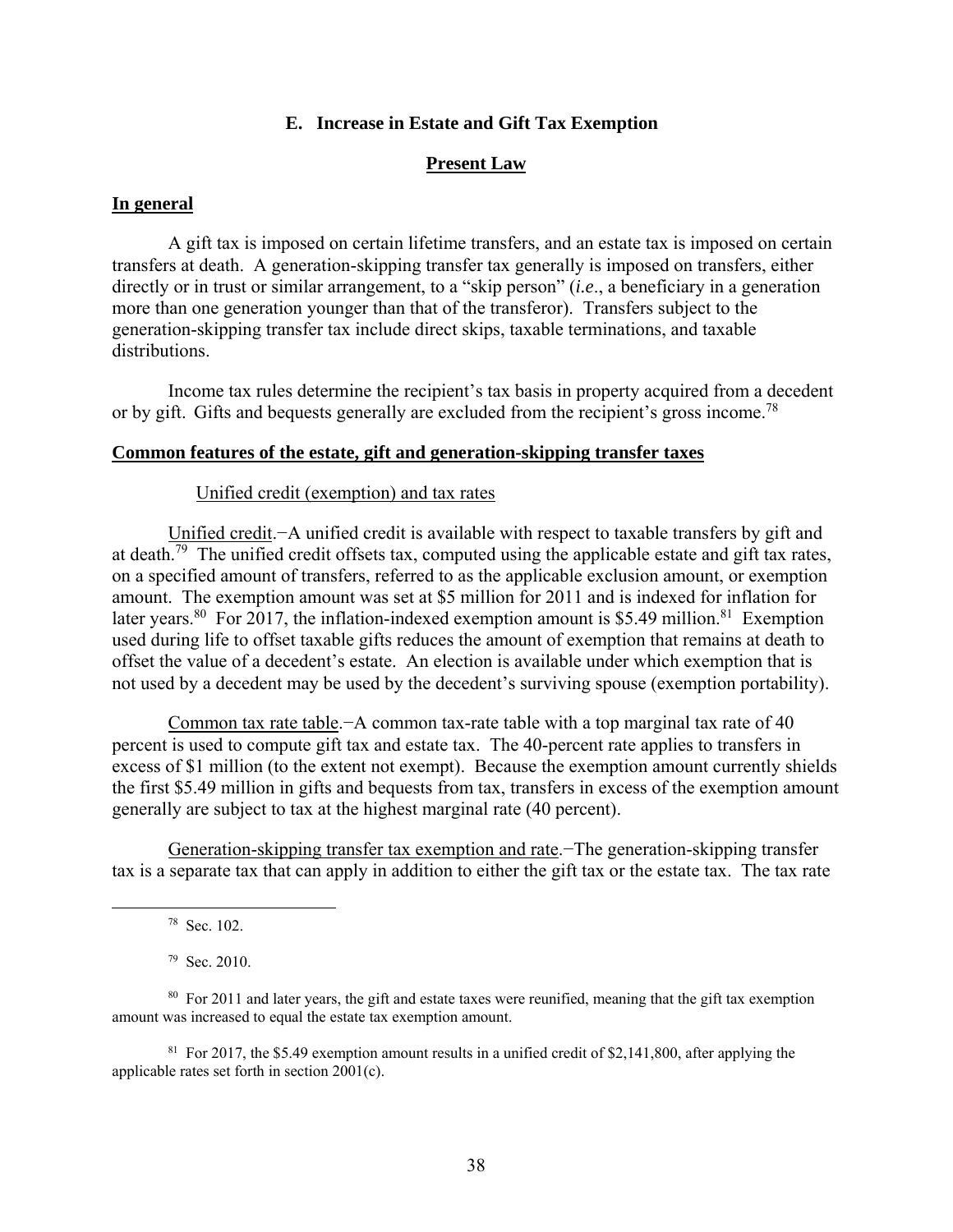and exemption amount for generation-skipping transfer tax purposes, however, are set by reference to the estate tax rules. Generation-skipping transfer tax is imposed using a flat rate equal to the highest estate tax rate (40 percent). Tax is imposed on cumulative generationskipping transfers in excess of the generation-skipping transfer tax exemption amount in effect for the year of the transfer. The generation-skipping transfer tax exemption for a given year is equal to the estate tax exemption amount in effect for that year (currently \$5.49 million).

Transfers between spouses.−A 100-percent marital deduction generally is permitted for the value of property transferred between spouses.<sup>82</sup> In addition, transfers of "qualified" terminable interest property" also are eligible for the marital deduction. Qualified terminable interest property is property: (1) that passes from the decedent, (2) in which the surviving spouse has a "qualifying income interest for life," and (3) to which an election under these rules applies. A qualifying income interest for life exists if: (1) the surviving spouse is entitled to all the income from the property (payable annually or at more frequent intervals) or has the right to use the property during the spouse's life, and (2) no person has the power to appoint any part of the property to any person other than the surviving spouse.

A marital deduction generally is denied for property passing to a surviving spouse who is not a citizen of the United States. A marital deduction is permitted, however, for property passing to a qualified domestic trust of which the noncitizen surviving spouse is a beneficiary. A qualified domestic trust is a trust that has as its trustee at least one U.S. citizen or U.S. corporation. No corpus may be distributed from a qualified domestic trust unless the U.S. trustee has the right to withhold any estate tax imposed on the distribution.

Tax is imposed on (1) any distribution from a qualified domestic trust before the date of the death of the noncitizen surviving spouse and (2) the value of the property remaining in a qualified domestic trust on the date of death of the noncitizen surviving spouse. The tax is computed as an additional estate tax on the estate of the first spouse to die.

Transfers to charity.−Contributions to section 501(c)(3) charitable organizations and certain other organizations may be deducted from the value of a gift or from the value of the assets in an estate for Federal gift or estate tax purposes.<sup>83</sup> The effect of the deduction generally is to remove the full fair market value of assets transferred to charity from the gift or estate tax base; unlike the income tax charitable deduction, there are no percentage limits on the deductible amount. For estate tax purposes, the charitable deduction is limited to the value of the transferred property that is required to be included in the gross estate.<sup>84</sup> A charitable contribution

<sup>&</sup>lt;sup>82</sup> Secs. 2056 and 2523.

<sup>83</sup> Secs. 2055 and 2522.

 $84$  Sec. 2055(d).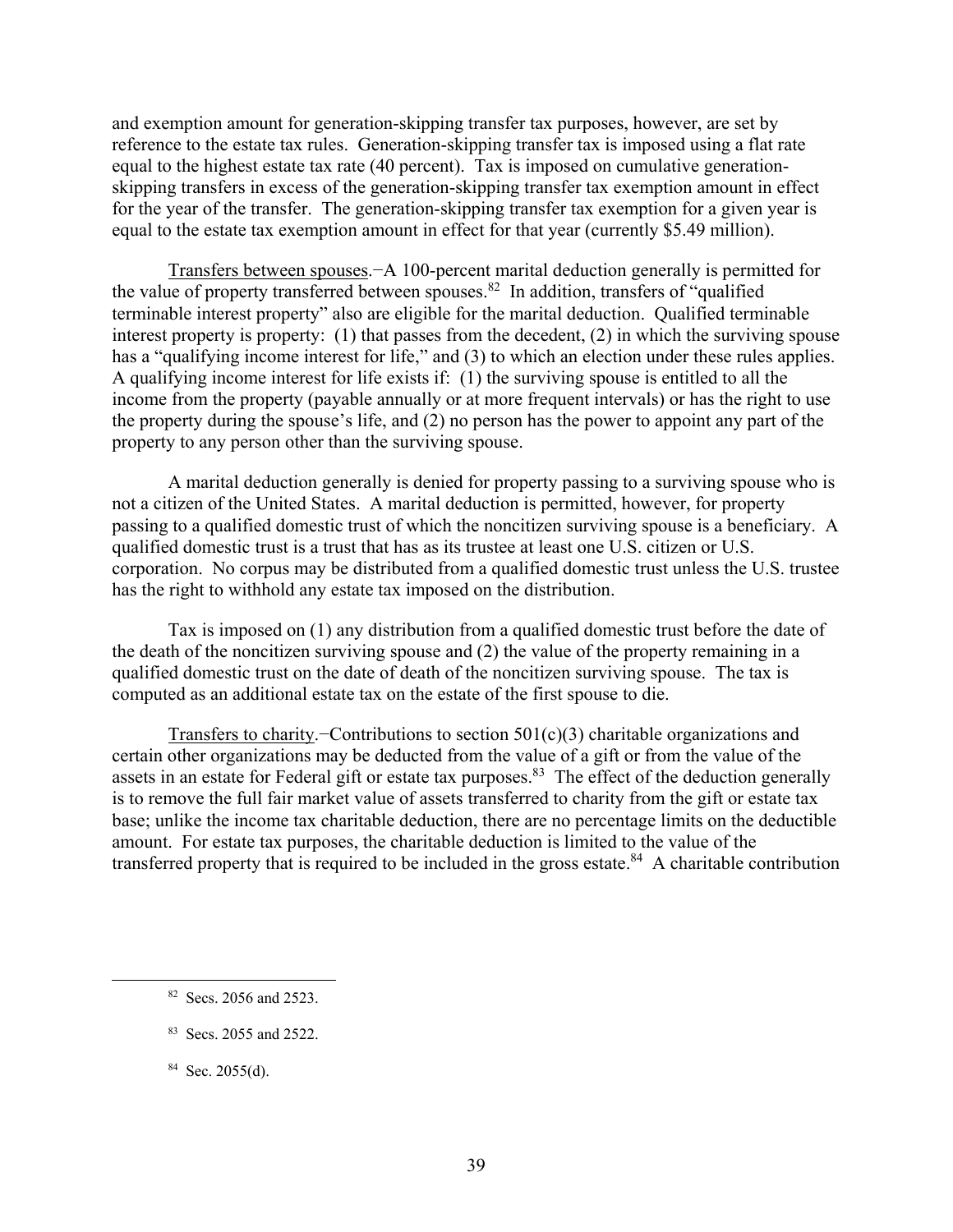of a partial interest in property, such as a remainder or future interest, generally is not deductible for gift or estate tax purposes.  $85$ 

#### **Estate tax**

#### **Overview**

The Code imposes a tax on the transfer of the taxable estate of a decedent who is a citizen or resident of the United States.<sup>86</sup> The taxable estate is determined by deducting from the value of the decedent's gross estate any deductions provided for in the Code. After applying tax rates to determine a tentative amount of estate tax, certain credits are subtracted to determine estate tax liability.<sup>87</sup>

Because the estate tax shares a common unified credit (exemption) and tax rate table with the gift tax, the exemption amounts and tax rates are described together above, along with certain other common features of these taxes.

#### Gross estate

A decedent's gross estate includes, to the extent provided for in other sections of the Code, the date-of-death value of all of a decedent's property, real or personal, tangible or intangible, wherever situated.<sup>88</sup> In general, the value of property for this purpose is the fair market value of the property as of the date of the decedent's death, although an executor may elect to value certain property as of the date that is six months after the decedent's death (the alternate valuation date).89

<sup>85</sup> Secs. 2055(e)(2) and 2522(c)(2).

 $86$  Sec. 2001(a).

<sup>87</sup> More mechanically, the taxable estate is combined with the value of adjusted taxable gifts made during the decedent's life (generally, post-1976 gifts), before applying tax rates to determine a tentative total amount of tax. The portion of the tentative tax attributable to lifetime gifts is then subtracted from the total tentative tax to determine the gross estate tax, *i.e*., the amount of estate tax before considering available credits. Credits are then subtracted to determine the estate tax liability.

This method of computation was designed to ensure that a taxpayer only gets one run up through the rate brackets for all lifetime gifts and transfers at death, at a time when the thresholds for applying the higher marginal rates exceeded the exemption amount. However, the higher (\$5.49 million) present-law exemption amount effectively renders the lower rate brackets irrelevant, because the top marginal rate bracket applies to all transfers in excess of \$1 million. In other words, all transfers that are not exempt by reason of the \$5.49 million exemption amount are taxed at the highest marginal rate of 40 percent.

88 Sec. 2031(a).

89 Sec. 2032.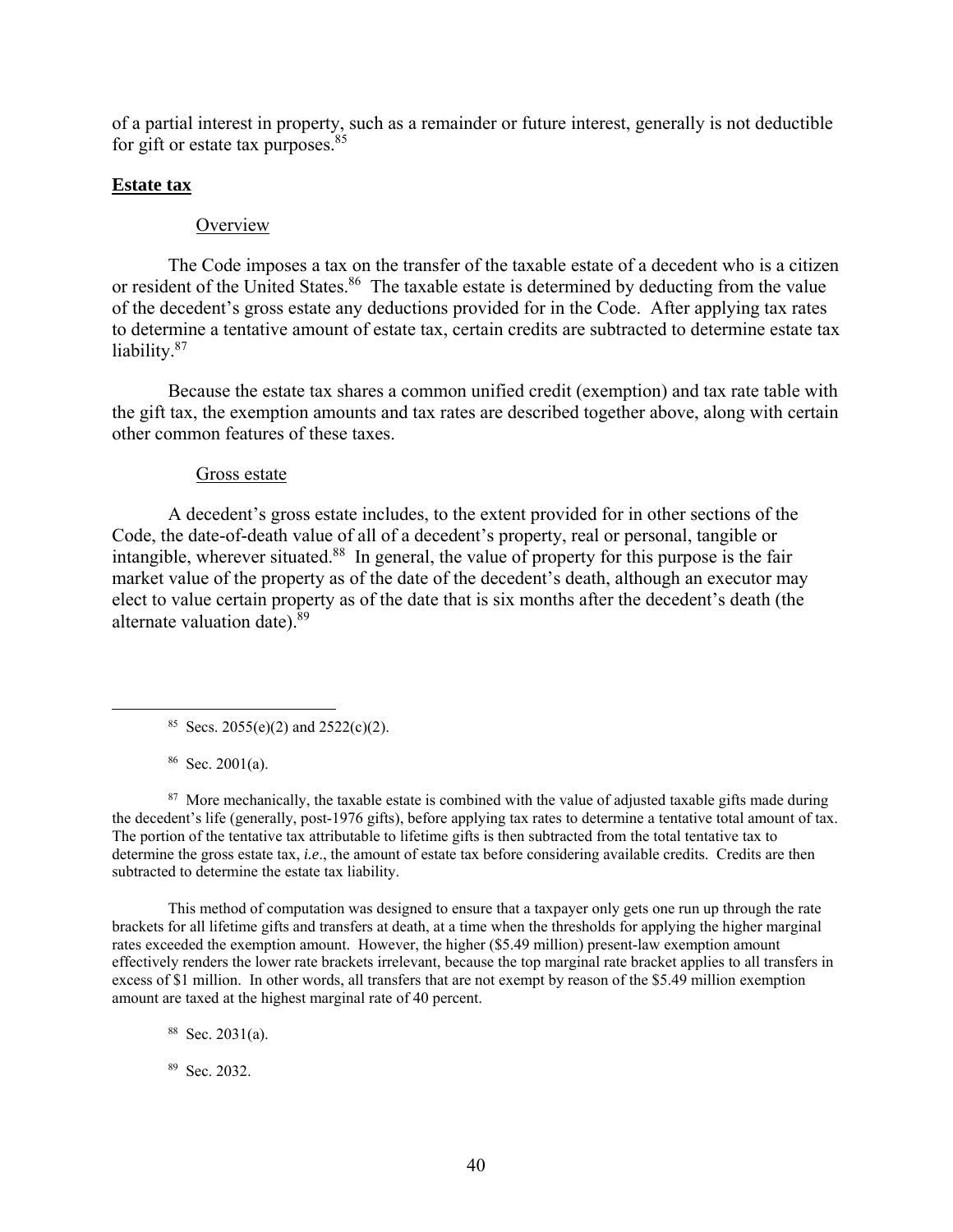The gross estate includes not only property directly owned by the decedent, but also other property in which the decedent had a beneficial interest at the time of his or her death.<sup>90</sup> The gross estate also includes certain transfers made by the decedent prior to his or her death, including: (1) certain gifts made within three years prior to the decedent's death;<sup>91</sup> (2) certain transfers of property in which the decedent retained a life estate;  $92$  (3) certain transfers taking effect at death;<sup>93</sup> and (4) revocable transfers.<sup>94</sup> In addition, the gross estate also includes property with respect to which the decedent had, at the time of death, a general power of appointment (generally, the right to determine who will have beneficial ownership).<sup>95</sup> The value of a life insurance policy on the decedent's life is included in the gross estate if the proceeds are payable to the decedent's estate or the decedent had incidents of ownership with respect to the policy at the time of his or her death. 96

#### Deductions from the gross estate

A decedent's taxable estate is determined by subtracting from the value of the gross estate any deductions provided for in the Code.

Marital and charitable transfers.−As described above, transfers to a surviving spouse or to charity generally are deductible for estate tax purposes. The effect of the marital and charitable deductions generally is to remove assets transferred to a surviving spouse or to charity from the estate tax base.

State death taxes.−An estate tax deduction is permitted for death taxes (*e.g*., any estate, inheritance, legacy, or succession taxes) actually paid to any State or the District of Columbia, in respect of property included in the gross estate of the decedent.<sup>97</sup> Such State taxes must have been paid and claimed before the later of: (1) four years after the filing of the estate tax return; or (2) (a) 60 days after a decision of the U.S. Tax Court determining the estate tax liability becomes final, (b) the expiration of the period of extension to pay estate taxes over time under section 6166, or (c) the expiration of the period of limitations in which to file a claim for refund or 60 days after a decision of a court in which such refund suit has become final.

90 Sec. 2033.

- 91 Sec. 2035.
- <sup>92</sup> Sec. 2036.
- 93 Sec. 2037.
- 94 Sec. 2038.
- <sup>95</sup> Sec. 2041.
- <sup>96</sup> Sec. 2042.
- 97 Sec. 2058.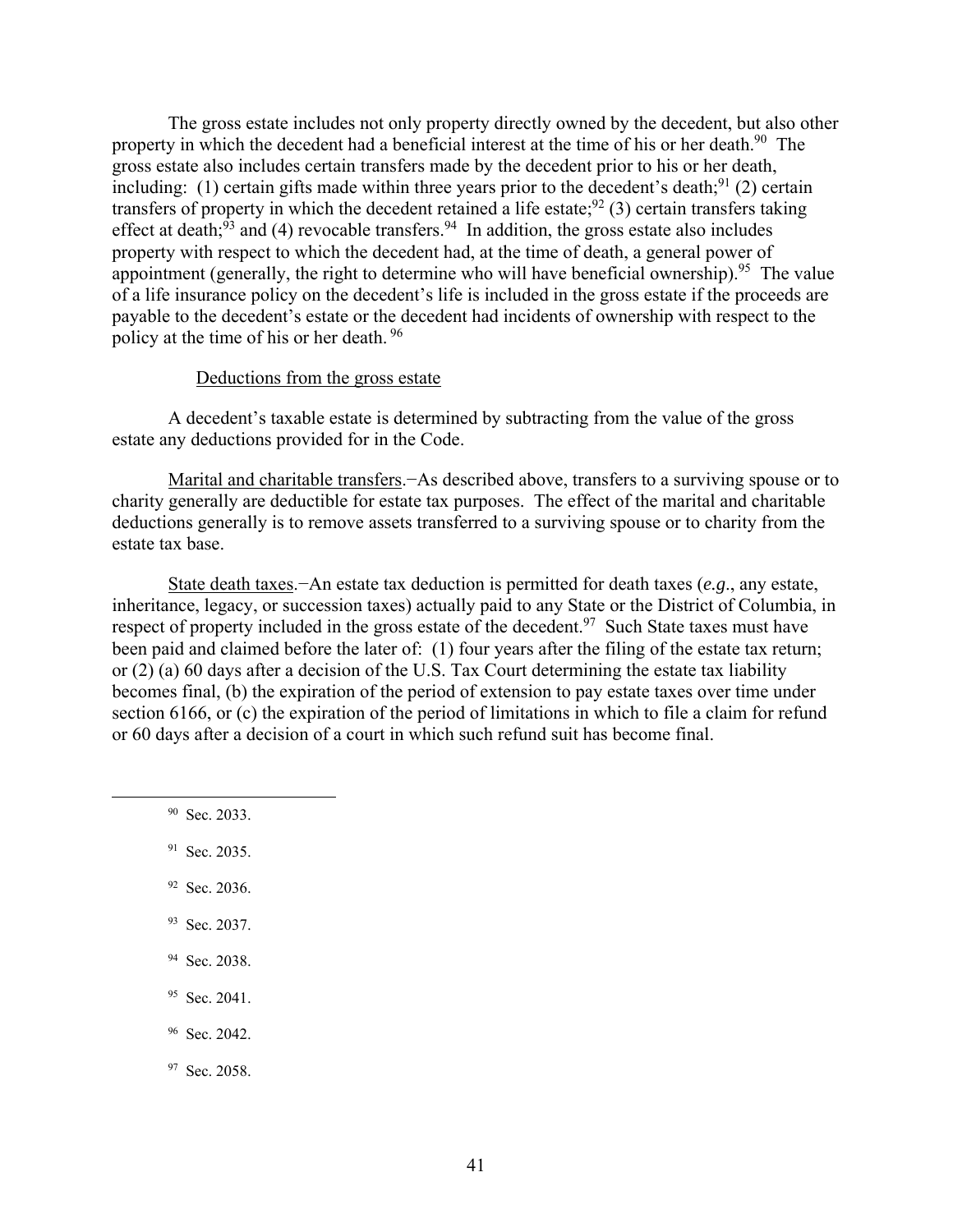Other deductions.−A deduction is available for funeral expenses, estate administration expenses, and claims against the estate, including certain taxes.<sup>98</sup> A deduction also is available for uninsured casualty and theft losses incurred during the settlement of the estate.<sup>99</sup>

#### Credits against tax

After accounting for allowable deductions, a gross amount of estate tax is computed. Estate tax liability is then determined by subtracting allowable credits from the gross estate tax.

Unified credit.−The most significant credit allowed for estate tax purposes is the unified credit, which is discussed in greater detail above.<sup>100</sup> For 2017, the value of the unified credit is \$2,141,800, which has the effect of exempting \$5.49 million in transfers from tax. The unified credit available at death is reduced by the amount of unified credit used to offset gift tax on gifts made during the decedent's life.

Other credits.−Estate tax credits also are allowed for: (1) gift tax paid on certain pre-1977 gifts (before the estate and gift tax computations were integrated);<sup>101</sup> (2) estate tax paid on certain prior transfers (to limit the estate tax burden when estate tax is imposed on transfers of the same property in two estates by reason of deaths in rapid succession);<sup>102</sup> and (3) certain foreign death taxes paid (generally, where the property is situated in a foreign country but included in the decedent's U.S. gross estate). $103$ 

### Provisions affecting small and family-owned businesses and farms

Special-use valuation.−An executor can elect to value for estate tax purposes certain "qualified real property" used in farming or another qualifying closely-held trade or business at its current-use value, rather than its fair market value.104 The maximum reduction in value for such real property is \$750,000 (adjusted for inflation occurring after 1997; the inflation-adjusted amount for 2017 is \$1,120,000). In general, real property qualifies for special-use valuation only if (1) at least 50 percent of the adjusted value of the decedent's gross estate (including both real and personal property) consists of a farm or closely-held business property in the decedent's estate and (2) at least 25 percent of the adjusted value of the gross estate consists of farm or

99 Sec. 2054.

- 101 Sec. 2012.
- 102 Sec. 2013.

<sup>103</sup> Sec. 2014. In certain cases, an election may be made to deduct foreign death taxes. See section  $2053(d)$ .

104 Sec. 2032A.

 <sup>98</sup> Sec. 2053.

<sup>100</sup> Sec. 2010.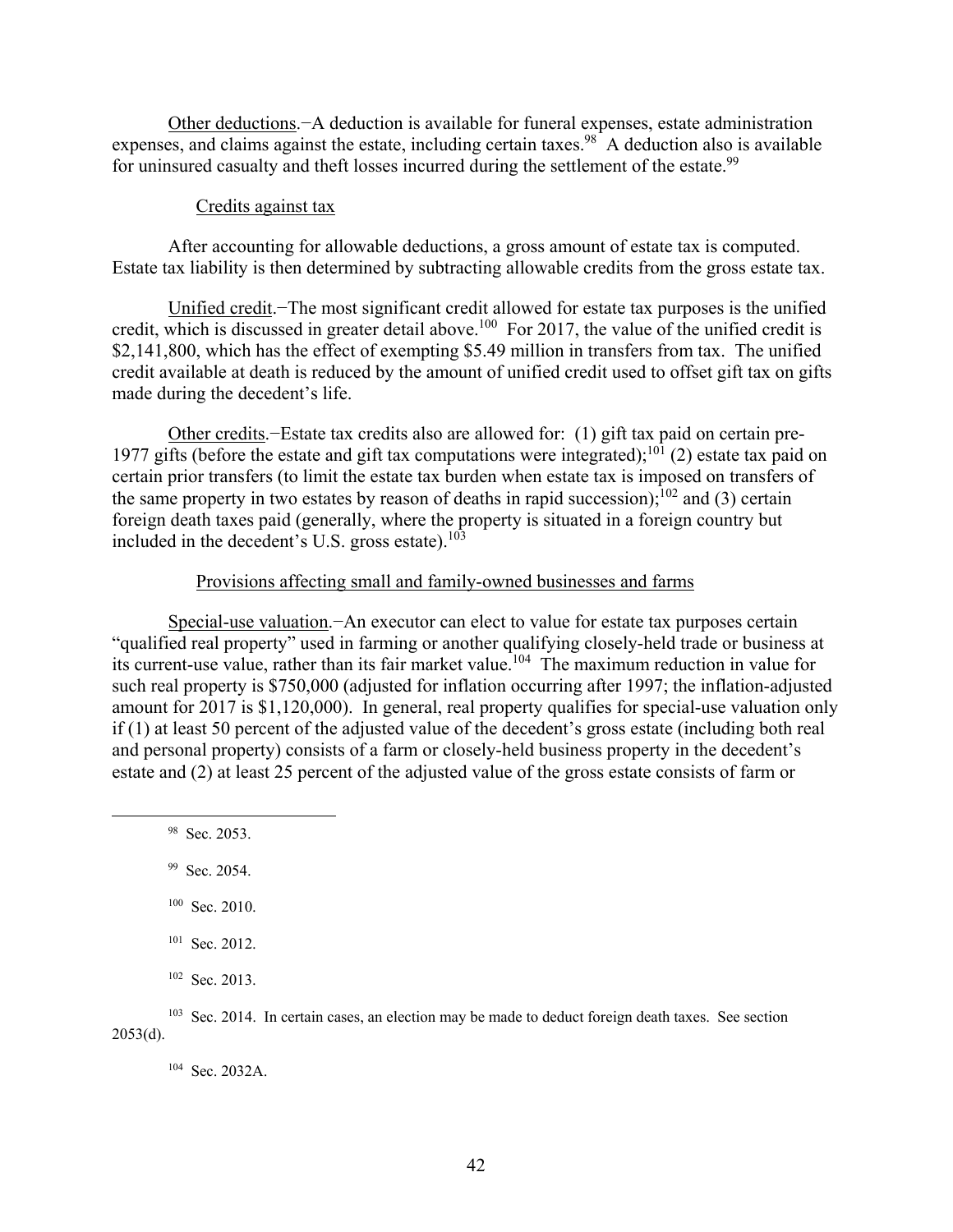closely held business real property. In addition, the property must be used in a qualified use (*e.g*., farming) by the decedent or a member of the decedent's family for five of the eight years before the decedent's death.

If, after a special-use valuation election is made, the heir who acquired the real property ceases to use it in its qualified use within 10 years of the decedent's death, an additional estate tax is imposed to recapture the entire estate-tax benefit of the special-use valuation.

Installment payment of estate tax for closely held businesses.−Under present law, the estate tax generally is due within nine months of a decedent's death. However, an executor generally may elect to pay estate tax attributable to an interest in a closely held business in two or more installments (but no more than 10).<sup>105</sup> An estate is eligible for payment of estate tax in installments if the value of the decedent's interest in a closely held business exceeds 35 percent of the decedent's adjusted gross estate (*i.e*., the gross estate less certain deductions). If the election is made, the estate may defer payment of principal and pay only interest for the first five years, followed by up to 10 annual installments of principal and interest. This provision effectively extends the time for paying estate tax by 14 years from the original due date of the estate tax. A special two-percent interest rate applies to the amount of deferred estate tax attributable to the first \$1 million (adjusted annually for inflation occurring after 1998; the inflation-adjusted amount for 2017 is \$1,490,000) in taxable value of a closely held business. The interest rate applicable to the amount of estate tax attributable to the taxable value of the closely held business in excess of \$1 million (adjusted for inflation) is equal to 45 percent of the rate applicable to underpayments of tax under section 6621 of the Code (*i.e*., 45 percent of the Federal short-term rate plus three percentage points).<sup>106</sup> Interest paid on deferred estate taxes is not deductible for estate or income tax purposes.

## **The gift tax**

## **Overview**

The Code imposes a tax for each calendar year on the transfer of property by gift during such year by any individual, whether a resident or nonresident of the United States.<sup>107</sup> The amount of taxable gifts for a calendar year is determined by subtracting from the total amount of gifts made during the year: (1) the gift tax annual exclusion (described below); and (2) allowable deductions.

Gift tax for the current taxable year is determined by: (1) computing a tentative tax on the combined amount of all taxable gifts for the current and all prior calendar years using the common gift tax and estate tax rate table; (2) computing a tentative tax only on all prior-year gifts; (3) subtracting the tentative tax on prior-year gifts from the tentative tax computed for all

 $105$  Sec. 6166.

<sup>&</sup>lt;sup>106</sup> The interest rate on this portion adjusts with the Federal short-term rate.

 $107$  Sec. 2501(a).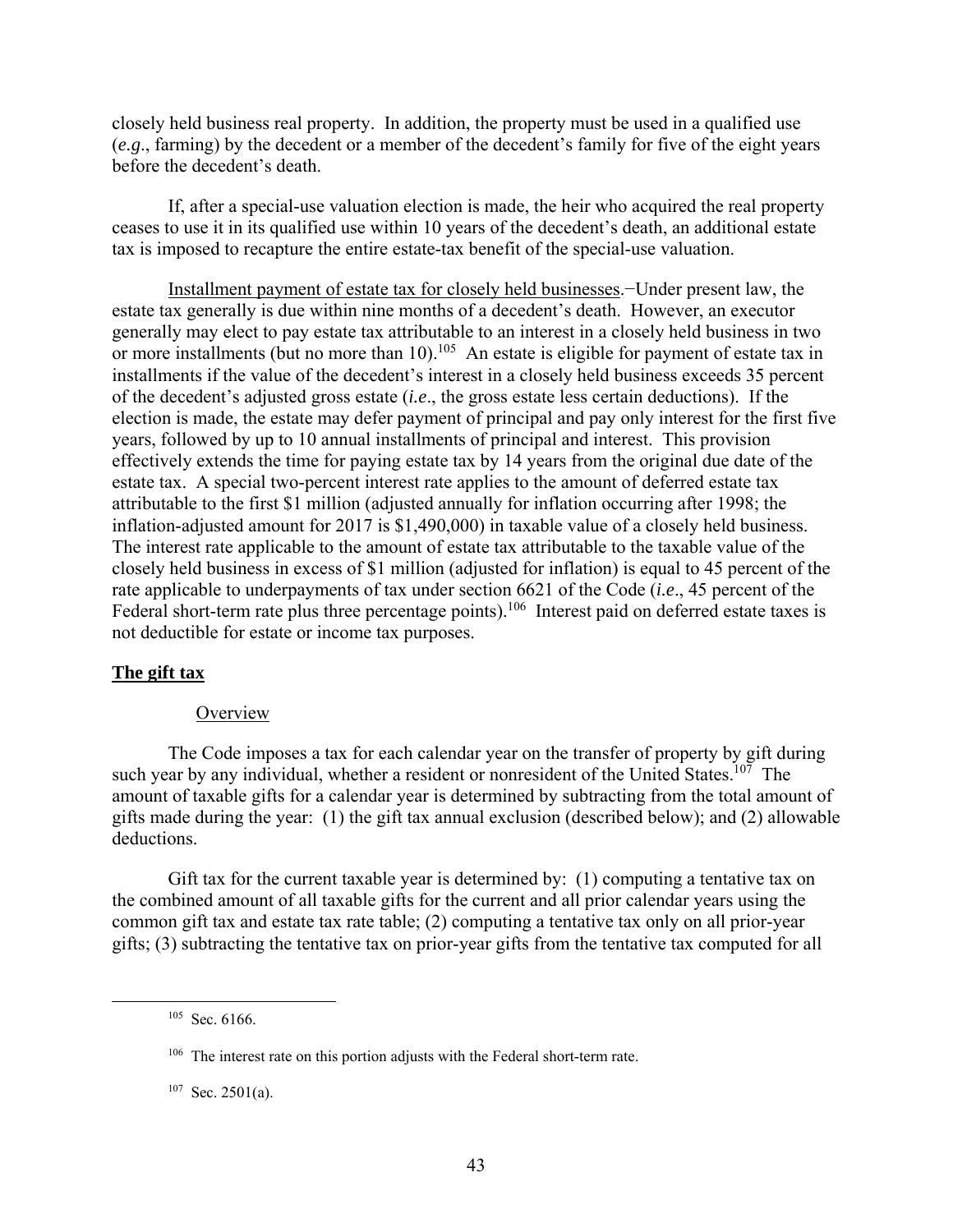years to arrive at the portion of the total tentative tax attributable to current-year gifts; and, finally, (4) subtracting the amount of unified credit not consumed by prior-year gifts.

Because the gift tax shares a common unified credit (exemption) and tax rate table with the estate tax, the exemption amounts and tax rates are described together above, along with certain other common features of these taxes.

### Transfers by gift

The gift tax applies to a transfer by gift regardless of whether: (1) the transfer is made outright or in trust; (2) the gift is direct or indirect; or (3) the property is real or personal, tangible or intangible.<sup>108</sup> For gift tax purposes, the value of a gift of property is the fair market value of the property at the time of the gift.<sup>109</sup> Where property is transferred for less than full consideration, the amount by which the value of the property exceeds the value of the consideration is considered a gift and is included in computing the total amount of a taxpayer's gifts for a calendar year. $110$ 

For a gift to occur, a donor generally must relinquish dominion and control over donated property. For example, if a taxpayer transfers assets to a trust established for the benefit of his or her children, but retains the right to revoke the trust, the taxpayer may not have made a completed gift, because the taxpayer has retained dominion and control over the transferred assets. A completed gift made in trust, on the other hand, often is treated as a gift to the trust beneficiaries.

By reason of statute, certain transfers are not treated as transfers by gift for gift tax purposes. These include, for example, certain transfers for educational and medical purposes,<sup>111</sup> transfers to section 527 political organizations,<sup>112</sup> and transfers to tax-exempt organizations described in sections  $501(c)(4)$ ,  $(5)$ , or  $(6)$ .<sup>113</sup>

#### Taxable gifts

As stated above, the amount of a taxpayer's taxable gifts for the year is determined by subtracting from the total amount of the taxpayer's gifts for the year the gift tax annual exclusion and any available deductions.

- $110$  Sec. 2512(b).
- $111$  Sec. 2503(e).
- $112$  Sec. 2501(a)(4).
- $113$  Sec. 2501(a)(6).

 $108$  Sec. 2511(a).

 $109$  Sec. 2512(a).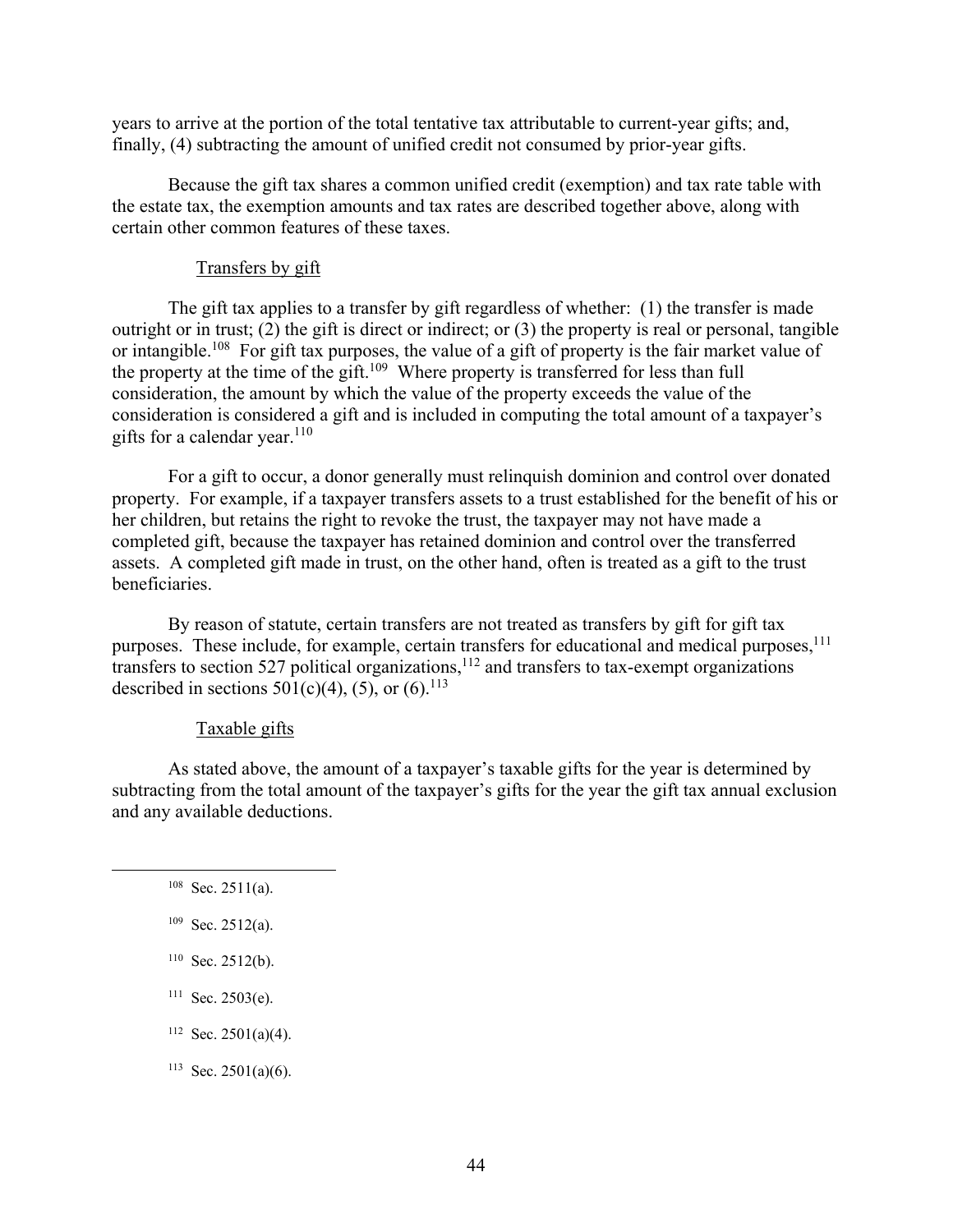Gift tax annual exclusion.−Under present law, donors of lifetime gifts are provided an annual exclusion of \$14,000 per donee in 2017 (indexed for inflation from the 1997 annual exclusion amount of \$10,000) for gifts of present interests in property during the taxable year.<sup>114</sup> If the non-donor spouse consents to split the gift with the donor spouse, then the annual exclusion is \$28,000 per donee in 2017. In general, unlimited transfers between spouses are permitted without imposition of a gift tax. Special rules apply to the contributions to a qualified tuition program ("529 Plan") including an election to treat a contribution that exceeds the annual exclusion as a contribution made ratably over a five-year period beginning with the year of the contribution $115$ 

Marital and charitable deductions.−As described above, transfers to a surviving spouse or to charity generally are deductible for gift tax purposes. The effect of the marital and charitable deductions generally is to remove assets transferred to a surviving spouse or to charity from the gift tax base.

### **The generation-skipping transfer tax**

A generation-skipping transfer tax generally is imposed (in addition to the gift tax or the estate tax) on transfers, either directly or in trust or similar arrangement, to a "skip person" (*i.e*., a beneficiary in a generation more than one generation below that of the transferor). Transfers subject to the generation-skipping transfer tax include direct skips, taxable terminations, and taxable distributions.

### Exemption and tax rate

An exemption generally equal to the estate tax exemption amount (\$5.49 million for 2017) is provided for each person making generation-skipping transfers. The exemption may be allocated by a transferor (or his or her executor) to transferred property, and in some cases is automatically allocated. The allocation of generation-skipping transfer tax exemption effectively reduces the tax rate on a generation-skipping transfer.

The tax rate on generation-skipping transfers is a flat rate of tax equal to the maximum estate and gift tax rate (40 percent) multiplied by the "inclusion ratio." The inclusion ratio with respect to any property transferred indicates the amount of "generation-skipping transfer tax exemption" allocated to a trust (or to property transferred in a direct skip) relative to the total value of property transferred.<sup>116</sup> If, for example, a taxpayer transfers \$5 million in property to a trust and allocates \$5 million of exemption to the transfer, the inclusion ratio is zero, and the applicable tax rate on any subsequent generation-skipping transfers from the trust is zero percent (40 percent multiplied by the inclusion ratio of zero). If, however, the taxpayer allocated only \$2.5 million of exemption to the transfer, the inclusion ratio is 0.5, and the applicable tax rate on

<sup>&</sup>lt;sup>114</sup> Sec. 2503(b).

 $115$  Sec. 529(c)(2).

<sup>116</sup> The inclusion ratio is one minus the applicable fraction. The applicable fraction is the amount of exemption allocated to a trust (or to a direct skip) divided by the value of assets transferred.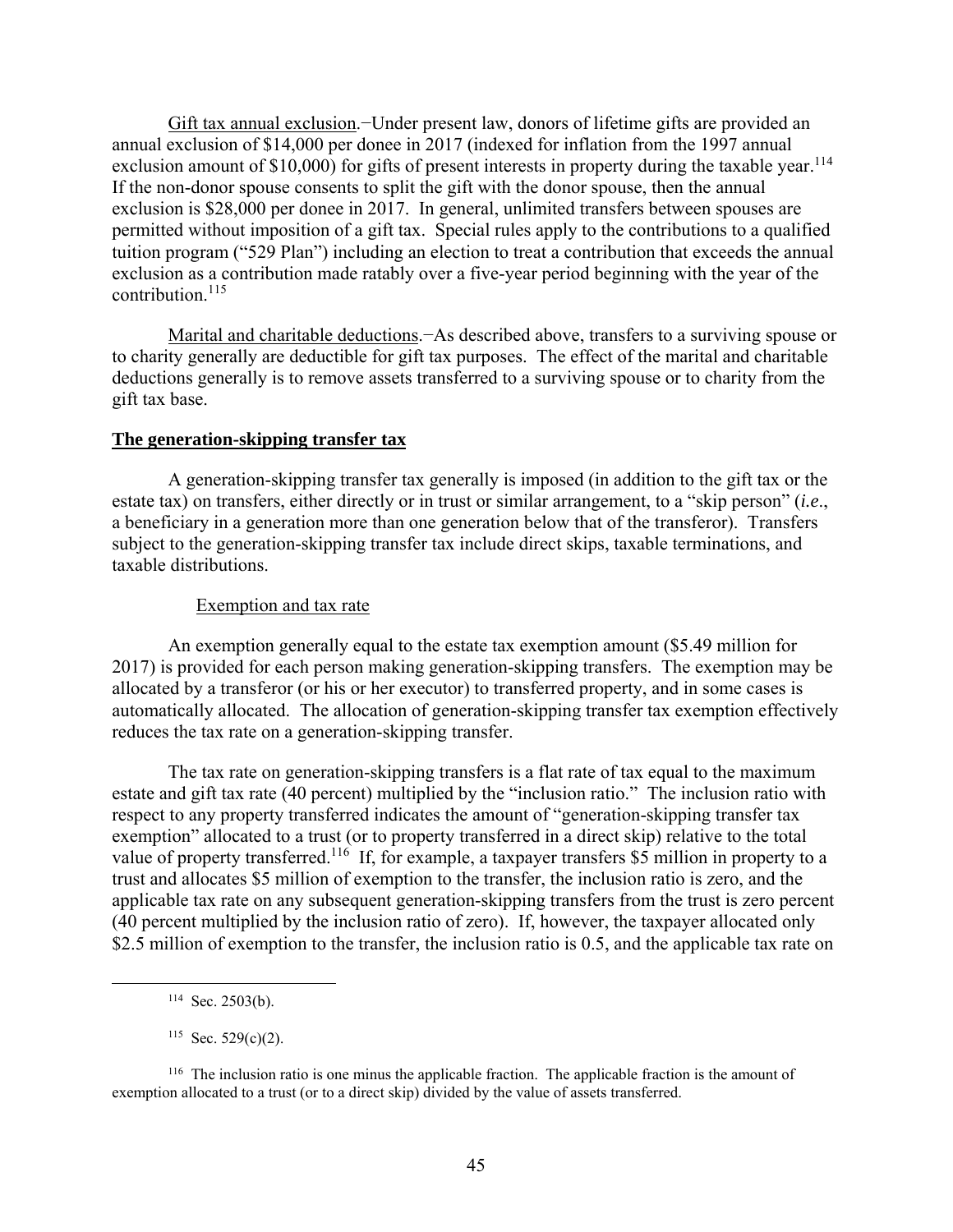any subsequent generation-skipping transfers from the trust is 20 percent (40 percent multiplied by the inclusion ratio of 0.5). If the taxpayer allocates no exemption to the transfer, the inclusion ratio is one, and the applicable tax rate on any subsequent generation-skipping transfers from the trust is 40 percent (40 percent multiplied by the inclusion ratio of one).

## Generation-skipping transfers

Generation-skipping transfer tax generally is imposed at the time of a generationskipping transfer − a direct skip, a taxable termination, or a taxable distribution.

A direct skip is any transfer subject to estate or gift tax of an interest in property to a skip person. A skip person may be a natural person or certain trusts. All persons assigned to the second or more remote generation below the transferor are skip persons (*e.g*., grandchildren and great-grandchildren). Trusts are skip persons if (1) all interests in the trust are held by skip persons, or (2) no person holds an interest in the trust and at no time after the transfer may a distribution (including distributions and terminations) be made to a non-skip person.

A taxable termination is a termination (by death, lapse of time, release of power, or otherwise) of an interest in property held in trust unless, immediately after such termination, a non-skip person has an interest in the property, or unless at no time after the termination may a distribution (including a distribution upon termination) be made from the trust to a skip person.

A taxable distribution is a distribution from a trust to a skip person (other than a taxable termination or direct skip). If a transferor allocates generation-skipping transfer tax exemption to a trust prior to the taxable distribution, generation-skipping transfer tax may be avoided.

## **Income tax basis in property received**

## In general

Gain or loss, if any, on the disposition of property is measured by the taxpayer's amount realized (*i.e*., gross proceeds received) on the disposition, less the taxpayer's basis in such property. Basis generally represents a taxpayer's investment in property with certain adjustments required after acquisition. For example, basis is increased by the cost of capital improvements made to the property and decreased by depreciation deductions taken with respect to the property.

A gift or bequest of appreciated (or loss) property is not an income tax realization event for the transferor. The Code provides special rules for determining a recipient's basis in assets received by lifetime gift or from a decedent.

## Basis in property received by lifetime gift

Under present law, property received from a donor of a lifetime gift generally takes a carryover basis. "Carryover basis" means that the basis in the hands of the donee is the same as it was in the hands of the donor. The basis of property transferred by lifetime gift also is increased, but not above fair market value, by any gift tax paid by the donor. The basis of a lifetime gift, however, generally cannot exceed the property's fair market value on the date of the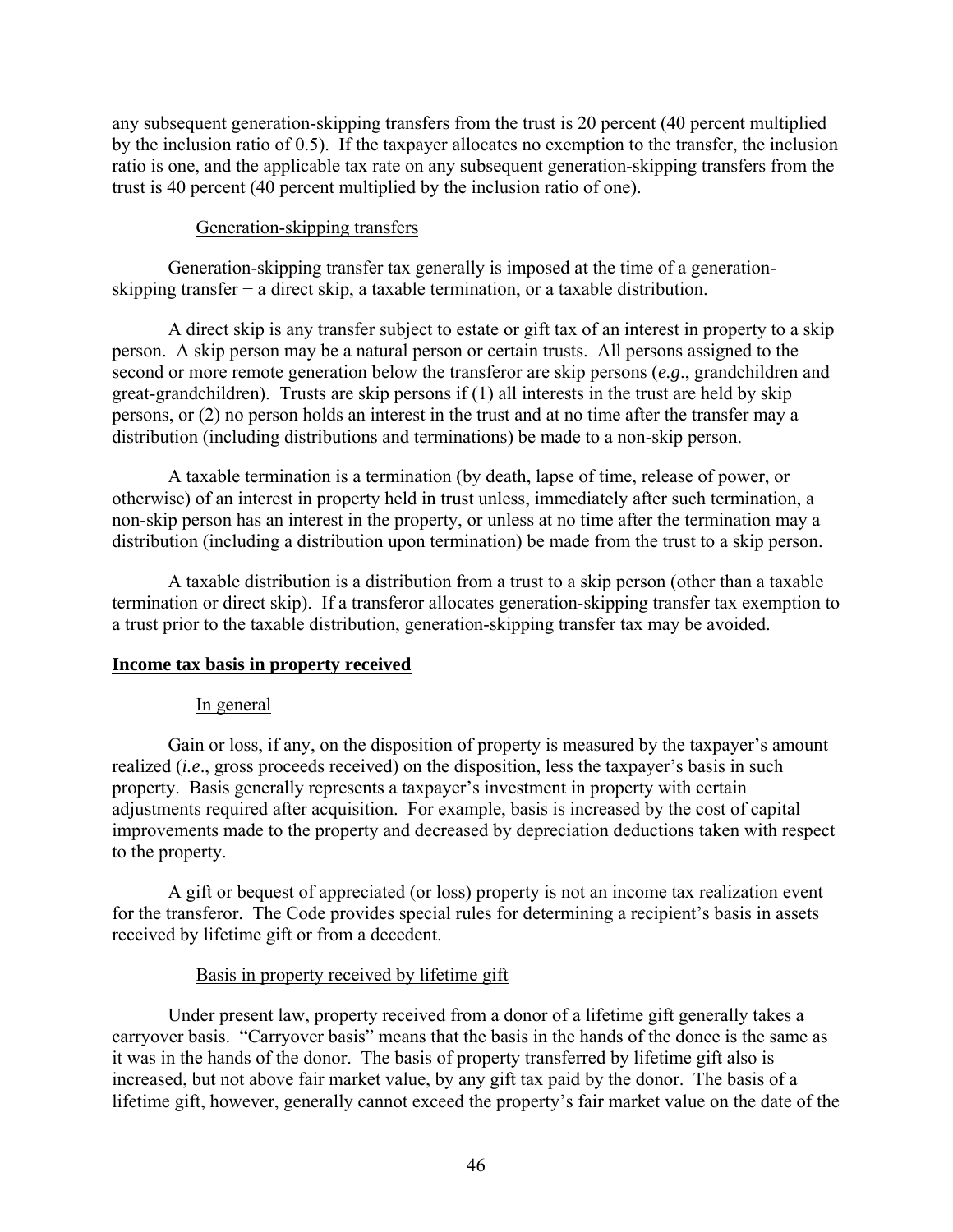gift. If a donor's basis in property is greater than the fair market value of the property on the date of the gift, then, for purposes of determining loss on a subsequent sale of the property, the donee's basis is the property's fair market value on the date of the gift.

### Basis in property acquired from a decedent

Property acquired from a decedent's estate generally takes a stepped-up basis. "Steppedup basis" means that the basis of property acquired from a decedent's estate generally is the fair market value on the date of the decedent's death (or, if the alternate valuation date is elected, the earlier of six months after the decedent's death or the date the property is sold or distributed by the estate). Providing a fair market value basis eliminates the recognition of income on any appreciation of the property that occurred prior to the decedent's death and eliminates the tax benefit from any unrealized loss.

In community property states, a surviving spouse's one-half share of community property held by the decedent and the surviving spouse (under the community property laws of any State, U.S. possession, or foreign country) generally is treated as having passed from the decedent and, thus, is eligible for stepped-up basis. Thus, both the decedent's one-half share and the surviving spouse's one-half share are stepped up to fair market value. This rule applies if at least one-half of the whole of the community interest is includible in the decedent's gross estate.

Stepped-up basis treatment generally is denied to certain interests in foreign entities. Stock in a passive foreign investment company (including those for which a mark-to-market election has been made) generally takes a carryover basis, except that stock of a passive foreign investment company for which a decedent shareholder had made a qualified electing fund election is allowed a stepped-up basis. Stock owned by a decedent in a domestic international sales corporation (or former domestic international sales corporation) takes a stepped-up basis reduced by the amount (if any) which would have been included in gross income under section 995(c) as a dividend if the decedent had lived and sold the stock at its fair market value on the estate tax valuation date (*i.e*., generally the date of the decedent's death unless an alternate valuation date is elected).

## **Description of Proposal**

 The proposal doubles the estate and gift tax exemption amount. This is accomplished by increasing the basic exclusion amount provided in section  $2010(c)(3)$  of the Code from \$5 million to \$10 million. The \$10 million amount is indexed for inflation occurring after 2011.

## **Effective Date**

The proposal is effective for estates of decedents dying, generation-skipping transfers, and gifts made after December 31, 2017.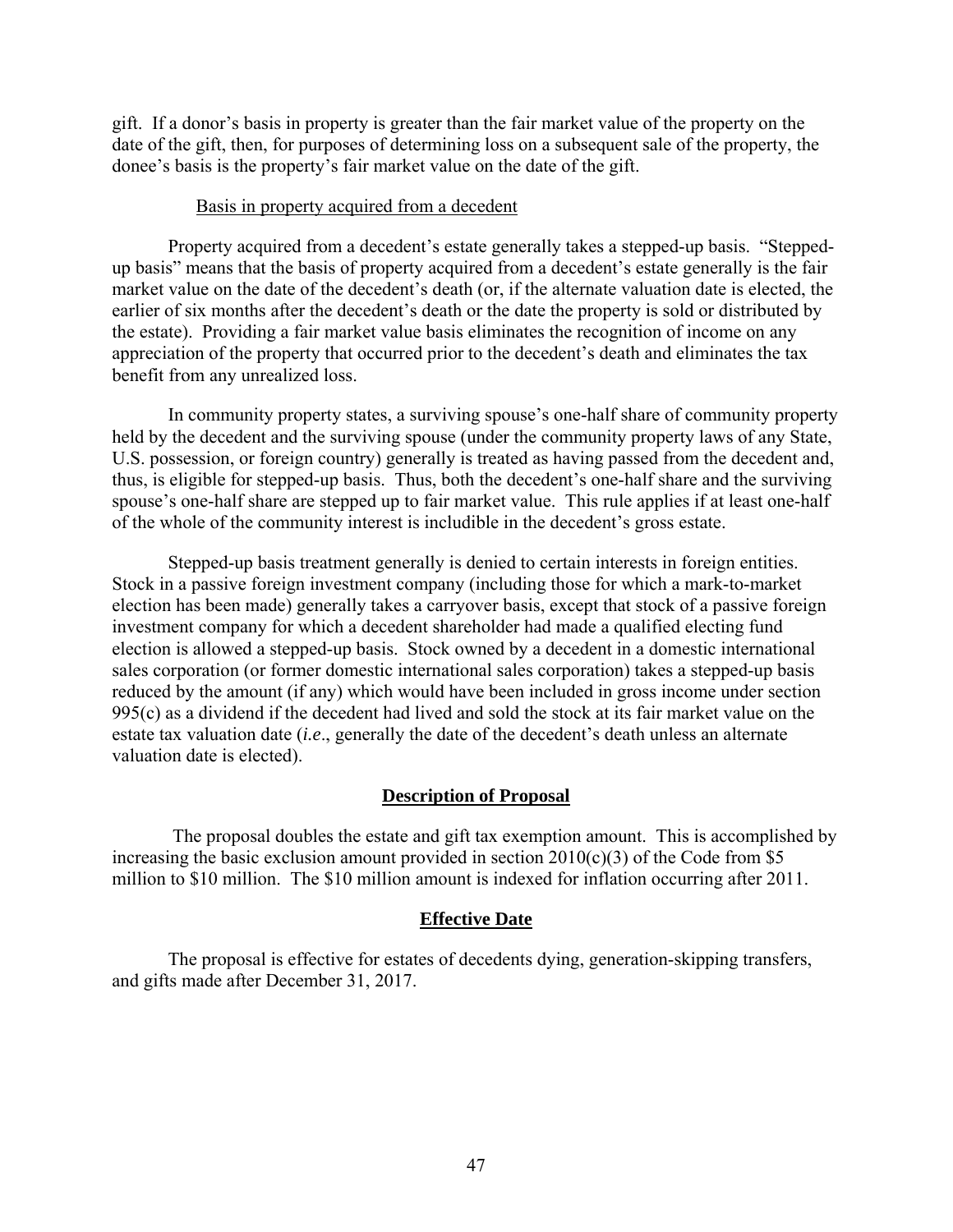## **II. ALTERNATIVE MINIMUM TAX REPEAL**

#### **1. Repeal of alternative minimum tax**

### **Present Law**

#### **Individual alternative minimum tax**

#### In general

An alternative minimum tax ("AMT") is imposed on an individual, estate, or trust in an amount by which the tentative minimum tax exceeds the regular income tax for the taxable year. For taxable years beginning in 2017, the tentative minimum tax is the sum of (1) 26 percent of so much of the taxable excess as does not exceed \$187,800 (\$93,900 in the case of a married individual filing a separate return) and (2) 28 percent of the remaining taxable excess. The breakpoints are indexed for inflation. The taxable excess is so much of the alternative minimum taxable income ("AMTI") as exceeds the exemption amount. The maximum tax rates on net capital gain and dividends used in computing the regular tax are used in computing the tentative minimum tax. AMTI is the taxable income adjusted to take account of specified tax preferences and adjustments.

The exemption amounts for taxable years beginning in 2017 are: (1) \$84,500 in the case of married individuals filing a joint return and surviving spouses; (2) \$54,300 in the case of other unmarried individuals; (3) \$42,250 in the case of married individuals filing separate returns; and (4) \$24,100 in the case of an estate or trust. For taxable years beginning in 2017, the exemption amounts are phased out by an amount equal to 25 percent of the amount by which the individual's AMTI exceeds (1) \$160,900 in the case of married individuals filing a joint return and surviving spouses, (2) \$120,700 in the case of other unmarried individuals, and (3) \$80,450 in the case of married individuals filing separate returns or an estate or a trust. The amounts are indexed for inflation.

AMTI is the taxpayer's taxable income increased by certain preference items and adjusted by determining the tax treatment of certain items in a manner that negates the deferral of income resulting from the regular tax treatment of those items.

### Preference items in computing AMTI

The minimum tax preference items are:

- 1. The excess of the deduction for percentage depletion over the adjusted basis of each mineral property (other than oil and gas properties) at the end of the taxable year.
- 2. The amount by which excess intangible drilling costs (*i.e.*, expenses in excess the amount that would have been allowable if amortized over a 10-year period) exceed 65 percent of the net income from oil, gas, and geothermal properties. This preference applies to independent producers only to the extent it reduces the producer's AMTI (determined without regard to this preference and the net operating loss deduction) by more than 40 percent.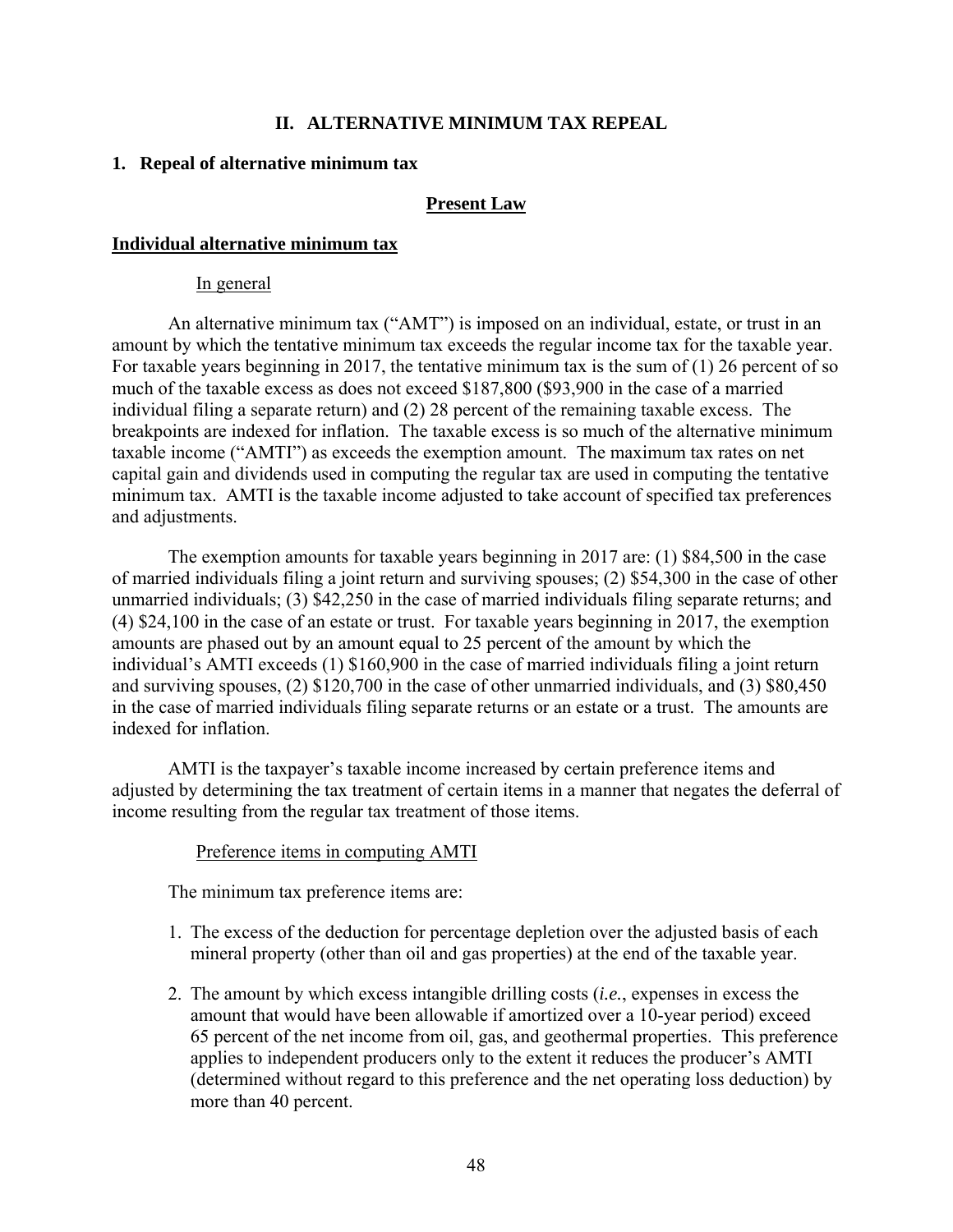- 3. Tax-exempt interest income on private activity bonds (other than qualified  $501(c)(3)$ ) bonds, certain housing bonds, and bonds issued in 2009 and 2010) issued after August 7, 1986.
- 4. Accelerated depreciation or amortization on certain property placed in service before January 1, 1987.
- 5. Seven percent of the amount excluded from income under section 1202 (relating to gains on the sale of certain small business stock).

In addition, losses from any tax shelter farm activity or passive activities are not taken into account in computing AMTI.

## Adjustments in computing AMTI

The adjustments that individuals must make to compute AMTI are:

- 1. Depreciation on property placed in service after 1986 and before January 1, 1999, is computed by using the generally longer class lives prescribed by the alternative depreciation system of section 168(g) and either (a) the straight-line method in the case of property subject to the straight-line method under the regular tax or (b) the 150-percent declining balance method in the case of other property. Depreciation on property placed in service after December 31, 1998, is computed by using the regular tax recovery periods and the AMT methods described in the previous sentence. Depreciation on property acquired after September 10, 2001, which is allowed an additional allowance under section 168(k) for the regular tax is computed without regard to any AMT adjustments.
- 2. Mining exploration and development costs are capitalized and amortized over a 10 year period.
- 3. Taxable income from a long-term contract (other than a home construction contract) is computed using the percentage of completion method of accounting.
- 4. Depreciation on property placed in service after 1986 and before January 1, 1999, is computed by using the generally longer class lives prescribed by the alternative depreciation system of section 168(g) and either (a) the straight-line method in the case of property subject to the straight-line method under the regular tax or (b) the 150-percent declining balance method in the case of other property. Depreciation on property placed in service after December 31, 1998, is computed by using the regular tax recovery periods and the AMT methods described in the previous sentence. Depreciation on property acquired after September 10, 2001, which is allowed an additional allowance under section 168(k) for the regular tax is computed without regard to any AMT adjustments.
- 5. Mining exploration and development costs are capitalized and amortized over a 10 year period.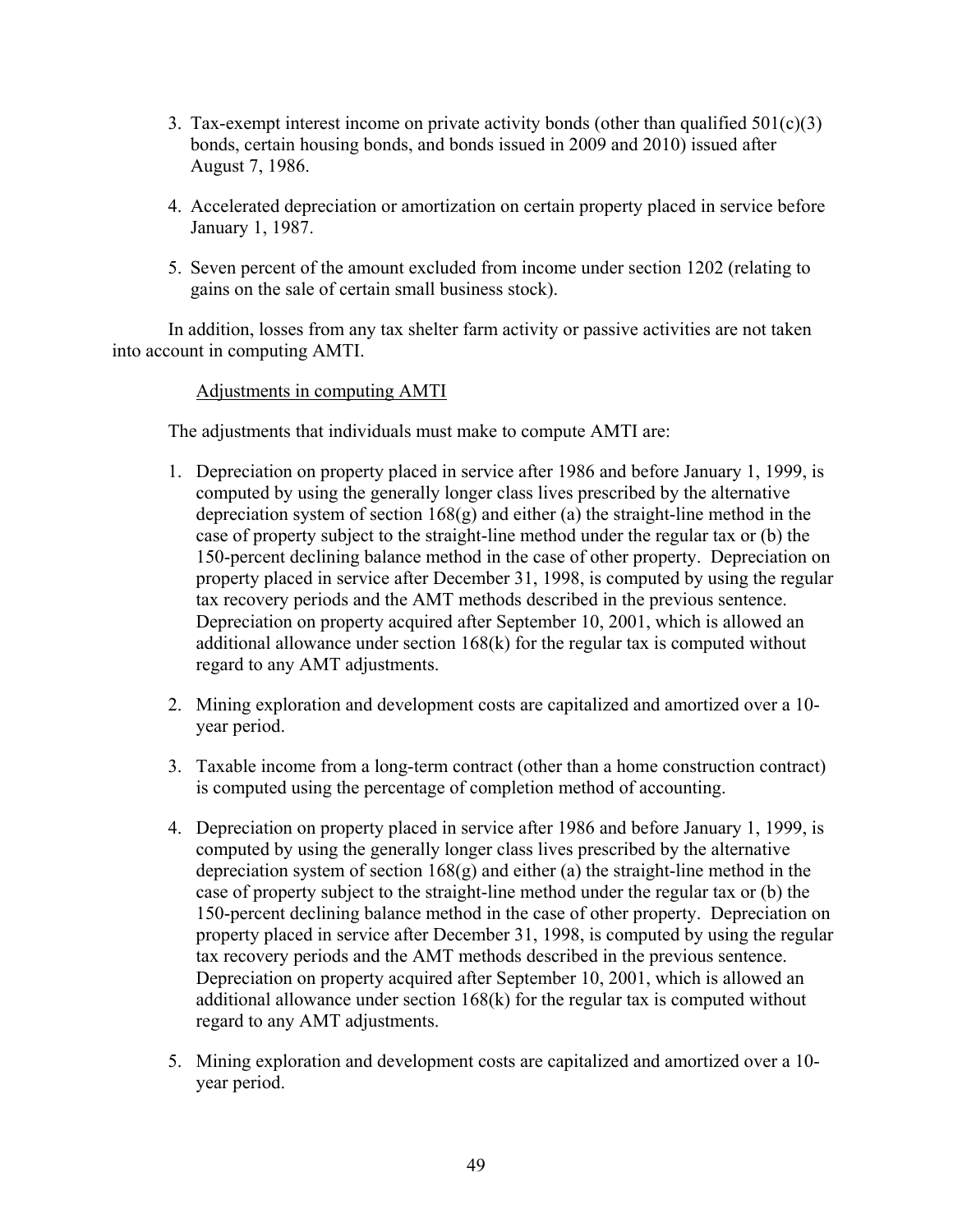- 6. Taxable income from a long-term contract (other than a home construction contract) is computed using the percentage of completion method of accounting.
- 7. The amortization deduction allowed for pollution control facilities placed in service before January 1, 1999 (generally determined using 60-month amortization for a portion of the cost of the facility under the regular tax), is calculated under the alternative depreciation system (generally, using longer class lives and the straightline method). The amortization deduction allowed for pollution control facilities placed in service after December 31, 1998, is calculated using the regular tax recovery periods and the straight-line method.
- 8. Miscellaneous itemized deductions are not allowed.
- 9. Itemized deductions for State, local, and foreign real property taxes; State and local personal property taxes; State, local, and foreign income, war profits, and excess profits taxes; and State and local sales taxes are not allowed.
- 10. Medical expenses are allowed only to the extent they exceed ten percent of the taxpayer's adjusted gross income.
- 11. Deductions for interest on home equity loans are not allowed.
- 12. The standard deduction and the deduction for personal exemptions are not allowed.
- 13. The amount allowable as a deduction for circulation expenditures is capitalized and amortized over a three-year period.
- 14. The amount allowable as a deduction for research and experimentation expenditures from passive activities is capitalized and amortized over a 10-year period.
- 15. The regular tax rules relating to incentive stock options do not apply.

### Other rules

The taxpayer's net operating loss deduction generally cannot reduce the taxpayer's AMTI by more than 90 percent of the AMTI (determined without the net operating loss deduction).

The alternative minimum tax foreign tax credit reduces the tentative minimum tax.

The various nonrefundable business credits allowed under the regular tax generally are not allowed against the AMT. Certain exceptions apply.

If an individual is subject to AMT in any year, the amount of tax exceeding the taxpayer's regular tax liability is allowed as a credit (the "AMT credit") in any subsequent taxable year to the extent the taxpayer's regular tax liability exceeds his or her tentative minimum tax liability in such subsequent year. The AMT credit is allowed only to the extent that the taxpayer's AMT liability is the result of adjustments that are timing in nature. The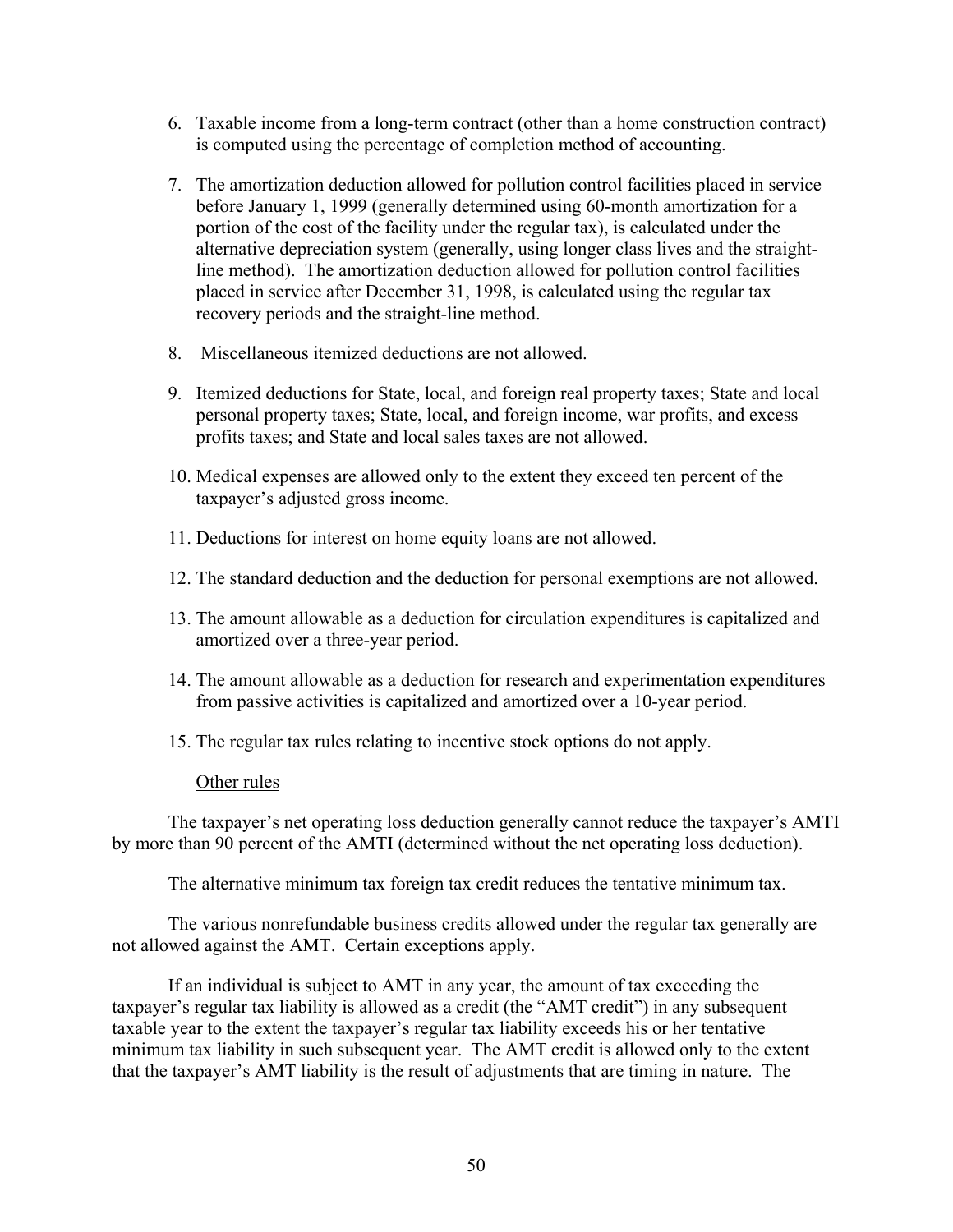individual AMT adjustments relating to itemized deductions and personal exemptions are not timing in nature, and no minimum tax credit is allowed with respect to these items.

An individual may elect to write off certain expenditures paid or incurred with respect of circulation expenses, research and experimental expenses, intangible drilling and development expenditures, development expenditures, and mining exploration expenditures over a specified period (three years in the case of circulation expenses, 60 months in the case of intangible drilling and development expenditures, and 10 years in case of other expenditures). The election applies for purposes of both the regular tax and the alternative minimum tax.

## **Corporate alternative minimum tax**

## In general

An AMT is also imposed on a corporation to the extent the corporation's tentative minimum tax exceeds its regular tax. This tentative minimum tax is computed at the rate of 20 percent on the AMTI in excess of a \$40,000 exemption amount that phases out. The exemption amount is phased out by an amount equal to 25 percent of the amount that the corporation's AMTI exceeds \$150,000.

AMTI is the taxpayer's taxable income increased by certain preference items and adjusted by determining the tax treatment of certain items in a manner that negates the deferral of income resulting from the regular tax treatment of those items.

A corporation with average gross receipts of less than \$7.5 million for the prior three taxable years is exempt from the corporate minimum tax. The \$7.5 million threshold is reduced to \$5 million for the corporation's first three-taxable year period.

## Preference items in computing AMTI

The corporate minimum tax preference items are:

- 1. The excess of the deduction for percentage depletion over the adjusted basis of the property at the end of the taxable year. This preference does not apply to percentage depletion allowed with respect to oil and gas properties.
- 2. The amount by which excess intangible drilling costs arising in the taxable year exceed 65 percent of the net income from oil, gas, and geothermal properties. This preference does not apply to an independent producer to the extent the preference would not reduce the producer's AMTI by more than 40 percent.
- 3. Tax-exempt interest income on private activity bonds (other than qualified  $501(c)(3)$ ) bonds, certain housing bonds, and bonds issued in 2009 and 2010) issued after August 7, 1986.
- 4. Accelerated depreciation or amortization on certain property placed in service before January 1, 1987.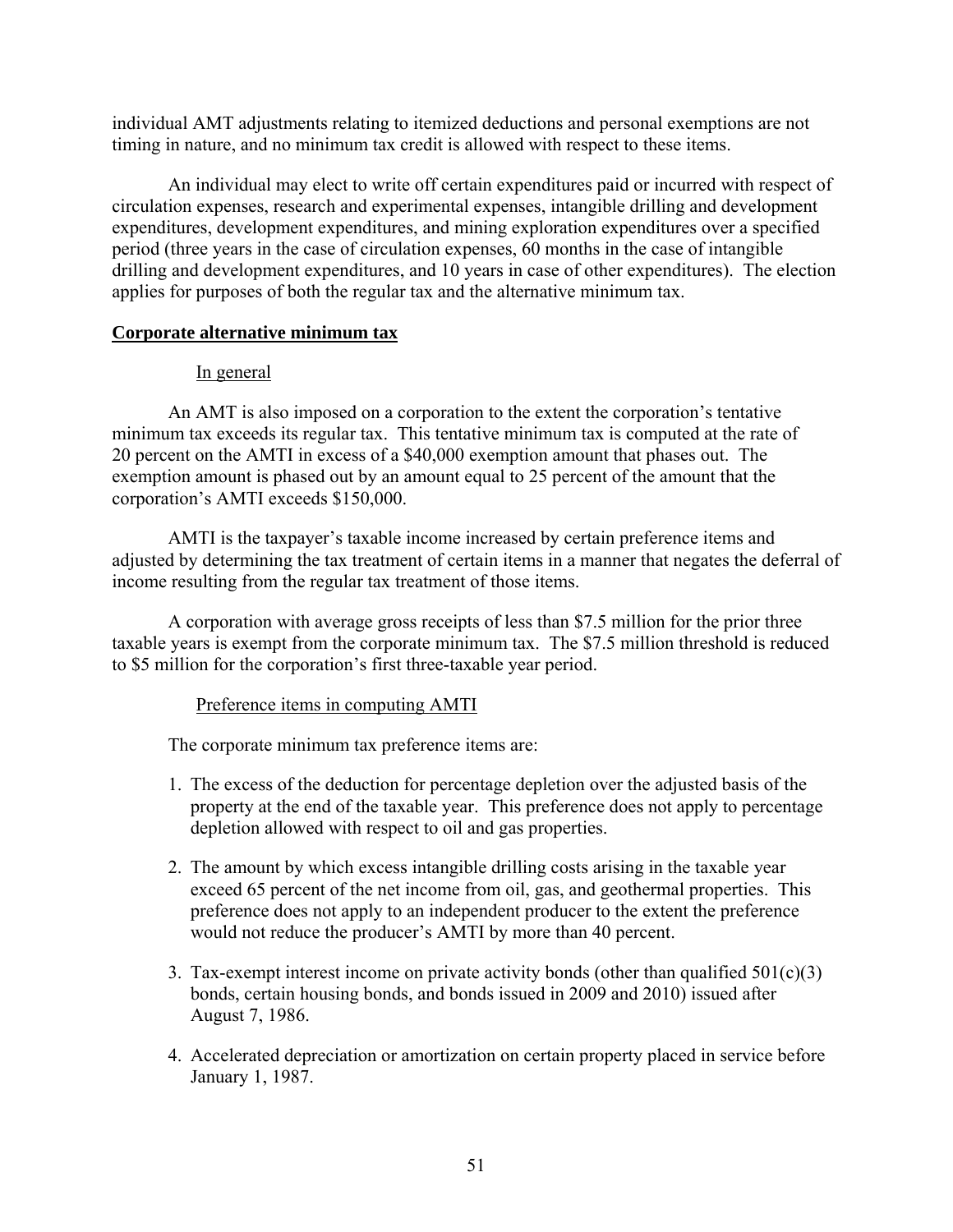## Adjustments in computing AMTI

The adjustments that corporations must make in computing AMTI are:

- 1. Depreciation on property placed in service after 1986 and before January 1, 1999, must be computed by using the generally longer class lives prescribed by the alternative depreciation system of section  $168(g)$  and either (a) the straight-line method in the case of property subject to the straight-line method under the regular tax or (b) the 150-percent declining balance method in the case of other property. Depreciation on property placed in service after December 31, 1998, is computed by using the regular tax recovery periods and the AMT methods described in the previous sentence. Depreciation on property which is allowed "bonus depreciation" for the regular tax is computed without regard to any AMT adjustments.
- 2. Mining exploration and development costs must be capitalized and amortized over a 10-year period.
- 3. Taxable income from a long-term contract (other than a home construction contract) must be computed using the percentage of completion method of accounting.
- 4. The amortization deduction allowed for pollution control facilities placed in service before January 1, 1999 (generally determined using 60-month amortization for a portion of the cost of the facility under the regular tax), must be calculated under the alternative depreciation system (generally, using longer class lives and the straight-line method). The amortization deduction allowed for pollution control facilities placed in service after December 31, 1998, is calculated using the regular tax recovery periods and the straight-line method.
- 5. The special rules applicable to Merchant Marine construction funds are not applicable.
- 6. The special deduction allowable under section 833(b) for Blue Cross and Blue Shield organizations is not allowed.
- 7. The adjusted current earnings adjustment applies, as described below.

## Adjusted current earning ("ACE") adjustment

The adjusted current earnings adjustment is the amount equal to 75 percent of the amount by which the adjusted current earnings of a corporation exceed its AMTI (determined without the ACE adjustment and the alternative tax net operating loss deduction). In determining ACE the following rules apply:

- 1. For property placed in service before 1994, depreciation generally is determined using the straight-line method and the class life determined under the alternative depreciation system.
- 2. Amounts excluded from gross income under the regular tax but included for purposes of determining earnings and profits are generally included in determining ACE.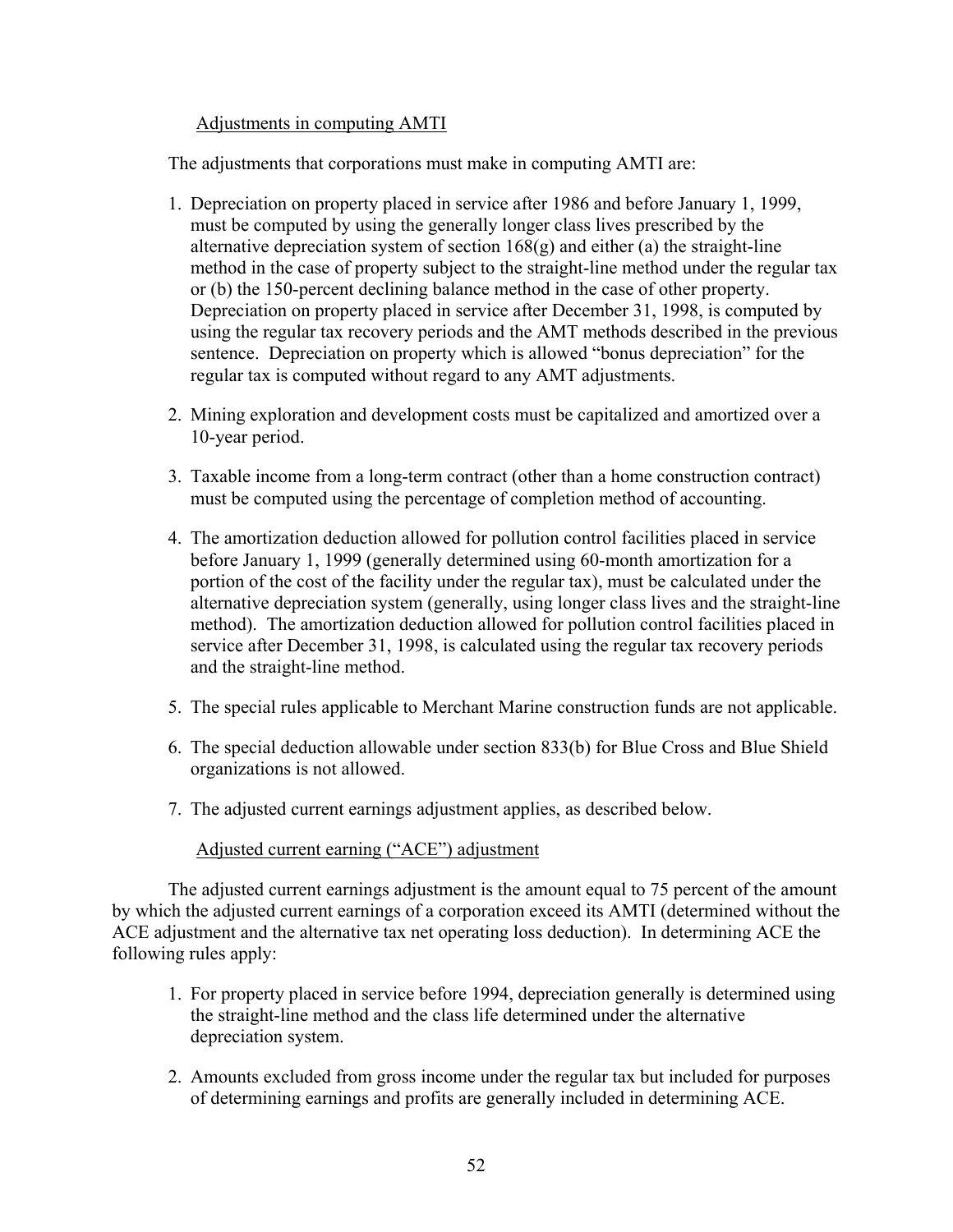- 3. The inside build-up of a life insurance contract is included in ACE (and the related premiums are deductible).
- 4. Intangible drilling costs of integrated oil companies must be capitalized and amortized over a 60-month period.
- 5. The regular tax rules of section 173 (allowing circulation expenses to be amortized) and section 248 (allowing organizational expenses to be amortized) do not apply.
- 6. Inventory must be calculated using the FIFO, rather than LIFO, method.
- 7. The installment sales method generally may not be used.
- 8. No loss may be recognized on the exchange of any pool of debt obligations for another pool of debt obligations having substantially the same effective interest rates and maturities.
- 9. Depletion (other than for oil and gas properties) must be calculated using the cost, rather than the percentage, method.
- 10. In certain cases, the assets of a corporation that has undergone an ownership change must be stepped down to their fair market values.

### Other rules

The taxpayer's net operating loss carryover generally cannot reduce the taxpayer's AMT liability by more than 90 percent of AMTI determined without this deduction.

The various nonrefundable business credits allowed under the regular tax generally are not allowed against the AMT. Certain exceptions apply.

If a corporation is subject to AMT in any year, the amount of AMT is allowed as an AMT credit in any subsequent taxable year to the extent the taxpayer's regular tax liability exceeds its tentative minimum tax in the subsequent year. Corporations are allowed to claim a limited amount of AMT credits in lieu of bonus depreciation.

A corporation may elect to write off certain expenditures paid or incurred with respect of circulation expenses, research and experimental expenses, intangible drilling and development expenditures, development expenditures, and mining exploration expenditures over a specified period (three years in the case of circulation expenses, 60 months in the case of intangible drilling and development expenditures, and 10 years in case of other expenditures). The election applies for purposes of both the regular tax and the alternative minimum tax.

## **Description of Proposal**

The proposal repeals the individual and corporate alternative minimum tax.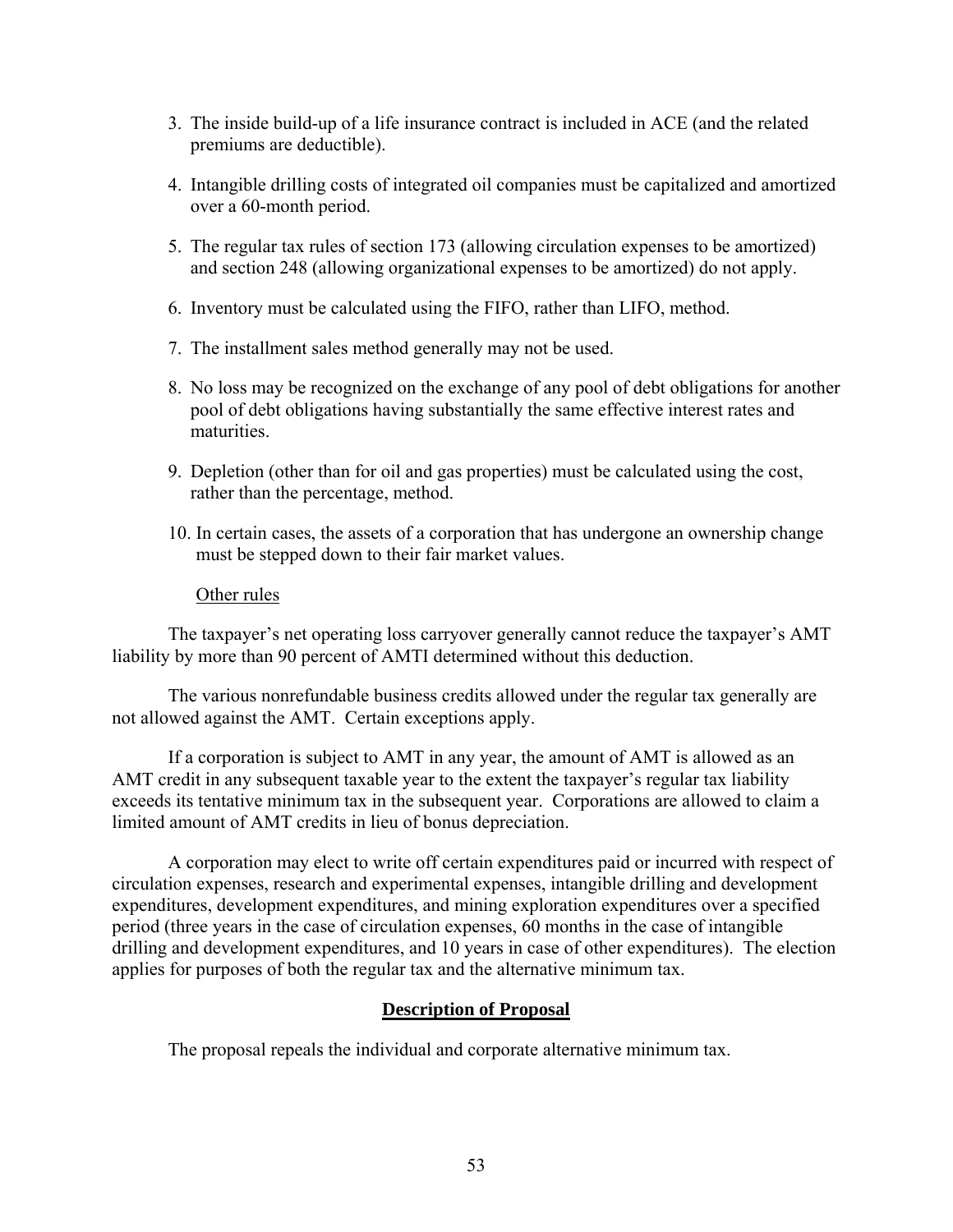The proposal allows the AMT credit to offset the taxpayer's regular tax liability for any taxable year. In addition, the AMT credit is refundable for any taxable year beginning after 2017 and before 2022 in an amount equal to 50 percent (100 percent in the case of taxable years beginning in 2021) of the excess of the minimum tax credit for the taxable year over the amount of the credit allowable for the year against regular tax liability. Thus, the full amount of the minimum tax credit will be allowed in taxable years beginning before 2022.

## **Effective Date**

The proposal applies to taxable years beginning after December 31, 2017.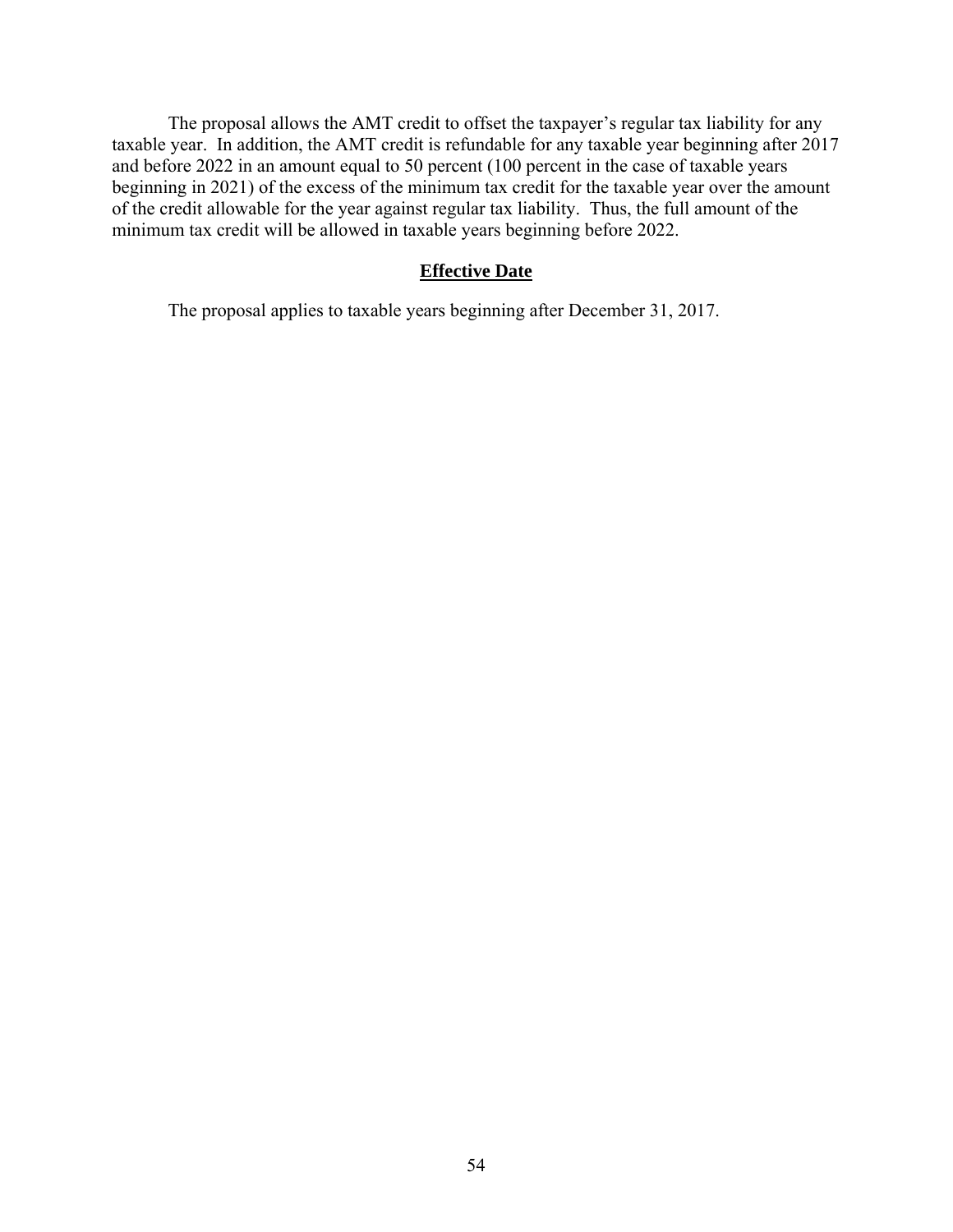## **III. BUSINESS TAX REFORM**

## **A. Tax Rates**

### **1. Reduction in corporate tax rate**

## **Present Law**

Corporate taxable income is subject to tax under a four-step graduated rate structure.<sup>117</sup> The top corporate tax rate is 35 percent on taxable income in excess of \$10 million. The corporate taxable income brackets and tax rates are as set forth in the table below.

| <b>Taxable Income</b>                   | Tax rate (percent) |
|-----------------------------------------|--------------------|
| Not over \$50,000                       | 15                 |
| Over \$50,000 but not over \$75,000     | 25                 |
| Over \$75,000 but not over \$10,000,000 | 34                 |
| Over \$10,000,000                       | 35                 |

An additional five-percent tax is imposed on a corporation's taxable income in excess of \$100,000. The maximum additional tax is \$11,750. Also, a second additional three-percent tax is imposed on a corporation's taxable income in excess of \$15 million. The maximum second additional tax is \$100,000.

Certain personal service corporations pay tax on their entire taxable income at the rate of  $35$  percent.<sup>118</sup>

Present law provides if the maximum corporate tax rate exceeds 35 percent, the maximum rate on a corporation's net capital gain will be 35 percent.<sup>119</sup>

### **Description of Proposal**

The proposal eliminates the graduated corporate rate structure and instead taxes corporate taxable income at 20 percent.

The proposal eliminates the special tax rate for personal service corporations.

- $118$  Sec. 11(b)(2).
- $119$  Sec. 1201(a).

<sup>&</sup>lt;sup>117</sup> Sec. 11(a) and (b)(1).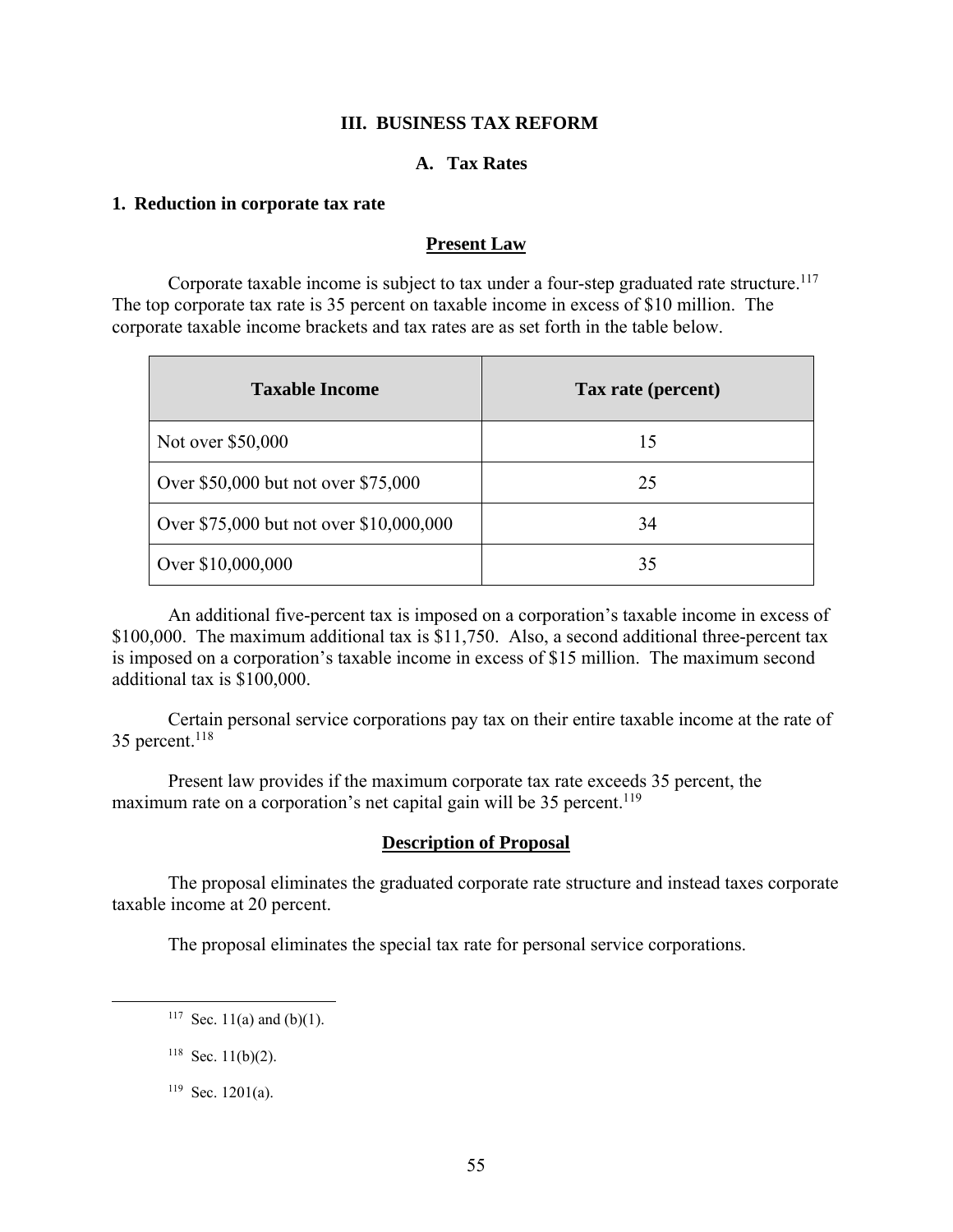The proposal repeals the maximum corporate tax rate on net capital gain as obsolete.

For taxpayers subject to the normalization method of accounting (*e.g.*, regulated public utilities), the proposal provides for the normalization of excess deferred tax reserves resulting from the reduction of corporate income tax rates (with respect to prior depreciation or recovery allowances taken on assets placed in service before the date of enactment).

### **Effective Date**

The proposal applies to taxable years beginning after December 31, 2018.

#### **2. Reduction of dividends received deductions to reflect lower corporate tax rate**

### **Present Law**

Corporations are generally taxable on their income.<sup>120</sup> With respect to dividends received from other taxable domestic corporations, however, a corporation is allowed a deduction.<sup>121</sup> The amount of the deduction is generally equal to 70 percent of the dividend received.

In the case of any dividend received from a 20-percent owned corporation, the amount of the deduction is equal to 80 percent of the dividend received.<sup>122</sup> The term "20-percent owned" corporation" means any corporation if 20 percent or more of the stock of such corporation (by vote and value) is owned by the taxpayer. For this purpose, certain preferred stock is not taken into account.

In the case of a dividend received from a corporation that is a member of the same affiliated group, a corporation is generally allowed a deduction equal to 100 percent of the dividend received.<sup>123</sup>

### **Description of Proposal**

The proposal reduces the 70 percent dividends received deduction to 50 percent and the 80 percent dividends received deduction to 65 percent.<sup>124</sup>

 $120$  Sec. 11(a).

<sup>121</sup> Sec. 243(a). Such dividends are taxed at a maximum rate of 10.5 percent (30 percent of the top corporate tax rate of 35 percent).

<sup>122</sup> Sec. 243(c). Such dividends are taxed at a maximum rate of 7 percent (20 percent of the top corporate tax rate of 35 percent).

<sup>123</sup> Sec. 243(a)(3) and (b)(1). For this purpose, the term "affiliated group" generally has the meaning given such term by section  $1504(a)$ . Sec.  $243(b)(2)$ .

 $124$  Such dividends would be taxed at a maximum rate of 10 percent (50 percent of the top corporate tax rate of 20 percent) and 7 percent (35 percent of the top corporate tax rate of 20 percent), respectively.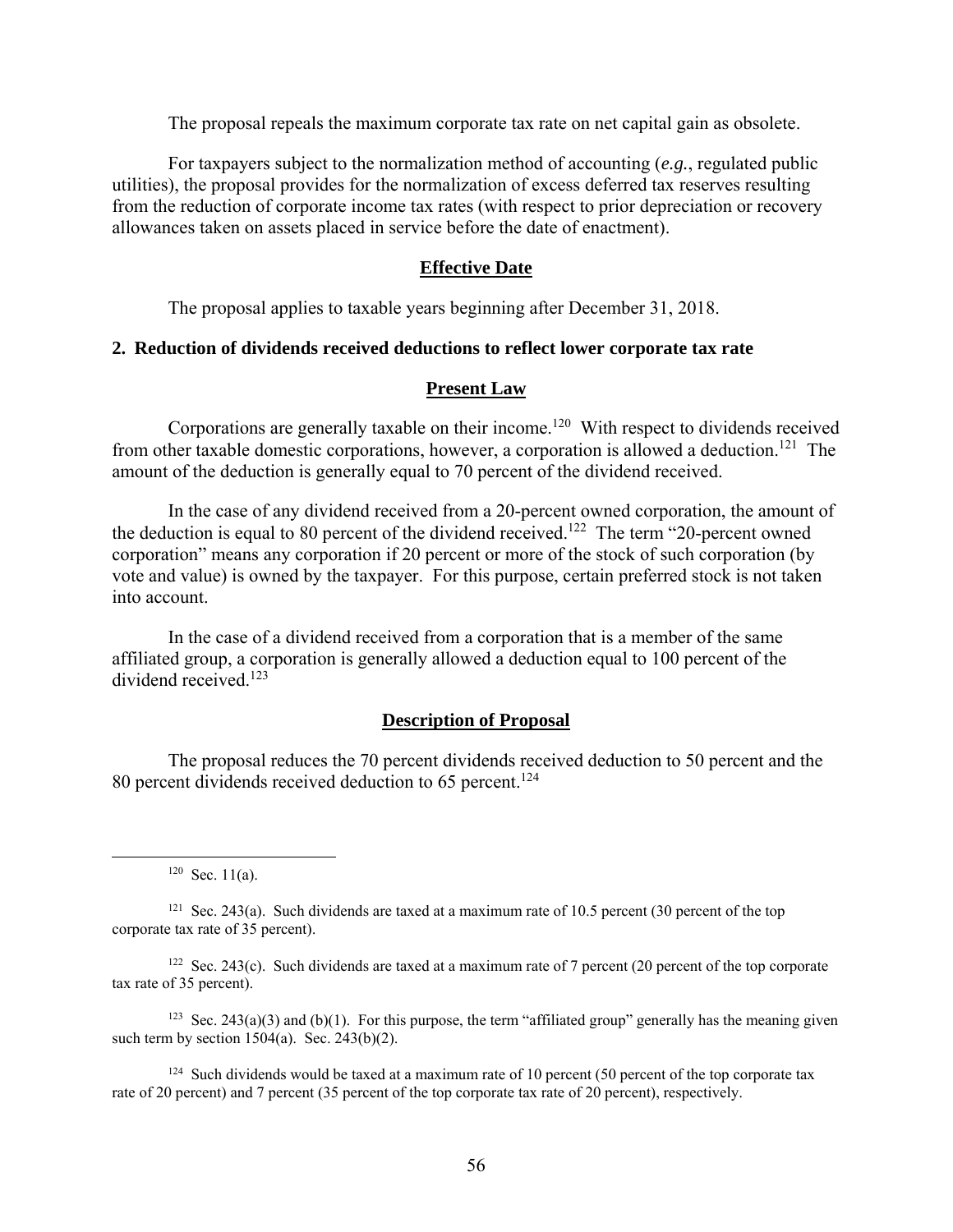# **Effective Date**

The proposal applies to taxable years beginning after December 31, 2018.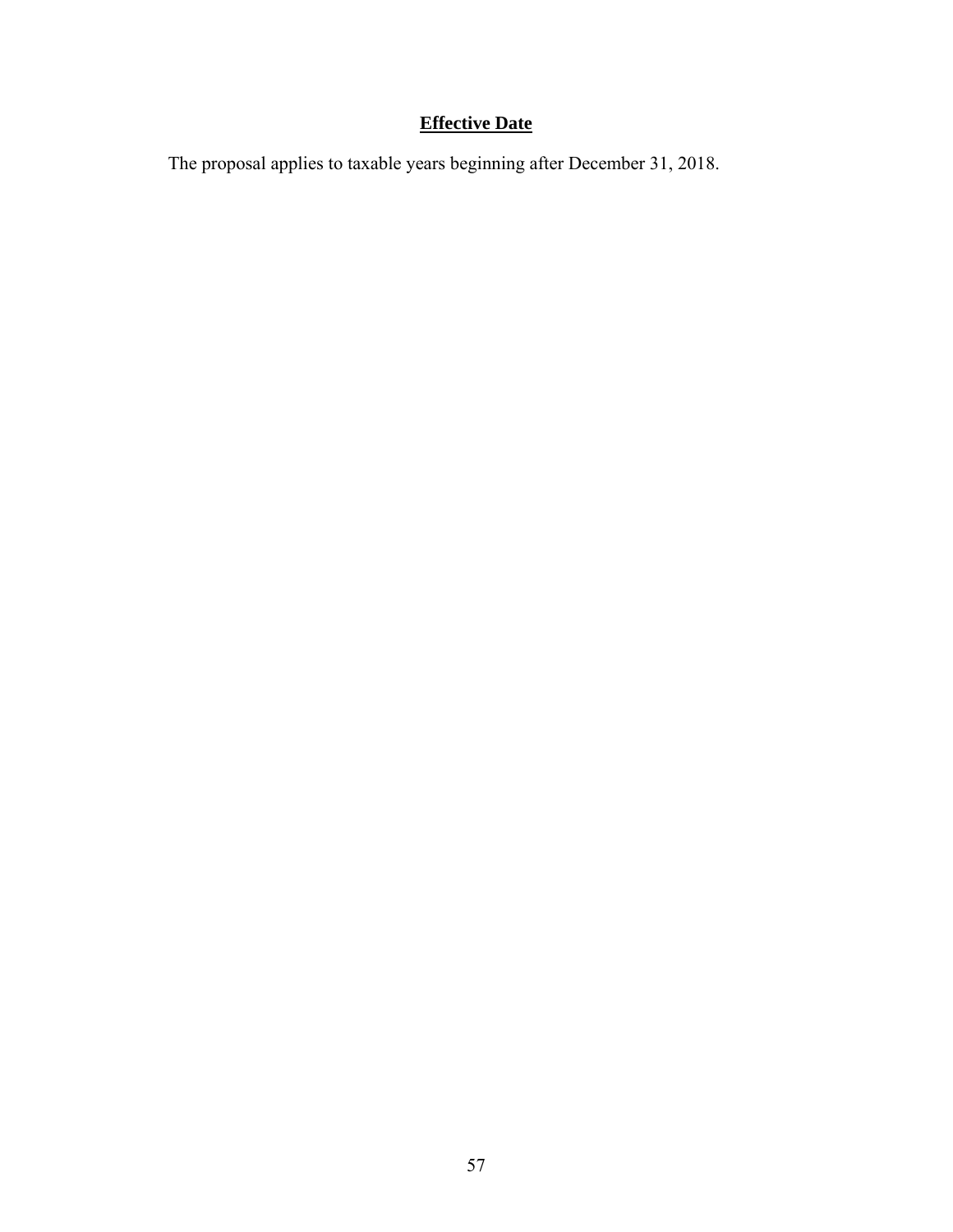#### **B. Small Business Reforms**

## **1. Modification of rules for expensing depreciable business assets**

#### **Present Law**

A taxpayer generally must capitalize the cost of property used in a trade or business or held for the production of income and recover such cost over time through annual deductions for depreciation or amortization.<sup>125</sup> Tangible property generally is depreciated under the modified accelerated cost recovery system ("MACRS"), which determines depreciation for different types of property based on an assigned applicable depreciation method, recovery period,<sup>126</sup> and convention.127

#### **Election to expense certain depreciable business assets**

A taxpayer may elect under section 179 to deduct (or "expense") the cost of qualifying property, rather than to recover such costs through depreciation deductions, subject to limitation. The maximum amount a taxpayer may expense is \$500,000 of the cost of qualifying property placed in service for the taxable year.<sup>128</sup> The \$500,000 amount is reduced (but not below zero) by the amount by which the cost of qualifying property placed in service during the taxable year exceeds  $$2,000,000$ .<sup>129</sup> The  $$500,000$  and  $$2,000,000$  amounts are indexed for inflation for taxable years beginning after  $2015$ .<sup>130</sup>

In general, qualifying property is defined as depreciable tangible personal property that is purchased for use in the active conduct of a trade or business. Qualifying property also includes off-the-shelf computer software and qualified real property (*i.e.*, qualified leasehold improvement property, qualified restaurant property, and qualified retail improvement

- $129$  Sec. 179(b)(2).
- $130$  Sec. 179(b)(6).

 $125$  See secs. 263(a) and 167. However, where property is not used exclusively in a taxpayer's business, the amount eligible for a deduction must be reduced by the amount related to personal use. See, *e.g.*, section 280A.

<sup>&</sup>lt;sup>126</sup> The applicable recovery period for an asset is determined in part by statute and in part by historic Treasury guidance. Exercising authority granted by Congress, the Secretary issued Rev. Proc. 87-56, 1987-2 C.B. 674, laying out the framework of recovery periods for enumerated classes of assets. The Secretary clarified and modified the list of asset classes in Rev. Proc. 88-22, 1988-1 C.B. 785. In November 1988, Congress revoked the Secretary's authority to modify the class lives of depreciable property. Rev. Proc. 87-56, as modified, remains in effect except to the extent that the Congress has, since 1988, statutorily modified the recovery period for certain depreciable assets, effectively superseding any administrative guidance with regard to such property.

<sup>127</sup> Sec. 168.

 $128$  Sec. 179(b)(1).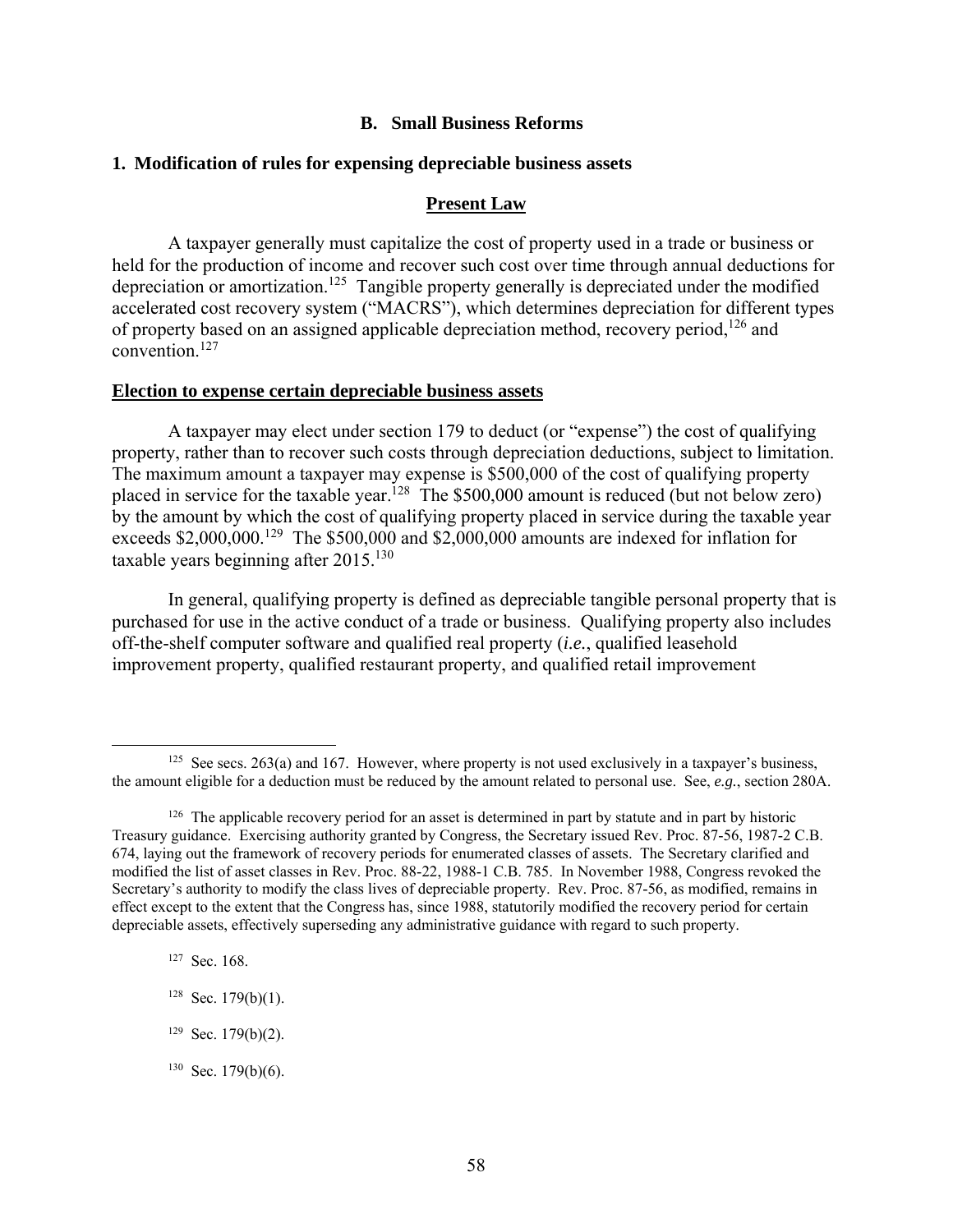property).131 Qualifying property excludes any property described in section 50(b) (*i.e.*, certain property not eligible for the investment tax credit).<sup>132</sup>

Passenger automobiles subject to the section 280F limitation are eligible for section 179 expensing only to the extent of the dollar limitations in section 280F. For sport utility vehicles above the 6,000 pound weight rating and not more than the 14,000 pound weight rating, which are not subject to the limitation under section 280F, the maximum cost that may be expensed for any taxable year under section 179 is  $$25,000$  (the "sport utility vehicle limitation").<sup>133</sup>

The amount eligible to be expensed for a taxable year may not exceed the taxable income for such taxable year that is derived from the active conduct of a trade or business (determined without regard to this provision).<sup>134</sup> Any amount that is not allowed as a deduction because of the taxable income limitation may be carried forward to succeeding taxable years (subject to limitations).

No general business credit under section 38 is allowed with respect to any amount for which a deduction is allowed under section 179.<sup>135</sup> If a corporation makes an election under section 179 to deduct expenditures, the full amount of the deduction does not reduce earnings and profits. Rather, the expenditures that are deducted reduce corporate earnings and profits ratably over a five-year period.<sup>136</sup>

An expensing election is made under rules prescribed by the Secretary.<sup>137</sup> In general, any election or specification made with respect to any property may not be revoked except with the consent of the Commissioner. However, an election or specification under section 179 may be revoked by the taxpayer without consent of the Commissioner.

<sup>133</sup> Sec. 179(b)(5). For this purpose, a sport utility vehicle is defined to exclude any vehicle that: (1) is designed for more than nine individuals in seating rearward of the driver's seat; (2) is equipped with an open cargo area, or a covered box not readily accessible from the passenger compartment, of at least six feet in interior length; or (3) has an integral enclosure, fully enclosing the driver compartment and load carrying device, does not have seating rearward of the driver's seat, and has no body section protruding more than 30 inches ahead of the leading edge of the windshield.

- $136$  Sec. 312(k)(3)(B).
- $137$  Sec. 179(c)(1).

<sup>&</sup>lt;sup>131</sup> Sec. 179(d)(1)(A)(ii) and (f).

<sup>&</sup>lt;sup>132</sup> Sec. 179(d)(1) flush language. Property described in section 50(b) is generally property used outside the United States, certain property used for lodging, property used by certain tax exempt organizations, and property used by governmental units and foreign persons or entities.

 $134$  Sec. 179(b)(3).

 $135$  Sec. 179(d)(9).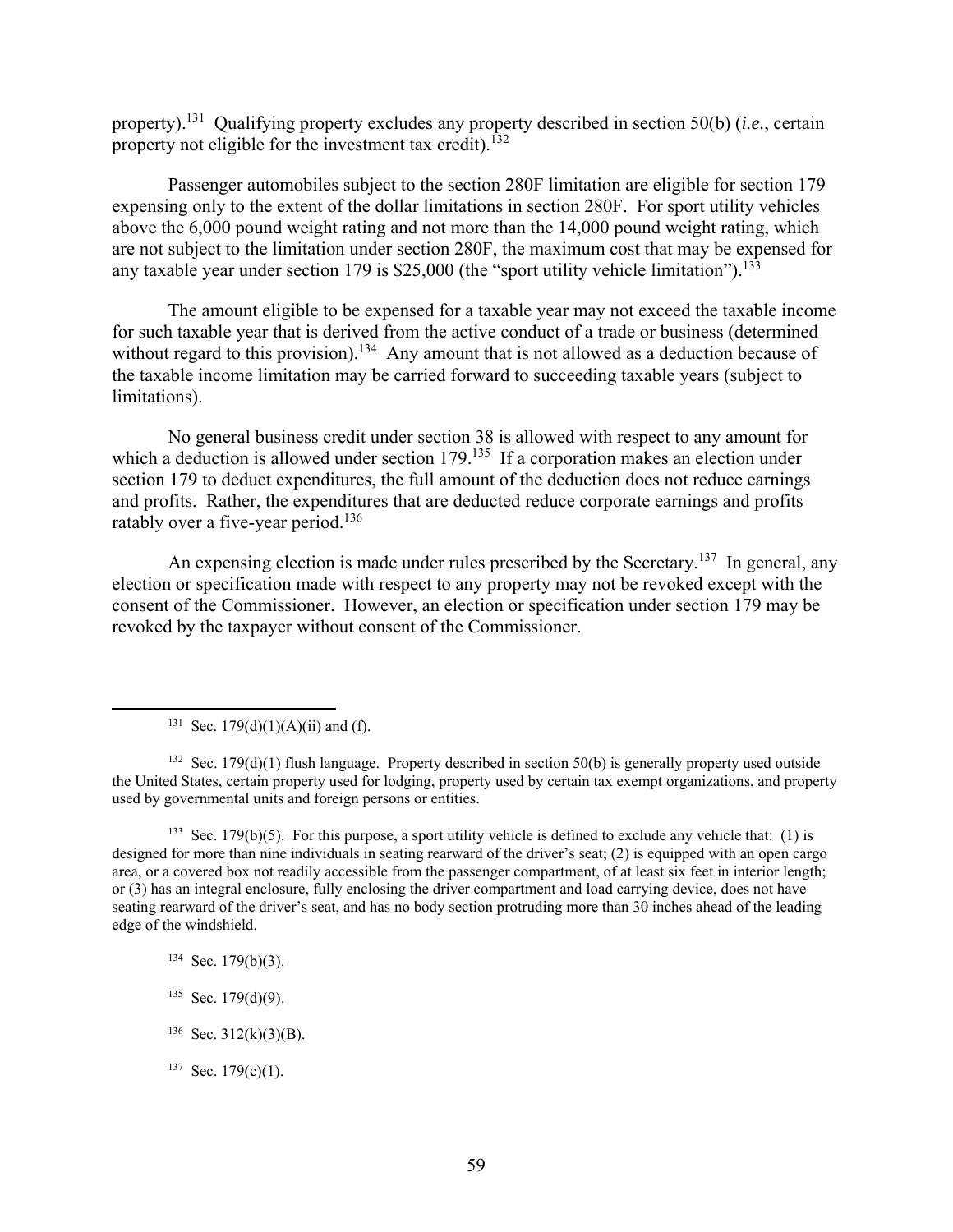### **Description of Proposal**

The proposal increases the maximum amount a taxpayer may expense under section 179 to \$1,000,000, and increases the phase-out threshold amount to \$2,500,000. Thus, the proposal provides that the maximum amount a taxpayer may expense, for taxable years beginning after 2017, is \$1,000,000 of the cost of qualifying property placed in service for the taxable year. The \$1,000,000 amount is reduced (but not below zero) by the amount by which the cost of qualifying property placed in service during the taxable year exceeds \$2,500,000. The \$1,000,000 and \$2,500,000 amounts, as well as the \$25,000 sport utility vehicle limitation, are indexed for inflation for taxable years beginning after 2018.

The proposal expands the definition of section 179 property to include certain depreciable tangible personal property used predominantly to furnish lodging or in connection with furnishing lodging.<sup>138</sup>

The proposal also expands the definition of qualified real property eligible for section 179 expensing to include any of the following improvements to nonresidential real property placed in service after the date such property was first placed in service: roofs; heating, ventilation, and air-conditioning property; fire protection and alarm systems; and security systems.

### **Effective Date**

The proposal applies to property placed in service in taxable years beginning after December 31, 2017.

### **2. Modifications of gross receipts test for use of cash method of accounting by corporations and partnerships**

#### **Present Law**

#### **General rule for methods of accounting**

Section 446 generally allows a taxpayer to select the method of accounting to be used to compute taxable income, provided that such method clearly reflects the income of the taxpayer. The term "method of accounting" includes not only the overall method of accounting used by the taxpayer, but also the accounting treatment of any one item.139 Permissible overall methods of accounting include the cash receipts and disbursements method ("cash method"), an accrual method, or any other method (including a hybrid method) permitted under regulations prescribed

<sup>&</sup>lt;sup>138</sup> As defined in section  $50(b)(2)$ . Property used predominantly to furnish lodging or in connection with furnishing lodging generally includes, *e.g.*, beds and other furniture, refrigerators, ranges, and other equipment used in the living quarters of a lodging facility such as an apartment house, dormitory, or any other facility (or part of a facility) where sleeping accommodations are provided and let. See Treas. Reg. sec. 1.48-1(h).

<sup>&</sup>lt;sup>139</sup> Treas. Reg. sec.  $1.446 - 1(a)(1)$ .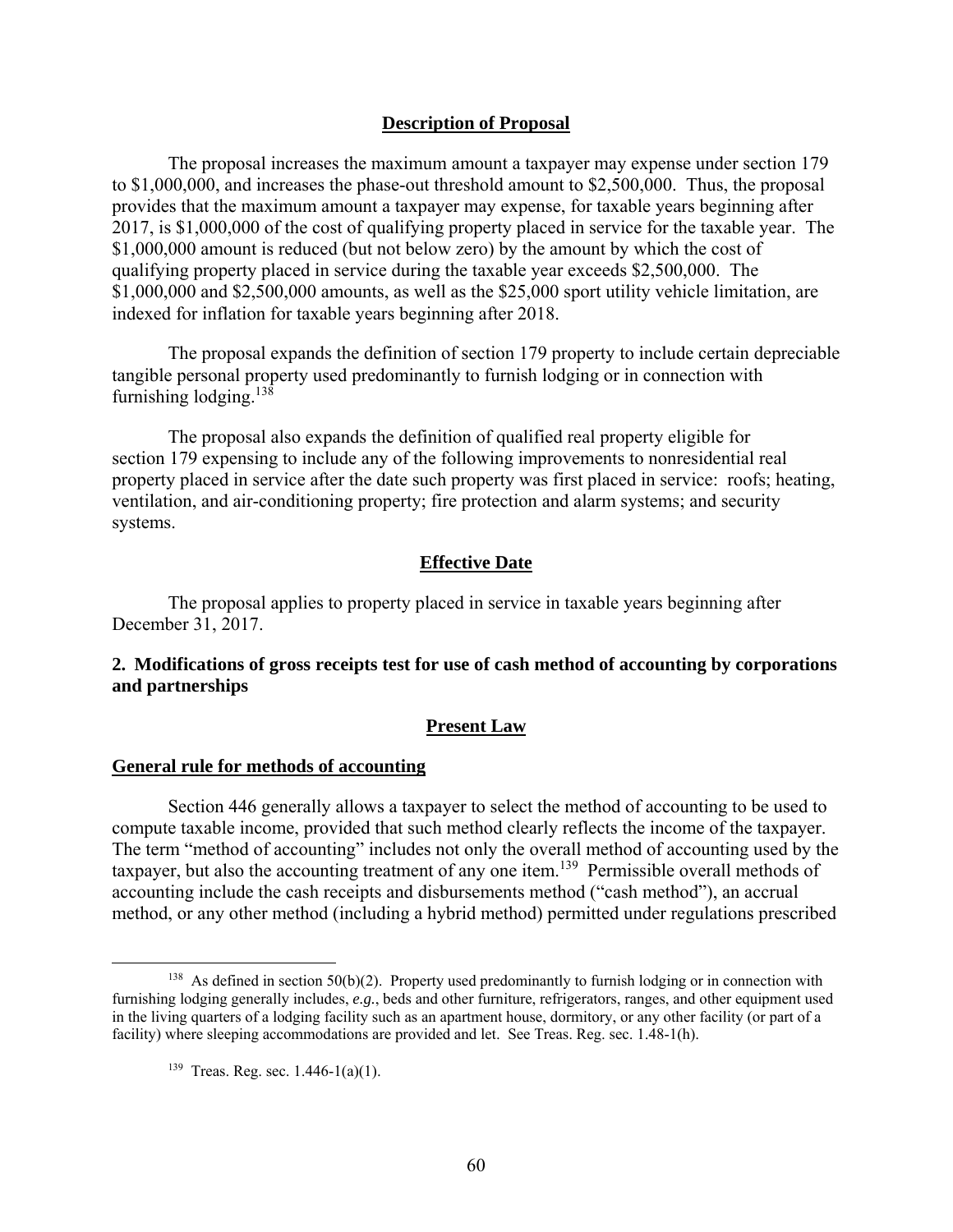by the Secretary.140 Examples of any one item for which an accounting method may be adopted include cost recovery,<sup>141</sup> revenue recognition,<sup>142</sup> and timing of deductions.<sup>143</sup> For each separate trade or business, a taxpayer is entitled to adopt any permissible method, subject to certain restrictions.144

A taxpayer filing its first return may adopt any permissible method of accounting in computing taxable income for such year.<sup>145</sup> Except as otherwise provided, section  $446(e)$ requires taxpayers to secure consent of the Secretary before changing a method of accounting. The regulations under this section provide rules for determining: (1) what a method of accounting is, (2) how an adoption of a method of accounting occurs, and (3) how a change in method of accounting is effectuated.146

#### **Cash and accrual methods**

Taxpayers using the cash method generally recognize items of income when actually or constructively received and items of expense when paid. The cash method is administratively easy and provides the taxpayer flexibility in the timing of income recognition. It is the method generally used by most individual taxpayers, including farm and nonfarm sole proprietorships.

Taxpayers using an accrual method generally accrue items of income when all the events have occurred that fix the right to receive the income and the amount of the income can be determined with reasonable accuracy.<sup>147</sup> Taxpayers using an accrual method of accounting generally may not deduct items of expense prior to when all events have occurred that fix the obligation to pay the liability, the amount of the liability can be determined with reasonable accuracy, and economic performance has occurred.<sup>148</sup> Accrual methods of accounting generally result in a more accurate measure of economic income than does the cash method. The accrual method is often used by businesses for financial accounting purposes.

A C corporation, a partnership that has a C corporation as a partner, or a tax-exempt trust or corporation with unrelated business income generally may not use the cash method.

- 141 See, *e.g.*, secs. 167 and 168.
- 142 See, *e.g.*, secs. 451 and 460.
- 143 See, *e.g.*, secs. 461 and 467.
- <sup>144</sup> Sec. 446(d); Treas. Reg. sec. 1.446-1(d).
- 145 Treas. Reg. sec. 1.446-1(e)(1).
- 146 Treas. Reg. sec. 1.446-1(e).
- 147 See, *e.g.*, sec. 451.
- 148 See, *e.g.*, sec. 461.

 $140$  Sec. 446(c).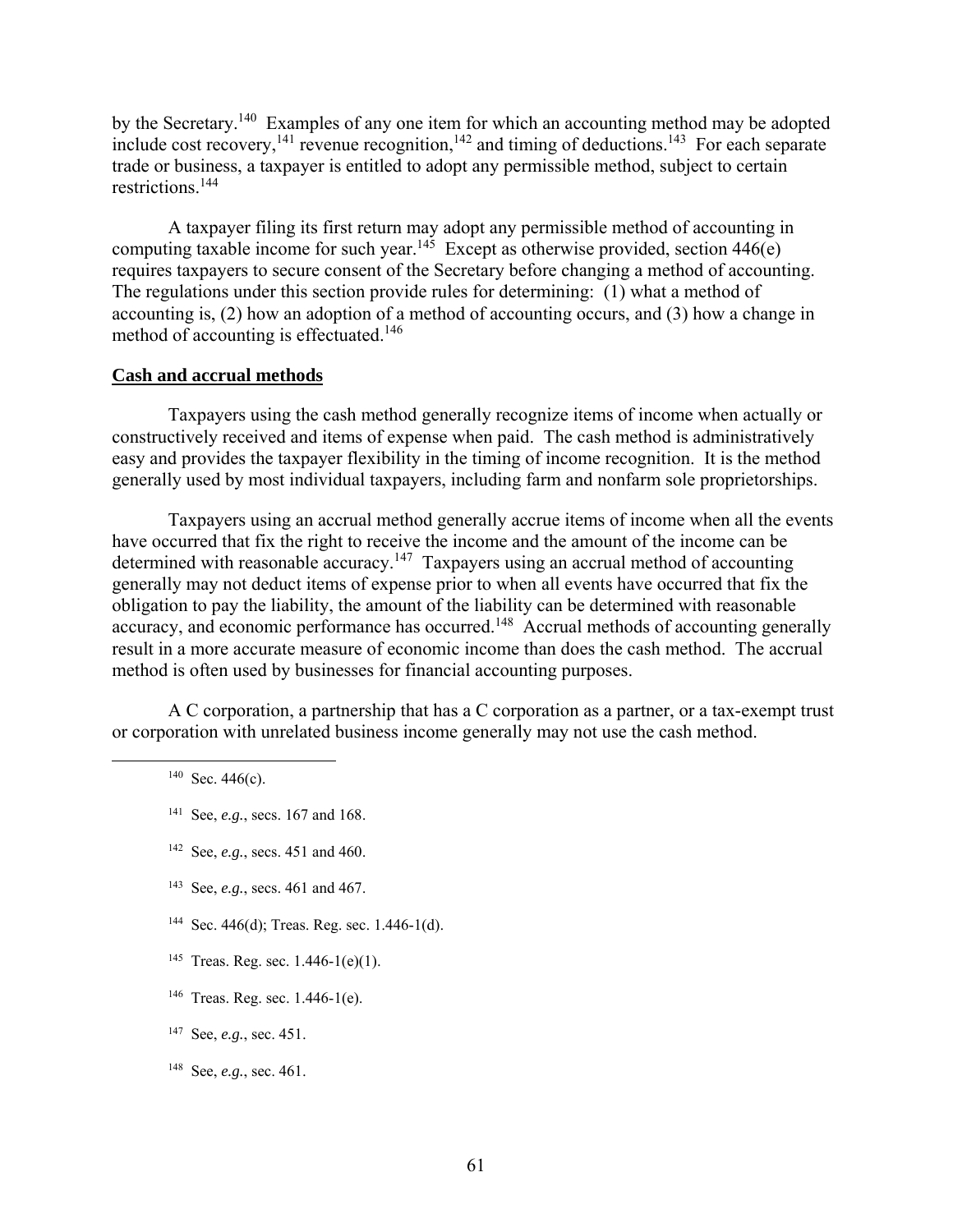Exceptions are made for farming businesses, qualified personal service corporations, and the aforementioned entities to the extent their average annual gross receipts do not exceed \$5 million for all prior years (including the prior taxable years of any predecessor of the entity) (the "gross receipts test"). The cash method may not be used by any tax shelter.<sup>149</sup> In addition, the cash method generally may not be used if the purchase, production, or sale of merchandise is an income producing factor.<sup>150</sup> Such taxpayers generally are required to keep inventories and use an accrual method with respect to inventory items.151

A farming business is defined as a trade or business of farming, including operating a nursery or sod farm, or the raising or harvesting of trees bearing fruit, nuts, or other crops, timber, or ornamental trees.<sup>152</sup> Such farming businesses are not precluded from using the cash method regardless of whether they meet the gross receipts test. However, section 447 generally requires a farming C corporation (and any farming partnership if a corporation is a partner in such partnership) to use an accrual method of accounting. Section 447 does not apply to nursery or sod farms, to the raising or harvesting of trees (other than fruit and nut trees), nor to farming C corporations meeting a gross receipts test with a \$1 million threshold. For family farm C corporations, the threshold under the gross receipts test is \$25 million.

A qualified personal service corporation is a corporation: (1) substantially all of whose activities involve the performance of services in the fields of health, law, engineering, architecture, accounting, actuarial science, performing arts, or consulting, and (2) substantially all of the stock of which is owned by current or former employees performing such services, their estates, or heirs. Qualified personal service corporations are allowed to use the cash method without regard to whether they meet the gross receipts test.

## **Description of Proposal**

The proposal expands the universe of taxpayers that may use the cash method of accounting. Under the proposal, the cash method of accounting may be used by taxpayers, other than tax shelters, that satisfy the gross receipts test. The gross receipts test allows taxpayers with annual average gross receipts that do not exceed \$15 million for the three prior taxable-year

<sup>150</sup> Treas. Reg. secs. 1.446-1(c)(2) and 1.471-1.

<sup>&</sup>lt;sup>149</sup> Secs. 448(a)(3) and (d)(3) and 461(i)(3) and (4). For this purpose, a tax shelter includes: (1) any enterprise (other than a C corporation) if at any time interests in such enterprise have been offered for sale in any offering required to be registered with any Federal or State agency having the authority to regulate the offering of securities for sale; (2) any syndicate (within the meaning of section  $1256(e)(3)(B)$ ); or (3) any tax shelter as defined in section  $6662(d)(2)(C)(ii)$ . In the case of a farming trade or business, a tax shelter includes any tax shelter as defined in section  $6662(d)(2)(C)(ii)$  or any partnership or any other enterprise other than a corporation which is not an S corporation engaged in the trade or business of farming, (1) if at any time interests in such partnership or enterprise have been offered for sale in any offering required to be registered with any Federal or State agency having authority to regulate the offering of securities for sale or (2) if more than 35 percent of the losses during any period are allocable to limited partners or limited entrepreneurs.

<sup>151</sup> Sec. 471 and Treas. Reg. secs. 1.446-1(c)(2) and 1.471-1.

 $152$  Sec. 448(d)(1).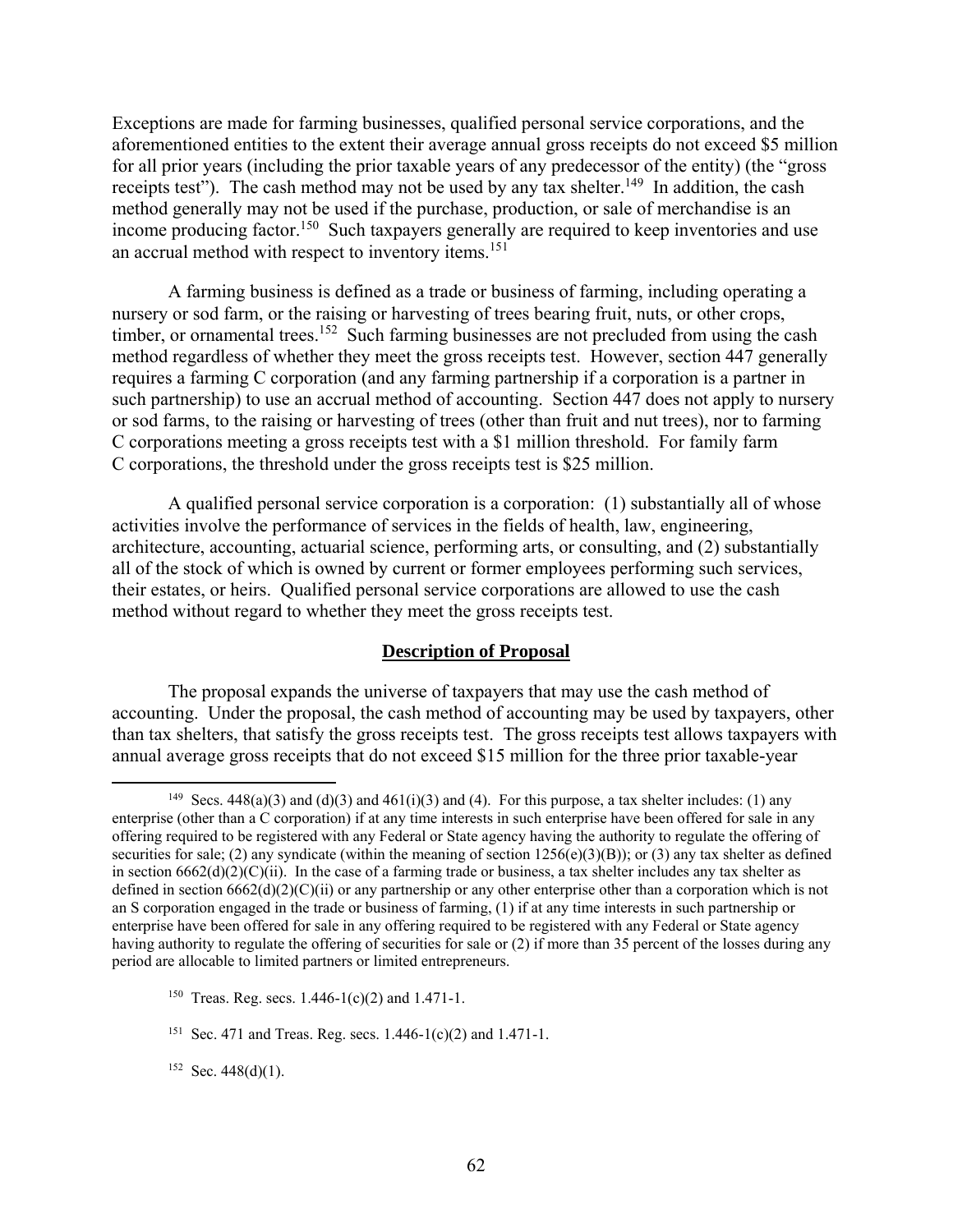period (the "\$15 million gross receipts test") to use the cash method.<sup>153</sup> The \$15 million amount is indexed for inflation for taxable years beginning after 2018.

The proposal retains the exceptions from the required use of the accrual method for qualified personal service corporations and taxpayers other than C corporations. Thus, qualified personal service corporations, partnerships without C corporation partners, S corporations, and other passthrough entities are allowed to use the cash method without regard to whether they meet the \$15 million gross receipts test, so long as the use of such method clearly reflects income.154

The proposal expands the universe of farming C corporations (and farming partnerships with a C corporation partner) that may use the cash method to include any farming C corporation (or farming partnership with a C corporation partner) that meets the \$15 million gross receipts test. The proposal retains the \$25 million dollar limit for family farming corporations, but uses the \$15 million gross receipts test in section 448 (substituting a \$25 million threshold for the \$15 million threshold). The \$25 million amount is indexed for inflation for taxable years beginning after 2018.

If a taxpayer changes its method of accounting because it is either prohibited or no longer prohibited from using the cash method by reason of this proposal, such change is treated as initiated by the taxpayer and made with the consent of the Secretary.

### **Effective Date**

The proposal applies to taxable years beginning after December 31, 2017. Application of these rules is a change in the taxpayer's method of accounting for purposes of section 481.

<sup>&</sup>lt;sup>153</sup> Consistent with present law, the cash method generally may not be used by taxpayers if the purchase, production, or sale of merchandise is an income-producing factor. However, for taxable years beginning after December 31, 2017, under other provisions described in this document, an exception to the requirement to use inventories is provided for taxpayers that meet the \$15 million gross receipts test, thus allowing such taxpayers to also use the cash method. See section III.B.3. of this document (Clarification of inventory accounting rules for small businesses). In addition, the cash method may not be used by a tax shelter.

<sup>&</sup>lt;sup>154</sup> Consistent with present law, the cash method generally may not be used by taxpayers if the purchase, production, or sale of merchandise is an income-producing factor. However, for taxable years beginning after December 31, 2017, under other provisions of described in this document, an exception to the requirement to use inventories is provided for taxpayers that meet the \$15 million gross receipts test, thus allowing such taxpayers to also use the cash method. See section III.B.3. of this document (Clarification of inventory accounting rules for small businesses). In addition, the cash method may not be used by a tax shelter.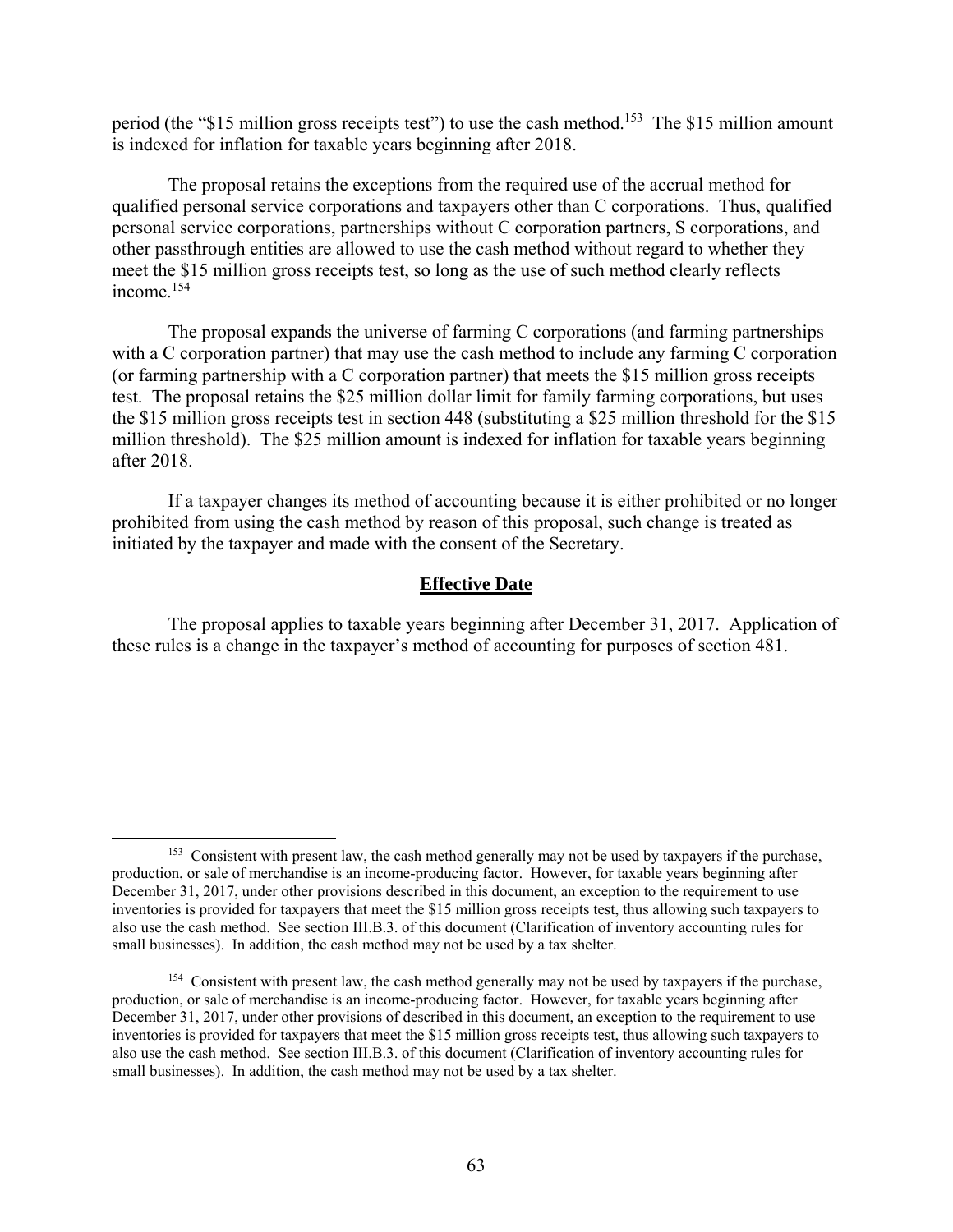#### **3. Clarification of inventory accounting rules for small businesses**

#### **Present Law**

In general, for Federal income tax purposes, taxpayers must account for inventories if the production, purchase, or sale of merchandise is an income-producing factor to the taxpayer.155 Treasury regulations also provide that in any case in which the use of inventories is necessary to clearly reflect income, the accrual method must be used with regard to purchases and sales.<sup>156</sup> However, an exception is provided for taxpayers whose average annual gross receipts do not exceed \$1 million.<sup>157</sup> A second exception is provided for taxpayers in certain industries whose average annual gross receipts do not exceed \$10 million and that are not otherwise prohibited from using the cash method under section 448.158 Such taxpayers may account for inventory as materials and supplies that are not incidental  $(i.e.,$  "non-incidental materials and supplies").<sup>159</sup>

In those circumstances in which a taxpayer is required to account for inventory, the taxpayer must maintain inventory records to determine the cost of goods sold during the taxable period. Cost of goods sold generally is determined by adding the taxpayer's inventory at the beginning of the period to the purchases made during the period and subtracting from that sum the taxpayer's inventory at the end of the period.

Because of the difficulty of accounting for inventory on an item-by-item basis, taxpayers often use conventions that assume certain item or cost flows. Among these conventions are the first-in, first-out ("FIFO") method, which assumes that the items in ending inventory are those most recently acquired by the taxpayer, and the last-in, first-out ("LIFO") method, which assumes that the items in ending inventory are those earliest acquired by the taxpayer.

## **Description of Proposal**

The proposal exempts certain taxpayers from the requirement to keep inventories. Specifically, taxpayers that meet the \$15 million gross receipts test<sup>160</sup> are not required to account for inventories under section  $471^{161}$ , but rather may use a method of accounting for inventories

- 157 Rev. Proc. 2001-10, 2001-1 C.B. 272.
- 158 Rev. Proc. 2002-28, 2002-1 C.B. 815.

<sup>159</sup> Treas. Reg. sec. 1.162-3(a)(1). A deduction is generally permitted for the cost of non-incidental materials and supplies in the taxable year in which they are first used or are consumed in the taxpayer's operations.

160 The \$15 million gross receipts test is described in section III.B.2. of this document (Modifications of gross receipts test for use of cash method of accounting by corporations and partnerships).

<sup>161</sup> In the case of a sole proprietorship, the \$15 million gross receipts test is applied as if the sole proprietorship were a corporation. The cash method generally may not be used by taxpayers if the purchase, production, or sale of merchandise is an income-producing factor. However, for taxpayers that meet the \$15 million

 <sup>155</sup> Sec. 471(a) and Treas. Reg. sec. 1.471-1.

<sup>&</sup>lt;sup>156</sup> Treas. Reg. sec.  $1.446 - 1(c)(2)$ .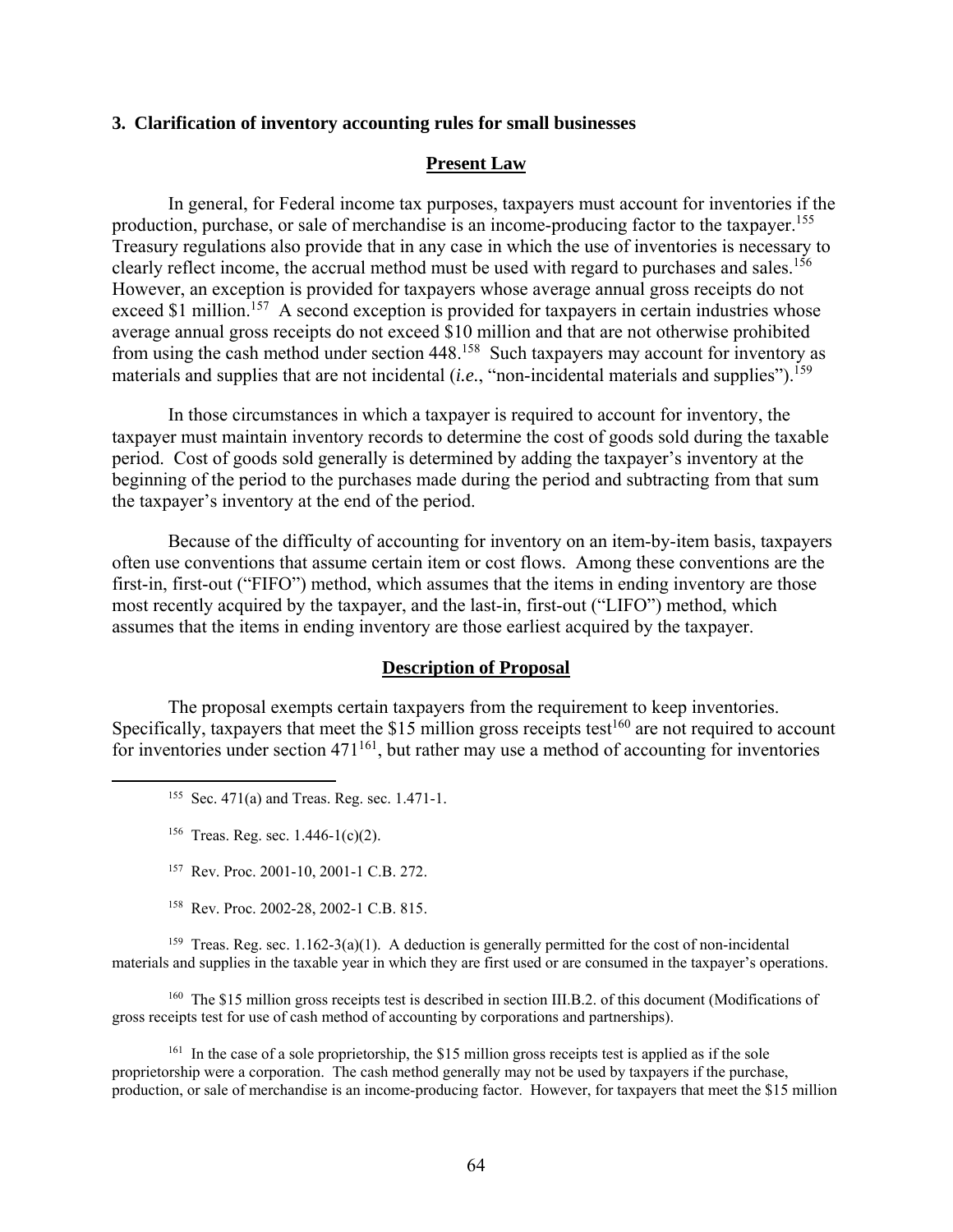that either (1) treats inventories as non-incidental materials and supplies<sup>162</sup>, or (2) conforms to the taxpayer's financial accounting treatment of inventories.<sup>163</sup>

If a taxpayer changes its method of accounting because it is either no longer required or is required to use inventories by reason of this proposal, such change is treated as initiated by the taxpayer and made with the consent of the Secretary.

## **Effective Date**

The proposal applies to taxable years beginning after December 31, 2017. Application of these rules is a change in the taxpayer's method of accounting for purposes of section 481.

## **4. Modification of rules for uniform capitalization of certain expenses**

## **Present Law**

The uniform capitalization rules require certain direct and indirect costs allocable to real or tangible personal property produced by the taxpayer to be included in either inventory or capitalized into the basis of such property, as applicable.<sup>164</sup> For real or personal property acquired by the taxpayer for resale, section 263A generally requires certain direct and indirect costs allocable to such property to be included in inventory.

Section 263A provides a number of exceptions to the general uniform capitalization requirements. One such exception exists for certain small taxpayers who acquire property for resale and have \$10 million or less of average annual gross receipts;<sup>165</sup> such taxpayers are not required to include additional section 263A costs in inventory.

 $\overline{a}$ 

gross receipts test to be exempt from accounting for inventories under section 471, such taxpayers are thus also eligible to use the cash method under the proposal. See section III.B.2. of this document (Modifications of gross receipts test for use of cash method of accounting by corporations and partnerships).

<sup>&</sup>lt;sup>162</sup> Consistent with present law, a deduction is generally permitted for the cost of non-incidental materials and supplies in the taxable year in which they are first used or are consumed in the taxpayer's operations. See Treas. Reg. sec.  $1.162-3(a)(1)$ .

<sup>&</sup>lt;sup>163</sup> The taxpayer's financial accounting treatment of inventories is determined by reference to the method of accounting used in the taxpayer's applicable financial statement (as defined in section III.E.1. of this document (Certain special rules for taxable year of inclusion)) or, if the taxpayer does not have an applicable financial statement, the method of accounting used in the taxpayer's book and records prepared in accordance with the taxpayer's accounting procedures.

<sup>164</sup> Sec. 263A.

<sup>&</sup>lt;sup>165</sup> Sec. 263A(b)(2)(B). No exception is available for small taxpayers who produce property subject to section 263A. However, a *de minimis* rule under Treasury regulations treats producers with total indirect costs of \$200,000 or less as having no additional indirect costs beyond those normally capitalized for financial accounting purposes. Treas. Reg. sec.  $1.263A-2(b)(3)(iv)$ .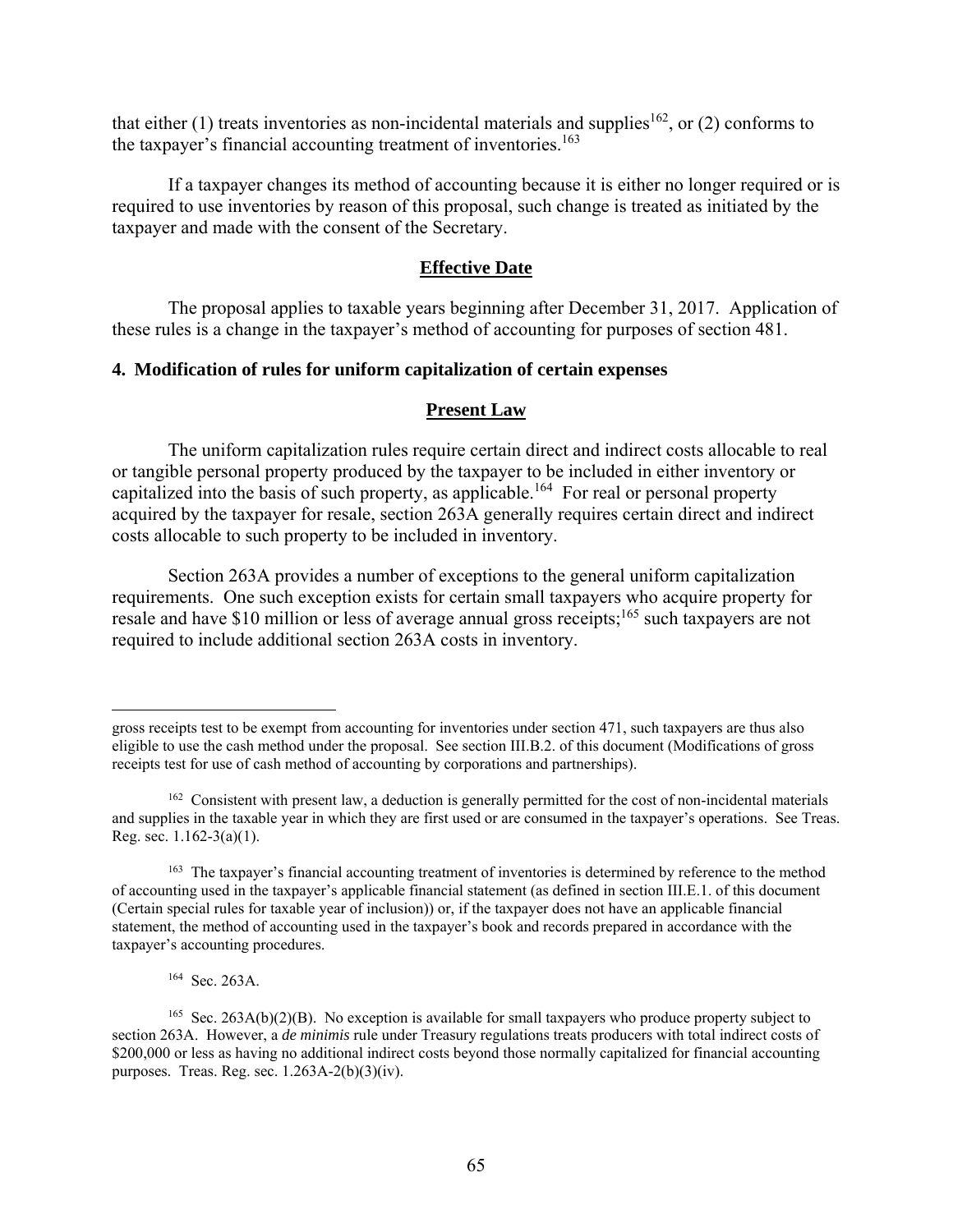Another exception exists for taxpayers who raise, harvest, or grow trees.<sup>166</sup> Under this exception, section 263A does not apply to trees raised, harvested, or grown by the taxpayer (other than trees bearing fruit, nuts, or other crops, or ornamental trees) and any real property underlying such trees. Similarly, the uniform capitalization rules do not apply to any plant having a preproductive period of two years or less or to any animal, which is produced by a taxpayer in a farming business (unless the taxpayer is required to use an accrual method of accounting under section 447 or  $448(a)(3)$ .<sup>167</sup>

Freelance authors, photographers, and artists also are exempt from section 263A for any qualified creative expenses.168

### **Description of Proposal**

The proposal expands the exception for small taxpayers from the uniform capitalization rules. Under the proposal, any producer or reseller that meets the \$15 million gross receipts test<sup>169</sup> is exempted from the application of section  $263A$ <sup>170</sup>. The proposal retains the exemptions from the uniform capitalization rules that are not based on a taxpayer's gross receipts.

If a taxpayer changes its method of accounting because it is either no longer required or is required to apply section 263A by reason of this proposal, such change is treated as initiated by the taxpayer and made with the consent of the Secretary.

#### **Effective Date**

The proposal applies to taxable years beginning after December 31, 2017. Application of these rules is a change in the taxpayer's method of accounting for purposes of section 481.

<sup>166</sup> Sec. 263A(c)(5).

 $167$  Sec. 263A(d).

168 Sec. 263A(h). Qualified creative expenses are defined as amounts paid or incurred by an individual in the trade or business of being a writer, photographer, or artist. However, such term does not include any expense related to printing, photographic plates, motion picture files, video tapes, or similar items.

<sup>169</sup> The \$15 million gross receipts test is described in section III.B.2. of this document (Modifications of gross receipts test for use of cash method of accounting by corporations and partnerships).

<sup>170</sup> In the case of a sole proprietorship, the \$15 million gross receipts test is applied as if the sole proprietorship were a corporation.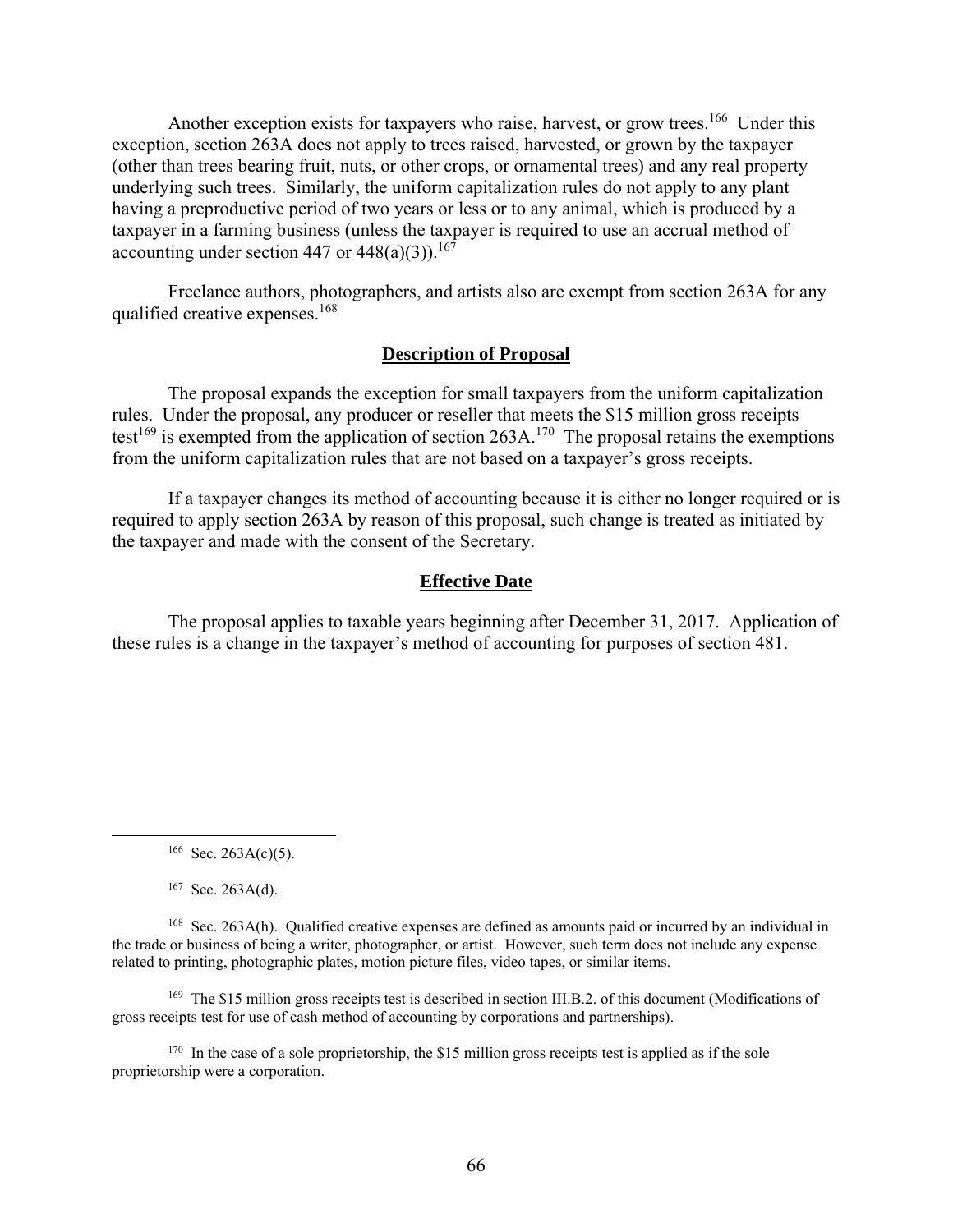## **5. Increase in gross receipts test for construction contract exception to percentage of completion method**

## **Present Law**

In general, in the case of a long-term contract, the taxable income from the contract is determined under the percentage-of-completion method.171 Under this method, the taxpayer must include in gross income for the taxable year an amount equal to the product of (1) the gross contract price and (2) the percentage of the contract completed during the taxable year.<sup>172</sup> The percentage of the contract completed during the taxable year is determined by comparing costs allocated to the contract and incurred before the end of the taxable year with the estimated total contract costs.<sup>173</sup> Costs allocated to the contract typically include all costs (including depreciation) that directly benefit or are incurred by reason of the taxpayer's long-term contract activities.<sup>174</sup> The allocation of costs to a contract is made in accordance with regulations.<sup>175</sup> Costs incurred with respect to the long-term contract are deductible in the year incurred, subject to general accrual method of accounting principles and limitations.176

An exception from the requirement to use the percentage-of-completion method is provided for certain construction contracts ("small construction contracts"). Contracts within this exception are those contracts for the construction or improvement of real property if the contract: (1) is expected (at the time such contract is entered into) to be completed within two years of commencement of the contract and (2) is performed by a taxpayer whose average annual gross receipts for the prior three taxable years do not exceed \$10 million.<sup>177</sup> Thus, long-term contract income from small construction contracts must be reported consistently using the taxpayer's exempt contract method.178 Permissible exempt contract methods include the

- 175 Treas. Reg. sec. 1.460-5.
- <sup>176</sup> Treas. Reg. secs. 1.460-4(b)(2)(iv) and 1.460-1(b)(8).
- <sup>177</sup> Secs. 460(e)(1)(B) and (4).

<sup>178</sup> Since such contracts involve the construction of real property, they are subject to the interest capitalization rules without regard to their duration. See Treas. Reg. sec. 1.263A-8.

 $171$  Sec. 460(a).

<sup>&</sup>lt;sup>172</sup> See Treas. Reg. sec. 1.460-4. This calculation is done on a cumulative basis. Thus, the amount included in gross income in a particular year is that proportion of the expected contract price that the amount of costs incurred through the end of the taxable year bears to the total expected costs, reduced by the amounts of gross contract price included in gross income in previous taxable years.

 $173$  Sec. 460(b)(1).

 $174$  Sec. 460(c).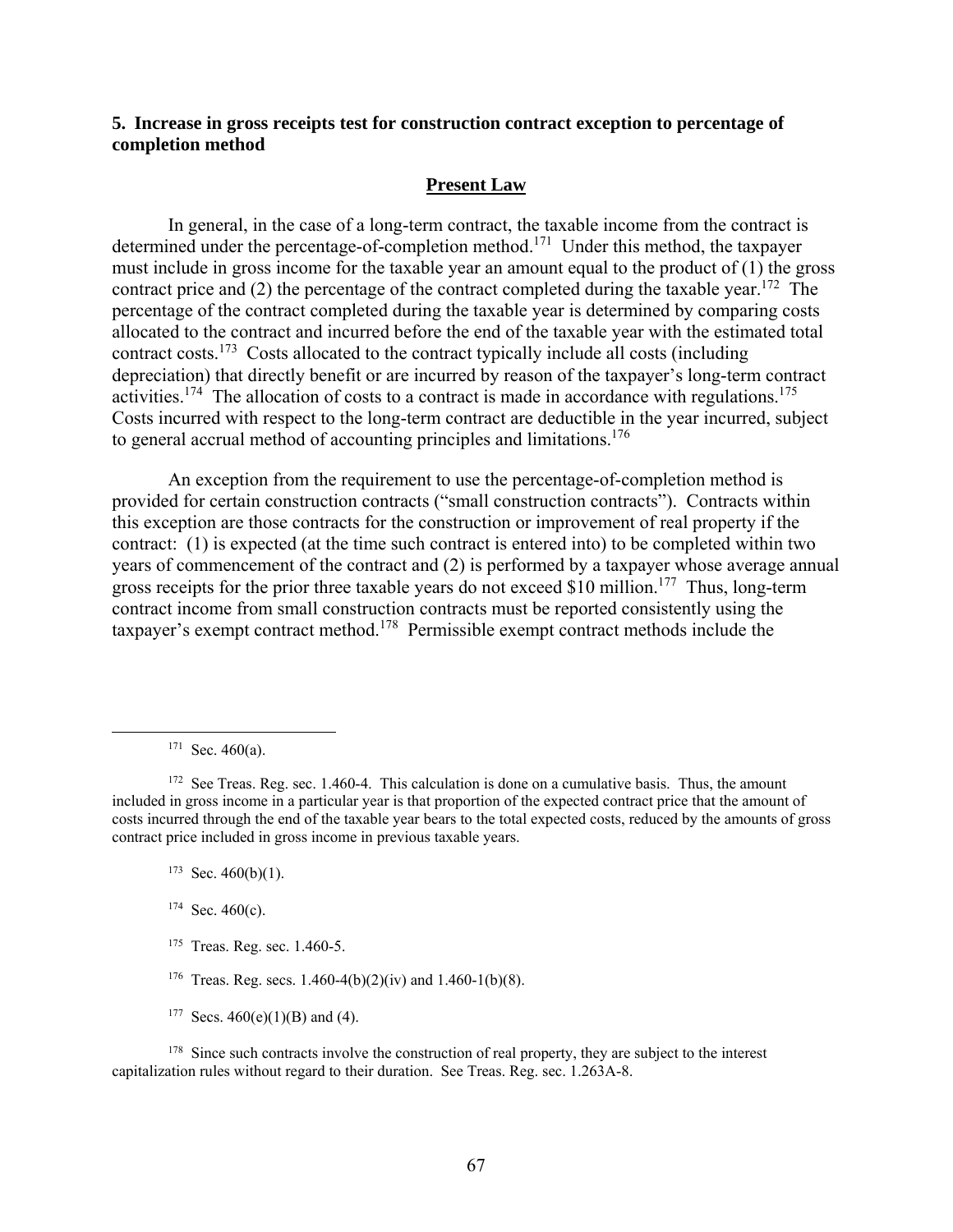completed contract method, the exempt-contract percentage-of-completion method, the percentage-of-completion method, or any other permissible method.<sup>179</sup>

## **Description of Proposal**

The proposal expands the exception for small construction contracts from the requirement to use the percentage-of-completion method. Under the proposal, contracts within this exception are those contracts for the construction or improvement of real property if the contract: (1) is expected (at the time such contract is entered into) to be completed within two years of commencement of the contract and (2) is performed by a taxpayer that (for the taxable year in which the contract was entered into) meets the \$15 million gross receipts test.<sup>180</sup>

## **Effective Date**

The proposal applies to contracts entered into after December 31, 2017, in taxable years ending after such date.

Application of this rule is a change in the taxpayer's method of accounting for purposes of section 481, but is applied on a cutoff basis for all similarly classified contracts (hence there is no adjustment under section 481(a) for contracts entered into before January 1, 2018).

<sup>&</sup>lt;sup>179</sup> Treas. Reg. sec. 1.460-4(c)(1).

<sup>&</sup>lt;sup>180</sup> The \$15 million gross receipts test is described in section III.B.2. of this document (Modifications of gross receipts test for use of cash method of accounting by corporations and partnerships). In the case of a sole proprietorship, the \$15 million gross receipts test is applied as if the sole proprietorship were a corporation.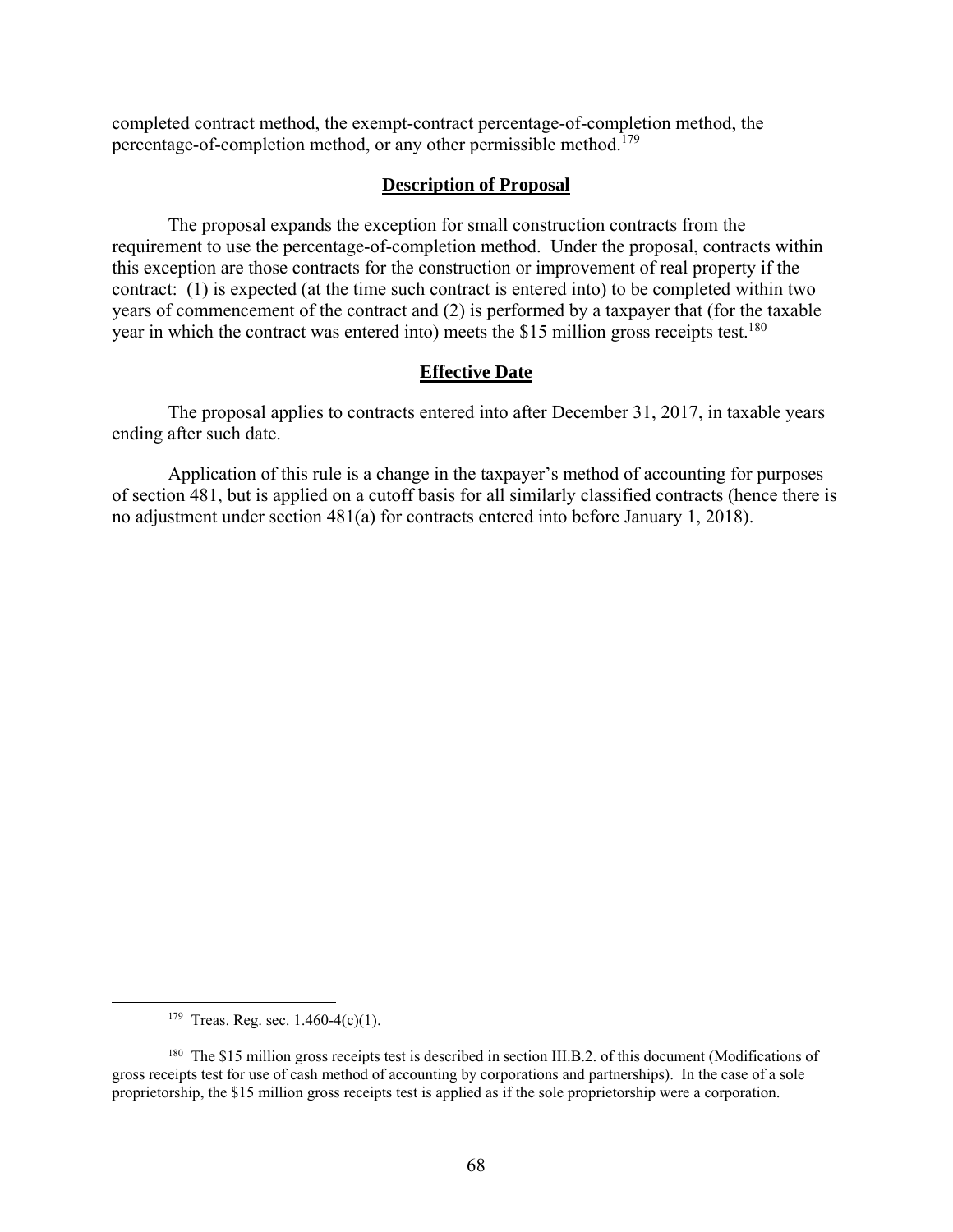#### **C. Cost Recovery, etc.**

## **1. Limitation on deduction for interest**

### **Present Law**

#### **Interest deduction**

Interest paid or accrued by a business generally is deductible in the computation of taxable income subject to a number of limitations.<sup>181</sup>

Interest is generally deducted by a taxpayer as it is paid or accrued, depending on the taxpayer's method of accounting. For all taxpayers, if an obligation is issued with original issue discount ("OID"), a deduction for interest is allowable over the life of the obligation on a yield to maturity basis.<sup>182</sup> Generally, OID arises where interest on a debt instrument is not calculated based on a qualified rate and required to be paid at least annually.

#### **Investment interest expense**

In the case of a taxpayer other than a corporation, the deduction for interest on indebtedness that is allocable to property held for investment ("investment interest") is limited to the taxpayer's net investment income for the taxable year.<sup>183</sup> Disallowed investment interest is carried forward to the next taxable year.

Net investment income is investment income net of investment expenses. Investment income generally consists of gross income from property held for investment, and investment expense includes all deductions directly connected with the production of investment income (*e.g.*, deductions for investment management fees) other than deductions for interest. Investment income includes only so much of the taxpayer's net capital gain and qualified dividend income as the taxpayer elects to take into account as investment income.

The two-percent floor on miscellaneous itemized deductions allows taxpayers to deduct investment expenses connected with investment income only to the extent such deductions

 <sup>181</sup> Sec. 163(a). In addition to the limitations discussed herein, other limitations include: denial of the deduction for the disqualified portion of the original issue discount on an applicable high yield discount obligation (sec.  $163(e)(5)$ ), denial of deduction for interest on certain obligations not in registered form (sec.  $163(f)$ ), reduction of the deduction for interest on indebtedness with respect to which a mortgage credit certificate has been issued under section 25 (sec. 163(g)), disallowance of deduction for personal interest (sec. 163(h)), disallowance of deduction for interest on debt with respect to certain life insurance contracts (sec. 264), and disallowance of deduction for interest relating to tax-exempt income (sec. 265). Interest may also be subject to capitalization. See, *e.g.*, sections 263A(f) and 461(g).

<sup>&</sup>lt;sup>182</sup> Sec. 163(e). But see section 267 (dealing in part with interest paid to a related or foreign party).

 $183$  Sec. 163(d).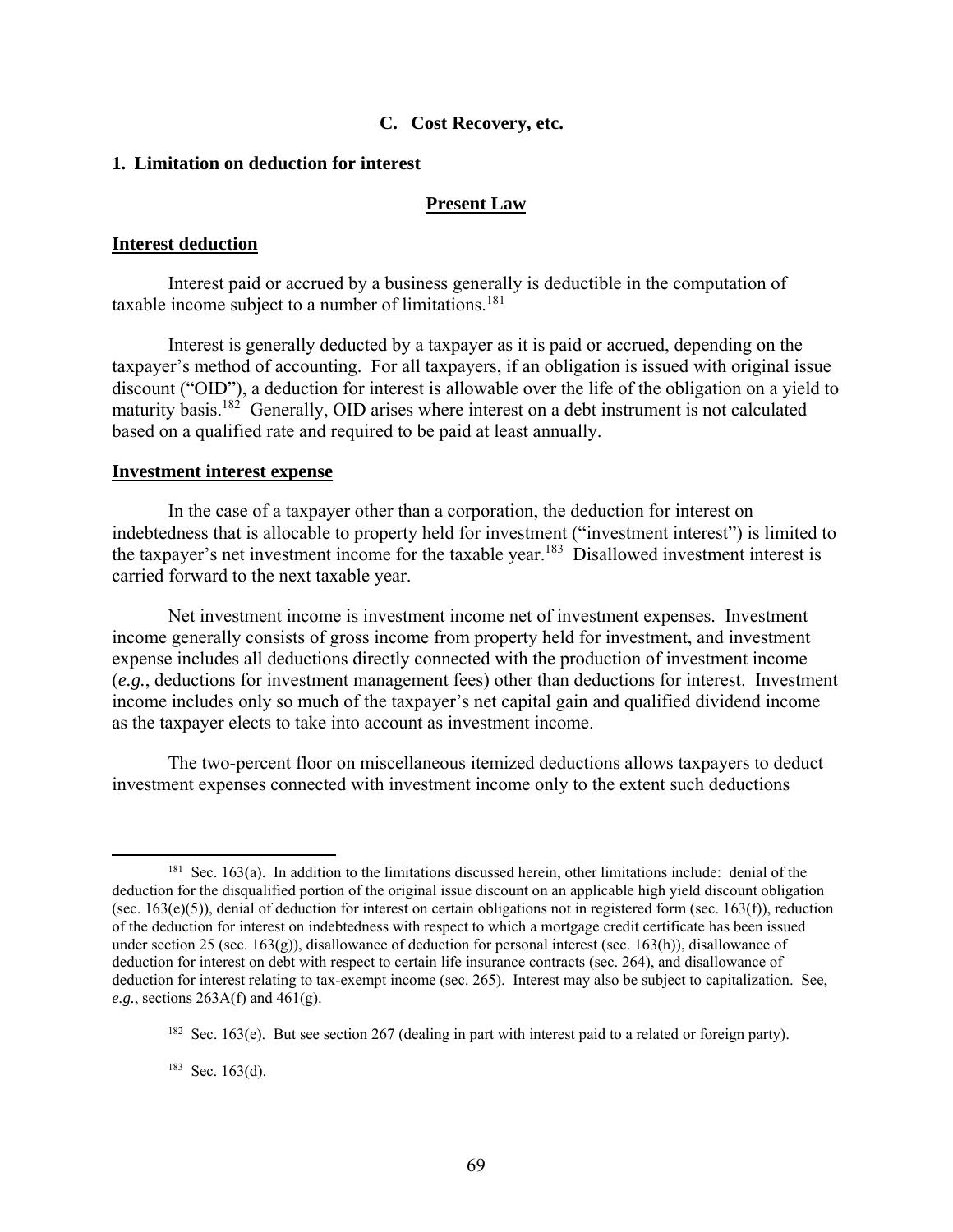exceed two percent of the taxpayer's adjusted gross income ("AGI").<sup>184</sup> Miscellaneous itemized deductions<sup>185</sup> that are not investment expenses are disallowed first before any investment expenses are disallowed.186

For purposes of the investment interest limitation, debt is allocated under a tracing approach to expenditures in accordance with the use of the debt proceeds, and interest on the debt is allocated in the same manner.<sup>187</sup> Thus, generally, the disallowance of a deduction for investment interest depends on the individual's use of the proceeds of the debt. For example, if an individual pledges corporate stock held for investment as security for a loan and uses the debt proceeds to purchase a car for personal use, interest expense on the debt is allocated to the personal expenditure to purchase the car and is treated as nondeductible personal interest rather than investment interest.

### **Earnings stripping**

Section 163(j) may disallow a deduction for disqualified interest paid or accrued by a corporation in a taxable year if two threshold tests are satisfied: the payor's debt-to-equity ratio exceeds 1.5 to 1.0 (the safe harbor ratio) and the payor's net interest expense exceeds 50 percent of its adjusted taxable income (generally, taxable income computed without regard to deductions for net interest expense, net operating losses, domestic production activities under section 199, depreciation, amortization, and depletion). Disqualified interest includes interest paid or accrued to: (1) related parties when no Federal income tax is imposed with respect to such interest;<sup>188</sup> (2) unrelated parties in certain instances in which a related party guarantees the debt; or (3) to a real estate investment trust ("REIT") by a taxable REIT subsidiary of that trust.<sup>189</sup> Interest amounts disallowed under these rules can be carried forward indefinitely.<sup>190</sup> In addition, any

 $184$  Sec. 67(a).

186 H.R. Rep. No. 841, 99th Cong., 2d Sess., p. II-154, Sept. 18, 1986 (Conf. Rep.) ("In computing the amount of expenses that exceed the 2-percent floor, expenses that are not investment expenses are intended to be disallowed before any investment expenses are disallowed.").

 $187$  Temp. Treas. Reg. sec. 1.163-8T(c).

 $190$  Sec.  $163(i)(1)(B)$ .

<sup>&</sup>lt;sup>185</sup> Miscellaneous itemized deductions include itemized deductions of individuals other than certain specific itemized deductions. Sec. 67(b). Miscellaneous itemized deductions generally include, for example, investment management fees and certain employee business expenses, but specifically do not include, for example, interest, taxes, casualty and theft losses, charitable contributions, medical expenses, or other listed itemized deductions.

<sup>&</sup>lt;sup>188</sup> If a tax treaty reduces the rate of tax on interest paid or accrued by the taxpayer, the interest is treated as interest on which no Federal income tax is imposed to the extent of the same proportion of such interest as the rate of tax imposed without regard to the treaty, reduced by the rate of tax imposed by the treaty, bears to the rate of tax imposed without regard to the treaty. Sec.  $163(j)(5)(B)$ .

 $189$  Sec. 163(j)(3).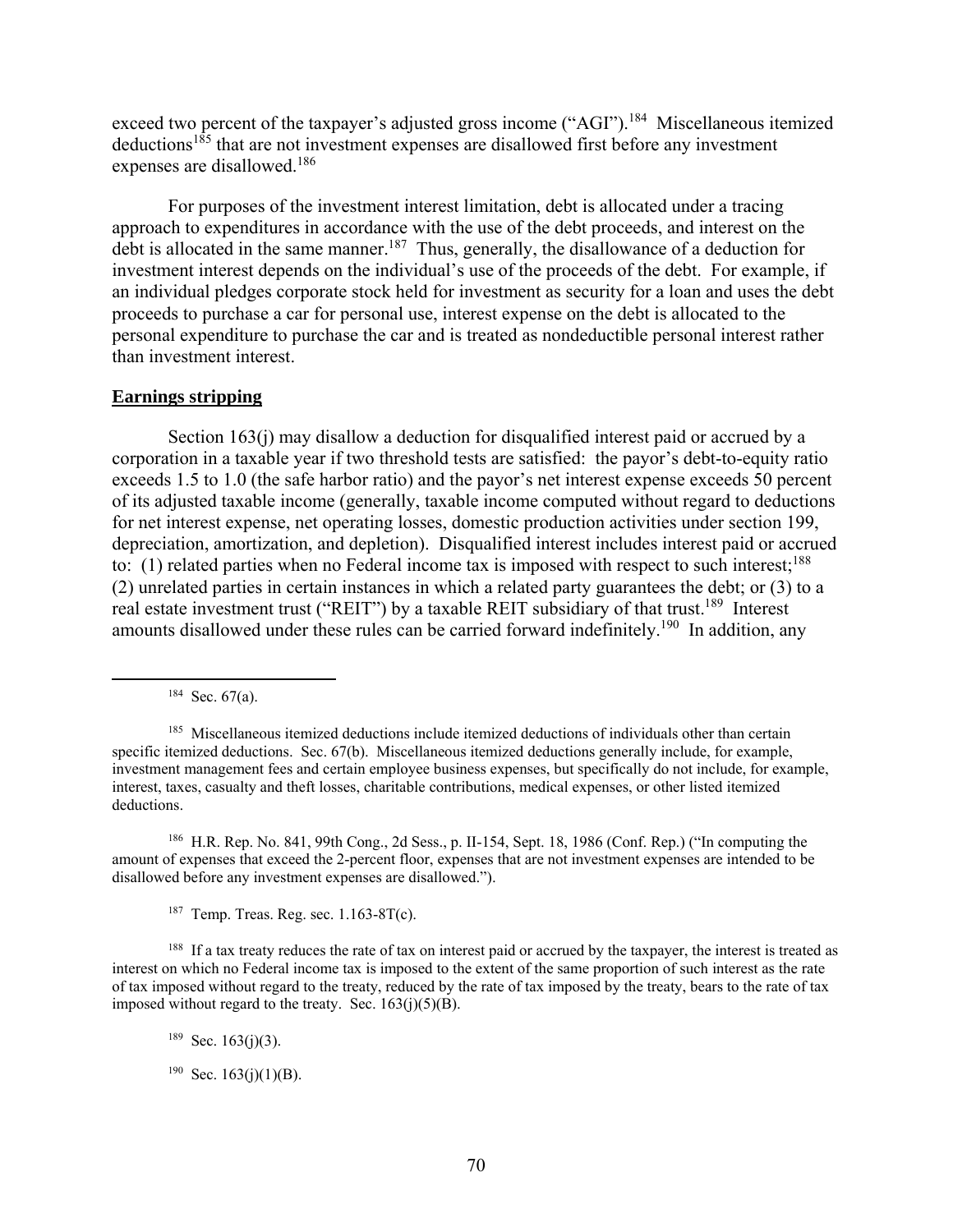excess limitation (*i.e.*, the excess, if any, of 50 percent of the adjusted taxable income of the payor over the payor's net interest expense) can be carried forward three years.<sup>191</sup>

#### **Description of Proposal**

### **In general**

In the case of any taxpayer for any taxable year, the deduction for business interest is limited to the sum of business interest income plus 30 percent of the adjusted taxable income of the taxpayer for the taxable year. The amount of any interest not allowed as a deduction for any taxable year may be carried forward indefinitely. The limitation applies at the taxpayer level. In the case of a group of affiliated corporations that file a consolidated return, it applies at the consolidated tax return filing level.

Business interest means any interest paid or accrued on indebtedness properly allocable to a trade or business. Any amount treated as interest for purposes of the Internal Revenue Code is interest for purposes of the proposal. Business interest income means the amount of interest includible in the gross income of the taxpayer for the taxable year which is properly allocable to a trade or business. Business interest does not include investment interest, and business interest income does not include investment income, within the meaning of section 163(d).

By including business interest income in the limitation, the rule operates to limit the deduction for net interest expense to 30 percent of adjusted taxable income. That is, a deduction for business interest is permitted to the full extent of business interest income. To the extent that business interest exceeds business interest income, the deduction for the net interest expense is limited to 30 percent of adjusted taxable income.

Adjusted taxable income means the taxable income of the taxpayer computed without regard to: (1) any item of income, gain, deduction, or loss which is not properly allocable to a trade or business; (2) any business interest or business interest income; (3) the 17.4 percent deduction for certain pass-through income;<sup>192</sup> and (4) the amount of any net operating loss deduction. The Secretary may provide other adjustments to the computation of adjusted taxable income.

### **Application to pass-through entities**

#### In general

In the case of any partnership, the limitation is applied at the partnership level. Any deduction for business interest is taken into account in determining the nonseparately stated taxable income or loss of the partnership.<sup>193</sup> To prevent double counting, special rules are

<sup>191</sup> Sec. 163(j)(2)(B)(ii).

<sup>&</sup>lt;sup>192</sup> See section I.B.1. of this document (Allow 17.4 percent deduction to certain pass-through income).

<sup>&</sup>lt;sup>193</sup> This amount is the "Ordinary business income or loss" reflected on Form 1065 (U.S. Return of Partnership Income). The partner's distributive share is reflected in Box 1 of Schedule K-1 (Form 1065).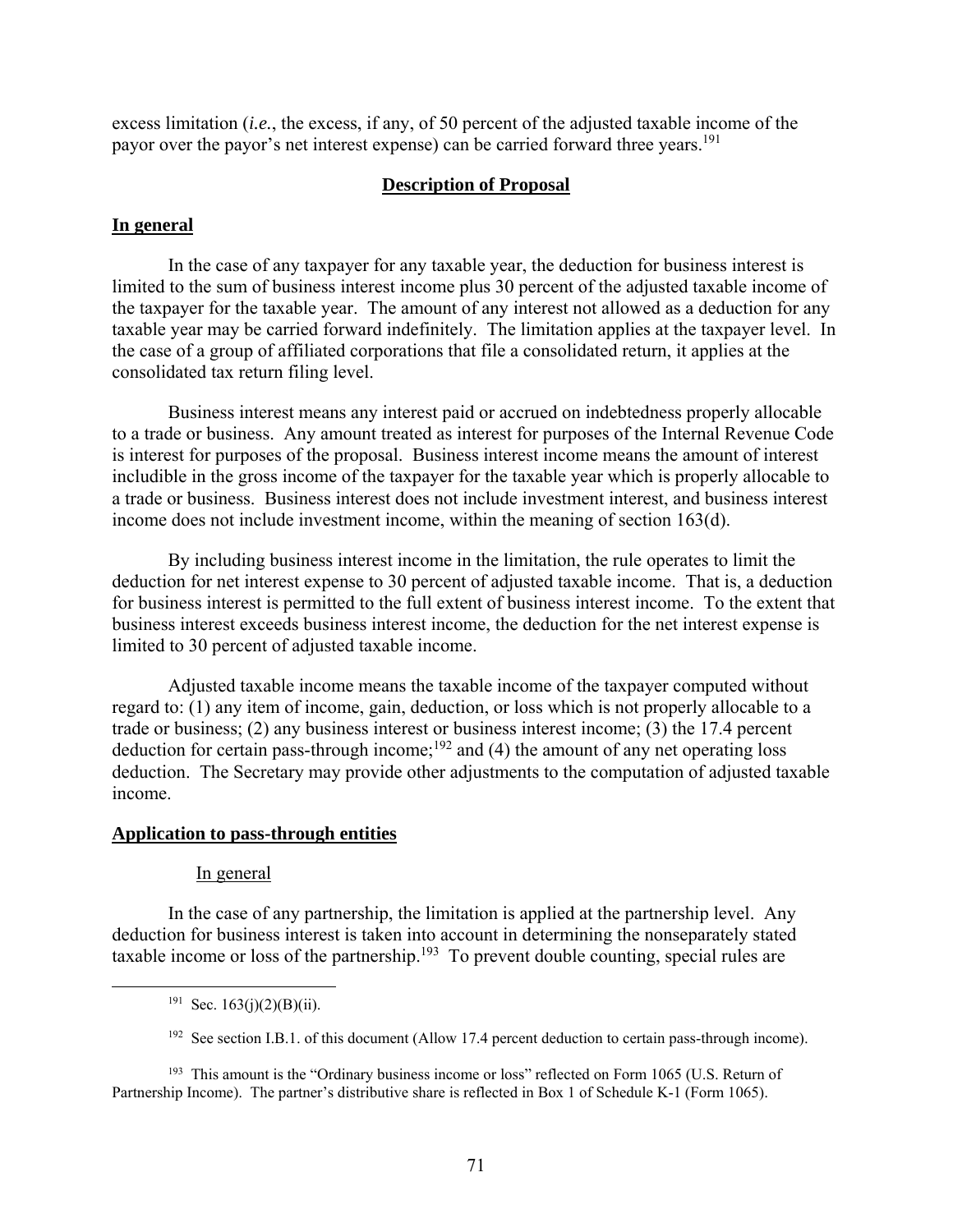provided for the determination of the adjusted taxable income of each partner of the partnership. Similarly, to allow for additional interest deduction by a partner in the case of an excess amount of unused adjusted taxable income limitation of the partnership, special rules apply. Similar rules apply with respect to any S corporation and its shareholders.

## Double counting rule

The adjusted taxable income of each partner (or shareholder, as the case may be) is determined without regard to such partner's distributive share of the nonseparately stated income or loss of such partnership. In the absence of such a rule, the same dollars of adjusted taxable income of a partnership could generate additional interest deductions as the income is passed through to the partners.

Example 1.−ABC is a partnership owned 50-50 by XYZ Corporation and an individual. ABC generates \$200 of noninterest income. Its only expense is \$60 of business interest. Under the proposal the deduction for business interest is limited to 30 percent of adjusted taxable income, that is, 30 percent \* \$200 = \$60. ABC deducts \$60 of business interest and reports ordinary business income of \$140. XYZ's distributive share of the ordinary business income of ABC is \$70. XYZ has net taxable income of zero from its other operations, none of which is attributable to interest income and without regard to its business interest expense. XYZ has business interest expense of \$25. In the absence of a double counting rule, the \$70 of taxable income from XYZ's distributive share of ABC's income would permit XYZ to deduct up to an additional \$21 of interest (30 percent  $*$  \$70 = \$21), and XYZ's \$100 share of ABC's adjusted taxable income would generate \$51 of interest deductions, well in excess of the intended 30% limitation. If XYZ were a pass-through entity rather than a corporation, additional deductions might be available to its partners as well, and so on.

The double counting rule prevents this result by providing that XYZ has adjusted taxable income computed without regard to the \$70 distributive share of the nonseparately stated income of ABC. As a result it has adjusted taxable income of \$0. XYZ's deduction for business interest is limited to 30 percent  $*$  \$0 = \$0, resulting in a deduction disallowance of \$25.

## Additional deduction limit

The limit on the amount allowed as a deduction for business interest is increased by a partner's distributive share of the partnership's excess taxable income. The excess taxable income with respect to any partnership is the amount which bears the same ratio to the partnership's adjusted taxable income as the excess (if any) of 30 percent of the adjusted taxable income of the partnership over the amount (if any) by which the business interest of the partnership exceeds the business interest income of the partnership bears to 30 percent of the adjusted taxable income of the partnership. This allows a partner of a partnership to deduct additional interest expense the partner may have paid or incurred to the extent the partnership could have deducted more business interest. The proposal requires that excess taxable income be allocated in the same manner as nonseparately stated income and loss.

Example 2.−The facts are the same as in Example 1 except ABC has only \$40 of business interest. As in Example 1, ABC has a limit on its interest deduction of \$60. The excess of this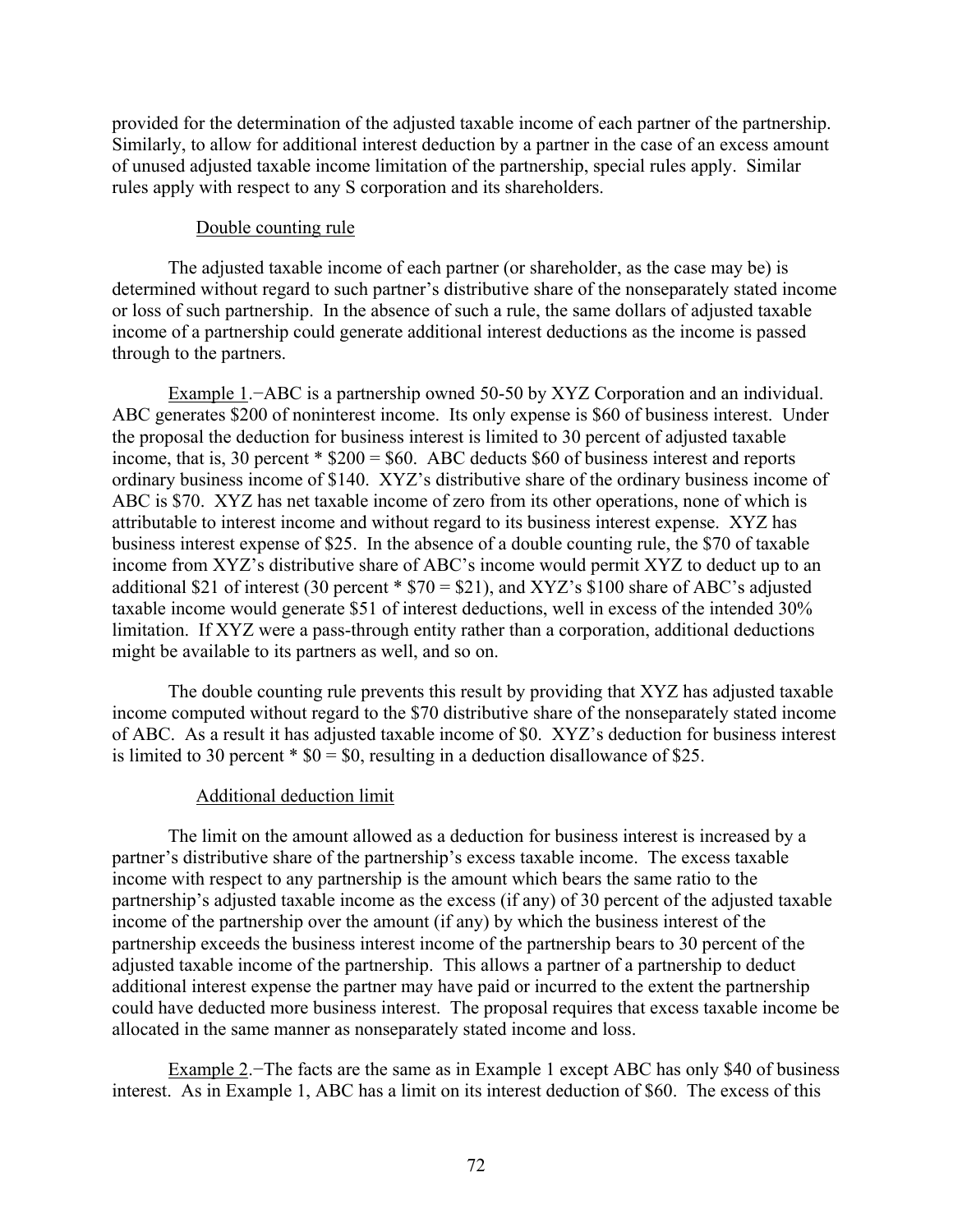limit over the business interest of the partnership is  $$60 - $40 = $20$ . The excess taxable income for ABC is  $$20 / $60 * $200 = $66.67$ . XYZ's distributive share of the excess taxable income from ABC partnership is \$33.33. XYZ's deduction for business interest is limited to 30 percent of the sum of its adjusted taxable income plus its distributive share of the excess taxable income from ABC partnership (30 percent  $*(\$0 + \$33.33) = \$10$ ). As a result of the rule, XYZ may deduct \$10 of business interest and has an interest deduction disallowance of \$15.

#### **Carryforward of disallowed business interest**

The amount of any business interest not allowed as a deduction for any taxable year is treated as business interest paid or accrued in the succeeding taxable year. Business interest may be carried forward indefinitely. With respect to the limitation on deduction of interest by domestic corporations which are United States shareholders that are members of worldwide affiliated groups with excess domestic indebtedness,194 whichever rule imposes the lower limitation on the deduction of interest with respect to the taxable year (and therefore the greatest amount of interest to be carried forward) governs.

Any carryforward of disallowed interest is an item taken into account in the case of certain corporate acquisitions described in section 381 and is subject to limitation under section 382.

### **Exceptions**

The limitation does not apply to any taxpayer that meets the \$15 million gross receipts test of section 448(c), that is, if the average annual gross receipts for the three-taxable-year period ending with the prior taxable year does not exceed \$15 million.<sup>195</sup>

The trade or business of performing services as an employee is not treated as a trade or business for purposes of the limitation. As a result, for example, the wages of an employee are not counted in the adjusted taxable income of the taxpayer for purposes of determining the limitation.

At the taxpayer's election, any real property development, redevelopment, construction, reconstruction, acquisition, conversion, rental, operation, management, leasing, or brokerage trade or business is not treated as a trade or business for purposes of the limitation, and therefore the limitation does not apply to such trades or businesses.

The limitation also does not apply to certain regulated public utilities. Specifically, the trade or business of the furnishing or sale of (1) electrical energy, water, or sewage disposal services, (2) gas or steam through a local distribution system, or (3) transportation of gas or steam by pipeline, if the rates for such furnishing or sale, as the case may be, have been

<sup>&</sup>lt;sup>194</sup> See section IV.D.1. of this document (Denial of deduction for interest expense of United States shareholders which are members of worldwide affiliated groups with excess domestic indebtedness).

<sup>&</sup>lt;sup>195</sup> See section III.B.2. of this document (Modifications of gross receipts test for use of cash method of accounting by corporations and partnerships). In the case of a sole proprietorship, the \$15 million gross receipts test is applied as if the sole proprietorship were a corporation or partnership.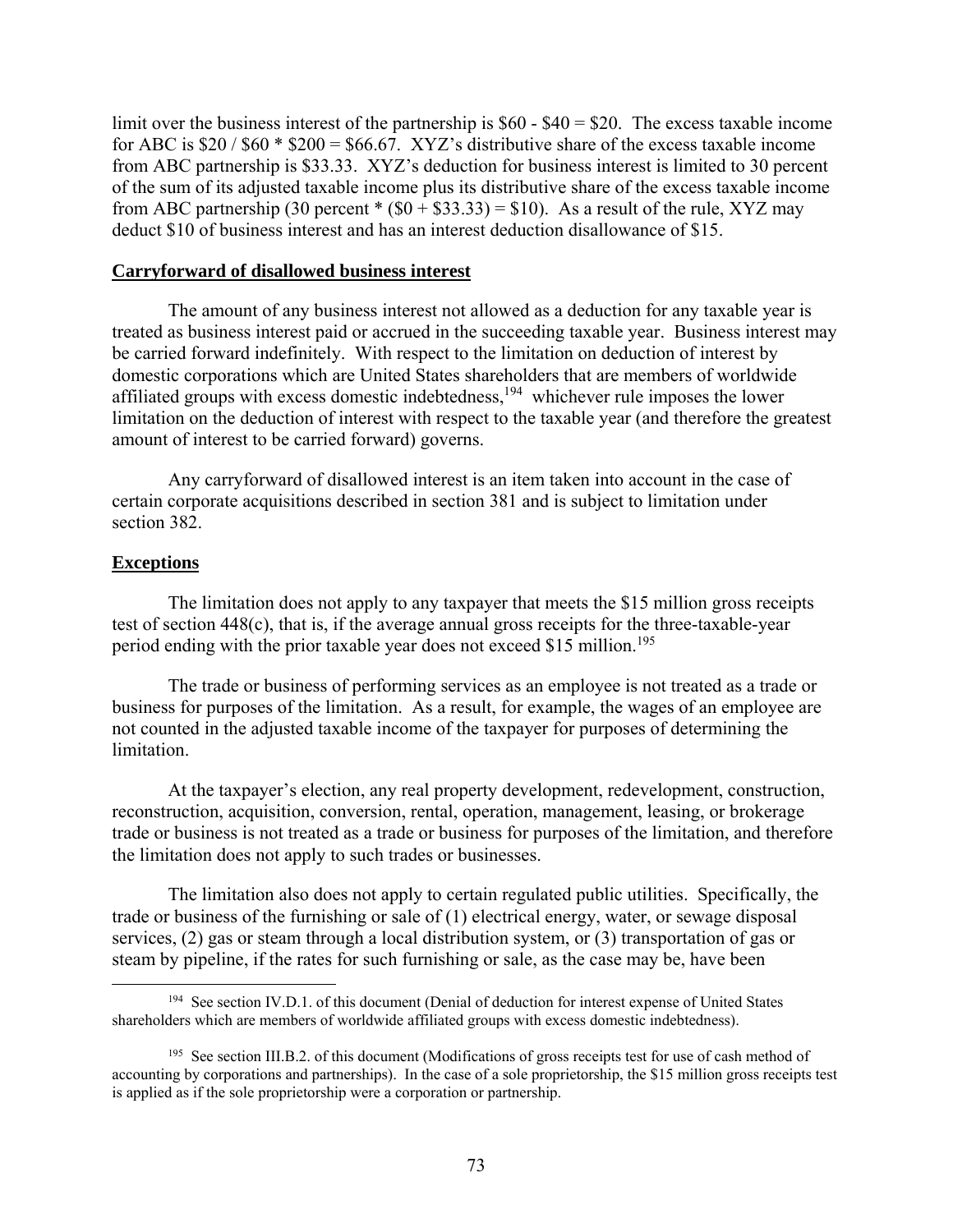established or approved by a State or political subdivision thereof, by any agency or instrumentality of the United States, or by a public service or public utility commission or other similar body of any State or political subdivision thereof is not treated as a trade or business for purposes of the limitation.

## **Effective Date**

The proposal applies to taxable years beginning after December 31, 2017.

#### **2. Temporary 100-percent expensing for certain business assets**

#### **Present Law**

A taxpayer generally must capitalize the cost of property used in a trade or business or held for the production of income and recover such cost over time through annual deductions for depreciation or amortization.196 Tangible property generally is depreciated under the modified accelerated cost recovery system ("MACRS"), which determines depreciation for different types of property based on an assigned applicable depreciation method, recovery period,<sup>197</sup> and convention.198

## **Bonus depreciation**

An additional first-year depreciation deduction is allowed equal to 50 percent of the adjusted basis of qualified property acquired and placed in service before January 1, 2020 (January 1, 2021, for longer production period property<sup>199</sup> and certain aircraft<sup>200</sup>).<sup>201</sup> The 50percent allowance is phased down for property placed in service after December 31, 2017 (after December 31, 2018 for longer production period property and certain aircraft). The bonus depreciation percentage rates are as follows.

198 Sec. 168.

- <sup>199</sup> As defined in section  $168(k)(2)(B)$ .
- <sup>200</sup> As defined in section  $168(k)(2)(C)$ .

<sup>&</sup>lt;sup>196</sup> See secs. 263(a) and 167. However, where property is not used exclusively in a taxpayer's business, the amount eligible for a deduction must be reduced by the amount related to personal use. See, *e.g.*, section 280A.

<sup>&</sup>lt;sup>197</sup> The applicable recovery period for an asset is determined in part by statute and in part by historic Treasury guidance. Exercising authority granted by Congress, the Secretary issued Rev. Proc. 87-56, 1987-2 C.B. 674, laying out the framework of recovery periods for enumerated classes of assets. The Secretary clarified and modified the list of asset classes in Rev. Proc. 88-22, 1988-1 C.B. 785. In November 1988, Congress revoked the Secretary's authority to modify the class lives of depreciable property. Rev. Proc. 87-56, as modified, remains in effect except to the extent that the Congress has, since 1988, statutorily modified the recovery period for certain depreciable assets, effectively superseding any administrative guidance with regard to such property.

<sup>&</sup>lt;sup>201</sup> Sec. 168(k). The additional first-year depreciation deduction is generally subject to the rules regarding whether a cost must be capitalized under section 263A.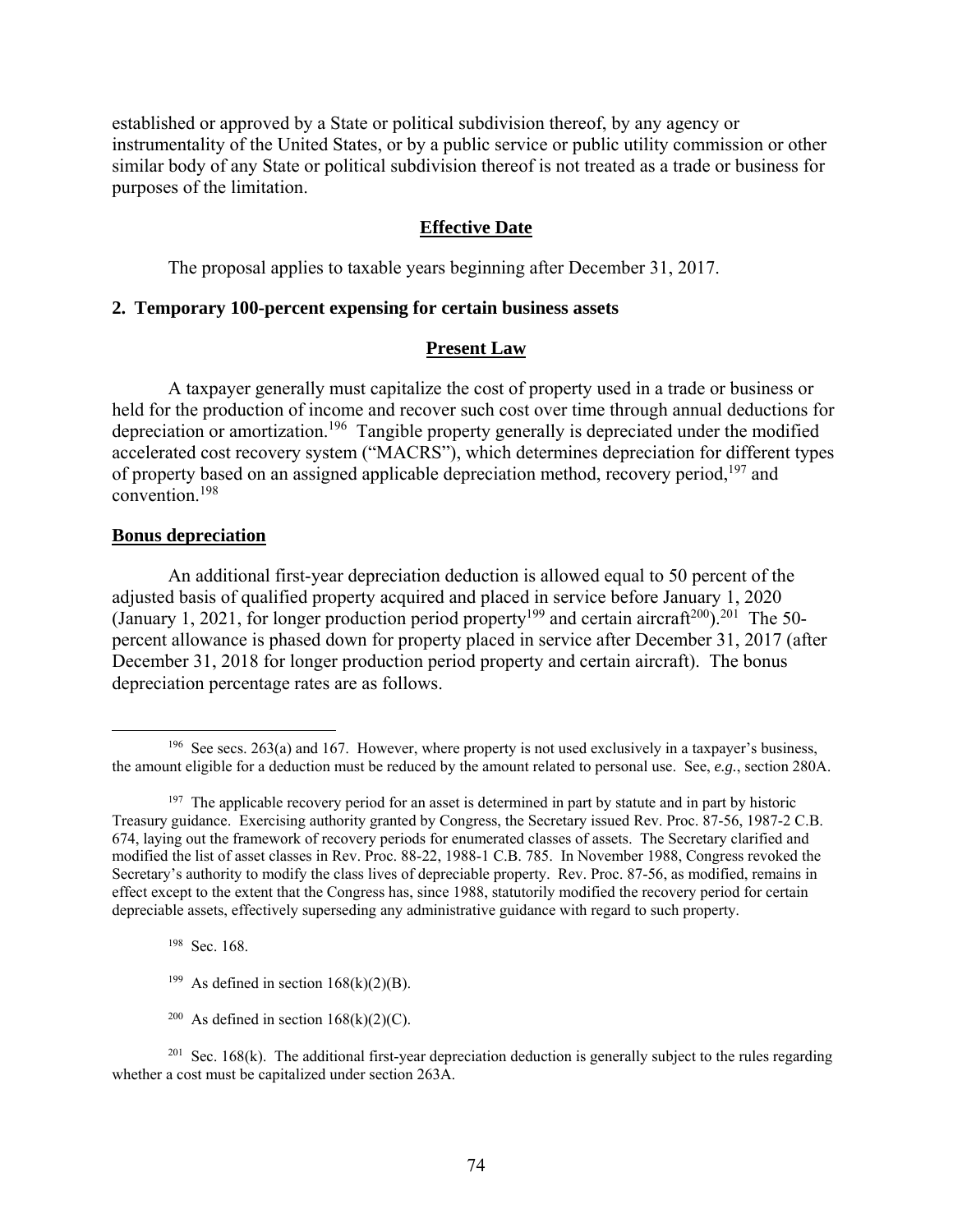|                               | <b>Bonus Depreciation Percentage</b>    |                                                                                   |  |  |  |
|-------------------------------|-----------------------------------------|-----------------------------------------------------------------------------------|--|--|--|
| <b>Placed in Service Year</b> | <b>Qualified Property</b><br>in General | <b>Longer Production Period</b><br><b>Property and</b><br><b>Certain Aircraft</b> |  |  |  |
| 2017                          | 50 percent                              | 50 percent                                                                        |  |  |  |
| 2018                          | 40 percent                              | 50 percent <sup>202</sup>                                                         |  |  |  |
| 2019                          | 30 percent                              | 40 percent                                                                        |  |  |  |
| 2020                          | n/a                                     | 30 percent <sup>203</sup>                                                         |  |  |  |

The additional first-year depreciation deduction is allowed for both the regular tax and the alternative minimum tax ("AMT"),<sup>204</sup> but is not allowed in computing earnings and profits.<sup>205</sup> The basis of the property and the depreciation allowances in the year of purchase and later years are appropriately adjusted to reflect the additional first-year depreciation deduction.<sup>206</sup> The amount of the additional first-year depreciation deduction is not affected by a short taxable year.<sup>207</sup> The taxpayer may elect out of the additional first-year depreciation for any class of property for any taxable year.<sup>208</sup>

The interaction of the additional first-year depreciation allowance with the otherwise applicable depreciation allowance may be illustrated as follows. Assume that in 2017 a taxpayer purchases new depreciable property and places it in service.<sup>209</sup> The property's cost is  $$10,000$ , and it is five-year property subject to the 200 percent declining balance method and half-year convention. The amount of additional first-year depreciation allowed is \$5,000. The remaining \$5,000 of the cost of the property is depreciable under the rules applicable to five-year property.

<sup>203</sup> In the case of longer production period property described in section  $168(k)(2)(B)$  and placed in service in 2020, 30 percent applies to the adjusted basis attributable to manufacture, construction, or production before January 1, 2020, and the remaining adjusted basis does not qualify for bonus depreciation. Thirty percent applies to the entire adjusted basis of certain aircraft described in section 168(k)(2)(C) and placed in service in 2020.

207 *Ibid*.

<sup>&</sup>lt;sup>202</sup> It is intended that for longer production period property placed in service in 2018, 50 percent applies to the entire adjusted basis. Similarly, for longer production period property placed in service in 2019, 40 percent applies to the entire adjusted basis. A technical correction may be necessary with respect to longer production period property placed in service in 2018 and 2019 so that the statute reflects this intent.

<sup>&</sup>lt;sup>204</sup> Sec. 168(k)(2)(G). See also Treas. Reg. sec. 1.168(k)-1(d).

<sup>&</sup>lt;sup>205</sup> Sec. 312(k)(3) and Treas. Reg. sec. 1.168(k)-1(f)(7).

<sup>&</sup>lt;sup>206</sup> Sec. 168(k)(1)(B).

<sup>&</sup>lt;sup>208</sup> Sec. 168(k)(7). For the definition of a class of property, see Treas. Reg. sec. 1.168(k)-1(e)(2).

<sup>&</sup>lt;sup>209</sup> Assume that the cost of the property is not eligible for expensing under section 179 or Treas. Reg. sec. 1.263(a)-1(f).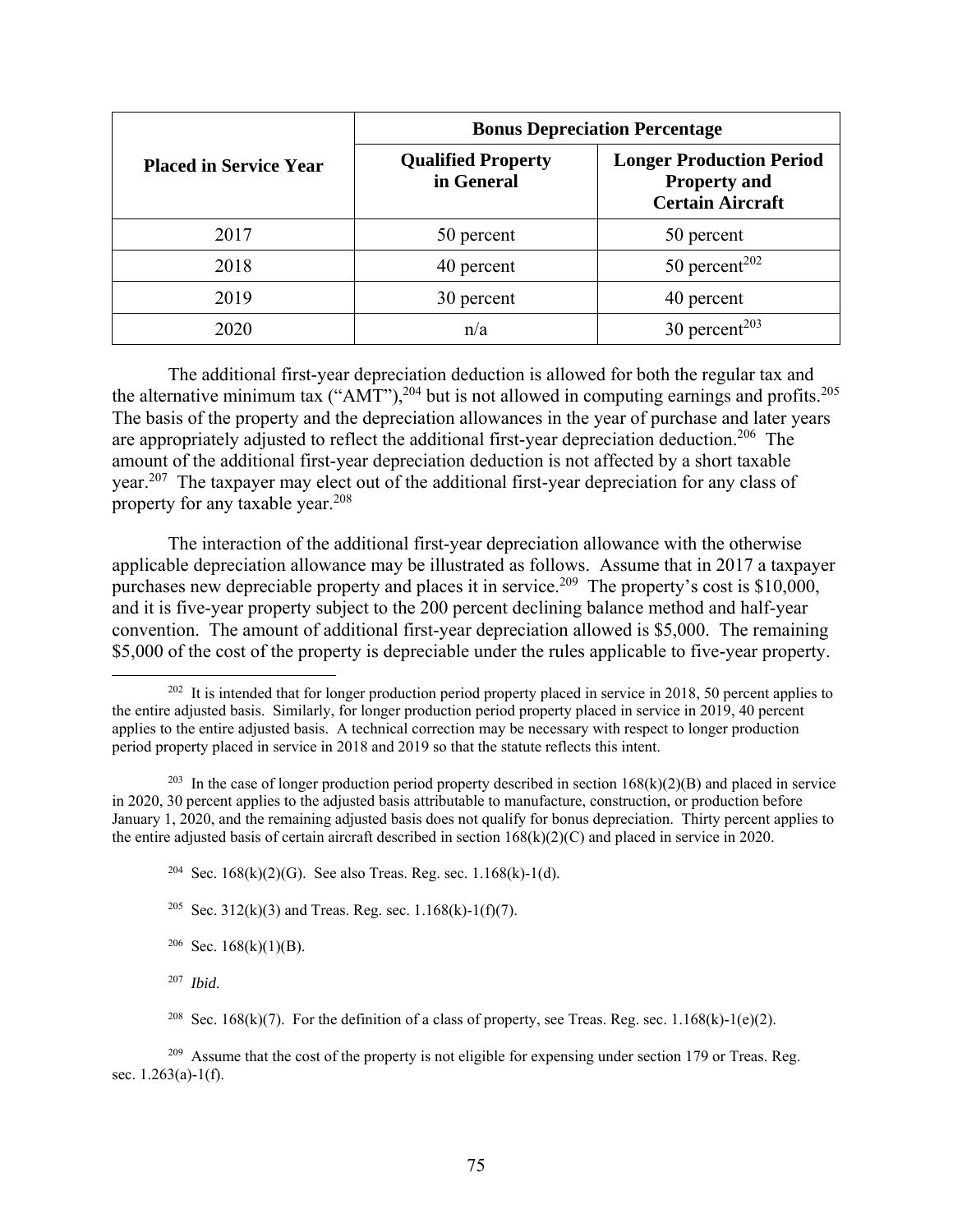Thus, \$1,000 also is allowed as a depreciation deduction in  $2017<sup>210</sup>$  The total depreciation deduction with respect to the property for 2017 is \$6,000. The remaining \$4,000 adjusted basis of the property generally is recovered through otherwise applicable depreciation rules.

## Qualified property

Property qualifying for the additional first-year depreciation deduction must meet all of the following requirements.<sup>211</sup> First, the property must be: (1) property to which MACRS applies with an applicable recovery period of 20 years or less; (2) water utility property;  $^{212}$ (3) computer software other than computer software covered by section 197; or (4) qualified improvement property.<sup>213</sup> Second, the original use<sup>214</sup> of the property must commence with the taxpayer.215 Third, the taxpayer must acquire the property within the applicable time period (as described below). Finally, the property must be placed in service before January 1, 2020. As noted above, an extension of the placed-in-service date of one year (*i.e.*, before January 1, 2021) is provided for certain property with a recovery period of 10 years or longer, certain transportation property, and certain aircraft. $216$ 

<sup>213</sup> The additional first-year depreciation deduction is not available for any property that is required to be depreciated under the alternative depreciation system of MACRS. Sec.  $168(k)(2)(D)(i)$ .

<sup>214</sup> The term "original use" means the first use to which the property is put, whether or not such use corresponds to the use of such property by the taxpayer. If in the normal course of its business a taxpayer sells fractional interests in property to unrelated third parties, then the original use of such property begins with the first user of each fractional interest (*i.e.*, each fractional owner is considered the original user of its proportionate share of the property). Treas. Reg. sec.  $1.168(k)-1(b)(3)$ .

<sup>215</sup> A special rule applies in the case of certain leased property. In the case of any property that is originally placed in service by a person and that is sold to the taxpayer and leased back to such person by the taxpayer within three months after the date that the property was placed in service, the property would be treated as originally placed in service by the taxpayer not earlier than the date that the property is used under the leaseback. If property is originally placed in service by a lessor, such property is sold within three months after the date that the property was placed in service, and the user of such property does not change, then the property is treated as originally placed in service by the taxpayer not earlier than the date of such sale. Sec.  $168(k)(2)(E)(ii)$  and (iii).

<sup>216</sup> Property qualifying for the extended placed-in-service date must have an estimated production period exceeding one year and a cost exceeding \$1 million. Transportation property generally is defined as tangible personal property used in the trade or business of transporting persons or property. Certain aircraft which is not transportation property, other than for agricultural or firefighting uses, also qualifies for the extended placed-inservice date, if at the time of the contract for purchase, the purchaser made a nonrefundable deposit of the lesser of 10 percent of the cost or \$100,000, and which has an estimated production period exceeding four months and a cost exceeding \$200,000.

<sup>&</sup>lt;sup>210</sup> \$1,000 results from the application of the half-year convention and the 200 percent declining balance method to the remaining \$5,000.

<sup>&</sup>lt;sup>211</sup> Requirements relating to actions taken before 2008 are not described herein since they have little (if any) remaining effect.

<sup>&</sup>lt;sup>212</sup> As defined in section  $168(e)(5)$ .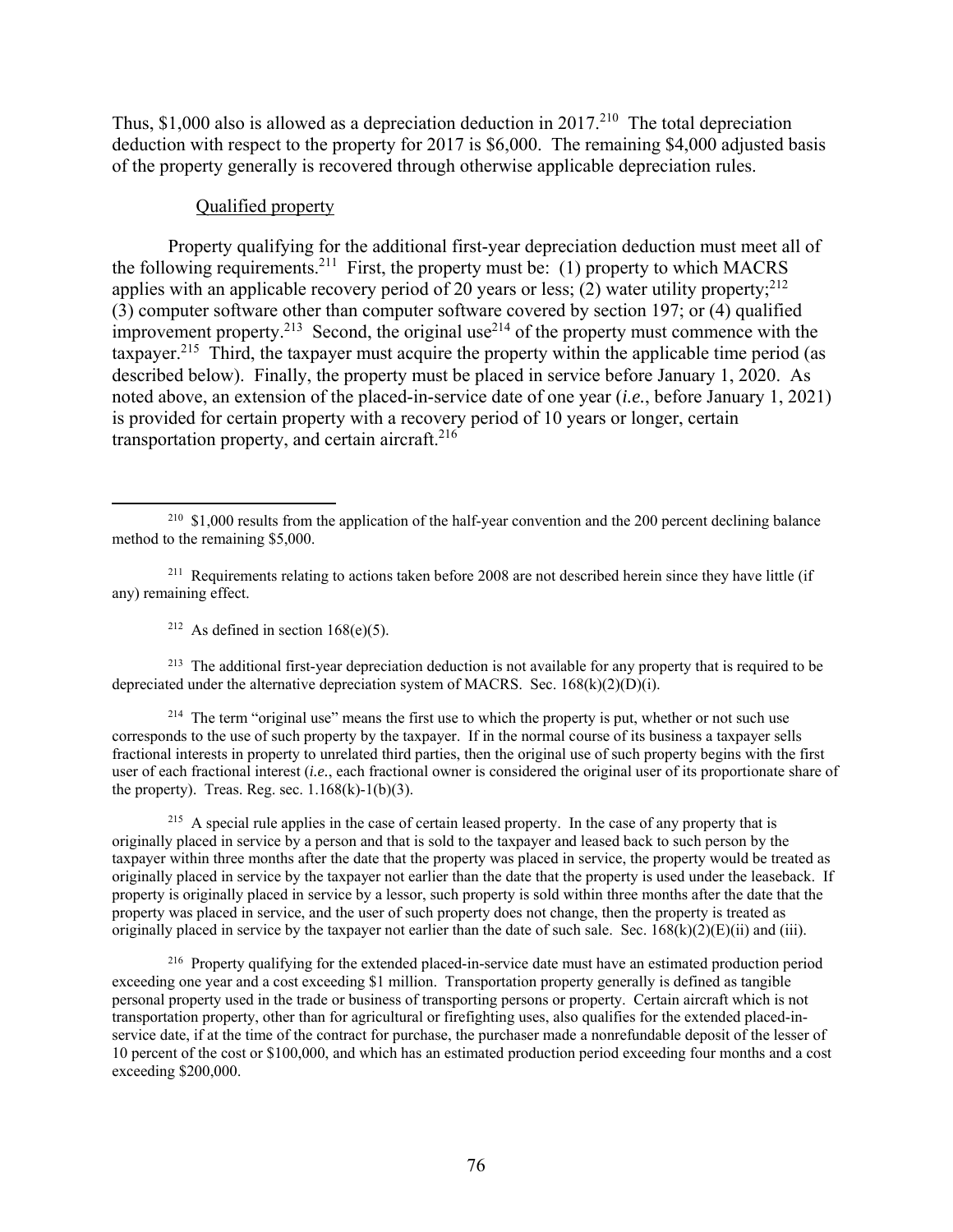To qualify, property must be acquired (1) before January 1, 2020, or (2) pursuant to a binding written contract which was entered into before January 1, 2020. With respect to property that is manufactured, constructed, or produced by the taxpayer for use by the taxpayer, the taxpayer must begin the manufacture, construction, or production of the property before January 1, 2020.<sup>217</sup> Property that is manufactured, constructed, or produced for the taxpayer by another person under a contract that is entered into prior to the manufacture, construction, or production of the property is considered to be manufactured, constructed, or produced by the taxpayer.<sup>218</sup> For property eligible for the extended placed-in-service date, a special rule limits the amount of costs eligible for the additional first-year depreciation. With respect to such property, only the portion of the basis that is properly attributable to the costs incurred before January 1, 2020 ("progress expenditures") is eligible for the additional first-year depreciation deduction.<sup>219</sup>

### Qualified improvement property

Qualified improvement property is any improvement to an interior portion of a building that is nonresidential real property if such improvement is placed in service after the date such building was first placed in service.<sup>220</sup> Qualified improvement property does not include any improvement for which the expenditure is attributable to the enlargement of the building, any elevator or escalator, or the internal structural framework of the building.

## **Election to accelerate AMT credits in lieu of bonus depreciation**

A corporation otherwise eligible for additional first-year depreciation may elect to claim additional AMT credits in lieu of claiming additional depreciation with respect to qualified property.221 In the case of a corporation making this election, the straight line method is used for the regular tax and the AMT with respect to qualified property.222

A corporation making an election increases the tax liability limitation under section 53(c) on the use of minimum tax credits by the bonus depreciation amount. The aggregate increase in credits allowable by reason of the increased limitation is treated as refundable.

<sup>219</sup> Sec. 168(k)(2)(B)(ii). For purposes of determining the amount of eligible progress expenditures, rules similar to section  $46(d)(3)$  as in effect prior to the Tax Reform Act of 1986 apply.

 $220$  Sec. 168(k)(3).

 $221$  Sec. 168(k)(4).

<sup>222</sup> Sec. 168(k)(4)(A)(ii).

<sup>&</sup>lt;sup>217</sup> Sec. 168(k)(2)(E)(i).

<sup>&</sup>lt;sup>218</sup> Treas. Reg. sec.  $1.168(k) - 1(b)(4)(iii)$ .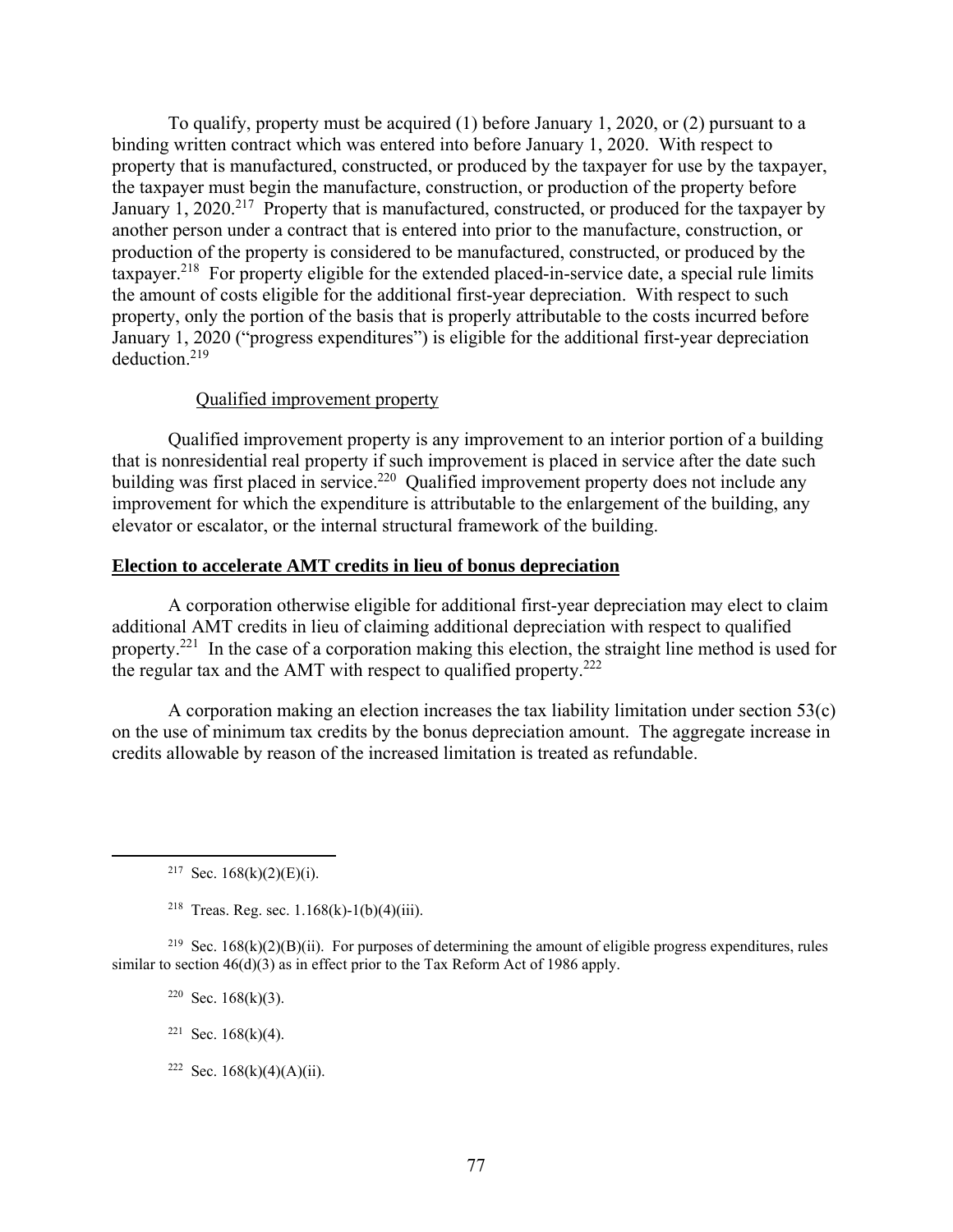The bonus depreciation amount generally is equal to 20 percent of bonus depreciation for qualified property that could be claimed as a deduction absent an election under this provision.<sup>223</sup> As originally enacted, the bonus depreciation amount for all taxable years was limited to the lesser of (1) \$30 million or (2) six percent of the minimum tax credits allocable to the adjusted net minimum tax imposed for taxable years beginning before January 1, 2006. However, extensions of this provision have provided that this limitation applies separately to property subject to each extension.

For taxable years ending after December 31, 2015, the bonus depreciation amount for a taxable year (as defined under present law with respect to all qualified property) is limited to the lesser of (1) 50 percent of the minimum tax credit for the first taxable year ending after December 31, 2015 (determined before the application of any tax liability limitation) or (2) the minimum tax credit for the taxable year allocable to the adjusted net minimum tax imposed for taxable years ending before January 1, 2016 (determined before the application of any tax liability limitation and determined on a first-in, first-out basis).

All corporations treated as a single employer under section 52(a) are treated as one taxpayer for purposes of the limitation, as well as for electing the application of this provision.<sup>224</sup>

In the case of a corporation making an election which is a partner in a partnership, for purposes of determining the electing partner's distributive share of partnership items, bonus depreciation does not apply to any qualified property and the straight line method is used with respect to that property.225

In the case of a partnership having a single corporate partner owning (directly or indirectly) more than 50 percent of the capital and profits interests in the partnership, each partner takes into account its distributive share of partnership depreciation in determining its bonus depreciation amount.<sup>226</sup>

## **Special rules**

#### Passenger automobiles

The limitation under section 280F on the amount of depreciation deductions allowed with respect to certain passenger automobiles is increased in the first year by \$8,000 for automobiles that qualify (and for which the taxpayer does not elect out of the additional first-year

<sup>226</sup> Sec. 168(k)(4)(D)(iii).

<sup>&</sup>lt;sup>223</sup> For this purpose, bonus depreciation is the difference between (i) the aggregate amount of depreciation determined if section  $168(k)(1)$  applied to all qualified property placed in service during the taxable year and (ii) the amount of depreciation that would be so determined if section  $168(k)(1)$  did not so apply. This determination is made using the most accelerated depreciation method and the shortest life otherwise allowable for each property.

<sup>&</sup>lt;sup>224</sup> Sec. 168(k)(4)(B)(iii).

<sup>&</sup>lt;sup>225</sup> Sec. 168(k)(4)(D)(ii).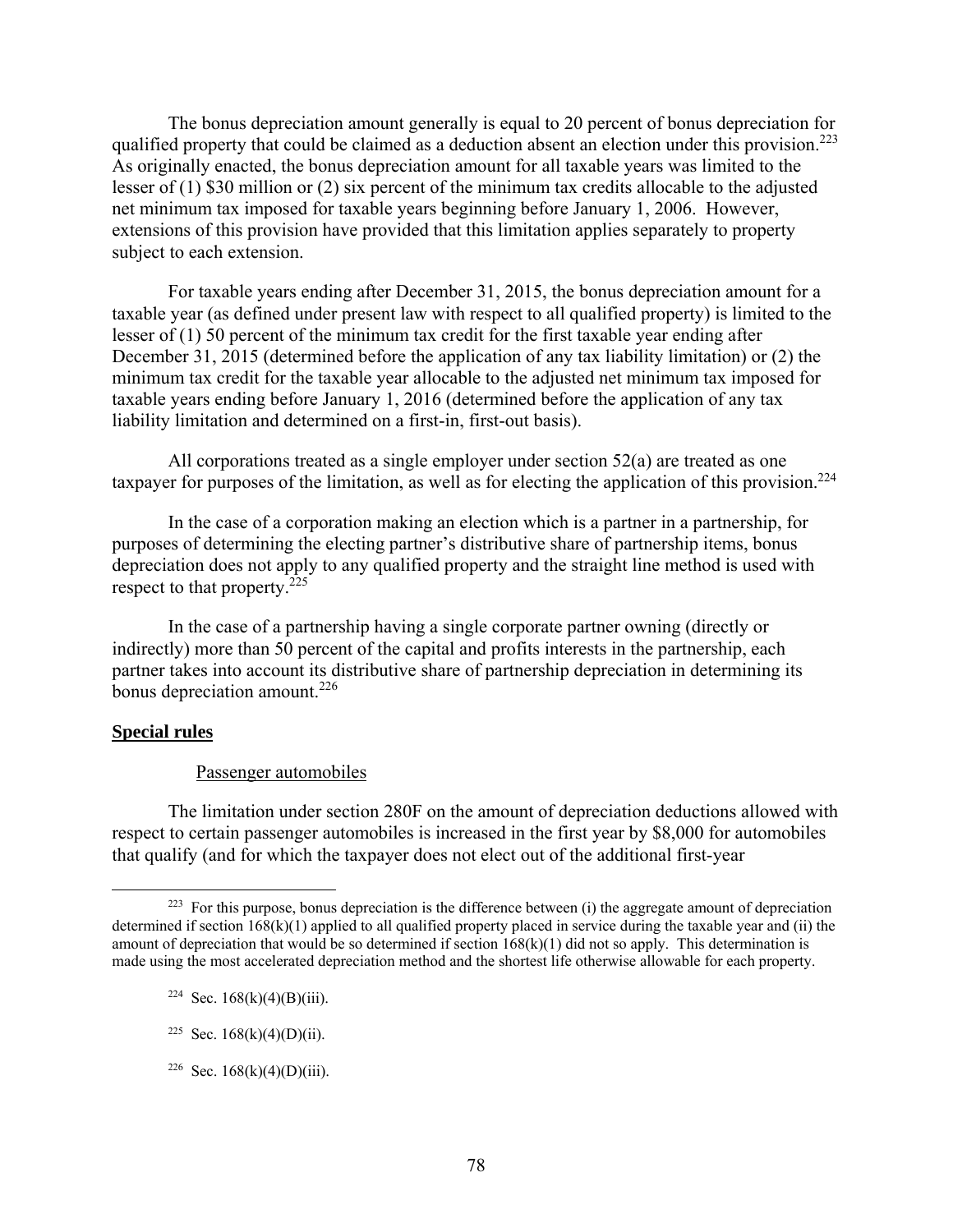deduction).<sup>227</sup> The \$8,000 amount is phased down from \$8,000 by \$1,600 per calendar year beginning in 2018. Thus, the section 280F increase amount for property placed in service during 2018 is \$6,400, and during 2019 is \$4,800. While the underlying section 280F limitation is indexed for inflation,228 the section 280F increase amount is not indexed for inflation. The increase does not apply to a taxpayer who elects to accelerate AMT credits in lieu of bonus depreciation for a taxable year.

## Certain plants bearing fruits and nuts

A special election is provided for certain plants bearing fruits and nuts.<sup>229</sup> Under the election, the applicable percentage of the adjusted basis of a specified plant which is planted or grafted after December 31, 2015, and before January 1, 2020, is deductible for regular tax and AMT purposes in the year planted or grafted by the taxpayer, and the adjusted basis is reduced by the amount of the deduction.<sup>230</sup> The percentage is 50 percent for 2017, 40 percent for 2018, and 30 percent for 2019. A specified plant is any tree or vine that bears fruits or nuts, and any other plant that will have more than one yield of fruits or nuts and generally has a preproductive period of more than two years from planting or grafting to the time it begins bearing fruits or nuts.<sup>231</sup> The election is revocable only with the consent of the Secretary, and if the election is made with respect to any specified plant, such plant is not treated as qualified property eligible for bonus depreciation in the subsequent taxable year in which it is placed in service.

#### Long-term contracts

In general, in the case of a long-term contract, the taxable income from the contract is determined under the percentage-of-completion method.<sup>232</sup> Solely for purposes of determining the percentage of completion under section  $460(b)(1)(A)$ , the cost of qualified property with a MACRS recovery period of seven years or less is taken into account as a cost allocated to the contract as if bonus depreciation had not been enacted for property placed in service before January 1, 2020 (January 1, 2021, in the case of longer production period property).<sup>233</sup>

## **Description of Proposal**

The proposal extends and modifies the additional first-year depreciation deduction through 2022 (through 2023 for longer production period property and certain aircraft). The 50-

<sup>227</sup> Sec. 168(k)(2)(F).

 $228$  Sec. 280F(d)(7).

<sup>229</sup> See sec.  $168(k)(5)$ .

<sup>230</sup> Any amount deducted under this election is not subject to capitalization under section 263A.

<sup>231</sup> A specified plant does not include any property that is planted or grafted outside the United States.

232 Sec. 460.

<sup>233</sup> Sec. 460(c)(6). Other dates involving prior years are not described herein.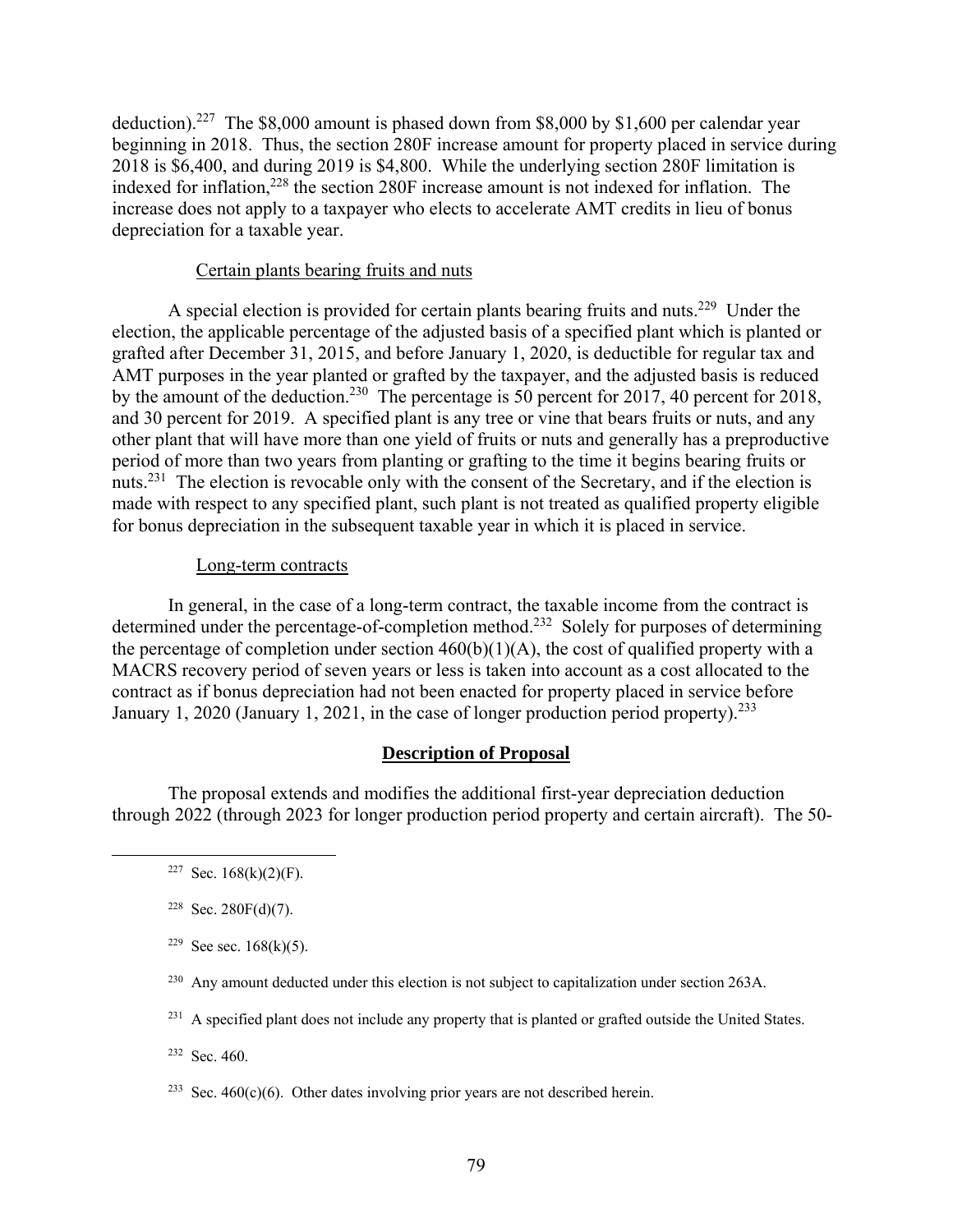percent allowance is increased to 100 percent for property placed in service after September 27, 2017, and before January 1, 2023 (January 1, 2024, for longer production period property and certain aircraft), as well as for specified plants planted or grafted after September 27, 2017, and before January 1, 2023. Thus, the proposal repeals the phase-down of the additional first-year depreciation deduction for property placed in service after December 31, 2017, and for specified plants planted or grafted after such date. Similarly, the proposal maintains the section 280F increase amount of \$8,000 for passenger automobiles placed in service after December 31, 2017.

The proposal excludes from the definition of qualified property certain public utility property, *i.e.*, property used predominantly in the trade or business of the furnishing or sale of (1) electrical energy, water, or sewage disposal services, (2) gas or steam through a local distribution system, or (3) transportation of gas or steam by pipeline, if the rates for such furnishing or sale, as the case may be, have been established or approved by a State or political subdivision thereof, by any agency or instrumentality of the United States, or by a public service or public utility commission or other similar body of any State or political subdivision thereof. 234

As a conforming amendment to the repeal of AMT, the proposal repeals the election to accelerate AMT credits in lieu of bonus depreciation.

## **Effective Date**

The proposal generally applies to property placed in service after September 27, 2017, and to specified plants planted or grafted after such date.

A transition rule provides that, for a taxpayer's first taxable year ending after September 27, 2017, the taxpayer may elect to apply a 50-percent allowance.

## **3. Modifications to depreciation limitations on luxury automobiles and personal use property**

## **Present Law**

Section 280F(a) limits the annual cost recovery deduction with respect to certain passenger automobiles. This limitation is commonly referred to as the "luxury automobile depreciation limitation." For passenger automobiles placed in service in 2017, and for which the additional first-year depreciation deduction under section 168(k) is not claimed, the maximum amount of allowable depreciation is \$3,160 for the year in which the vehicle is placed in service, \$5,100 for the second year, \$3,050 for the third year, and \$1,875 for the fourth and later years in the recovery period.<sup>235</sup> This limitation is indexed for inflation and applies to the aggregate deduction provided under present law for depreciation and section 179 expensing. Hence, passenger automobiles subject to section 280F are eligible for section 179 expensing only to the extent of the applicable limits contained in section 280F. For passenger automobiles eligible for

<sup>&</sup>lt;sup>234</sup> As defined in section 168(i)(10) without regard to subparagraph (C) of such section.

<sup>235</sup> Rev. Proc. 2017-29, Table 3, 2017-14 I.R.B. 1065.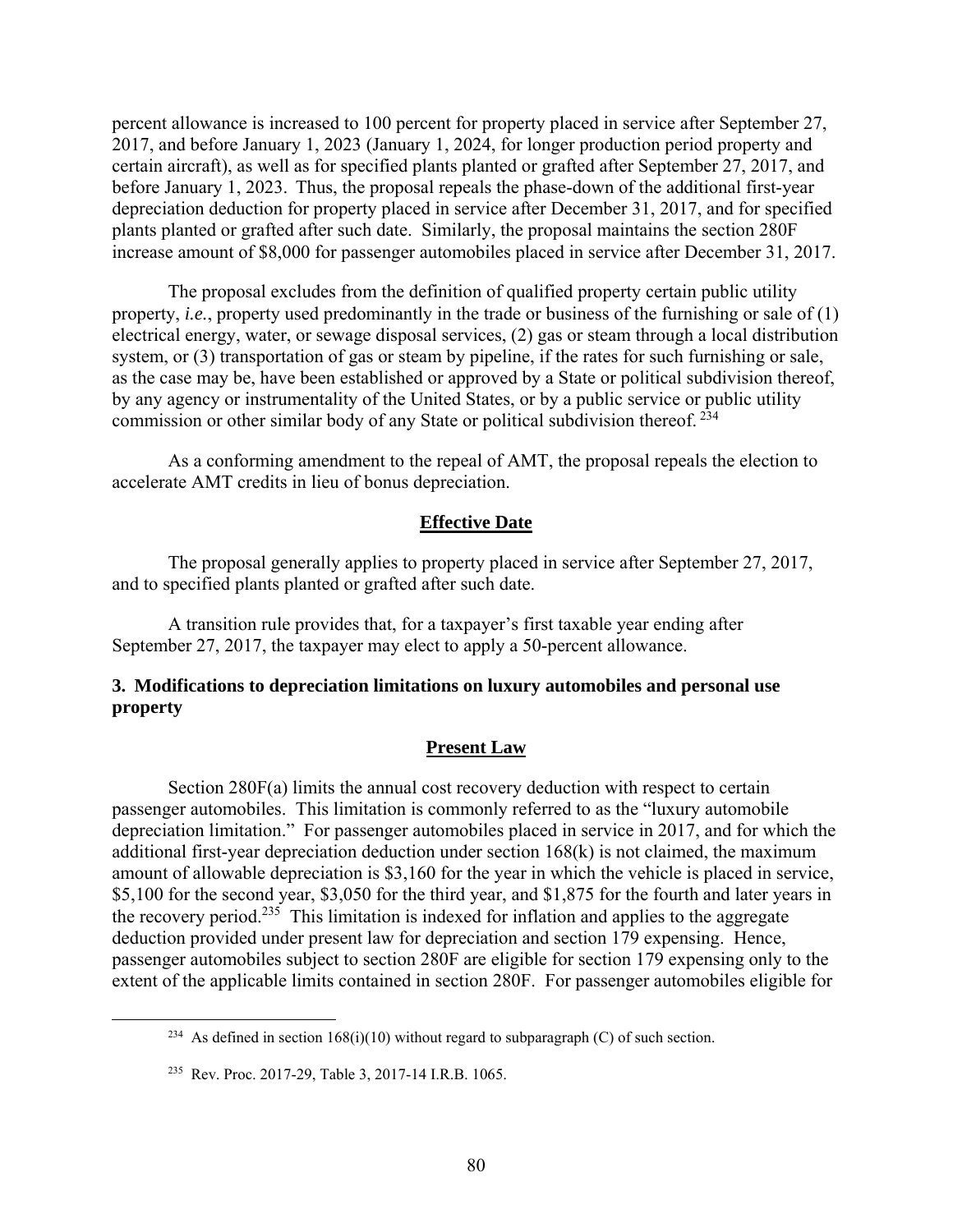the additional first-year depreciation allowance in 2017, the first-year limitation is increased by an additional \$8,000.236

For purposes of the depreciation limitation, passenger automobiles are defined broadly to include any four-wheeled vehicles that are manufactured primarily for use on public streets, roads, and highways and which are rated at 6,000 pounds unloaded gross vehicle weight or less.<sup>237</sup> In the case of a truck or a van, the depreciation limitation applies to vehicles that are rated at 6,000 pounds gross vehicle weight or less. Sport utility vehicles are treated as a truck for the purpose of applying the section 280F limitation.

Basis not recovered in the recovery period of a passenger automobile is allowable as an expense in subsequent taxable years.<sup>238</sup> The expensed amount is limited in each such subsequent taxable year to the amount of the limitation in the fourth year in the recovery period.

### **Listed property**

In the case of certain listed property, special rules apply. Listed property generally is defined as (1) any passenger automobile; (2) any other property used as a means of transportation;<sup>239</sup> (3) any property of a type generally used for purposes of entertainment, recreation, or amusement; (4) any computer or peripheral equipment;<sup>240</sup> and (5) any other property of a type specified in Treasury regulations.<sup>241</sup>

First, if for the taxable year in which the property is placed in service, the use of the property for trade or business purposes does not exceed 50 percent of the total use of the property, then the depreciation deduction with respect to such property is determined under the alternative depreciation system.<sup>242</sup> The alternative depreciation system generally requires the use

<sup>238</sup> Sec. 280F(a)(1)(B).

<sup>239</sup> Property substantially all of the use of which is in a trade or business of providing transportation to unrelated persons for hire is not considered other property used as a means of transportation. Sec. 280F(d)(4)(C).

<sup>240</sup> Computer or peripheral equipment used exclusively at a regular business establishment and owned or leased by the person operating such establishment, however, is not listed property. Sec. 280F(d)(4)(B).

<sup>241</sup> Sec. 280F(d)(4)(A).

<sup>&</sup>lt;sup>236</sup> Sec. 168(k)(2)(F). For proposed changes to section 168(k), see section III.C.2. of this document (Temporary 100-percent expensing for certain business assets).

<sup>&</sup>lt;sup>237</sup> Sec. 280 $F(d)(5)$ . Exceptions are provided for any ambulance, hearse, or combination ambulance-hearse used by the taxpayer directly in a trade or business, or any vehicle used by the taxpayer directly in the trade or business of transporting persons or property for compensation or hire.

<sup>&</sup>lt;sup>242</sup> Sec. 280F(b)(1). If for any taxable year after the year in which the property is placed in service the use of the property for trade or business purposes decreases to 50 percent or less of the total use of the property, then the amount of depreciation allowed in prior years in excess of the amount of depreciation that would have been allowed for such prior years under the alternative depreciation system is recaptured (*i.e.*, included in gross income) for such taxable year.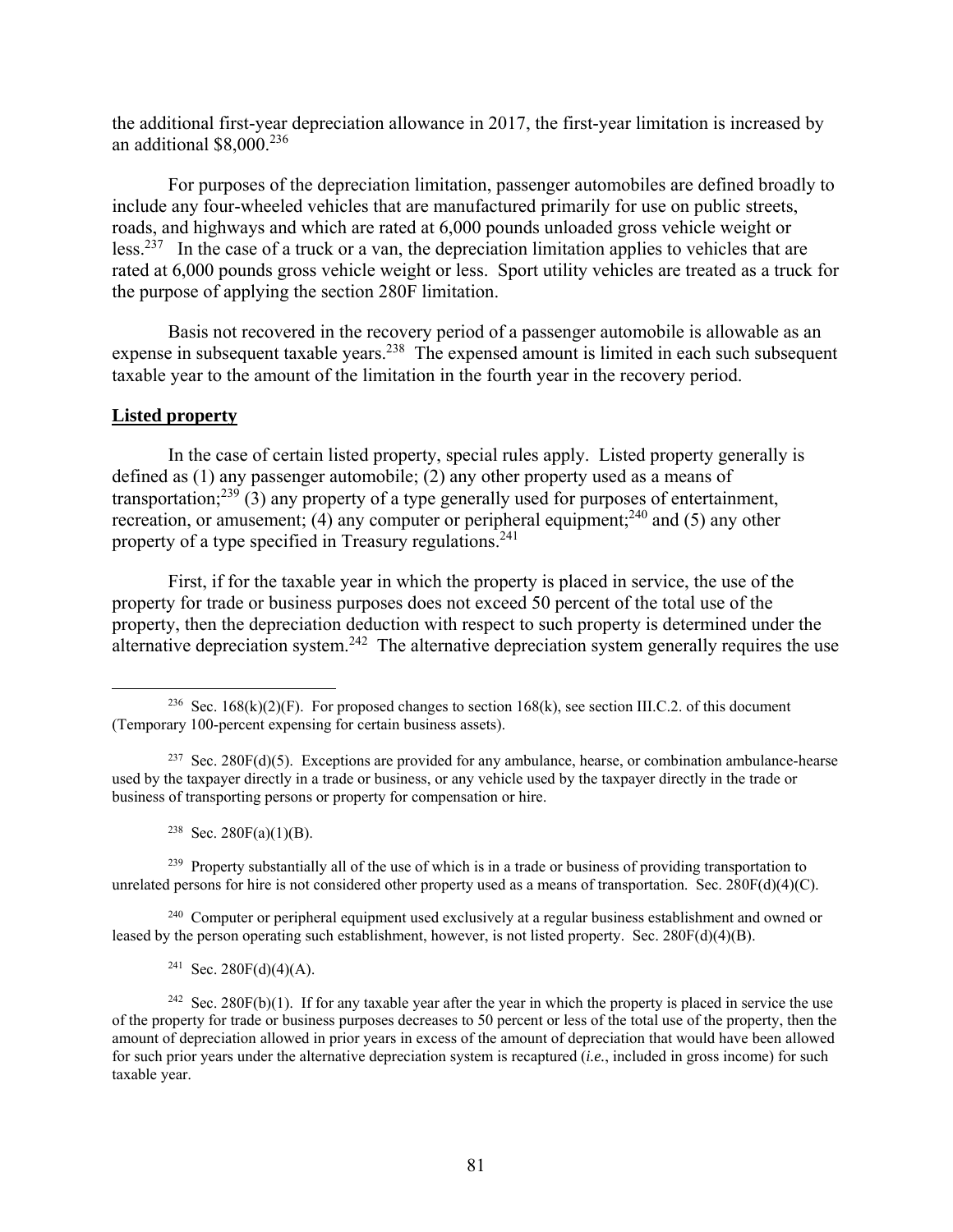of the straight-line method and a recovery period equal to the class life of the property.<sup>243</sup> Second, if an individual owns or leases listed property that is used by the individual in connection with the performance of services as an employee, no depreciation deduction, expensing allowance, or deduction for lease payments is available with respect to such use unless the use of the property is for the convenience of the employer and required as a condition of employment.<sup>244</sup> Both limitations apply for purposes of section 179 expensing.

For listed property, no deduction is allowed unless the taxpayer adequately substantiates the expense and business usage of the property.<sup>245</sup> A taxpayer must substantiate the elements of each expenditure or use of listed property, including (1) the amount (*e.g.*, cost) of each separate expenditure and the amount of business or investment use, based on the appropriate measure (*e.g.*, mileage for automobiles), and the total use of the property for the taxable period, (2) the date of the expenditure or use, and (3) the business purposes for the expenditure or use.<sup>246</sup> The level of substantiation for business or investment use of listed property varies depending on the facts and circumstances. In general, the substantiation must contain sufficient information as to each element of every business or investment use.<sup>247</sup>

## **Description of Proposal**

The proposal increases the depreciation limitations under section 280F that apply to listed property. For passenger automobiles placed in service after December 31, 2017, and for which the additional first-year depreciation deduction under section 168(k) is not claimed, the maximum amount of allowable depreciation is \$10,000 for the year in which the vehicle is placed in service, \$16,000 for the second year, \$9,600 for the third year, and \$5,760 for the fourth and later years in the recovery period.<sup>248</sup> The limitations are indexed for inflation for passenger automobiles placed in service after 2018.

The proposal removes computer or peripheral equipment from the definition of listed property. Such property is therefore not subject to the heightened substantiation requirements that apply to listed property.

#### **Effective Date**

The proposal is effective for property placed in service after December 31, 2017.

- <sup>246</sup> Temp. Reg. sec.  $1.274 5T(b)(6)$ .
- <sup>247</sup> Temp. Reg. sec.  $1.274 5T(c)(2)(ii)(C)$ .
- 248 Rev. Proc. 2017-29, Table 3, 2017-14 I.R.B. 1065.

 $243$  Sec. 168(g).

 $244$  Sec. 280F(d)(3).

 $245$  Sec. 274(d)(4).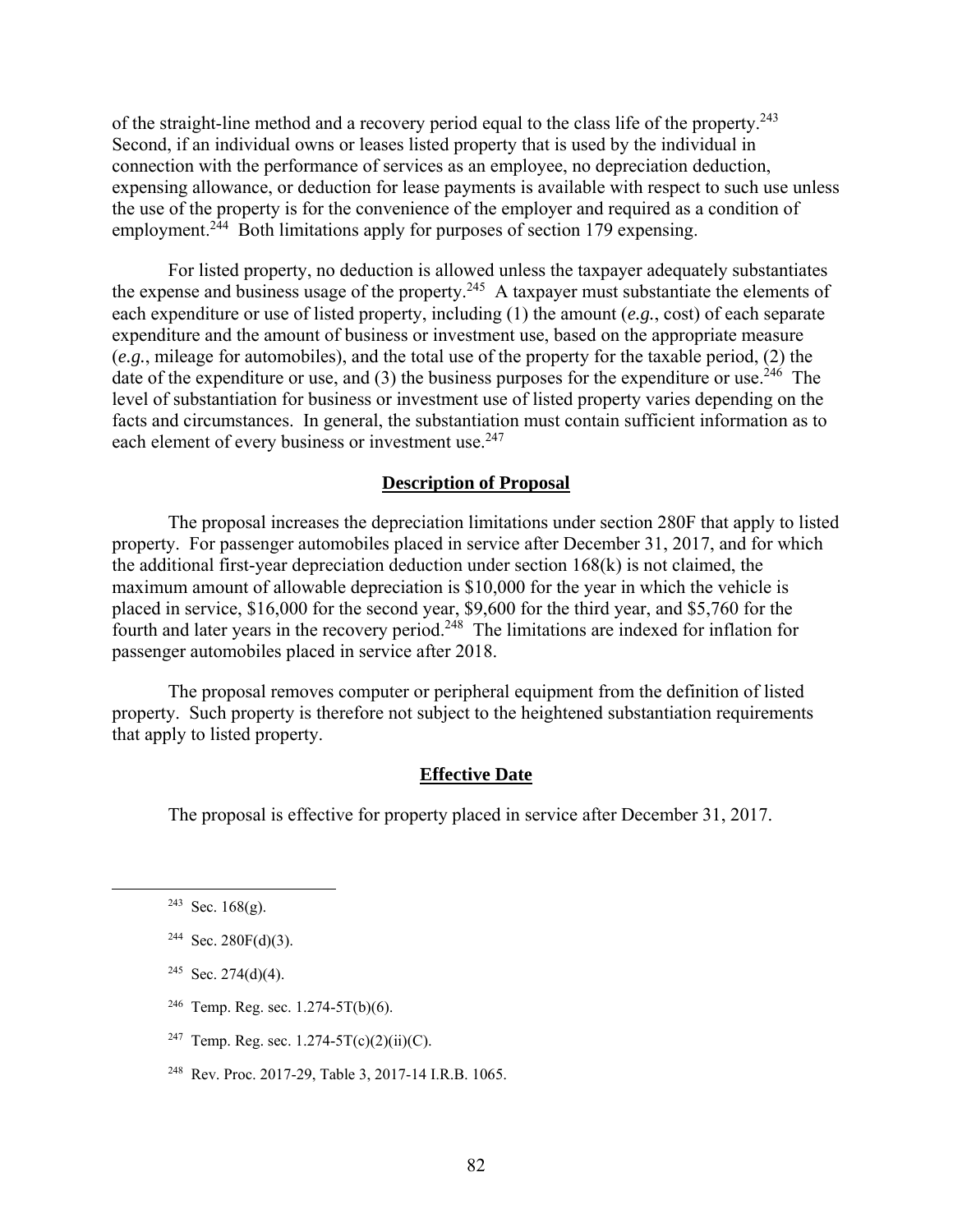## **4. Modifications of treatment of certain farm property**

## **Present Law**

A taxpayer generally must capitalize the cost of property used in a trade or business or held for the production of income and recover such cost over time through annual deductions for depreciation or amortization.<sup>249</sup> Tangible property generally is depreciated under the modified accelerated cost recovery system ("MACRS"), which determines depreciation for different types of property based on an assigned applicable depreciation method, recovery period, and convention.250

The applicable recovery period for an asset is determined in part by statute and in part by historic Treasury guidance.<sup>251</sup> The "type of property" of an asset is used to determine the "class" life" of the asset, which in turn dictates the applicable recovery period for the asset.

The MACRS recovery periods applicable to most tangible personal property range from three to 20 years. The depreciation methods generally applicable to tangible personal property are the 200-percent and 150-percent declining balance methods,<sup>252</sup> switching to the straight line method for the first taxable year where using the straight line method with respect to the adjusted basis as of the beginning of that year yields a larger depreciation allowance. The recovery periods for most real property are 39 years for nonresidential real property and 27.5 years for residential rental property. The straight line depreciation method is required for the aforementioned real property.

250 Sec. 168.

251 Exercising authority granted by Congress, the Secretary issued Rev. Proc. 87-56, 1987-2 C.B. 674, laying out the framework of recovery periods for enumerated classes of assets. The Secretary clarified and modified the list of asset classes in Rev. Proc. 88-22, 1988-1 C.B. 785. In November 1988, Congress revoked the Secretary's authority to modify the class lives of depreciable property. Rev. Proc. 87-56, as modified, remains in effect except to the extent that the Congress has, since 1988, statutorily modified the recovery period for certain depreciable assets, effectively superseding any administrative guidance with regard to such property.

<sup>252</sup> Under the declining balance method the depreciation rate is determined by dividing the appropriate percentage (here 150 or 200) by the appropriate recovery period. This leads to accelerated depreciation when the declining balance percentage is greater than 100. The table below illustrates depreciation for an asset with a cost of \$1,000 and a seven-year recovery period under the 200-percent declining balance method, the 150-percent declining balance method, and the straight line method.

| Recovery method               | $Year_1$ | Year 2 | Year 3 | Year 4 | Year 5 | V <sub>ear 6</sub> | Year 7 | Total   |
|-------------------------------|----------|--------|--------|--------|--------|--------------------|--------|---------|
| 200-percent declining balance | 285.71   | 204.08 | 145.77 | 104.12 | 86.77  | 86.77              | 86.77  | .000.00 |
| 150-percent declining balance | 214.29   | 168.37 | 32.29  | 121.26 | 121.26 | 121.26             | 26     | .000.00 |
| Straight-line                 | 142.86   | 142.86 | 142.86 | 142.86 | 142.86 | 142.86             | 142.86 | .000.00 |

<sup>&</sup>lt;sup>249</sup> See secs. 263(a) and 167. However, where property is not used exclusively in a taxpayer's business, the amount eligible for a deduction must be reduced by the amount related to personal use. See, *e.g.*, section 280A.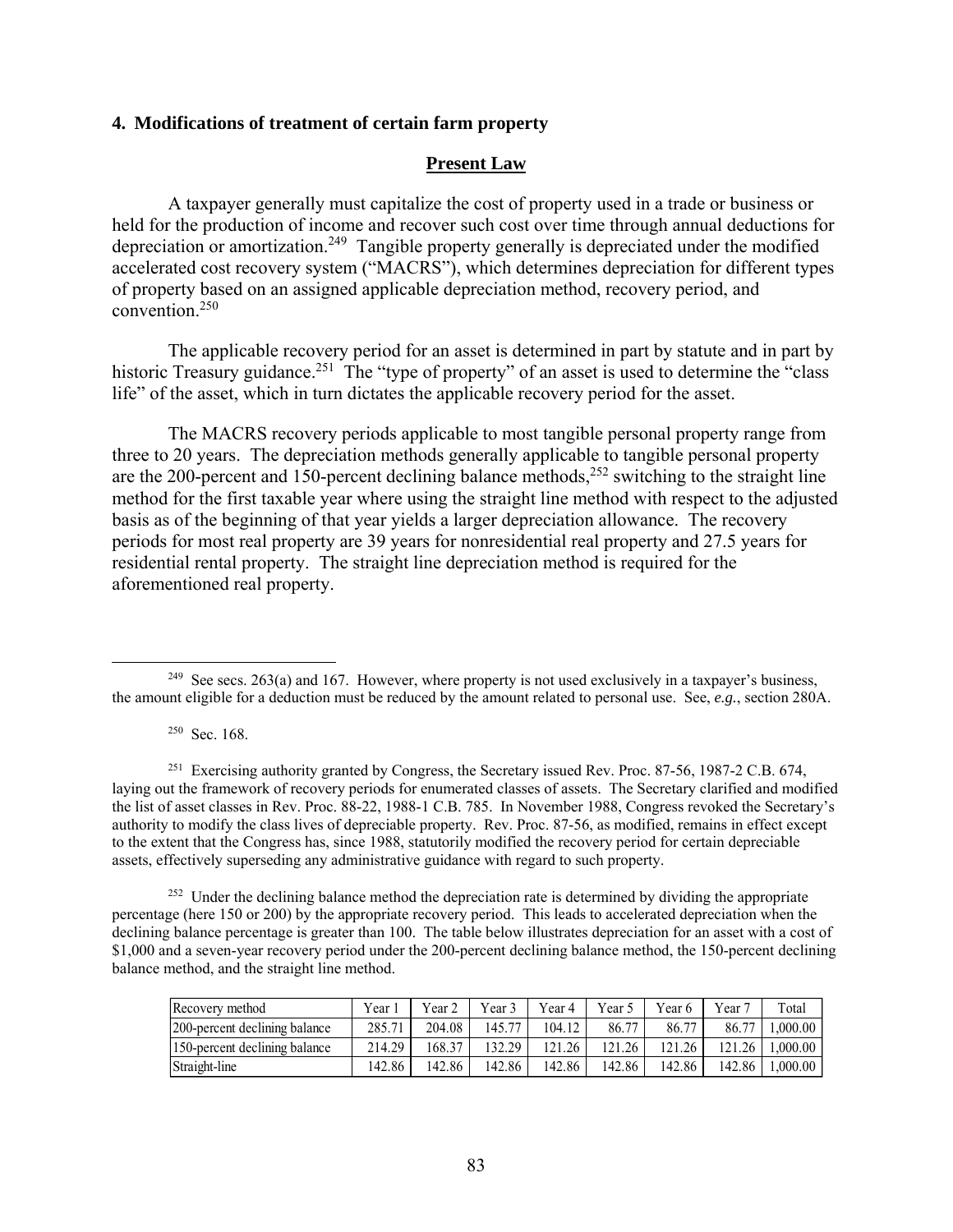Property used in a farming business is assigned various recovery periods in the same manner as other business property. For example, depreciable assets used in agriculture activities that are assigned a recovery period of 7 years include machinery and equipment, grain bins, and fences (but no other land improvements), that are used in the production of crops or plants, vines, and trees; livestock; the operation of farm dairies, nurseries, greenhouses, sod farms, mushrooms cellars, cranberry bogs, apiaries, and fur farms; and the performance of agriculture, animal husbandry, and horticultural services.<sup>253</sup> Cotton ginning assets are also assigned a recovery period of 7 years,<sup>254</sup> while land improvements such as drainage facilities, paved lots, and water wells are assigned a recovery period of 15 years.<sup>255</sup> A 5-year recovery period was assigned to new farm machinery or equipment (other than any grain bin, cotton ginning asset, fence, or other land improvement) which was used in a farming business,  $256$  the original use of which commenced with the taxpayer after December 31, 2008, and which was placed in service before January 1, 2010.<sup>257</sup>

Any property (other than nonresidential real property,  $258$  residential rental property,  $259$ and trees or vines bearing fruits or nuts<sup>260</sup>) used in a farming business<sup>261</sup> is subject to the 150percent declining balance method.262

Under a special accounting rule, certain taxpayers engaged in the business of farming who elect to deduct preproductive period expenditures are required to depreciate all farming assets using the alternative depreciation system (*i.e.*, using longer recovery periods and the straight line method). $263$ 

255 Rev. Proc. 87-56, Asset class 00.3, Land improvements. *See also*, IRS Publication 225, Farmer's Tax Guide (2017).

- <sup>256</sup> As defined in section  $263A(e)(4)$ .
- <sup>257</sup> Sec. 168(e)(3)(B)(vii).
- <sup>258</sup> Sec. 168(b)(3)(A).
- <sup>259</sup> Sec. 168(b)(3)(B).
- $260$  Sec. 168(b)(3)(E).
- <sup>261</sup> Within the meaning of section  $263A(e)(4)$ .
- $262$  Sec. 168(b)(2)(B).
- <sup>263</sup> Sec. 263A(d)(3) and (e)(2).

<sup>&</sup>lt;sup>253</sup> Rev. Proc. 87-56, Asset class 01.1, Agriculture.

<sup>254</sup> Rev. Proc. 87-56, Asset class 01.11, Cotton ginning assets.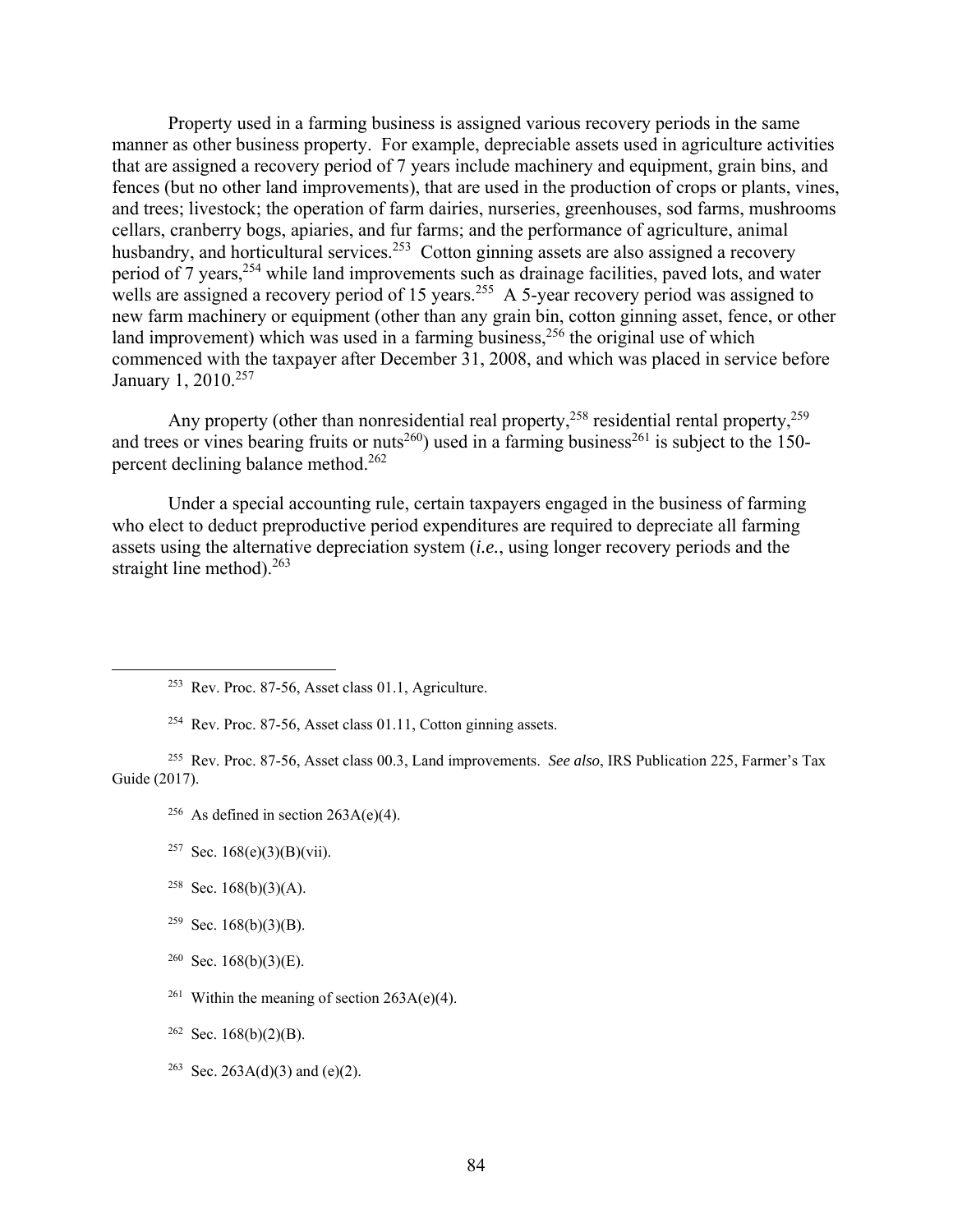### **Description of Proposal**

The proposal shortens the recovery period from 7 to 5 years for any machinery or equipment (other than any grain bin, cotton ginning asset, fence, or other land improvement) used in a farming business, the original use of which commences with the taxpayer and is placed in service after December 31, 2017.

The proposal also repeals the required use of the 150-percent declining balance method for property used in a farming business (*i.e.*, for 3-, 5-, 7-, and 10-year property). The 150 percent declining balance method will continue to apply to any 15-year or 20-year property used in the farming business to which the straight line method does not apply, or to property for which the taxpayer elects the use of the 150-percent declining balance method.

#### **Effective Date**

The proposal is effective for property placed in service after December 31, 2017.

## **5. Modification of net operating loss deduction**

## **Present Law**

A net operating loss ("NOL") generally means the amount by which a taxpayer's business deductions exceed its gross income.<sup>264</sup> In general, an NOL may be carried back two years and carried over 20 years to offset taxable income in such years.<sup>265</sup> NOLs offset taxable income in the order of the taxable years to which the NOL may be carried.<sup>266</sup>

Different carryback periods apply with respect to NOLs arising in different circumstances. Extended carryback periods are allowed for NOLs attributable to specified liability losses and certain casualty and disaster losses.<sup>267</sup> Limitations are placed on the carryback of excess interest losses attributable to corporate equity reduction transactions.<sup>268</sup>

#### **Description of Proposal**

The proposal limits the NOL deduction to 90 percent of taxable income (determined without regard to the deduction). Carryovers to other years are adjusted to take account of this limitation, and may be carried forward indefinitely.

 $266$  Sec. 172(b)(2).

- <sup>267</sup> Sec. 172(b)(1)(C) and (E).
- <sup>268</sup> Sec. 172(b)(1)(D).

 $264$  Sec. 172(c).

 $265$  Sec. 172(b)(1)(A).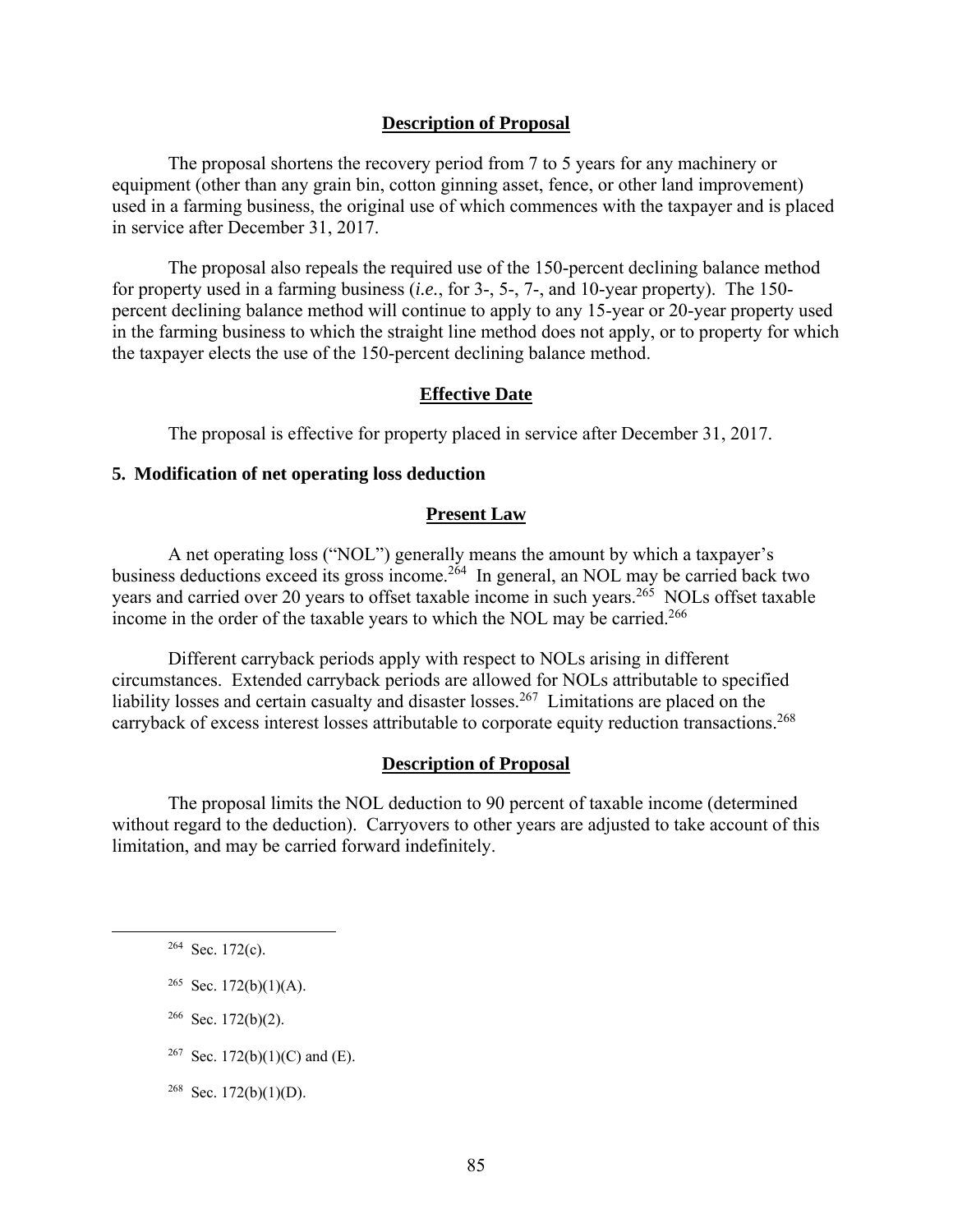The proposal repeals the two-year carryback and the special carryback provisions, but provides a two-year carryback in the case of certain losses incurred in the trade or business of farming.

#### **Effective Date**

The proposal allowing indefinite carryovers and modifying carrybacks applies to losses arising in taxable years beginning after December 31, 2017.

The proposal limiting the NOL deduction applies to losses arising in taxable years beginning after December 31, 2017.

#### **6. Like-kind exchanges of real property**

## **Present Law**

An exchange of property, like a sale, generally is a taxable event. However, no gain or loss is recognized if property held for productive use in a trade or business or for investment is exchanged for property of a "like kind" which is to be held for productive use in a trade or business or for investment.<sup>269</sup> In general, section 1031 does not apply to any exchange of stock in trade (*i.e.*, inventory) or other property held primarily for sale; stocks, bonds, or notes; other securities or evidences of indebtedness or interest; interests in a partnership; certificates of trust or beneficial interests; or choses in action.<sup>270</sup> Section 1031 also does not apply to certain exchanges involving livestock<sup>271</sup> or foreign property.<sup>272</sup>

For purposes of section 1031, the determination of whether property is of a "like kind" relates to the nature or character of the property and not its grade or quality, *i.e.*, the nonrecognition rules do not apply to an exchange of one class or kind of property for property of a different class or kind (*e.g.*, section 1031 does not apply to an exchange of real property for personal property).273 The different classes of property are: (1) depreciable tangible personal

 $269$  Sec. 1031(a)(1).

 $272$  Sec. 1031(h).

<sup>273</sup> Treas. Reg. sec.  $1.1031(a)-1(b)$ .

<sup>&</sup>lt;sup>270</sup> Sec. 1031(a)(2). A chose in action is a right that can be enforced by legal action.

 $271$  Sec. 1031(e).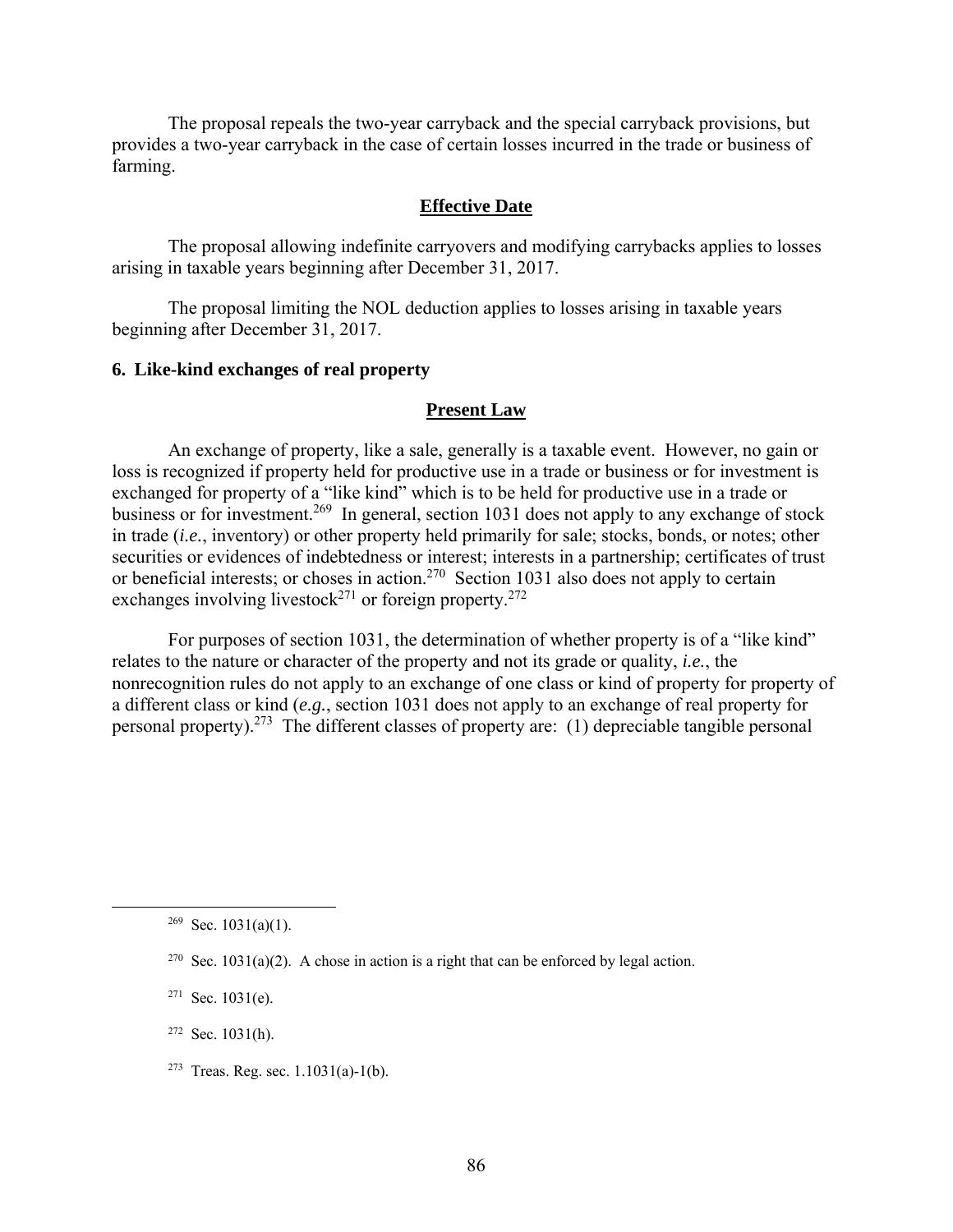property;<sup>274</sup> (2) intangible or nondepreciable personal property;<sup>275</sup> and (3) real property.<sup>276</sup> However, the rules with respect to whether real estate is "like kind" are applied more liberally than the rules governing like-kind exchanges of depreciable, intangible, or nondepreciable personal property. For example, improved real estate and unimproved real estate generally are considered to be property of a "like kind" as this distinction relates to the grade or quality of the real estate,<sup>277</sup> while depreciable tangible personal properties must be either within the same General Asset Class<sup>278</sup> or within the same Product Class.<sup>279</sup>

The nonrecognition of gain in a like-kind exchange applies only to the extent that likekind property is received in the exchange. Thus, if an exchange of property would meet the requirements of section 1031, but for the fact that the property received in the transaction consists not only of the property that would be permitted to be exchanged on a tax-free basis, but also other non-qualifying property or money ("additional consideration"), then the gain to the recipient of the other property or money is required to be recognized, but not in an amount

- <sup>276</sup> Treas. Reg. sec.  $1.1031(a)-1(b)$  and (c).
- <sup>277</sup> Treas. Reg. sec.  $1.1031(a)-1(b)$ .

<sup>278</sup> Treasury Regulation section  $1.1031(a)-2(b)(2)$  provides the following list of General Asset Classes, based on asset classes 00.11 through 00.28 and 00.4 of Rev. Proc. 87-56, 1987-2 C.B. 674: (i) Office furniture, fixtures, and equipment (asset class 00.11), (ii) Information systems (computers and peripheral equipment) (asset class 00.12), (iii) Data handling equipment, except computers (asset class 00.13), (iv) Airplanes (airframes and engines), except those used in commercial or contract carrying of passengers or freight, and all helicopters (airframes and engines) (asset class 00.21), (v) Automobiles, taxis (asset class 00.22), (vi) Buses (asset class 00.23), (vii) Light general purpose trucks (asset class 00.241), (viii) Heavy general purpose trucks (asset class 00.242), (ix) Railroad cars and locomotives, except those owned by railroad transportation companies (asset class 00.25), (x) Tractor units for use over-the-road (asset class 00.26), (xi) Trailers and trailer-mounted containers (asset class 00.27), (xii) Vessels, barges, tugs, and similar water-transportation equipment, except those used in marine construction (asset class 00.28), and (xiii) Industrial steam and electric generation and/or distribution systems (asset class 00.4).

<sup>279</sup> Property within a product class consists of depreciable tangible personal property that is described in a 6-digit product class within Sectors 31, 32, and 33 (pertaining to manufacturing industries) of the North American Industry Classification System ("NAICS"), set forth in Executive Office of the President, Office of Management and Budget, *North American Industry Classification System*, United States, 2002 (NAICS Manual), as periodically updated. Treas. Reg. sec. 1.1031(a)-2(b)(3).

<sup>&</sup>lt;sup>274</sup> For example, an exchange of a personal computer classified under asset class 00.12 of Rev. Proc. 87-56, 1987-2 C.B. 674, for a printer classified under the same asset class of Rev. Proc. 87-56 would be treated as property of a like kind. However, an exchange of an airplane classified under asset class 00.21 of Rev. Proc. 87-56 for a heavy general purpose truck classified under asset class 00.242 of Rev. Proc. 87-56 would not be treated as property of a like kind. See Treas. Reg. sec. 1.1031(a)-2(b)(7).

<sup>&</sup>lt;sup>275</sup> For example, an exchange of a copyright on a novel for a copyright on a different novel would be treated as property of a like kind. See Treas. Reg. sec. 1.1031(a)-2(c)(3). However, the goodwill or going concern value of one business is not of a like kind to the goodwill or going concern value of a different business. See Treas. Reg. sec.  $1.1031(a)-2(c)(2)$ . The Internal Revenue Service ("IRS") has ruled that intangible assets such as trademarks, trade names, mastheads, and customer-based intangibles that can be separately described and valued apart from goodwill qualify as property of a like kind under section 1031. See Chief Counsel Advice 200911006, February 12, 2009.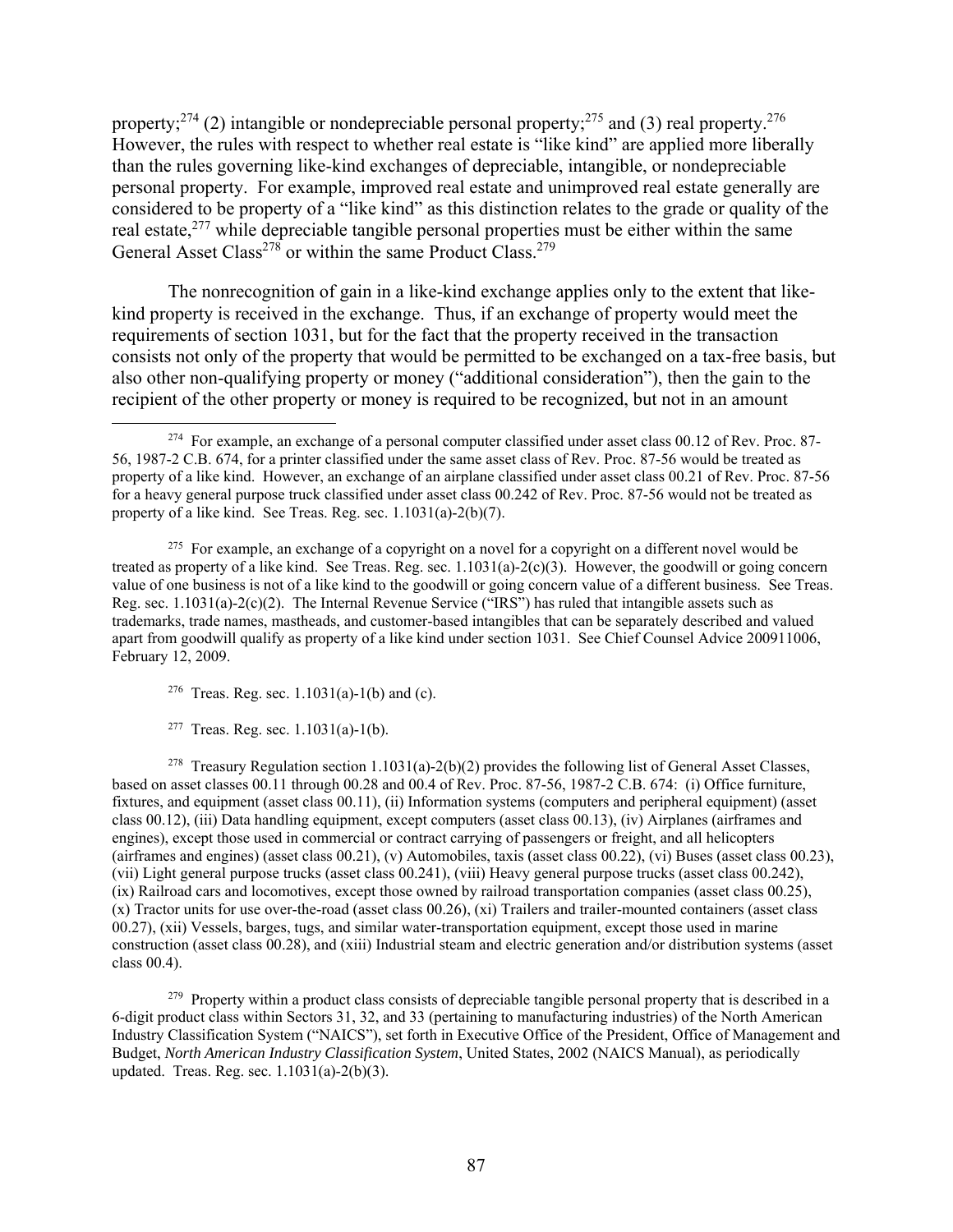exceeding the fair market value of such other property or money.<sup>280</sup> Additionally, any such gain realized on a section 1031 exchange as a result of additional consideration being involved constitutes ordinary income to the extent that the gain is subject to the recapture provisions of sections 1245 and 1250.<sup>281</sup> No losses may be recognized from a like-kind exchange.<sup>282</sup>

If section 1031 applies to an exchange of properties, the basis of the property received in the exchange is equal to the basis of the property transferred. This basis is increased to the extent of any gain recognized as a result of the receipt of other property or money in the likekind exchange, and decreased to the extent of any money received by the taxpayer.<sup>283</sup> The holding period of qualifying property received includes the holding period of the qualifying property transferred, but the nonqualifying property received is required to begin a new holding period.<sup>284</sup>

A like-kind exchange also does not require that the properties be exchanged simultaneously. Rather, the property to be received in the exchange must be received not more than 180 days after the date on which the taxpayer relinquishes the original property (but in no event later than the due date (including extensions) of the taxpayer's income tax return for the taxable year in which the transfer of the relinquished property occurs). In addition, the taxpayer must identify the property to be received within 45 days after the date on which the taxpayer transfers the property relinquished in the exchange.<sup>285</sup>

The Treasury Department has issued regulations<sup>286</sup> and revenue procedures<sup>287</sup> providing guidance and safe harbors for taxpayers engaging in deferred like-kind exchanges.

 $282$  Sec. 1031(c).

<sup>283</sup> Sec. 1031(d). Thus, in the example noted above, the taxpayer's basis in B would be \$40,000 (the taxpayer's transferred basis of \$40,000, increased by \$10,000 in gain recognized, and decreased by \$10,000 in money received).

<sup>&</sup>lt;sup>280</sup> Sec. 1031(b). For example, if a taxpayer holding land A having a basis of \$40,000 and a fair market value of \$100,000 exchanges the property for land B worth \$90,000 plus \$10,000 in cash, the taxpayer would recognize \$10,000 of gain on the transaction, which would be includable in income. The remaining \$50,000 of gain would be deferred until the taxpayer disposes of land B in a taxable sale or exchange.

<sup>&</sup>lt;sup>281</sup> Secs. 1245(b)(4) and 1250(d)(4). For example, if a taxpayer holding section 1245 property A with an original cost basis of \$11,000, an adjusted basis of \$10,000, and a fair market value of \$15,000 exchanges the property for section 1245 property B with a fair market value of \$14,000 plus \$1,000 in cash, the taxpayer would recognize \$1,000 of ordinary income on the transaction. The remaining \$4,000 of gain would be deferred until the taxpayer disposes of section 1245 property B in a taxable sale or exchange.

 $284$  Sec. 1223(1).

 $285$  Sec. 1031(a)(3).

<sup>&</sup>lt;sup>286</sup> Treas. Reg. sec.  $1.1031(k) - 1(a)$  through (o).

<sup>287</sup> See Rev. Proc. 2000-37, 2000-40 I.R.B. 308, as modified by Rev. Proc. 2004-51, 2004-33 I.R.B. 294.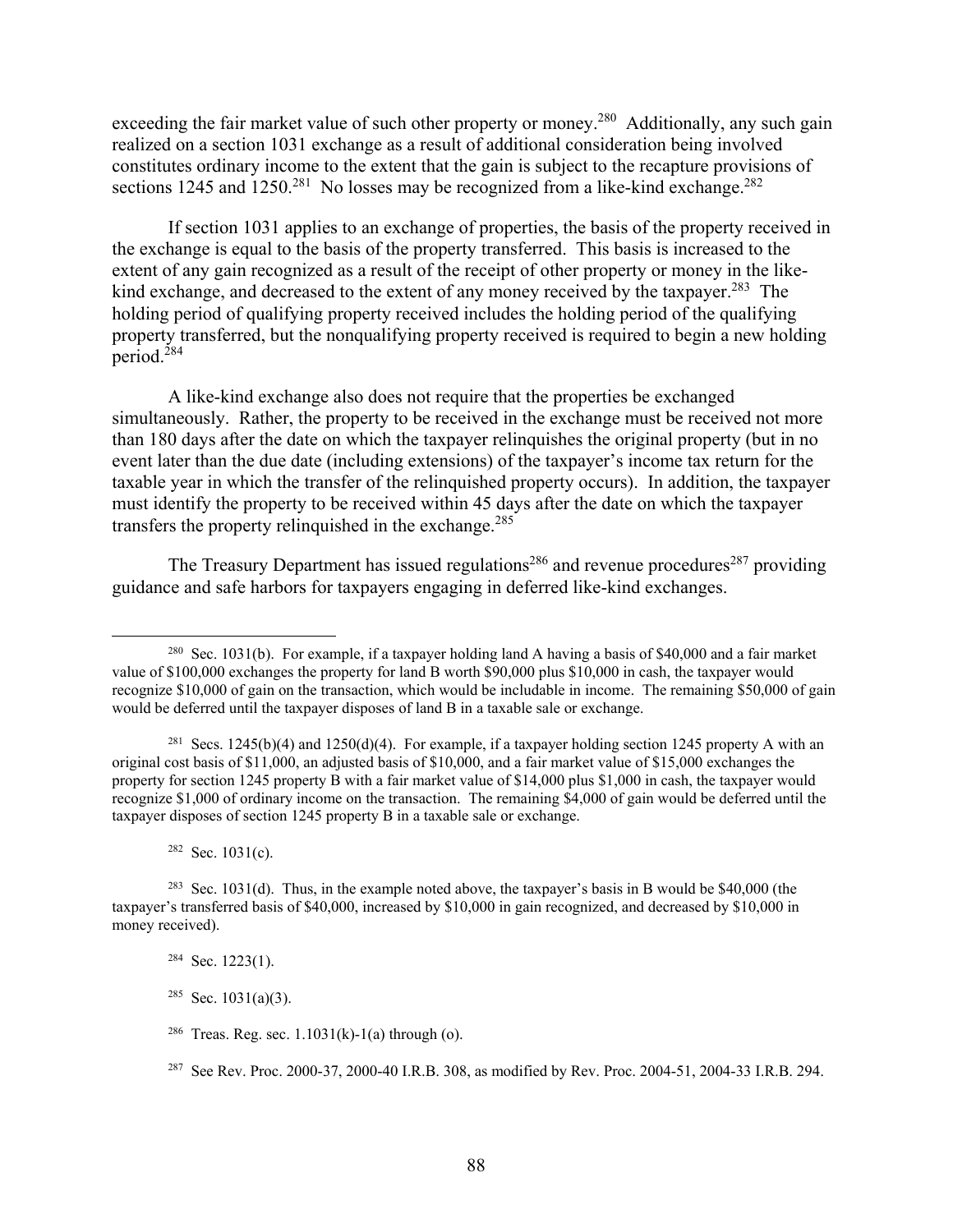## **Description of Proposal**

The proposal modifies the provision providing for nonrecognition of gain in the case of like-kind exchanges by limiting its application to real property that is not held primarily for sale.

## **Effective Date**

The proposal generally applies to exchanges completed after December 31, 2017. However, an exception is provided for any exchange if the property disposed of by the taxpayer in the exchange is disposed of on or before December 31, 2017, or the property received by the taxpayer in the exchange is received on or before such date.

### **7. Applicable recovery period for real property**

## **Present Law**

### **In general**

A taxpayer generally must capitalize the cost of property used in a trade or business or held for the production of income and recover such cost over time through annual deductions for depreciation or amortization.288 Tangible property generally is depreciated under the modified accelerated cost recovery system ("MACRS"), which determines depreciation for different types of property based on an assigned applicable depreciation method, recovery period, and convention<sup>289</sup>

### Recovery periods and depreciation methods

The applicable recovery period for an asset is determined in part by statute and in part by historic Treasury guidance.<sup>290</sup> The "type of property" of an asset is used to determine the "class" life" of the asset, which in turn dictates the applicable recovery period for the asset.

The MACRS recovery periods applicable to most tangible personal property range from three to 20 years. The depreciation methods generally applicable to tangible personal property are the 200-percent and 150-percent declining balance methods,<sup>291</sup> switching to the straight line

<sup>291</sup> Under the declining balance method the depreciation rate is determined by dividing the appropriate percentage (here 150 or 200) by the appropriate recovery period. This leads to accelerated depreciation when the

 <sup>288</sup> See secs. 263(a) and 167. However, where property is not used exclusively in a taxpayer's business, the amount eligible for a deduction must be reduced by the amount related to personal use. See, *e.g.*, section 280A.

<sup>289</sup> Sec. 168.

<sup>290</sup> Exercising authority granted by Congress, the Secretary issued Rev. Proc. 87-56, 1987-2 C.B. 674, laying out the framework of recovery periods for enumerated classes of assets. The Secretary clarified and modified the list of asset classes in Rev. Proc. 88-22, 1988-1 C.B. 785. In November 1988, Congress revoked the Secretary's authority to modify the class lives of depreciable property. Rev. Proc. 87-56, as modified, remains in effect except to the extent that the Congress has, since 1988, statutorily modified the recovery period for certain depreciable assets, effectively superseding any administrative guidance with regard to such property.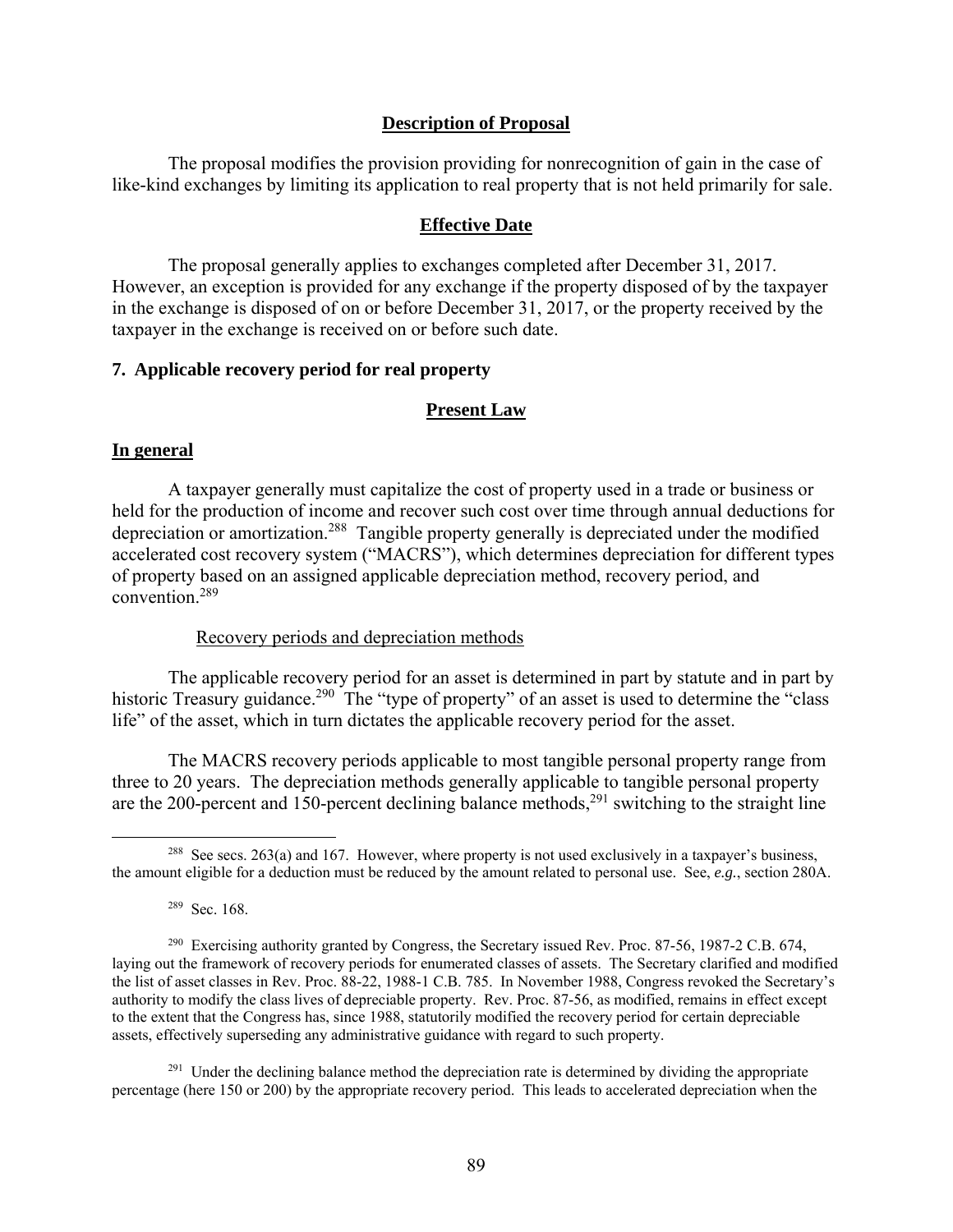method for the first taxable year where using the straight line method with respect to the adjusted basis as of the beginning of that year yields a larger depreciation allowance. The recovery periods for most real property are 39 years for nonresidential real property and 27.5 years for residential rental property. The straight line depreciation method is required for the aforementioned real property.

## Placed-in-service conventions

Depreciation of an asset begins when the asset is deemed to be placed in service under the applicable convention.292 Under MACRS, nonresidential real property, residential rental property, and any railroad grading or tunnel bore generally are subject to the mid-month convention, which treats all property placed in service during any month (or disposed of during any month) as placed in service (or disposed of) on the mid-point of such month.<sup>293</sup> All other property generally is subject to the half-year convention, which treats all property placed in service during any taxable year (or disposed of during any taxable year) as placed in service (or disposed of) on the mid-point of such taxable year to reflect the assumption that assets are placed in service ratably throughout the year.<sup>294</sup> However, if substantial property is placed in service during the last three months of a taxable year, a special rule requires use of the mid-quarter convention,295 designed to prevent the recognition of disproportionately large amounts of firstyear depreciation under the half-year convention.

## Depreciation of additions or improvements to property

The recovery period for any addition or improvement to real or personal property begins on the later of (1) the date on which the addition or improvement is placed in service, or (2) the date on which the property with respect to which such addition or improvement is made is placed in service.296 Any MACRS deduction for an addition or improvement to any property is to be

declining balance percentage is greater than 100. The table below illustrates depreciation for an asset with a cost of \$1,000 and a seven-year recovery period under the 200-percent declining balance method, the 150-percent declining balance method, and the straight line method.

| Recovery method               | Year   | Year 2 | Year 3 | Year 4 | Year 5 | Vear 6 | Year 7 | Total   |
|-------------------------------|--------|--------|--------|--------|--------|--------|--------|---------|
| 200-percent declining balance | 285.7  | 204.08 | 145.77 | 104.12 | 86.77  | 86.77  | 86.77  | .000.00 |
| 150-percent declining balance | 214.29 | 168.37 | 132.29 | 121.26 | 121.26 |        | .26    | .000.00 |
| Straight-line                 | 142.86 | 142.86 | 142.86 | 142.86 | 142.86 | 142.86 | 142.86 | .000.00 |

<sup>292</sup> Treas. Reg. sec.  $1.167(a) - 10(b)$ .

- <sup>293</sup> Sec. 168(d)(2) and (d)(4)(B).
- <sup>294</sup> Sec. 168(d)(1) and (d)(4)(A).

<sup>295</sup> The mid-quarter convention treats all property placed in service (or disposed of) during any quarter as placed in service (or disposed of) on the mid-point of such quarter. Sec.  $168(d)(3)$  and  $(d)(4)(C)$ .

 $296$  Sec. 168(i)(6).

 $\overline{a}$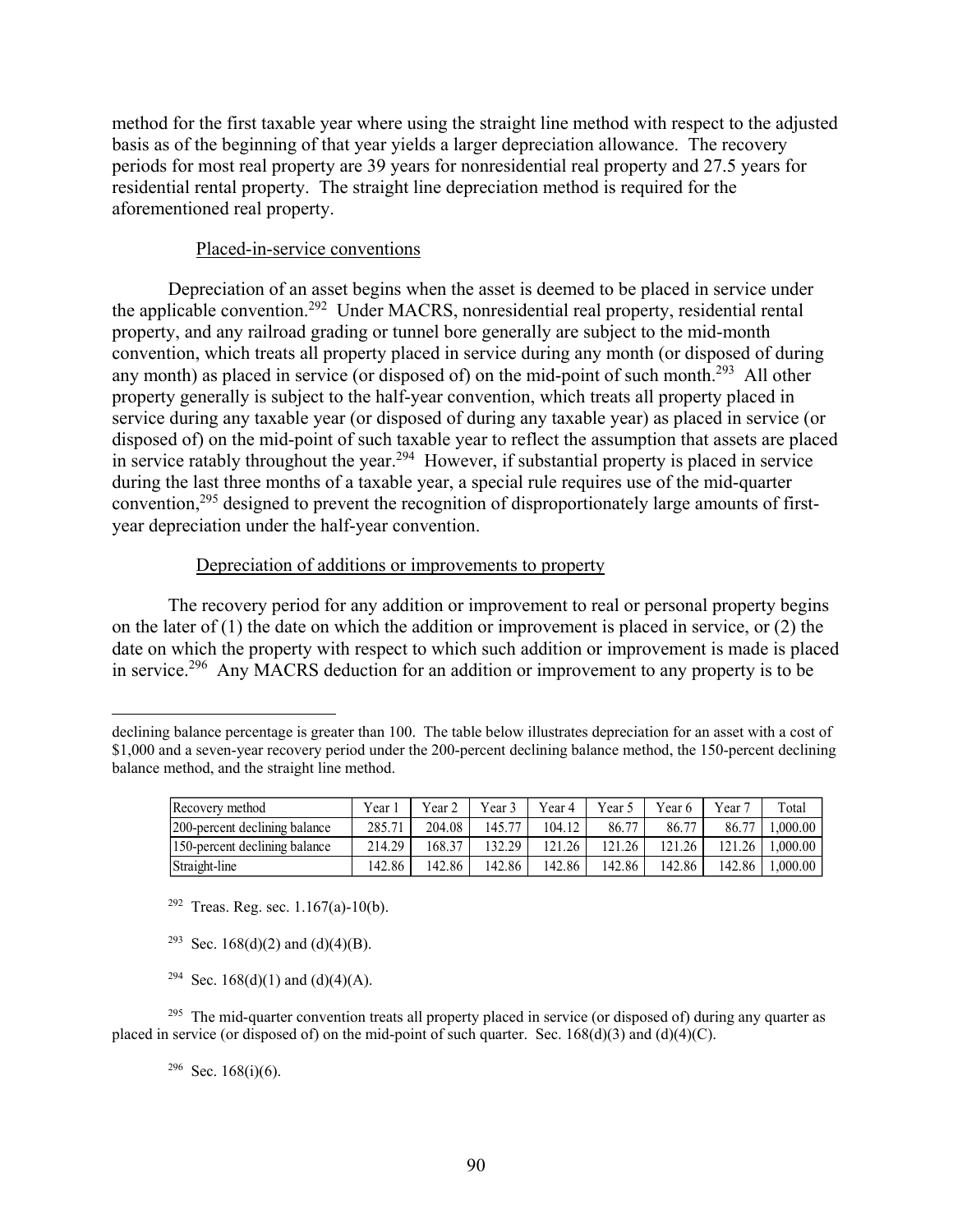computed in the same manner as the deduction for the underlying property would be if such property were placed in service at the same time as such addition or improvement. Thus, for example, the cost of an improvement to a building that constitutes nonresidential real property is recovered over 39 years using the straight line method and mid-month convention. Certain improvements to nonresidential real property are eligible for the additional first-year depreciation deduction if the other requirements of section 168(k) are met (*i.e.*, improvements that constitute "qualified improvement property"). $297$ 

## Qualified improvement property

Qualified improvement property is any improvement to an interior portion of a building that is nonresidential real property if such improvement is placed in service after the date such building was first placed in service.<sup>298</sup> Qualified improvement property does not include any improvement for which the expenditure is attributable to the enlargement of the building, any elevator or escalator, or the internal structural framework of the building.

## Depreciation of leasehold improvements

Generally, depreciation allowances for improvements made on leased property are determined under MACRS, even if the MACRS recovery period assigned to the property is longer than the term of the lease.<sup>299</sup> This rule applies regardless of whether the lessor or the lessee places the leasehold improvements in service. If a leasehold improvement constitutes an addition or improvement to nonresidential real property already placed in service, the improvement generally is depreciated using the straight-line method over a 39-year recovery period, beginning in the month the addition or improvement was placed in service. However, exceptions to the 39-year recovery period exist for certain qualified leasehold improvements, qualified restaurant property, and qualified retail improvement property.

## Qualified leasehold improvement property

Section  $168(e)(3)(E)(iv)$  provides a statutory 15-year recovery period for qualified leasehold improvement property. Qualified leasehold improvement property is any improvement to an interior portion of a building that is nonresidential real property, provided certain requirements are met.300 The improvement must be made under or pursuant to a lease either by the lessee (or sublessee), or by the lessor, of that portion of the building to be occupied exclusively by the lessee (or sublessee). The improvement must be placed in service more than three years after the date the building was first placed in service. Qualified leasehold improvement property does not include any improvement for which the expenditure is attributable to the enlargement of the building, any elevator or escalator, any structural

 $300$  Sec. 168(e)(6).

<sup>&</sup>lt;sup>297</sup> Sec.  $168(k)(2)(A)(i)(IV)$  and  $(k)(3)$ . See also section III.C.2. of this document (Temporary 100-percent expensing for certain business assets).

 $298$  Sec. 168(k)(3).

 $299$  Sec. 168(i)(8).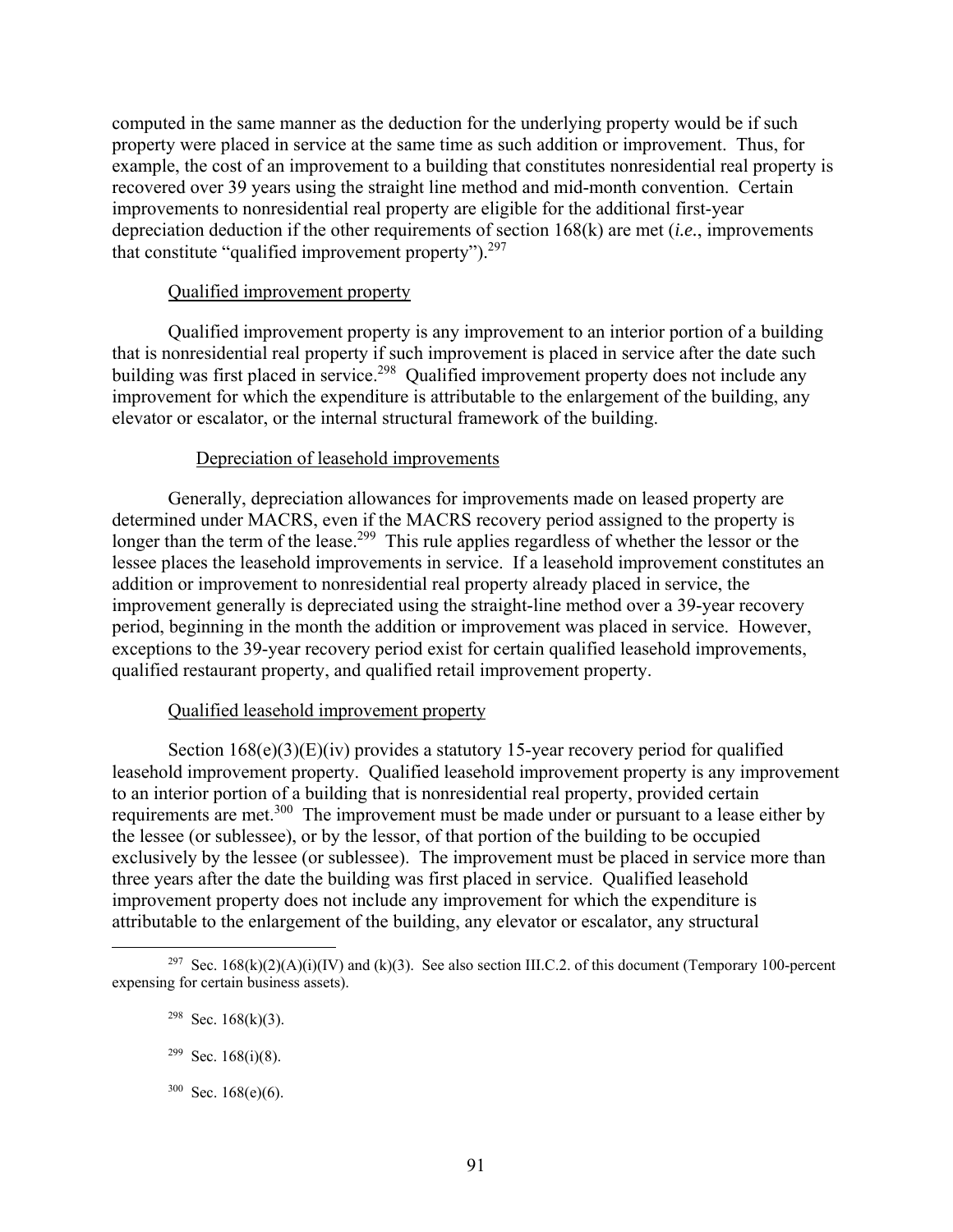component benefiting a common area, or the internal structural framework of the building. If a lessor makes an improvement that qualifies as qualified leasehold improvement property, such improvement does not qualify as qualified leasehold improvement property to any subsequent owner of such improvement. An exception to the rule applies in the case of death and certain transfers of property that qualify for non-recognition treatment.

Qualified leasehold improvement property is generally recovered using the straight-line method and a half-year convention,<sup>301</sup> and is eligible for the additional first-year depreciation deduction if the other requirements of section  $168(k)$  are met.<sup>302</sup>

### Qualified restaurant property

Section  $168(e)(3)(E)(v)$  provides a statutory 15-year recovery period for qualified restaurant property. Qualified restaurant property is any section 1250 property that is a building or an improvement to a building, if more than 50 percent of the building's square footage is devoted to the preparation of, and seating for on-premises consumption of, prepared meals.<sup>303</sup> Qualified restaurant property is recovered using the straight-line method and a half-year convention.304 Additionally, qualified restaurant property is not eligible for the additional firstyear depreciation deduction unless it also satisfies the definition of qualified improvement property.305

### Qualified retail improvement property

Section  $168(e)(3)(E)(ix)$  provides a statutory 15-year recovery period for qualified retail improvement property. Qualified retail improvement property is any improvement to an interior portion of a building which is nonresidential real property if such portion is open to the general public306 and is used in the retail trade or business of selling tangible personal property to the general public, and such improvement is placed in service more than three years after the date the building was first placed in service.<sup>307</sup> Qualified retail improvement property does not include any improvement for which the expenditure is attributable to the enlargement of the building, any elevator or escalator, any structural component benefiting a common area, or the

<sup>302</sup> Sec.  $168(k)(2)(A)(i)(IV)$  and  $(k)(3)$ . See section III.C.2. of this document (Temporary 100-percent expensing for certain business assets).

- $303$  Sec. 168(e)(7).
- $304$  Sec. 168(b)(3)(H) and (d).
- $305$  Sec. 168(e)(7)(B).

306 Improvements to portions of a building not open to the general public (*e.g.*, stock room in back of retail space) do not qualify under the provision.

 $307$  Sec. 168(e)(8).

 $301$  Sec. 168(b)(3)(G) and (d).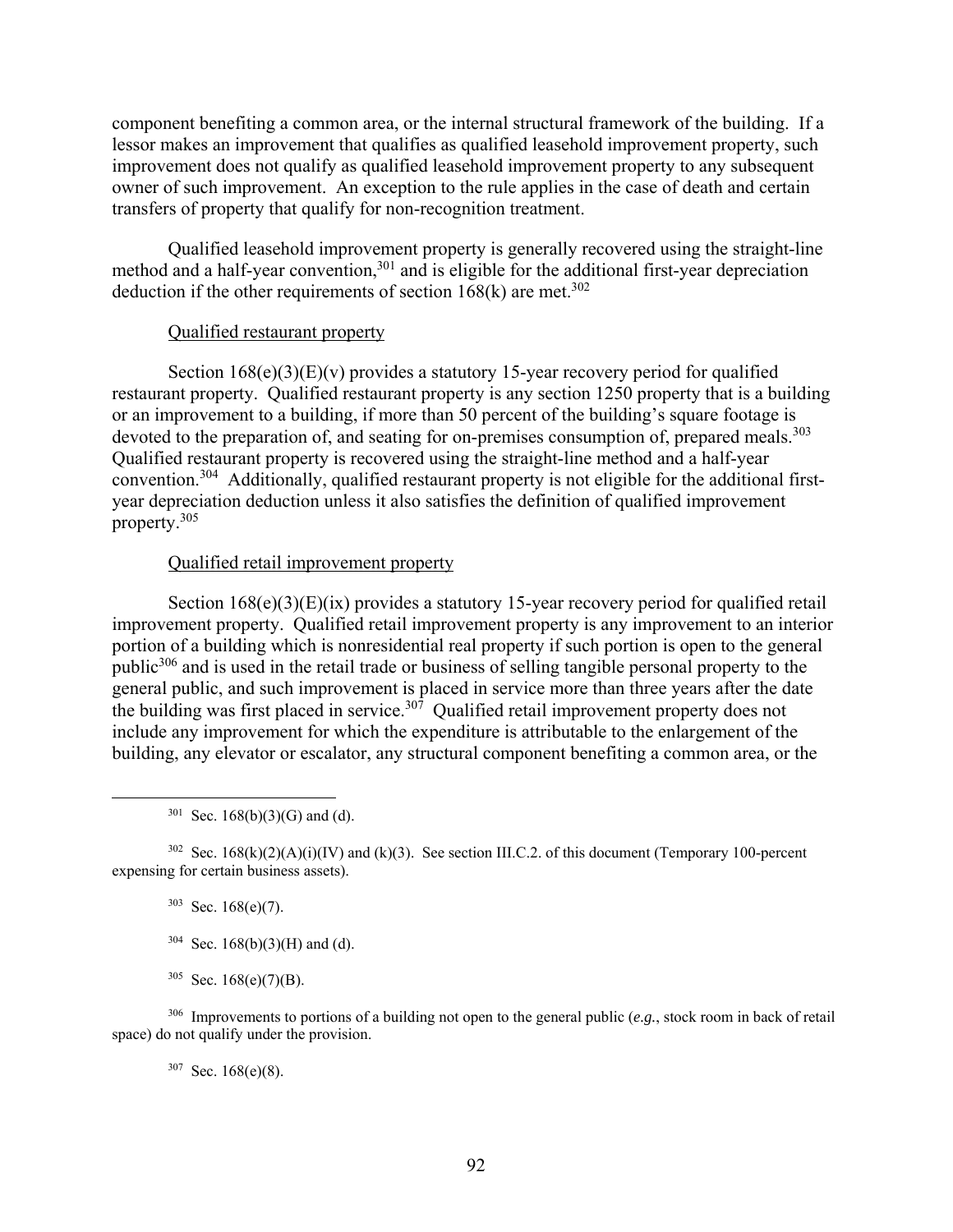internal structural framework of the building.<sup>308</sup> In the case of an improvement made by the owner of such improvement, the improvement is a qualified retail improvement only so long as the improvement is held by such owner. $309$ 

Retail establishments that qualify for the 15-year recovery period include those primarily engaged in the sale of goods. Examples of these retail establishments include, but are not limited to, grocery stores, clothing stores, hardware stores, and convenience stores. Establishments primarily engaged in providing services, such as professional services, financial services, personal services, health services, and entertainment, do not qualify. Generally, it is intended that businesses defined as a store retailer under the current North American Industry Classification System (industry sub-sectors 441 through 453) qualify while those in other industry classes do not qualify. $310$ 

Qualified retail improvement property is recovered using the straight-line method and a half-year convention,<sup>311</sup> and is eligible for the additional first-year depreciation deduction if the other requirements of section  $168(k)$  are met.<sup>312</sup>

## Alternative depreciation system

The alternative depreciation system ("ADS") is required to be used for tangible property used predominantly outside the United States, certain tax-exempt use property, tax-exempt bond financed property, and certain imported property covered by an Executive order.<sup>313</sup> An election to use ADS is available to taxpayers for any class of property for any taxable year.<sup>314</sup> Under ADS, all property is depreciated using the straight line method over recovery periods which generally are equal to the class life of the property, with certain exceptions.<sup>315</sup>

 $308$  Sec. 168(e)(8)(C).

<sup>309</sup> Sec. 168(e)(8)(B). Rules similar to section 168(e)(6)(B) apply in the case of death and certain transfers of property that qualify for non-recognition treatment.

<sup>310</sup> Joint Committee on Taxation, *General Explanation of Tax Legislation Enacted in the 110<sup>th</sup> Congress* (JCS-1-09), March 2009, p. 402.

 $311$  Sec. 168(b)(3)(I) and (d).

<sup>312</sup> Sec.  $168(k)(2)(A)(i)(IV)$  and  $(k)(3)$ . See section III.C.2. of this document (Temporary 100-percent expensing for certain business assets).

 $313$  Sec. 168(g).

 $314$  Sec. 168(g)(7).

 $315$  Sec. 168(g)(2).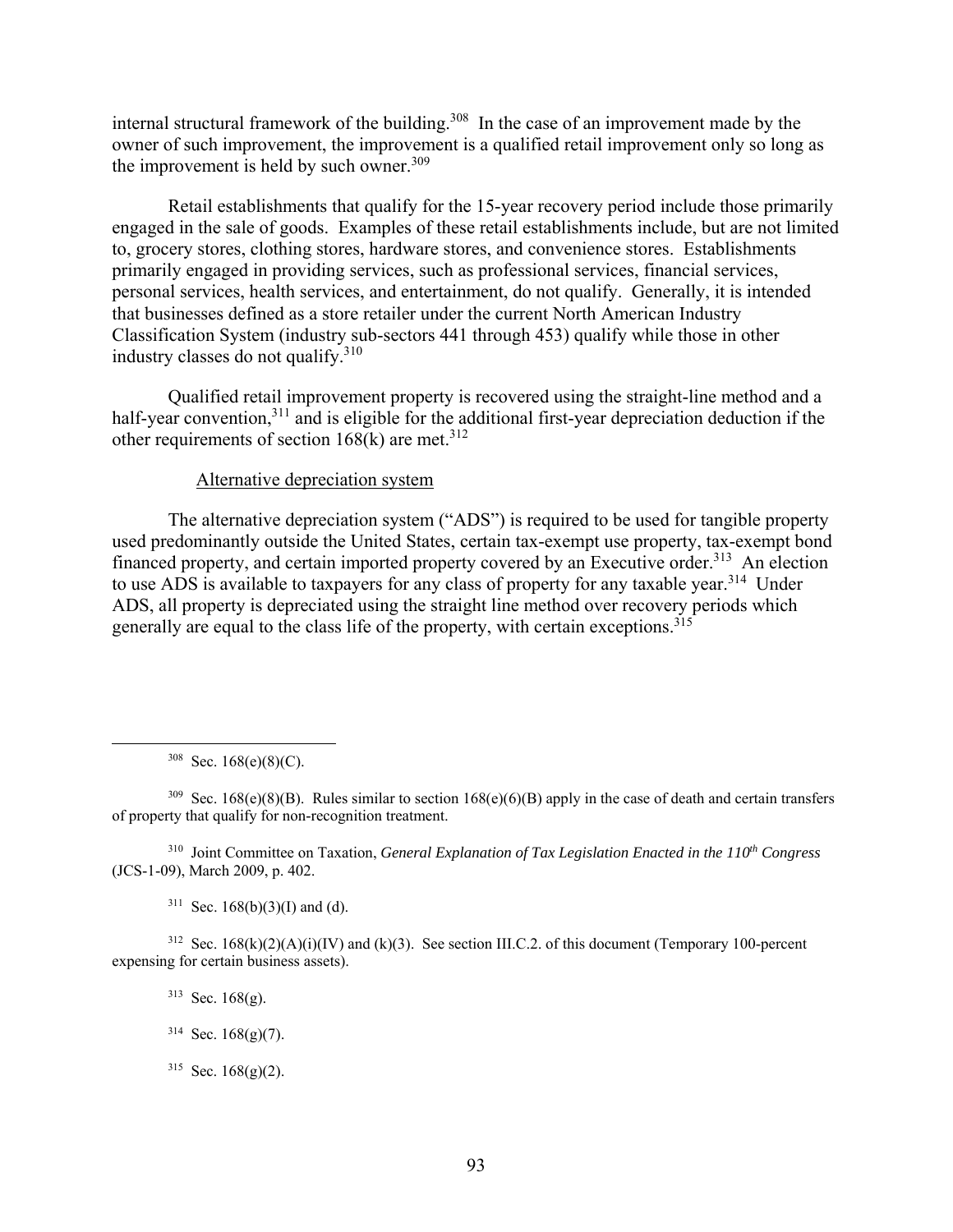### **Description of Proposal**

The proposal shortens the recovery period for determining the depreciation deduction with respect to nonresidential real and residential rental property to 25 years. As a conforming amendment, the proposal changes the statutory recovery period for nonresidential real and residential rental property to 25 years for purposes of determining whether a rental agreement is a long-term agreement under the section 467 rules applicable to certain payments for the use of property or services.  $316$ 

The proposal eliminates the separate definitions of qualified leasehold improvement, qualified restaurant, and qualified retail improvement property, and provides a general 10-year recovery period for qualified improvement property,<sup>317</sup> and a 20-year ADS recovery period for such property. Thus, for example, qualified improvement property placed in service after December 31, 2017, is generally depreciable over 10 years using the straight line method and half-year convention, without regard to whether the improvements are property subject to a lease, placed in service more than three years after the date the building was first placed in service, or made to a restaurant building. Restaurant building property placed in service after December 31, 2017, that does not meet the definition of qualified improvement property is depreciable over 25 years as nonresidential real property, using the straight line method and the mid-month convention.

As a conforming amendment, the proposal replaces the references in section 179(f) to qualified leasehold improvement property, qualified restaurant property, and qualified retail improvement property with a reference to qualified improvement property.318 Thus, for example, the proposal allows section 179 expensing for improvement property without regard to whether the improvements are property subject to a lease, placed in service more than three years after the date the building was first placed in service, or made to a restaurant building. Restaurant building property placed in service after December 31, 2017, that does not meet the definition of qualified improvement property is not eligible for section 179 expensing.

The proposal also requires a real property trade or business<sup>319</sup> electing out of the limitation on the deduction for interest to use ADS to depreciate any of its nonresidential real property, residential rental property, and qualified improvement property.

<sup>&</sup>lt;sup>316</sup> A long-term section 467 rental agreement is a lease of property for a term in excess of 75 percent of the property's statutory recovery period. Sec.  $467(b)(4)(A)$  and  $(e)(3)(A)$ . A disqualified long-term agreement is one that has as one of its principal purposes the avoidance of taxes. Sec. 467(b)(4)(B).

 $317$  Described in section 168(k)(3).

<sup>318</sup> For additional proposed changes to section 179, see section III.B.1. of this document (Modification of rules for expensing depreciable business assets).

<sup>&</sup>lt;sup>319</sup> As defined in section III.C.1. of this document (Limitation on deduction for interest), by cross reference to section 469(c)(7)(C) (*i.e.*, any real property development, redevelopment, construction, reconstruction, acquisition, conversion, rental, operation, management, leasing, or brokerage trade or business). Note that a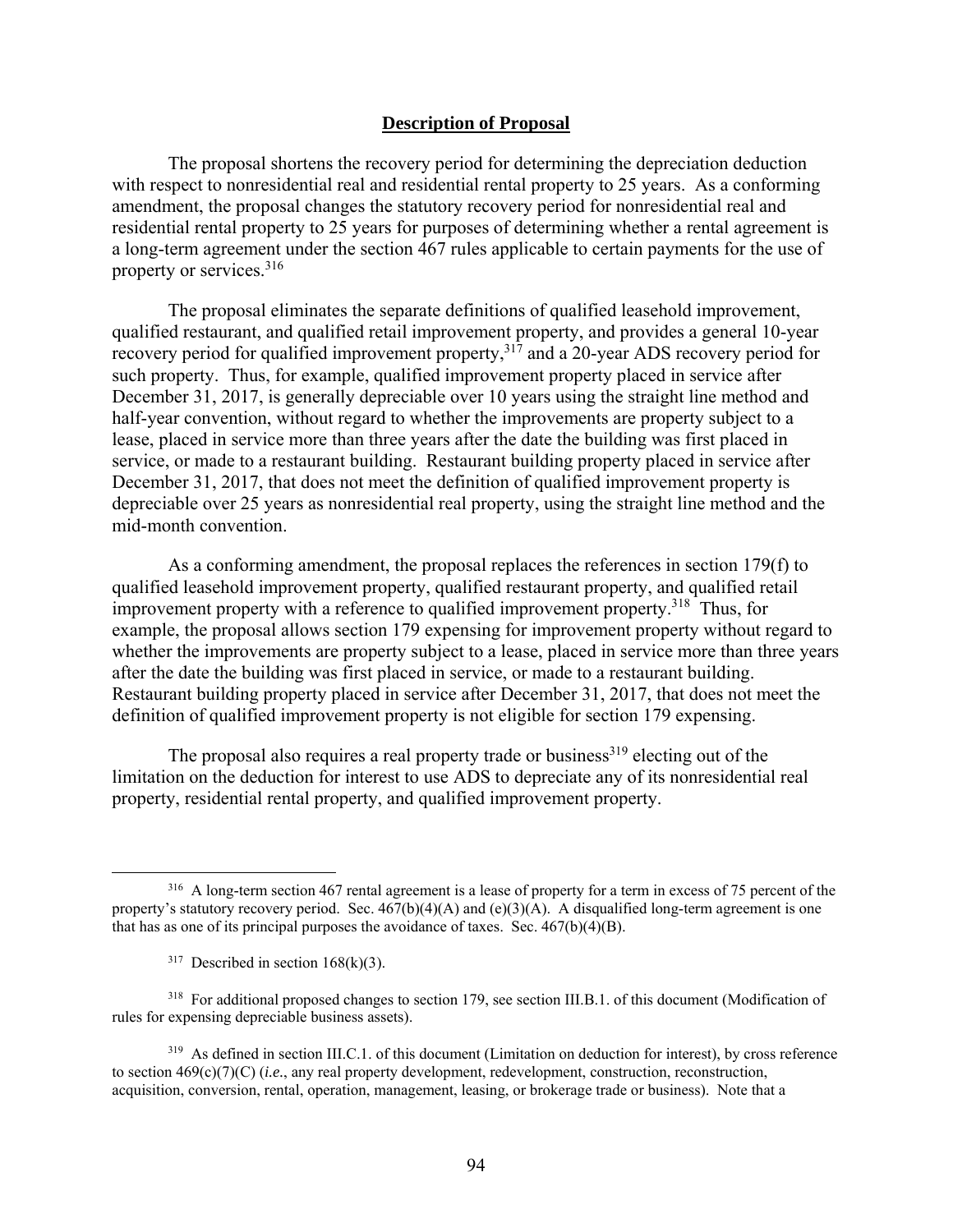# **Effective Date**

The proposal is effective for property placed in service after December 31, 2017.

 $\overline{a}$ 

mortgage broker who is a broker of financial instruments is not in a real property trade or business for this purpose. See, *e.g.*, CCA 201504010 (December 17, 2014).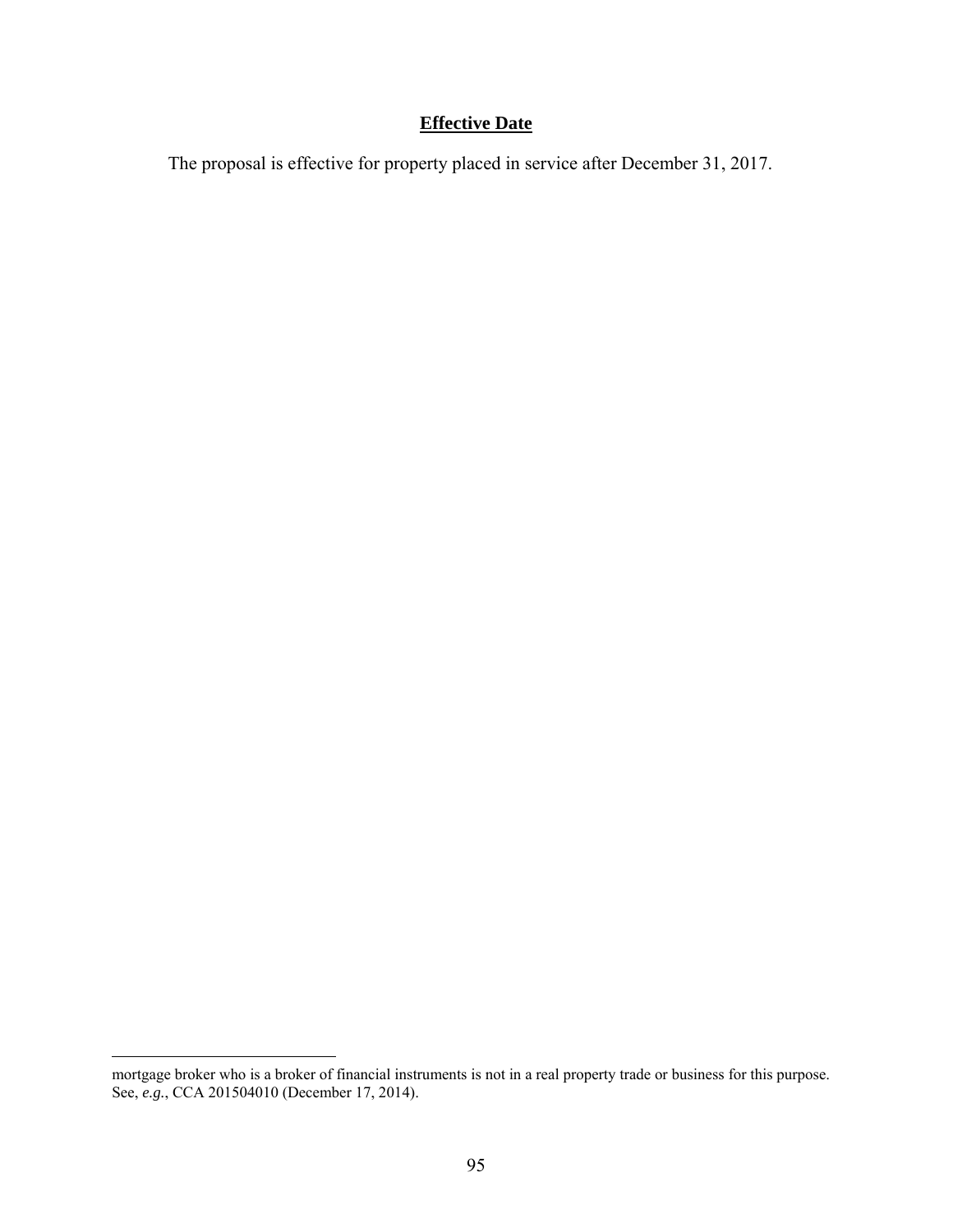#### **D. Business-Related Deductions**

#### **1. Repeal of deduction for income attributable to domestic production activities**

#### **Present Law**

Section 199 provides a deduction from taxable income (or, in the case of an individual, adjusted gross income<sup>320</sup>) that is equal to nine percent of the lesser of the taxpayer's qualified production activities income or taxable income (determined without regard to the section 199 deduction) for the taxable year.<sup>321</sup> For corporations subject to the 35-percent corporate income tax rate, the nine-percent deduction effectively reduces the corporate income tax rate to slightly less than 32 percent on qualified production activities income.<sup>322</sup> A similar reduction applies to the graduated rates applicable to individuals with qualifying domestic production activities income.

In general, qualified production activities income is equal to domestic production gross receipts reduced by the sum of: (1) the costs of goods sold that are allocable to those receipts; and  $(2)$  other expenses, losses, or deductions which are properly allocable to those receipts.<sup>323</sup>

Domestic production gross receipts generally are gross receipts of a taxpayer that are derived from: (1) any sale, exchange, or other disposition, or any lease, rental, or license, of qualifying production property<sup>324</sup> that was manufactured, produced, grown or extracted by the taxpayer in whole or in significant part within the United States; $325$  (2) any sale, exchange, or

<sup>322</sup> This example assumes the deduction does not exceed the wage limitation discussed below.

 $323$  Sec. 199(c)(1). In computing qualified production activities income, the domestic production activities deduction itself is not an allocable deduction. Sec.  $199(c)(1)(B)(ii)$ . See Treas. Reg. secs. 1.199-1 through 1.199-9 where the Secretary has prescribed rules for the proper allocation of items of income, deduction, expense, and loss for purposes of determining qualified production activities income.

<sup>324</sup> Qualifying production property generally includes any tangible personal property, computer software, and sound recordings. Sec.  $199(c)(5)$ .

 <sup>320</sup> For this purpose, adjusted gross income is determined after application of sections 86, 135, 137, 219, 221, 222, and 469, without regard to the section 199 deduction. Sec. 199(d)(2).

 $321$  Sec. 199(a). In the case of oil related qualified production activities income, the deduction from taxable income is equal to six percent of the lesser of the taxpayer's oil related qualified production activities income, qualified production activities income, or taxable income. Sec. 199(d)(9).

<sup>&</sup>lt;sup>325</sup> When used in the Code in a geographical sense, the term "United States" generally includes only the States and the District of Columbia. Sec.  $7701(a)(9)$ . A special rule for determining domestic production gross receipts, however, provides that for taxable years beginning after December 31, 2005, and before January 1, 2017, in the case of any taxpayer with gross receipts from sources within the Commonwealth of Puerto Rico, the term "United States" includes the Commonwealth of Puerto Rico, but only if all of the taxpayer's Puerto Rico-sourced gross receipts are taxable under the Federal income tax for individuals or corporations for such taxable year. Secs. 199(d)(8)(A) and (C). In computing the 50-percent wage limitation, the taxpayer is permitted to take into account wages paid to bona fide residents of Puerto Rico for services performed in Puerto Rico. Sec. 199(d)(8)(B).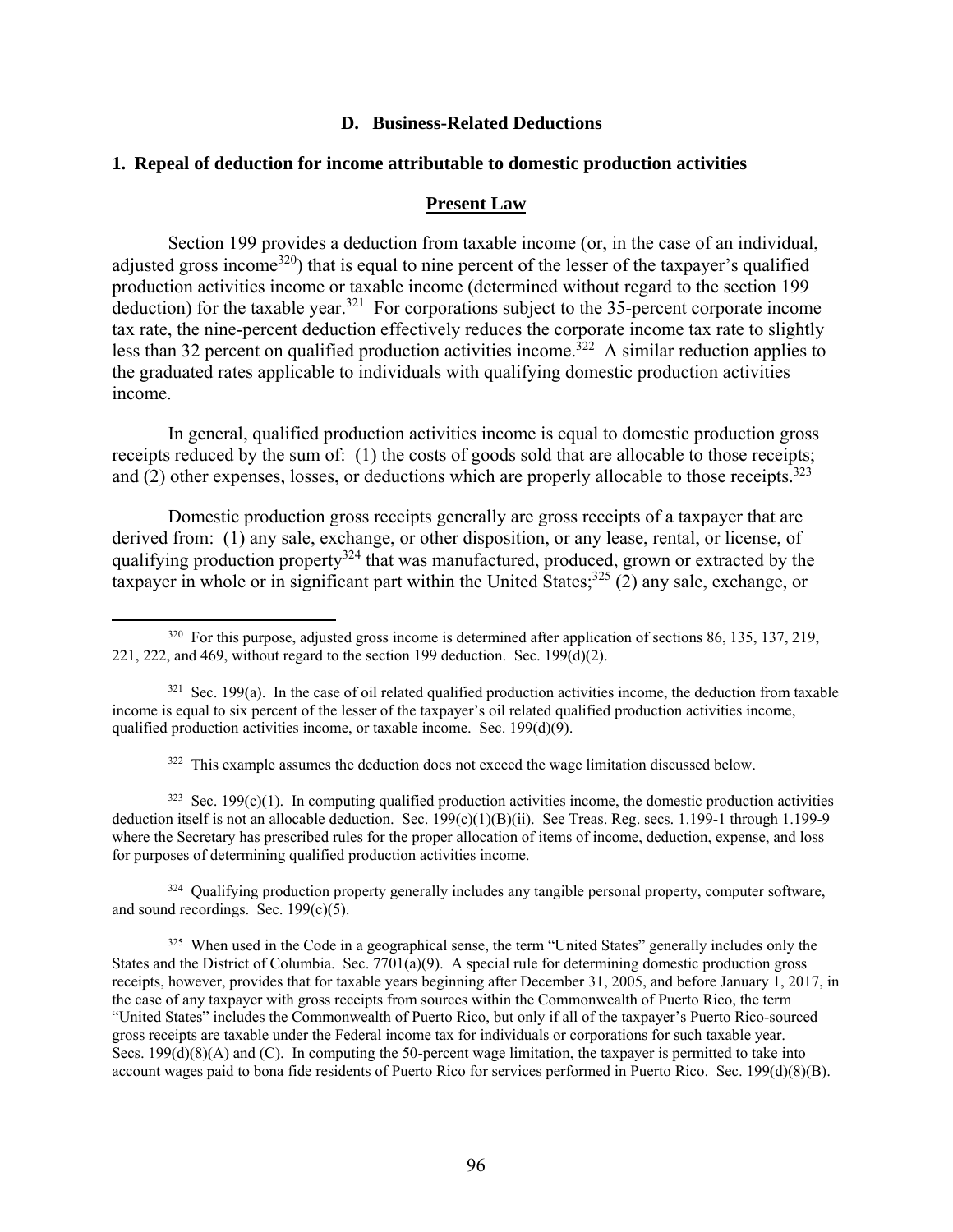other disposition, or any lease, rental, or license, of qualified film<sup>326</sup> produced by the taxpayer; (3) any sale, exchange, or other disposition, or any lease, rental, or license, of electricity, natural gas, or potable water produced by the taxpayer in the United States; (4) construction of real property performed in the United States by a taxpayer in the ordinary course of a construction trade or business; or (5) engineering or architectural services performed in the United States for the construction of real property located in the United States.<sup>327</sup>

The amount of the deduction for a taxable year is limited to 50 percent of the W-2 wages paid by the taxpayer, and properly allocable to domestic production gross receipts, during the calendar year that ends in such taxable year. $328$ 

## **Description of Proposal**

The proposal repeals the deduction for income attributable to domestic production activities.

## **Effective Date**

The proposal applies to taxable years beginning after December 31, 2018.

## **2. Limitation on deduction by employers of expenses for fringe benefits**

## **Present Law**

## **In general**

No deduction is allowed with respect to (1) an activity generally considered to be entertainment, amusement, or recreation ("entertainment"), unless the taxpayer establishes that the item was directly related to (or, in certain cases, associated with) the active conduct of the taxpayer's trade or business, or (2) a facility (*e.g.*, an airplane) used in connection with such

<sup>&</sup>lt;sup>326</sup> Qualified film includes any motion picture film or videotape (including live or delayed television programming, but not including certain sexually explicit productions) if 50 percent or more of the total compensation relating to the production of the film (including compensation in the form of residuals and participations) constitutes compensation for services performed in the United States by actors, production personnel, directors, and producers. Sec. 199(c)(6).

 $327$  Sec. 199(c)(4)(A).

<sup>328</sup> Sec. 199(b)(1). For purposes of the provision, "W-2 wages" include the sum of the amounts of wages as defined in section 3401(a) and elective deferrals that the taxpayer properly reports to the Social Security Administration with respect to the employment of employees of the taxpayer during the calendar year ending during the taxpayer's taxable year. Elective deferrals include elective deferrals as defined in section  $402(g)(3)$ , amounts deferred under section 457, and designated Roth contributions as defined in section 402A. See sec. 199(b)(2)(A). The wage limitation for qualified films includes any compensation for services performed in the United States by actors, production personnel, directors, and producers and is not restricted to W-2 wages. Sec. 199(b)(2)(D).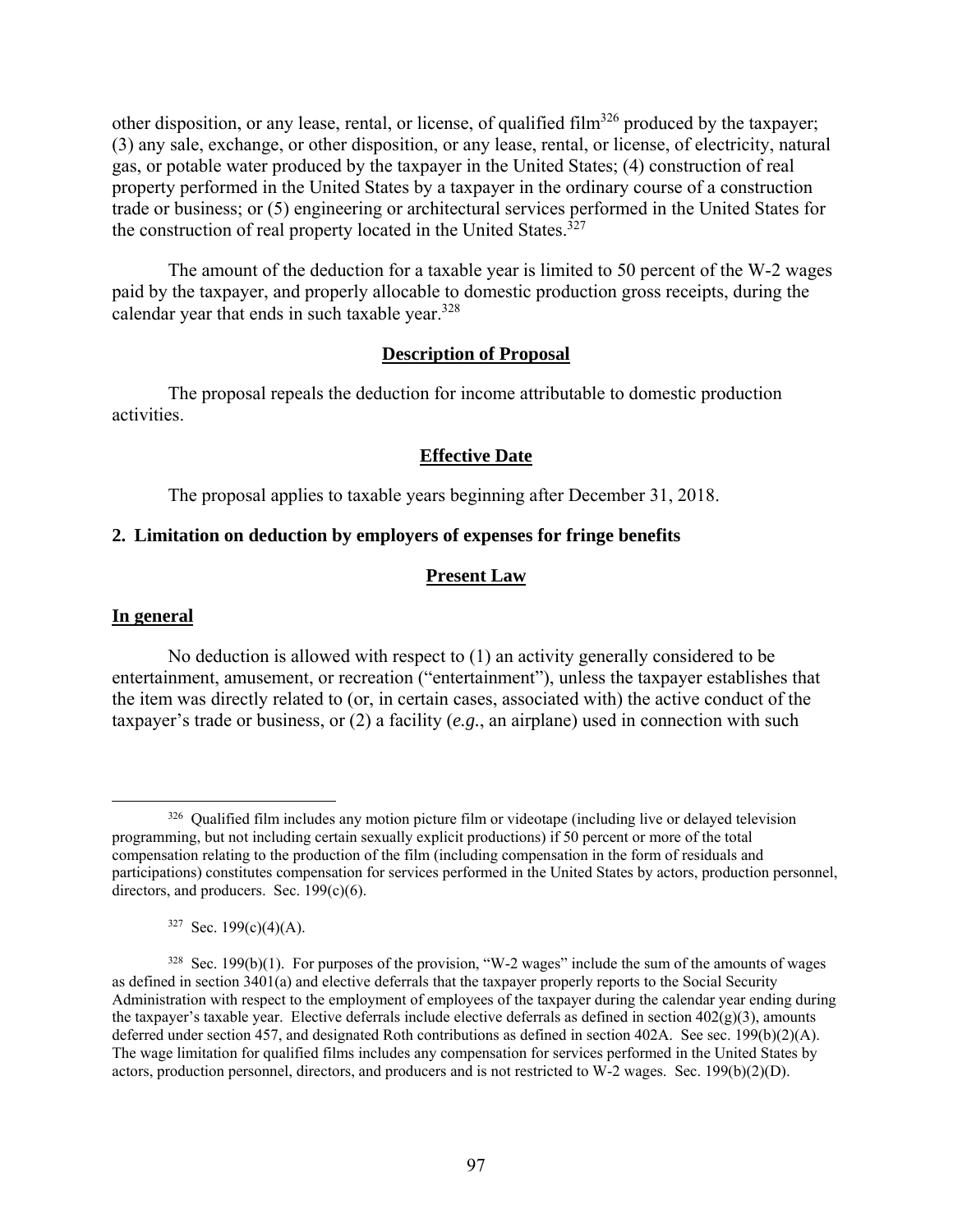activity.<sup>329</sup> If the taxpayer establishes that entertainment expenses are directly related to (or associated with) the active conduct of its trade or business, the deduction generally is limited to 50 percent of the amount otherwise deductible.<sup>330</sup> Similarly, a deduction for any expense for food or beverages generally is limited to 50 percent of the amount otherwise deductible.<sup>331</sup> In addition, no deduction is allowed for membership dues with respect to any club organized for business, pleasure, recreation, or other social purpose.<sup>332</sup>

There are a number of exceptions to the general rule disallowing deduction of entertainment expenses and the rules limiting deductions to 50 percent of the otherwise deductible amount. Under one such exception, those rules do not apply to expenses for goods, services, and facilities to the extent that the expenses are reported by the taxpayer as compensation and as wages to an employee.<sup>333</sup> Those rules also do not apply to expenses for goods, services, and facilities to the extent that the expenses are includible in the gross income of a recipient who is not an employee (*e.g.*, a nonemployee director) as compensation for services rendered or as a prize or award.<sup>334</sup> The exceptions apply only to the extent that amounts are properly reported by the company as compensation and wages or otherwise includible in income. In no event can the amount of the deduction exceed the amount of the taxpayer's actual cost, even if a greater amount  $(i.e.,$  fair market value) is includible in income.<sup>335</sup>

Those deduction disallowance rules also do not apply to expenses paid or incurred by the taxpayer, in connection with the performance of services for another person (other than an employer), under a reimbursement or other expense allowance arrangement if the taxpayer accounts for the expenses to such person.336 Another exception applies for expenses for recreational, social, or similar activities primarily for the benefit of employees other than certain owners and highly compensated employees.<sup>337</sup> An exception applies also to the 50 percent

 $332$  Sec. 274(a)(3).

- 335 Treas. Reg. sec. 1.162-25T(a).
- $336$  Sec. 274(e)(3).
- $337$  Sec. 274(e)(4).

 $329$  Sec. 274(a)(1).

 $330$  Sec. 274(n)(1)(B).

 $331$  Sec. 274(n)(1)(A).

 $333$  Sec. 274(e)(2)(A). See below for a discussion of the recent modification of this rule for certain individuals.

 $334$  Sec. 274(e)(9).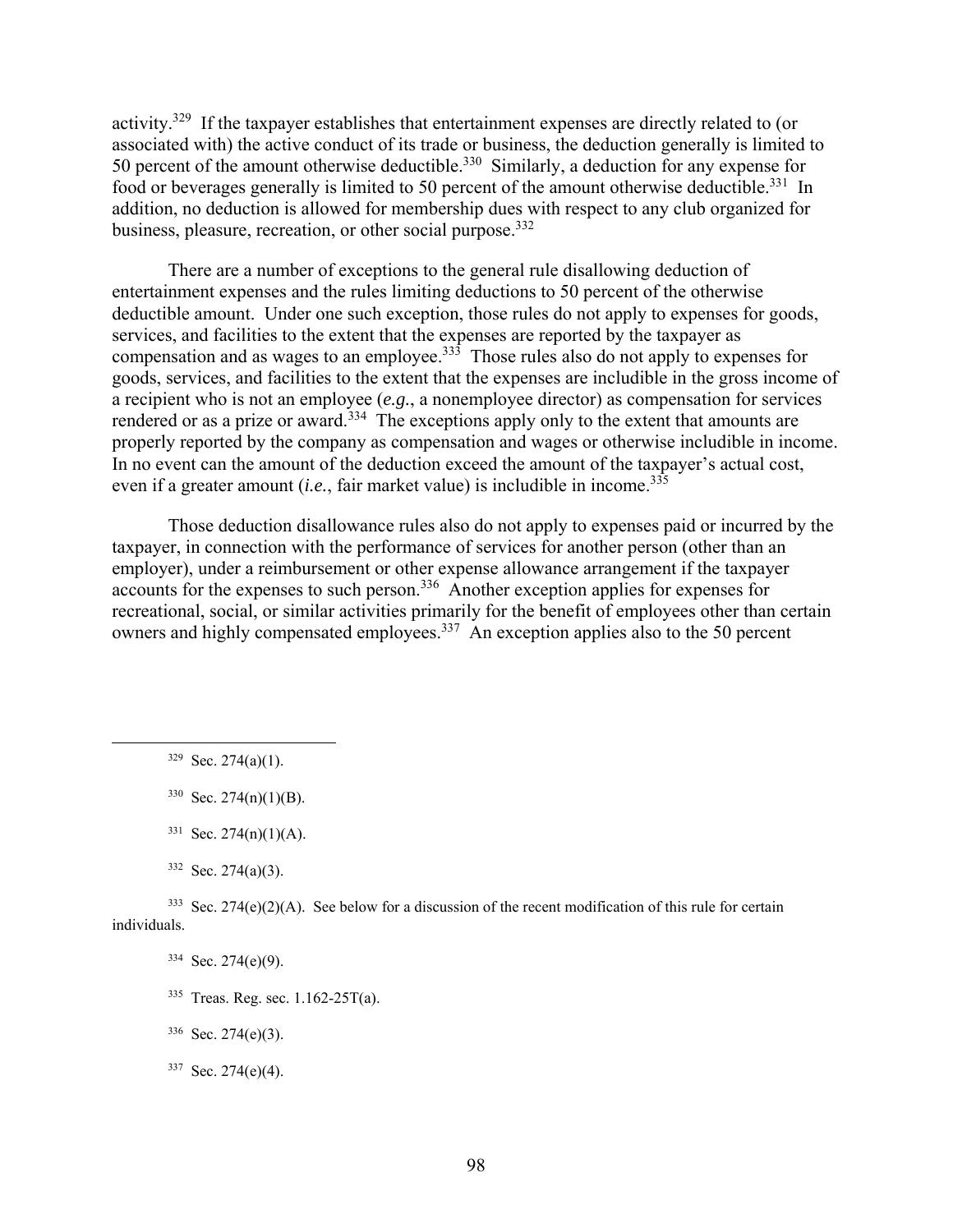deduction limit for food and beverages provided to crew members of certain commercial vessels and certain oil or gas platform or drilling rig workers.<sup>338</sup>

#### **Expenses treated as compensation**

Except as otherwise provided, gross income includes compensation for services, including fees, commissions, fringe benefits, and similar items.<sup>339</sup> In general, an employee (or other service provider) must include in gross income the amount by which the fair market value of a fringe benefit exceeds the sum of the amount (if any) paid by the individual and the amount  $(i)$  (if any) specifically excluded from gross income.<sup>340</sup> Treasury regulations provide detailed rules regarding the valuation of certain fringe benefits, including flights on an employer-provided aircraft. In general, the value of a non-commercial flight generally is determined under the base aircraft valuation formula, also known as the Standard Industry Fare Level formula or "SIFL."<sup>341</sup> If the SIFL valuation rules do not apply, the value of a flight on an employer-provided aircraft generally is equal to the amount that an individual would have to pay in an arm's-length transaction to charter the same or a comparable aircraft for that period for the same or a comparable flight.<sup>342</sup>

In the context of an employer providing an aircraft to employees for nonbusiness (*e.g.*, vacation) flights, the exception for expenses treated as compensation has been interpreted as not limiting the company's deduction for expenses attributable to the operation of the aircraft to the amount of compensation reportable to its employees.<sup>343</sup> The result of that interpretation is often a deduction several times larger than the amount required to be included in income. Further, in many cases, the individual including amounts attributable to personal travel in income directly benefits from the enhanced deduction, resulting in a net deduction for the personal use of the company aircraft.

The exceptions for expenses treated as compensation or otherwise includible income were subsequently modified in the case of specified individuals such that the exceptions apply only to the extent of the amount of expenses treated as compensation or includible in income of the specified individual.<sup>344</sup> Specified individuals are individuals who, with respect to an employer or other service recipient (or a related party), are subject to the requirements of

 $339$  Sec. 61(a)(1).

- $340$  Treas. Reg. sec. 1.61-21(b)(1).
- $341$  Treas. Reg. sec.  $1.61-21(g)(5)$ .
- $342$  Treas. Reg. sec. 1.61-21(b)(6).

343 *Sutherland Lumber-Southwest, Inc. v. Commissioner*, 114 T.C. 197 (2000), aff'd, 255 F.3d 495 (8th Cir. 2001).

<sup>344</sup> Sec. 274(e)(2)(B)(i). See also Treas. Reg. sec. 1.274-9(a).

 $338$  Sec. 274(n)(2)(E).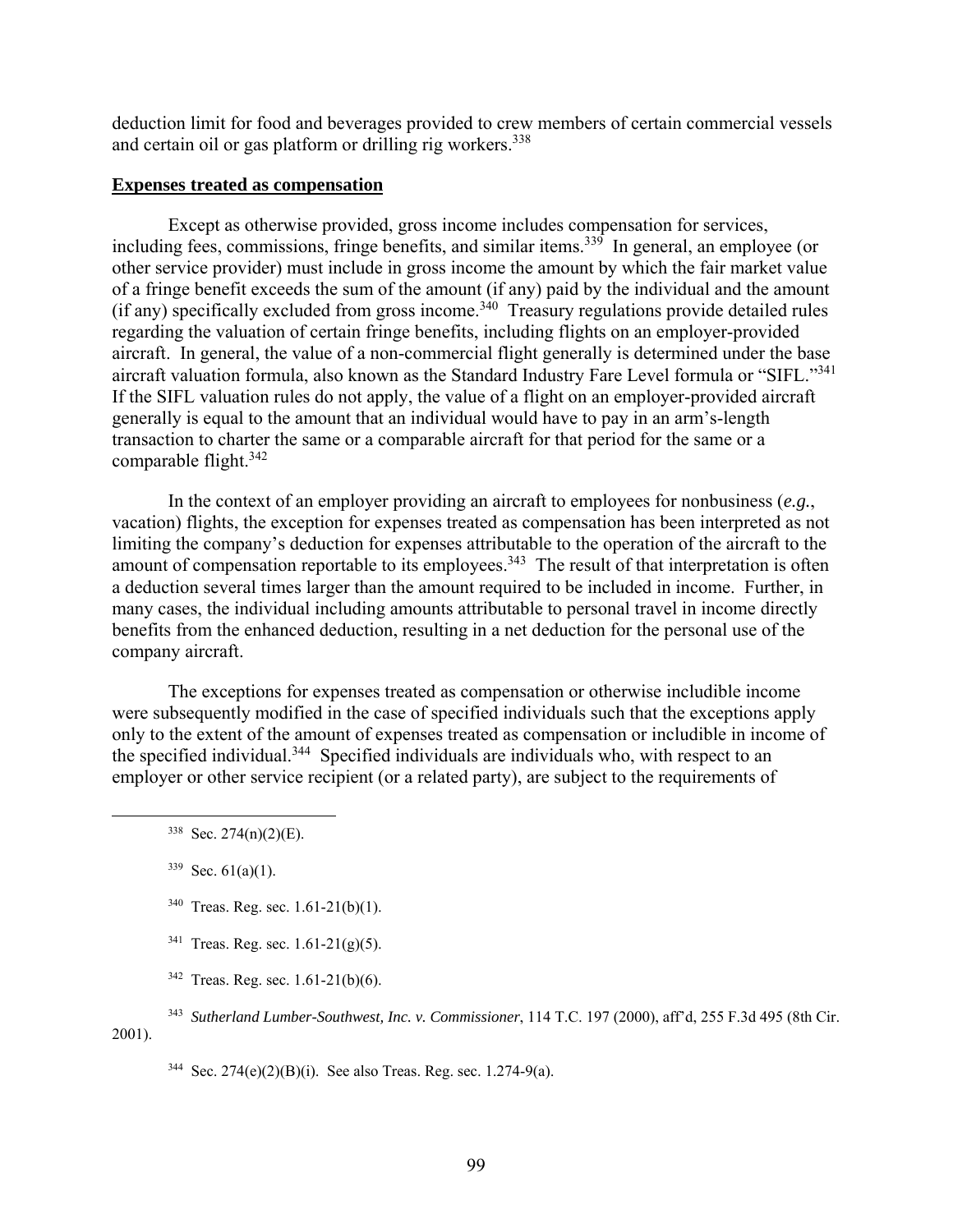section 16(a) of the Securities Exchange Act of 1934, or would be subject to such requirements if the employer or service recipient (or related party) were an issuer of equity securities referred to in section  $16(a)$ .<sup>345</sup>

As a result, in the case of specified individuals, no deduction is allowed with respect to expenses for (1) a nonbusiness activity generally considered to be entertainment, amusement or recreation, or (2) a facility (*e.g.*, an airplane) used in connection with such activity to the extent that such expenses exceed the amount treated as compensation or includible in income to the specified individual. For example, a company's deduction attributable to aircraft operating costs and other expenses for a specified individual's vacation use of a company aircraft is limited to the amount reported as compensation to the specified individual. However, in the case of other employees or service providers, the company's deduction is not limited to the amount treated as compensation or includible in income.<sup>346</sup>

### **Excludable fringe benefits**

Certain employer-provided fringe benefits are excluded from an employee's gross income and wages for employment tax purposes, including, but not limited to, de minimis fringes, qualified transportation fringes, and meals provided for the "convenience of the employer."347

A de minimis fringe generally means any property or service the value of which is (taking into account the frequency with which similar fringes are provided by the employer) so small as to make accounting for it unreasonable or administratively impracticable,<sup>348</sup> and also includes food and beverages provided to employees through an eating facility operated by the employer that is located on or near the employer's business premises and meets certain requirements.349

Qualified transportation fringes include qualified parking (parking on or near the employer's business premises or on or near a location from which the employee commutes to

 $348$  Sec. 132(e)(1). Examples include occasional personal use of an employer's copying machine. occasional parties or meals for employees and their guests, local telephone calls, and coffee, doughnuts and soft drinks. Treas. Reg. sec. 1.132-6(e)(1).

<sup>349</sup> Sec. 132(e)(2). Revenue derived from such a facility must normally equal or exceed the direct operating costs of the facility. Employees who are entitled, under Section 119, to exclude the value of a meal provided at such a facility are treated as having paid an amount for the meal equal to the direct operating costs of the facility attributable to such meal.

<sup>&</sup>lt;sup>345</sup> Sec. 274(e)(2)(B)(ii). See also Treas. Reg. sec. 1.274-9(b).

<sup>346</sup> See Treas. Reg. sec. 1.274-10(a)(2).

<sup>&</sup>lt;sup>347</sup> Secs. 132(a), 119(a), 3121(a)(19) and (20), 3231(e)(5) and (9), 3306(b)(14) and (16), and 3401(a)(19).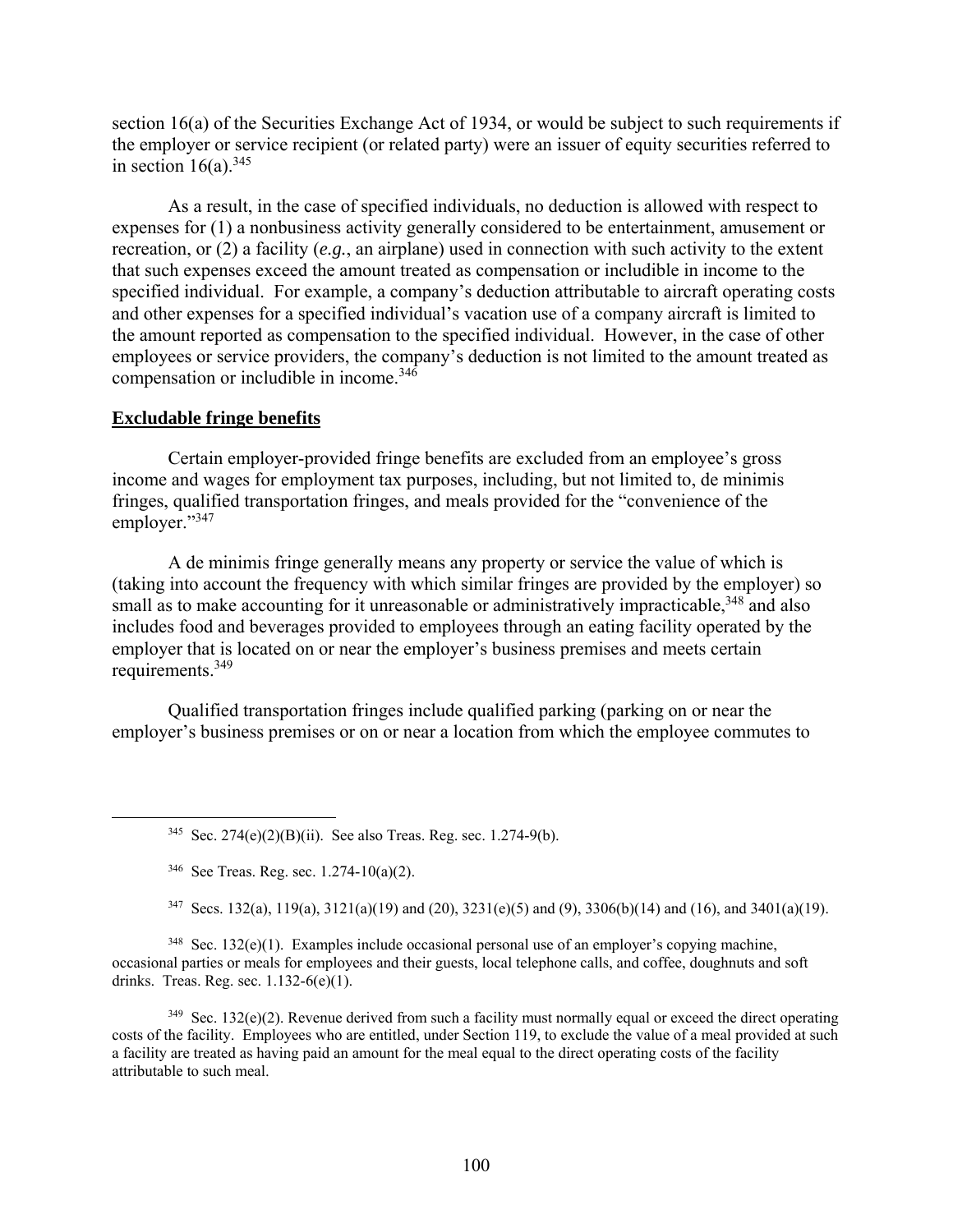work by public transit), transit passes, vanpool benefits, and qualified bicycle commuting reimbursements.350

The value of meals furnished to an employee or the employee's spouse or dependents by or on behalf of an employer for the convenience of the employer is excludible from the employee's gross income, but only if such meals are provided on the employer's business premises.351

## **Description of Proposal**

The proposal provides that no deduction is allowed with respect to (1) an activity generally considered to be entertainment, amusement or recreation, (2) membership dues with respect to any club organized for business, pleasure, recreation or other social purposes, or (3) a facility or portion thereof used in connection with any of the above items. Thus, the proposal repeals the present-law exception to the deduction disallowance for entertainment, amusement, or recreation that is directly related to (or, in certain cases, associated with) the active conduct of the taxpayer's trade or business (and the related rule applying a 50 percent limit to such deductions).

While taxpayers may still generally deduct 50 percent of the food and beverage expenses associated with operating their trade or business (*e.g.*, meals consumed by employees on work travel), the proposal expands this 50 percent limitation to expenses of the employer associated with providing food and beverages to employees through an eating facility that meets requirements for de minimis fringes.

In addition, the proposal disallows a deduction for expenses associated with providing any qualified transportation fringe to employees of the taxpayer, and except as necessary for ensuring the safety of an employee, any expense incurred for providing transportation (or any payment or reimbursement) for commuting between the employee's residence and place of employment.

### **Effective Date**

The proposal applies to amounts paid or incurred after December 31, 2017.

<sup>&</sup>lt;sup>350</sup> Sec. 132(f)(1), (5). The qualified transportation fringe exclusions are subject to monthly limits. Sec. 132(f)(2).

<sup>351</sup> Sec. 119(a).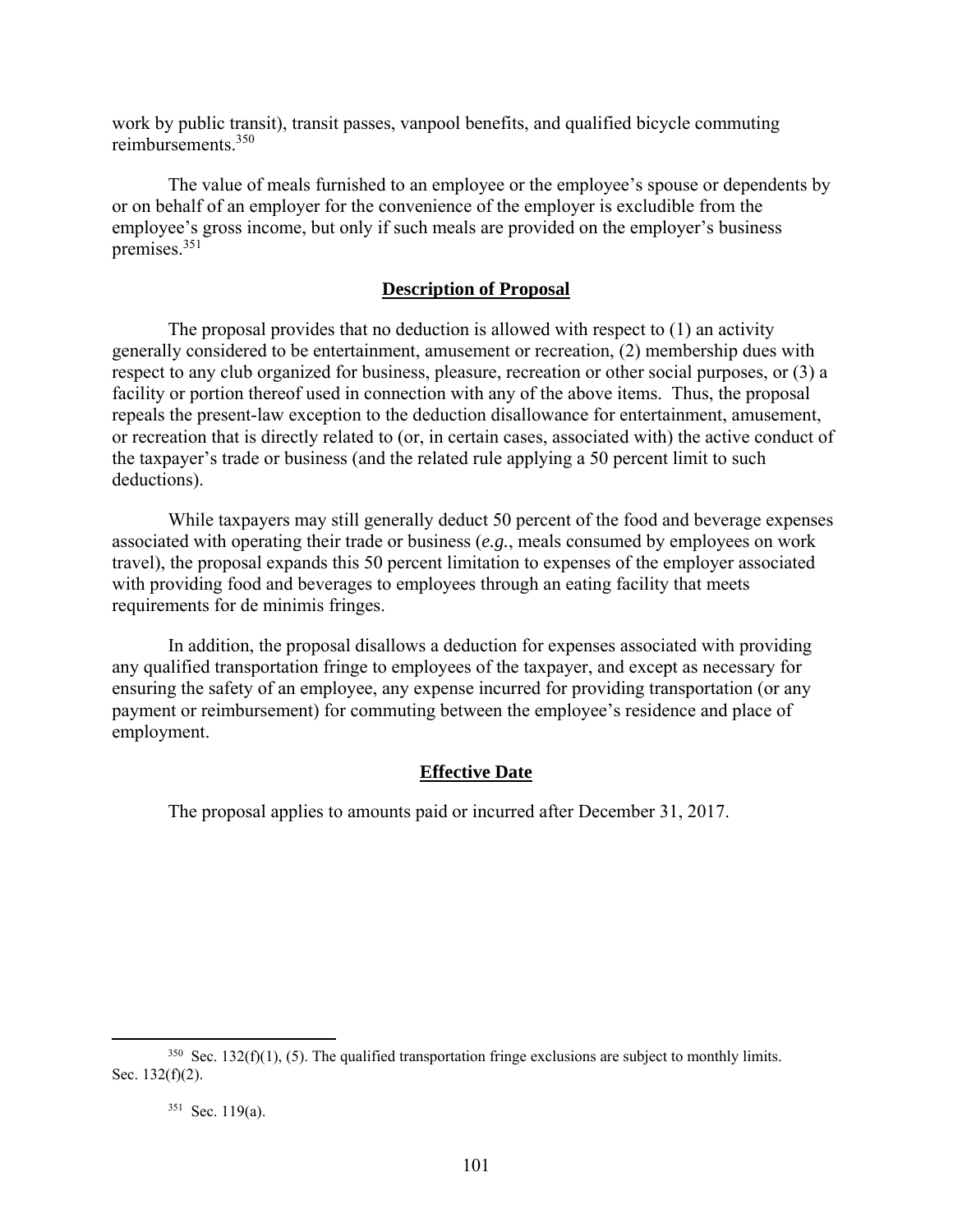### **E. Accounting Methods**

## **1. Certain special rules for taxable year of inclusion**

### **Present Law**

### **In general**

A taxpayer generally is required to include an item in income no later than the time of its actual or constructive receipt, unless the item properly is accounted for in a different period under the taxpayer's method of accounting.<sup>352</sup> If a taxpayer has an unrestricted right to demand the payment of an amount, the taxpayer is in constructive receipt of that amount whether or not the taxpayer makes the demand and actually receives the payment.<sup>353</sup>

In general, for a cash basis taxpayer, an amount is included in income when actually or constructively received. For an accrual basis taxpayer, an amount is included in income when all the events have occurred that fix the right to receive such income and the amount thereof can be determined with reasonable accuracy, unless an exception permits deferral or exclusion.<sup>354</sup>

A number of exceptions that exist to permit deferral of income relate to advance payments. An advance payment is when a taxpayer receives payment before the taxpayer provides goods or services to its customer. The exceptions often allow tax deferral to mirror financial accounting deferral (*e.g.*, income is recognized as the goods are provided or the services are performed).<sup>355</sup>

### **Interest income**

 $\overline{a}$ 

A taxpayer generally must include in gross income the amount of interest received or accrued within the taxable year on indebtedness held by the taxpayer.<sup>356</sup>

 $352$  Sec. 451(a).

- 353 See Treas. Reg. sec. 1.451-2.
- 354 See Treas. Reg. sec. 1.451-1(a)*.*

<sup>355</sup> For examples of provisions permitting deferral of advance payments, see Treas. Reg. sec. 1.451-5 and Rev. Proc. 2004-34, 2004-1 C.B. 991, as modified and clarified by Rev. Proc. 2011-18, 2011-5 I.R.B. 443, and Rev. Proc. 2013-29, 2013-33 I.R.B. 141.

 $356$  Secs. 61(a)(4) and 451.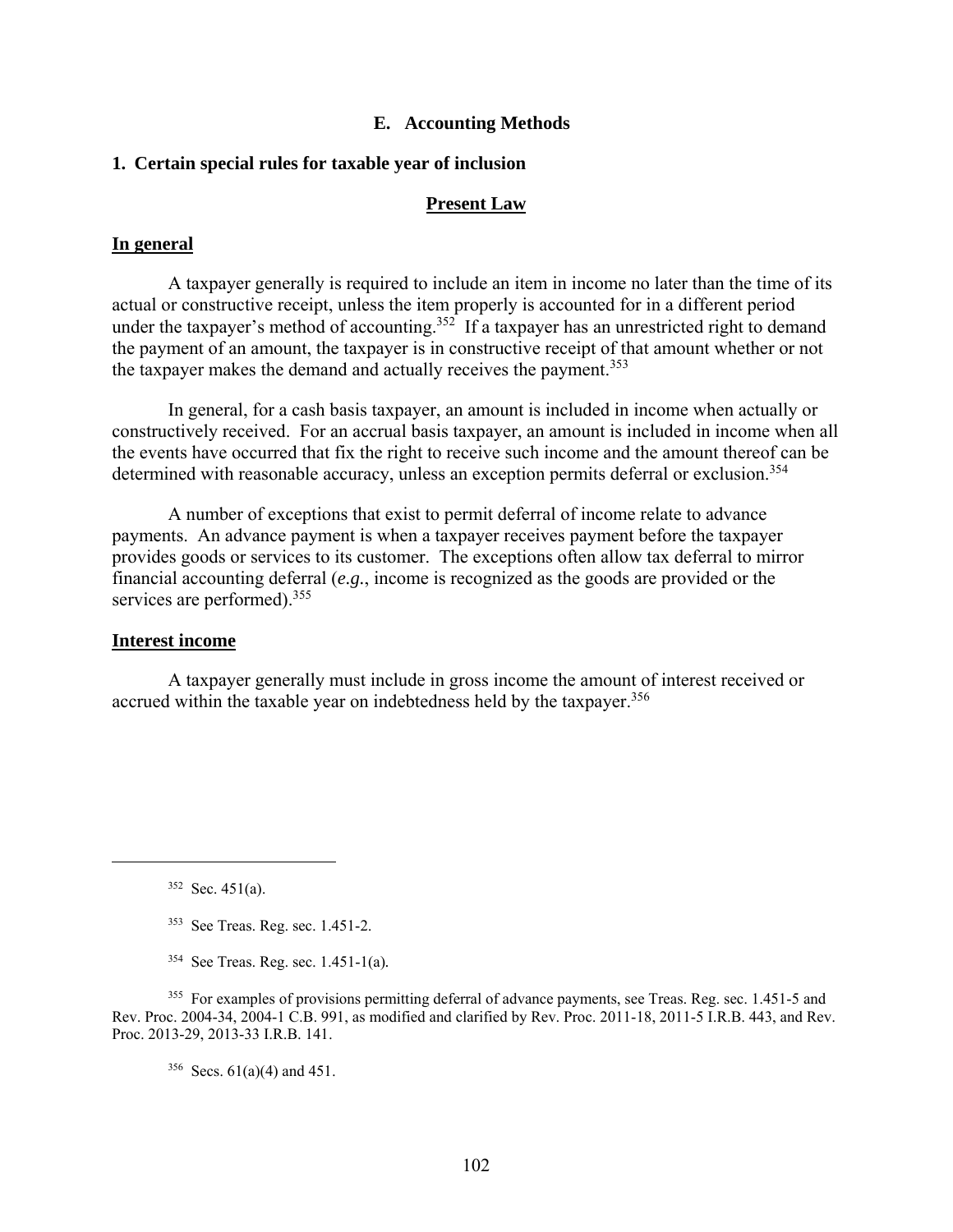#### **Original issue discount**

The holder of a debt instrument with original issue discount ("OID") generally accrues and includes the OID in gross income as interest over the term of the instrument, regardless of when the stated interest (if any) is paid.<sup>357</sup>

The amount of OID with respect to a debt instrument is the excess of the stated redemption price at maturity over the issue price of the debt instrument.<sup>358</sup> The stated redemption price at maturity is the sum of all payments provided by the debt instrument other than qualified stated interest payments.<sup>359</sup> The holder includes in gross income an amount equal to the sum of the daily portions of the OID for each day during the taxable year the holder held such debt instrument. The daily portion is determined by allocating to each day in any accrual period its ratable portion of the increase during such accrual period in the adjusted issue price of the debt instrument.<sup>360</sup> The adjustment to the issue price is determined by multiplying the adjusted issue price (*i.e.*, the issue price increased by adjustments prior to the accrual period) by the instrument's yield to maturity, and then subtracting the interest payable during the accrual period. Thus, to compute the amount of OID and the portion of OID allocable to a period, the stated redemption price at maturity and the term must be known. Issuers of OID instruments accrue and deduct the amount of OID as interest expense in the same manner as the holder.<sup>361</sup>

#### **Debt instruments subject to acceleration**

Special rules for determining the amount of OID allocated to a period apply to certain instruments that may be subject to prepayment. If a borrower can reduce the yield on a debt by exercising a prepayment option, the OID rules assume that the borrower will prepay the debt.<sup>362</sup> In addition, in the case of  $(1)$  any regular interest in a real estate mortgage investment conduit ("REMIC") or qualified mortgages held by a REMIC or (2) any other debt instrument if payments under the instrument may be accelerated by reason of prepayments of other obligations securing the instrument, the daily portions of the OID on such debt instruments are determined by taking into account an assumption regarding the prepayment of principal for such instruments<sup>363</sup>

- 359 Sec. 1273(a)(2) and Treas. Reg. sec. 1.1273-1(b).
- 360 Sec. 1272(a)(1) and (3).

 $361$  Sec. 163(e).

362 Treas. Reg. sec. 1.1272-1(c)(5).

 $363$  Sec. 1272(a)(6).

 <sup>357</sup> Sec. 1272.

 $358$  Sec. 1273(a)(1).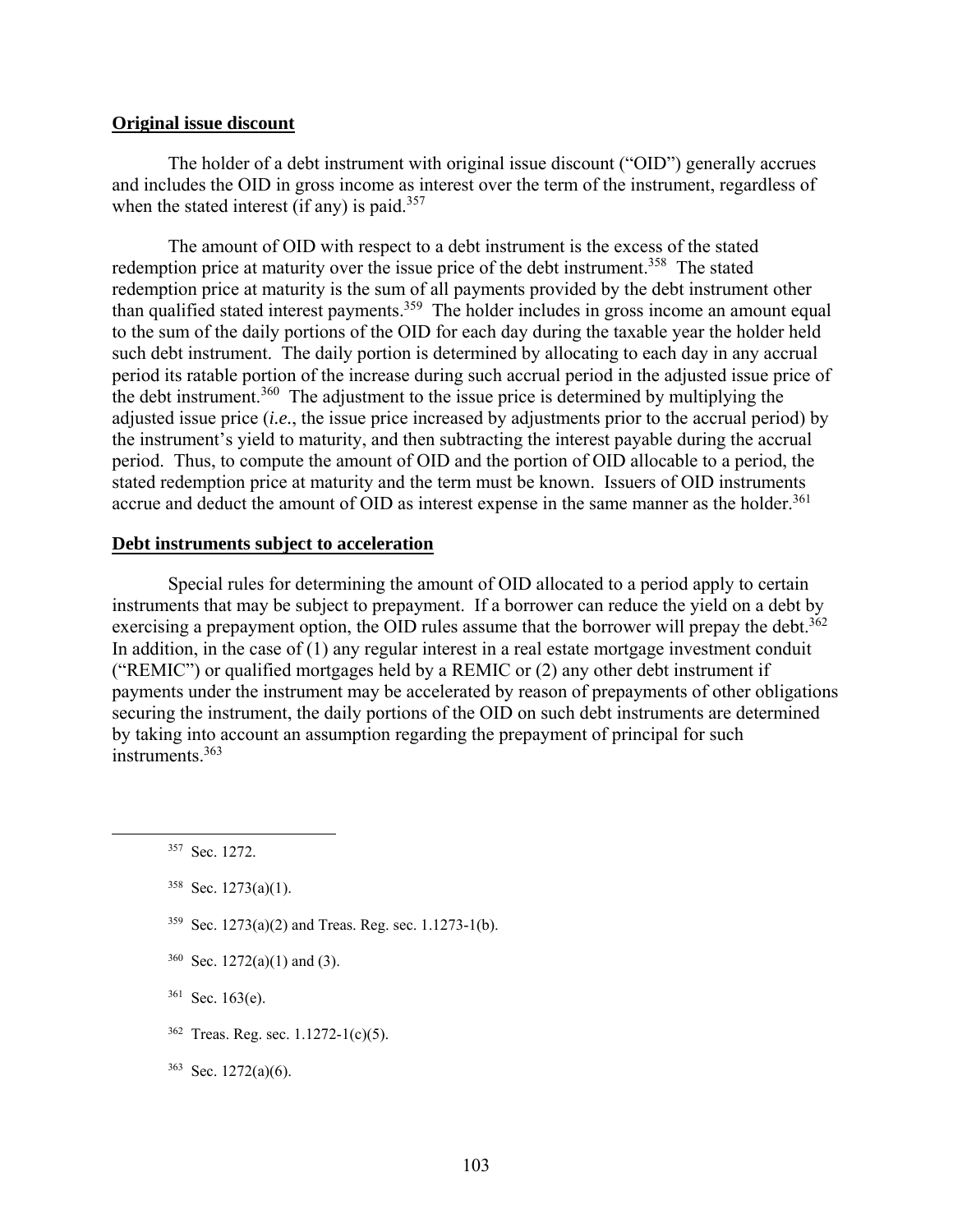The Taxpayer Relief Act of 1997<sup>364</sup> extended these rules to any pool of debt instruments the payments on which may be accelerated by reason of prepayments.<sup>365</sup> Thus, if a taxpayer holds a pool of credit card receivables that require interest to be paid only if the borrowers do not pay their accounts by a specified date ("grace-period interest"), the taxpayer is required to accrue interest or OID on such pool based upon a reasonable assumption regarding the timing of the payments of the accounts in the pool. Under these rules, certain amounts (other than graceperiod interest) related to credit card transactions, such as late-payment fees,<sup>366</sup> cash-advance fees,367 and interchange fees,368 have been determined to create OID or increase the amount of OID on the pool of credit card receivables to which the amounts relate.<sup>369</sup>

#### **Description of Proposal**

The proposal revises the rules associated with the recognition of income. Specifically, the proposal requires a taxpayer to recognize income no later than the taxable year in which such income is taken into account as income on an applicable financial statement<sup>370</sup> or another financial statement under rules specified by the Secretary, but provides an exception for longterm contract income to which section  $460$  applies.<sup>371</sup>

364 Pub. L. No. 105-34, sec. 1004(a).

 $365$  Sec. 1272(a)(6)(C)(iii).

366 Rev. Proc. 2004-33, 2004-1 C.B. 989.

367 Rev. Proc. 2005-47, 2005-2 C.B. 269.

368 *Capital One Financial Corp. and Subsidiaries v. Commissioner*, 133 T.C. No. 8 (2009); IRS Chief Counsel Notice CC-2010-018, September 27, 2010.

369 See also Rev. Proc. 2013-26, 2013-22 I.R.B. 1160, for a safe harbor method of accounting for OID on a pool of credit card receivables for purposes of section 1272(a)(6).

<sup>370</sup> For purposes of the proposal, the term "applicable financial statement" means: (A) a financial statement which is certified as being prepared in accordance with generally accepted accounting principles and which is (i) a 10–K (or successor form), or annual statement to shareholders, required to be filed by the taxpayer with the United States Securities and Exchange Commission ("SEC"), (ii) an audited financial statement of the taxpayer which is used for (I) credit purposes, (II) reporting to shareholders, partners, or other proprietors, or to beneficiaries, or (III) any other substantial nontax purpose, but only if there is no statement of the taxpayer described in clause (i), or (iii) filed by the taxpayer with any other Federal agency for purposes other than Federal tax purposes, but only if there is no statement of the taxpayer described in clause (i) or (ii); (B) a financial statement which is made on the basis of international financial reporting standards and is filed by the taxpayer with an agency of a foreign government which is equivalent to the SEC and which has reporting standards not less stringent than the standards required by such Commission, but only if there is no statement of the taxpayer described in subparagraph (A); or (C) a financial statement filed by the taxpayer with any other regulatory or governmental body specified by the Secretary, but only if there is no statement of the taxpayer described in subparagraph (A) or (B).

<sup>371</sup> For example, under the proposal, any unbilled receivables for partially performed services must be recognized to the extent the amounts are taken into income for financial statement purposes.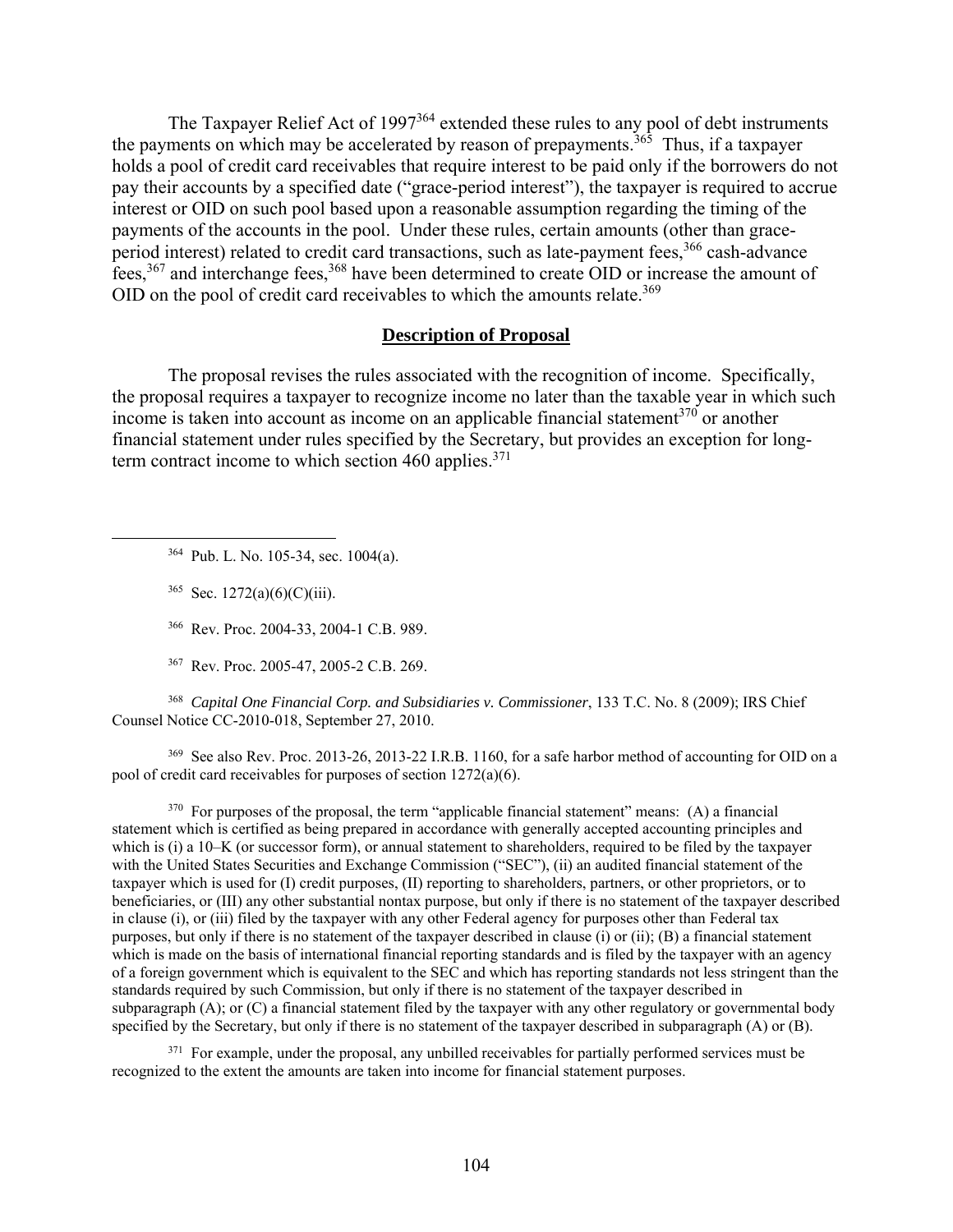The proposal also codifies the current deferral method of accounting for advance payments for goods and services provided by the IRS under Revenue Procedure 2004-34.<sup>372</sup> That is, the proposal allows taxpayers to defer the inclusion of income associated with certain advance payments to the end of the tax year following the tax year of receipt if such income also is deferred for financial statement purposes. $373$ 

In addition, the proposal directs taxpayers to apply the revenue recognition rules under section 451 before applying the OID rules under section 1272. Thus, for example, to the extent amounts are included in income for financial statement purposes when received (*e.g.*, latepayment fees, cash-advance fees, or interchange fees), such amounts generally are includable in income at such time in accordance with the general recognition principles under section 451.

In the case of any taxpayer required by this proposal to change its method of accounting for its first taxable year beginning after December 31, 2017, such change is treated as initiated by the taxpayer and made with the consent of the Secretary.

#### **Effective Date**

The proposal applies to taxable years beginning after December 31, 2017, and application of these rules is a change in the taxpayer's method of accounting for purposes of section 481.

 <sup>372 2004-1</sup> C.B. 991, as modified and clarified by Rev. Proc. 2011-18, 2011-5 I.R.B. 443, and Rev. Proc. 2013-29, 2013-33 I.R.B. 141.

<sup>&</sup>lt;sup>373</sup> Thus, the proposal is intended to override the exception in Treasury Regulation section 1.451-5(c) for inventoriable goods.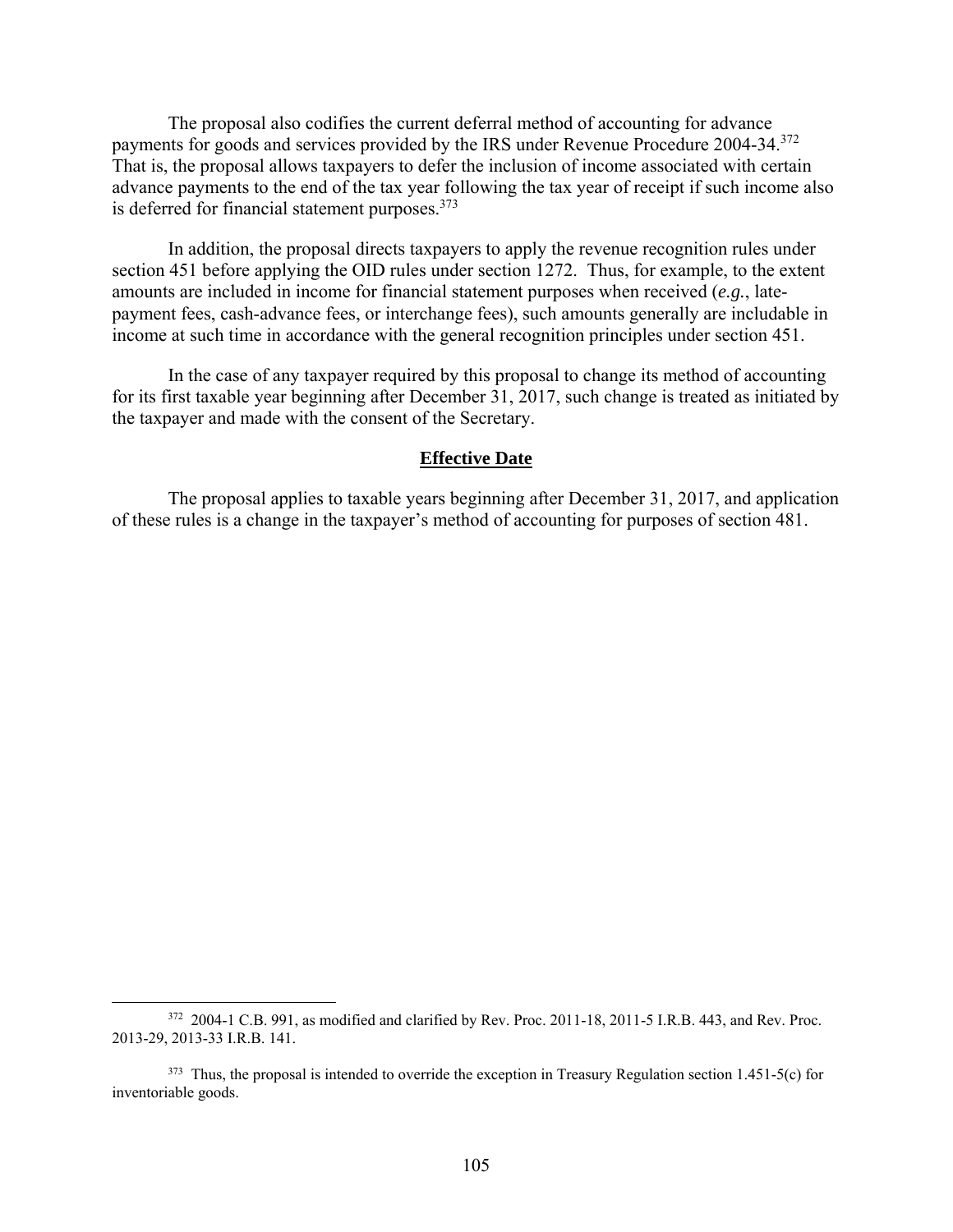#### **F. Business Credits**

## **1. Modification of credit for clinical testing expenses for certain drugs for rare diseases or conditions**

#### **Present Law**

A 50-percent business tax credit is available for qualified clinical testing expenses incurred in the testing of certain drugs to treat rare diseases or conditions.<sup>374</sup> Such drugs are generally referred to as "orphan drugs" and the credit is generally referred to as the "orphan drug credit." Qualified clinical testing expenses are costs incurred to test an orphan drug after the drug has been approved for human testing by the Food and Drug Administration ("FDA") but before the drug has been approved for sale by the FDA.<sup>375</sup> A rare disease or condition is defined as one that (1) affects fewer than 200,000 persons in the United States, or (2) affects more than 200,000 persons, but for which there is no reasonable expectation that businesses could recoup the costs of developing a drug for such disease or condition from sales in the United States of the drug. $376$ 

Amounts included in computing the credit under this section are excluded from the computation of the research credit under section 41.377 Deductions allowed to a taxpayer are reduced by an amount equal to 100 percent of the taxpayer's orphan drug credit determined for the taxable year.378

#### **Description of Proposal**

The proposal limits the orphan drug credit to 50 percent of so much of qualified clinical testing expenses for the taxable year as exceeds 50 percent of the average qualified clinical testing expenses for the three taxable years preceding the taxable year for which the credit is being determined. In the case where there are no qualified clinical expenses during at least one of the three preceding taxable years, the credit is equal to 25 percent of qualified expenses. Aggregation and other special rules similar to those applicable to the research credit apply where there are controlled groups of corporations, estates and trusts claiming the credit, mergers and acquisitions of taxpayers, and short taxable years. Under the proposal, taxpayers may elect a reduced credit in lieu of reducing otherwise allowable deductions in a manner similar to the research credit under section 280C.

In addition, the proposal limits qualified clinical testing expenses to the extent the testing giving rise to such expenses is related to the use of a drug which has previously been approved

- $375$  Sec. 45C(b).
- 376 Sec. 45C(d).
- 377 Sec. 45C(c).
- <sup>378</sup> Sec. 280C(b).

 <sup>374</sup> Sec. 45C.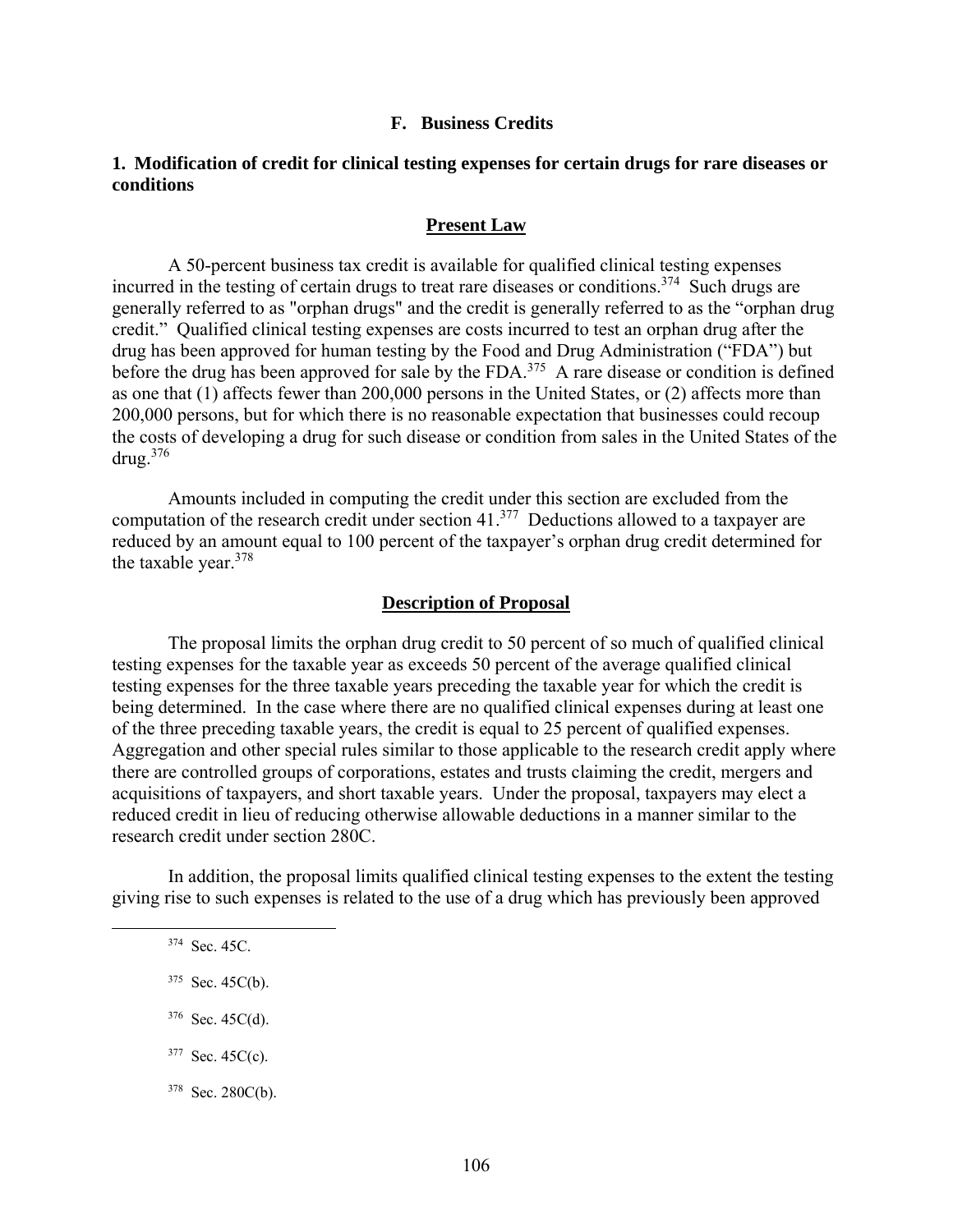under section 505 of the Federal Food, Drug, and Cosmetic Act for use in the treatment of any other disease or condition, if all such diseases or conditions in the aggregate (including the rare disease or condition with respect to which the credit is otherwise being determined) affect more than 200,000 persons in the United States.

### **Effective Date**

The proposal applies to amounts paid or incurred in taxable years beginning after December 31, 2017.

### **2. Modification of rehabilitation credit**

#### **Present Law**

Section 47 provides a two-tier tax credit for rehabilitation expenditures.

A 20-percent credit is provided for qualified rehabilitation expenditures with respect to a certified historic structure. For this purpose, a certified historic structure means any building that is listed in the National Register, or that is located in a registered historic district and is certified by the Secretary of the Interior to the Secretary of the Treasury as being of historic significance to the district.

A 10-percent credit is provided for qualified rehabilitation expenditures with respect to a qualified rehabilitated building, which generally means a building that was first placed in service before 1936. A pre-1936 building must meet requirements with respect to retention of existing external walls and internal structural framework of the building in order for expenditures with respect to it to qualify for the 10-percent credit. A building is treated as having met the substantial rehabilitation requirement under the 10-percent credit only if the rehabilitation expenditures during the 24-month period selected by the taxpayer and ending within the taxable year exceed the greater of (1) the adjusted basis of the building (and its structural components), or (2) \$5,000.

The provision requires the use of straight-line depreciation or the alternative depreciation system in order for rehabilitation expenditures to be treated as qualified under the provision.

#### **Description of Proposal**

The proposal repeals the 10-percent credit for pre-1936 buildings. Under the proposal, a 10-percent credit (not 20-percent) is provided for qualified rehabilitation expenditures with respect to a certified historic structure.

#### **Effective Date**

The proposal applies to amounts paid or incurred after December 31, 2017. A transition rule provides that in the case of qualified rehabilitation expenditures (for either a certified historic structure or a pre-1936 building), with respect to any building owned or leased by the taxpayer at all times on and after January 1, 2018, the 24-month period selected by the taxpayer (under section  $47(c)(1)(C)$ ) is to begin not later than the end of the 180-day period beginning on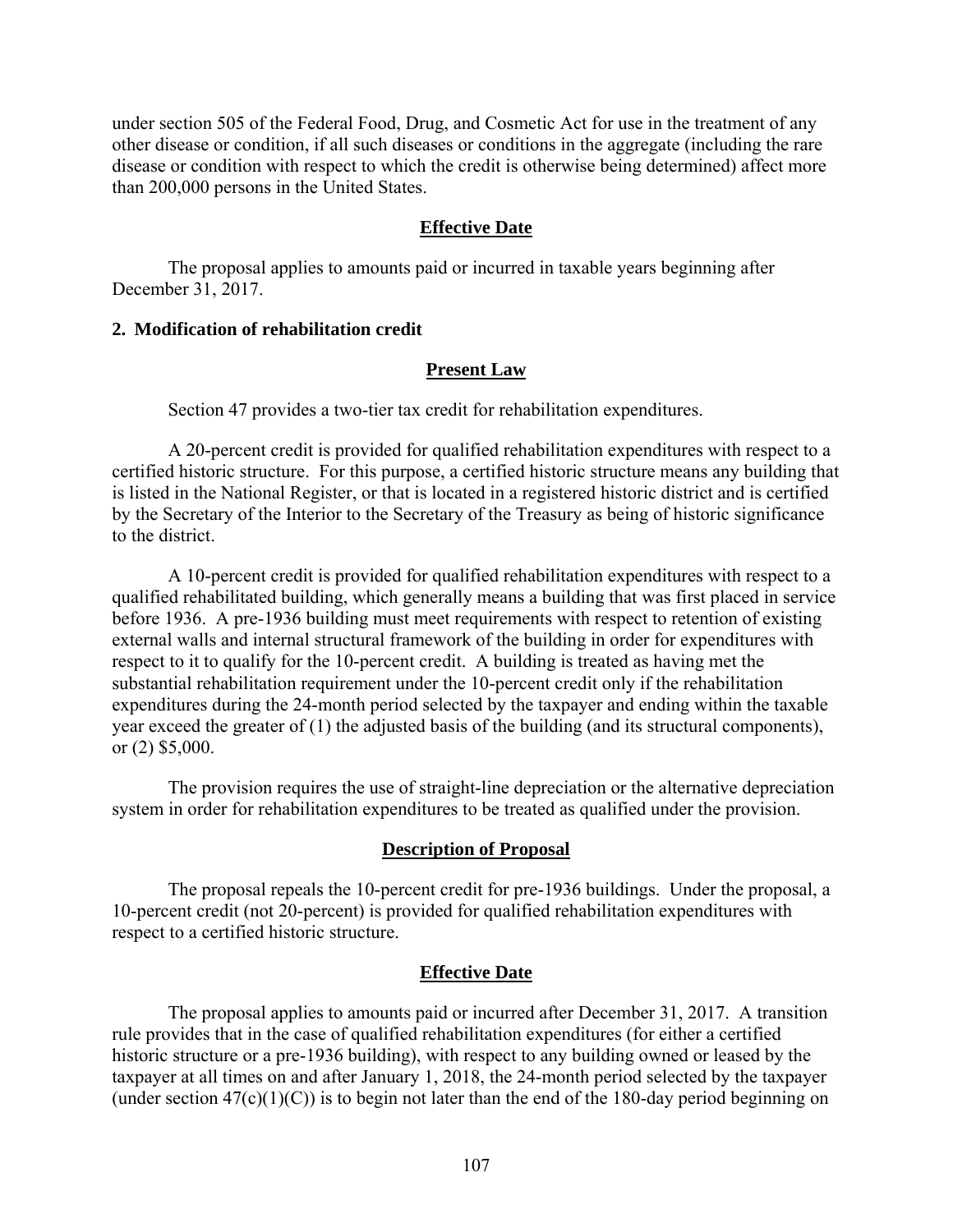the date of the enactment of the Act, and the amendments made by the proposal apply to such expenditures paid or incurred after the end of the taxable year in which such 24-month period ends.

## **3. Repeal of deduction for certain unused business credits**

## **Present Law**

The general business credit ("GBC") consists of various individual tax credits allowed with respect to certain qualified expenditures and activities.<sup>379</sup> In general, the various individual tax credits contain provisions that prohibit "double benefits," either by denying deductions in the case of expenditure-related credits or by requiring income inclusions in the case of activityrelated credits. Unused credits may be carried back one year and carried forward 20 years.<sup>380</sup>

Section 196 allows a deduction to the extent that certain portions of the GBC expire unused after the end of the carry forward period. In general, 100 percent of the unused credit is allowed as a deduction in the taxable year after such credit expired. However, with respect to the investment credit determined under section 46 (other than the rehabilitation credit) and the research credit determined under section 41(a) (for a taxable year beginning before January 1, 1990), section 196 limits the deduction to 50 percent of such unused credits.381

## **Description of Proposal**

This proposal repeals the deduction for certain unused business credits.

## **Effective Date**

The proposal applies to taxable years beginning after December 31, 2017.

 <sup>379</sup> Sec. 38.

<sup>380</sup> Sec. 39.

 $381$  Sec. 196(d).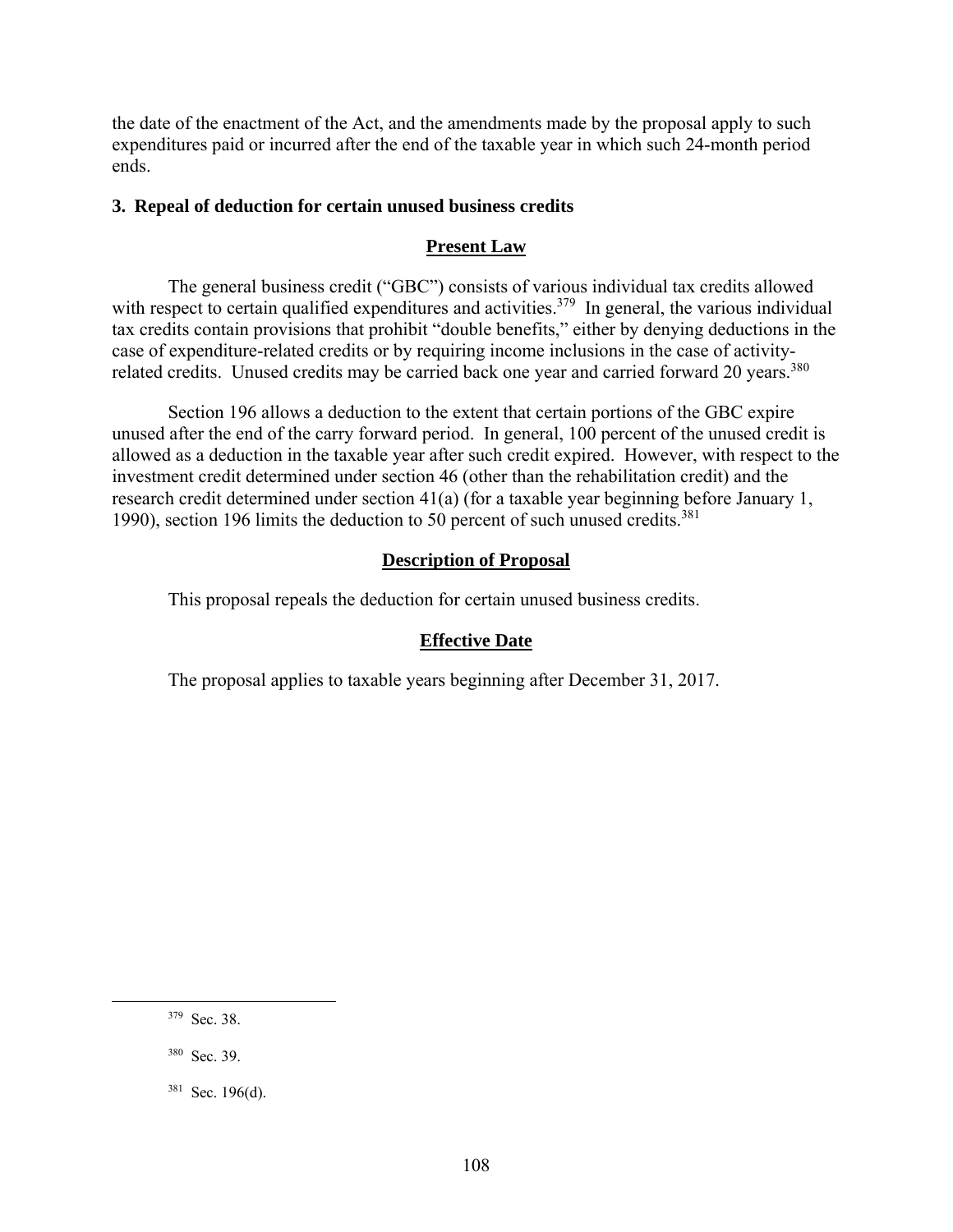#### **G. Banks and Financial Instruments**

#### **1. Limitation on deduction for FDIC premiums**

#### **Present Law**

Corporations organized under the laws of any of the 50 States (and the District of Columbia) generally are subject to the U.S. corporate income tax on their worldwide taxable income. The taxable income of a C corporation<sup>382</sup> generally comprises gross income less allowable deductions. A taxpayer generally is allowed a deduction for ordinary and necessary expenses paid or incurred in carrying on any trade or business.<sup>383</sup>

Corporations that make a valid election pursuant to section 1362 of subchapter S of the Code, referred to as S corporations, generally are not subject to corporate-level income tax on its items of income and loss. Instead, an S corporation passes through to shareholders its items of income and loss. The shareholders separately take into account their shares of these items on their individual income tax returns.

#### **Banks, thrifts, and credit unions**

#### In general

Financial institutions are subject to the same Federal income tax rules and rates as are applied to other corporations or entities, with specified exceptions.

#### C corporation banks and thrifts

A bank is generally taxed for Federal income tax purposes as a C corporation. For this purpose a bank generally means a corporation, a substantial portion of whose business is receiving deposits and making loans and discounts, or exercising certain fiduciary powers.<sup>384</sup> A

384 Sec. 581. See also Treas. Reg. sec. 1.581-1(a).

<sup>&</sup>lt;sup>382</sup> Corporations subject to tax are commonly referred to as C corporations after subchapter C of the Code, which sets forth corporate tax rules. Certain specialized entities that invest primarily in real estate related assets (real estate investment trusts) or in stock and securities (regulated investment companies) and that meet other requirements, generally including annual distribution of 90 percent of their income, are allowed to deduct their distributions to shareholders, thus generally paying little or no corporate-level tax despite otherwise being subject to subchapter C.

 $383$  Sec. 162(a). However, certain exceptions apply. No deduction is allowed for (1) any charitable contribution or gift that would be allowable as a deduction under section 170 were it not for the percentage limitations, the dollar limitations, or the requirements as to the time of payment, set forth in such section; (2) any illegal bribe, illegal kickback, or other illegal payment; (3) certain lobbying and political expenditures; (4) any fine or similar penalty paid to a government for the violation of any law; (5) two-thirds of treble damage payments under the antitrust laws; (6) certain foreign advertising expenses; (7) certain amounts paid or incurred by a corporation in connection with the reacquisition of its stock or of the stock of any related person; or (8) certain applicable employee remuneration.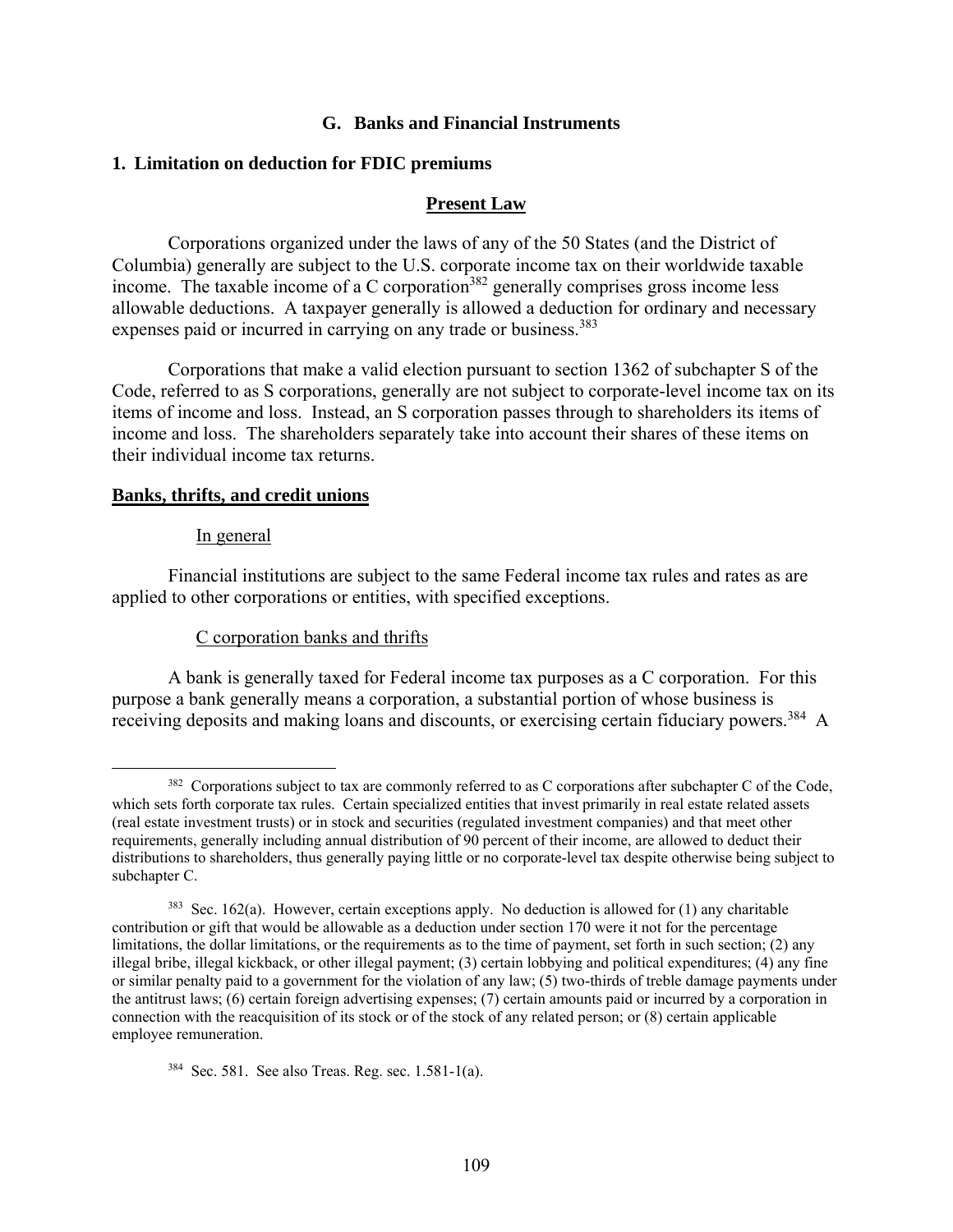bank for this purpose generally includes domestic building and loan associations, mutual stock or savings banks, and certain cooperative banks that are commonly referred to as thrifts.<sup>385</sup>

## S corporation banks

A bank is generally eligible to elect S corporation status under section 1362, provided it meets the other requirements for making this election and it does not use the reserve method of accounting for bad debts as described in section 585.386

## Special bad debt loss rules for small banks

Section 166 provides a deduction for any debt that becomes worthless (wholly or partially) within a taxable year. The reserve method of accounting for bad debts, repealed in 1986387 for most taxpayers, is allowed under section 585 for any bank (as defined in section 581) other than a large bank. For this purpose, a bank is a large bank if, for the taxable year (or for any preceding taxable year after 1986), the average adjusted basis of all its assets (or the assets of the controlled group of which it is a member) exceeds \$500 million. Deductions for reserves are taken in lieu of a worthless debt deduction under section 166. Accordingly, a small bank is able to take deductions for additions to a bad debt reserve. Additions to the reserve are determined under an experience method that generally looks to the ratio of (1) the total bad debts sustained during the taxable year and the five preceding taxable years to (2) the sum of the loans outstanding at the close of such taxable years.<sup>388</sup>

## Credit unions

Credit unions are exempt from Federal income taxation.<sup>389</sup> The exemption is based on their status as not-for-profit mutual or cooperative organizations (without capital stock) operated for the benefit of their members, who generally must share a common bond. The definition of common bond has been expanded to permit greater use of credit unions.<sup>390</sup> While significant

<sup>&</sup>lt;sup>385</sup> While the general principles for determining the taxable income of a corporation are applicable to a mutual savings bank, a building and loan association, and a cooperative bank, there are certain exceptions and special rules for such institutions. Treas. Reg. sec. 1.581-2(a).

 $386$  Sec. 1361(b)(2)(A).

<sup>387</sup> Tax Reform Act of 1986, Pub. L. No. 99-514.

<sup>388</sup> Sec. 585(b)(2).

<sup>&</sup>lt;sup>389</sup> Sec. 501(c)(14)(A). For a discussion of the history of and reasons for Federal tax exemption, see United States Department of the Treasury, *Comparing Credit Unions with Other Depository Institutions,* Report 3070, January 15, 2001, available at https://www.treasury.gov/press-center/pressreleases/Documents/report30702.doc.

<sup>&</sup>lt;sup>390</sup> The Credit Union Membership Access Act, Pub. L. No. 105-219, allows multiple common bond credit unions. The legislation in part responds to *National Credit Union Administration v. First National Bank & Trust Co.*, 522 U.S. 479 (1998), which interpreted the permissible membership of tax-exempt credit unions narrowly.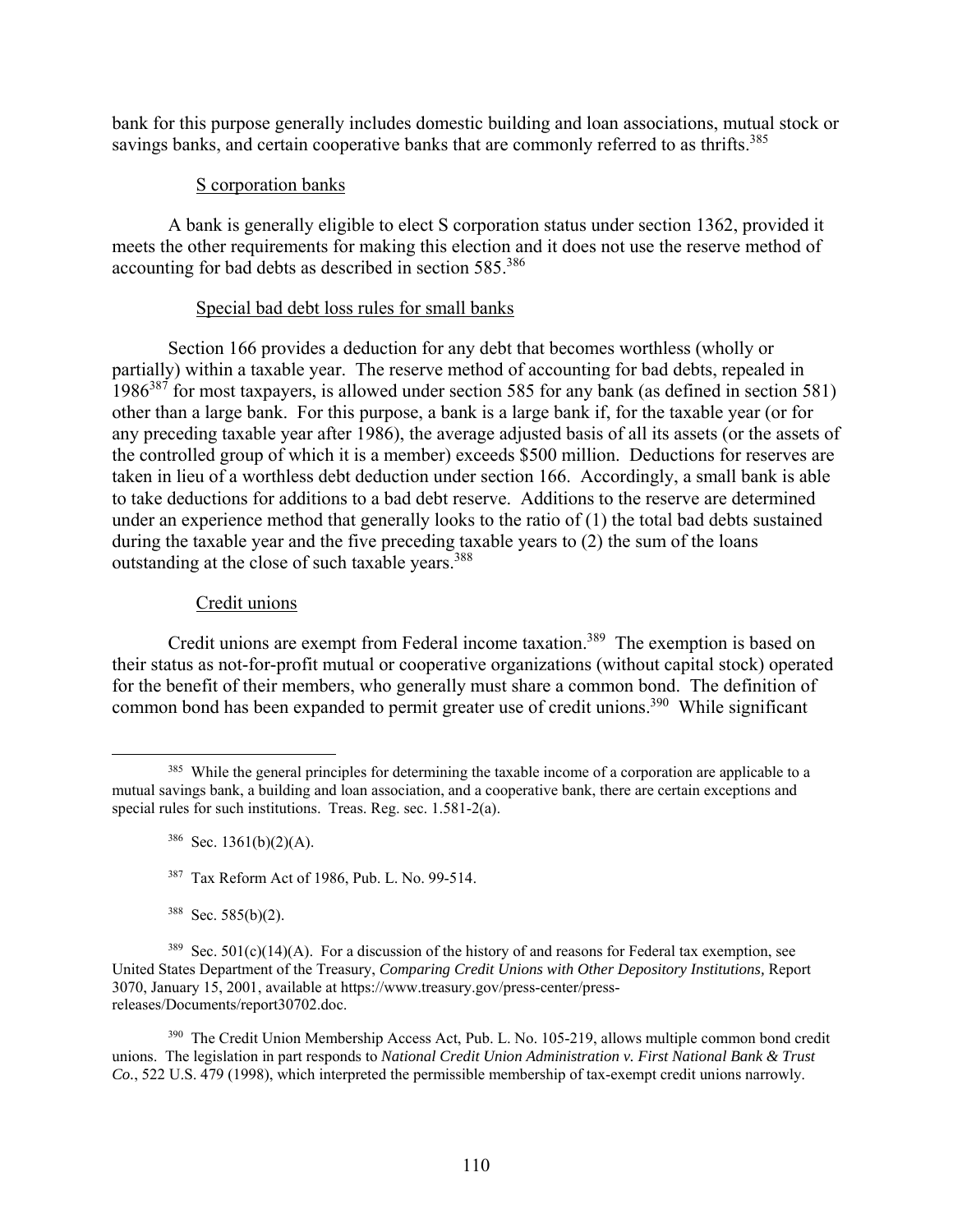differences between the rules under which credit unions and banks operate have existed in the past, most of those differences have disappeared over time.<sup>391</sup>

#### **FDIC premiums**

The Federal Deposit Insurance Corporation ("FDIC") provides deposit insurance for banks and savings institutions. To maintain its status as an insured depository institution, a bank must pay semiannual assessments into the deposit insurance fund. Assessments for deposit insurance are treated as ordinary and necessary business expenses. These assessments, also known as premiums, are deductible once the all events test for the premium is satisfied.<sup>392</sup>

#### **Description of Proposal**

No deduction is allowed for the applicable percentage of any FDIC premium paid or incurred by the taxpayer. For taxpayers with total consolidated assets of \$50 billion or more, the applicable percentage is 100 percent. Otherwise, the applicable percentage is the ratio of the excess of total consolidated assets over \$10 billion to \$40 billion. For example, for a taxpayer with total consolidated assets of \$20 billion, no deduction is allowed for 25 percent of FDIC premiums. The proposal does not apply to taxpayers with total consolidated assets (as of the close of the taxable year) that do not exceed \$10 billion.

FDIC premium means any assessment imposed under section 7(b) of the Federal Deposit Insurance Act.393 The term total consolidated assets has the meaning given such term under section 165 of the Dodd-Frank Wall Street Reform and Consumer Protection Act.<sup>394</sup>

For purposes of determining a taxpayer's total consolidated assets, members of an expanded affiliated group are treated as a single taxpayer. An expanded affiliated group means an affiliated group as defined in section 1504(a), determined by substituting "more than 50 percent" for "at least 80 percent" each place it appears and without regard to the exceptions from the definition of includible corporation for insurance companies and foreign corporations. A partnership or any other entity other than a corporation is treated as a member of an expanded affiliated group if such entity is controlled by members of such group.

<sup>&</sup>lt;sup>391</sup> The Treasury Department has concluded that any remaining regulatory differences do not raise competitive equity concerns between credit unions and banks. United States Department of the Treasury, *Comparing Credit Unions with Other Depository Institutions,* Report 3070, January 15, 2001, p. 2, available at https://www.treasury.gov/press-center/press-releases/Documents/report30702.doc.

<sup>392</sup> Technical Advice Memorandum 199924060, March 5, 1999, and Rev. Rul. 80-230, 1980-2 C.B. 169, 1980.

<sup>393 12</sup> U.S.C. sec. 1817(b).

<sup>394</sup> Pub. L. No. 111-203.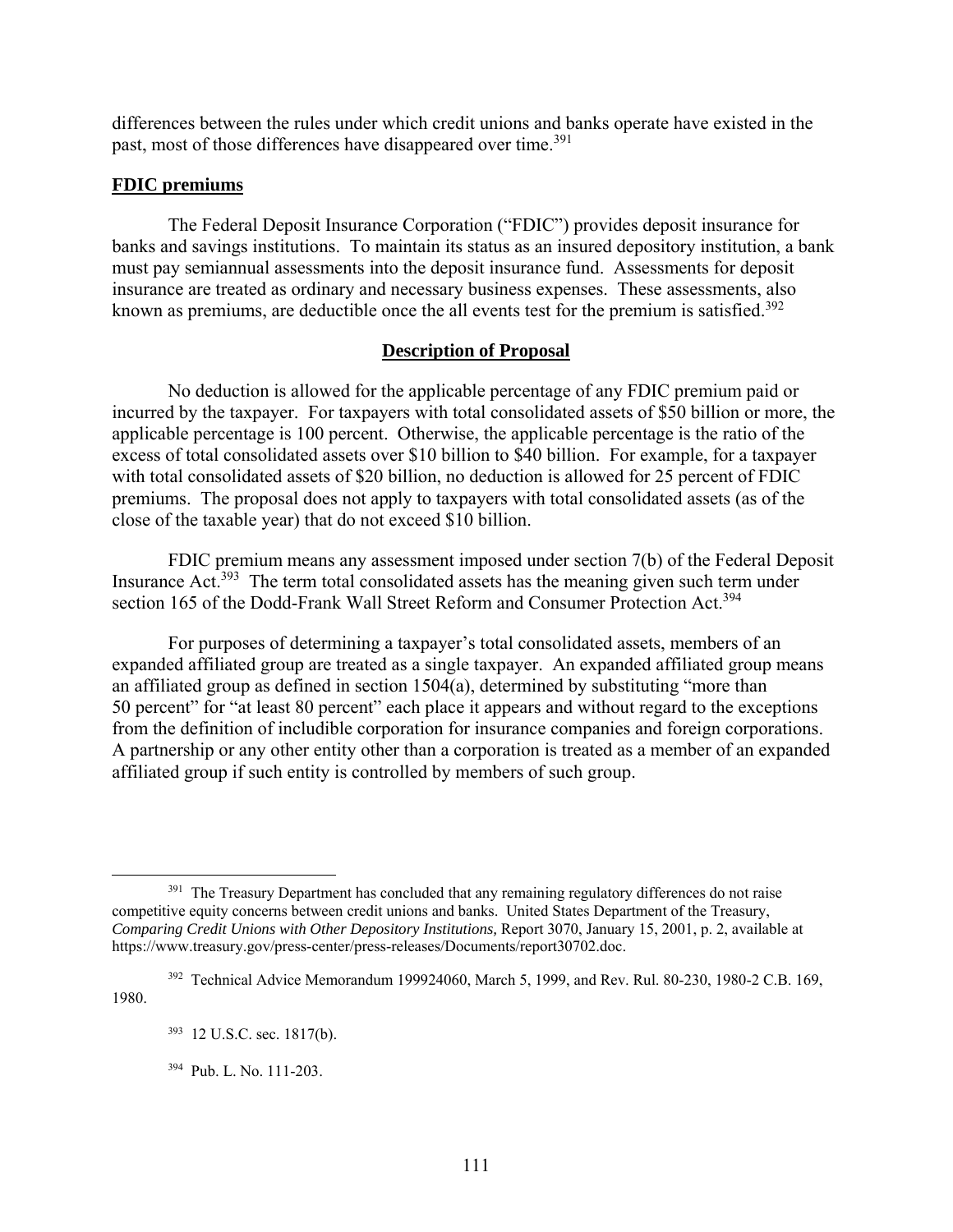#### **Effective Date**

The provision applies to taxable years beginning after December 31, 2017.

#### **2. Repeal of advance refunding bonds**

## **Present Law**

Section 103 generally provides that gross income does not include interest received on State or local bonds. State and local bonds are classified generally as either governmental bonds or private activity bonds. Governmental bonds are bonds the proceeds of which are primarily used to finance governmental facilities or the debt is repaid with governmental funds. Private activity bonds are bonds in which the State or local government serves as a conduit providing financing to nongovernmental persons (*e.g.*, private businesses or individuals).<sup>395</sup> Bonds issued to finance the activities of charitable organizations described in section  $501(c)(3)$  ("qualified  $501(c)(3)$  bonds") are one type of private activity bond. The exclusion from income for interest on State and local bonds only applies if certain Code requirements are met.

The exclusion for income for interest on State and local bonds applies to refunding bonds but there are limits on advance refunding bonds. A refunding bond is defined as any bond used to pay principal, interest, or redemption price on a prior bond issue (the refunded bond). Different rules apply to current as opposed to advance refunding bonds. A current refunding occurs when the refunded bond is redeemed within 90 days of issuance of the refunding bonds. Conversely, a bond is classified as an advance refunding if it is issued more than 90 days before the redemption of the refunded bond.<sup>396</sup> Proceeds of advance refunding bonds are generally invested in an escrow account and held until a future date when the refunded bond may be redeemed.

Although there is no statutory limitation on the number of times that tax-exempt bonds may be currently refunded, the Code limits advance refundings. Generally, governmental bonds and qualified  $501(c)(3)$  bonds may be advance refunded one time.<sup>397</sup> Private activity bonds, other than qualified  $501(c)(3)$  bonds, may not be advance refunded at all.<sup>398</sup> Furthermore, in the case of an advance refunding bond that results in interest savings (*e.g.*, a high interest rate to low interest rate refunding), the refunded bond must be redeemed on the first call date 90 days after the issuance of the refunding bond that results in debt service savings.<sup>399</sup>

398 Sec. 149(d)(2).

<sup>399</sup> Sec. 149(d)(3)(A)(iii) and (B); Treas. Reg. sec. 1.149(d)-1(f)(3). A "call" provision provides the issuer of a bond with the right to redeem the bond prior to the stated maturity.

 <sup>395</sup> Sec. 141.

 $396$  Sec. 149(d)(5).

 $397$  Sec. 149(d)(3). Bonds issued before 1986 and pursuant to certain transition rules contained in the Tax Reform Act of 1986 may be advance refunded more than one time in certain cases.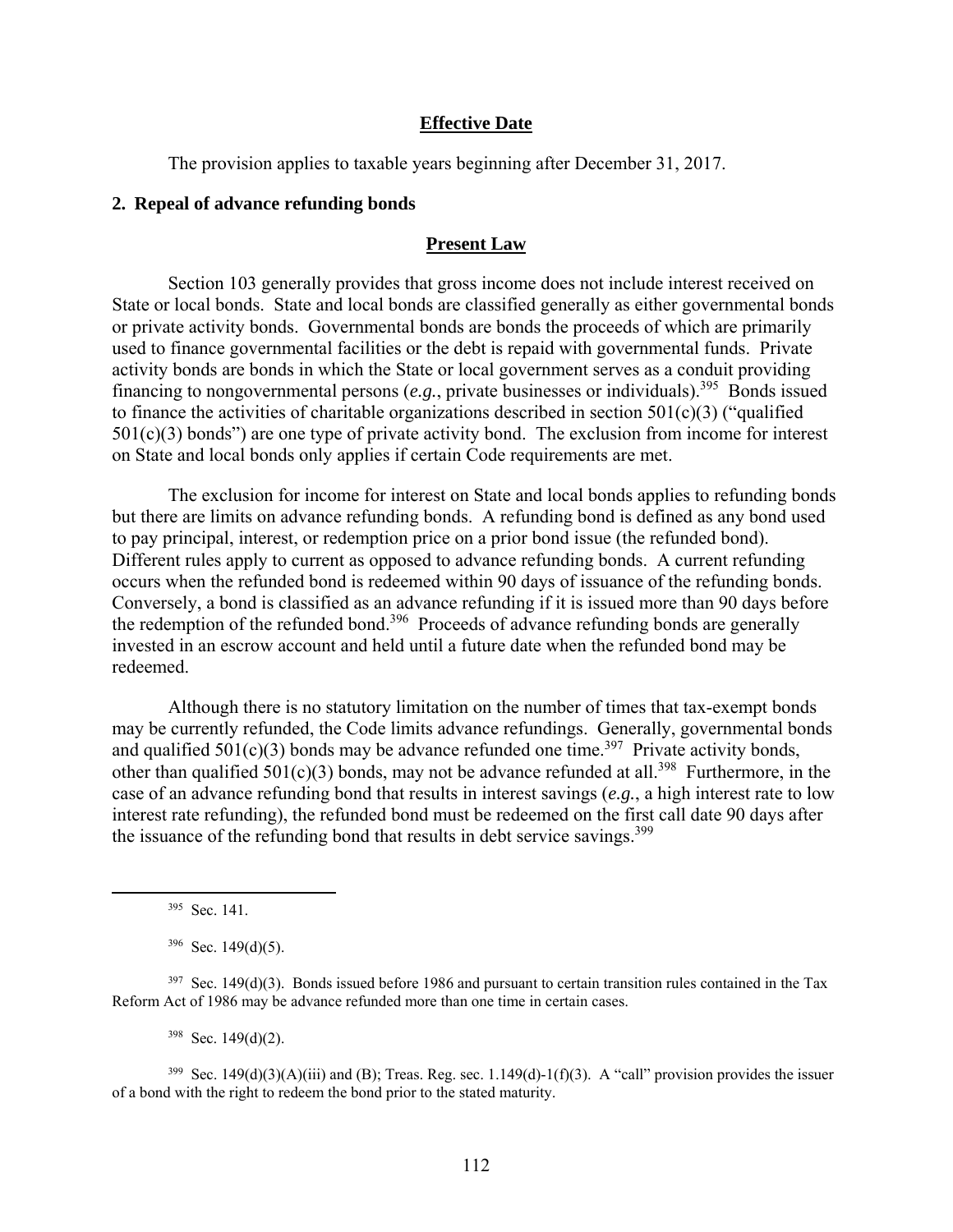#### **Description of Proposal**

The proposal repeals the exclusion from gross income for interest on a bond issued to advance refund another bond.

#### **Effective Date**

The proposal applies to advance refunding bonds issued after December 31, 2017.

#### **3. Cost basis of specified securities determined without regard to identification**

#### **Present Law**

#### **In general**

Gain or loss generally is recognized for Federal income tax purposes on realization of that gain or loss (for example, as the result of sale of property). The taxpayer's gain or loss on a disposition of property is the difference between the amount realized on the sale and the taxpayer's adjusted basis in the property disposed of. $400$ 

To compute adjusted basis, a taxpayer must first determine the property's unadjusted or original basis and then make adjustments prescribed by the Code.<sup>401</sup> The original basis of property is its cost, except as otherwise prescribed by the Code (for example, in the case of property acquired by gift or bequest or in a tax-free exchange). Once determined, the taxpayer's original basis generally is adjusted downward to take account of depreciation or amortization, and generally is adjusted upward to reflect income and gain inclusions or capital improvements with respect to the property.

#### **Basis computation rules**

If a taxpayer has acquired stock in a corporation on different dates or at different prices and sells or transfers some of the shares of that stock, and the lot from which the stock is sold or transferred is not adequately identified, the shares sold are deemed to be drawn from the earliest acquired shares (the "first-in-first-out rule").<sup>402</sup> However, if a taxpayer makes an adequate identification ("specific identification") of shares of stock that it sells, the shares of stock treated as sold are the shares that have been identified. $403$  A taxpayer who owns shares in a regulated investment company ("RIC") generally is permitted to elect, in lieu of the specific identification

 $401$  Sec. 1016.

- $402$  Treas. Reg. sec. 1.1012-1(c)(1).
- $403$  Treas. Reg. sec. 1.1012-1(c)(2).

 <sup>400</sup> Sec. 1001.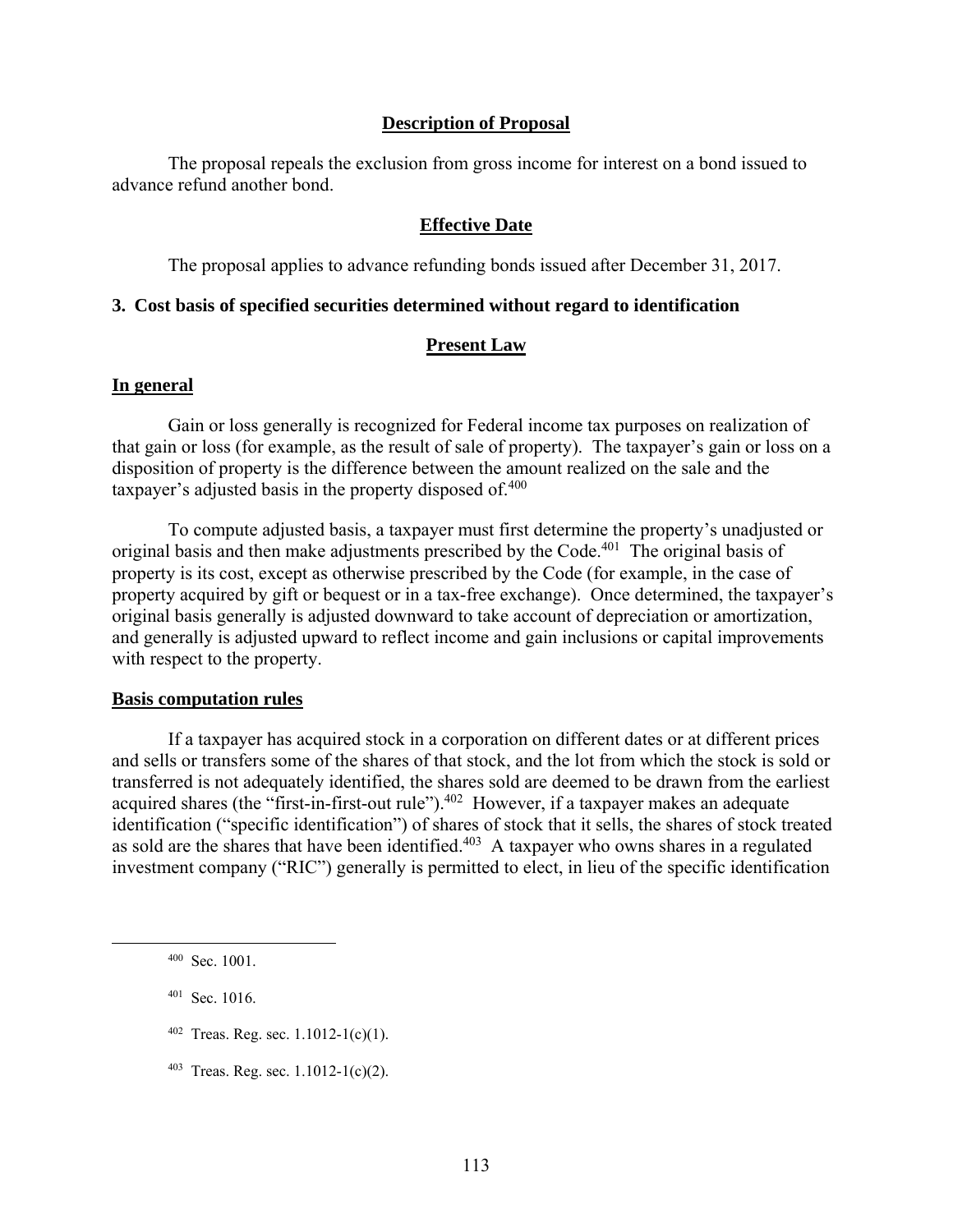or first-in-first-out methods, to determine the basis of RIC shares sold under one of two averagecost-basis methods described in Treasury regulations (together, the "average basis method").<sup>404</sup>

In the case of the sale, exchange, or other disposition of a specified security (defined below) to which the basis reporting requirement described below applies, the first-in-first-out rule, specific identification, and average basis method conventions are applied on an account by account basis.<sup>405</sup> To facilitate the determination of the cost of RIC stock under the average basis method, RIC stock acquired before January 1, 2012, generally is treated as a separate account from RIC stock acquired on or after that date unless the RIC (or a broker holding the stock as a nominee) elects otherwise with respect to one or more of its stockholders, in which case all the RIC stock with respect to which the election is made is treated as a single account and the basis reporting requirement described below applies to all that stock.<sup>406</sup>

The basis of stock acquired after December 31, 2010, in connection with a dividend reinvestment plan ("DRP") is determined under the average basis method for as long as the stock is held as part of that plan. $407$ 

#### **Basis reporting**

A broker is required to report to the IRS a customer's adjusted basis in a covered security that the customer has sold and whether any gain or loss from the sale is long-term or shortterm. $408$ 

A covered security is, in general, any specified security acquired after an applicable date specified in the basis reporting rules. A specified security is any share of stock of a corporation (including stock of a RIC); any note, bond, debenture, or other evidence of indebtedness; any commodity, or contract or derivative with respect to such commodity, if the Treasury Secretary determines that adjusted basis reporting is appropriate; and any other financial instrument with respect to which the Treasury Secretary determines that adjusted basis reporting is appropriate.

For purposes of satisfying the basis reporting requirements, a broker must determine a customer's adjusted basis in accordance with rules intended to ensure that the broker's reported adjusted basis numbers are the same numbers that customers must use in filing their tax returns.<sup>409</sup>

- $406$  Sec. 1012(c)(2).
- <sup>407</sup> Sec. 1012(d)(1). Other special rules apply to DRP stock. See sec. 1012(d)(2) and (3).
- <sup>408</sup> Sec. 6045(g); Treas. Reg. sec. 1.6045-1(d).
- $409$  See sec.  $6045(g)(2)$ .

 <sup>404</sup> Treas. Reg. sec. 1.1012-1(e).

 $405$  Sec. 1012(c)(1).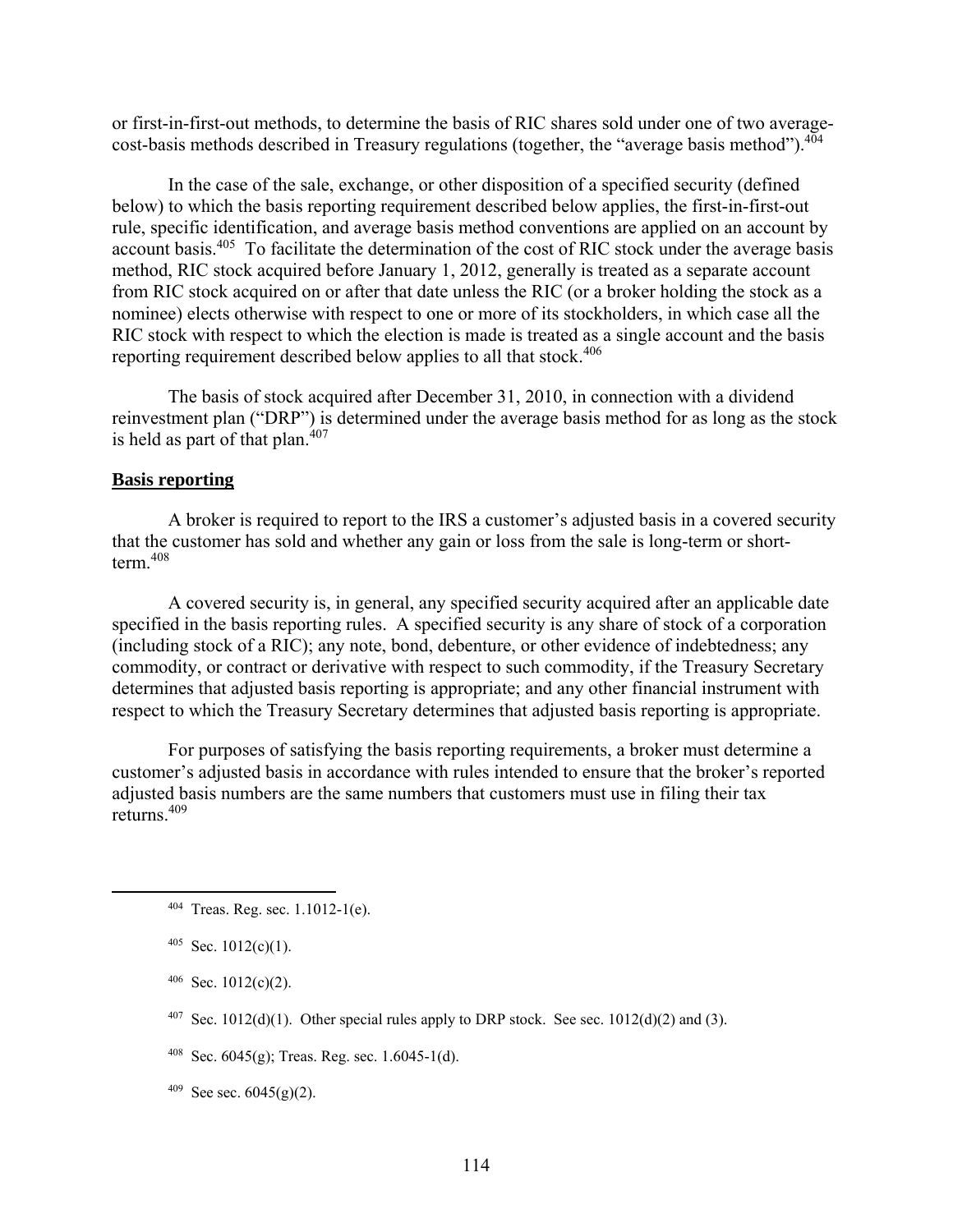## **Description of Proposal**

The proposal requires that the cost of any specified security sold, exchanged, or otherwise disposed of on or after January 1, 2018, be determined on a first-in first-out basis except to the extent the average basis method is otherwise allowed (as in the case of stock of a RIC).

The proposal includes several conforming amendments, including a rule restricting a broker's basis reporting method to the first-in first-out method in the case of the sale of any stock for which the average basis method is not permitted.

## **Effective Date**

The proposal applies to sales, exchanges, and other dispositions after December 31, 2017.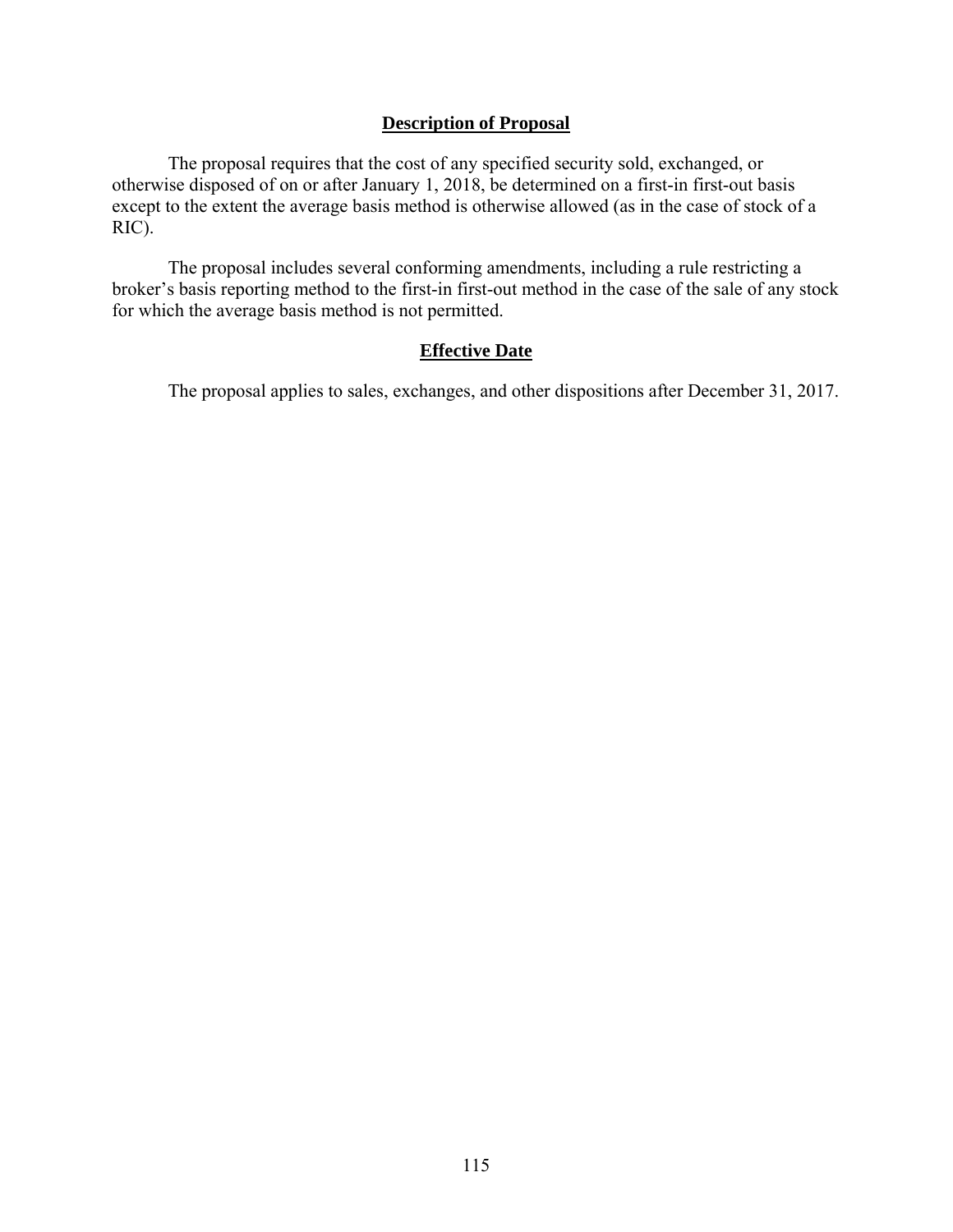#### **H. Compensation**

### **1. Nonqualified deferred compensation**

#### **Present Law**

#### **In general**

Compensation may be received currently or may be deferred to a later time. The tax treatment of deferred compensation depends on whether it is qualified (that is, eligible for taxfavored treatment)<sup>410</sup> or nonqualified and, if nonqualified, whether it is funded or unfunded. In the case of a funded nonqualified deferred compensation arrangement, funded amounts are included in income when the right to the compensation vests, that is, when it is no longer subject to a substantial risk of forfeiture.411 Earnings after vesting may be taxed annually or when paid.

Under general tax principles, unfunded nonqualified deferred compensation generally is not included in income until actually or constructively received.<sup>412</sup> However, under statutory rules generally applicable to nonqualified deferred compensation arrangements, income inclusion is delayed until receipt only if specific requirements are met. Otherwise, deferred amounts are included in income at vesting, with certain additional income taxes. In addition, in the case of certain arrangements, statutory rules require nonqualified deferred compensation to be included in income at vesting, and depending on the arrangement, earnings after vesting may be taxed annually or when paid.

#### **General rules for nonqualified deferred compensation**

#### In general

Various requirements apply to a nonqualified deferred compensation plan in order to avoid income inclusion at vesting.<sup>413</sup> Absent a specific exception, these requirements apply in addition to any special rules for particular types of nonqualified deferred compensation plans.

 <sup>410</sup> For a discussion of present law relating to tax-favored retirement plans, see Joint Committee on Taxation, *Report to the House Committee on Ways and Means on Present Law and Suggestions for Reform Submitted to the Tax Reform Working Groups* (JCS-3-13), May 6, 2013, Part II.I.

<sup>&</sup>lt;sup>411</sup> Depending on the funding vehicle, the tax treatment of funded nonqualified deferred compensation may be governed by section 83, 402(b), or 403(c). Similar treatment applies under a common law doctrine of economic benefit, as applied, for example, in *Sproull v. Commissioner*, 16 T.C. 244 (1951), *aff'd per curiam*, 194 F.2d 541 (6th Cir. 1952), and Rev. Rul. 60-31, Situation 4, 1960-1 C.B. 174. Under section 404(a)(5), (b), and (d), nonqualified deferred compensation is generally deductible by the service recipient for the taxable year in which the amount is includible in the service provider's income, subject to any applicable limits on deductibility.

<sup>412</sup> Treas. Reg. secs. 1.451-1(a) and 1.451-2; Rev. Rul. 60-31, 1960-1 C.B. 174.

<sup>413</sup> Section 409A, generally effective for amounts deferred in taxable years beginning after December 31, 2004. For further discussion of the tax treatment of nonqualified deferred compensation before 2005 and concerns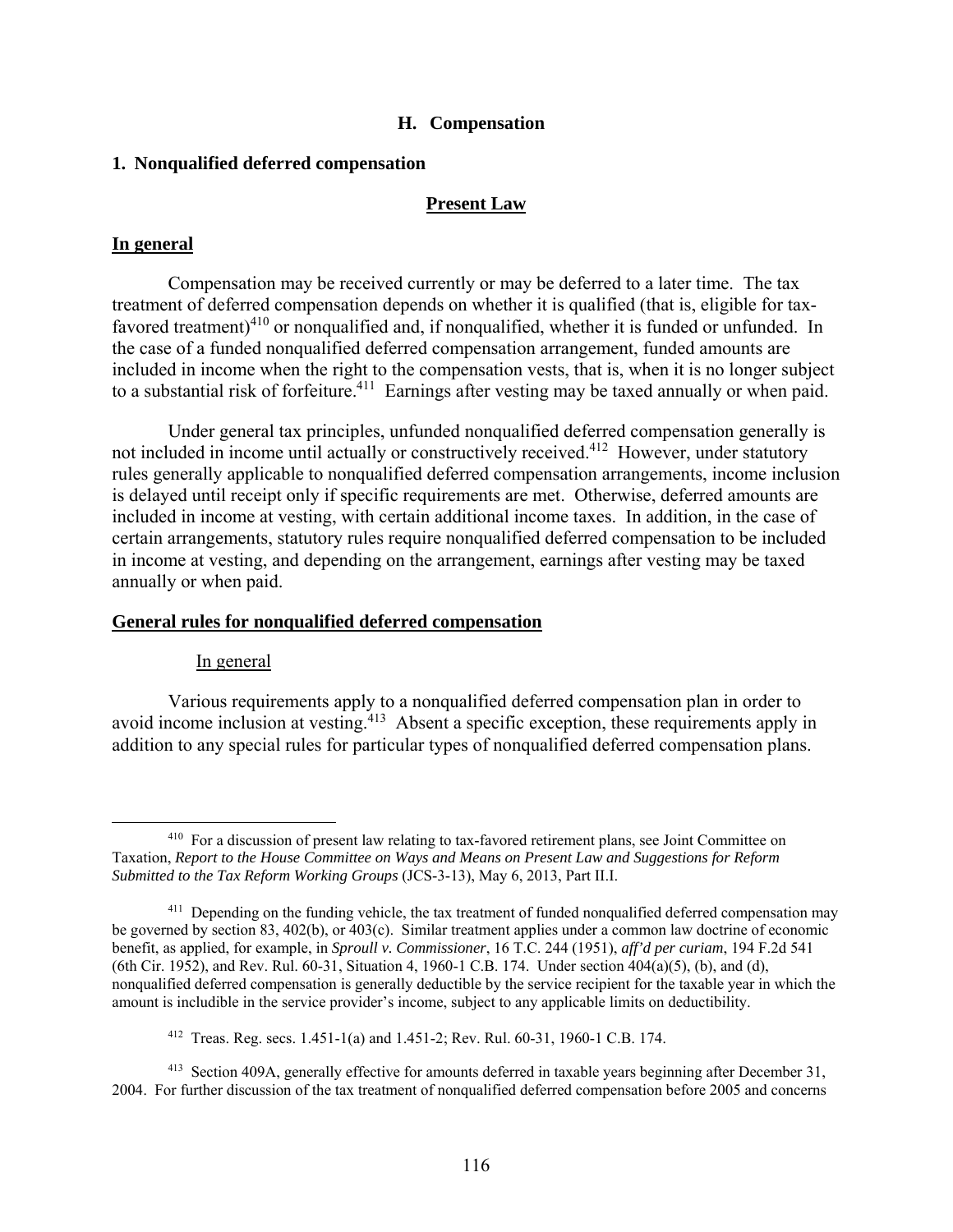A nonqualified deferred compensation plan must provide that compensation for services performed during a taxable year generally may be deferred at the service provider's election only if the election to defer is made no later than the close of the preceding taxable year (or at such other time as provided in Treasury regulations). In the case of any performance-based compensation for services performed over a period of at least 12 months, the election may be made no later than six months before the end of the service period. The time and form of distributions from the plan must be specified at the time of initial deferral. However, subject to certain requirements, a plan may allow later changes in the time and form of distributions.

Distributions from a nonqualified deferred compensation plan may be allowed only upon separation from service (as determined by the Secretary of the Treasury), death, a specified time (or pursuant to a fixed schedule), change in control of a corporation (to the extent provided by the Secretary of the Treasury), occurrence of an unforeseeable emergency, or if the service provider becomes disabled.414 A nonqualified deferred compensation plan may not allow distributions other than upon the permissible distribution events and, except as provided in regulations by the Secretary of the Treasury, may not permit acceleration of a distribution.

If these requirements are not met, all amounts deferred by a service provider under the plan are currently includible in income to the extent such amounts are not subject to a substantial risk of forfeiture and not previously included in gross income.<sup>415</sup> For this purpose, a person's rights to compensation are subject to a substantial risk of forfeiture if the rights are conditioned on the future performance of substantial services by any person or the occurrence of a condition related to a purpose of the compensation, provided that the possibility of forfeiture is substantial. A condition imposed on the right to compensation may constitute a substantial risk of forfeiture

 $\overline{a}$ 

that led to the enactment of section 409A, see Joint Committee on Taxation, *General Explanation of Tax Legislation Enacted in the 108th Congress* (JCS-5-05), May 2005.

<sup>414</sup> Under a special rule, when a "specified employee" separates from service, distributions may not be made earlier than six months after the date of the separation from service or, if earlier, the date of the employee's death. Specified employees are key employees (as defined in section 416(i)) of publicly-traded corporations and generally include officers (limited to 50 employees) having annual compensation greater than \$175,000 (for 2017), five-percent owners, and one-percent owners having annual compensation from the employer greater than \$150,000.

 $415$  In the case of an employee, under section 3401(a), the amount included in income constitutes wages subject to income tax withholding. In addition to current income inclusion, an interest factor tax at the rate applicable to underpayments of tax plus one percentage point is imposed on the underpayments that would have occurred had the compensation been includible in income when first deferred, or, if later, when not subject to a substantial risk of forfeiture. The amount required to be included in income is also subject to a 20-percent additional tax. Under section 409A(b), current income inclusion, interest, and a 20-percent additional tax may also result from certain arrangements involving offshore assets set aside to fund nonqualified deferred compensation (regardless of whether the assets are available to satisfy claims of the general creditors of the service recipient), the restriction of assets to provide nonqualified deferred compensation in connection with a change in the employer's financial health, or assets set aside to provide nonqualified deferred compensation during a period when the employer (or controlled group member) maintains an underfunded defined benefit plan.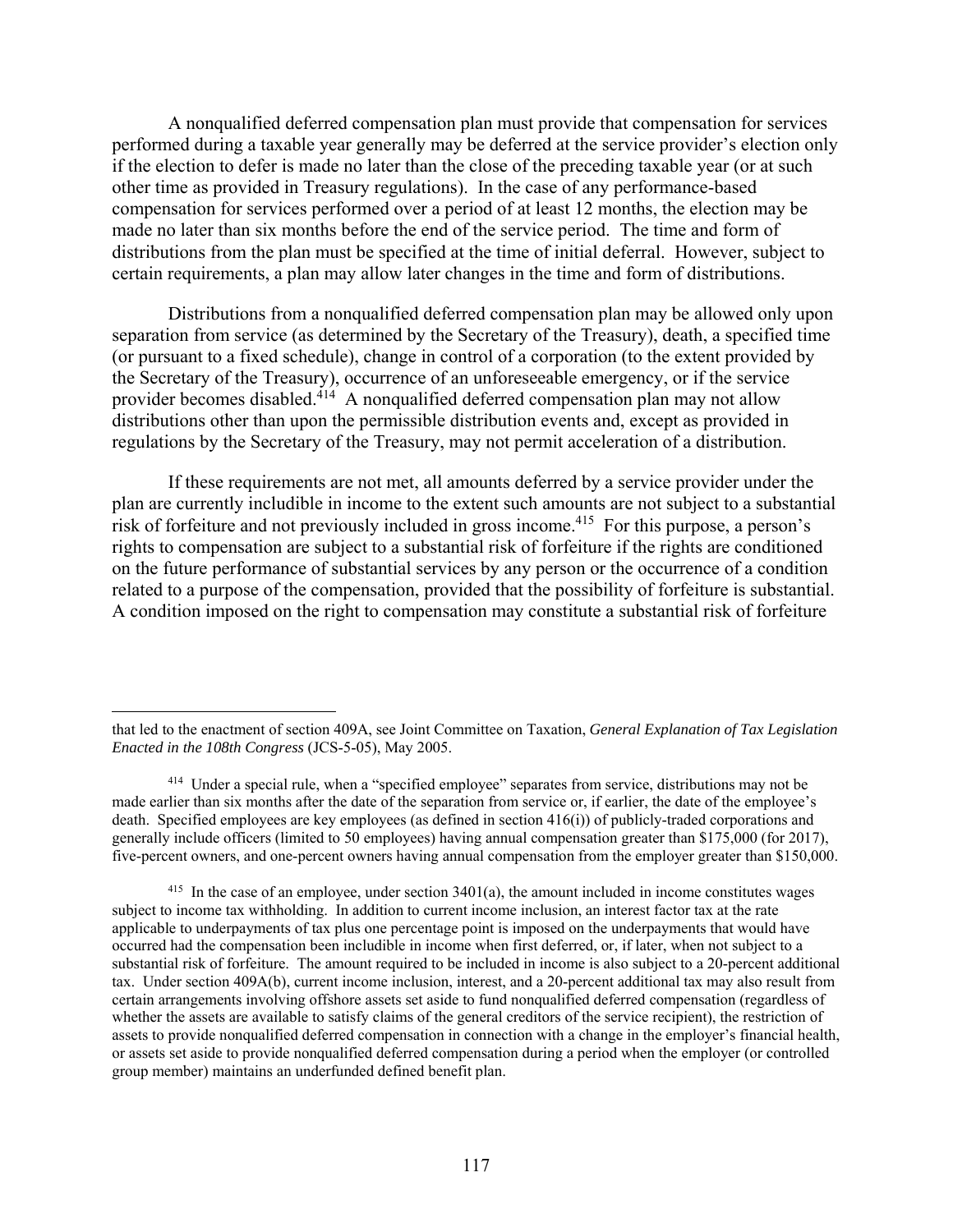even if the imposition of the condition was intended in whole or in part to defer taxation of the compensation to the service provider.<sup>416</sup>

## Definition of nonqualified deferred compensation plan

A nonqualified deferred compensation plan subject to these rules generally includes any plan, agreement or arrangement (including an agreement or arrangement that includes one person) that provides for the deferral of compensation (including actual or notional income on deferred compensation), other than a qualified employer plan, or any bona fide vacation leave, sick leave, compensatory time, disability pay, or death benefit plan.<sup>417</sup> A qualified employer plan for this purpose means a qualified retirement plan, a tax-deferred annuity plan, a simplified employee pension plan, a simple retirement account plan, an eligible deferred compensation plan of a tax-exempt or State or local government employer, a plan established before June 25, 1959, and funded only by employee contributions, or a qualified governmental excess benefit arrangement.<sup>418</sup>

Under Treasury regulations, certain other types of arrangements are not considered a deferral of compensation and thus are not subject to these rules.<sup> $419$ </sup> For example, an exception applies to amounts that are not deferred beyond a short period of time after the amount is no longer subject to a substantial risk of forfeiture (referred to as a "short-term deferral").<sup>420</sup> Under this exception, a deferral of compensation generally does not occur if the service provider actually or constructively receives the amount on or before the last day of the applicable two and one-half month period. The applicable two and one-half month period is the period ending on the later of the  $15<sup>th</sup>$  day of the third month following the end of: (1) the service provider's first taxable year in which the right to the payment is no longer subject to a substantial risk of forfeiture; or (2) the service recipient's first taxable year in which the right to the payment is no longer subject to a substantial risk of forfeiture.

In addition, Treasury regulations provide an exception for certain separation pay (severance) arrangements. This exception applies to separation pay pursuant to a window program, or separation pay provided upon an involuntary separation from service (as defined) that meets certain requirements as to amount and timing of payment. The amount cannot exceed twice the service provider's annualized compensation in the preceding taxable year (or if less, twice the section  $401(a)(17)$  limit in effect for the year in which the separation from service occurs); and the plan must require this amount to be paid no later than the end of the second

<sup>419</sup> For a discussion of intended exceptions for certain arrangements, see Conference Report to accompany H.R. 4520, the American Jobs Creation Act of 2004, H.R. Rep. No. 108-755, October 7, 2004, p. 735.

 $420$  Treas. Reg. sec. 1.409A-1(b)(4).

<sup>&</sup>lt;sup>416</sup> Sec. 409A(d)(4) and Treas. Reg. sec. 1.409A-1(d). The Secretary of the Treasury is authorized to prescribe such regulations as may be necessary or appropriate to carry out the purposes of section 409A.

 $417$  Sec.  $409A(d)(1)$ .

<sup>&</sup>lt;sup>418</sup> Secs. 401(a), 403(a) and (b), 408(k) and (p), 457(b), 501(c)(18), and 415(m).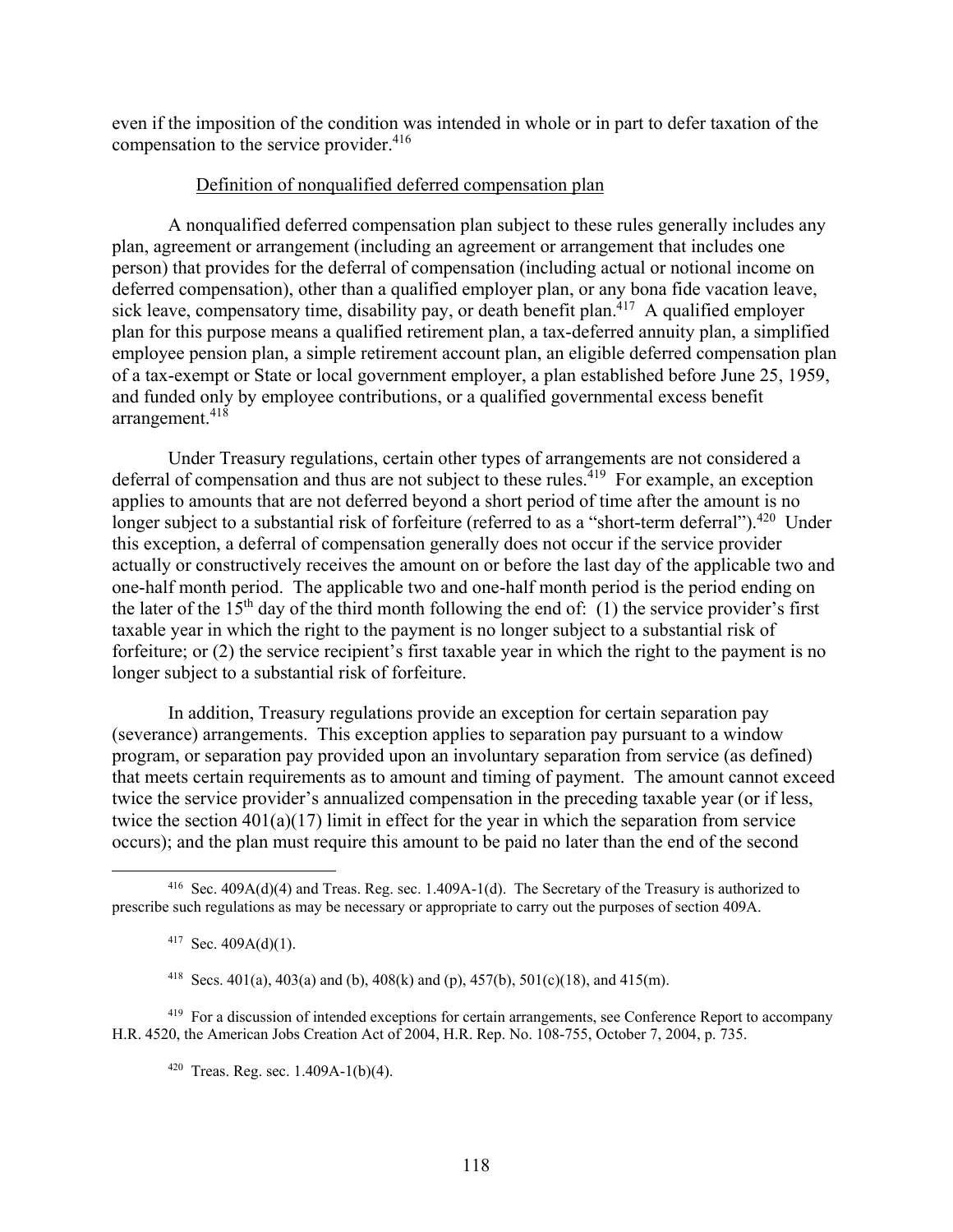taxable year following the end of the service provider's taxable year in which the separation from service occurred.421

Treasury regulations also provide exceptions for certain stock options and stock appreciation rights ("SARs") with respect to service recipient stock, referred to collectively as "stock rights." $422$  In general, under the regulations, a stock option or SAR does not provide for the deferral of compensation if the exercise price of the stock option or SAR cannot be less than the fair market value, on the date the option or SAR is granted, of the stock subject to the option or SAR and the stock right does not otherwise include a deferral feature. Similar exceptions apply to arrangements involving mutual company units and partnership interests. Exceptions apply also for incentive stock options and options under an employee stock purchase plan ("statutory options").  $423$ 

#### Additional rules

Under Treasury regulations, the term "service provider" includes an individual or any of specified entities for any taxable year for which the individual or entity accounts for income from the performance of services under the cash receipts and disbursements method of accounting.424 The relevant entities are a corporation, an S corporation, a partnership, a personal service corporation, a noncorporate entity that would be a personal service corporation if it were a corporation, a qualified personal service corporation, and a noncorporate entity that would be a qualified personal service corporation if it were a corporation. However, an exception applies for a service provider engaged in the trade or business of providing services (other than as an employee or director of a corporation or in a similar position in the case of an entity that is not a corporation) if the service provider provides significant services to at least two service recipients that are not related to each other or the service provider. This exception does not apply to the extent the service provider provides management services, that is, services involving the actual or de facto direction or control of the financial or operational aspects of a trade or business of the service recipient, or investment management or advisory services provided to a service recipient whose primary trade or business includes the investment of financial assets (including real estate investments), such as a hedge fund or real estate investment trust.

424 Treas. Reg. sec. 1.409A-1(f).

<sup>421</sup> Treas. Reg. sec.  $1.409A-1(b)(9)(iii)$ .

<sup>&</sup>lt;sup>422</sup> Treas. Reg. sec. 1.409A-1(b)(5). A SAR is a right to compensation based on the appreciation in value of a specified number of shares of stock occurring between the date of grant and the date of exercise of the right. In the case of a SAR, the exercise price is the amount subtracted from the fair market value of the stock on the date the SAR is exercised to determine the appreciation in value since the date of grant.

<sup>423</sup> Secs. 421-424.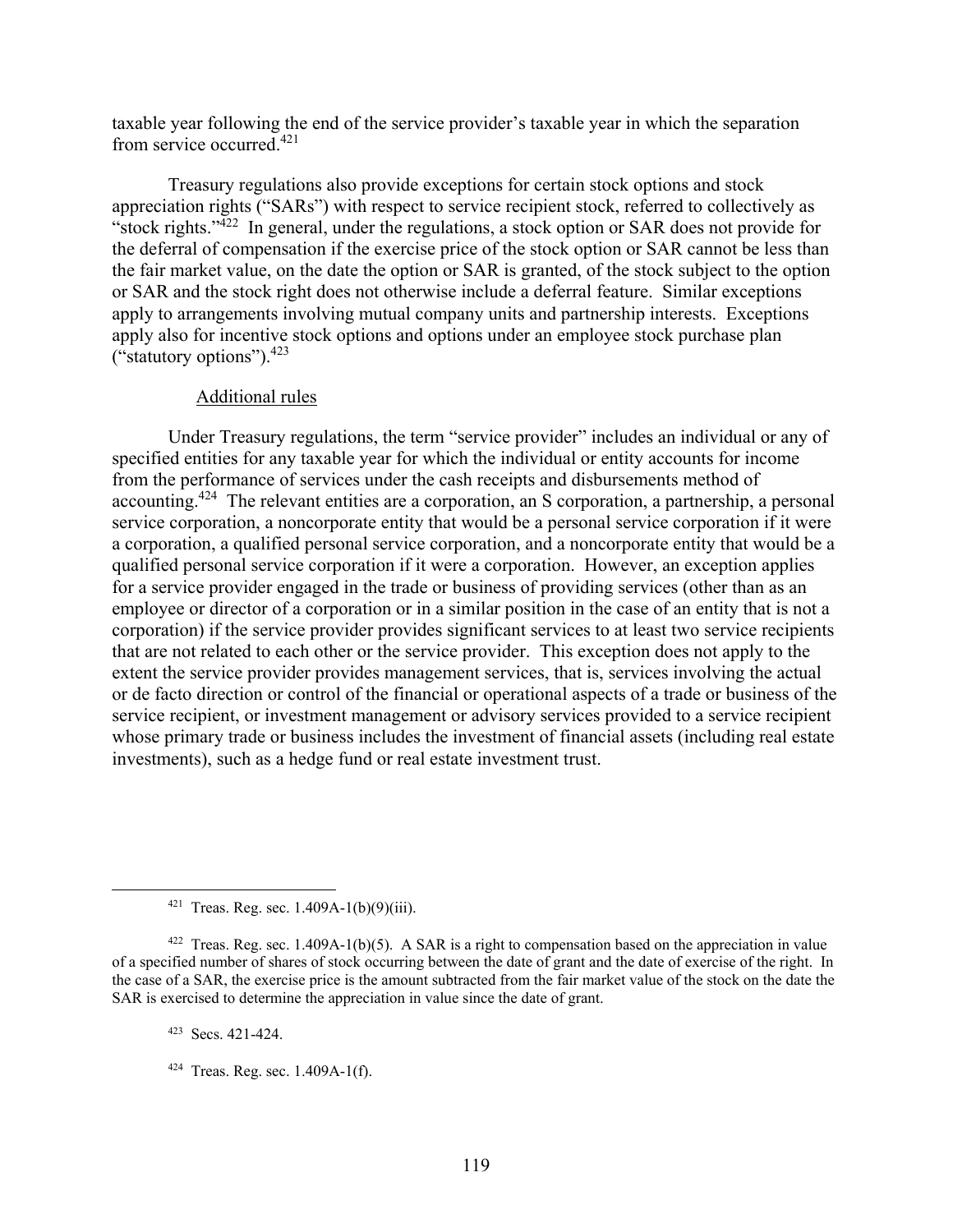### **Nonqualified deferred compensation of State or local government or tax-exempt employers**

Special rules apply to "eligible<sup>425</sup>" and "ineligible" deferred compensation plans of State and local government and tax-exempt employers.<sup>426</sup>

Amounts deferred under an eligible deferred compensation plan generally are not included in income until received. In order for a plan to be an eligible plan, the plan must limit deferrals to a dollar amount (\$18,000 for 2017, plus an additional "catch-up" amount for older participants) or, if less, the participant's includible compensation. The plan must also meet various other requirements.

In the case of an ineligible deferred compensation plan (that is, a plan that does not meet the requirements to be an eligible plan), deferred amounts are treated as nonqualified deferred compensation and includible in income for the first taxable year in which there is no substantial risk of forfeiture of the rights to such compensation, even though the plan is unfunded. For this purpose, a person's rights to compensation are subject to a substantial risk of forfeiture if the rights are conditioned on the future performance of substantial services by any individual.<sup>427</sup> Earnings post vesting are generally taxed when paid.

Certain plans are excluded from being treated as deferred compensation, including bona fide vacation leave, sick leave, compensatory time, severance pay, disability pay, and death benefits. $428$ 

## **Nonqualified deferred compensation from certain tax indifferent parties**

#### In general

Under special rules, any compensation deferred under a nonqualified deferred compensation plan of a nonqualified entity is generally includible in income by the service provider when there is no substantial risk of forfeiture of the service provider's rights to such compensation, regardless of the method of accounting used by the service provider.<sup>429</sup> For this purpose, a service provider's rights to compensation are subject to a substantial risk of forfeiture

<sup>428</sup> Sec. 457(e)(11)(A).

<sup>&</sup>lt;sup>425</sup> Some aspects of the rules for eligible deferred compensation plans are quite different for plans of State or local government employers and plans of tax-exempt employers. In particular, an eligible deferred compensation plan of a State or local government is a tax-favored, funded arrangement, similar to a qualified defined contribution plan, whereas an eligible deferred compensation plan of a tax-exempt employer must be unfunded. These rules in effect limit the amount of unfunded nonqualified deferred compensation that can be provided on a tax-deferred basis by a tax-exempt employer.

<sup>426</sup> Sec. 457, which also contains exceptions for various arrangements.

 $427$  Sec.  $457(f)(3)(B)$ .

<sup>429</sup> Section 457A, generally effective for deferred amounts attributable to services performed after December 31, 2008.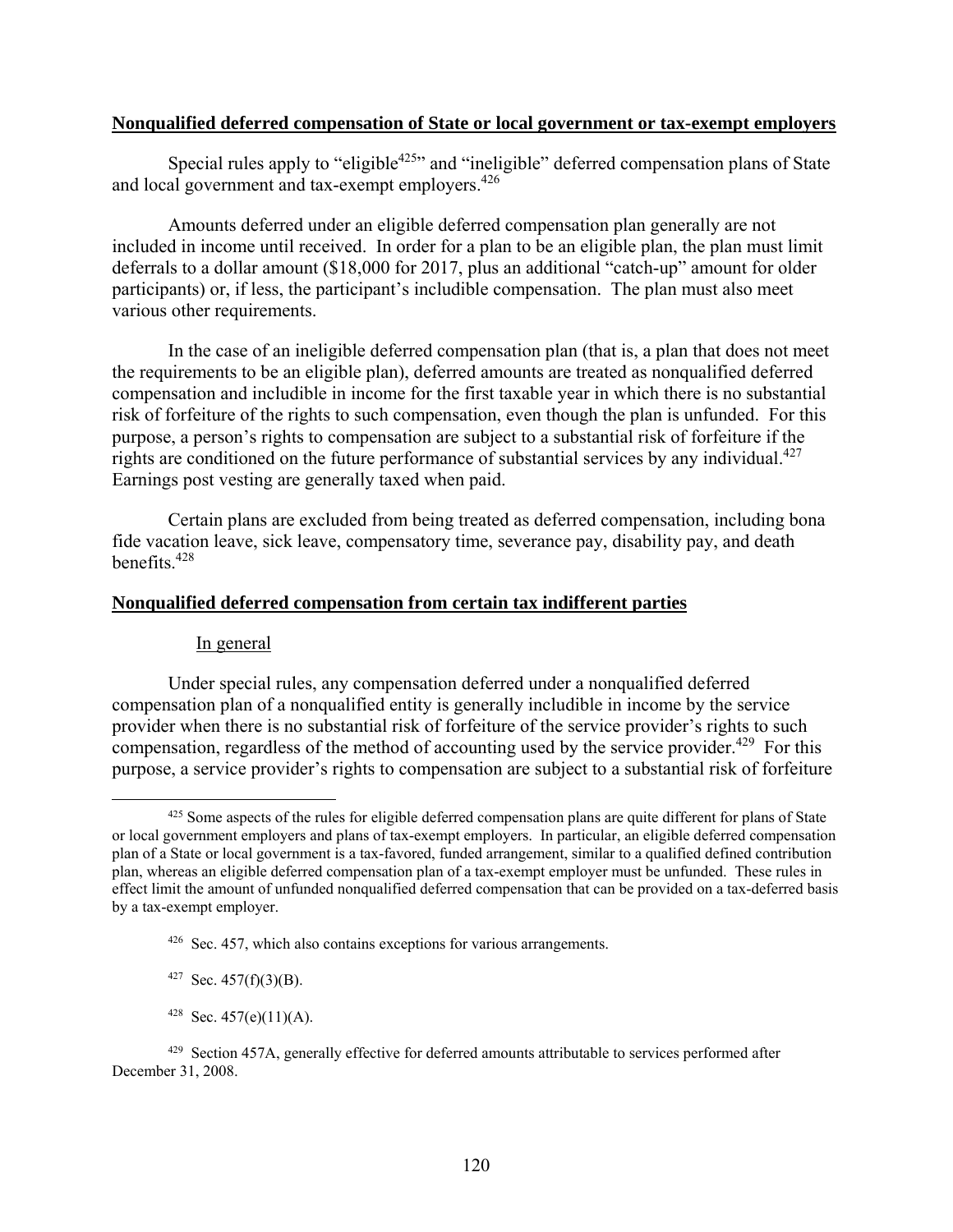only if the rights are conditioned on the future performance of substantial services by any individual. $430$  A condition related to a purpose of the compensation (other than future performance of substantial services) does not result in a substantial risk of forfeiture.

If the amount of any deferred compensation is not determinable at the time the compensation is otherwise includible in income, the compensation is includible when the amount becomes determinable. In that case, the income tax attributable to the compensation includible in income is increased by the sum of  $(1)$  an interest charge, and  $(2)$  an amount equal to 20 percent of the includible compensation. The interest charge is equal to the interest at the rate applicable to underpayments of tax plus one percentage point imposed on the underpayments that would have occurred had the compensation been includible in income when first deferred, or if later, when not subject to a substantial risk of forfeiture.

## Nonqualified entity

The term "nonqualified entity" includes certain foreign corporations and certain partnerships (either domestic or foreign). A foreign corporation is a nonqualified entity unless substantially all of its income is effectively connected with the conduct of a U.S. trade or business or is subject to a comprehensive foreign income tax. A partnership is a nonqualified entity unless substantially all of its income is allocated to persons other than foreign persons with respect to whom such income is not subject to a comprehensive foreign income tax and organizations exempt from U.S. income tax.

The term comprehensive foreign income tax means with respect to a foreign person, the income tax of a foreign country if  $(1)$  the person is eligible for the benefits of a comprehensive income tax treaty between the foreign country and the United States, or (2) the person demonstrates to the satisfaction of the Secretary of the Treasury that the foreign country has a comprehensive income tax.

## Nonqualified deferred compensation

For purposes of these special rules, the term "nonqualified deferred compensation plan" is generally defined in the same manner as under the general rules for nonqualified deferred compensation (and includes any agreement or arrangement, as well as actual or notional income on deferred compensation) with certain modifications.

Nonqualified deferred compensation includes any plan that provides a right to compensation based on the appreciation in value of a specified number of equity units of the

 $^{430}$  Under section  $457A(d)(1)(B)$ , to the extent provided in regulations, if compensation is determined solely by reference to the amount of gain recognized on the disposition of an investment asset, the compensation is treated as subject to a substantial risk of forfeiture until the date of such disposition. No regulations or other guidance applying this rule has been issued.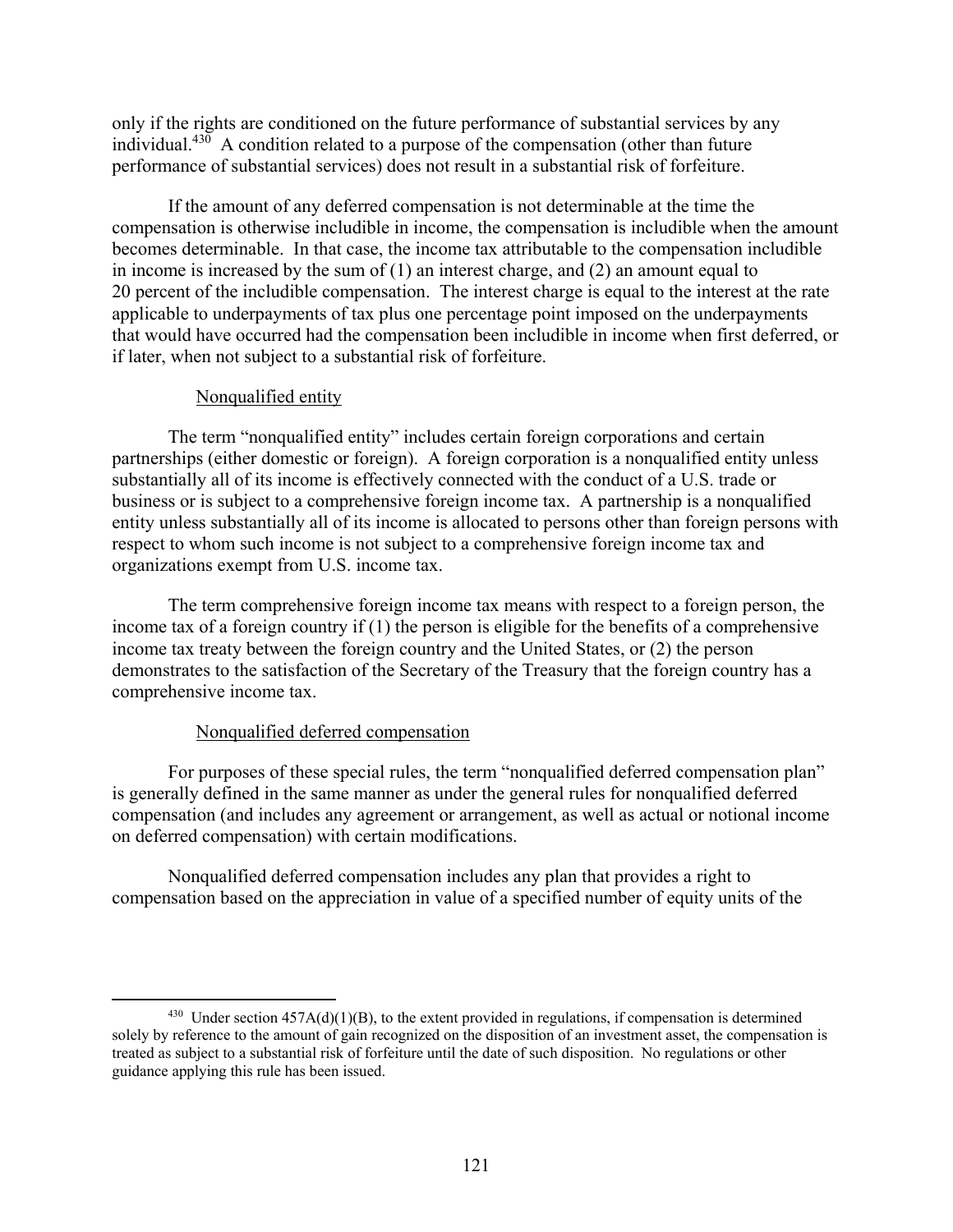service recipient.<sup>431</sup> However, IRS guidance provides some exceptions.<sup>432</sup> In general, under the guidance, a stock option is not treated as nonqualified deferred compensation for this purpose if the exercise price of the stock option cannot be less than the fair market value, on the date the option is granted, of the stock subject to the option and the option does not otherwise include a deferral feature. A similar exception applies to arrangements involving the right to purchase an equity interest in a noncorporate entity. Exceptions apply also for statutory options. Finally, an exception applies for a SAR if the exercise price of the SAR cannot be less than the fair market value, on the date the SAR is granted, of the stock subject to the SAR and the SAR does not otherwise include a deferral feature, but only if the SAR by its terms at all times must be settled in service recipient stock and is settled in service recipient stock.

A special "short-term deferral" exception applies, under which compensation is not treated as deferred if the service provider receives payment of the compensation not later than 12 months after the end of the taxable year of the service recipient during which the right to the payment of such compensation is no longer subject to a substantial risk of forfeiture (within the meaning of the special rules).

#### **Description of Proposal**

#### **In general**

Under the proposal, any compensation deferred under a nonqualified deferred compensation plan is includible in the gross income of the service provider when there is no substantial risk of forfeiture of the service provider's rights to such compensation. For this purpose, the rights of a service provider to compensation are treated as subject to a substantial risk of forfeiture only if the rights are conditioned on the future performance of substantial services by any individual. Under the proposal, a condition related to a purpose of the compensation other than the future performance of substantial services (such as a condition based on achieving a specified performance goal or a condition intended in whole or in part to defer taxation) does not create a substantial risk of forfeiture, regardless of whether the possibility of forfeiture is substantial. In addition, a covenant not to compete does not create a substantial risk of forfeiture.

The proposal applies without regard to the method of accounting of the service provider. Because of the definition of substantial risk of forfeiture under the proposal, a taxpayer using either the cash method of accounting or the accrual method of accounting may be required to include deferred compensation in income earlier than the method of accounting would otherwise require.

 $431$  Sec.  $457A(d)(3)(A)$ . The Secretary of the Treasury is authorized to prescribe such regulations as may be necessary or appropriate to carry out the purposes of section 457A.

<sup>432</sup> Notice 2009-8, 2009-1 C.B. 347, A-2(b). For a discussion of intended exceptions for certain arrangements, see Committee on Ways and Means Report to accompany H.R. 6049, the Renewable Energy and Job Creation Act of 2008, H.R. Rep. No. 110-658, May 20, 2008, pp. 195-196.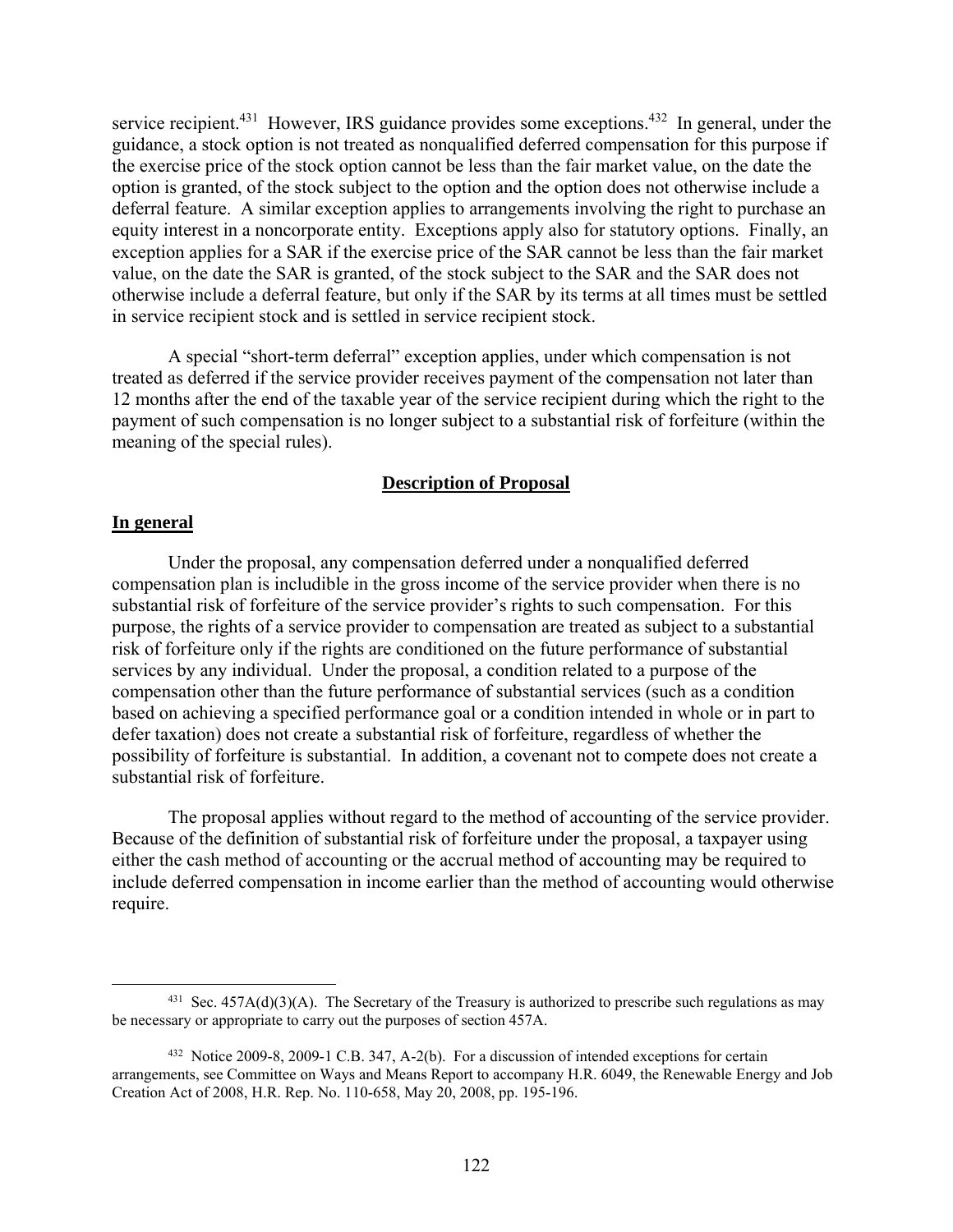Nothing under the proposal is to be construed to prevent the inclusion of amounts in income under any other income tax provision or any other rule of law earlier than the time provided in the proposal. Any amount included in income under the proposal is not required to be included in income under any other income tax provision or any other rule of law later than the time provided under the proposal.

#### **Nonqualified deferred compensation**

For purposes of the proposal, the term "nonqualified deferred compensation plan" means any plan that provides for the deferral of compensation, other than a qualified employer plan, a bona fide vacation leave, sick leave, compensatory time, disability pay or death benefit plan, and any other plan or arrangement designated by the Secretary of the Treasury consistent with the purposes of the proposal. The Secretary shall not provide an exception for severance plans, bona fide or otherwise, in regulations or other guidance. A qualified employer plan for this purpose means a qualified retirement plan, a tax-deferred annuity plan, a simplified employee pension plan, a simple retirement account plan, an eligible deferred compensation plan of a State or local government employer, or a plan established before June 25, 1959, and funded only by employee contributions.

In addition, a nonqualified deferred compensation plan for purposes of the proposal specifically includes any plan that provides a right to compensation based on the value of, or the appreciation in value of, a specified number of equity units of the service recipient. Such a compensation right does not fail to provide for the deferral of compensation merely because the compensation is to be paid in cash or by the transfer of equity. The proposal applies to all stock options and SARs (and similar arrangements involving noncorporate entities), regardless of how the exercise price compares to the value of the related stock on the date the option or SAR is granted. It is intended that no exceptions are to be provided in regulations or other administrative guidance. However, it is intended that statutory options are not considered nonqualified deferred compensation for purposes of the proposal. An exception is provided for that portion of a plan consisting of a transfer of property described in section 83 (other than nonstatutory stock options), or a trust to which section 402(b) applies, or relating to statutory options under section 422 or 423 for which there is no disqualifying disposition.

For purposes of the proposal, a plan includes any agreement or arrangement, including an agreement or arrangement that includes one person. In addition, references to deferred compensation are treated as including references to income (whether actual or notional) attributable to deferred compensation or income. However, compensation is not treated as deferred for purposes of the proposal if the service provider receives payment of the compensation not later than two and one-half months after the end of the service recipient's or service provider's taxable year, whichever is later, during which the right to the payment of such compensation is no longer subject to a substantial risk of forfeiture (within the meaning of the proposal).

#### **Additional rules**

The Secretary of Treasury is directed to prescribe such regulations as may be necessary or appropriate to carry out the purposes of the proposal, including regulations disregarding a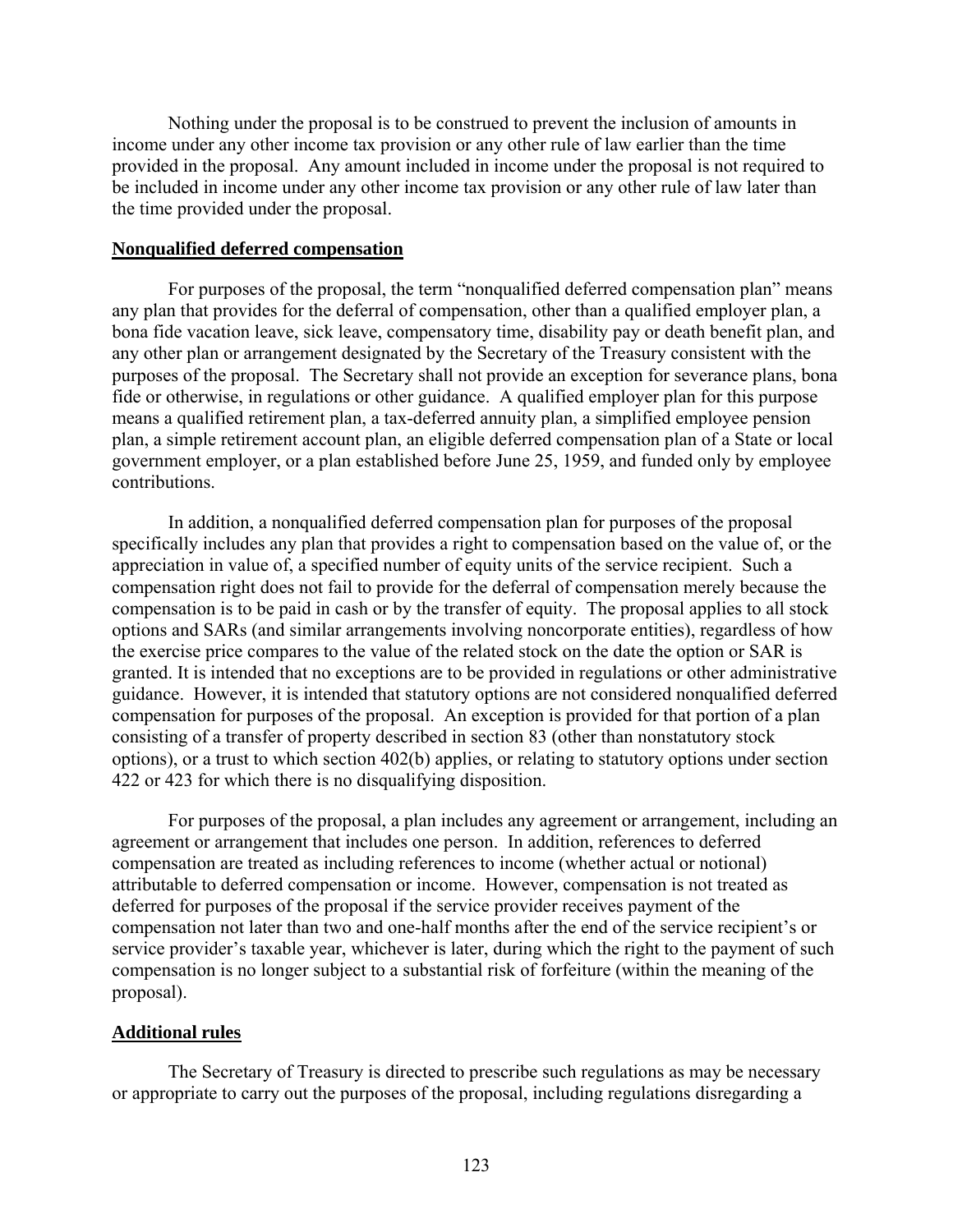substantial risk of forfeiture in cases where necessary to carry out the purposes of the proposal. Except as provided by the Secretary of the Treasury, for purposes of the proposal, rules similar to the controlled group rules for qualified retirement plans apply.<sup>433</sup>

Under the proposal, the present-law general rules for nonqualified deferred compensation and the present-law rules for nonqualified deferred compensation from certain tax indifferent parties are repealed. In addition, the present-law rules for eligible and ineligible deferred compensation plans of tax-exempt employers and for ineligible deferred compensation plans of State and local governments do not apply with respect to deferred amounts attributable to services performed after December 31, 2017.

In addition, the proposal applies income tax reporting and withholding, as applicable, to amounts required to be included in gross income of employees and other service providers, including nonresident aliens subject to U.S. taxation.

## **Effective Date**

The proposal generally applies to amounts attributable to services performed after December 31, 2017. In the case of any deferred compensation amount to which the proposal does not otherwise apply solely by reason of the fact that the amount is attributable to services performed before January 1, 2018, to the extent such amount is not includible in gross income in a taxable year beginning before 2027, such amount is includible in income in the later of (1) the last taxable year before 2027, or (2) the taxable year in which there is no substantial risk of forfeiture of the rights to such compensation (determined in the same manner as determined under the proposal). Earnings on deferred amounts attributable to services performed before January 1, 2018, are subject to the proposal only to the extent that the amounts to which the earnings are attributable are subject to the proposal.

The Secretary of the Treasury is directed to issue guidance, no later than 120 days after enactment of the proposal, providing a limited period of time during which a nonqualified deferred compensation arrangement attributable to services performed on or before December 31, 2017, may, without violating the general rules for nonqualified deferred compensation, be amended to conform the date of distribution to the service provider to the date amounts are required to be included in income under the proposal. If the service providertaxpayer is also a service recipient and maintains one or more nonqualified deferred compensation arrangements for its service providers under which any amount is attributable to services performed on or before December 31, 2017, the guidance is to permit any such arrangement to be amended to conform the dates of distribution under that arrangement to the date amounts are required to be included in the income of the taxpayer. An amendment to a nonqualified deferred compensation arrangement made pursuant to the guidance is not to be treated as a material modification of the arrangement for purposes of the general rules for nonqualified deferred compensation.

<sup>433</sup> Sec. 414(b) and (c).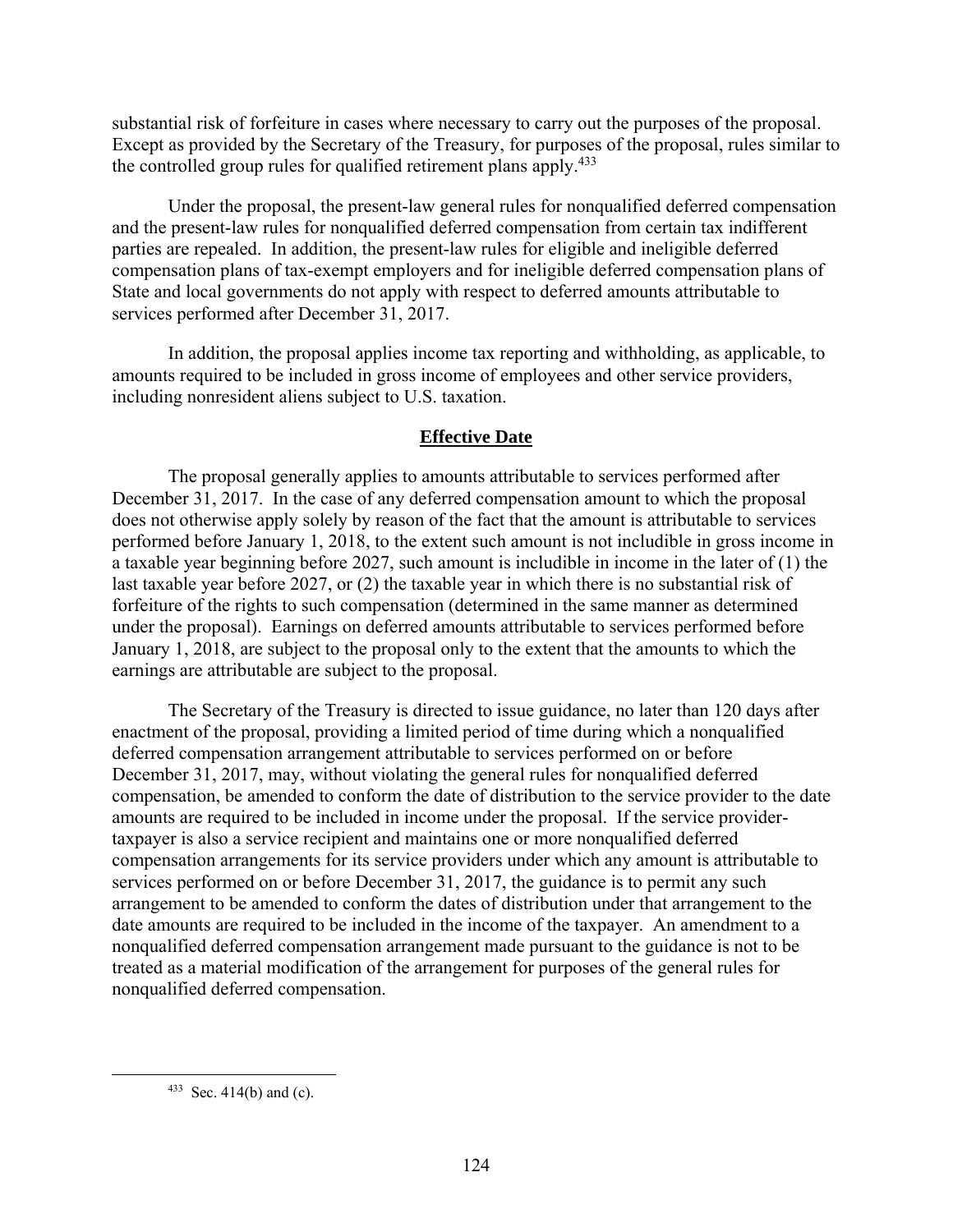#### **2. Modification of limitation on excessive employee remuneration**

#### **Present Law**

#### **In general**

An employer generally may deduct reasonable compensation for personal services as an ordinary and necessary business expense. Section 162(m) provides an explicit limitation on the deductibility of compensation expenses in the case of publicly traded corporate employers. The otherwise allowable deduction for compensation paid or accrued with respect to a covered employee of a publicly held corporation<sup>434</sup> is limited to no more than \$1 million per year.<sup>435</sup> The deduction limitation applies when the deduction would otherwise be taken.

#### **Covered employees**

Section 162(m) defines a covered employee as (1) the chief executive officer of the corporation (or an individual acting in such capacity) as of the close of the taxable year and (2) the four most highly compensated officers<sup> $436$ </sup> for the taxable year (other than the chief executive officer). Treasury regulations under section 162(m) provide that whether an employee is the chief executive officer or among the four most highly compensated officers should be determined pursuant to the executive compensation disclosure rules promulgated under the Securities Exchange Act of 1934 ("Exchange Act").

In 2006, the Securities and Exchange Commission amended certain rules relating to executive compensation, including which officers' compensation must be disclosed under the Exchange Act. Under the new rules, such officers are (1) the principal executive officer (or an individual acting in such capacity), (2) the principal financial officer (or an individual acting in such capacity), and (3) the three most highly compensated officers,  $437$  other than the principal executive officer or principal financial officer.

In response to the Securities and Exchange Commission's new disclosure rules, the Internal Revenue Service issued updated guidance on identifying which employees are covered by section  $162(m)$ .<sup>438</sup> The new guidance provides that "covered employee" means any employee who is (1) the principal executive officer (or an individual acting in such capacity) defined in

<sup>437</sup> Such officers must also be employees whose total compensation is required to be reported to shareholders under the Securities Exchange Act of 1934.

<sup>&</sup>lt;sup>434</sup> A corporation is treated as publicly held if it has a class of common equity securities that is required to be registered under section 12 of the Securities Exchange Act of 1934.

 $435$  Sec. 162(m). This deduction limitation applies for purposes of the regular income tax and the alternative minimum tax.

<sup>&</sup>lt;sup>436</sup> Such officers must also be employees whose total compensation is required to be reported to shareholders under the Securities Exchange Act of 1934.

<sup>438</sup> Notice 2007-49, 2007-25 I.R.B. 1429.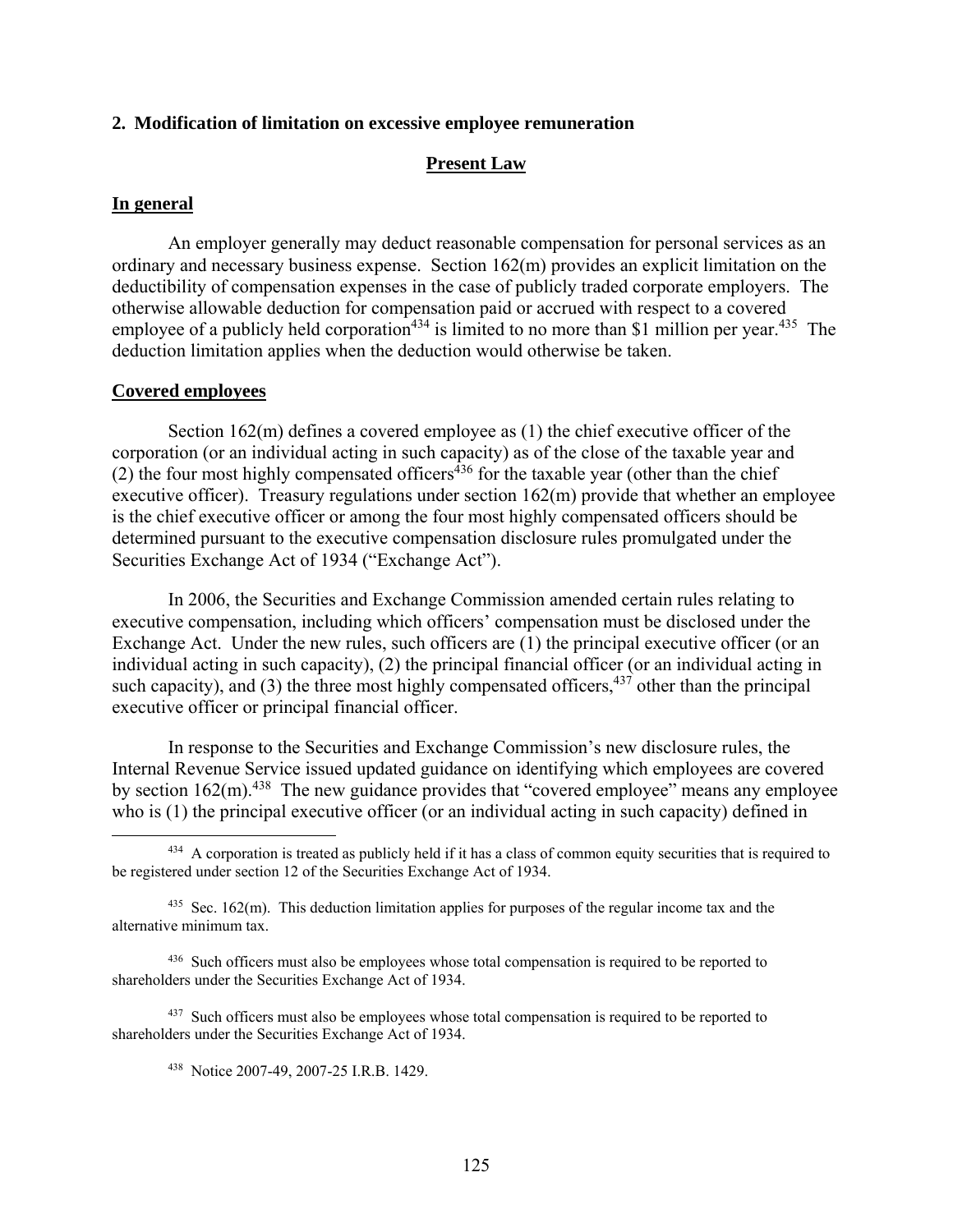reference to the Exchange Act, or  $(2)$  among the three most highly compensated officers<sup>439</sup> for the taxable year (other than the principal executive officer), again defined by reference to the Exchange Act. Thus, under current guidance, only four employees are covered under section 162(m) for any taxable year. Under Treasury regulations, the requirement that the individual meet the criteria as of the last day of the taxable year applies to both the principal executive officer and the three highest compensated officers.<sup>440</sup>

#### **Definition of publicly held corporation**

For purposes of the deduction disallowance of section 162(m), a publicly held corporation means any corporation issuing any class of common equity securities required to be registered under section 12 of the Securities Exchange Act of 1934. All U.S. publicly traded companies are subject to this registration requirement, including their foreign affiliates (to the extent subject to U.S. tax). A foreign company publicly traded through American depository receipts ("ADRs") is also subject to this registration requirement if more than 50 percent of the issuer's outstanding voting securities are held, directly or indirectly, by residents of United States and either (i) the majority of the executive officers or directors are United States citizens or residents, (ii) more than 50 percent of the assets of the issuer are located in the United States, or (iii) the business of the issuer is administered principally in the United States. Other foreign companies are not subject to the registration requirement.

#### **Remuneration subject to the deduction limitation**

#### In general

Unless specifically excluded, the deduction limitation applies to all remuneration for services, including cash and the cash value of all remuneration (including benefits) paid in a medium other than cash. If an individual is a covered employee for a taxable year, the deduction limitation applies to all compensation not explicitly excluded from the deduction limitation, regardless of whether the compensation is for services as a covered employee and regardless of when the compensation was earned. The \$1 million cap is reduced by excess parachute payments (as defined in section 280G) that are not deductible by the corporation.

Certain types of compensation are not subject to the deduction limit and are not taken into account in determining whether other compensation exceeds \$1 million. The following types of compensation are not taken into account: (1) remuneration payable on a commission basis; (2) remuneration payable solely on account of the attainment of one or more performance goals if certain outside director and shareholder approval requirements are met ("performance-based compensation"); (3) payments to a tax-favored retirement plan (including salary reduction contributions); (4) amounts that are excludable from the executive's gross

<sup>&</sup>lt;sup>439</sup> Such officers must also be employees whose total compensation is required to be reported to shareholders under the Securities Exchange Act of 1934.

<sup>440</sup> Treas. Reg. sec.  $1.162 - 27(c)(2)$ .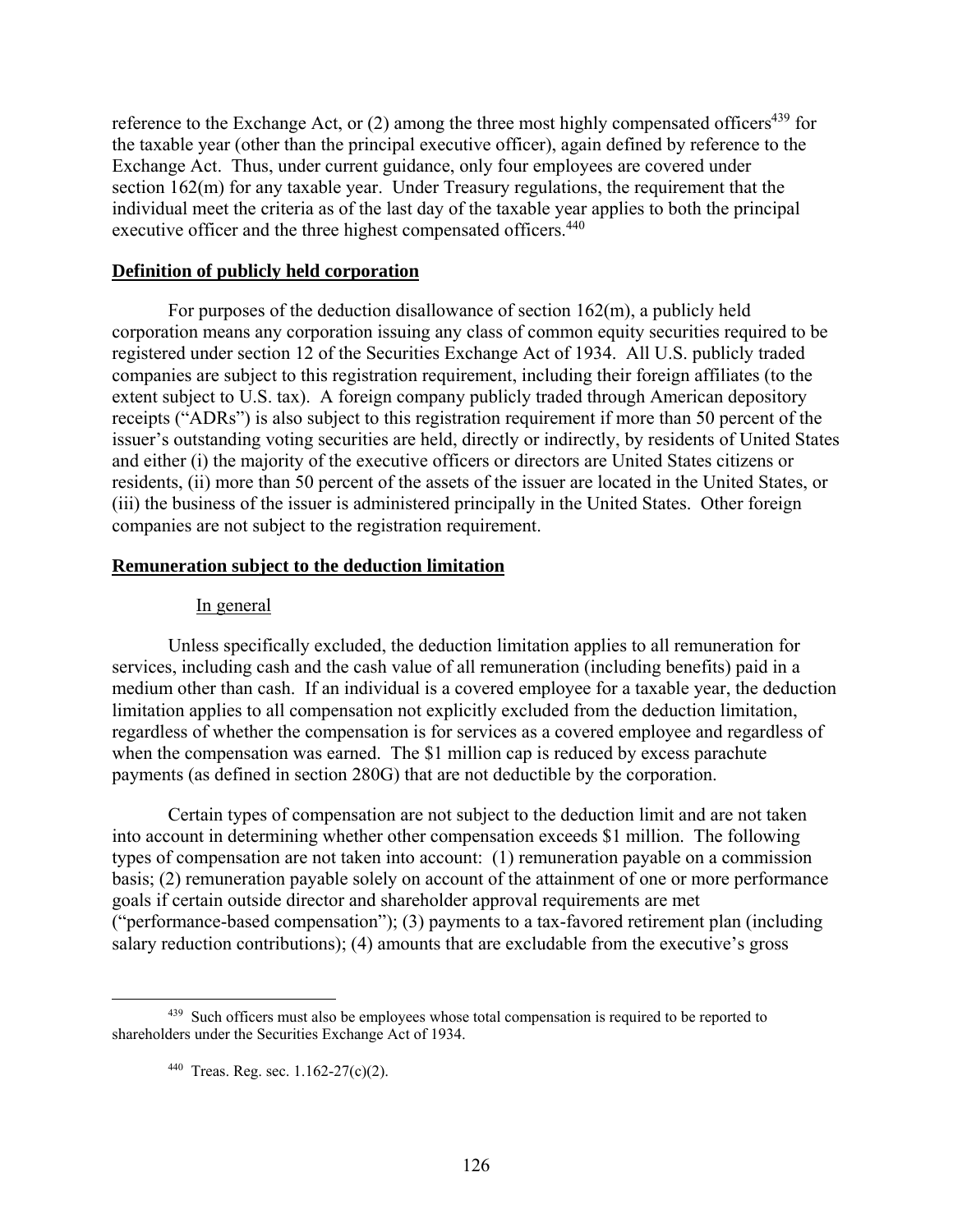income (such as employer-provided health benefits and miscellaneous fringe benefits $441$ ); and (5) any remuneration payable under a written binding contract which was in effect on February 17, 1993. In addition, remuneration does not include compensation for which a deduction is allowable after a covered employee ceases to be a covered employee. Thus, the deduction limitation often does not apply to deferred compensation that is otherwise subject to the deduction limitation (*e.g*., is not performance-based compensation) because the payment of compensation is deferred until after termination of employment.

#### Performance-based compensation

Compensation qualifies for the exception for performance-based compensation only if (1) it is paid solely on account of the attainment of one or more performance goals, (2) the performance goals are established by a compensation committee consisting solely of two or more outside directors,  $442$  (3) the material terms under which the compensation is to be paid, including the performance goals, are disclosed to and approved by the shareholders in a separate majorityapproved vote prior to payment, and (4) prior to payment, the compensation committee certifies that the performance goals and any other material terms were in fact satisfied.

Compensation (other than stock options or other stock appreciation rights ("SARs")) is not treated as paid solely on account of the attainment of one or more performance goals unless the compensation is paid to the particular executive pursuant to a pre-established objective performance formula or standard that precludes discretion. A stock option or SAR with an exercise price not less than the fair market value, on the date the option or SAR is granted, of the stock subject to the option or SAR, generally is treated as meeting the exception for performance-based compensation, provided that the requirements for outside director and shareholder approval are met (without the need for certification that the performance standards have been met). This is the case because the amount of compensation attributable to the options or SARs received by the executive would be based solely on an increase in the corporation's stock price. Stock-based compensation is not treated as performance-based if it depends on factors other than corporate performance.

## **Description of Proposal**

## **Definition of covered employee**

The proposal revises the definition of covered employee to include both the principal executive officer and the principal financial officer. Further, an individual is a covered employee if the individual holds one of these positions at any time during the taxable year. The proposal also defines as a covered employee the three (rather than four) most highly compensated officers for the taxable year (other than the principal executive officer or principal financial officer) who

 <sup>441</sup> Secs. 105, 106, and 132.

<sup>442</sup> A director is considered an outside director if he or she is not a current employee of the corporation (or related entities), is not a former employee of the corporation (or related entities) who is receiving compensation for prior services (other than benefits under a qualified retirement plan), was not an officer of the corporation (or related entities) at any time, and is not currently receiving compensation for personal services in any capacity (*e.g*., for services as a consultant) other than as a director.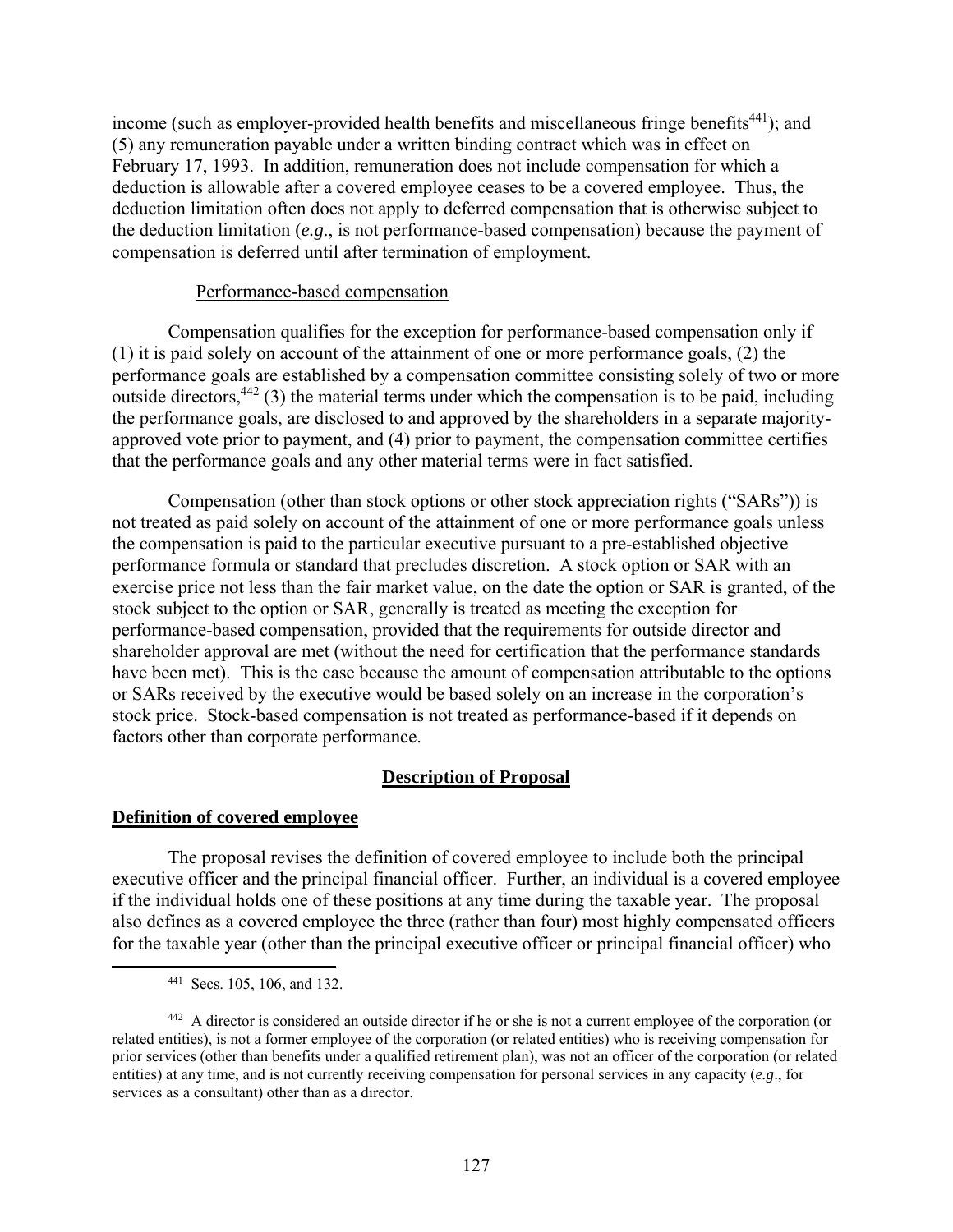are required to be reported on the company's proxy statement for the taxable year (or who would be required to be reported on such a statement for a company not required to make such a report to shareholders).

In addition, if an individual is a covered employee with respect to a corporation for a taxable year beginning after December 31, 2016, the individual remains a covered employee for all future years. Thus, an individual remains a covered employee with respect to compensation otherwise deductible in subsequent years, including years during which the individual is no longer employed by the corporation (including years after the individual has died). Compensation does not fail to be compensation with respect to a covered employee and thus subject to the deduction limit for a taxable year merely because the compensation is includible in the income of, or paid to, another individual, such as compensation paid to a beneficiary after the employee's death, or to a former spouse pursuant to a domestic relations order.

## **Definition of publicly held corporation**

The proposal extends the applicability of section 162(m) to include all domestic publicly traded corporations and all foreign companies publicly traded through ADRs. The proposed definition may include certain additional corporations that are not publicly traded, such as large private C or S corporations.

## **Performance-based compensation and commissions exceptions**

The proposal eliminates the exceptions for commissions and performance-based compensation from the definition of compensation subject to the deduction limit. Thus, such compensation is taken into account in determining the amount of compensation with respect to a covered employee for a taxable year that exceeds \$1 million and is thus not deductible under section 162.

## **Effective Date**

The proposal applies to taxable years beginning after December 31, 2017.

## **3. Excise tax on excess tax-exempt organization executive compensation**

## **Present Law**

Taxable employers and other service recipients are generally allowed a deduction for reasonable compensation expenses.443 However, in some cases, compensation in excess of specific levels is not deductible.

In the case of a publicly held corporation, subject to certain exceptions, the deduction for a taxable year for compensation of the corporation's principal executive officer or for any of the

 $443$  Sec. 162(a)(1).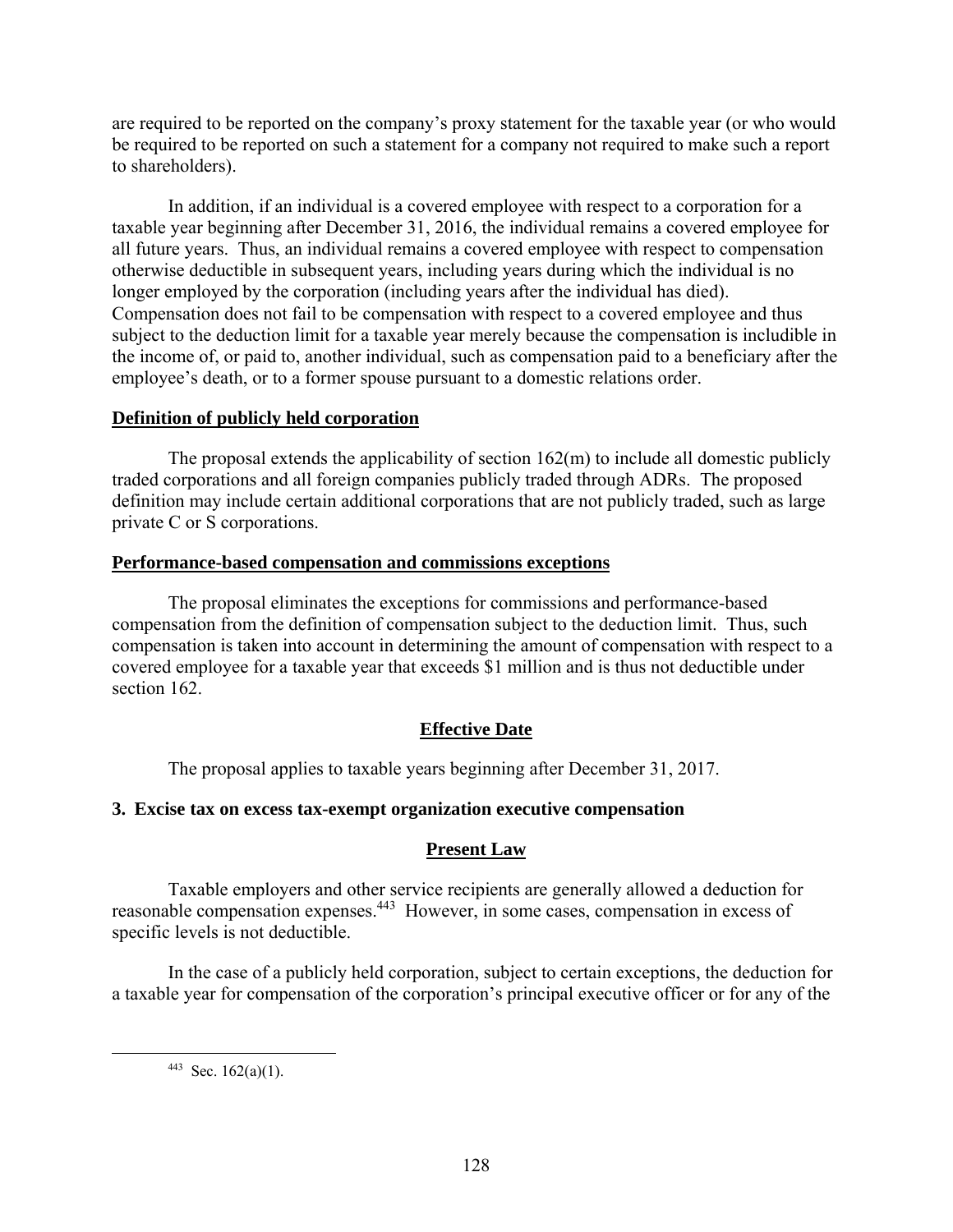corporation's three most highly compensated officers other than the principal executive officer is limited to \$1 million ("\$1 million limit on deductible compensation").<sup>444</sup>

A "parachute payment" (generally a payment of compensation that is contingent on a change in corporate ownership or control) made to an officer, shareholder or highly compensated individual is generally not deductible if the aggregate present value of all such payments to an individual equals or exceeds three times the individual's base amount (an "excess parachute payment").445 An individual's base amount is the average annual compensation includible in the individual's gross income for the five taxable years ending before the date the change in ownership or control occurs. Certain amounts are not considered parachute payments, including payments under a qualified retirement plan, a simplified employee pension plan, or a simple retirement account.446

These deduction limits generally do not affect a tax-exempt organization.

## **Description of Proposal**

Under the proposal, an employer is liable for an excise tax equal to 20 percent of the sum of the (1) remuneration (other than an excess parachute payment) in excess of \$1 million paid to a covered employee by an applicable tax-exempt organization for a taxable year, and (2) any excess parachute payment (under a new definition for this purpose that relates solely to separation pay) paid by the applicable tax-exempt organization to a covered employee. Accordingly, the excise tax applies as a result of an excess parachute payment, even if the covered employee's remuneration does not exceed \$1 million.

For purposes of the proposal, a covered employee is an employee (including any former employee) of an applicable tax-exempt organization if the employee is one of the five highest compensated employees of the organization for the taxable year or was a covered employee of the organization (or a predecessor) for any preceding taxable year beginning after December 31, 2016. An "applicable tax-exempt organization" is an organization exempt from tax under section 501(a), an exempt farmers' cooperative,  $447$  a Federal, State or local governmental entity with excludable income,  $448$  or a political organization.  $449$ 

445 Sec. 280G.

446 Secs. 401(a), 403(a), 408(k), and 408(p).

 $447$  Sec. 521(b).

- $448$  Sec. 115(1).
- $449$  Sec.  $527(e)(1)$ .

<sup>&</sup>lt;sup>444</sup> Sec. 162(m)(1). Under section 162(m)(6), limits apply to deductions for compensation of individuals performing services for certain health insurance providers.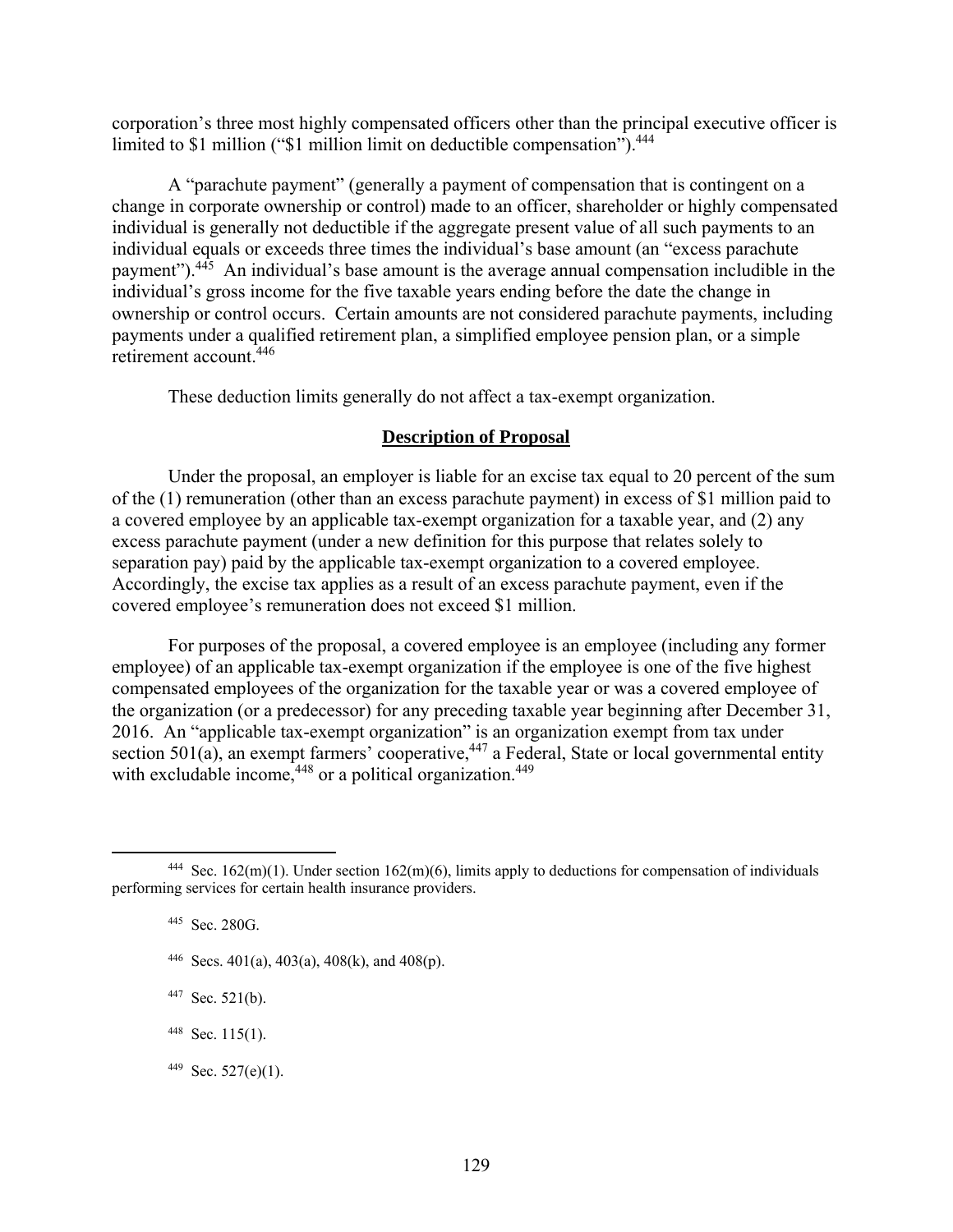Remuneration means wages as defined for income tax withholding purposes,<sup>450</sup> but does not include any designated Roth contribution.<sup>451</sup> Remuneration of a covered employee includes any remuneration paid with respect to employment of the covered employee by any person or governmental entity related to the applicable tax-exempt organization. A person or governmental entity is treated as related to an applicable tax-exempt organization if the person or governmental entity  $(1)$  controls, or is controlled by, the organization,  $(2)$  is controlled by one or more persons that control the organization,  $(3)$  is a supported organization<sup>452</sup> during the taxable year with respect to the organization,  $(4)$  is a supporting organization<sup>453</sup> during the taxable year with respect to the organization, or  $(5)$  in the case of a voluntary employees' beneficiary association ("VEBA"),<sup>454</sup> establishes, maintains, or makes contributions to the VEBA. However, remuneration of a covered employee that is not deductible by reason of the \$1 million limit on deductible compensation is not taken into account for purposes of the proposal.

Under the proposal, an excess parachute payment is the amount by which any parachute payment exceeds the portion of the base amount allocated to the payment. A parachute payment is a payment in the nature of compensation to (or for the benefit of a covered employee) if the payment is contingent on the employee's separation from employment and the aggregate present value of all such payments is three times or more the base amount. The base amount is the average annual compensation includible in the covered employee's gross income for the five taxable years ending before the date of the employee's separation from employment. Parachute payments do not include payments under a qualified retirement plan, a simplified employee pension plan, a simple retirement account, a tax-deferred annuity,455 or an eligible deferred compensation plan of a State or local government employer.<sup>456</sup>

The employer of a covered employee is liable for the excise tax. If remuneration of a covered employee from more than one employer is taken into account in determining the excise tax, each employer is liable for the tax in an amount that bears the same ratio to the total tax as the remuneration paid by that employer bears to the remuneration paid by all employers to the covered employee.

- $453$  Sec. 509(a)(3).
- $454$  Sec.  $501(c)(9)$ .
- $455$  Sec. 403(b).
- $456$  Sec. 457(b).

 $450$  Sec. 3401(a).

 $451$  Under section  $402A(c)$ , a designated Roth contribution is an elective deferral (that is, a contribution to a tax-favored employer-sponsored retirement plan made at the election of an employee) that the employee designates as not being excludable from income.

 $452$  Sec.  $509(f)(3)$ .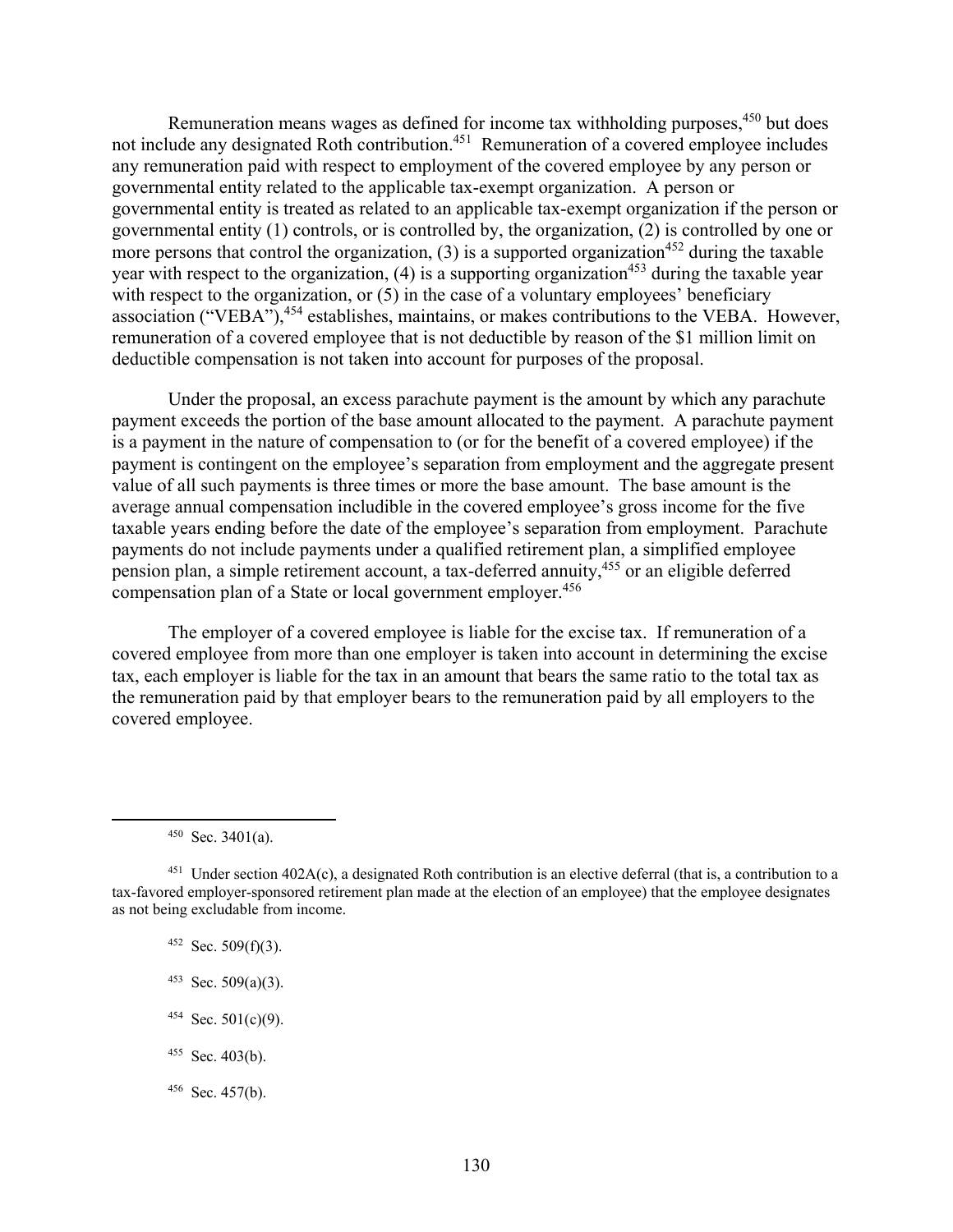# **Effective Date**

The proposal applies to taxable years beginning after December 31, 2017.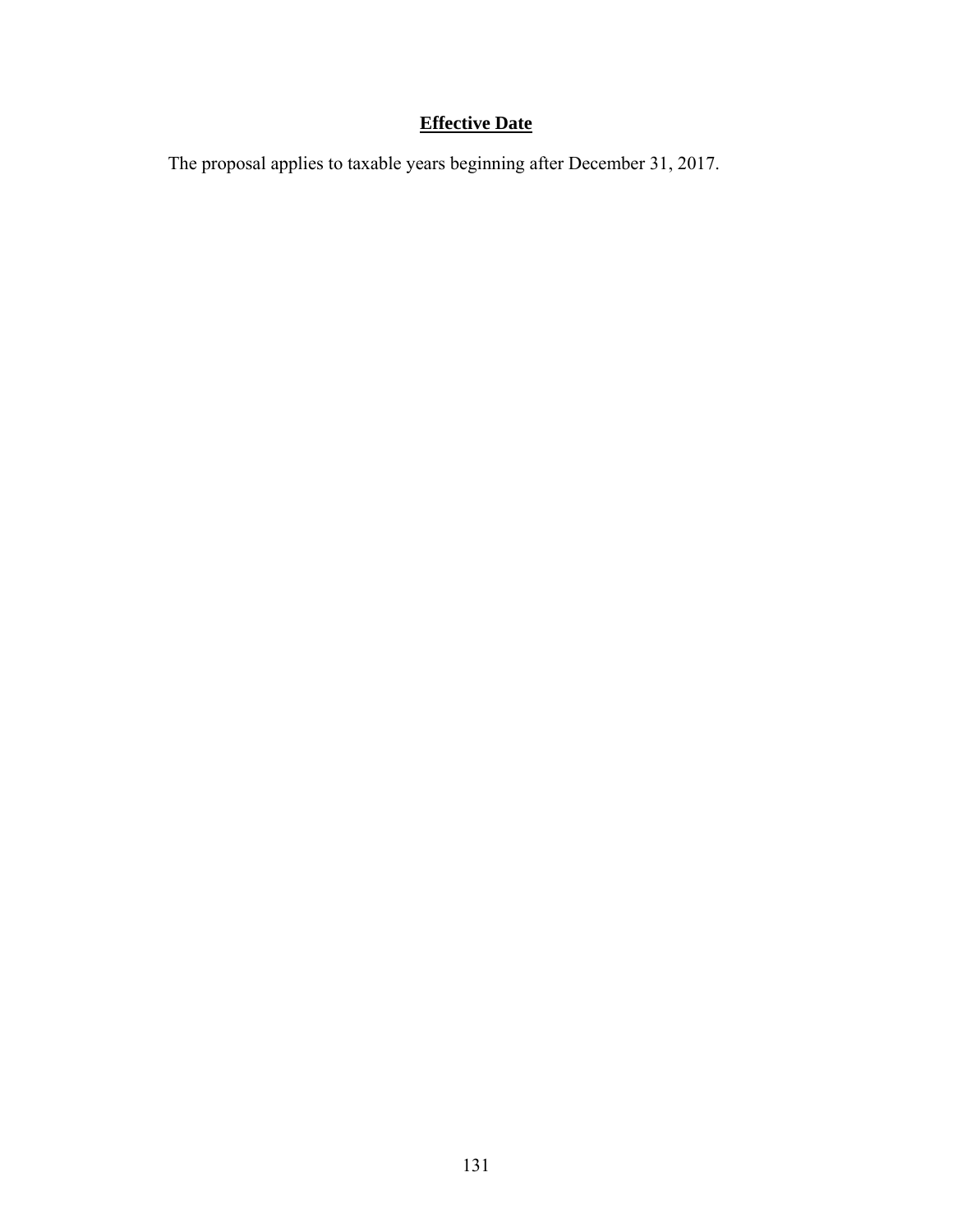#### **I. Insurance**

## **1. Net operating losses of life insurance companies**

#### **Present Law**

A net operating loss ("NOL") generally means the amount by which a taxpayer's business deductions exceed its gross income. In general, an NOL may be carried back two years and carried over 20 years to offset taxable income in such years. NOLs offset taxable income in the order of the taxable years to which the NOL may be carried.<sup>457</sup>

For purposes of computing the alternative minimum tax ("AMT"), a taxpayer's NOL deduction cannot reduce the taxpayer's alternative minimum taxable income ("AMTI") by more than 90 percent of the AMTI.<sup>458</sup>

In the case of a life insurance company, a deduction is allowed in the taxable year for operations loss carryovers and carrybacks, in lieu of the deduction for net operation losses allowed to other corporations.<sup>459</sup> A life insurance company is permitted to treat a loss from operations (as defined under section  $810(c)$ ) for any taxable year as an operations loss carryback to each of the three taxable years preceding the loss year and an operations loss carryover to each of the 15 taxable years following the loss year.<sup>460</sup>

#### **Description of Proposal**

The proposal repeals the operations loss deduction for life insurance companies and allows the NOL deduction under section 172. This provides the same treatment for losses of life insurance companies as for losses of property and casualty insurance companies and of other corporations. The proposal thus limits the companies' NOL deduction to 90 percent of taxable income (determined without regard to the deduction), provides that carryovers to other years are adjusted to take account of this limitation and may be carried forward indefinitely. The NOL deduction of a life insurance company is determined by treating the NOL for any taxable year generally as the excess of the life insurance deductions for such taxable year over the life insurance gross income for such taxable year.

#### **Effective Date**

The proposal applies to losses arising in taxable years beginning after December 31, 2017.

458 Sec. 56(d).

- $459$  Secs. 810, 805(a)(5).
- $460$  Sec.  $810(b)(1)$ .

 <sup>457</sup> Sec. 172(b)(2).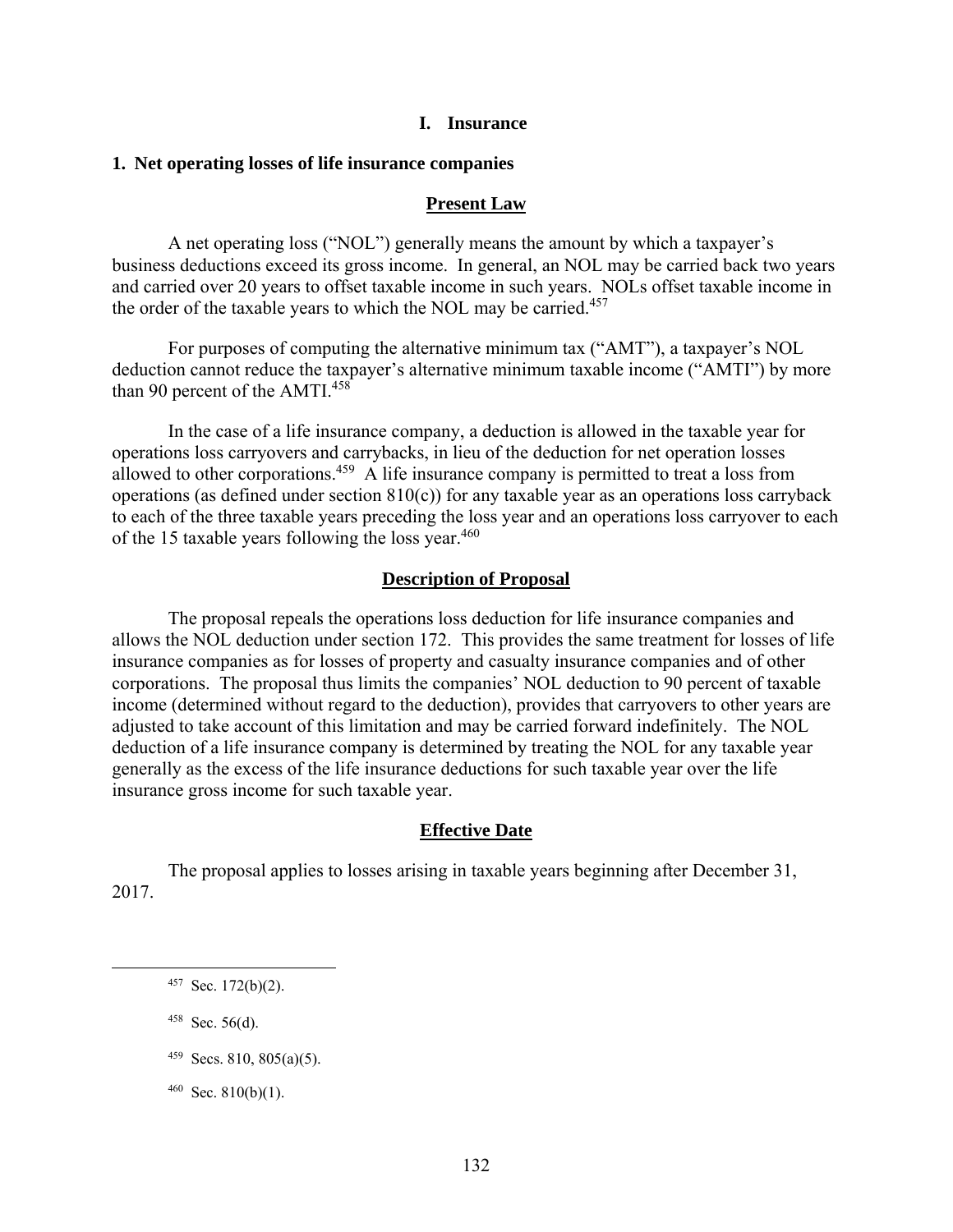## **2. Repeal of small life insurance company deduction**

## **Present Law**

The small life insurance company deduction for any taxable year is 60 percent of so much of the tentative life insurance company taxable income ("LICTI") for such taxable year as does not exceed \$3 million, reduced by 15 percent of the excess of tentative LICTI over \$3 million. The maximum deduction that can be claimed by a small company is \$1.8 million, and a company with a tentative LICTI of \$15 million or more is not entitled to any small company deduction. A small life insurance company for this purpose is one with less than \$500 million of assets.

## **Description of Proposal**

The proposal repeals the small life insurance company deduction.

## **Effective Date**

The proposal applies to taxable years beginning after December 31, 2017.

## **3. Adjustment for change in computing reserves**

## **Present Law**

## **Change in method of accounting**

In general, a taxpayer may change its method of accounting under section 446 with the consent of the Secretary (or may be required to change its method of accounting by the Secretary). In such instances, a taxpayer generally is required to make an adjustment (a "section 481(a) adjustment") to prevent amounts from being duplicated in, or omitted from, the calculation of the taxpayer's income. Pursuant to IRS procedures, negative section 481(a) adjustments generally are deducted from income in the year of the change whereas positive section 481(a) adjustments generally are required to be included in income ratably over four taxable years.<sup>461</sup>

However, section 807(f) explicitly provides that changes in the basis for determining life insurance company reserves are to be taken into account ratably over 10 years.

## **10-year spread for change in computing life insurance company reserves**

For Federal income tax purposes, a life insurance company includes in gross income any net decrease in reserves, and deducts a net increase in reserves.<sup>462</sup> Methods for determining

 <sup>461</sup> See, *e.g.*, Rev. Proc. 2015-13, 2015-5 I.R.B. 419, and Rev. Proc. 2017-30, 2017-18 I.R.B. 1131.

<sup>462</sup> Sec. 807.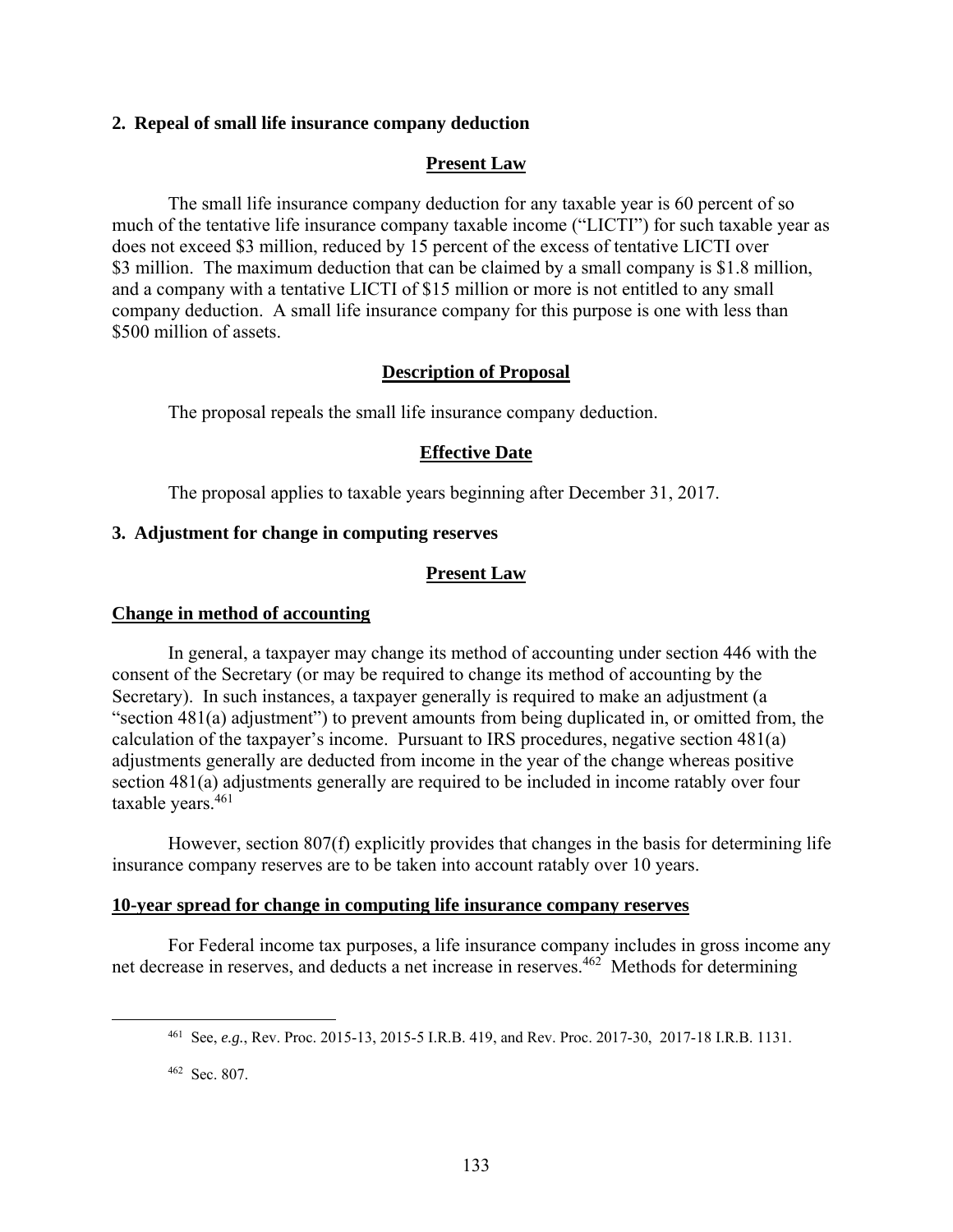reserves for tax purposes generally are based on reserves prescribed by the National Association of Insurance Commissioners for purposes of financial reporting under State regulatory rules.

Income or loss resulting from a change in the method of computing reserves is taken into account ratably over a 10-year period.<sup>463</sup> The rule for a change in basis in computing reserves applies only if there is a change in basis in computing the Federally prescribed reserve (as distinguished from the net surrender value). Although life insurance tax reserves require the use of a Federally prescribed method, interest rate, and mortality or morbidity table, changes in other assumptions for computing statutory reserves (*e.g.*, when premiums are collected and claims are paid) may cause increases or decreases in a company's life insurance reserves that must be spread over a 10-year period. Changes in the net surrender value of a contract are not subject to the 10-year spread because, apart from its use as a minimum in determining the amount of life insurance tax reserves, the net surrender value is not a reserve but a current liability.

If for any taxable year the taxpayer is not a life insurance company, the balance of any adjustments to reserves is taken into account for the preceding taxable year.

## **Description of Proposal**

Income or loss resulting from a change in method of computing life insurance company reserves is taken into account consistent with IRS procedures, generally ratably over a four-year period, instead of over a 10-year period.

## **Effective Date**

The proposal applies to taxable years beginning after December 31, 2017.

## **4. Repeal of special rule for distributions to shareholders from pre-1984 policyholders surplus account**

## **Present and Prior Law**

Under the law in effect from 1959 through 1983, a life insurance company was subject to a three-phase taxable income computation under Federal tax law. Under the three-phase system, a company was taxed on the lesser of its gain from operations or its taxable investment income (Phase I) and, if its gain from operations exceeded its taxable investment income, 50 percent of such excess (Phase II). Federal income tax on the other 50 percent of the gain from operations was deferred, and was accounted for as part of a policyholder's surplus account and, subject to certain limitations, taxed only when distributed to stockholders or upon corporate dissolution (Phase III). To determine whether amounts had been distributed, a company maintained a shareholders surplus account, which generally included the company's previously taxed income that would be available for distribution to shareholders. Distributions to shareholders were

 $463$  Sec. 807(f).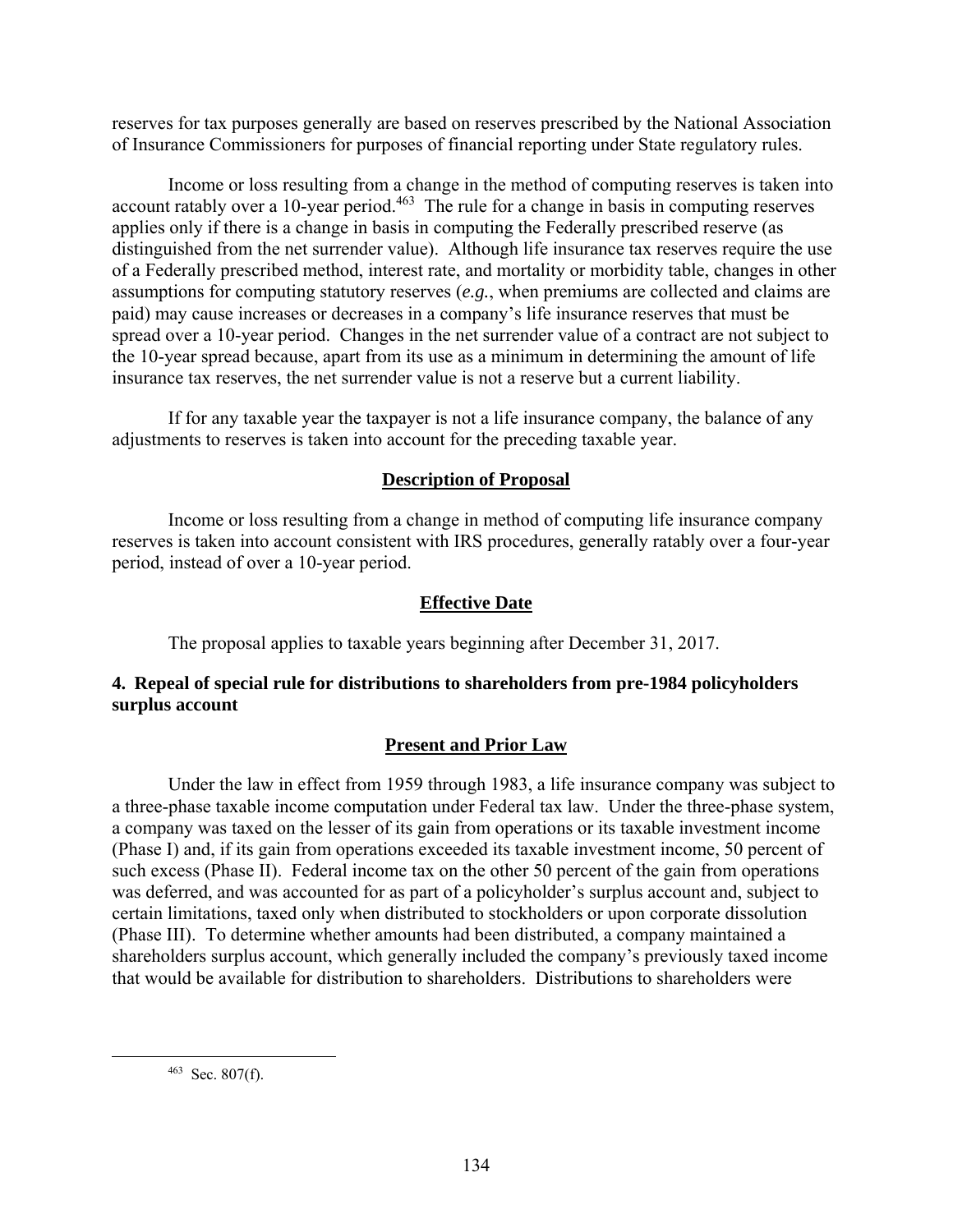treated as being first out of the shareholders surplus account, then out of the policyholders surplus account, and finally out of other accounts.

The Deficit Reduction Act of 1984<sup>464</sup> included provisions that, for 1984 and later years, eliminated further deferral of tax on amounts (described above) that previously would have been deferred under the three-phase system. Although for taxable years after 1983, life insurance companies may not enlarge their policyholders surplus account, the companies are not taxed on previously deferred amounts unless the amounts are treated as distributed to shareholders or subtracted from the policyholders surplus account.<sup>465</sup>

Any direct or indirect distribution to shareholders from an existing policyholders surplus account of a stock life insurance company is subject to tax at the corporate rate in the taxable year of the distribution. Present law (like prior law) provides that any distribution to shareholders is treated as made (1) first out of the shareholders surplus account, to the extent thereof, (2) then out of the policyholders surplus account, to the extent thereof, and (3) finally, out of other accounts.

For taxable years beginning after December 31, 2004, and before January 1, 2007, the application of the rules imposing income tax on distributions to shareholders from the policyholders surplus account of a life insurance company were suspended. Distributions in those years were treated as first made out of the policyholders surplus account, to the extent thereof, and then out of the shareholders surplus account, and lastly out of other accounts.

### **Description of Proposal**

The proposal repeals section 815, the rules imposing income tax on distributions to shareholders from the policyholders surplus account of a stock life insurance company.

In the case of any stock life insurance company with an existing policyholders surplus account (as defined in section 815 before its repeal), tax is imposed on the balance of the account as of December 31, 2017. A life insurance company is required to pay tax on the balance of the account ratably over the first eight taxable years beginning after December 31, 2017. Specifically, the tax imposed on a life insurance company is the tax on the sum of life insurance company taxable income for the taxable year (but not less than zero) plus 1/8 of the balance of the existing policyholders surplus account as of December 31, 2017. Thus, life insurance company losses are not allowed to offset the amount of the policyholders surplus account balance subject to tax.

## **Effective Date**

The proposal applies to taxable years beginning after December 31, 2017.

465 Sec. 815.

 <sup>464</sup> Pub. L. No. 98-369.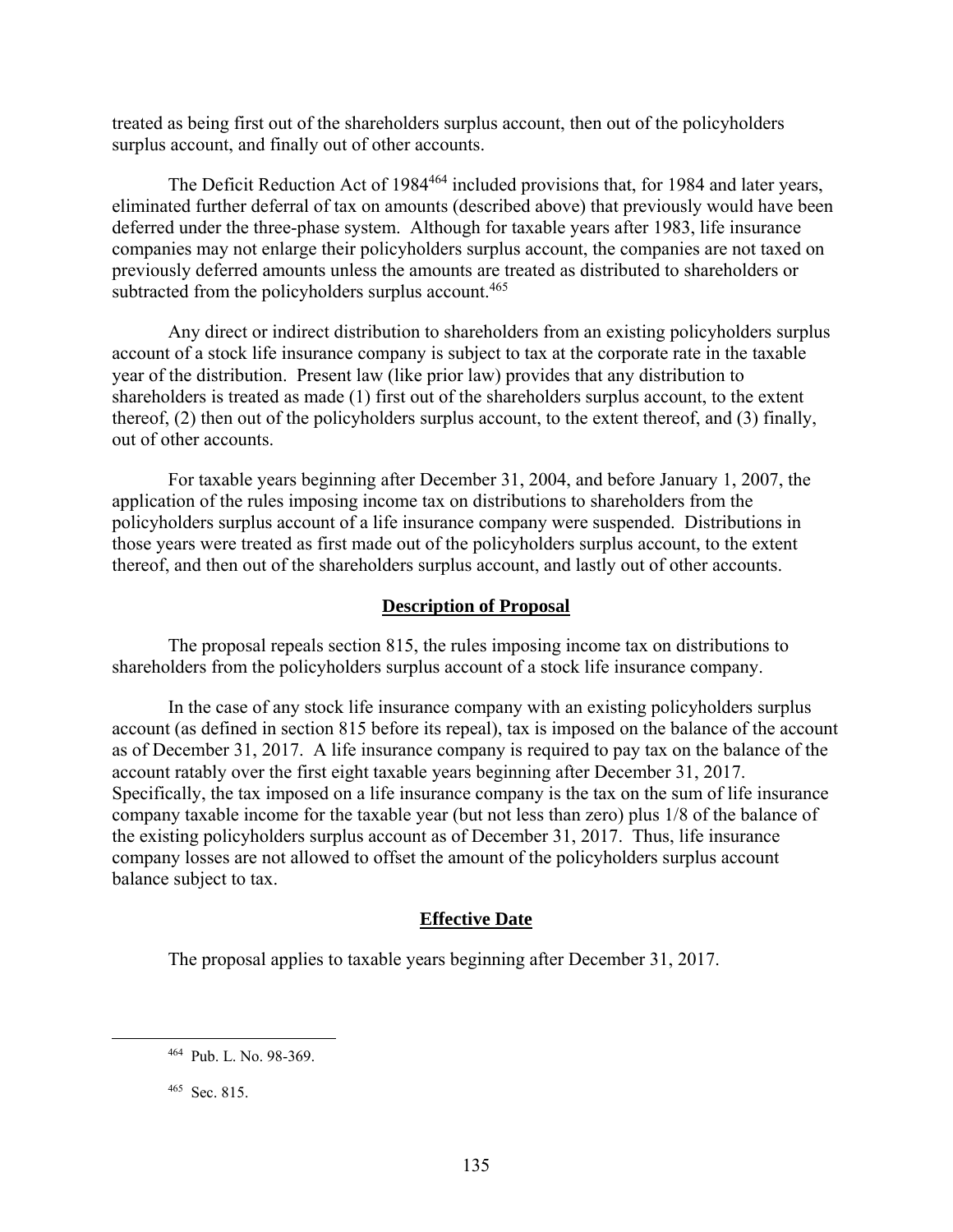## **5. Modification of proration rules for property and casualty insurance companies**

## **Present Law**

The taxable income of a property and casualty insurance company is determined as the sum of its gross income from underwriting income and investment income (as well as gains and other income items), reduced by allowable deductions.

A proration rule applies to property and casualty insurance companies. In calculating the deductible amount of its reserve for losses incurred, a property and casualty insurance company must reduce the amount of losses incurred by 15 percent of (1) the insurer's tax-exempt interest, (2) the deductible portion of dividends received (with special rules for dividends from affiliates), and (3) the increase for the taxable year in the cash value of life insurance, endowment, or annuity contracts the company owns.<sup>466</sup> This proration rule reflects the fact that reserves are generally funded in part from tax-exempt interest, from deductible dividends, and from other untaxed amounts.

## **Description of Proposal**

The proposal replaces the 15-percent reduction under present law with a reduction equal to 5.25 percent divided by the top corporate tax rate. For 2018, the top corporate tax rate is 35 percent, and the percentage reduction is 15 percent. For 2019 and thereafter, the corporate tax rate is 20 percent, and the percentage reduction is 26.25 percent under the proration rule for property and casualty insurance companies. The proration percentage will be automatically adjusted in the future if the top corporate tax rate is changed, so that the product of the proration percentage and the top corporate tax rate always equals 5.25 percent.

## **Effective Date**

The proposal applies to taxable years beginning after December 31, 2017.

## **6. Repeal of special estimated tax payments**

## **Present Law**

## **Allowance of additional deduction and establishment of special loss discount account**

Present law allows an insurance company required to discount its reserves an additional deduction that is not to exceed the excess of (1) the amount of the undiscounted unpaid losses over (2) the amount of the related discounted unpaid losses, to the extent the amount was not deducted in a preceding taxable year.<sup>467</sup> The provision imposes the requirement that a special loss discount account be established and maintained, and that special estimated tax payments be made. Unused amounts of special estimated tax payments are treated as a section 6655 estimated

 <sup>466</sup> Sec. 832(b)(5).

<sup>467</sup> Sec. 847.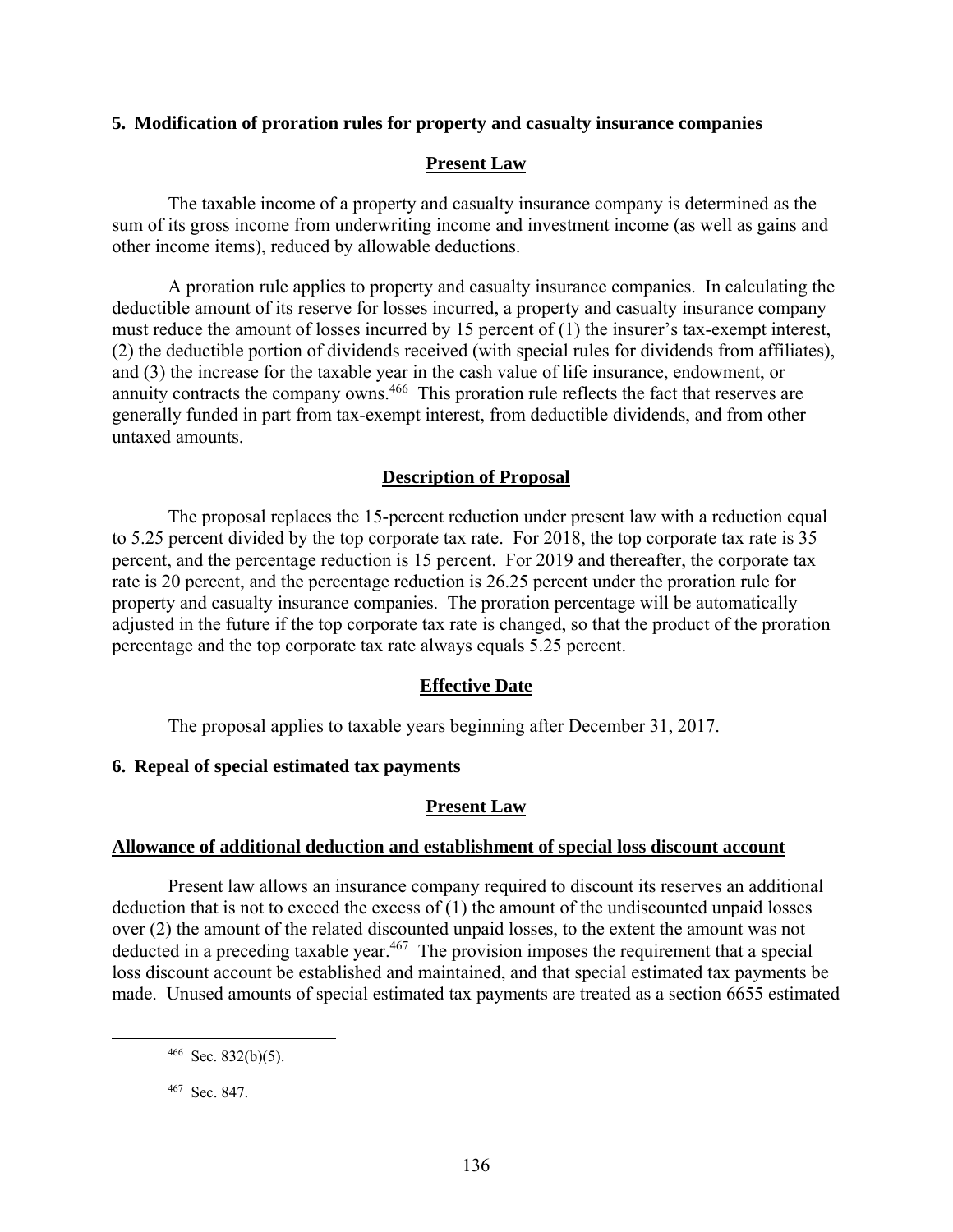tax payment for the  $16<sup>th</sup>$  year after the year for which the special estimated tax payment was made.

The total payments by a taxpayer, including section 6655 estimated tax payments and other tax payments, together with special estimated tax payments made under this provision, are generally the same as the total tax payments that the taxpayer would make if the taxpayer did not elect to have this provision apply, except to the extent amounts can be refunded under the provision in the  $16<sup>th</sup>$  year.

## **Calculation of special estimated tax payments based on tax benefit attributable to deduction**

More specifically, present law imposes a requirement that the taxpayer make special estimated tax payments in an amount equal to the tax benefit attributable to the additional deduction allowed under the provision. If amounts are included in gross income as a result of a reduction in the taxpayer's special loss discount account or the liquidation or termination of the taxpayer's insurance business, and an additional tax is due for any year as a result of the inclusion, then an amount of the special estimated tax payments equal to such additional tax is applied against such additional tax. If there is an adjustment reducing the amount of additional tax against which the special estimated tax payment was applied, then in lieu of any credit or refund for the reduction, a special estimated tax payment is treated as made in an amount equal to the amount that would otherwise be allowable as a credit or refund.

The amount of the tax benefit attributable to the deduction is to be determined (under Treasury regulations (which have not been promulgated)) by taking into account tax benefits that would arise from the carryback of any net operating loss for the year as well as current year benefits. In addition, tax benefits for the current and carryback years are to take into account the benefit of filing a consolidated return with another insurance company without regard to the consolidation limitations imposed by section 1503(c).

The taxpayer's estimated tax payments under section 6655 are to be determined without regard to the additional deduction allowed under this provision and the special estimated tax payments. Legislative history<sup>468</sup> indicates that it is intended that the taxpayer may apply the amount of an overpayment of any section 6655 estimated tax payments for the taxable year against the amount of the special estimated tax payment required under this provision. The special estimated tax payments under this provision are not treated as estimated tax payments for purposes of section 6655 (*e.g.*, for purposes of calculating penalties or interest on underpayments of estimated tax) when such special estimated tax payments are made.

#### **Refundable amount**

To the extent that a special estimated tax payment is not used to offset additional tax due for any of the first 15 taxable years beginning after the year for which the payment was made, such special estimated tax payment is treated as an estimated tax payment made under

 <sup>468</sup> See H.R. Rep. No. 100-1104, Conference Report to accompany H.R. 4333, the Technical and Miscellaneous Revenue Act of 1988, October 21, 1988, p. 174.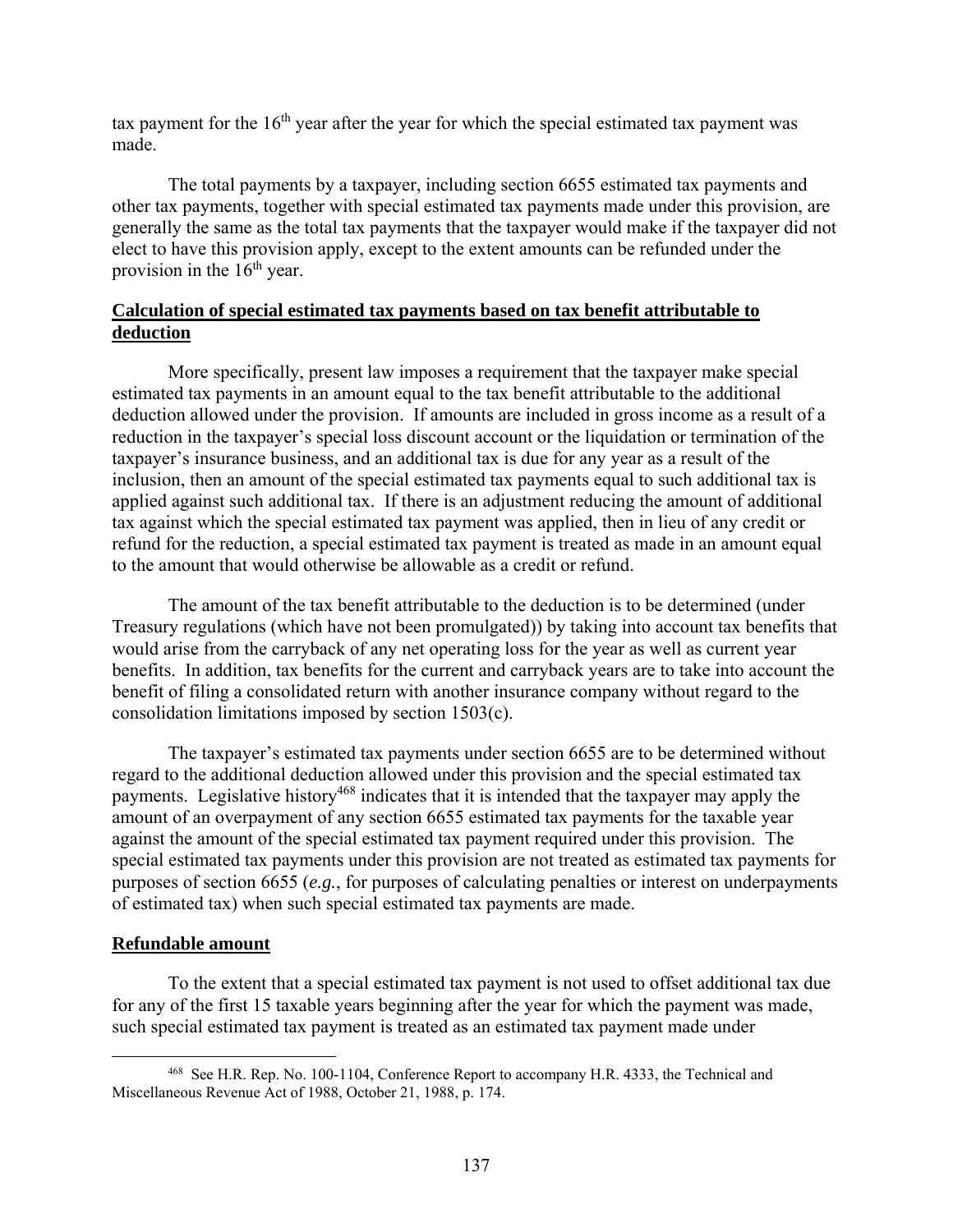section 6655 for the  $16<sup>th</sup>$  year after the year for which the special estimated tax payment was made. If the amount of such deemed section 6655 payment, together with the taxpayer's other payments credited against tax liability for such  $16<sup>th</sup>$  year, exceeds the tax liability for such year, then the excess (up to the amount of the deemed section 6655 payment) may be refunded to the taxpayer to the same extent provided under present law with respect to overpayments of tax.

## **Regulatory authority**

In addition to the regulatory authority to adjust the amount of special estimated tax payments in the event of a change in the corporate tax rate, authority is provided to Treasury to prescribe regulations necessary or appropriate to carry out the purposes of the provision.

Such regulations include those providing for the separate application of the provision with respect to each accident year. Separate application of the provision with respect to each accident year (*i.e.*, applying a vintaging methodology) may be appropriate under regulations to determine the amount of tax liability for any taxable year against which special estimated tax payments are applied, and to determine the amount (if any) of special estimated tax payments remaining after the 15th year which may be available to be refunded to the taxpayer.

Regulatory authority is also provided to make such adjustments in the application of the provision as may be necessary to take into account the corporate alternative minimum tax. Under this regulatory authority, rules similar to those applicable in the case of a change in the corporate tax rate are intended to apply to determine the amount of special estimated tax payments that may be applied against tax calculated at the corporate alternative minimum tax rate. The special estimated tax payments are not treated as payments of regular tax for purposes of determining the taxpayer's alternative minimum tax liability.

Regulations have not been promulgated under section 847.

## **Description of Proposal**

The proposal repeals section 847. Thus, the election to apply section 847, the additional deduction, special loss discount account, special estimated tax payment, and refundable amount rules of present law are eliminated.

The entire balance of an existing account is included in income of the taxpayer for the first taxable year beginning after 2017, and the entire amount of existing special estimated tax payments are applied against the amount of additional tax attributable to this inclusion. Any special estimated tax payments in excess of this amount are treated as estimated tax payments under section 6655.

## **Effective Date**

The proposal applies to taxable years beginning after December 31, 2017.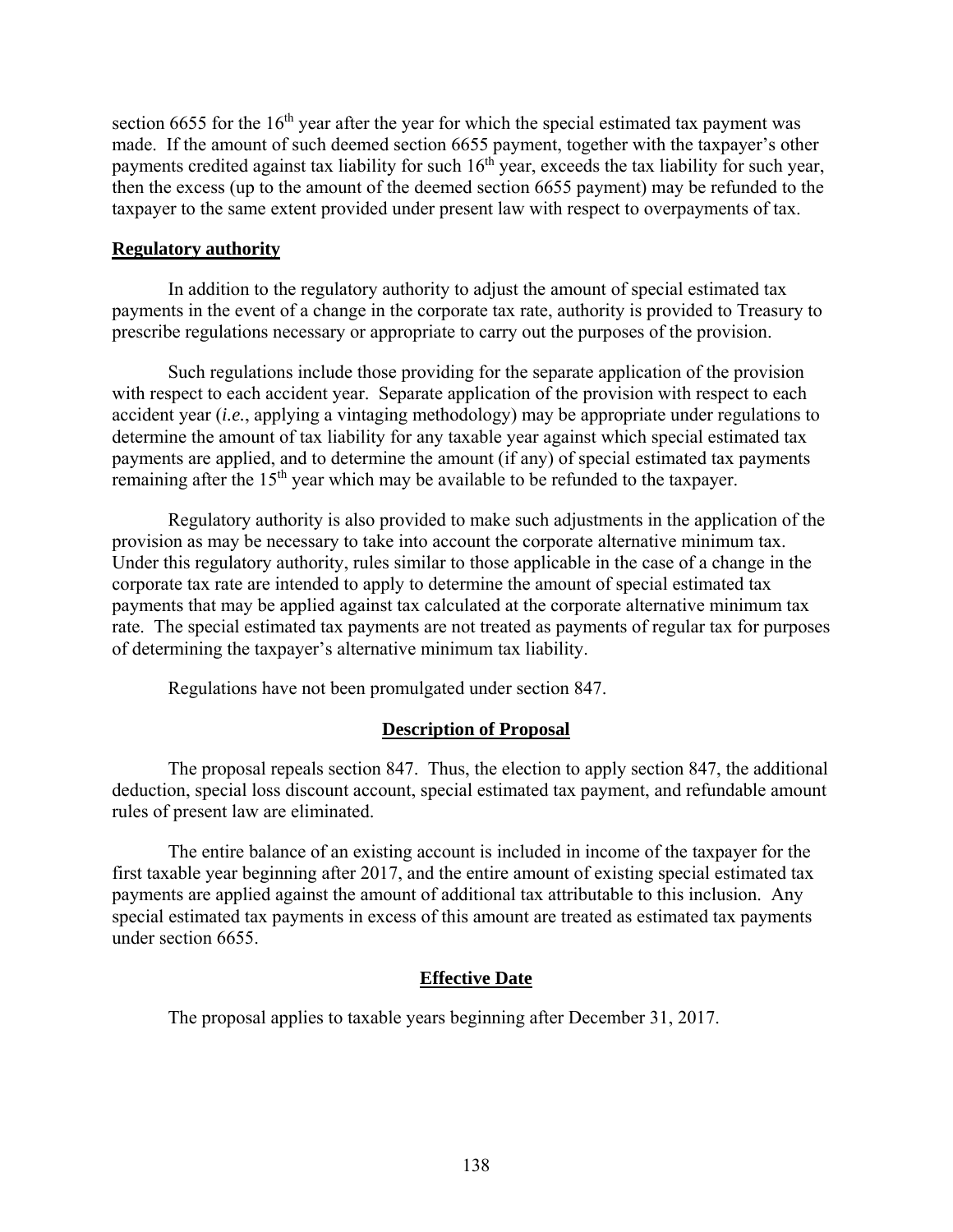# **7. Capitalization of certain policy acquisition expenses**

# **Present Law**

In the case of an insurance company, specified policy acquisition expenses for any taxable year are required to be capitalized, and generally are amortized over the 120-month period beginning with the first month in the second half of the taxable year.<sup>469</sup>

A special rule provides for 60-month amortization of the first \$5 million of specified policy acquisition expenses with a phase-out. The phase-out reduces the amount amortized over 60 months by the excess of the insurance company's specified policy acquisition expenses for the taxable year over \$10 million.

Specified policy acquisition expenses are determined as that portion of the insurance company's general deductions for the taxable year that does not exceed a specific percentage of the net premiums for the taxable year on each of three categories of insurance contracts. For annuity contracts, the percentage is 1.75; for group life insurance contracts, the percentage is 2.05; and for all other specified insurance contracts, the percentage is 7.7.

With certain exceptions, a specified insurance contract is any life insurance, annuity, or noncancellable accident and health insurance contract or combination thereof. A group life insurance contract is any life insurance contract that covers a group of individuals defined by reference to employment relationship, membership in an organization, or similar factor, the premiums for which are determined on a group basis, and the proceeds of which are payable to (or for the benefit of) persons other than the employer of the insured, an organization to which the insured belongs, or other similar person.

# **Description of Proposal**

The proposal extends the amortization period for specified policy acquisition expenses from a 120-month period to the 600-month period beginning with the first month in the second half of the taxable year. The proposal does not change the special rule providing for 60-month amortization of the first \$5 million of specified policy acquisition expenses (with phaseout). The proposal provides that for annuity contracts, the percentage is 3.17; for group life insurance contracts, the percentage is 3.72; and for all other specified insurance contracts, the percentage is 13.97.

# **Effective Date**

The proposal applies to taxable years beginning after December 31, 2017.

 <sup>469</sup> Sec. 848.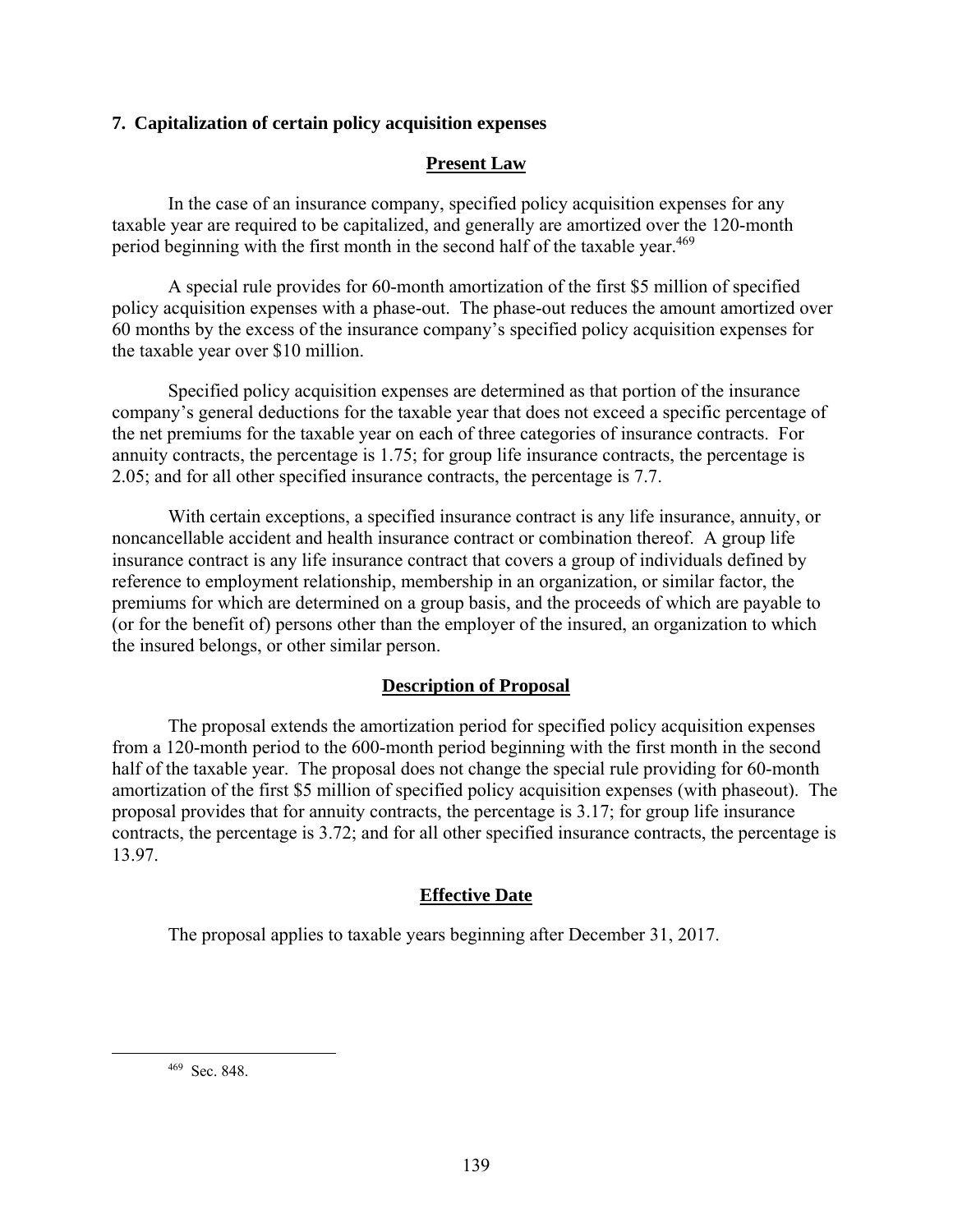## **8. Tax reporting for life settlement transactions, clarification of tax basis of life insurance contracts, and exception to transfer for valuable consideration rules**

### **Present Law**

An exclusion from Federal income tax is provided for amounts received under a life insurance contract paid by reason of the death of the insured.470

Under rules known as the transfer for value rules, if a life insurance contract is sold or otherwise transferred for valuable consideration, the amount paid by reason of the death of the insured that is excludable generally is limited. $471$  Under the limitation, the excludable amount may not exceed the sum of (1) the actual value of the consideration, and (2) the premiums or other amounts subsequently paid by the transferee of the contract. Thus, for example, if a person buys a life insurance contract, and the consideration he pays combined with his subsequent premium payments on the contract are less than the amount of the death benefit he later receives under the contract, then the difference is includable in the buyer's income.

Exceptions are provided to the limitation on the excludable amount. The limitation on the excludable amount does not apply if (1) the transferee's basis in the contract is determined in whole or in part by reference to the transferor's basis in the contract,  $472$  or (2) the transfer is to the insured, to a partner of the insured, to a partnership in which the insured is a partner, or to a corporation in which the insured is a shareholder or officer. $473$ 

IRS guidance sets forth more details of the tax treatment of a life insurance policyholder who sells or surrenders the life insurance contract and the tax treatment of other sellers and of

 $472$  Sec. 101(a)(2)(A).

 $470$  Sec.  $101(a)(1)$ . In the case of certain accelerated death benefits and viatical settlements, special rules treat certain amounts as amounts paid by reason of the death of an insured (that is, generally, excludable from income). Sec.  $101(g)$ . The rules relating to accelerated death benefits provide that amounts treated as paid by reason of the death of the insured include any amount received under a life insurance contract on the life of an insured who is a terminally ill individual, or who is a chronically ill individual (provided certain requirements are met). For this purpose, a terminally ill individual is one who has been certified by a physician as having an illness or physical condition which can reasonably be expected to result in death in 24 months or less after the date of the certification. A chronically ill individual is one who has been certified by a licensed health care practitioner within the preceding 12-month period as meeting certain ability-related requirements. In the case of a viatical settlement, if any portion of the death benefit under a life insurance contract on the life of an insured who is terminally ill or chronically ill is sold to a viatical settlement provider, the amount paid for the sale or assignment of that portion is treated as an amount paid under the life insurance contract by reason of the death of the insured (that is, generally, excludable from income). For this purpose, a viatical settlement provider is a person regularly engaged in the trade or business of purchasing, or taking assignments of, life insurance contracts on the lives of terminally ill or chronically ill individuals (provided certain requirements are met).

 $471$  Sec. 101(a)(2).

 $473$  Sec. 101(a)(2)(B).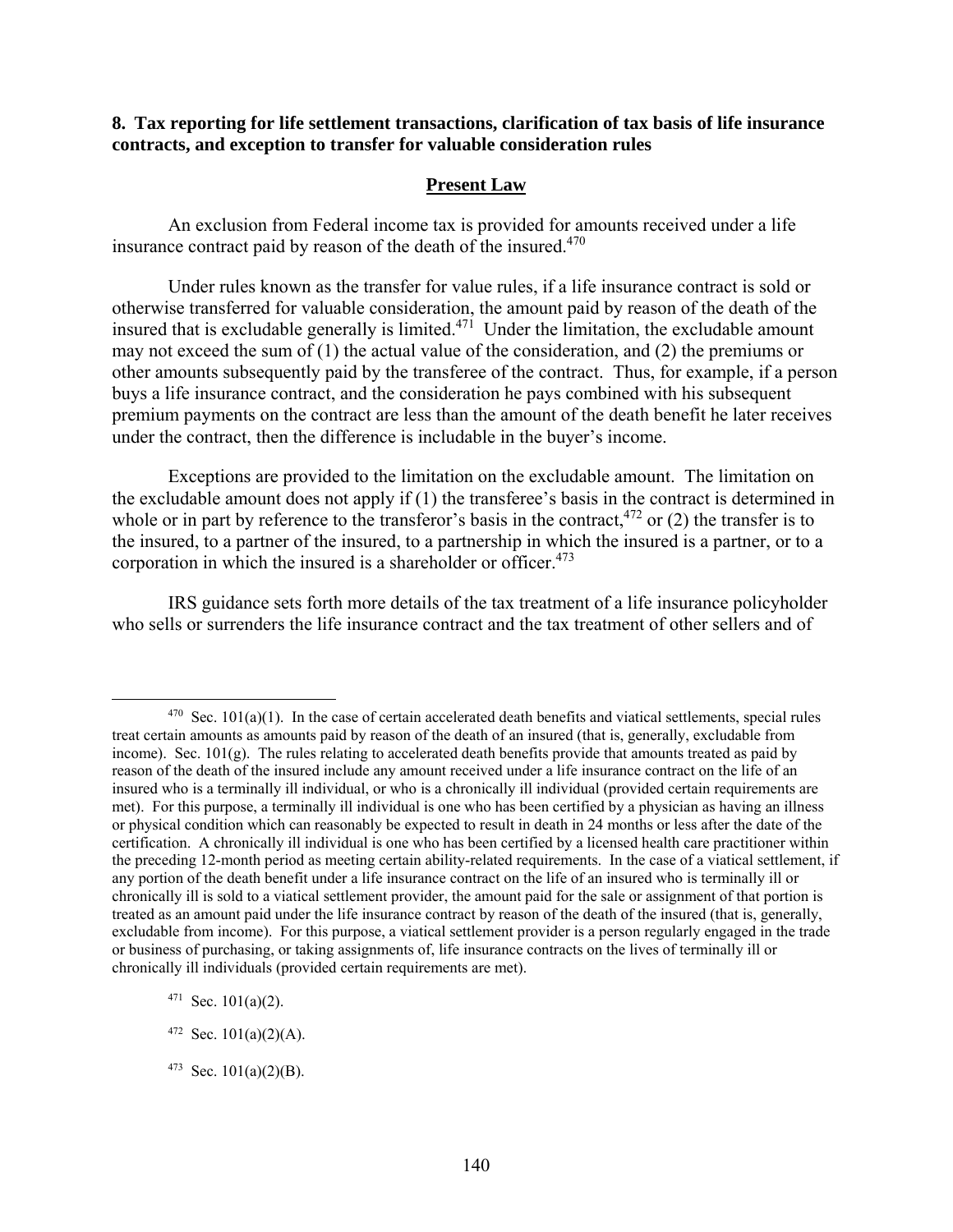buyers of life insurance contracts. The guidance relates to the character of taxable amounts (ordinary or capital) and to the taxpayer's basis in the life insurance contract.

In Revenue Ruling 2009-13,<sup>474</sup> the IRS ruled that income recognized under section 72(e) on surrender to the life insurance company of a life insurance contract with cash value is ordinary income. In the case of sale of a cash value life insurance contract, the IRS ruled that the insured's (seller's) basis is reduced by the cost of insurance, and the gain on sale of the contract is ordinary income to the extent of the amount that would be recognized as ordinary income if the contract were surrendered (the "inside buildup"), and any excess is long-term capital gain. Gain on the sale of a term life insurance contract (without cash surrender value) is long-term capital gain under the ruling.

In Revenue Ruling 2009-14,<sup>475</sup> the IRS ruled that under the transfer for value rules, a portion of the death benefit received by a buyer of a life insurance contract on the death of the insured is includable as ordinary income. The portion is the excess of the death benefit over the consideration and other amounts (*e.g.*, premiums) paid for the contract. Upon sale of the contract by the purchaser of the contract, the gain is long-term capital gain, and in determining the gain, the basis of the contract is not reduced by the cost of insurance.

# **Description of Proposal**

# **In general**

The provision imposes reporting requirements in the case of the purchase of an existing life insurance contract in a reportable policy sale and imposes reporting requirements on the payor in the case of the payment of reportable death benefits. The provision sets forth rules for determining the basis of a life insurance or annuity contract. Lastly, the provision modifies the transfer for value rules in a transfer of an interest in a life insurance contract in a reportable policy sale.

# **Reporting requirements for acquisitions of life insurance contracts**

# Reporting upon acquisition of life insurance contract

The reporting requirement applies to every person who acquires a life insurance contract, or any interest in a life insurance contract, in a reportable policy sale during the taxable year. A reportable policy sale means the acquisition of an interest in a life insurance contract, directly or indirectly, if the acquirer has no substantial family, business, or financial relationship with the insured (apart from the acquirer's interest in the life insurance contract). An indirect acquisition includes the acquisition of an interest in a partnership, trust, or other entity that holds an interest in the life insurance contract.

Under the reporting requirement, the buyer reports information about the purchase to the IRS, to the insurance company that issued the contract, and to the seller. The information

 <sup>474 2009-21</sup> I.R.B. 1029.

<sup>475 2009-21</sup> I.R.B. 1031.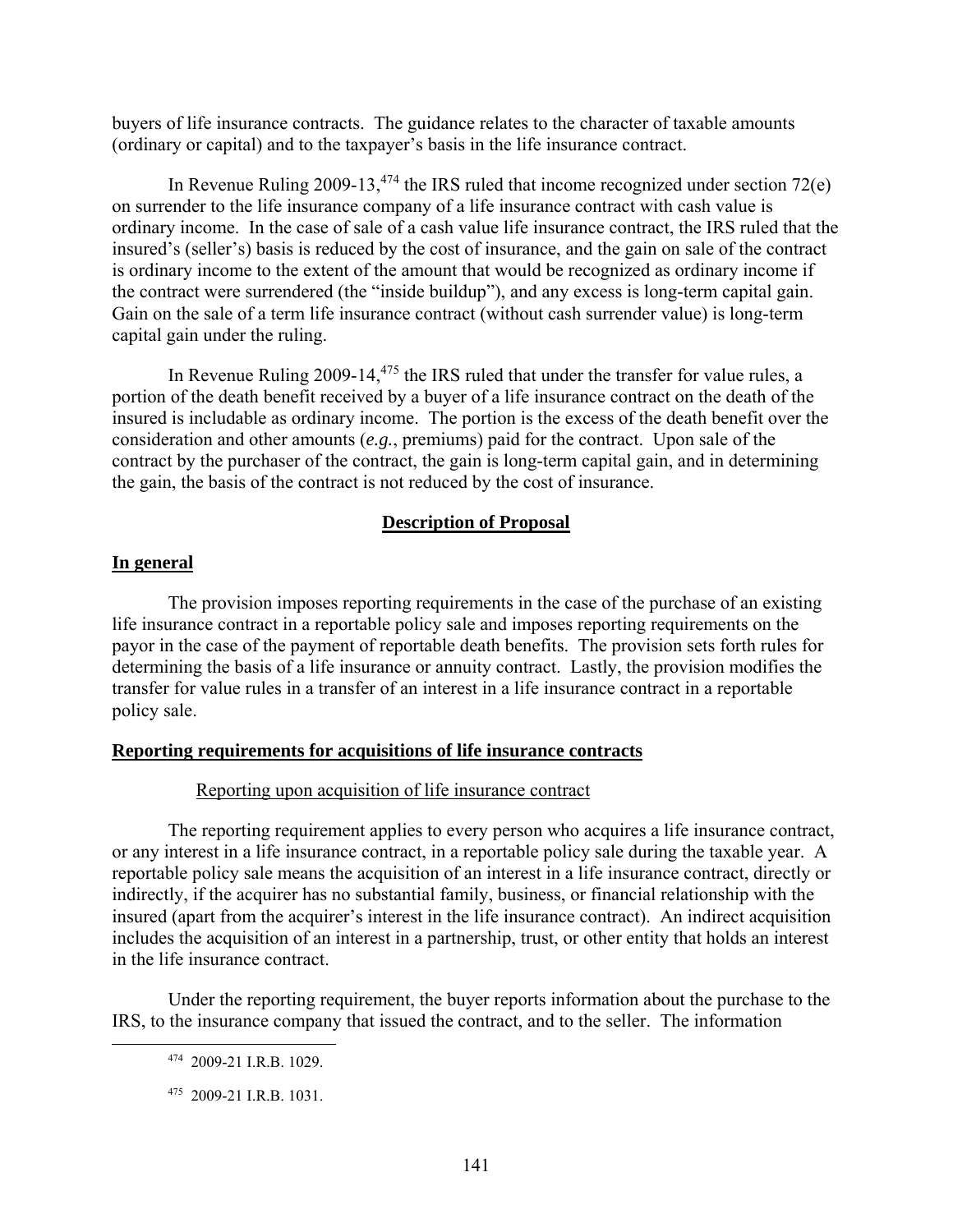reported by the buyer about the purchase is (1) the buyer's name, address, and taxpayer identification number ("TIN"), (2) the name, address, and TIN of each recipient of payment in the reportable policy sale, (3) the date of the sale, and (4) the amount of each payment. The statement the buyer provides to any issuer of a life insurance contract is not required to include the amount of the payment or payments for the purchase of the contract.

## Reporting of seller's basis in the life insurance contract

On receipt of a report described above, or on any notice of the transfer of a life insurance contract to a foreign person, the issuer is required to report to the IRS and to the seller (1) the basis of the contract (i.e., the investment in the contract within the meaning of section  $72(e)(6)$ ), (2) the name, address, and TIN of the seller or the transferor to a foreign person, and (3) the policy number of the contract. Notice of the transfer of a life insurance contract to a foreign person is intended to include any sort of notice, including information provided for nontax purposes such as change of address notices for purposes of sending statements or for other purposes, or information relating to loans, premiums, or death benefits with respect to the contract.

## Reporting with respect to reportable death benefits

When a reportable death benefit is paid under a life insurance contract, the payor insurance company is required to report information about the payment to the IRS and to the payee. Under this reporting requirement, the payor reports (1) the gross amount of the payment; (2) the taxpayer identification number of the payee; and (3) the payor's estimate of the buyer's basis in the contract. A reportable death benefit means an amount paid by reason of the death of the insured under a life insurance contract that has been transferred in a reportable policy sale.

For purposes of these reporting requirements, a payment means the amount of cash and the fair market value of any consideration transferred in a reportable policy sale.

# **Determination of basis**

The provision provides that in determining the basis of a life insurance or annuity contract, no adjustment is made for mortality, expense, or other reasonable charges incurred under the contract (known as "cost of insurance"). This reverses the position of the IRS in Revenue Ruling 2009-13 that on sale of a cash value life insurance contract, the insured's (seller's) basis is reduced by the cost of insurance.

# **Scope of transfer for value rules**

The provision provides that the exceptions to the transfer for value rules do not apply in the case of a transfer of a life insurance contract, or any interest in a life insurance contract, in a reportable policy sale. Thus, some portion of the death benefit ultimately payable under such a contract may be includable in income.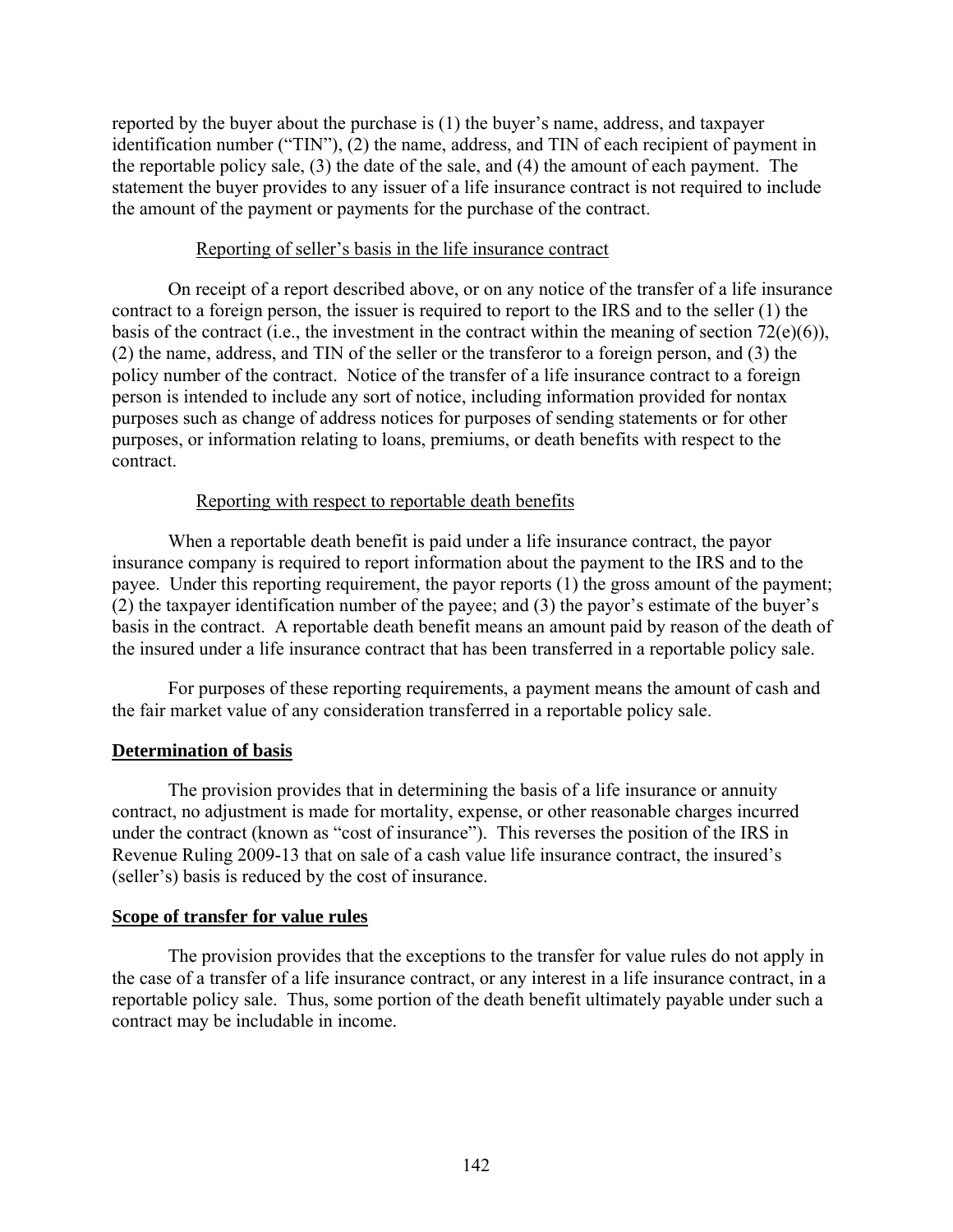# **Effective Date**

Under the provision, the reporting requirement is effective for reportable policy sales occurring after December 31, 2017, and reportable death benefits paid after December 31, 2017. The clarification of the basis rules for life insurance and annuity contracts is effective for transactions entered into after August 25, 2009. The modification of exception to the transfer for value rules is effective for transfers occurring after December 31, 2017.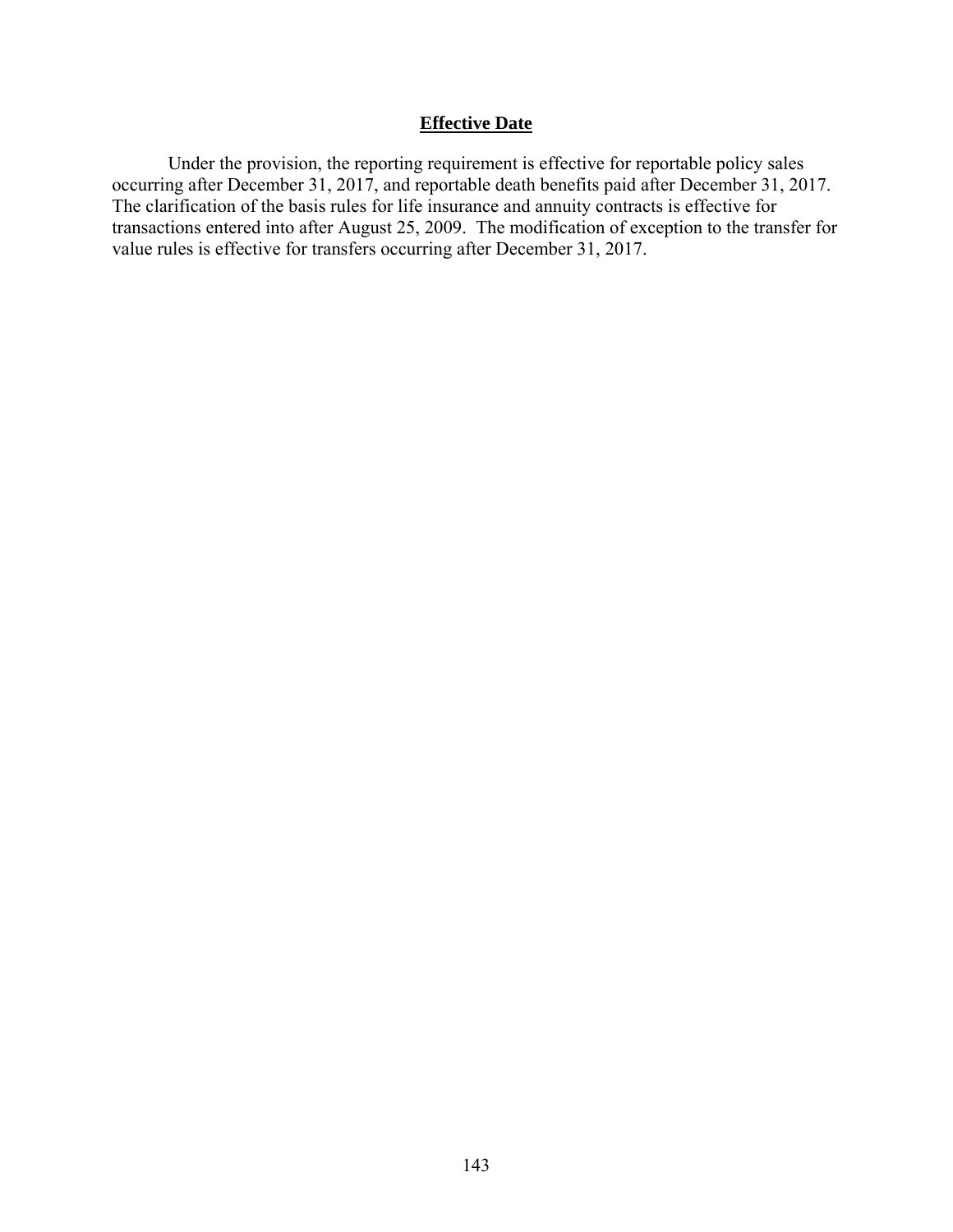### **J. Partnerships**

# **1. Tax gain on the sale of a partnership interest on look-through basis**

### **Present Law**

### **In general**

A partnership generally is not treated as a taxable entity, but rather, income of the partnership is taken into account on the tax returns of the partners. The character (as capital or ordinary) of partnership items passes through to the partners as if the items were realized directly by the partners.476 A partner holding a partnership interest includes in income its distributive share (whether or not actually distributed) of partnership items of income and gain, including capital gain eligible for the lower tax rates, and deducts its distributive share of partnership items of deduction and loss. A partner's basis in the partnership interest is increased by any amount of gain and decreased by ay amount of losses thus included. These basis adjustments prevent double taxation of partnership income to the partner. Money distributed to the partner by the partnership is taxed to the extent the amount exceeds the partner's basis in the partnership interest.

Gain or loss from the sale or exchange of a partnership interest generally is treated as gain or loss from the sale or exchange of a capital asset.477 However, the amount of money and the fair market value of property received in the exchange that represent the partner's share of certain ordinary income-producing assets of the partnership give rise to ordinary income rather than capital gain.478 In general, a partnership does not adjust the basis of partnership property following the transfer of a partnership interest unless either the partnership has made a one-time election to do so,  $479$  or the partnership has a substantial built-in loss immediately after the transfer.480 If an election is in effect or the partnership has a substantial built-in loss immediately after the transfer, adjustments are made with respect to the transferee partner. These adjustments are to account for the difference between the transferee partner's proportionate share of the adjusted basis of the partnership property and the transferee partner's basis in its partnership interest.<sup>481</sup> The effect of the adjustments on the basis of partnership property is to approximate the result of a direct purchase of the property by the transferee partner.

 $478$  Sec. 751(a). These ordinary income-producing assets are unrealized receivables of the partnership or inventory items of the partnership ("751 assets").

479 Sec. 754.

480 Sec. 743(a).

481 Sec. 743(b).

 <sup>476</sup> Sec. 702.

<sup>477</sup> Sec. 741; *Pollack v. Commissioner*, 69 T.C. 142 (1977).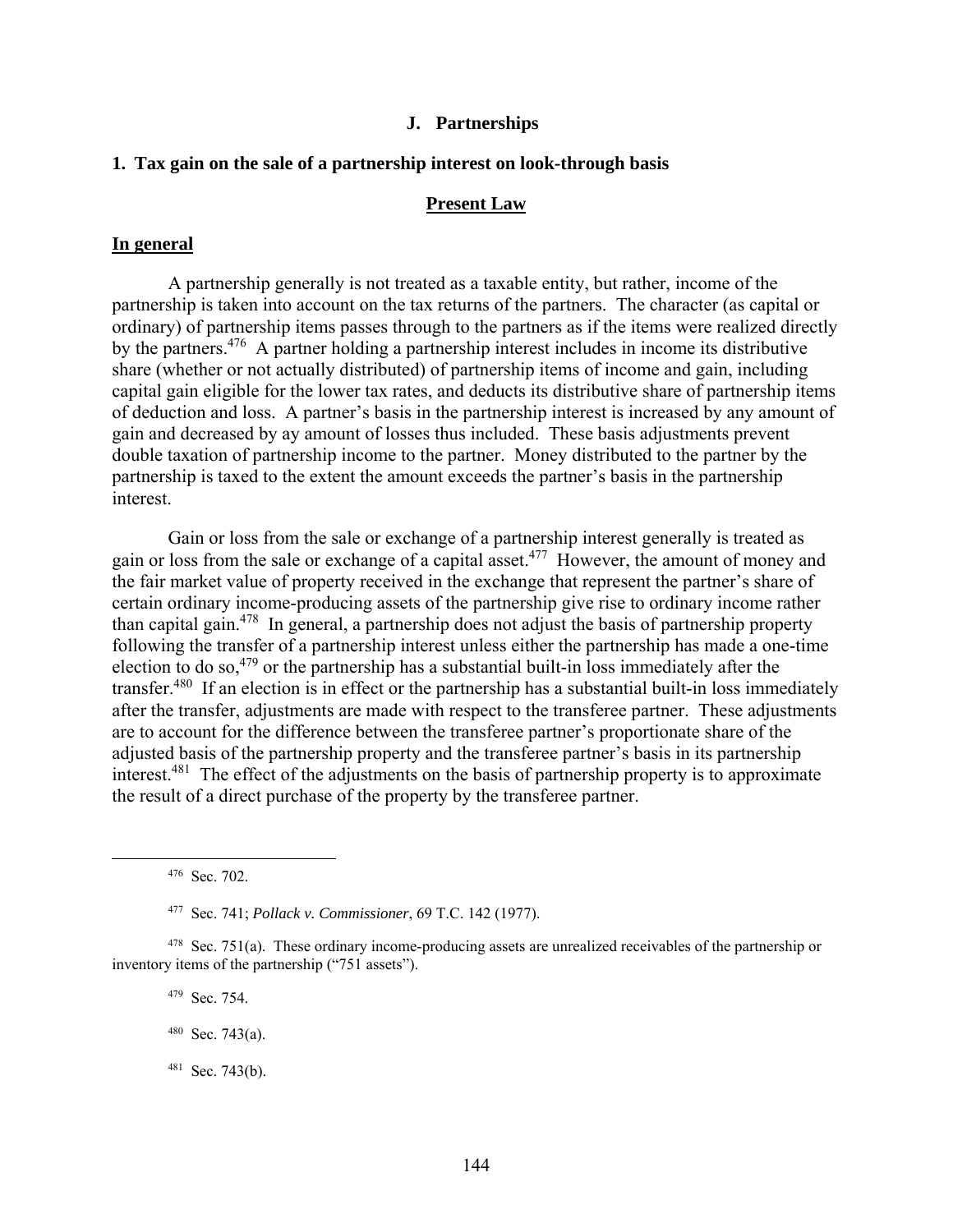#### **Source of gain or loss on transfer of a partnership interest**

A foreign person that is engaged in a trade or business in the United States is taxed on income that is "effectively connected" with the conduct of that trade or business ("effectively connected gain or loss").<sup>482</sup> Partners in a partnership are treated as engaged in the conduct of a trade or business within the United States if the partnership is so engaged.<sup>483</sup> Any gross income derived by the foreign person that is not effectively connected with the person's U.S. business is not taken into account in determining the rates of U.S. tax applicable to the person's income from the business.484

Among the factors taken into account in determining whether income, gain, or loss is effectively connected gain or loss are the extent to which the income, gain, or loss is derived from assets used in or held for use in the conduct of the U.S. trade or business and whether the activities of the trade or business were a material factor in the realization of the income, gain, or loss (the "asset use" and "business activities" tests).<sup>485</sup> In determining whether the asset use or business activities tests are met, due regard is given to whether such assets or such income, gain, or loss were accounted for through such trade or business. Thus, notwithstanding the general rule that source of gain or loss from the sale or exchange of personal property is generally determined by the residence of the seller,<sup>486</sup> a foreign partner may have effectively connected income by reason of the asset use or business activities of the partnership in which he is an investor.

Special rules apply to treat gain or loss from disposition of U.S. real property interests as effectively connected with the conduct of a U.S. trade or business.<sup>487</sup> To the extent that consideration received by the nonresident alien or foreign corporation for all or part of its interest in a partnership is attributable to a U.S. real property interest, that consideration is considered to be received from the sale or exchange in the United States of such property.<sup>488</sup> In certain

483 Sec. 875.

- $487$  Sec. 897(a), (g).
- $488$  Sec. 897(g).

 <sup>482</sup> Secs. 871(b), 864(c), 882.

<sup>&</sup>lt;sup>484</sup> Secs. 871(b)(2), and 882(a)(2). Non-business income received by foreign persons from U.S. sources is generally subject to tax on a gross basis at a rate of 30 percent, and is collected by withholding at the source of the payment. The income of non-resident aliens or foreign corporations that is subject to tax at a rate of 30-percent is fixed, determinable, annual or periodical income that is not effectively connected with the conduct of a U.S. trade or business.

 $485$  Sec. 864(c)(2).

<sup>486</sup> Sec. 865(a).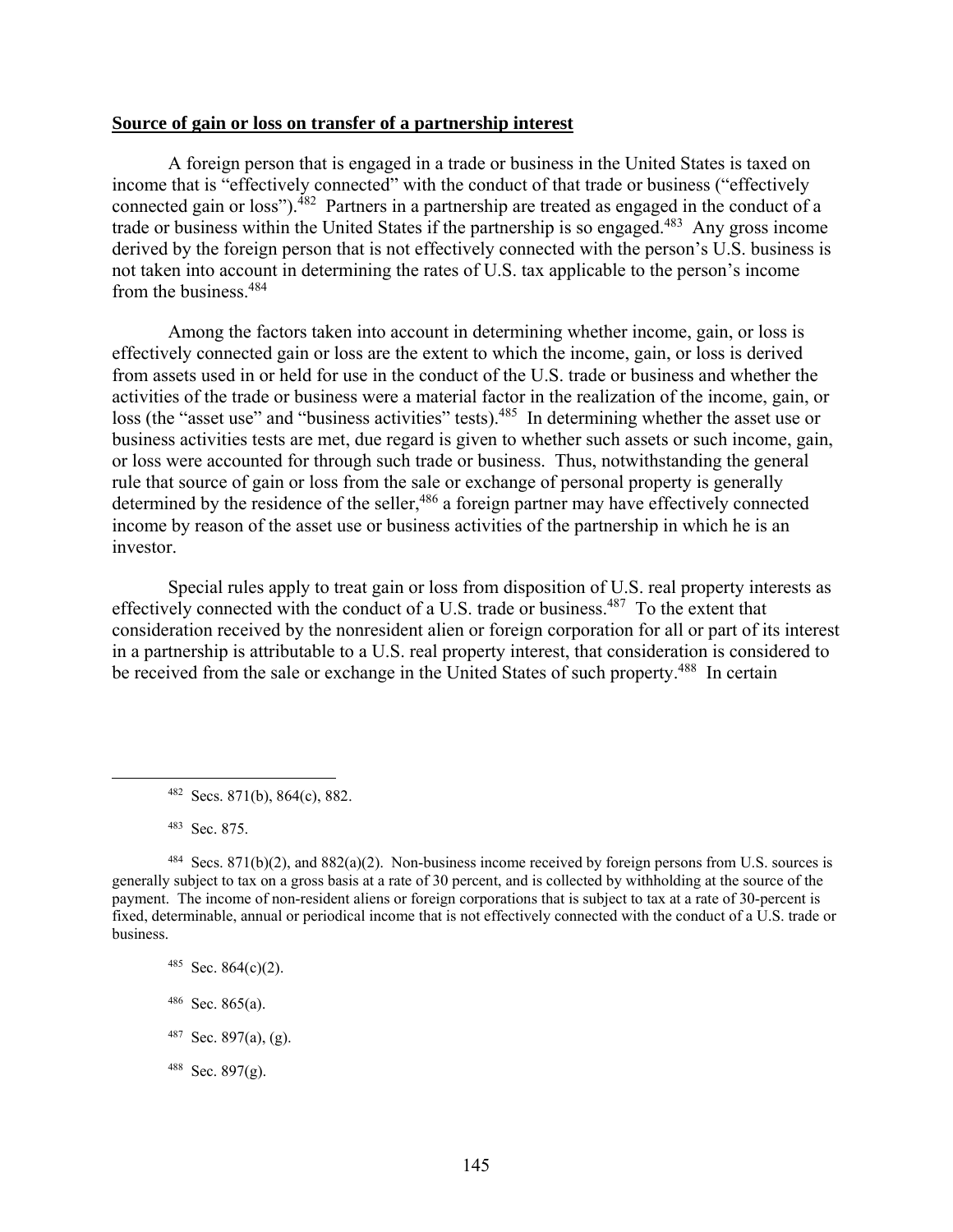circumstances, gain attributable to sales of U.S. real property interests may be subject to withholding tax of ten percent of the amount realized on the transfer.<sup>489</sup>

Under a 1991 revenue ruling, in determining the source of gain or loss from the sale or exchange of an interest in a foreign partnership, the IRS applied the asset-use test and business activities test at the partnership level to determine the extent to which income derived from the sale or exchange is effectively connected with that U.S. business. <sup>490</sup> Under the ruling, if there is unrealized gain or loss in partnership assets that would be treated as effectively connected with the conduct of a U.S. trade or business if those assets were sold by the partnership, some or all of the foreign person's gain or loss from the sale or exchange of a partnership interest may be treated as effectively connected with the conduct of a U.S. trade or business. However, a 2017 Tax Court case rejects the logic of the ruling and instead holds that, generally, gain or loss on sale or exchange by a foreign person of an interest in a partnership that is engaged in a U.S. trade or business is foreign-source.<sup>491</sup>

## **Description of Proposal**

Under the proposal, gain or loss from the sale or exchange of a partnership interest is effectively connected with a U.S. trade or business to the extent that the transferor would have had effectively connected gain or loss had the partnership sold all of its assets at fair market value as of the date of the sale or exchange. The proposal requires that any gain or loss from the hypothetical asset sale by the partnership be allocated to interests in the partnership in the same manner as nonseparately stated income and loss.

The proposal also requires the transferee of a partnership interest to withhold 10 percent of the amount realized on the sale or exchange of a partnership interest unless the transferor certifies that the transferor is not a nonresident alien individual or foreign corporation. If the transferee fails to withhold the correct amount, the partnership is required to deduct and withhold from distributions to the transferee partner an amount equal to the amount the transferee failed to withhold.

The proposal provides the Secretary of the Treasury with specific regulatory authority to address coordination with the nonrecognition provisions of the Code.

#### **Effective Date**

The proposal is effective for sales and exchanges after December 31, 2017.

<sup>&</sup>lt;sup>489</sup> Sec. 1445(e)(5). Temp. Treas. Reg. sec. 1.1445-11T(b),(d).

<sup>490</sup> Rev. Rul. 91-32, 1991-1 C.B. 107.

<sup>491</sup> *See Grecian Magnesite Mining v. Commissioner*, 149 T.C. No. 3 (July 13, 2017).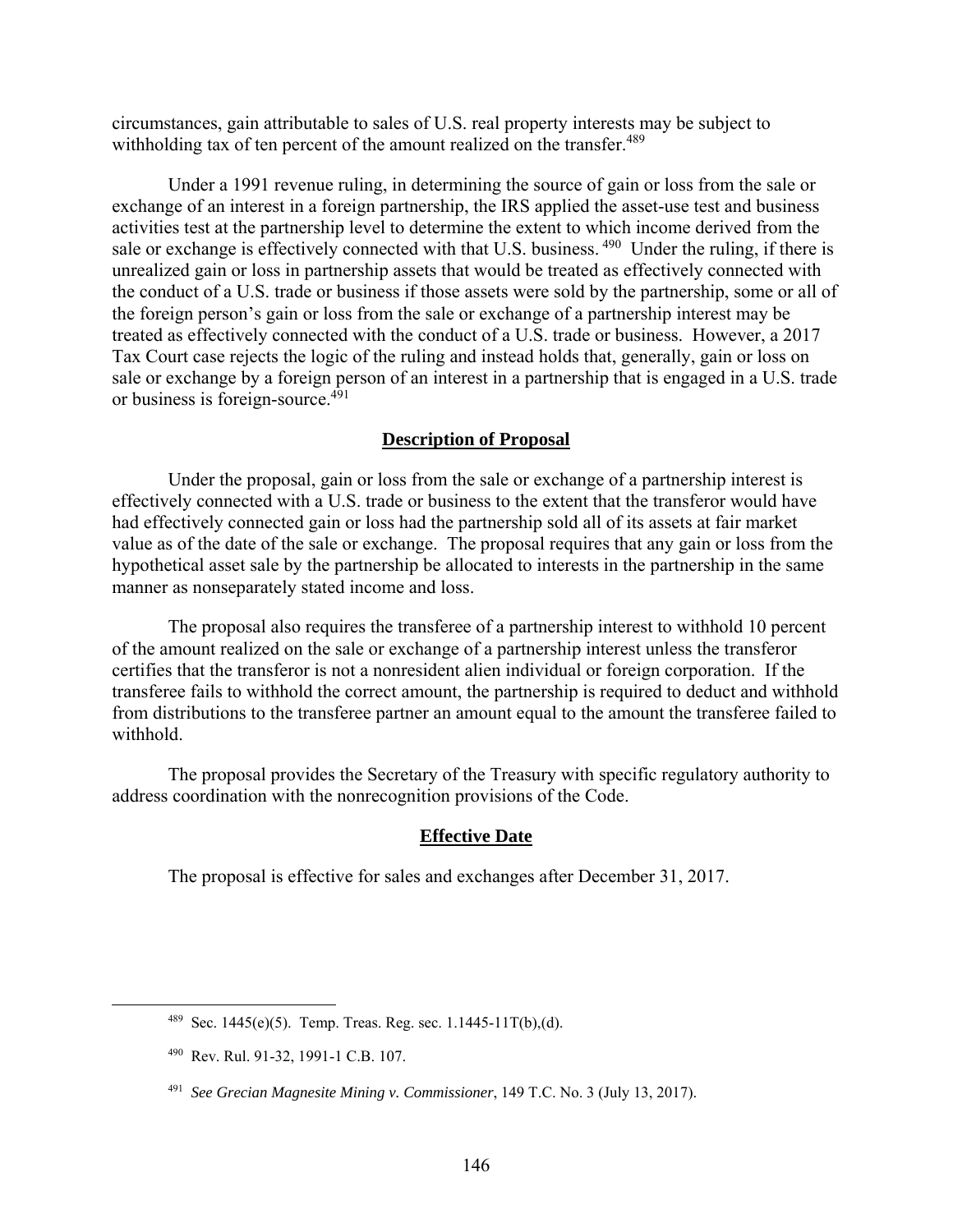# **2. Modification of the definition of substantial built-in loss in the case of transfer of partnership interest**

## **Present Law**

In general, a partnership does not adjust the basis of partnership property following the transfer of a partnership interest unless either the partnership has made a one-time election under section 754 to make basis adjustments, or the partnership has a substantial built-in loss immediately after the transfer.<sup>492</sup>

If an election is in effect, or if the partnership has a substantial built-in loss immediately after the transfer, adjustments are made with respect to the transferee partner. These adjustments are to account for the difference between the transferee partner's proportionate share of the adjusted basis of the partnership property and the transferee's basis in its partnership interest.<sup>493</sup> The adjustments are intended to adjust the basis of partnership property to approximate the result of a direct purchase of the property by the transferee partner.

Under the provision, a substantial built-in loss exists if the partnership's adjusted basis in its property exceeds by more than \$250,000 the fair market value of the partnership property.<sup>494</sup> Certain securitization partnerships and electing investment partnerships are not treated as having a substantial built-in loss in certain instances, and thus are not required to make basis adjustments to partnership property.<sup>495</sup> For electing investment partnerships, in lieu of the partnership basis adjustments, a partner-level loss limitation rule applies.<sup>496</sup>

## **Description of Proposal**

The proposal modifies the definition of a substantial built-in loss for purposes of section 743(d), affecting transfers of partnership interests. Under the proposal, in addition to the present-law definition, a substantial built-in loss also exists if the transferee would be allocated a net loss in excess of \$250,000 upon a hypothetical disposition by the partnership of all partnership's assets in a fully taxable transaction for cash equal to the assets' fair market value, immediately after the transfer of the partnership interest.

For example, a partnership of three taxable partners (partners A, B, and C) has not made an election pursuant to section 754. The partnership has two assets, one of which, Asset X, has a built-in gain of \$1 million, while the other asset, Asset Y, has a built-in loss of \$900,000.

 $492$  Sec. 743(a).

493 Sec. 743(b).

494 Sec. 743(d).

<sup>495</sup> See sec. 743(e) (alternative rules for electing investment partnerships) and sec. 743(f) (exception for securitization partnerships).

496 Unlike in the case of an electing investment partnership, the partner-level loss limitation rule does not apply for a securitization partnership.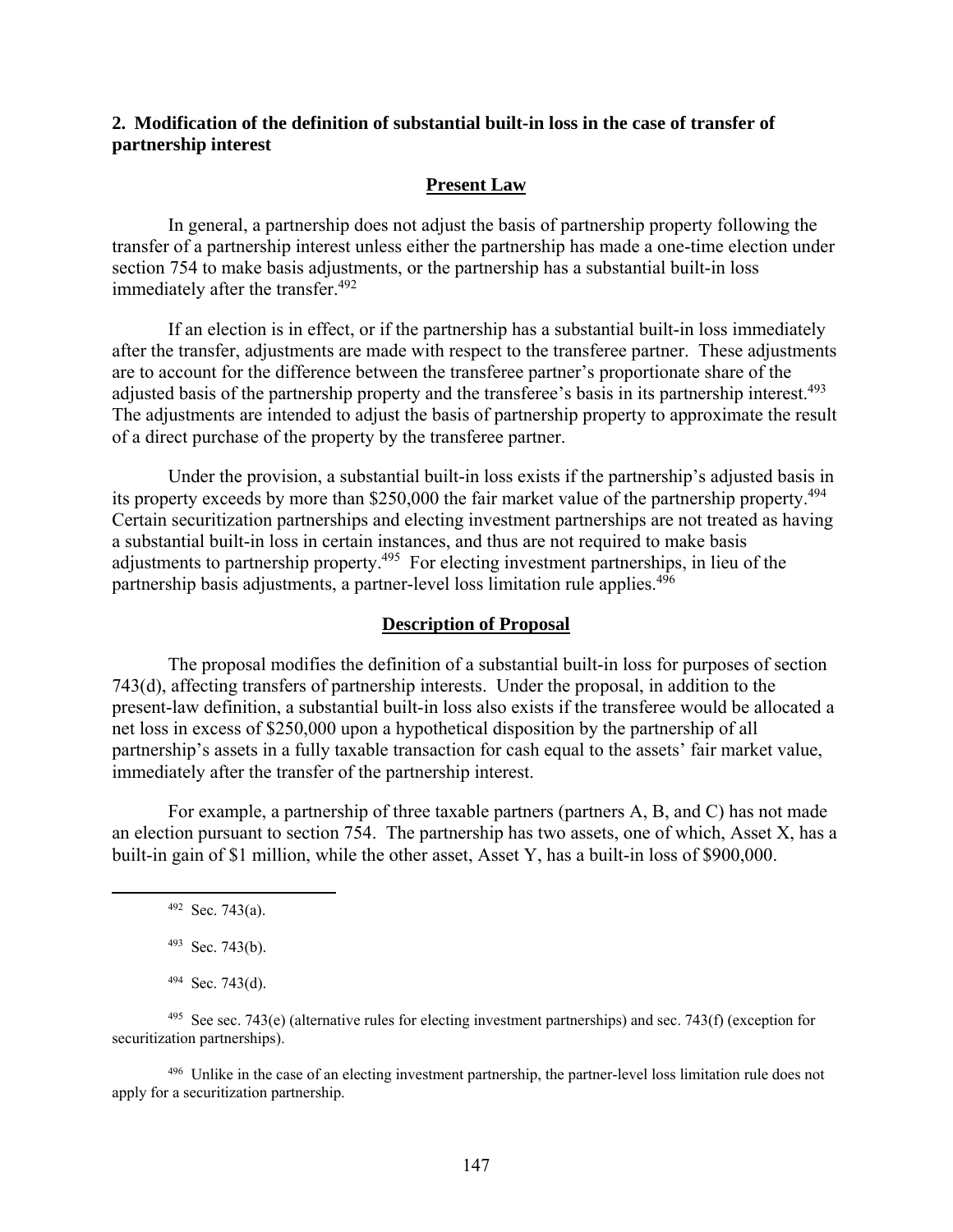Pursuant to the partnership agreement, any gain on sale or exchange of Asset X is specially allocated to partner A. The three partners share equally in all other partnership items, including in the built-in loss in Asset Y. In this case, each of partner B and partner C has a net built-in loss of \$300,000 (one third of the loss attributable to asset Y) allocable to his partnership interest. Nevertheless, the partnership does not have an overall built-in loss, but a net built-in gain of \$100,000 (\$1 million minus \$900,000). Partner C sells his partnership interest to another person, D, for \$33,333. Under the proposal, the test for a substantial built-in loss applies both at the partnership level and at the transferee partner level. If the partnership were to sell all its assets for cash at their fair market value immediately after the transfer to D, D would be allocated a loss of \$300,000 (one third of the built-in loss of \$900,000 in Asset Y). The partnership does not have a substantial built-in loss, but a substantial built-in loss exists under the partner-level test, and the partnership adjusts the basis of its assets accordingly with respect to D.

# **Effective Date**

The proposal applies to transfers of partnership interests after December 31, 2017.

# **3. Charitable contributions and foreign taxes taken into account in determining limitation on allowance of partner's share of loss**

# **Present Law**

A partner's distributive share of partnership loss (including capital loss) is allowed only to the extent of the adjusted basis (before reduction by current year's losses) of the partner's interest in the partnership at the end of the partnership taxable year in which the loss occurred. Any disallowed loss is allowable as a deduction at the end of the first succeeding partnership taxable year, and subsequent taxable years, to the extent that the partner's adjusted basis for its partnership interest at the end of any such year exceeds zero (before reduction by the loss for the year). $497$ 

A partner's basis in its partnership interest is increased by its distributive share of income (including tax exempt income) and is decreased (but not below zero) by distributions by the partnership and its distributive share of partnership losses and expenditures of the partnership not deductible in computing partnership taxable income and not properly chargeable to capital account.498 In the case of a charitable contribution, a partner's basis is reduced by the partner's distributive share of the adjusted basis of the contributed property.<sup>499</sup>

A partnership computes its taxable income in the same manner as an individual with certain exceptions. The exceptions provide, in part, that the deductions for foreign taxes and

499 Rev. Rul. 96-11, 1996-1 C. B. 140.

 $497$  Sec. 704(d) and Treas. Reg. sec. 1.704-1(d)(1).

 $498$  Sec. 705(a).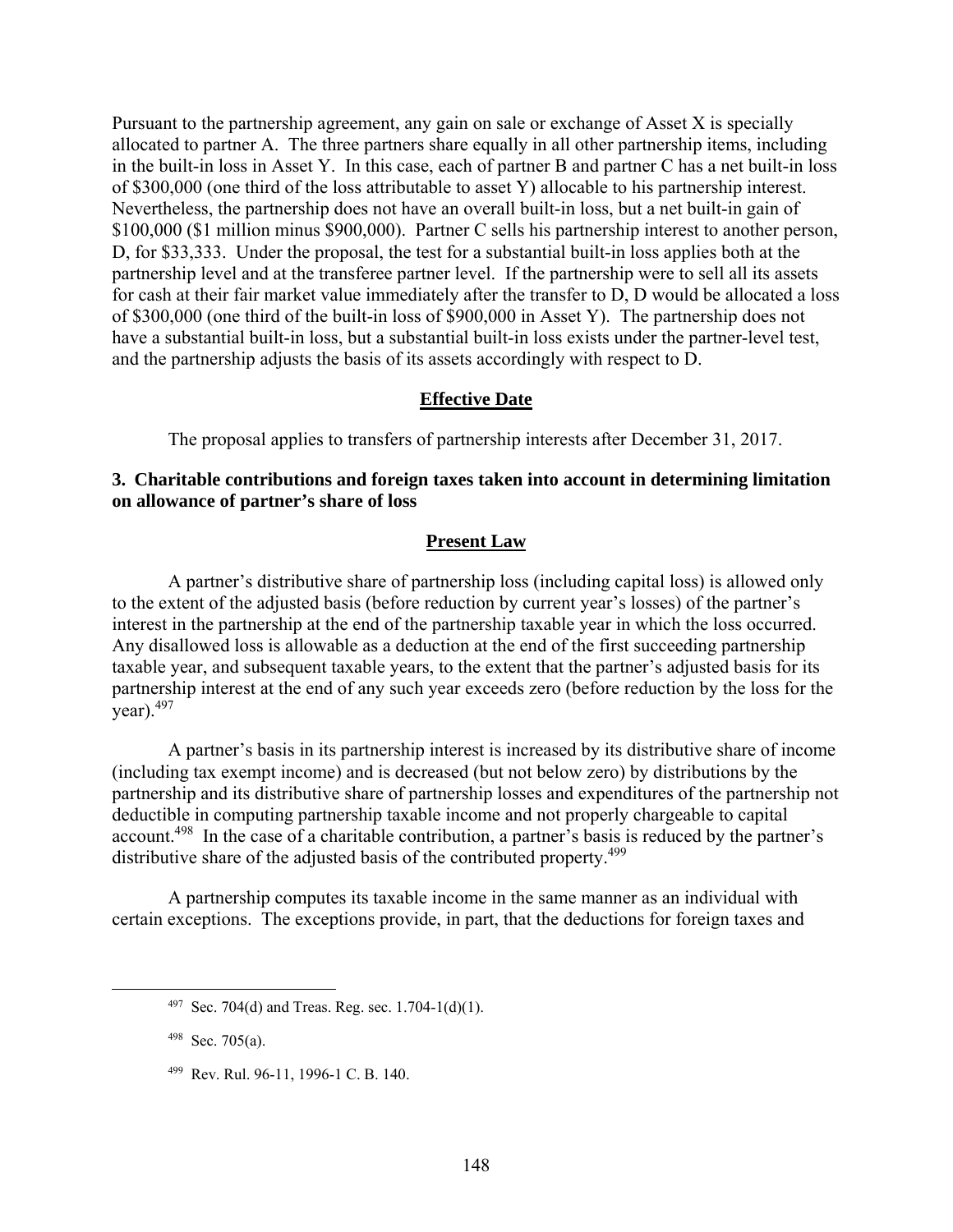charitable contributions are not allowed to the partnership.500 Instead, a partner takes into account its distributive share of the foreign taxes paid by the partnership and the charitable contributions made by the partnership for the taxable year.<sup>501</sup>

In applying the basis limitation on partner losses, Treasury regulations do not take into account the partner's share of partnership charitable contributions and foreign taxes paid or accrued.<sup>502</sup> The IRS has taken the position in a private letter ruling that the basis limitation on partner losses does not apply to limit the partner's deduction for its share of the partnership's charitable contributions.<sup>503</sup> While the regulations relating to the loss limitation do not mention the foreign tax credit, a taxpayer may choose the foreign tax credit in lieu of deducting foreign taxes. $504$ 

By contrast, under S corporation rules limiting the losses and deductions which may be taken into account by a shareholder of an S corporation to the shareholder's basis in stock and debt of the corporation, the shareholder's pro rata share of charitable contributions and foreign taxes are taken into account.<sup>505</sup>

### **Description of Proposal**

The proposal modifies the basis limitation on partner losses to provide that a partner's distributive share of items that are not deductible in computing the partnership's taxable income, and not properly chargeable to capital account, are allowed only to the extent of the partner's

501 Sec. 702.

<sup>502</sup> The regulation provides that "[i]f the partner's distributive share of the aggregate of items of loss specified in section 702(a)(1), (2), (3), (8) [now (7)], and (9) [now (8)] exceeds the basis of the partner's interest computed under the preceding sentence, the limitation on losses under section 704(d) must be allocated to his distributive share of each such loss." The regulation does not refer to section  $702(a)(4)$  (charitable contributions) and  $702(a)(6)$  (foreign taxes paid or accrued). Treas. Reg. sec.  $1.704-1(d)(2)$ .

503 Priv. Ltr. Rul. 8405084. And see William S. McKee, William F. Nelson and Robert L. Whitmire, *Federal Taxation of Partnerships and Partners*, WG&L, 4th Edition (2011), paragraph 11.05[1][b], pp. 11-214 (noting that the "failure to include charitable contributions in the § 704(d) limitation is an apparent technical flaw in the statute. Because of it, a zero-basis partner may reap the benefits of a partnership charitable contribution without an offsetting decrease in the basis of his interest, whereas a fellow partner who happens to have a positive basis may do so only at the cost of a basis decrease.").

504 Sec. 901.

<sup>505</sup> Sec. 1366(d) and sec. 1366(a)(1). In connection with the application of the section 1366(d) limitation to charitable contributions, section  $1366(d)(4)$  provides a special rule prorating the amount of appreciation not subject to the limitation in the case of charitable contributions of appreciated property by the S corporation. Under a related rule, the shareholder's basis in his interest is decreased by the basis (rather than the fair market value) of appreciated property by reason of a charitable contribution of the property by the S corporation (temporarily through 2013) (sec. 1367(a)(2)).

 $500$  Sec. 703(a)(2)(B) and (C). In addition, section 703(a)(2) provides that other deductions are not allowed to the partnership, notwithstanding that the partnership's taxable income is computed in the same manner as an individual's taxable income, specifically: personal exemptions, net operating loss deductions, certain itemized deductions for individuals, or depletion.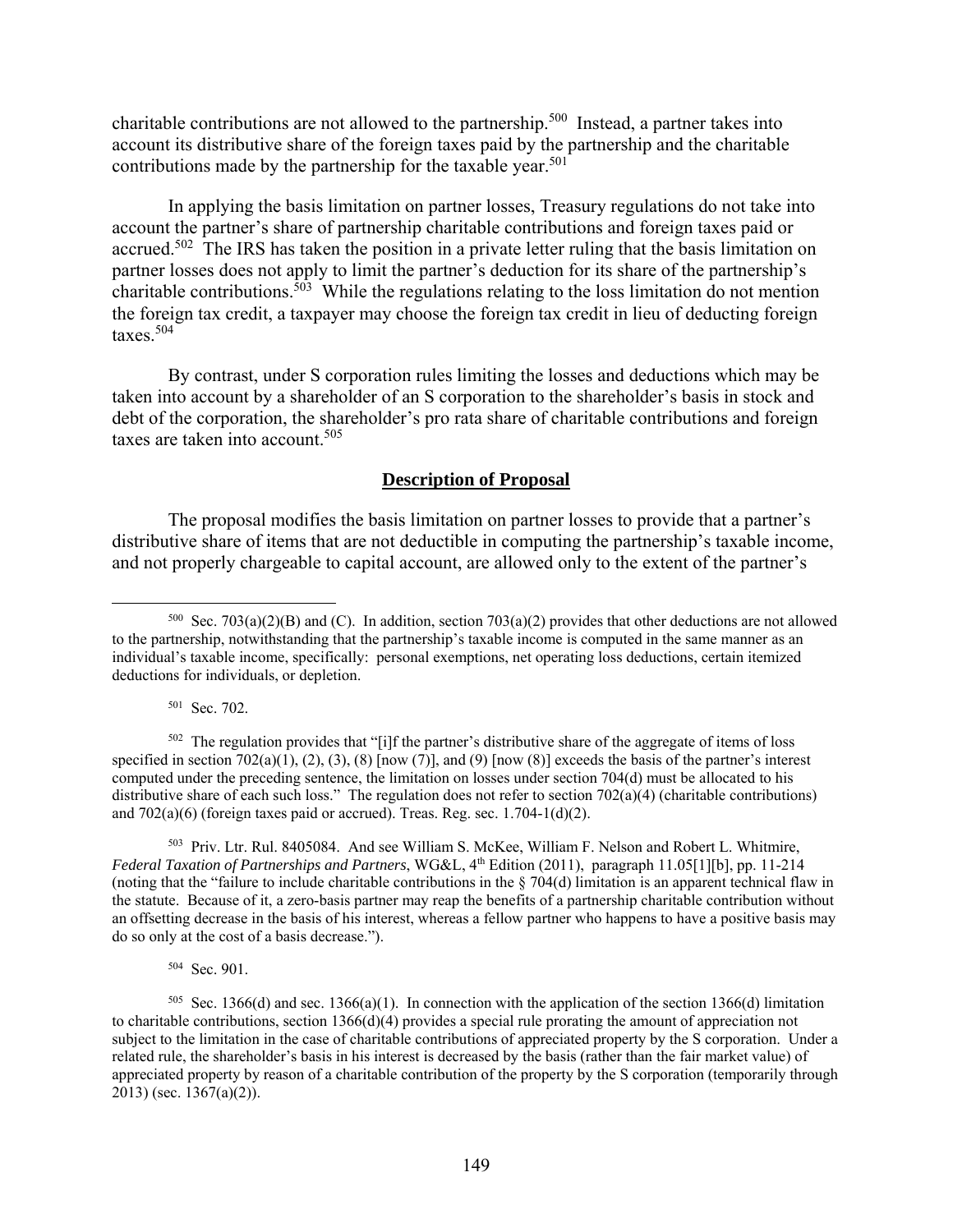adjusted basis in its partnership interest at the end of the partnership taxable year in which the expenditure occurs. Thus, the basis limitation on partner losses applies to a partner's distributive share of charitable contributions and foreign taxes.

# **Effective Date**

The proposal applies to partnership taxable years beginning after December 31, 2017.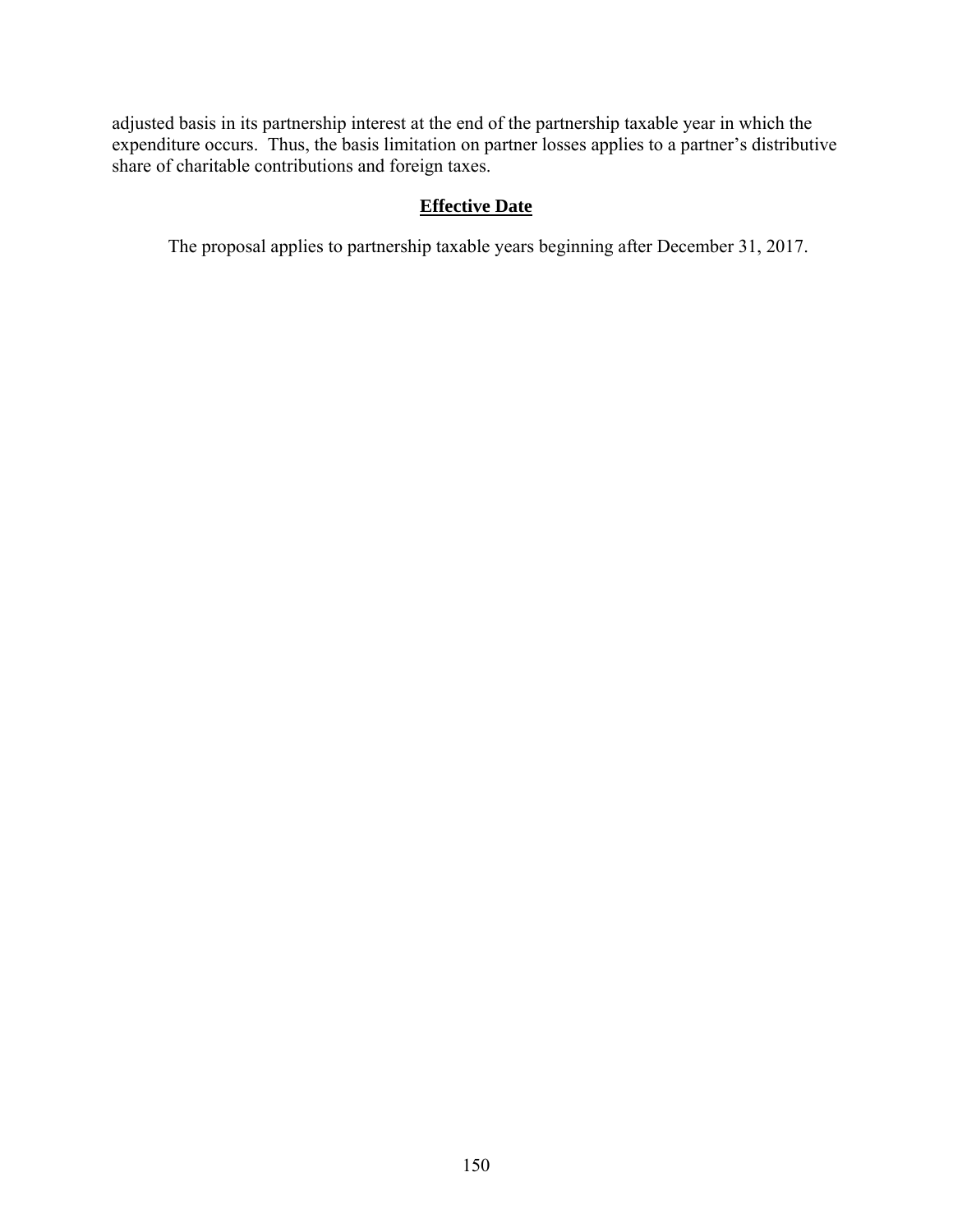# **K. Determination of Worker Classification and Information Reporting Requirements**

## **Present Law**

### **Worker classification**

### In general

The classification of a worker as an employee or not as an employee (that is, a selfemployed individual in most cases) is relevant for many tax purposes. These purposes include employment tax requirements, exclusions from gross income for certain types of compensation, and expense deductions. Some purposes favor employee status, while others favor selfemployed status. For example, an employee may exclude employer-provided health benefits from gross income. On the other hand, a self-employed individual may deduct work-related expenses in determining adjusted gross income.

#### Common-law test and section 530 of the Revenue Act of 1978

The largest body of tax law relating to worker classification has developed in connection with employment taxes.<sup>506</sup> Employment tax responsibility generally rests with the person who is the employer of an employee under a common-law test that has been incorporated into Treasury regulations.507 Under the regulations, an employer-employee relationship generally exists if the person for whom services are performed has the right to control and direct the individual who performs the services, not only as to the result to be accomplished by the work, but also as to the details and means by which that result is accomplished. That is, an employee is subject to the will and control of the employer, not only as to what is to be done, but also as to how it is to be done. It is not necessary that the employer actually control the manner in which the services are performed, rather it is sufficient that the employer have a right to control. Whether the requisite control exists is determined on the basis of all the relevant facts and circumstances.

Various cases and administrative guidance have identified various facts or factors that are relevant in determining whether an employer-employee relationship exists. Based on an examination of cases and rulings, the Internal Revenue Service ("IRS") developed a list of 20 factors that may be examined in determining whether an employer-employee relationship exists.<sup>508</sup> The degree of importance of each factor varies depending on the occupation and the factual context in which the services are performed.

 $506$  Employment taxes consist of taxes under the Federal Insurance Contributions Act ("FICA"), secs. 3101-3128, the Railroad Retirement Tax Act ("RRTA"), secs. 3201-3233, and the Federal Unemployment Tax Act ("FUTA"), secs. 3301-3311, and required income tax withholding, secs. 3401-3404.

 $507$  Treas. Reg. secs. 31.3121(d)-1(c)(1), 31.3306(i)-1(a), and 31.3401(c)-1.

<sup>508</sup> Rev. Rul. 87-41, 1987-1 C.B. 296. The 20 factors identified by the IRS are: (1) instructions, (2) training, (3) integration of the worker's services into business operations, (4) services to be rendered personally, (5) hiring, supervision, and paying assistants, (6) continuing relationship, (7) set hours of work, (8) full-time services required, (9) work on service recipient's premises, (10) required order or sequence of work, (11) oral or written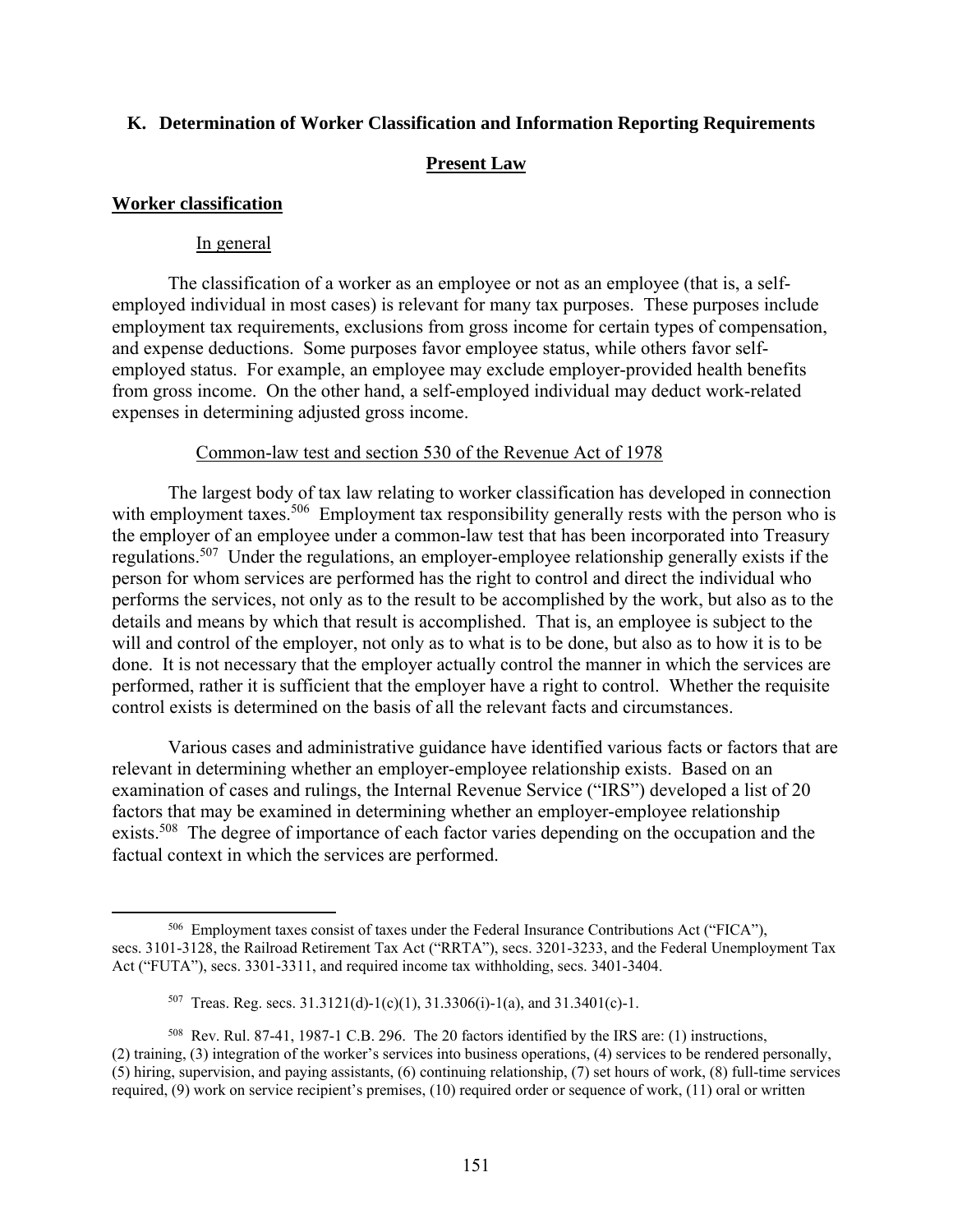More recently, the IRS has identified three categories of evidence that may be relevant in determining whether the requisite control exists under the common-law test and has grouped illustrative factors under these three categories: (1) behavioral control; (2) financial control; and (3) relationship of the parties.<sup>509</sup> The IRS emphasizes that factors in addition to the 20 identified factors may be relevant, that the weight of the factors may vary based on the circumstances, that relevant factors may change over time, and that all facts must be examined.

Generally, individuals who follow an independent trade, business, or profession in which they offer services to the public are not employees. Courts have recognized that a highly educated or skilled worker does not require close supervision; therefore, the degree of day-to-day control over the worker's performance of services is not particularly helpful in determining the worker's status. Courts have considered other factors in these cases, tending to focus on the individual's ability to realize a profit or suffer a loss as evidenced by business investments and expenses.

Under section 530 of the Revenue Act of  $1978<sup>510</sup>$  ("section 530"), if certain requirements are met, a taxpayer may generally treat a worker as not being an employee for employment tax purposes, regardless of the worker's actual status under the common-law test, unless the taxpayer has no reasonable basis for such treatment. For this purpose, a reasonable basis exists if the taxpayer reasonably relied on (1) past IRS audit practice with respect to the taxpayer, (2) published rulings or judicial precedent, (3) long-standing recognized practice in the industry of which the taxpayer is a member, or (4) any other reasonable basis. Relief under section 530 also requires that the taxpayer not have treated the worker as an employee for any period, and, for periods after 1978, all Federal tax returns, including information returns, must have been filed on a basis consistent with treating the worker as not being an employee. Further, the taxpayer (or a predecessor) must not have treated any worker holding a substantially similar position as an employee for purposes of employment taxes for any period beginning after 1977.

Section 530 also generally prohibits Treasury and the IRS from publishing regulations and revenue rulings with respect to the employment status of any individual for employment tax purposes. However, a service provider or service recipient may generally obtain a written

1

reports required, (12) payment by the hour, week, or month, (13) payment of business or travel expenses, (14) furnishing of tools and materials by service recipient, (15) significant investment by the worker, (16) ability to realize a profit or loss by the worker, (17) working for more than one firm at a time, (18) services available to the general public, (19) service recipient has right to discharge, and (20) worker has right to terminate relationship.

<sup>509</sup> Department of the Treasury, Internal Revenue Service, *Independent Contractor or Employee? Training Materials*, Training 3320-102 (10-96) TPDS 84238I, pp. 2-7. This document is publicly available through the IRS website.

<sup>510</sup> Pub. L. No. 95-600. The relief provided under section 530 was initially temporary to give Congress time to resolve the many complex issues regarding worker classification. However, after being extended more than once, it was made permanent and has been amended several times over the years.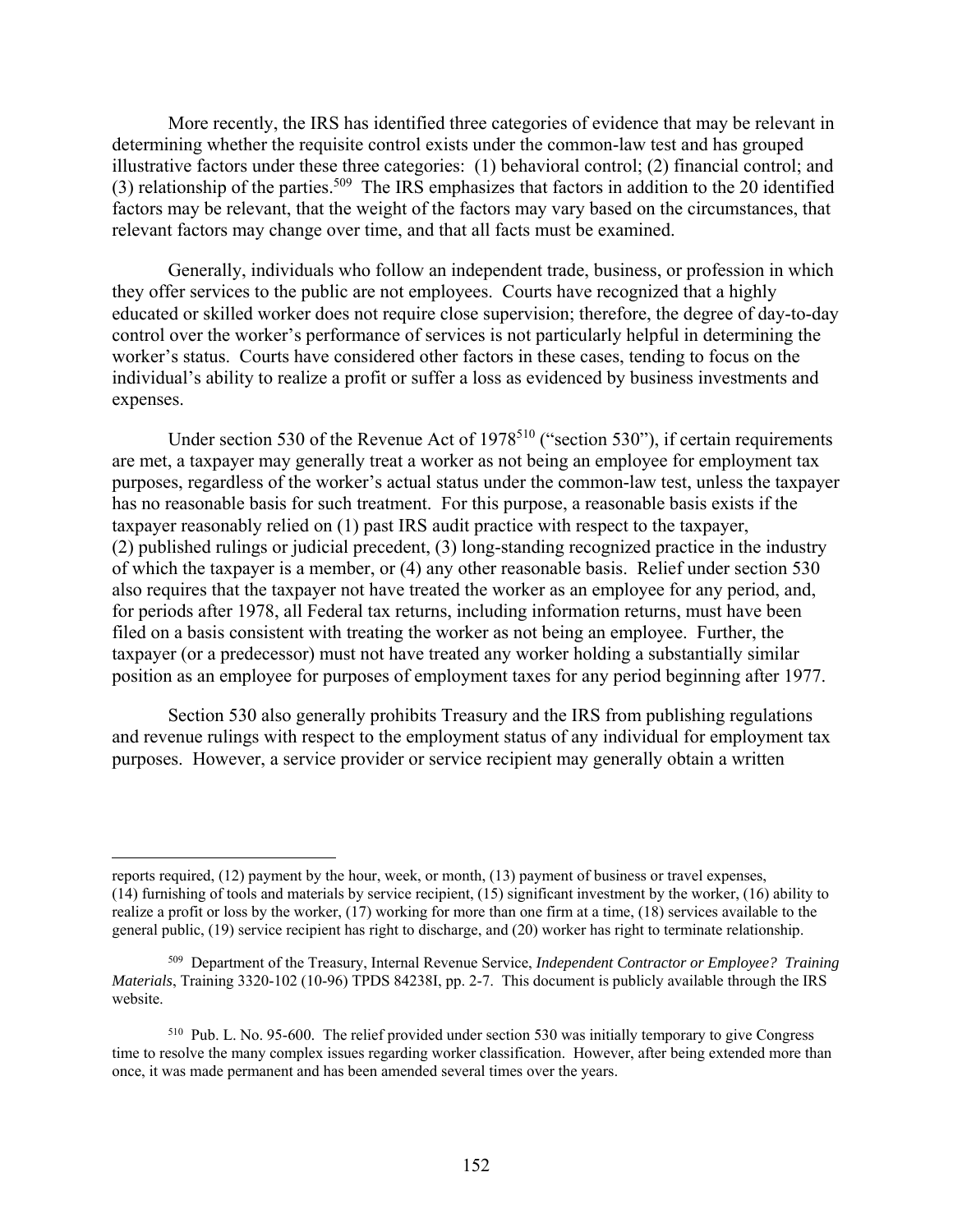determination from the IRS regarding the status of a particular worker as an employee or independent contractor for purposes of Federal employment taxes and income tax withholding.<sup>511</sup>

# Statutory employee or nonemployee status

The Code contains various provisions that prescribe treatment of a specific category or type of worker as an employee or as not being an employee. Some of these provisions apply for Federal tax purposes generally; for example, certain real estate agents and direct sellers are treated for all tax purposes as not being employees.<sup>512</sup> Others apply only for specific purposes; for example, full-time life insurance salesmen are treated as employees for social security and Medicare tax and employee benefit purposes,<sup>513</sup> and certain other salesmen are treated as employees for social security and Medicare tax purposes.<sup>514</sup>

# **Reporting requirements**

Returns relating to payments made of fixed or determinable income or compensation and relating to payments for services

Present law imposes a variety of information reporting requirements on participants in certain transactions.<sup>515</sup> These requirements are intended to assist taxpayers in preparing their income tax returns and to help the Internal Revenue Service ("IRS") determine whether such returns are correct and complete.

The primary provision governing information reporting by payors requires an information return by every person engaged in a trade or business who makes payments aggregating \$600 or more in any taxable year to a single payee in the course of the payor's trade or business.<sup>516</sup> Payments to corporations generally are excepted from this requirement. Payments subject to reporting include fixed or determinable income or compensation, but do not include payments for goods or certain enumerated types of payments that are subject to other specific reporting

512 Sec. 3508.

- 513 Secs. 3121(d)(3)(B) and 7701(a)(20).
- 514 Sec.  $3121(d)(3)(D)$ .
- 515 Secs. 6031 through 6060.

 <sup>511</sup> IRS Form SS-8 (Rev. 11-2006). A written determination with regard to prior employment status may be issued by the IRS. The IRS will not issue a written determination with respect to prospective employment status. Section 3.01(104) of Rev. Proc. 2017-3, 2017-1 I.R.B. 130, 136. Under section 7436, if the IRS determines that a worker is an employee for employment tax purposes of the person for whom services are performed, or that the person is not entitled to relief under section 530, the person may petition the Tax Court for a determination of whether the IRS determination is correct and the proper amount of employment tax.

<sup>&</sup>lt;sup>516</sup> The information return generally is submitted electronically as a Form 1099 or Form 1096, although certain payments to beneficiaries or employees may require use of Form 1041 or Forms W-2 and W-3, respectively. Treas. Reg. sec. 1.6041-1(a)(2).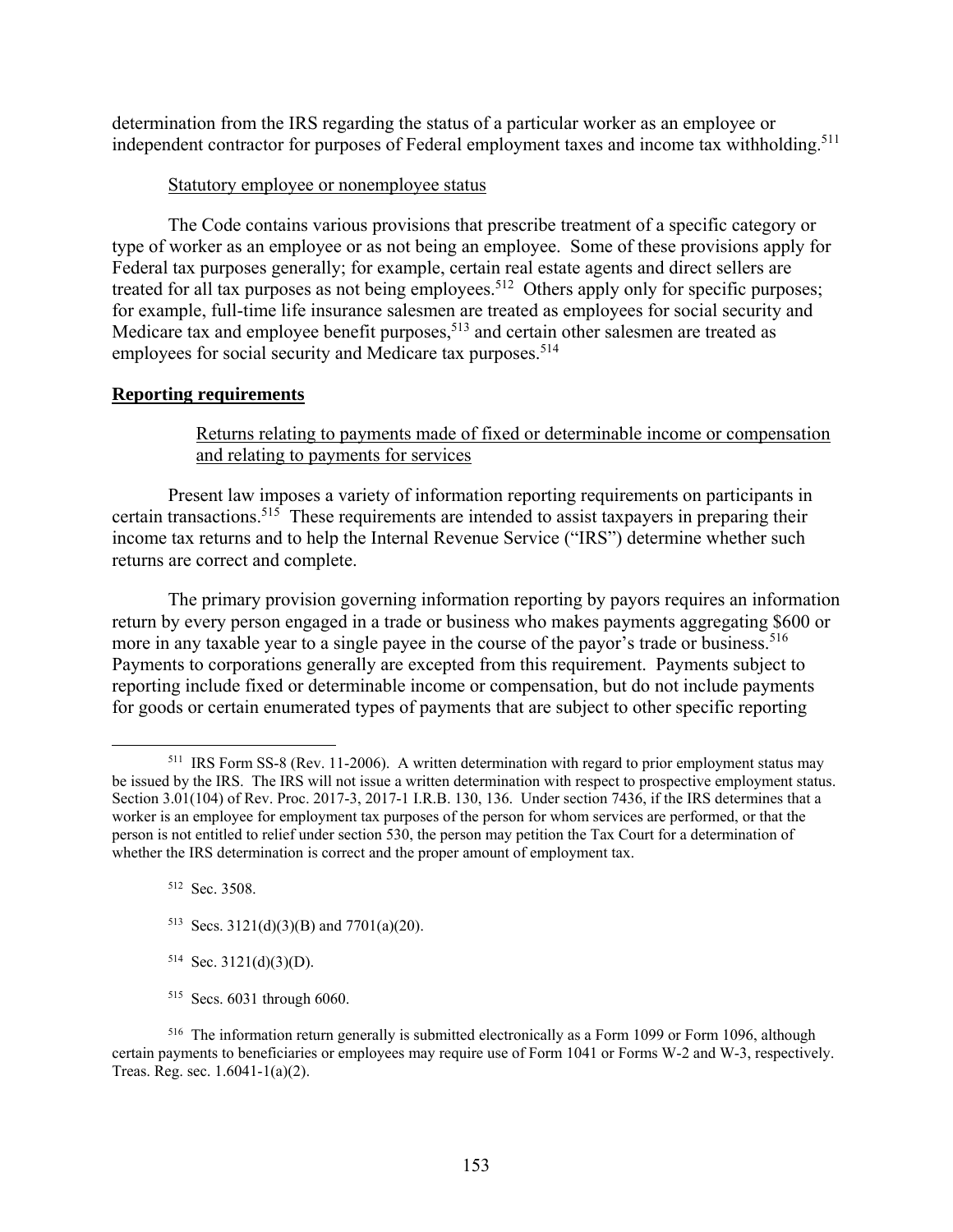requirements.517 Detailed rules are provided for the reporting of various types of investment income, including interest, dividends, and gross proceeds from brokered transactions (such as a sale of stock) paid to U.S. persons.<sup>518</sup>

Special information reporting requirements exist for employers required to deduct and withhold tax from employees' income.<sup>519</sup> In addition, any service recipient engaged in a trade or business and paying for services is required to make a return according to regulations when the aggregate of payments is  $$600$  or more.<sup>520</sup>

The payor of amounts described above is required to provide the recipient of the payment with an annual statement showing the aggregate payments made and contact information for the payor.521 The statement must be supplied to taxpayers by the payors by January 31 of the following calendar year. Payors generally must file the information return with the IRS on or before January 31 of the year following the calendar year to which such returns relate.<sup>522</sup>

# Returns relating to payments made in settlement of third party network transactions

Any payment settlement entity making payment to a participating payee in settlement of reportable payment transactions must report annually to the IRS and to the participating payee the gross amount of such reportable payment transactions, as well as the name, address, and TIN of the participating payees. A "reportable payment transaction" means any payment card transaction and any third party network transaction.

A "payment settlement entity" means, in the case of a payment card transaction, a merchant acquiring entity and, in the case of a third party network transaction, a third party settlement organization. A "participating payee" means, in the case of a third party network transaction, any person who accepts payment from a third party settlement organization in settlement of such transaction.

 For purposes of the reporting requirement, the term "third party network transaction" means any transaction which is settled through a third party payment network. A "third party payment network" is defined as any agreement or arrangement (1) which involves the establishment of accounts with a central organization by a substantial number of persons (*i.e.*,

520 Sec. 6041A.

- $521$  Secs. 6041(d), 6041A(e).
- $522$  Sec. 6071(c).

 $517$  Sec. 6041(a) requires reporting as to fixed or determinable gains, profits, and income (other than payments to which secs.  $6042(a)(1)$ ,  $6044(a)(1)$ ,  $6047(c)$ ,  $6049(a)$ , or  $6050N(a)$  applies and other than payments with respect to which a statement is required under authority of section  $6042(a)$ ,  $6044(a)(2)$  or  $6045$ ). These payments excepted from section 6041(a) include most interest, royalties, and dividends.

<sup>518</sup> Secs. 6042 (dividends), 6045 (broker reporting) and 6049 (interest) and the Treasury regulations thereunder.

 $519$  Sec. 6051(a).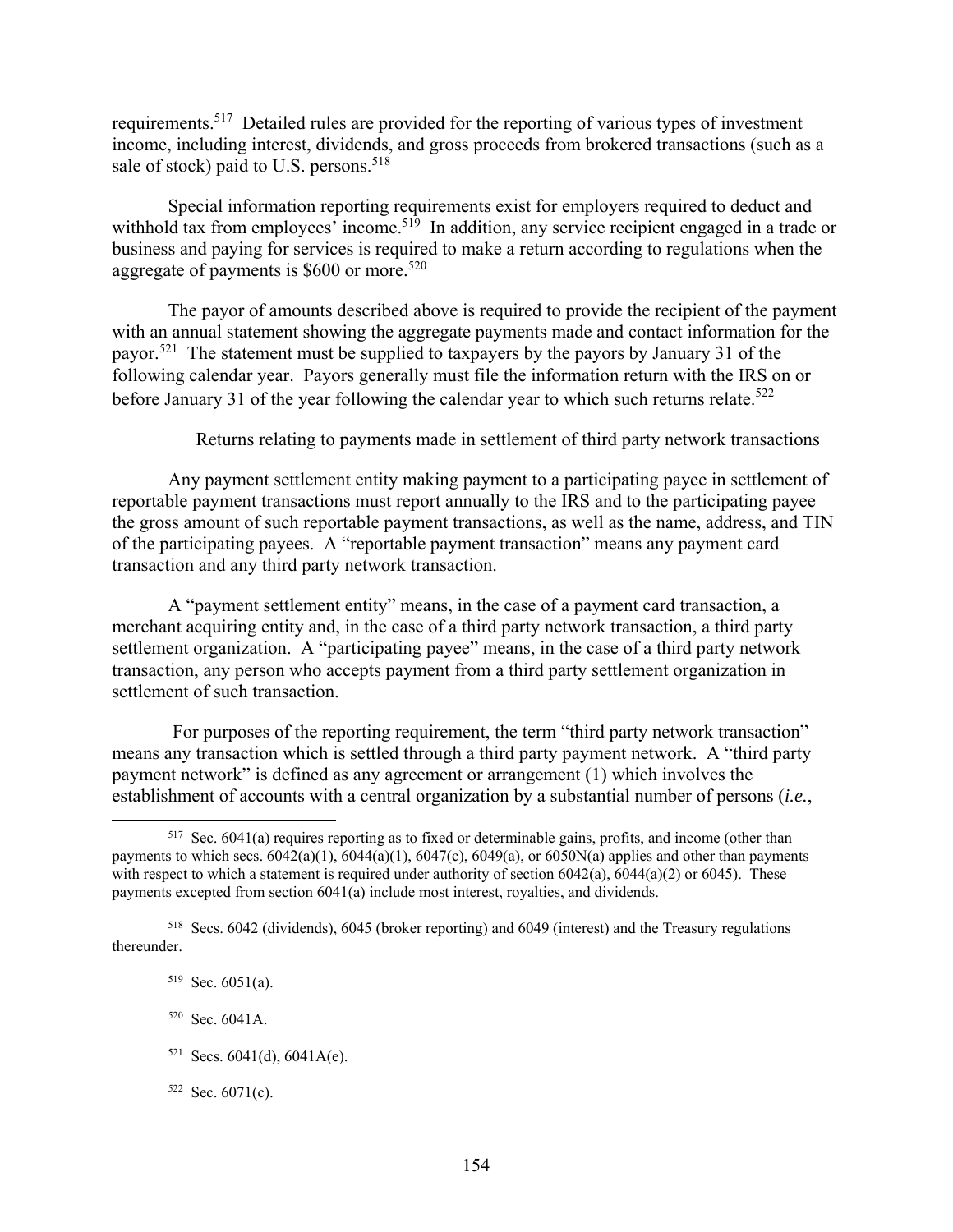more than 50) who are unrelated to such organization, provide goods or services, and have agreed to settle transactions for the provision of such goods or services pursuant to such agreement or arrangement; (2) which provides for standards and mechanisms for settling such transactions; and (3) which guarantees persons providing goods or services pursuant to such agreement or arrangement that such persons will be paid for providing such goods or services. In the case of a third party network transaction, the payment settlement entity is the third party settlement organization, which is defined as the central organization which has the contractual obligation to make payment to participating payees of third party network transactions. Thus, an organization generally is required to report if it provides a network enabling buyers to transfer funds to sellers who have established accounts with the organization and have a contractual obligation to accept payment through the network. However, an organization operating a network which merely processes electronic payments (such as wire transfers, electronic checks, and direct deposit payments) between buyers and sellers, but does not have contractual agreements with sellers to use such network, is not required to report under the provision. Similarly, an agreement to transfer funds between two demand deposit accounts will not, by itself, constitute a third party network transaction.

A third party payment network does not include any agreement or arrangement which provides for the issuance of payment cards. In addition, a third party settlement organization is not required to report unless the aggregate value of third party network transactions for the year exceeds \$20,000 and the aggregate number of such transactions exceeds 200.<sup>523</sup> If a payment of funds is made to a third party settlement organization by means of a payment card (*e.g.*, as part of a transaction that is a payment card transaction), the \$20,000 and 200 transaction *de minimis* rule continues to apply to any reporting obligation with respect to payment of such funds to a participating payee by the third party settlement organization made as part of a third party network transaction.

# **Description of Proposal**

# **Worker classification safe harbor**

#### In general

The proposal provides a safe harbor under which, for all Code purposes (and notwithstanding any Code provision to the contrary), if certain requirements are met with respect to service performed by a service provider, with respect to such service: (1) the service provider is not treated as an employee, (2) the service recipient is not treated as an employer, (3) a payor is not treated as an employer, and (4) the compensation paid or received for the service is not treated as paid or received with respect to employment.  $524$ 

 $523$  Sec. 6050W(e).

 $524$  The proposal also amends the direct seller rules under section 3508 to include a person engaged in the trade or business of selling, or soliciting the sale of, promotional products from other than a permanent retail establishment. For this purpose, a promotional product is a tangible item with permanently marked promotional words, symbols, or art of the purchaser.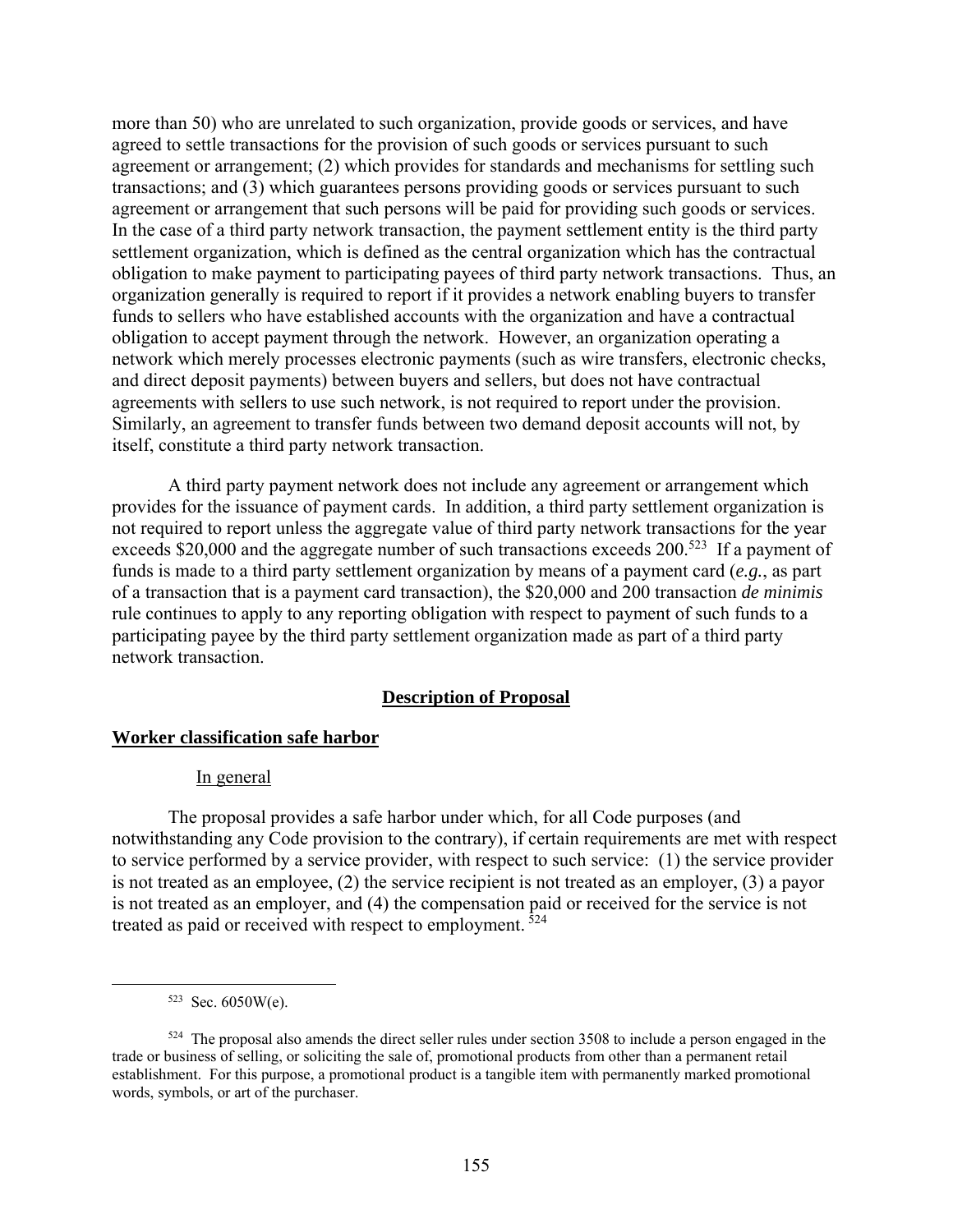For purposes of the proposal, a service provider is any qualified person who performs service for another person, and a qualified person is any natural person or any entity if any of the services performed for another person are performed by one or more natural persons who directly own interests in such entity. The service recipient is the person for whom the service provider performs service. A payor is a person (including the service recipient) that pays the service provider for performing the service, or any marketplace platform which is any person who operates a digital website or mobile application that facilitates the provision of goods or services by providers to recipients, who enters into an agreement with each provider that such provider will not be treated as an employee with respect to such goods and services, who provides standards and mechanisms for settling such transactions, and guarantees each service provider of payment for transactions.<sup>525</sup>

The proposal does not apply with respect to any service provided by a service provider to a service recipient or payor if the service provider owns any interest in the service recipient or payor, with the exception of a service recipient or payor, the stock of which is regularly traded on an established securities market.

Under the proposal, notwithstanding section 530 of the Revenue Act of 1979, the Secretary of the Treasury is directed to issue such regulations as the Secretary determines are necessary to carry out the purposes of the proposal. Nothing in the proposal is to be construed as limiting the ability or right of a service provider, service recipient, or payor to apply any other Code provision, section 530, or any common law rules for determining whether an individual is an employee, or as establishing a prerequisite for the application of any of those areas of law.

#### Service provider requirements

In order for this treatment to apply to service, in connection with performing the service, the service provider generally must (1) incur expenses which are deductible as trade or business expenses and a significant portion of which are reimbursed; (2) agree to perform the service for a particular amount of time, to achieve a specific result, or to complete a specific task; (3) have a significant investment in assets or training applicable to the service performed, not be required to perform services exclusively for the service recipient, have not performed substantially the same services for the service recipient or payor as an employee during the one-year period ending with the date of commencement of services under a contract meeting the requirements described below, or not be compensated on a basis which is tied primarily to the number of hours actually worked. Alternatively, in the case of a service provider engaged in the trade or business of selling (or soliciting the sale of) goods or services, the service provider must be compensated primarily on a commission basis, and substantially all the compensation for the service must be directly related to sales of goods or services rather than to the number of hours worked. In addition, any service provider must have a principal place of business, must not primarily provide the service in the service recipient's place of business, must pay a fair market rent for use of the service recipient's place of business, or must provide the service primarily using equipment supplied by the service provider.

 $525$  The proposal amends section 7436 to allow a petition to be filed by a service recipient, a payor, or a service provider whom the IRS has determined should have been treated as an employee.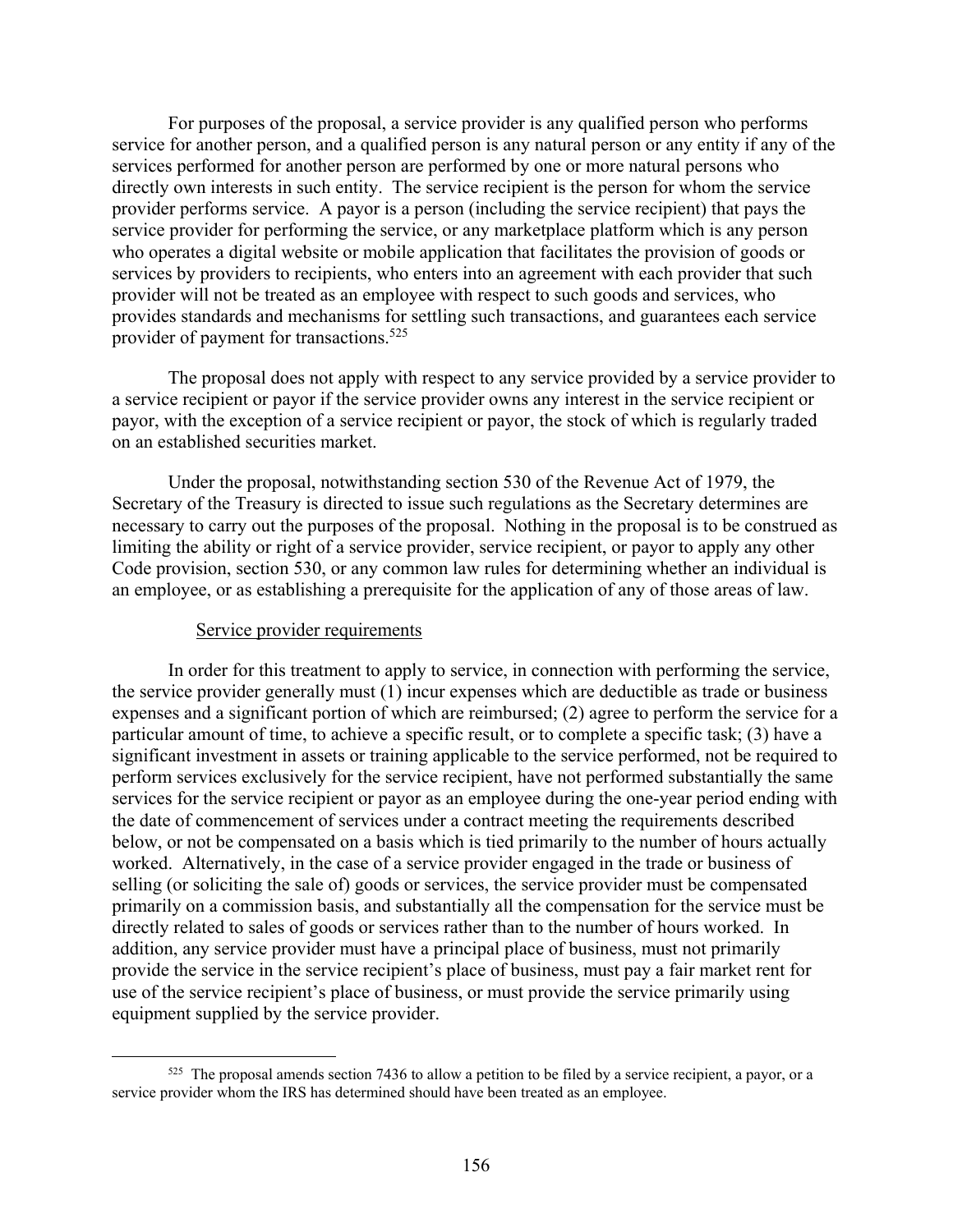# Contract and reporting requirements

The service performed by the service provider must be pursuant to a written contract between the service provider and the service recipient (or the payor, if applicable) that meets certain requirements. First, the contract must include the service provider's name, taxpayer identification number, and address; a statement that the service provider will not be treated as an employee for purposes of the Code with respect to the service provided pursuant to the contract; a statement that the service recipient (or the payor) will, consistent with Code requirements, withhold on and report to the IRS the compensation payable pursuant to the contract; a statement that the service provider is responsible for the payment of Federal, State, and local taxes, including self-employment taxes, on compensation payable pursuant to the contract; and a statement that the contract is intended to be a contract meeting the applicable requirements. The contract does not fail to meet these requirements merely because the service provider's name, taxpayer identification number, and address are collected at the time of payment for the services and not in advance, or because the contract provides for an agent of the service recipient or payor to fulfill the responsibilities of the service recipient or payor. Second, the term of the contract generally must not exceed two years; however, a contract can be renewed in writing one or more times if the term of each renewal does not exceed two years and if the required information in the contract is updated in connection with the renewal. Third, the contract or renewal must be signed, including electronically, by both the service recipient or payor and the service provider no later than the date on which aggregate payments made by the service recipient to the service provider exceed \$1000.

If, for a taxable year, the service recipient or payor fails to meet the reporting requirements applicable with respect to any service provider ("applicable" reporting requirements),<sup>526</sup> the safe harbor does not apply for purposes of making any determination with respect to the tax liability of the service recipient or payor with respect to such service provider for the year (unless the failure is due to reasonable cause and not willful neglect).

# Prospective application of reclassification

In the case of a determination by the IRS that a service recipient or a payor should have treated a service provider as an employee, if certain requirements are met, the determination will not be effective earlier than the "notice date." In order for this rule to apply, the service recipient or payor must have entered into a written contract with the service provider that meets the requirements described above, for all relevant taxable years the service recipient or the payor must have satisfied the applicable withholding and reporting requirements with respect to the

 $526$  The applicable reporting requirements relate to, under section 6041(a), a person engaged in a trade or business that makes payments of \$600 or more (\$1,000 or more under the proposal, as discussed below) to another person, under section 6041A(a), a service recipient engaged in a trade or business that pays \$600 or more (\$1,000 or more under the proposal, as discussed below) in remuneration to another person for services, or under section 6050W(a), a marketplace platform settling payments above the minimum threshold with a provider of goods or services engaging in third party network transactions. Under the proposal, reporting by a service recipient or payor required under section 6041 or 6041A with respect to compensation paid under the proposal must include the aggregate amount of such compensation paid to each person whose name is required to be included on the report, the aggregate amount of income tax withheld from the compensation (as discussed below), and an indication of whether a copy of the contract required under the proposal is on file with the service recipient or payor.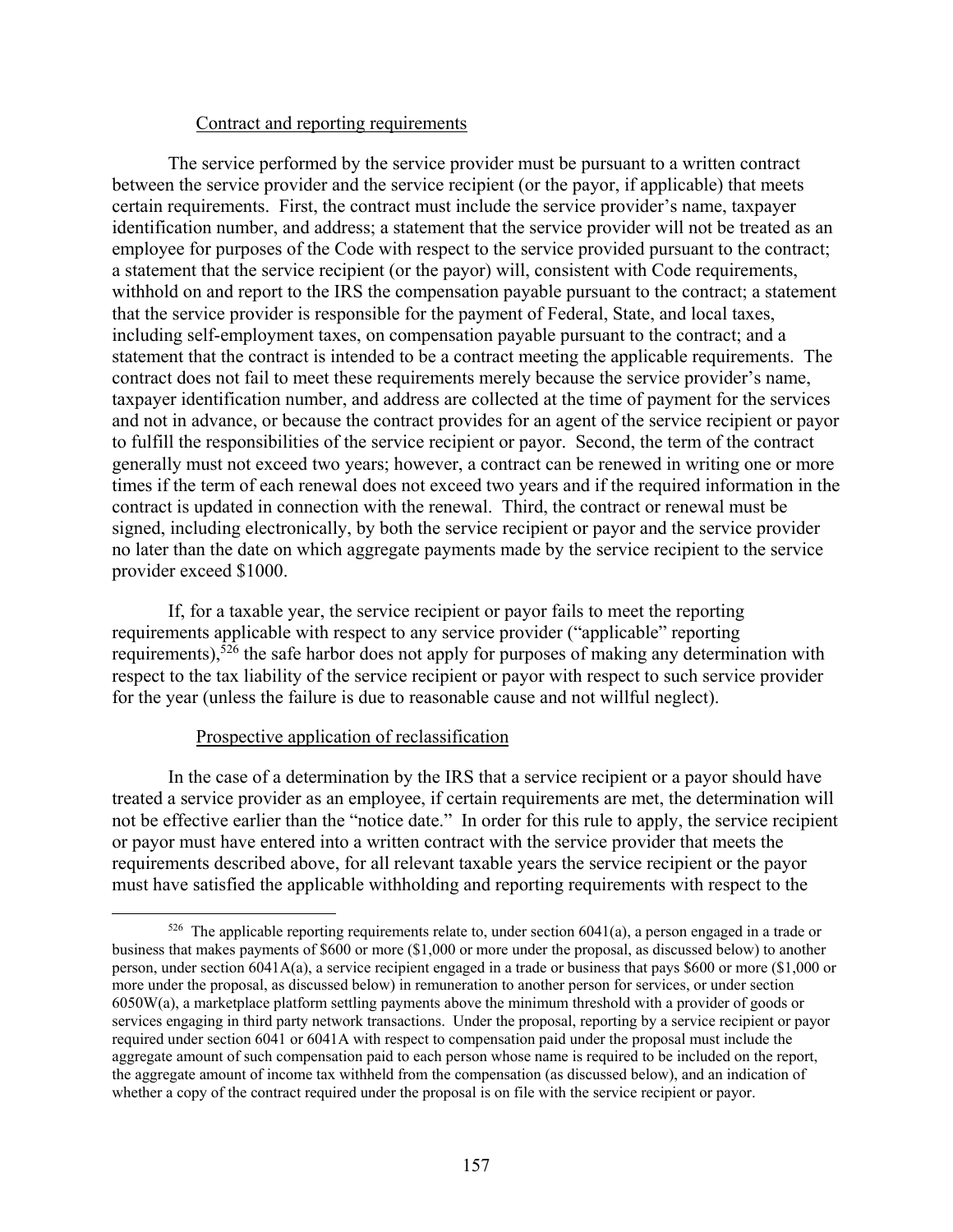service provider (unless the failure to satisfy the requirements is due to reasonable cause and not willful neglect), the service recipient or payor must have collected and paid over all applicable employment taxes for all relevant taxable years with respect to the service provider (unless the failure to satisfy the requirements is due to reasonable cause and not willful neglect), and the service recipient or the payor must demonstrate a reasonable basis for determining that the service provider is not an employee under the safe harbor and that the determination was made in good faith.

Similarly, with respect to the service provider, a determination that the service provider should have been treated as an employee will not be effective earlier than the notice date if the service provider entered into a written contract with the service recipient or payor that meets the requirements described above, for all relevant taxable years the service provider satisfied applicable income tax and self-employment tax return requirements<sup>527</sup> with respect to the service recipient or payor (unless the failure to satisfy the requirements is due to reasonable cause and not willful neglect), and the service provider demonstrates a reasonable basis for determining that the service provider is not an employee under the safe harbor and that the determination was made in good faith.

For this purpose, the "notice date" is the 30th day after the earlier of (1) the date on which the first letter of proposed deficiency that allows the service provider, service recipient, or payor an opportunity for administrative review in the IRS Office of Appeals is sent, (2) the date on which a deficiency notice is sent, or (3) the date on which a notice of determination that a service provider is an employee is sent.

### Withholding requirements

The proposal imposes an income tax withholding requirement with respect to compensation paid pursuant to a contract between a service provider and a service recipient (or payer) that meets the requirements described above. For this purpose, a payment of such compensation is treated as a payment of wages by an employer to an employee. However, the amount required to be withheld is five percent of the compensation and only on compensation up to  $$20,000$  paid pursuant to the contract. <sup>528</sup>

### **Reporting requirements**

# Returns relating to payments made of fixed or determinable income a compensation and relating to payments for services

This proposal increases the reporting threshold for two categories of reportable payments from aggregate payments of \$600 or more to \$1000 or more. The first category is payments of fixed or determinable income or compensation not including payments for goods or certain

 $527$  Secs. 6012(a) and 6017.

<sup>&</sup>lt;sup>528</sup> The proposal also amends the voluntary withholding rules under section  $3402(p)$  to provide that a voluntary withholding agreement is not taken into account in determining whether any party to the agreement is an employee or an employer for Code purposes.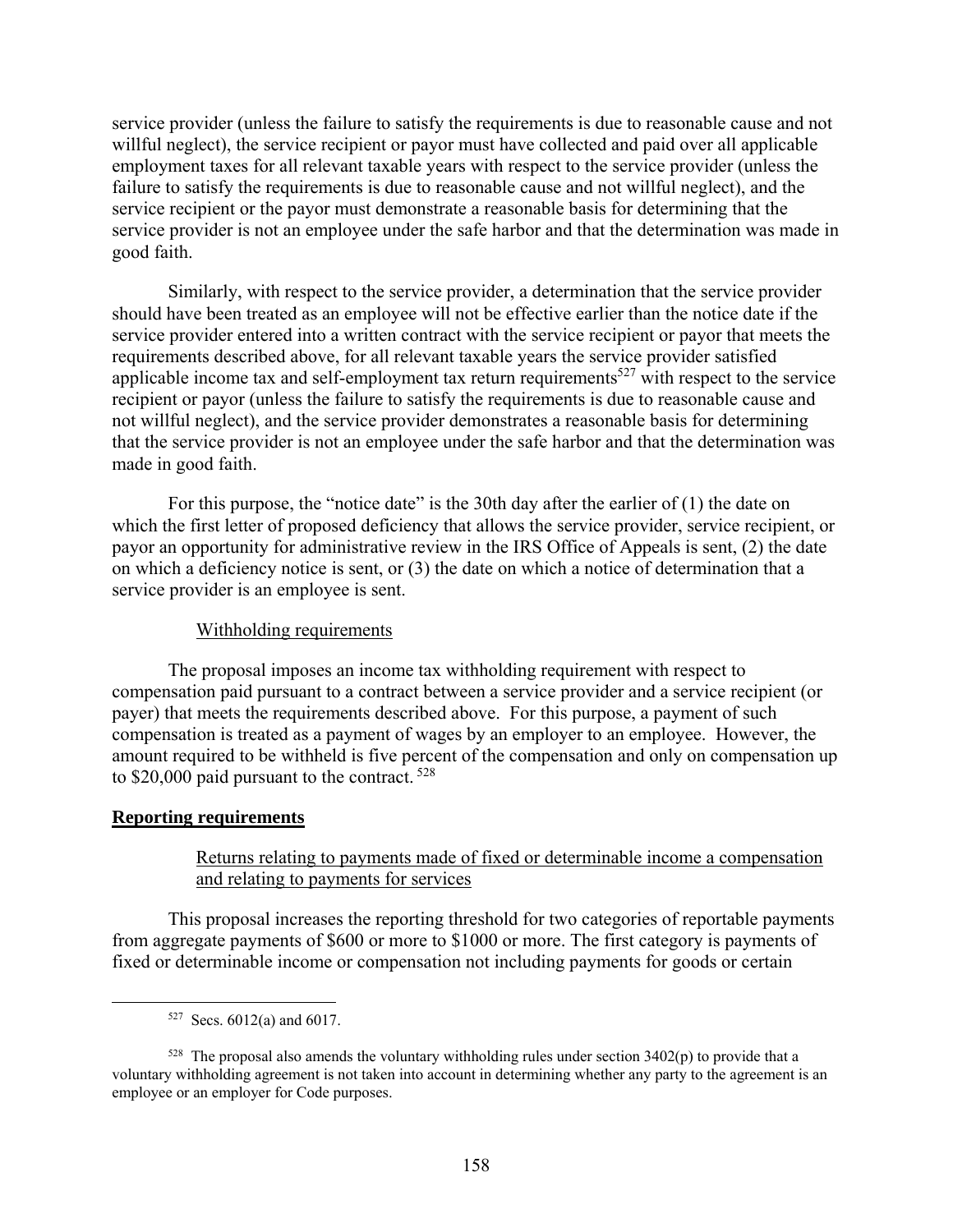enumerated types of payments subject to other reporting requirements. The second category is payments for services received from any service recipient engaged in a trade or business paying for such services.

## Returns relating to payments made in settlement of third party network transactions

This proposal defines a marketplace platform as a person which is a central organization and who operates a website, mobile application, or similar system through which users may transact for the provision of goods or services to recipients and through which the organization settles such transactions and guarantees payments to providers. In the agreement with each provider, the central organization classified as a marketplace platform must state that the provider will not be treated as an employee with respect to their provision of goods or services.

This proposal also changes the *de minimis* rule for aggregate third party network transactions to a participating payee below which a third party settlement organization is not required to report. A third party settlement organization is generally required to report third party network transactions with any participating payee that exceed a minimum threshold of \$1,000 in aggregate payments, regardless of the aggregate number of such transactions.

Certain third party settlement organizations may instead elect to report once third party network transactions with a participating payee either exceed \$5,000 or exceed 50 in number, whichever occurs first. Third party settlement organizations that are marketplace platforms may opt to report using the higher threshold if substantially all of the participating payees to which it makes reportable payments are primarily engaged in the sale of goods on such platform. Third party settlement organizations that are not marketplace platforms may opt to report using the higher threshold third party network transactions with participating payees who are primarily engaged in the sale of goods in these transactions.

# **Effective Date**

# **Worker classification**

The proposal is generally effective for services performed after December 31, 2017, and amounts paid for such services after such date. However, a contract, and a service recipient or payor, will not be treated as failing to meet the requirements under the proposal with respect to compensation paid to a service provider before 180 days after the date of enactment of the proposal.

# **Reporting requirements**

The proposal applies to payments made after December 31, 2018.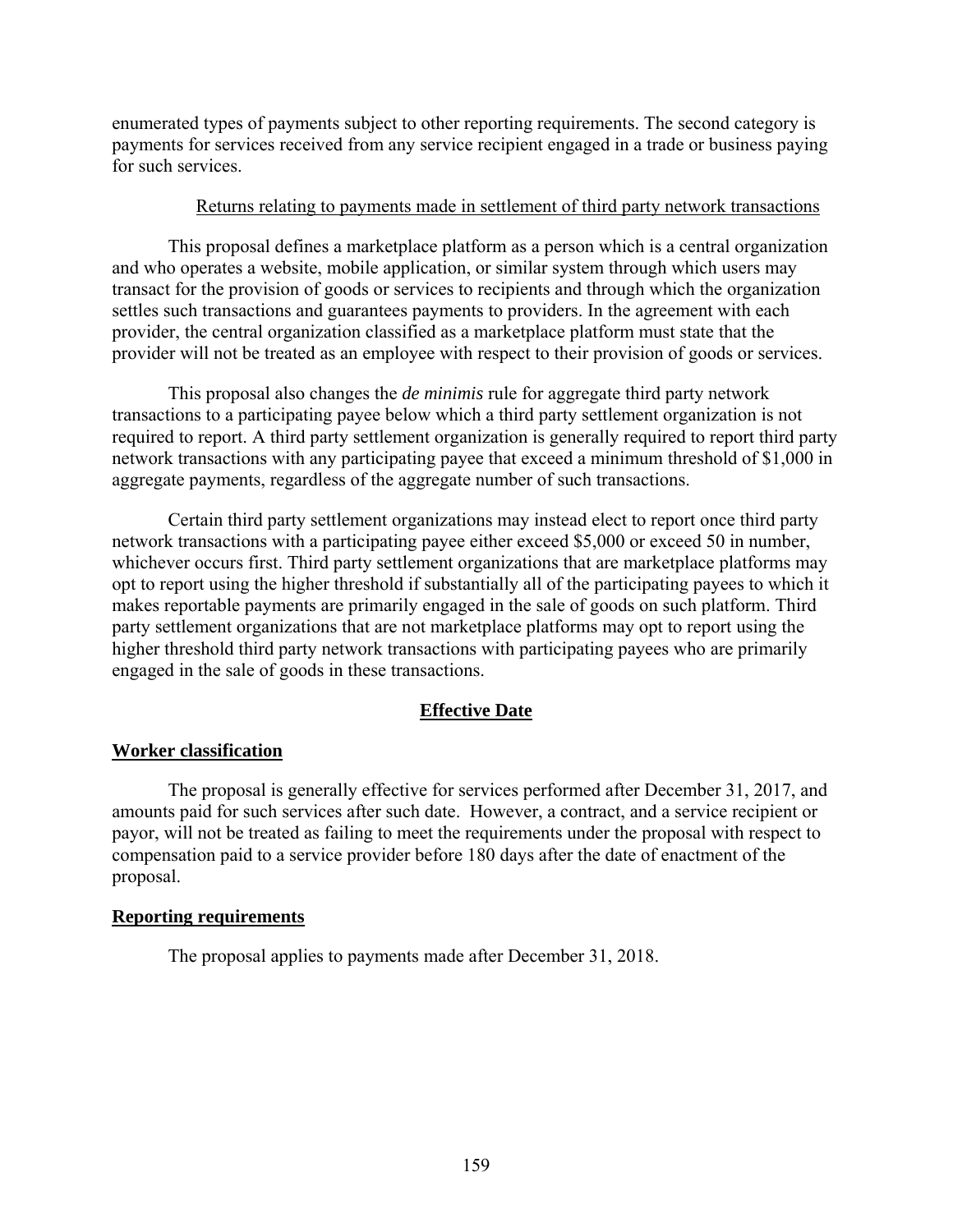### **L. Tax-Exempt Organizations**

## **1. Excise tax based on investment income of private colleges and universities**

#### **Present Law**

#### **Public charities and private foundations**

An organization qualifying for tax-exempt status under section  $501(c)(3)$  is further classified as either a public charity or a private foundation. An organization may qualify as a public charity in several ways.529 Certain organizations are classified as public charities *per se*, regardless of their sources of support. These include churches, certain schools, hospitals and other medical organizations, certain organizations providing assistance to colleges and universities, and governmental units.<sup>530</sup> Other organizations qualify as public charities because they are broadly publicly supported. First, a charity may qualify as publicly supported if at least one-third of its total support is from gifts, grants or other contributions from governmental units or the general public.<sup>531</sup> Alternatively, it may qualify as publicly supported if it receives more than one-third of its total support from a combination of gifts, grants, and contributions from governmental units and the public plus revenue arising from activities related to its exempt purposes (*e.g.*, fee for service income). In addition, this category of public charity must not rely excessively on endowment income as a source of support.532 A supporting organization, *i.e.*, an organization that provides support to another section  $501(c)(3)$  entity that is not a private foundation and meets the requirements of the Code, also is classified as a public charity.<sup>533</sup>

530 Sec. 509(a)(1) (referring to sections  $170(b)(1)(A)(i)$  through (iv) for a description of these organizations).

 $531$  Treas. Reg. sec. 1.170A-9(f)(2). Failing this mechanical test, the organization may qualify as a public charity if it passes a "facts and circumstances" test. Treas. Reg. sec. 1.170A-9(f)(3).

<sup>532</sup> To meet this requirement, the organization must normally receive more than one-third of its support from a combination of (1) gifts, grants, contributions, or membership fees and (2) certain gross receipts from admissions, sales of merchandise, performance of services, and furnishing of facilities in connection with activities that are related to the organization's exempt purposes. Sec.  $509(a)(2)(A)$ . In addition, the organization must not normally receive more than one-third of its public support in each taxable year from the sum of (1) gross investment income and (2) the excess of unrelated business taxable income as determined under section 512 over the amount of unrelated business income tax imposed by section 511. Sec.  $509(a)(2)(B)$ .

 $533$  Sec. 509(a)(3). Supporting organizations are further classified as Type I, II, or III depending on the relationship they have with the organizations they support. Supporting organizations must support public charities listed in one of the other categories (*i.e.*, *per se* public charities, broadly supported public charities, or revenue generating public charities), and they are not permitted to support other supporting organizations or testing for public safety organizations.

<sup>&</sup>lt;sup>529</sup> The Code does not expressly define the term "public charity," but rather provides exceptions to those entities that are treated as private foundations.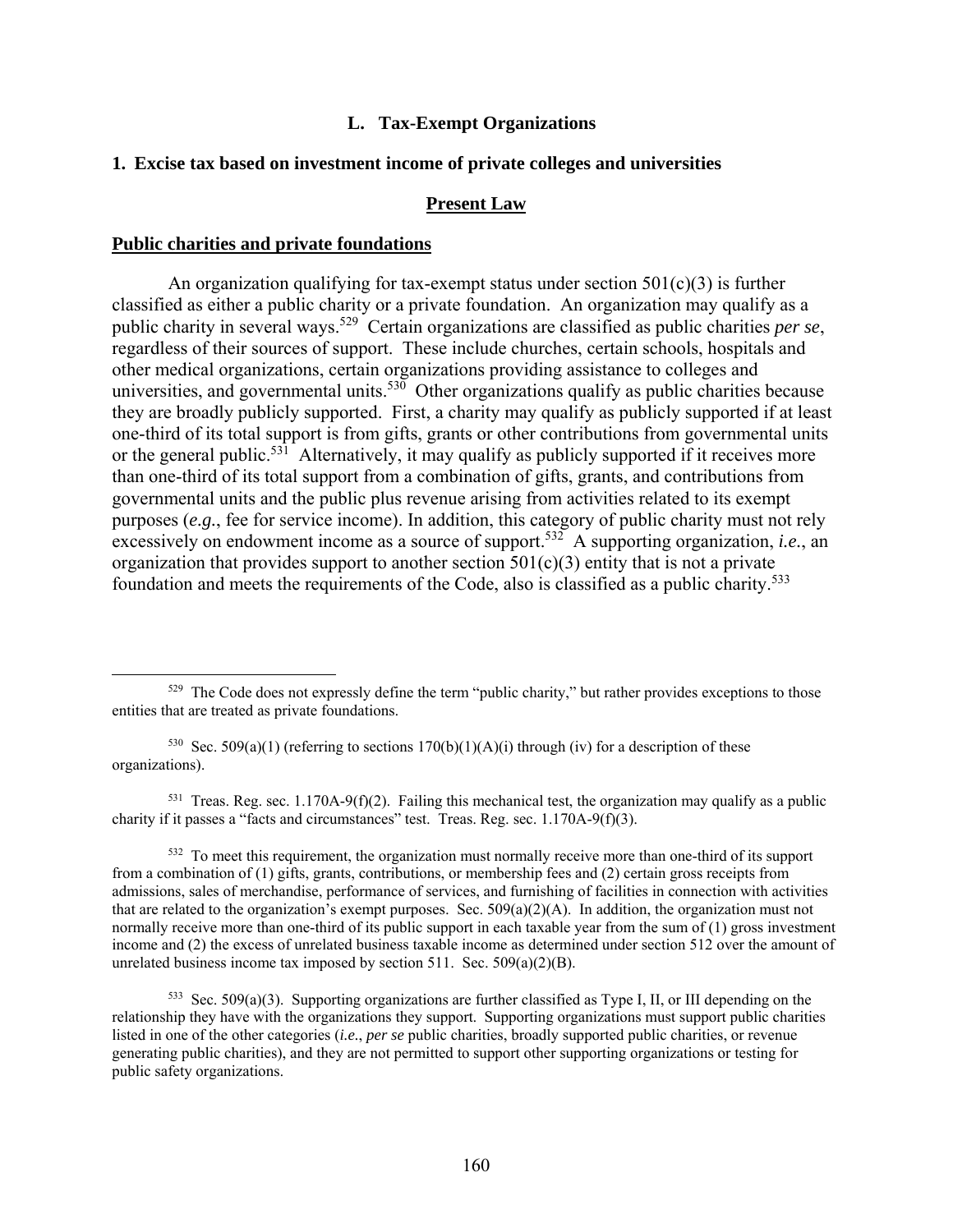A section  $501(c)(3)$  organization that does not fit within any of the above categories is a private foundation. In general, private foundations receive funding from a limited number of sources (*e.g.*, an individual, a family, or a corporation).

The deduction for charitable contributions to private foundations is in some instances less generous than the deduction for charitable contributions to public charities. In addition, private foundations are subject to a number of operational rules and restrictions that do not apply to public charities.534

#### **Excise tax on investment income of private foundations**

Under section 4940(a), private foundations that are recognized as exempt from Federal income tax under section 501(a) (other than exempt operating foundations)<sup>535</sup> are subject to a two-percent excise tax on their net investment income. Net investment income generally includes interest, dividends, rents, royalties (and income from similar sources), and capital gain net income, and is reduced by expenses incurred to earn this income. The two-percent rate of tax is reduced to one-percent in any year in which a foundation exceeds the average historical level of its charitable distributions. Specifically, the excise tax rate is reduced if the foundation's qualifying distributions (generally, amounts paid to accomplish exempt purposes)<sup>536</sup> equal or exceed the sum of (1) the amount of the foundation's assets for the taxable year multiplied by the average percentage of the foundation's qualifying distributions over the five taxable years immediately preceding the taxable year in question, and (2) one percent of the net investment income of the foundation for the taxable year.<sup>537</sup> In addition, the foundation cannot have been

 $535$  Exempt operating foundations are exempt from the section 4940 tax. Sec. 4940(d)(1). Exempt operating foundations generally include organizations such as museums or libraries that devote their assets to operating charitable programs but have difficulty meeting the "public support" tests necessary not to be classified as a private foundation. To be an exempt operating foundation, an organization must: (1) be an operating foundation (as defined in section  $4942(j)(3)$ ); (2) be publicly supported for at least 10 taxable years; (3) have a governing body no more than 25 percent of whom are disqualified persons and that is broadly representative of the general public; and (4) have no officers who are disqualified persons. Sec.  $4940(d)(2)$ .

536 Sec.  $4942(g)$ .

Organizations organized and operated exclusively for testing for public safety also are classified as public charities. Sec. 509(a)(4). Such organizations, however, are not eligible to receive deductible charitable contributions under section 170.

<sup>534</sup> Unlike public charities, private foundations are subject to tax on their net investment income at a rate of two percent (one percent in some cases). Sec. 4940. Private foundations also are subject to more restrictions on their activities than are public charities. For example, private foundations are prohibited from engaging in selfdealing transactions (sec. 4941), are required to make a minimum amount of charitable distributions each year, (sec. 4942), are limited in the extent to which they may control a business (sec. 4943), may not make speculative investments (sec. 4944), and may not make certain expenditures (sec. 4945). Violations of these rules result in excise taxes on the foundation and, in some cases, may result in excise taxes on the managers of the foundation.

<sup>537</sup> Sec. 4940(e).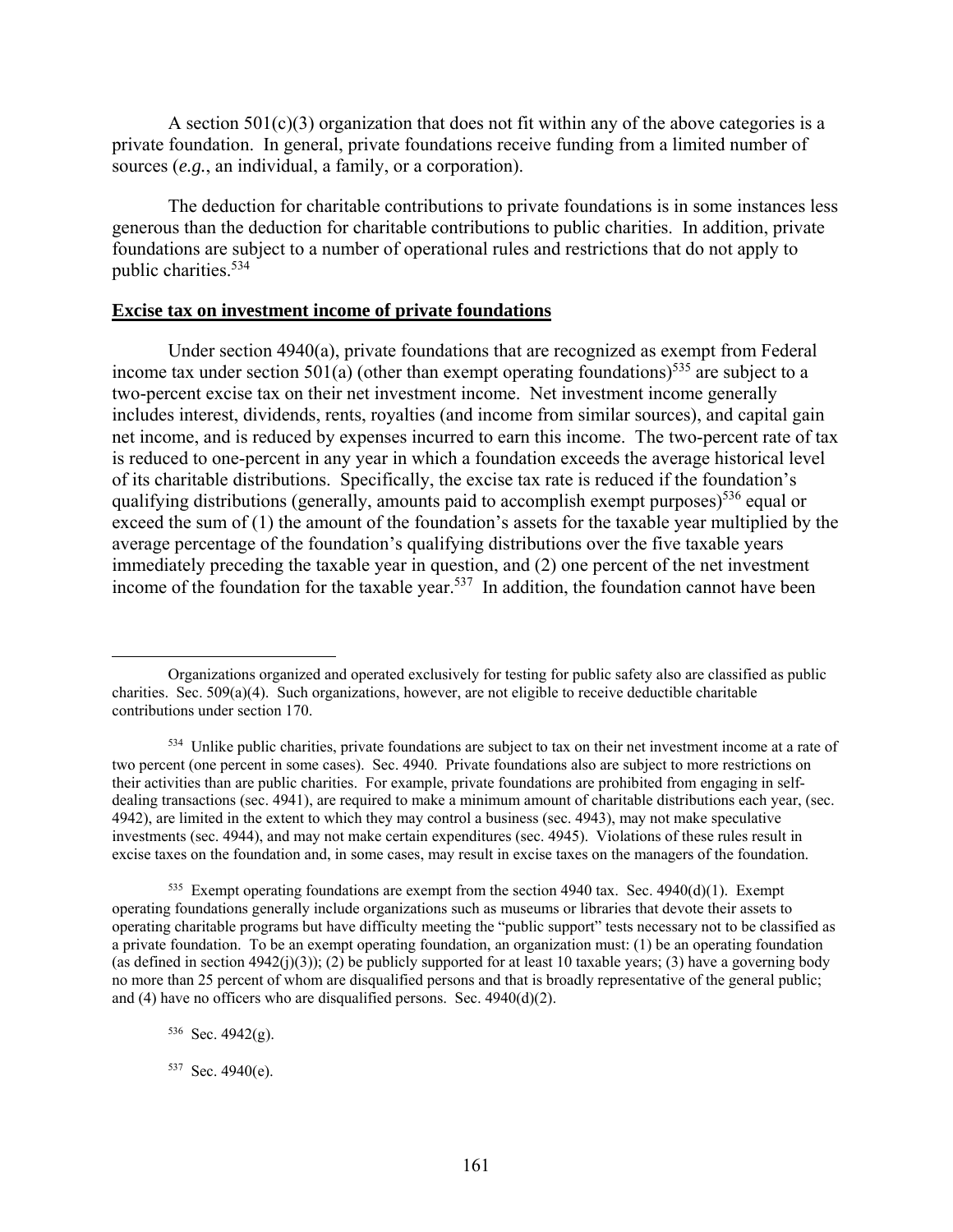subject to tax in any of the five preceding years for failure to meet minimum qualifying distribution requirements in section 4942.

Private foundations that are not exempt from tax under section 501(a), such as certain charitable trusts, are subject to an excise tax under section 4940(b). The tax is equal to the excess of the sum of the excise tax that would have been imposed under section 4940(a) if the foundation were tax exempt and the amount of the tax on unrelated business income that would have been imposed if the foundation were tax exempt, over the income tax imposed on the foundation under subtitle A of the Code.

Private foundations are required to make a minimum amount of qualifying distributions each year to avoid tax under section 4942. The minimum amount of qualifying distributions a foundation has to make to avoid tax under section 4942 is reduced by the amount of section 4940 excise taxes paid.<sup>538</sup>

## **Private colleges and universities**

Private colleges and universities generally are treated as public charities rather than private foundations<sup>539</sup> and thus are not subject to the private foundation excise tax on net investment income.

### **Description of Proposal**

The proposal imposes an excise tax on an applicable educational institution for each taxable year equal to 1.4 percent of the net investment income of the institution for the taxable year. Net investment income is determined using rules similar to the rules of section 4940(c) (relating to the net investment income of a private foundation).

For purposes of the proposal, an applicable educational institution is an institution: (1) that has at least 500 tuition-paying students during the preceding taxable year; (2) that is an eligible education institution as described in section 25A of the  $Code<sup>540</sup>$ ; (3) that is not described in the first section of section 511(a)(2)(B) of the Code (generally describing State colleges and universities); and (4) the aggregate fair market value of the assets of which at the end of the preceding taxable year (other than those assets which are used directly in carrying out the institution's exempt purpose<sup>541</sup>) is at least \$250,000 per student. For these purposes, the number

538 Sec.  $4942(d)(2)$ .

539 Secs. 509(a)(1) and  $170(b)(1)(A)(ii)$ .

540 Section 25A defines an eligible educational institution as an institution (1) which is described in section 481 of the Higher Education Act of 1965 (20 U.S.C. sec. 1088), as in effect on August 5, 1977, and (2) which is eligible to participate in a program under title IV of such Act.

<sup>541</sup> Assets used directly in carrying out the institution's exempt purpose include, for example, classroom buildings and physical facilities used for educational activities and office equipment or other administrative assets used by employees of the institution in carrying out exempt activities, among other assets.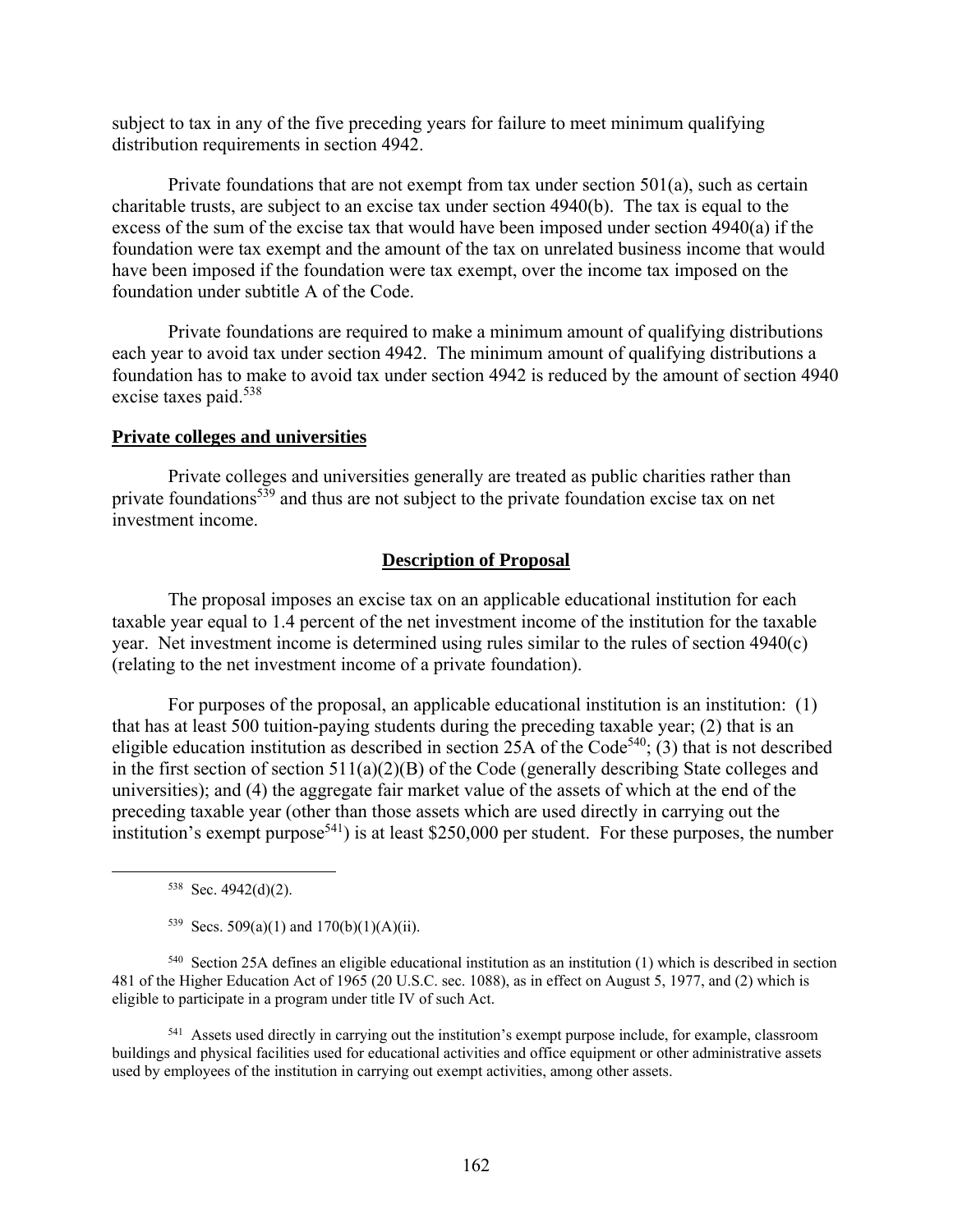of students of an institution is based on the daily average number of full-time students attending the institution, with part-time students being taken into account on a full-time student equivalent basis.

For purposes of determining whether an institution meets the asset-per-student threshold and determining net investment income, assets and net investment income include amounts with respect to an organization that is related to the institution. An organization is treated as related to the institution for this purpose if the organization: (1) controls, or is controlled by, the institution; (2) is controlled by one or more persons that control the institution; or (3) is a supported organization<sup>542</sup> or a supporting organization<sup>543</sup> during the taxable year with respect to the institution.

# **Effective Date**

The proposal is effective for taxable years beginning after December 31, 2017.

# **2. Name and logo royalties treated as unrelated business taxable income**

# **Present Law**

# **Tax exemption for certain organizations**

Section 501(a) exempts certain organizations from Federal income tax. Such organizations include: (1) tax-exempt organizations described in section 501(c) (including among others section  $501(c)(3)$  charitable organizations and section  $501(c)(4)$  social welfare organizations); (2) religious and apostolic organizations described in section 501(d); and (3) trusts forming part of a pension, profit-sharing, or stock bonus plan of an employer described in section  $401(a)$ .

# **Unrelated business income tax, in general**

An exempt organization generally may have revenue from four sources: contributions, gifts, and grants; trade or business income that is related to exempt activities (*e.g*., program service revenue); investment income; and trade or business income that is not related to exempt activities. The Federal income tax exemption generally extends to the first three categories, and does not extend to an organization's unrelated trade or business income. In some cases, however, the investment income of an organization is taxed as if it were unrelated trade or business income.544

 $543$  Secs. 509(a)(3).

 $544$  This is the case for social clubs (sec.  $501(c)(7)$ ), voluntary employees' beneficiary associations (sec.  $501(c)(9)$ ), and organizations and trusts described in sections  $501(c)(17)$  and  $501(c)(20)$ . Sec.  $512(a)(3)$ .

 $542$  Secs.  $509(f)(3)$ .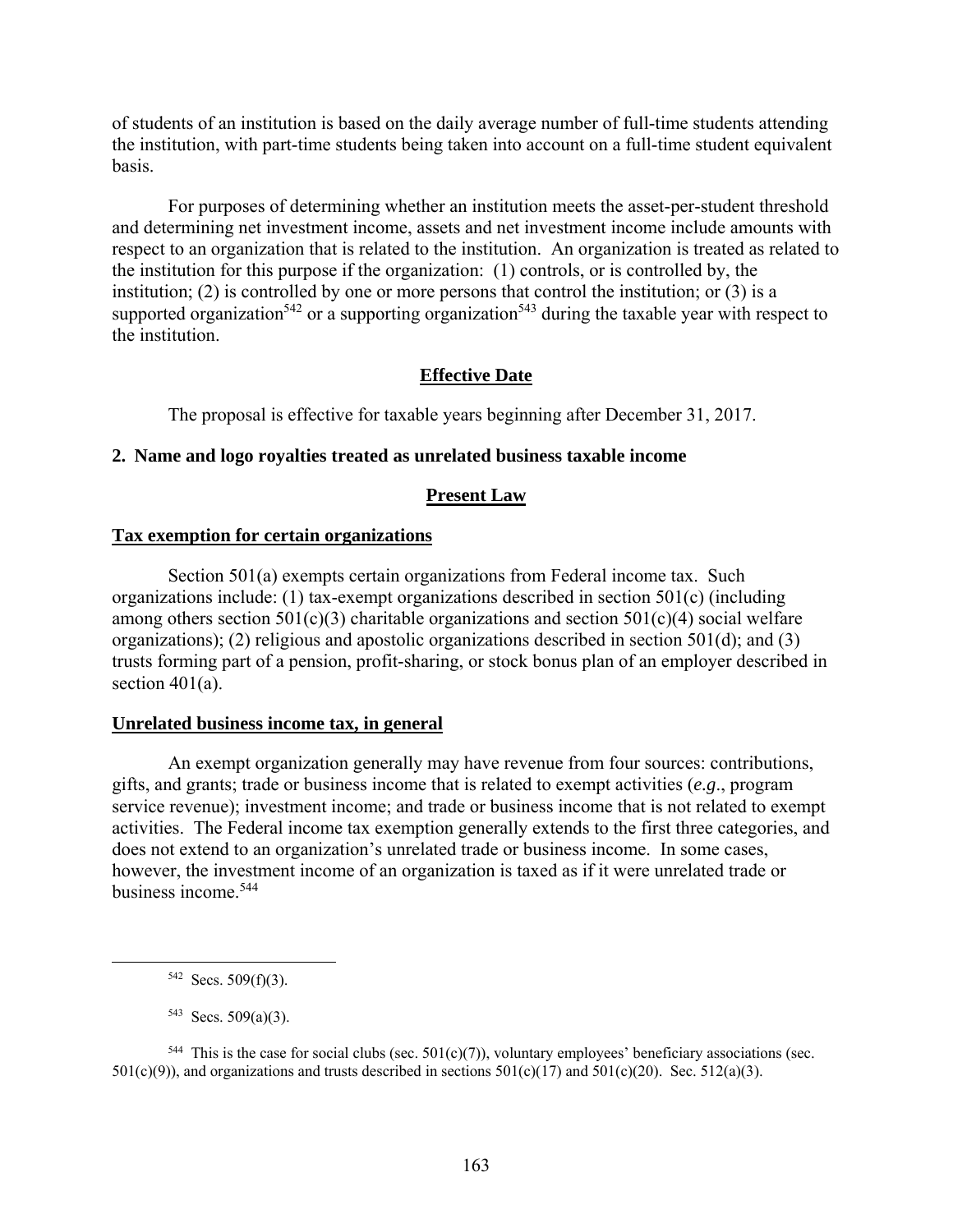The unrelated business income tax ("UBIT") generally applies to income derived from a trade or business regularly carried on by the organization that is not substantially related to the performance of the organization's tax-exempt functions.<sup>545</sup> An organization that is subject to UBIT and that has \$1,000 or more of gross unrelated business taxable income must report that income on Form 990-T (Exempt Organization Business Income Tax Return).

Most exempt organizations may operate an unrelated trade or business so long as the organization remains primarily engaged in activities that further its exempt purposes. Therefore, an organization may engage in a substantial amount of unrelated business activity without jeopardizing exempt status. A section 501(c)(3) (charitable) organization, however, may not operate an unrelated trade or business as a substantial part of its activities.<sup>546</sup> Therefore, the unrelated trade or business activity of a section  $501(c)(3)$  organization must be insubstantial.

## **Organizations subject to tax on unrelated business income**

Most exempt organizations are subject to the tax on unrelated business income. Specifically, organizations subject to the unrelated business income tax generally include: (1) organizations exempt from tax under section 501(a), including organizations described in section  $501(c)$  (except for U.S. instrumentalities and certain charitable trusts);<sup>547</sup> (2) qualified pension, profit-sharing, and stock bonus plans described in section  $401(a)$ ;<sup>548</sup> and (3) certain State colleges and universities.<sup>549</sup>

#### **Exclusions from unrelated business taxable income**

Certain types of income are specifically exempt from unrelated business taxable income, such as dividends, interest, royalties, and certain rents,<sup>550</sup> unless derived from debt-financed property or from certain 50-percent controlled subsidiaries.<sup>551</sup> Other exemptions from UBIT are provided for activities in which substantially all the work is performed by volunteers, for income from the sale of donated goods, and for certain activities carried on for the convenience of members, students, patients, officers, or employees of a charitable organization. In addition, special UBIT provisions exempt from tax activities of trade shows and State fairs, income from bingo games, and income from the distribution of low-cost items incidental to the solicitation of charitable contributions. Organizations liable for tax on unrelated business taxable income may

- $546$  Treas. Reg. sec. 1.501(c)(3)-1(e).
- $547$  Sec.  $511(a)(2)(A)$ .
- $548$  Sec.  $511(a)(2)(A)$ .
- $549$  Sec.  $511(a)(2)(B)$ .
- 550 Secs. 511-514.
- $551$  Sec.  $512(b)(13)$ .

 <sup>545</sup> Secs. 511-514.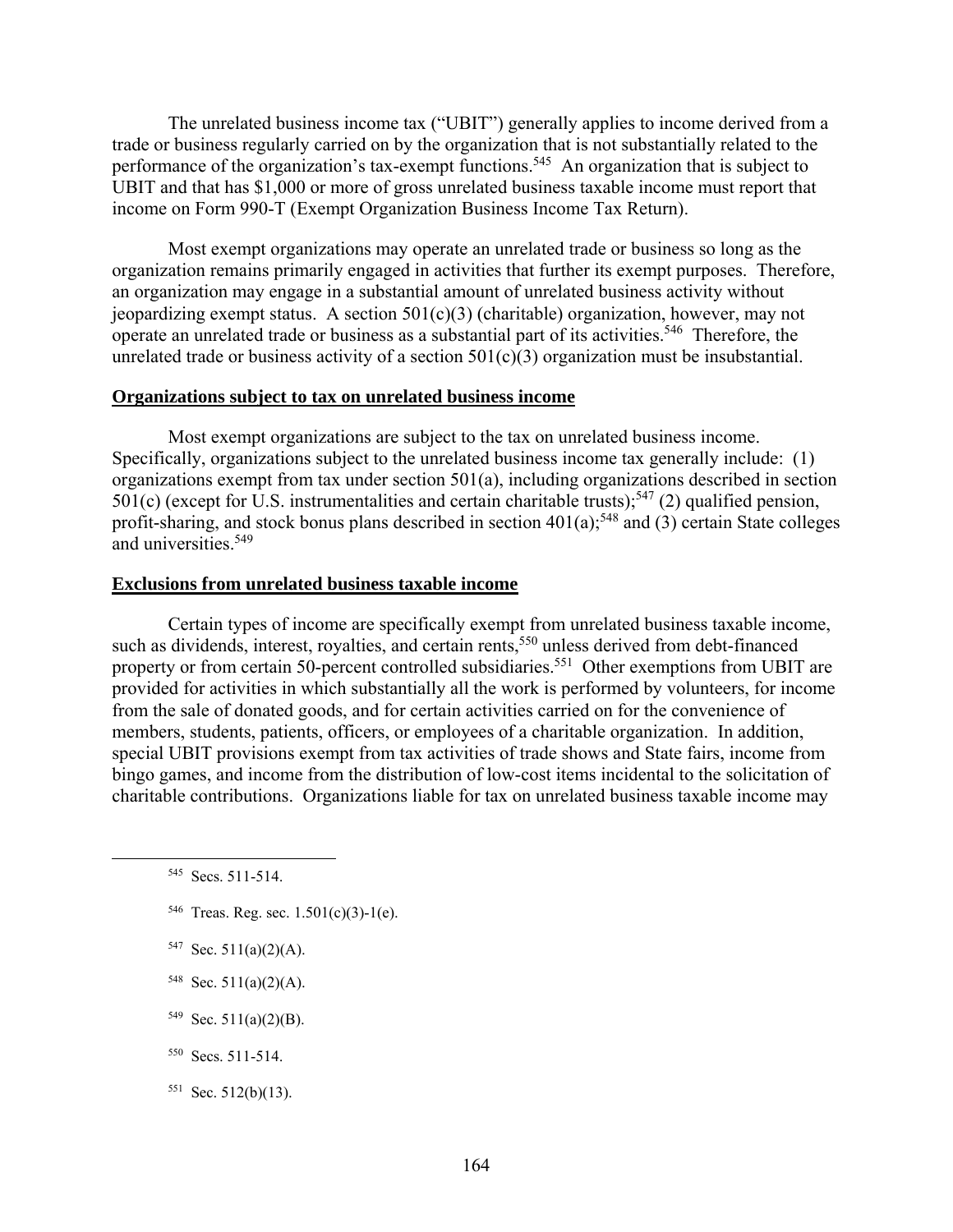be liable for alternative minimum tax determined after taking into account adjustments and tax preference items.

# **Description of Proposal**

The proposal modifies the UBIT treatment of the licensing of an organization's name or logo generally to subject royalty income derived from such a license to UBIT. Specifically, the proposal amends section 513 (regarding unrelated trades or businesses) to provide that any sale or licensing by an organization of any name or logo of the organization (including any trademark or copyright related to a name or logo) is treated as an unrelated trade or business that is regularly carried on by the organization. In addition, the proposal amends section 512 (regarding unrelated business taxable income) to provide that income derived from any such licensing of a name or logo of the organization is included in the organization's gross unrelated business taxable income, notwithstanding the provisions of section 512 that otherwise exclude certain types of passive income (including royalties) from unrelated business taxable income.<sup>552</sup>

# **Effective Date**

The proposal is effective for taxable years beginning after December 31, 2017.

# **3. Unrelated business taxable income separately computed for each trade or business**

# **Present Law**

# **Tax exemption for certain organizations**

Section 501(a) exempts certain organizations from Federal income tax. Such organizations include: (1) tax-exempt organizations described in section 501(c) (including among others section  $501(c)(3)$  charitable organizations and section  $501(c)(4)$  social welfare organizations); (2) religious and apostolic organizations described in section 501(d); and (3) trusts forming part of a pension, profit-sharing, or stock bonus plan of an employer described in section 401(a).

# **Unrelated business income tax, in general**

An exempt organization generally may have revenue from four sources: contributions, gifts, and grants; trade or business income that is related to exempt activities (*e.g*., program service revenue); investment income; and trade or business income that is not related to exempt activities. The Federal income tax exemption generally extends to the first three categories, and does not extend to an organization's unrelated trade or business income. In some cases,

 $552$  Specifically, the proposal references sections  $512(b)(1)$ ,  $(2)$ ,  $(3)$  and  $(5)$ .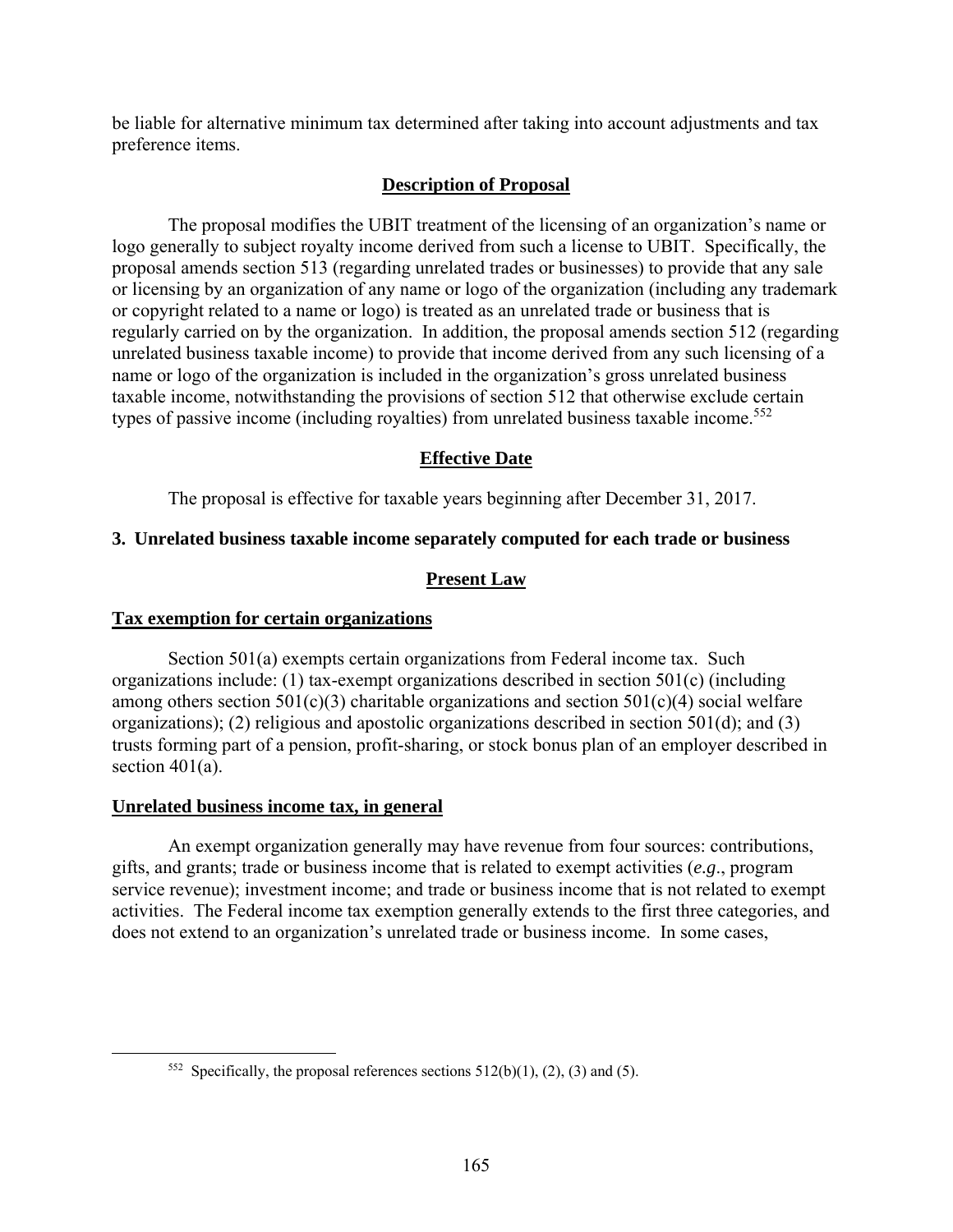however, the investment income of an organization is taxed as if it were unrelated trade or business income  $553$ 

The unrelated business income tax ("UBIT") generally applies to income derived from a trade or business regularly carried on by the organization that is not substantially related to the performance of the organization's tax-exempt functions.<sup>554</sup> An organization that is subject to UBIT and that has \$1,000 or more of gross unrelated business taxable income must report that income on Form 990-T (Exempt Organization Business Income Tax Return).

Most exempt organizations may operate an unrelated trade or business so long as the organization remains primarily engaged in activities that further its exempt purposes. Therefore, an organization may engage in a substantial amount of unrelated business activity without jeopardizing exempt status. A section 501(c)(3) (charitable) organization, however, may not operate an unrelated trade or business as a substantial part of its activities.555 Therefore, the unrelated trade or business activity of a section  $501(c)(3)$  organization must be insubstantial.

## **Organizations subject to tax on unrelated business income**

Most exempt organizations are subject to the tax on unrelated business income. Specifically, organizations subject to the unrelated business income tax generally include: (1) organizations exempt from tax under section 501(a), including organizations described in section  $501(c)$  (except for U.S. instrumentalities and certain charitable trusts)  $;556$  (2) qualified pension, profit-sharing, and stock bonus plans described in section  $401(a)$ ;<sup>557</sup> and (3) certain State colleges and universities.<sup>558</sup>

#### **Exclusions from unrelated business taxable income**

Certain types of income are specifically exempt from unrelated business taxable income, such as dividends, interest, royalties, and certain rents,<sup>559</sup> unless derived from debt-financed property or from certain 50-percent controlled subsidiaries.<sup>560</sup> Other exemptions from UBIT are provided for activities in which substantially all the work is performed by volunteers, for income

- 555 Treas. Reg. sec.  $1.501(c)(3)-1(e)$ .
- $556$  Sec.  $511(a)(2)(A)$ .
- 557 Sec. 511(a)(2)(A).
- $558$  Sec.  $511(a)(2)(B)$ .
- 559 Secs. 511-514.
- $560$  Sec.  $512(b)(13)$ .

<sup>&</sup>lt;sup>553</sup> This is the case for social clubs (sec. 501(c)(7)), voluntary employees' beneficiary associations (sec.  $501(c)(9)$ , and organizations and trusts described in sections  $501(c)(17)$  and  $501(c)(20)$ . Sec.  $512(a)(3)$ .

<sup>554</sup> Secs. 511-514.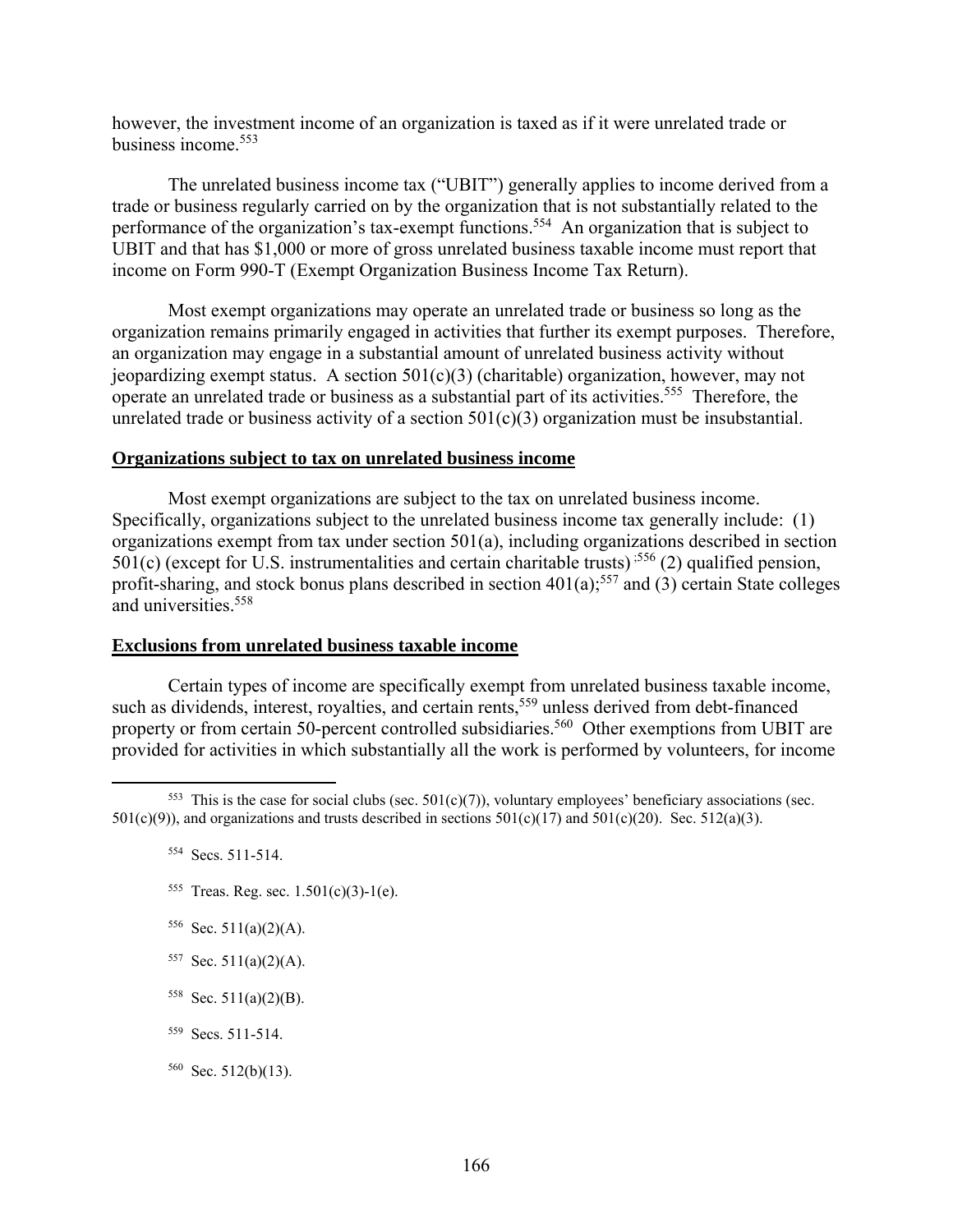from the sale of donated goods, and for certain activities carried on for the convenience of members, students, patients, officers, or employees of a charitable organization. In addition, special UBIT provisions exempt from tax activities of trade shows and State fairs, income from bingo games, and income from the distribution of low-cost items incidental to the solicitation of charitable contributions. Organizations liable for tax on unrelated business taxable income may be liable for alternative minimum tax determined after taking into account adjustments and tax preference items.

## **Specific deduction against unrelated business taxable income**

In computing unrelated business taxable income, an exempt organization may take a specific deduction of \$1,000. This specific deduction may not be used to create a net operating loss that will be carried back or forward to another year.<sup>561</sup>

In the case of a diocese, province or religious order, or a convention or association of churches, a specific deduction is allowed with respect to each parish, individual church, district, or other local unit. The specific deduction is equal to the lower of \$1,000 or the gross income derived from any unrelated trade or business regularly carried on by the local unit.<sup>562</sup>

## **Operation of multiple unrelated trades or businesses**

An organization determines its unrelated business taxable income by subtracting from its gross unrelated business income deductions directly connected with the unrelated trade or business.563 Under regulations, in determining unrelated business taxable income, an organization that operates multiple unrelated trades or businesses aggregates income from all such activities and subtracts from the aggregate gross income the aggregate of deductions.<sup>564</sup> As a result, an organization may use a deduction from one unrelated trade or business to offset income from another, thereby reducing total unrelated business taxable income.

# **Description of Proposal**

For an organization with more than one unrelated trade or business, the proposal requires that unrelated business taxable income first be computed separately with respect to each trade or business and without regard to the specific deduction generally allowed under section 512(b)(12). The organization's unrelated business taxable income for a taxable year is the sum of the amounts (not less than zero) computed for each separate unrelated trade or business, less the specific deduction allowed under section 512(b)(12). A net operating loss deduction is allowed only with respect to a trade or business from which the loss arose.

562 *Ibid*.

- 563 Sec. 512(a).
- 564 Treas. Reg. sec. 1.512(a)-1(a).

 $561$  Sec.  $512(b)(12)$ .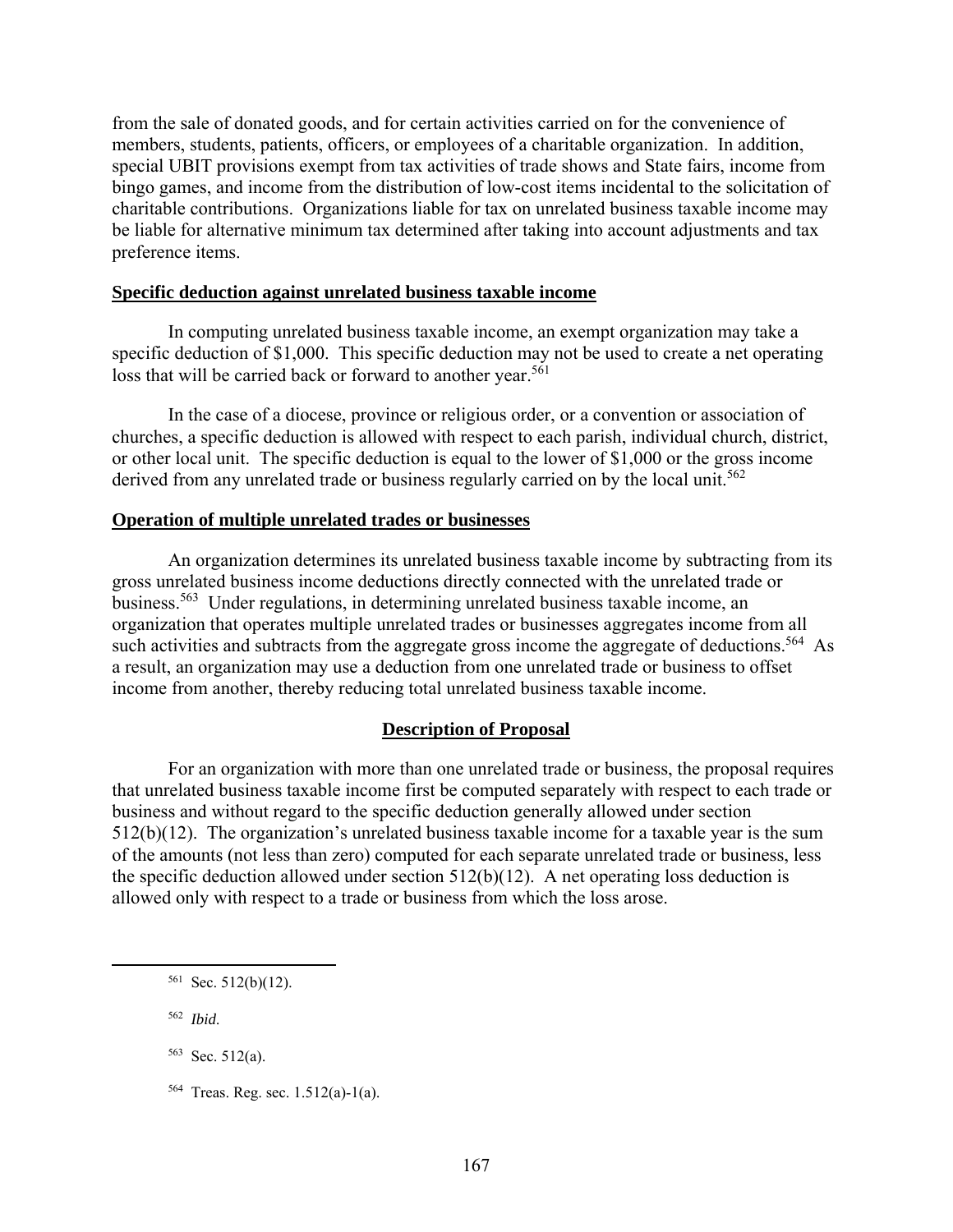The result of the proposal is that a deduction from one trade or business for a taxable year may not be used to offset income from a different unrelated trade or business for the same taxable year. The proposal generally does not, however, prevent an organization from using a deduction from one taxable year to offset income from the same unrelated trade or business activity in another taxable year, where appropriate.

# **Effective Date**

The proposal is effective for taxable years beginning after December 31, 2017.

# **4. Repeal of tax-exempt status for professional sports leagues**

# **Present Law**

### **Tax exemption for section 501(c)(6) organizations**

Section  $501(c)(6)$  provides tax exempt status for business leagues and certain other organizations not organized for profit, no part of the net earnings of which inures to the benefit of any private shareholder or individual. A business league is an association of persons having some common business interest, the purpose of which is to promote such common interest and not to engage in a regular business of a kind ordinarily carried on for profit.<sup>565</sup> Such an organization may not have as its primary activity performing "particular services" for members.<sup>566</sup> Contributions to these types of organizations are not deductible as charitable contributions; however, they may be deductible as trade or business expenses if ordinary and necessary in the conduct of the taxpayer's business. Many organizations known as "trade associations" may qualify for exempt status under this provision.

### **Professional sports leagues**

Since 1966, section  $501(c)(6)$  has included language exempting from tax "professional football leagues (whether or not administering a pension fund for football players)." The Internal Revenue Service has interpreted this language as applying not only to professional football leagues, but to all professional sports leagues.<sup>567</sup>

 $565$  Treas. Reg. sec.  $1.501(c)(6)-1$ .

566 Treas. Reg. sec. 1.501(c)(6)-1.

567 See General Counsel Memorandum 38179, November 29, 1979 ("We continue to believe that professional sports leagues, including football leagues, do not qualify for exemption if the ordinary standards of section  $501(c)(6)$  are applied. However, while the answer is far from clear, we have concluded upon reflection that the specific exemption of football leagues in 1966 can be viewed as providing support for recognition of exemption of all professional sports leagues as a unique category of organizations under section  $501(c)(6)$ . Since other professional sports leagues are indistinguishable in any meaningful way from football leagues, we think it is fair to conclude that by formally blessing the exemption it knew football leagues had historically enjoyed, Congress implicitly recognized a unique historical category of exemption under section  $501(c)(6)$ . The specific enumeration of football leagues can be viewed as merely exemplary of the category thus recognized, and as necessitated only by the problem of insuring that football's pension and merger arrangement would not endanger its exemption").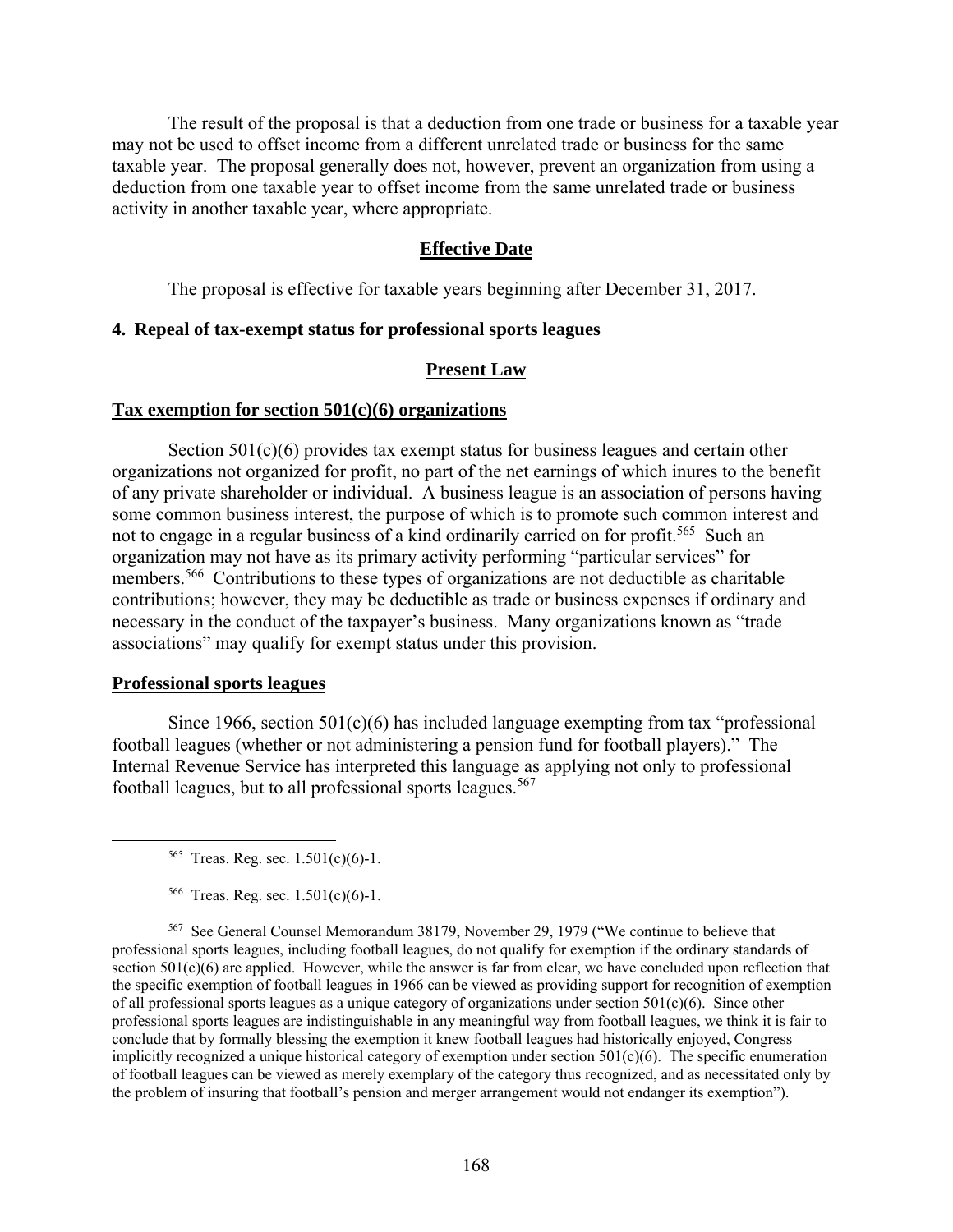### **Description of Proposal**

The proposal strikes from section  $501(c)(6)$  the phrase "professional football leagues (whether or not administering a pension fund for football players)." In addition, the proposal amends section  $501(c)(6)$  to provide that section  $501(c)(6)$  "shall not apply to any professional sports league (whether or not administering a pension fund for players)."

### **Effective Date**

The proposal is effective for taxable years beginning after December 31, 2017.

#### **5. Modification of taxes on excess benefit transactions (intermediate sanctions)**

### **Present Law**

#### **Excess benefit transactions**

The Code imposes excise taxes on excess benefit transactions between disqualified persons and charitable organizations (other than private foundations) or social welfare organizations (as described in section 501(c)(4)).<sup>568</sup> The excess benefit transaction tax commonly is referred to as "intermediate sanctions."569 An excess benefit transaction generally is a transaction in which an economic benefit is provided, directly or indirectly, by a charitable or social welfare organization to or for the use of a disqualified person if the value of the economic benefit provided exceeds the value of the consideration (including the performance of services) received for providing such benefit. The excise tax is imposed on any such excess.

#### **Disqualified persons**

Disqualified persons generally include: (1) persons who were, at any time during the five-year period ending on the date of the transaction, in a position to exercise substantial influence over the affairs of the organization (including officers and directors); (2) a member of the family of such a person; and  $(3)$  certain 35-percent or more controlled entities.<sup>570</sup>

Special rules apply with respect to charities that are sponsoring organizations of donor advised funds. For such organizations, the term "disqualified person" also includes: (1) donors and certain other persons appointed by a donor to provide advice with respect to the fund (donor advisors); (2) investment advisors; and (3) members of the family and certain 35-percent or more

 $570$  Sec. 4958(f)(1).

 <sup>568</sup> Sec. 4958.

<sup>569</sup> The excess benefit transaction rules were enacted in 1996 to provide a sanction short of revocation of tax exemption, an "intermediate" sanction, for abusive self-dealing transactions (*i.e*., private inurement) between an organization insider and the organization. Prior to enactment of the excess benefit transaction rules, there was no sanction in the Code on organization insiders or disqualified persons for engaging in self-dealing transactions with respect to a public charity.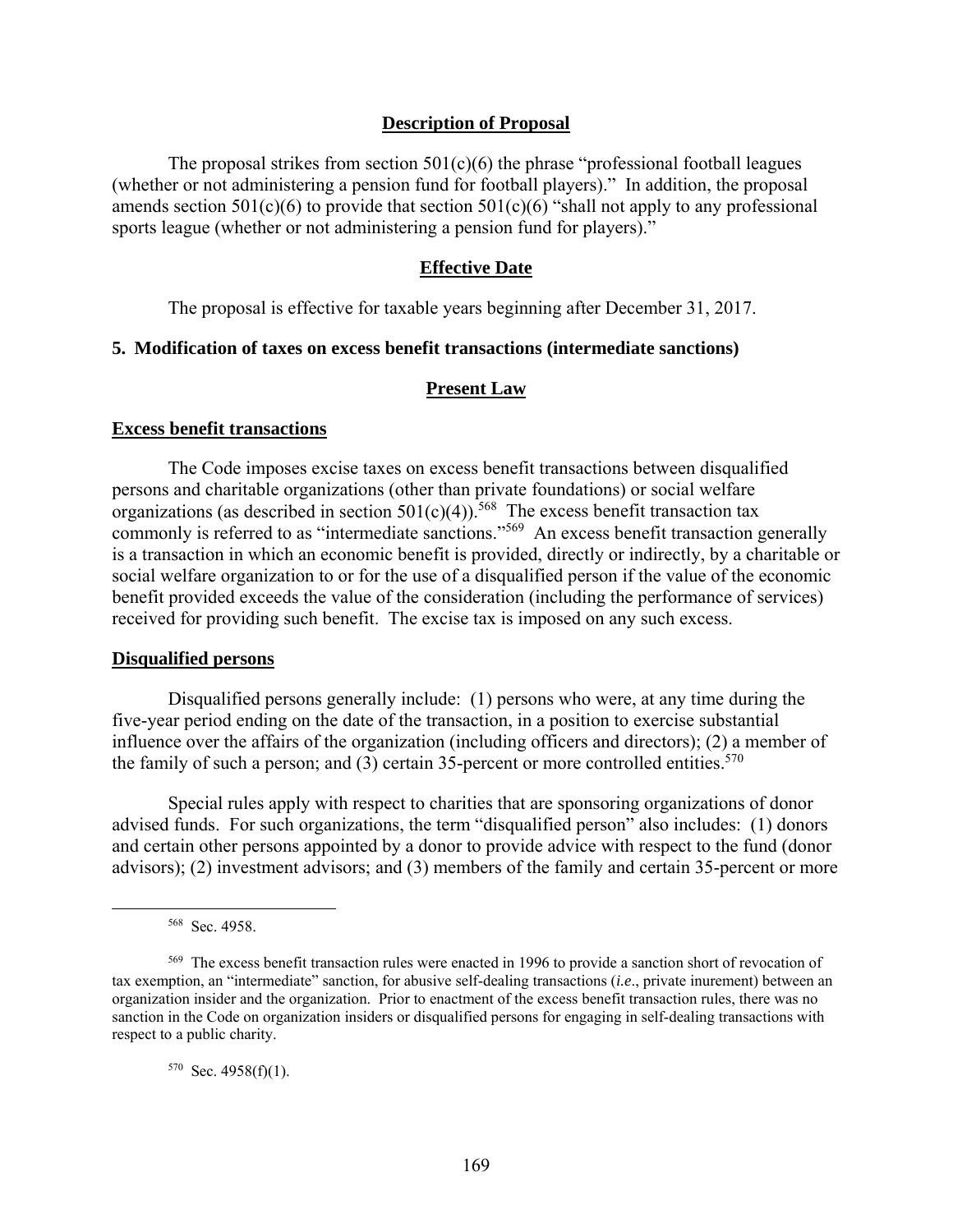controlled entities of a person described in (1) or (2).<sup>571</sup> An investment advisor is a person (other than an employee of the sponsoring organization) compensated by the organization for managing the investment of, or providing investment advice with respect to, assets maintained in donor advised funds owned by the organization.<sup>572</sup>

# **Rebuttable presumption of reasonableness**

Under the intermediate sanctions regulations, in certain cases an exempt organization may avail itself of a rebuttable presumption with respect to compensation arrangements and property transfers. Payments under a compensation arrangement are presumed to be reasonable, and a transfer of property, or the right to use property, is presumed to be at fair market value, if: (1) the arrangement or terms of transfer are approved in advance by an authorized body of the organization (as defined below) composed entirely of individuals who do not have a conflict of interest with respect to the arrangement or transfer; (2) the authorized body obtained and relied upon appropriate data as to comparability prior to making its determination; and (3) the authorized body adequately documented the basis for its determination concurrently with making that determination.573 If these requirements are satisfied, the IRS may overcome the presumption of reasonableness if it develops sufficient contrary evidence to rebut the probative value of the comparability data relied upon by the authorized body.574

An authorized body is defined as: (1) the governing body of the organization; (2) a committee of the governing body, which may be composed of any individuals permitted under State law to serve on such a committee, to the extent that the committee is permitted by State law to act on behalf of the governing body; or (3) to the extent permitted by State law, other parties authorized by the governing body of the organization to act on its behalf by following procedures specified by the governing body in approving compensation arrangements or property transfers.<sup>575</sup>

In general, an authorized body has appropriate data as to comparability if, given the knowledge and expertise of its members, it has information sufficient to determine whether the arrangement is reasonable in its entirety or the transfer is at fair market value.<sup>576</sup> In the case of compensation, relevant information includes, but is not limited to, compensation levels paid by similarly situated organizations, both taxable and tax-exempt, for functionally comparable positions; the availability of similar services in the geographic area of the applicable tax-exempt organization; current compensation surveys compiled by independent firms; and actual written

 $572$  Sec. 4958(f)(8).

576 Treas. Reg. sec. 53.4958-6(c)(2)(i).

<sup>571</sup> Secs. 4958(f)(1)(E) and (F).

<sup>573</sup> Treas. Reg. sec. 53.4958-6(a). See also H. Rep. No. 506, 104th Congress, 2d Sess. 1996, pp. 53, 56-7.

<sup>574</sup> Treas. Reg. sec. 53.4958-6(b).

<sup>575</sup> Treas. Reg. sec. 53.4958-6(c)(1)(i).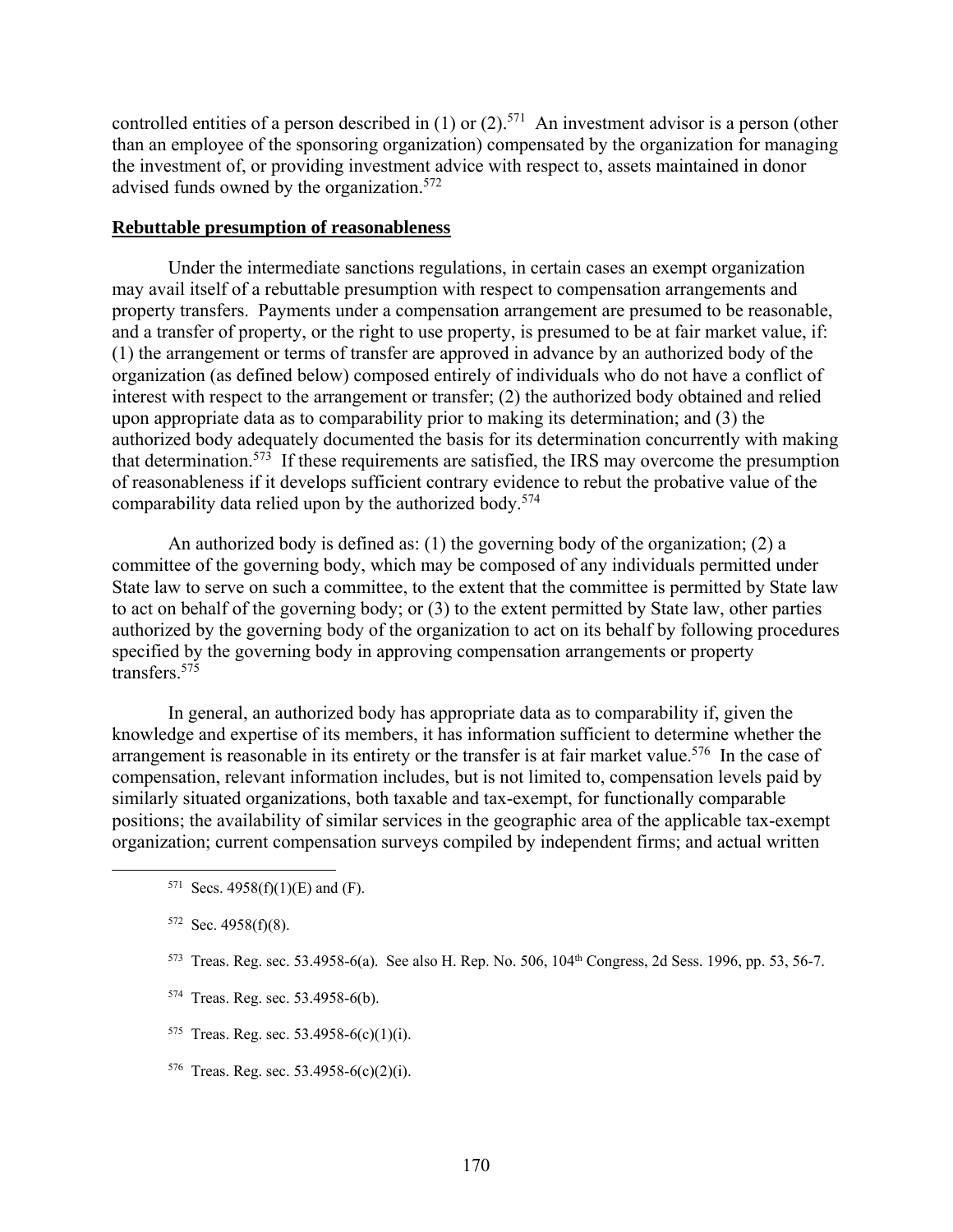offers from similar institutions competing for the services of the disqualified person. In the case of property, relevant information includes, but is not limited to, current independent appraisals of the value of all property to be transferred, and offers received as part of an open and competitive bidding process. For organizations with annual gross receipts (including contributions) of less than \$1 million, the authorized body is considered to have appropriate data as to comparability if it has data on compensation paid by three comparable organizations in the same or similar communities for similar services. There is no inference with respect to whether circumstances falling outside this safe harbor will meet the requirement with respect to the collection of appropriate data.577

In general, for a decision to be documented adequately, the written or electronic records of the authorized body must note: (1) the terms of the transaction that was approved and the date it was approved; (2) the members of the authorized body who were present during debate on the transaction that was approved and those who voted on it; (3) the comparability data obtained and relied upon by the authorized body and how the data was obtained; and (4) any actions taken with respect to consideration of the transaction by anyone who is otherwise a member of the authorized body but who had a conflict of interest with respect to the transaction.<sup>578</sup>

## **Amount of the excise tax**

The excess benefit tax is imposed on the disqualified person and, in certain cases, on the organization's managers, but is not imposed on the exempt organization.

An initial tax of 25 percent of the excess benefit amount is imposed on the disqualified person that receives the excess benefit. An additional tax on the disqualified person of 200 percent of the excess benefit applies if the violation is not corrected. A tax of 10 percent of the excess benefit (not to exceed \$20,000 with respect to any excess benefit transaction) is imposed on an organization manager who knowingly participated in the excess benefit transaction, if the manager's participation was willful and not due to reasonable cause, and if the initial tax was imposed on the disqualified person.<sup>579</sup> If more than one person is liable for the tax on disqualified persons or on management, all such persons are jointly and severally liable for the tax.580

### **Standard for knowing violations**

A manager participates in a transaction knowingly only if the manager: (1) has actual knowledge of sufficient facts indicating that, based solely upon those facts, such transaction would be an excess benefit transaction; (2) is aware that such a transaction under these

 $580$  Sec. 4958(d)(1).

 $577$  Treas. Reg. sec. 53.4958-6(c)(2)(ii).

<sup>578</sup> Treas. Reg. sec. 53.4958-6(c)(3).

 $579$  Sec. 4958(d)(2). Taxes imposed may be abated if certain conditions are met. Secs. 4961 and 4962.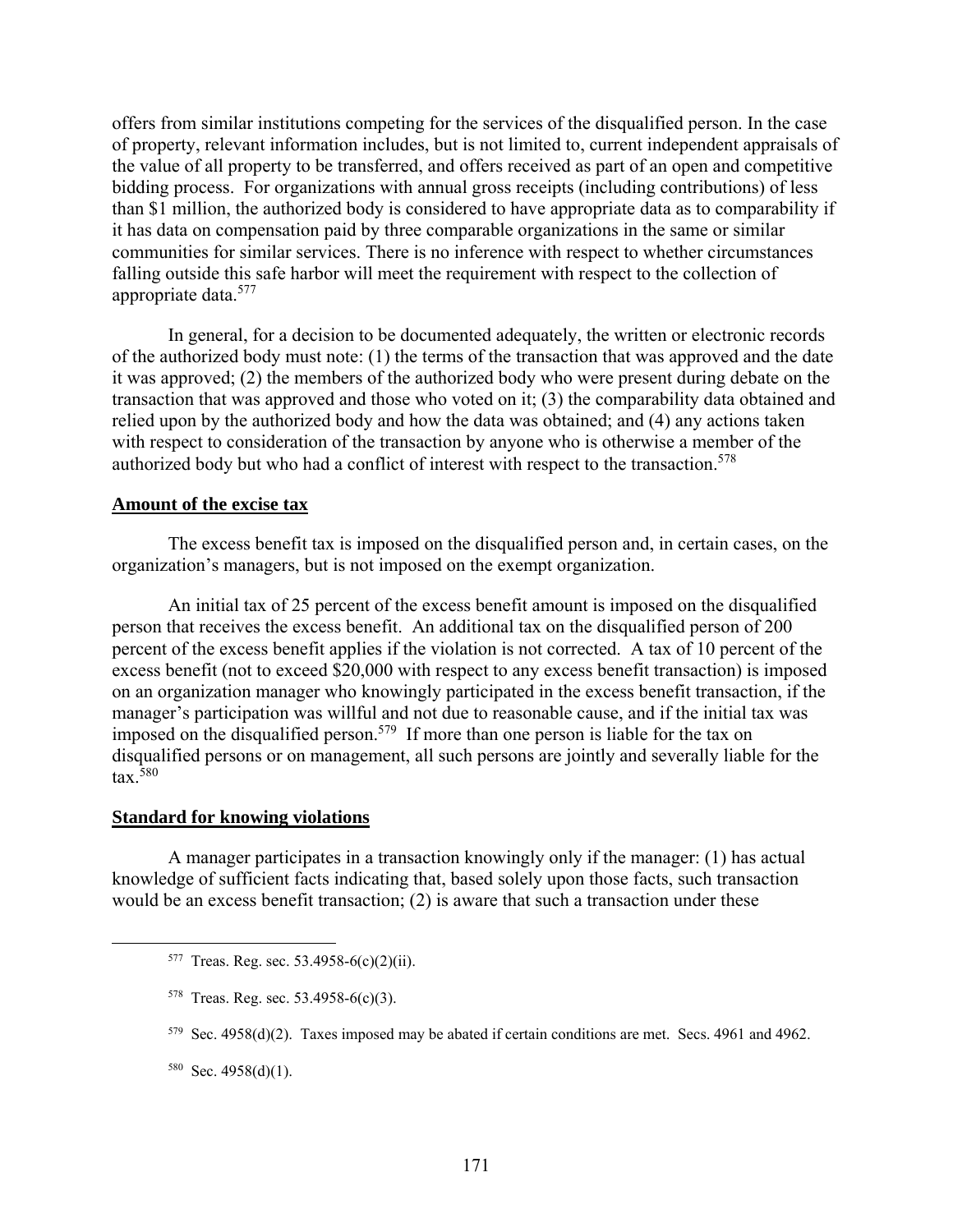circumstances may violate the provisions of Federal tax law governing excess benefit transactions; and (3) negligently fails to make reasonable attempts to ascertain whether the transaction is an excess benefit transaction, or the manager is in fact aware that it is such a transaction.581 The burden of proof in a Tax Court proceeding as to whether an organization manager (or foundation manager) acted knowingly is on the Secretary.<sup>582</sup>

Knowing does not mean having a reason to know.<sup>583</sup> However, evidence tending to show that an organization manager has reason to know of a particular fact or particular rule is relevant in determining whether the manager had actual knowledge of such a fact or rule. Thus, for example, evidence tending to show that a manager has reason to know of sufficient facts indicating that, based solely upon such facts, a transaction would be an excess benefit transaction is relevant in determining whether the manager has actual knowledge of such facts.<sup>584</sup>

Participation by an organization manager is willful if it is voluntary, conscious, and intentional. No motive to avoid the restrictions of the law or the incurrence of any tax is necessary to make the participation willful. Participation by an organization manager is not willful if the manager does not know that the transaction in which the manager is participating is an excess benefit transaction.585 An organization manager's participation is due to reasonable cause if the manager has exercised responsibility on behalf of the organization with ordinary business care and prudence.<sup>586</sup>

### **Special rules**

An organization manager's reliance on professional advice generally means that the manager has not knowingly participated in an excess benefit transaction. Under Treasury regulations, an organization manager's participation in a transaction ordinarily is not considered knowing, even though the transaction subsequently is held to be an excess benefit transaction, to the extent that, after full disclosure of the factual situation to an appropriate professional, the organization manager relies on a reasoned written opinion of that professional with respect to elements of the transaction within the professional's expertise. A written opinion is considered as reasoned even though it reaches a conclusion that is subsequently determined to be incorrect so long as the opinion addresses itself to the facts and the applicable standards. A written opinion is not considered to be reasoned if it does nothing more than recite the facts and express a conclusion. The absence of a written opinion of an appropriate professional with respect to a

 $581$  Treas. Reg. sec. 53.4958-1(d)(4)(i).

582 Sec. 7454(b).

- 583 Treas. Reg. sec. 53.4958-1(d)(4)(ii).
- 584 *Ibid.*
- 585 Treas. Reg. sec. 53.4958-1(d)(5).
- 586 Treas. Reg. sec. 53.4958-1(d)(6).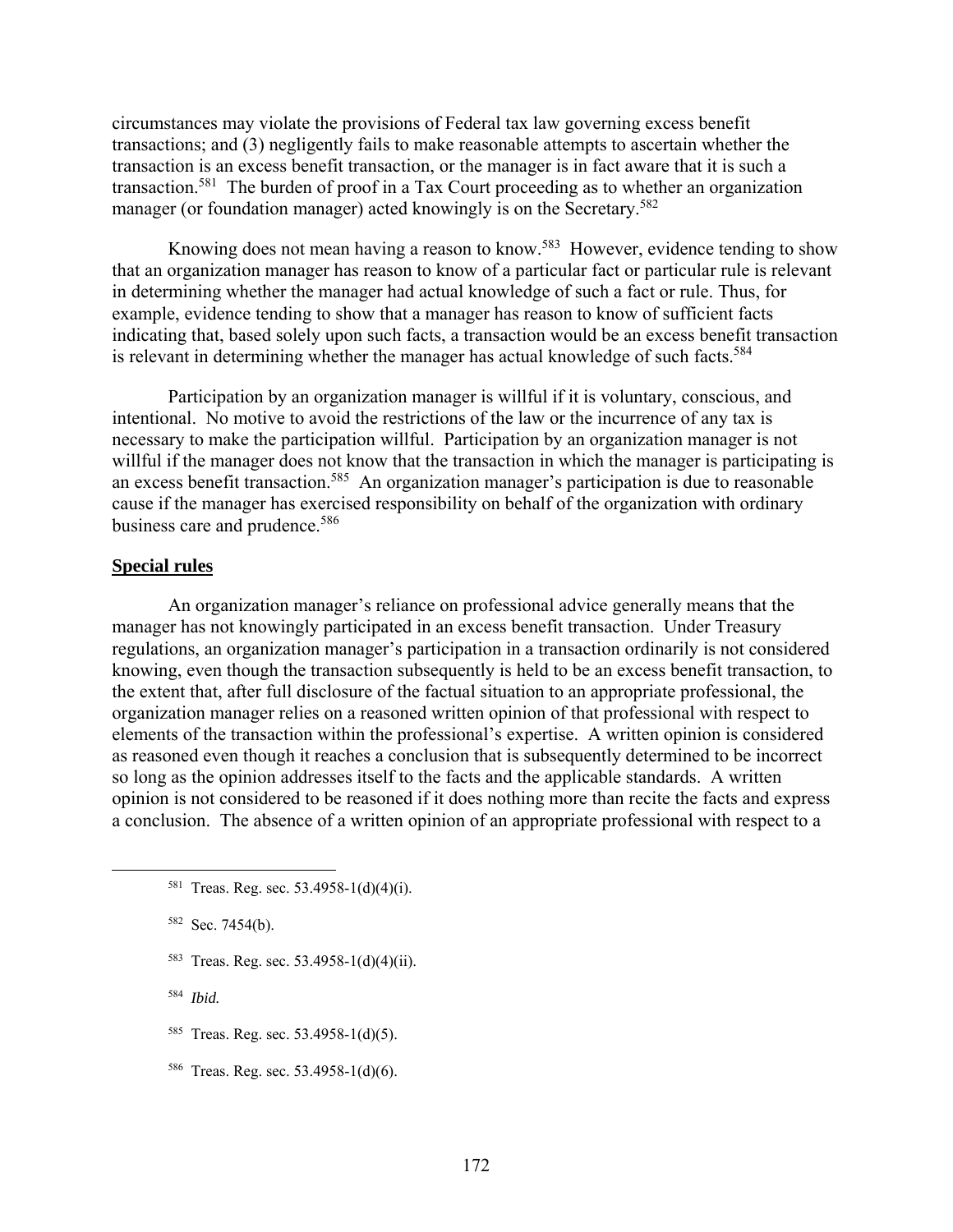transaction does not, by itself, give rise to any inference that an organization manager participated in the transaction knowingly.

Appropriate professionals on whose written opinion an organization manager may rely, are: (1) legal counsel, including in-house counsel; (2) certified public accountants or accounting firms with expertise regarding the relevant tax law matters; and (3) independent valuation experts who hold themselves out to the public as appraisers or compensation consultants, perform the relevant valuations on a regular basis, are qualified to make valuations of the type of property or services involved, and include in the written opinion a certification that the three preceding requirements are met.<sup>587</sup>

An organization manager's participation in a transaction ordinarily is not considered knowing even though the transaction subsequently is held to be an excess benefit transaction, if an appropriate authorized body that approved the transaction meets the requirements of the rebuttable presumption of reasonableness with respect to the transaction.<sup>588</sup>

# **Description of Proposal**

# **Entity-level tax in the event of an excess benefit transaction**

Under the proposal, if an initial tax is imposed on a disqualified person under the intermediate sanctions rules,589 the organization is subject to an excise tax equal to 10 percent of the excess benefit, unless the participation of the organization in the transaction is not willful and is due to reasonable cause. No tax on the organization is imposed if the organization: (1) establishes that the minimum standards of due diligence (described below) were met with respect to the transaction; or (2) establishes to the satisfaction of the Secretary that other reasonable procedures were used to ensure that no excess benefit was provided.

# **Eliminate rebuttable presumption and establish due diligence procedures**

The proposal eliminates the rebuttable presumption of reasonableness contained in the intermediate sanctions regulations. Under the proposal, the procedures that presently provide an organization with a presumption of reasonableness (*i.e*., advance approval by an authorized body, reliance upon data as to comparability, and adequate and concurrent documentation) generally will establish instead that an organization has performed the minimum standards of due diligence with respect to an arrangement or transfer involving a disqualified person. Satisfaction of these minimum standards will not result in a presumption of reasonableness with respect to the transaction.

- 588 Treas. Reg. sec. 53.4958-1(d)(4)(iv).
- $589$  Sec. 4958(a)(1).

 <sup>587</sup> Treas. Reg. sec. 53.4958-1(d)(4)(iii).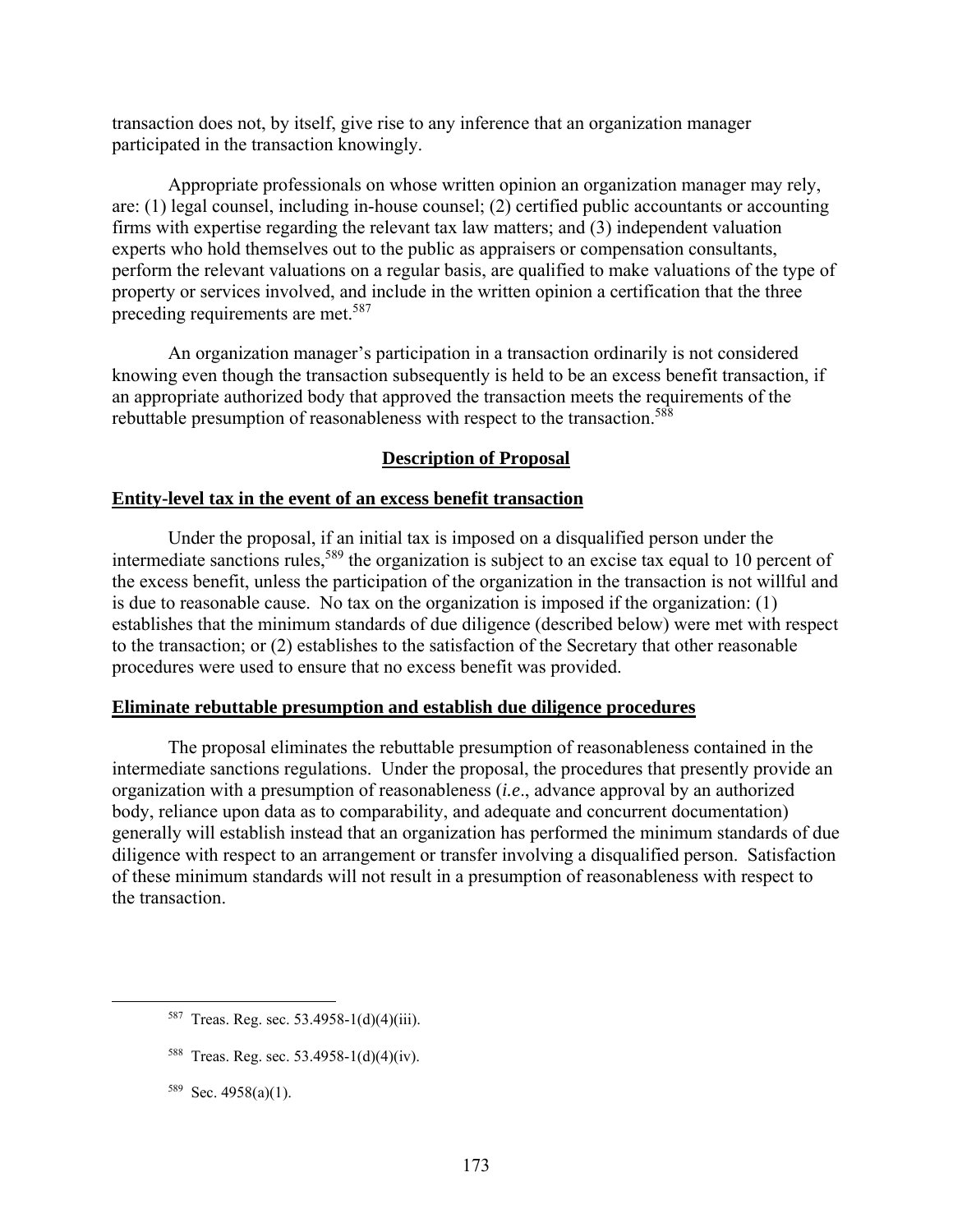### **Eliminate certain special rules for knowing behavior by organization managers**

The proposal eliminates the special rule that provides that an organization manager's participation ordinarily is not "knowing" for purposes of the intermediate sanctions excise taxes if the manager relied on professional advice. Although the proposal eliminates the special rule, whether an organization manager relies on professional advice is a relevant consideration in determining the manager knowingly participated in an excess benefit transaction.

The proposal also eliminates the special regulatory rule that provides that an organization manager ordinarily does not act knowingly for purposes of the excess benefit transaction excise tax if the organization has met the requirements of the rebuttable presumption procedure.

## **Treat investment advisors and athletic coaches as disqualified persons**

The proposal modifies the definition of a disqualified person for purposes of the intermediate sanctions rules. First, a person who performs services as an athletic coach for an organization that is an eligible educational institution (within the meaning of section 25A of the  $Code<sup>590</sup>$ ) is treated as a disqualified person with respect to the organization. Second, the proposal (1) expands to all organizations that are subject to the intermediate sanctions rules the presentlaw rule that treats investment advisors to donor advised funds as disqualified persons, and (2) modifies the definition of investment advisor for this purpose. For all applicable tax-exempt organizations (including sponsoring organizations of donor advised funds), the term investment advisor means, with respect to an organization, any person compensated by the organization, and who is primarily responsible, for managing the investment of, or providing investment advice with respect to, assets of the organization.<sup>591</sup> For a sponsoring organization of a donor advised fund, the term investment advisor also includes any person who is an investment advisor with respect to a sponsoring organization under present law, *i.e*., a person (other than an employee of the organization) compensated by such organization for managing the investment of, or providing investment advice with respect to, assets maintained in donor advised funds owned by the sponsoring organization.

# **Application of intermediate sanctions rules to section 501(c)(5) and section 501(c)(6) organizations**

The proposal extends application of the section 4958 intermediate sanctions rules to taxexempt organizations described in sections  $501(c)(5)$  (labor and certain other organizations) and 501(c)(6) (business leagues and certain other organizations).

 <sup>590</sup> Section 25A defines an eligible educational institution as an institution (1) which is described in section 481 of the Higher Education Act of 1965 (20 U.S.C. sec. 1088), as in effect on August 5, 1977, and (2) which is eligible to participate in a program under title IV of such Act.

 $591$  Under the proposal, the existing rules that treat as disqualified persons certain family members and 35percent controlled entities of investment advisors to sponsoring organizations of donor advised funds will apply more broadly to investment advisors that are disqualified persons with respect to any organization subject to the intermediate sanctions rules.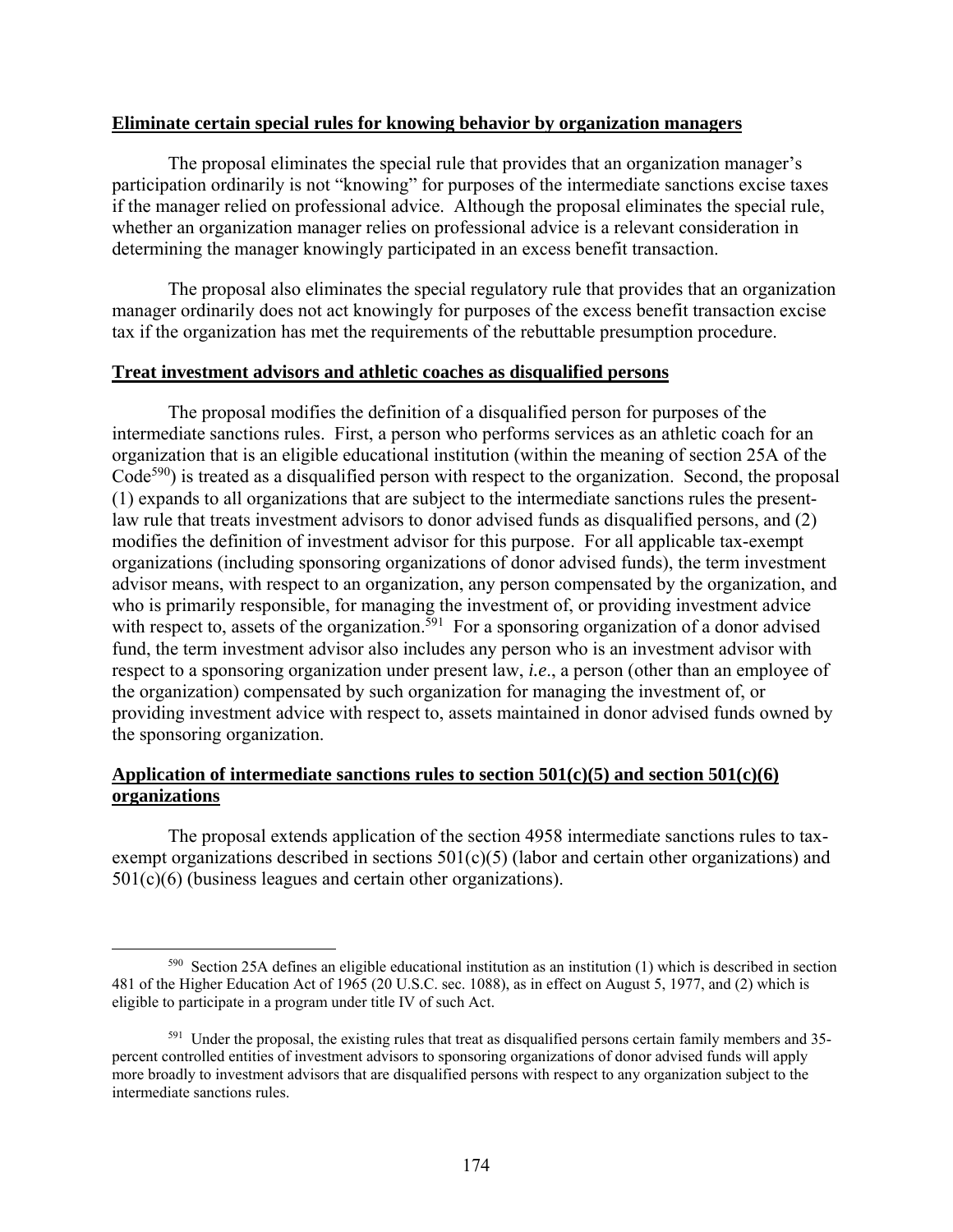## **Effective Date**

The proposal is effective for taxable years beginning after December 31, 2017.

## **6. Denial of deduction for amounts paid in exchange for college athletic seating rights**

## **Present Law**

## **In general**

The Internal Revenue Code allows taxpayers to reduce their income tax liability by taking deductions for contributions to certain organizations, including charities, Federal, State, local and Indian tribal governments, and certain other organizations.

To be deductible, a charitable contribution generally must meet several threshold requirements. First, the recipient of the transfer must be eligible to receive charitable contributions (*i.e*., an organization or entity described in section 170(c)). Second, the transfer must be made with gratuitous intent and without the expectation of a benefit of substantial economic value in return. Third, the transfer must be complete and generally must be a transfer of a donor's entire interest in the contributed property (*i.e*., not a contingent or partial interest contribution). To qualify for a current year charitable deduction, payment of the contribution must be made within the taxable year.<sup>592</sup> Fourth, the transfer must be of money or property contributions of services are not deductible.<sup>593</sup> Finally, the transfer must be substantiated and in the proper form.

Special rules limit a taxpayer's charitable contributions in a given year to a percentage of income, and those rules, in part, turn on whether the organization receiving the contributions is a public charity or a private foundation. Other special rules determine the deductible value of contributed property for each type of property.

## **College athletic seating rights**

In general, where a taxpayer receives or expects to receive a substantial return benefit for a payment to charity, the payment is not deductible as a charitable contribution. However, special rules apply to certain payments to institutions of higher education in exchange for which the payor receives the right to purchase tickets or seating at an athletic event. Specifically, the payor may treat 80 percent of a payment as a charitable contribution where: (1) the amount is paid to or for the benefit of an institution of higher education (as defined in section 3304(f)) described in section (b)(1)(A)(ii) (generally, a school with a regular faculty and curriculum and meeting certain other requirements), and (2) such amount would be allowable as a charitable deduction but for the fact that the taxpayer receives (directly or indirectly) as a result of the

 $592$  Sec. 170(a)(1).

<sup>&</sup>lt;sup>593</sup> For example, the value of time spent volunteering for a charitable organization is not deductible. Incidental expenses such as mileage, supplies, or other expenses incurred while volunteering for a charitable organization, however, may be deductible.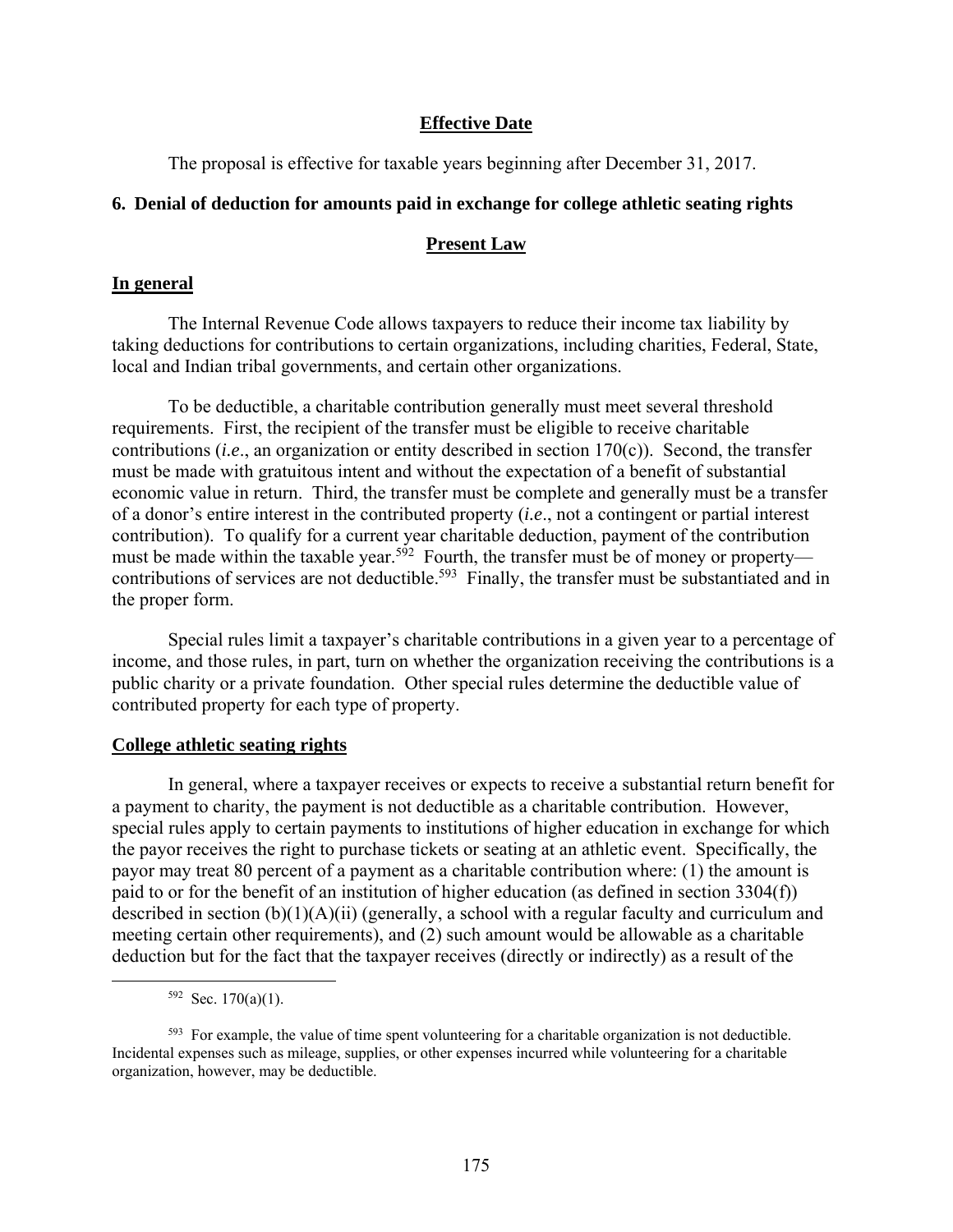payment the right to purchase tickets for seating at an athletic event in an athletic stadium of such institution.<sup>594</sup>

# **Description of Proposal**

 The proposal amends section 170(l) to provide that no charitable deduction shall be allowed for any amount described in paragraph  $170(1)(2)$ , generally, a payment to an institution of higher education in exchange for which the payor receives the right to purchase tickets or seating at an athletic event, as described in greater detail above.

# **Effective Date**

The proposal is effective for contributions made in taxable years beginning after December 31, 2017.

 <sup>594</sup> Sec. 170(l).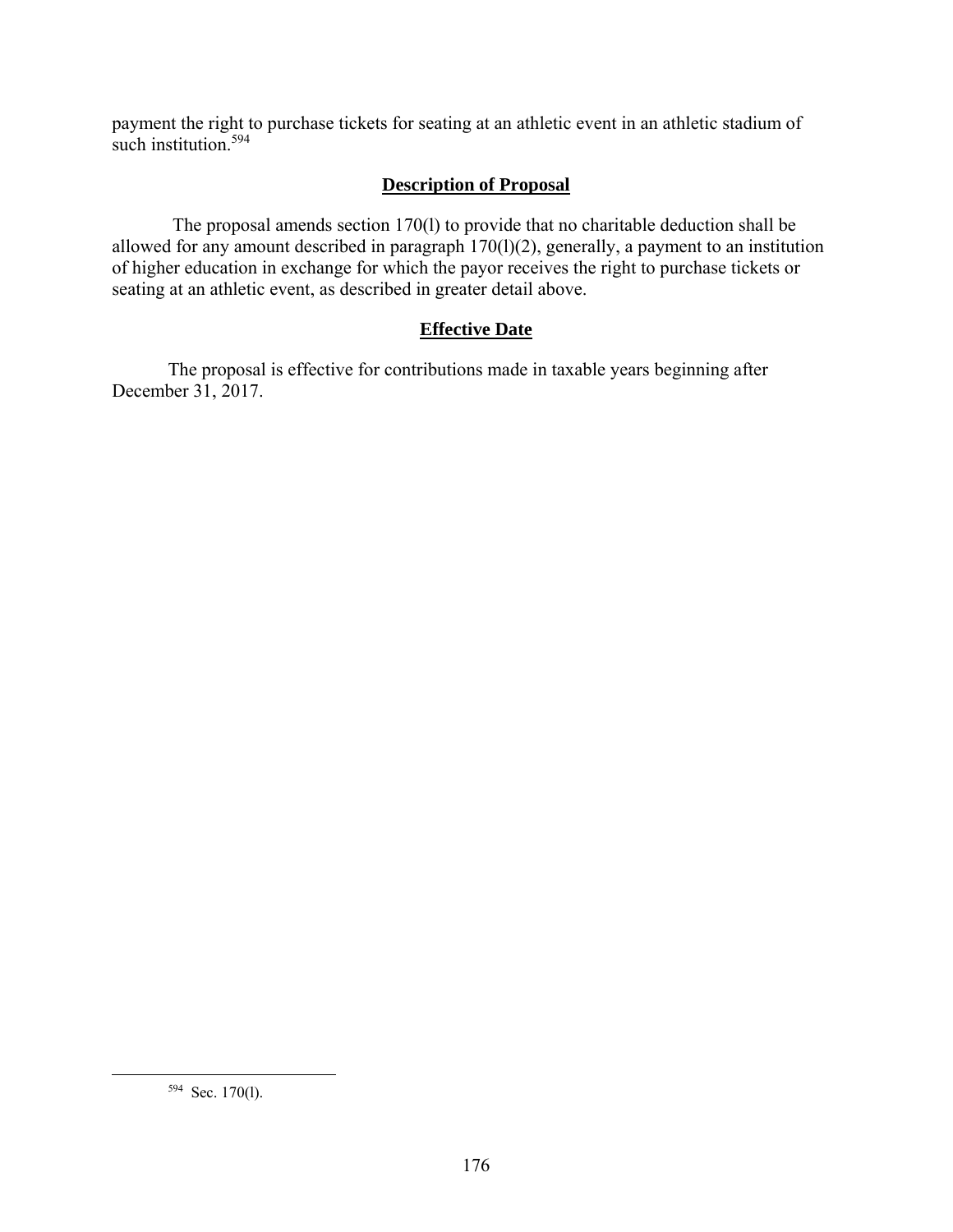#### **M. Retirement Savings**

## **1. Conformity of contribution limits for employer-sponsored retirement plans**

#### **Present Law**

Account-based tax-favored employer-sponsored retirement plans include a qualified defined contribution plan, a tax-sheltered annuity plan (referred to as a "section 403(b) plan"), and an eligible deferred compensation plan of a State or local government (referred to as a "governmental section 457(b) plan").<sup>595</sup> A qualified defined contribution plan may include a qualified cash or deferred arrangement (referred to as a "section 401(k) plan"), under which an employee elects to have contributions made to the plan (referred to as "elective deferrals") rather than receiving the same amount as cash compensation.<sup>596</sup> Elective deferrals are generally made on a pretax basis unless designated by the employee as Roth contributions, which are made on an after-tax basis. A defined contribution plan may also provide for after-tax employee contributions and for employer nonelective contributions and matching contributions. A section 403(b) plan may also provide for these different types of contributions. Although a governmental section 457(b) plan may provide for employer contributions, these plans generally provide only for elective deferrals.

In the case of a section  $401(k)$  plan or a section  $403(b)$  plan, specific annual limits apply to elective deferrals by an employee and additional annual limits apply to aggregate contributions for the employee. For 2017, elective deferrals are generally limited to the lesser of (1) \$18,000 plus an additional \$6,000 catch-up contribution limit for employees at least age 50 and (2) the employee's compensation.<sup>597</sup> If an employee participates in both a section  $401(k)$ plan and a section 403(b) plan of the same employer,<sup>598</sup> a single limit applies to elective deferrals under both plans. However, under a special rule, in the case of employees who have completed 15 years of service, additional elective deferrals are permitted under a section 403(b) plan maintained by an educational organization, hospital, home health service agency, health and welfare service agency, church, or convention or association of churches.<sup>599</sup> In this case, the annual limit is increased by the least of (1) \$3,000, (2) \$15,000 reduced by the employee's additional elective deferrals for previous years, and (3) \$5,000 multiplied by the employee's years of service and reduced by the employee's elective deferrals for previous years.

For 2017, the limit on aggregate contributions to a qualified defined contribution plan (including a section 401(k) plan) or a section 403(b) plan is the lesser of (1) \$54,000 and (2) the

 $596$  Sec.  $401(k)$ .

597 Secs.  $402(g)$  and  $414(y)$ .

598 For this purpose members of a controlled group or affiliated service group are treated as a single employer.

599 Sec.  $402(g)(7)$ .

 $595$  Secs. 401(a), 403(a), 403(b), 457(b).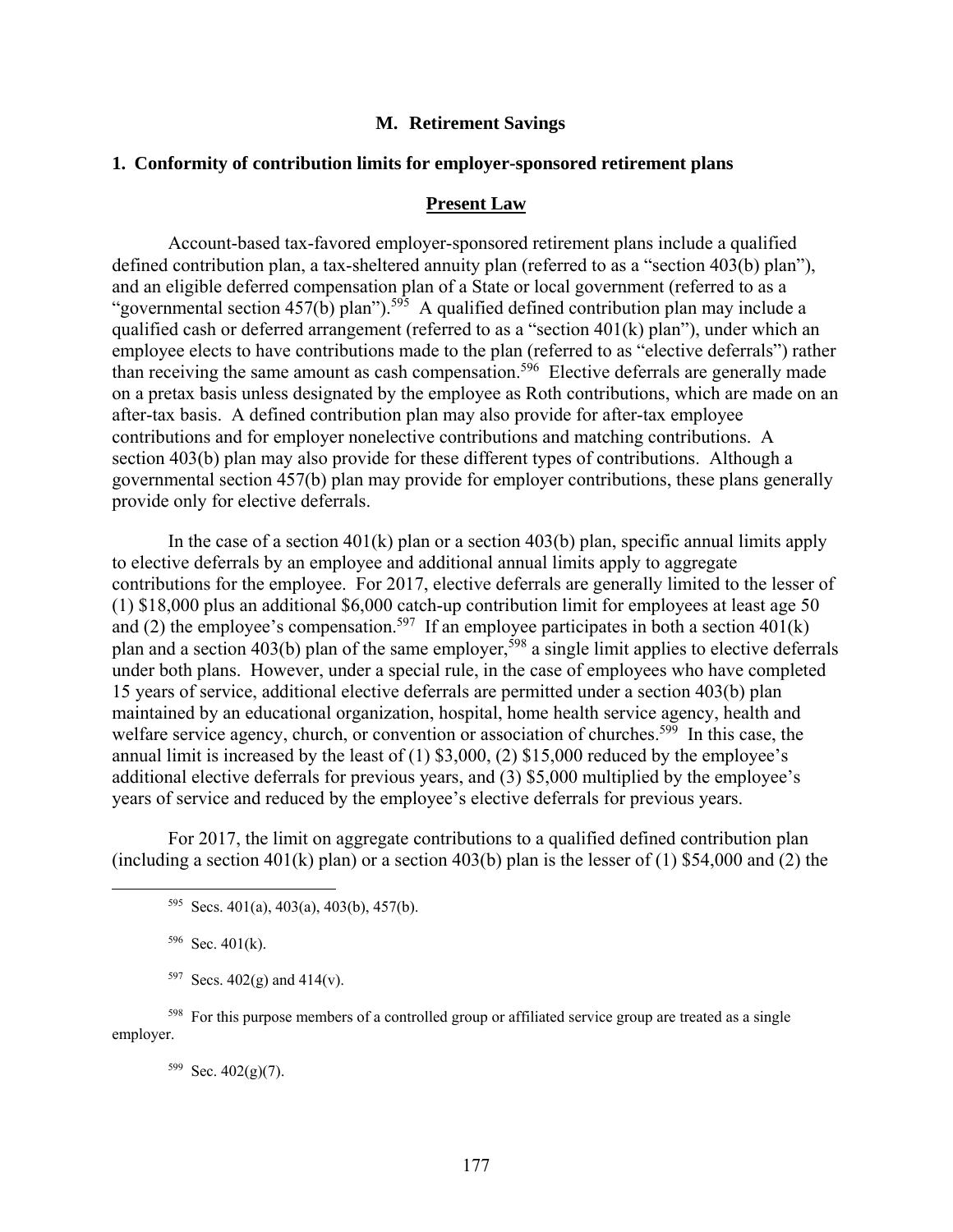employee's compensation.<sup>600</sup> Because employees generally do not receive compensation for years after they have terminated employment, contributions generally cannot be made for former employees. However, under a special rule, employer contributions to a section 403(b) plan can be made for up to five years after termination of employment.<sup>601</sup>

The limit described above on aggregate contributions to a qualified defined contribution plan applies to contributions for an employee to any defined contribution plans maintained by the same employer, defined generally to include any members of a controlled group (using an ownership standard of more than 50 percent, rather than at least 80 percent) or affiliated service group. Similarly, the limit on aggregate contributions to a section 403(b) plan applies to contributions for an employee to any section 403(b) plan maintained by the same employer, including any members of a controlled group or affiliated service group. However, contributions to a qualified defined contribution plan and to a section 403(b) plan maintained by the same employer are subject to separate limits unless the employee in the section 403(b) plan is in control of the employer maintaining the qualified defined contribution plan. This could occur, for example, if the employee in the section 403(b) plan owns a separate business that maintains a qualified defined contribution plan. In that case, a single limit applies to the contributions for the employee to the section 403(b) plan and the defined contribution plan. However, deferrals under a governmental section 457(b) plan are not taken into account in applying this limit.

In the case of a governmental section 457(b) plan, all contributions are subject to a single limit, generally for 2017, the lesser of (1) \$18,000 plus an additional \$6,000 catch-up contribution limit for employees at least age 50 and (2) the employee's compensation.<sup>602</sup> This limit is separate from the limit on elective deferrals to section 401(k) and section 403(b) plans. Thus, for example, if an employee participates in both a section 403(b) plan and a governmental section 457(b) plan of the same employer, the employee may contribute up to \$18,000 (plus \$6,000 catch-up contributions if at least age 50) to the section 403(b) plan and up to \$18,000 (plus \$6,000 catch-up contributions if at least age 50) to the section 457(b) plan. In addition, under a special rule, catch-up contributions may be made by an employee to a governmental section 457(b) for the last three years before attainment of normal retirement age. Additional contributions may be made up to the lesser of (1) two times the otherwise applicable dollar limit for the year (two times \$18,000 for 2017, or \$36,000) and (2) the employee's otherwise applicable limit for the year plus the amount by which the limit applicable to the employee for previous years exceeded the employee's deferrals for the previous years.<sup>603</sup> If a higher limit applies to an employee for a year under this special rule than under the general catch-up rule (\$6,000 for 2017), the general catch-up rule does not apply for the year.

 $603$  Sec. 457(b)(3).

 $600$  Sec. 415(c). Employee contributions to qualified defined benefit plans are also taken into account in applying this limit.

 $601$  Sec. 403(b)(3), permitting compensation received up to five years previously as compensation for the current year. In addition, under a special rule in section  $415(c)(7)$ , certain contribution amounts are permitted for church employees and foreign missionaries.

<sup>602</sup> Secs. 414(v) and 457(b)(2) and (e)(15).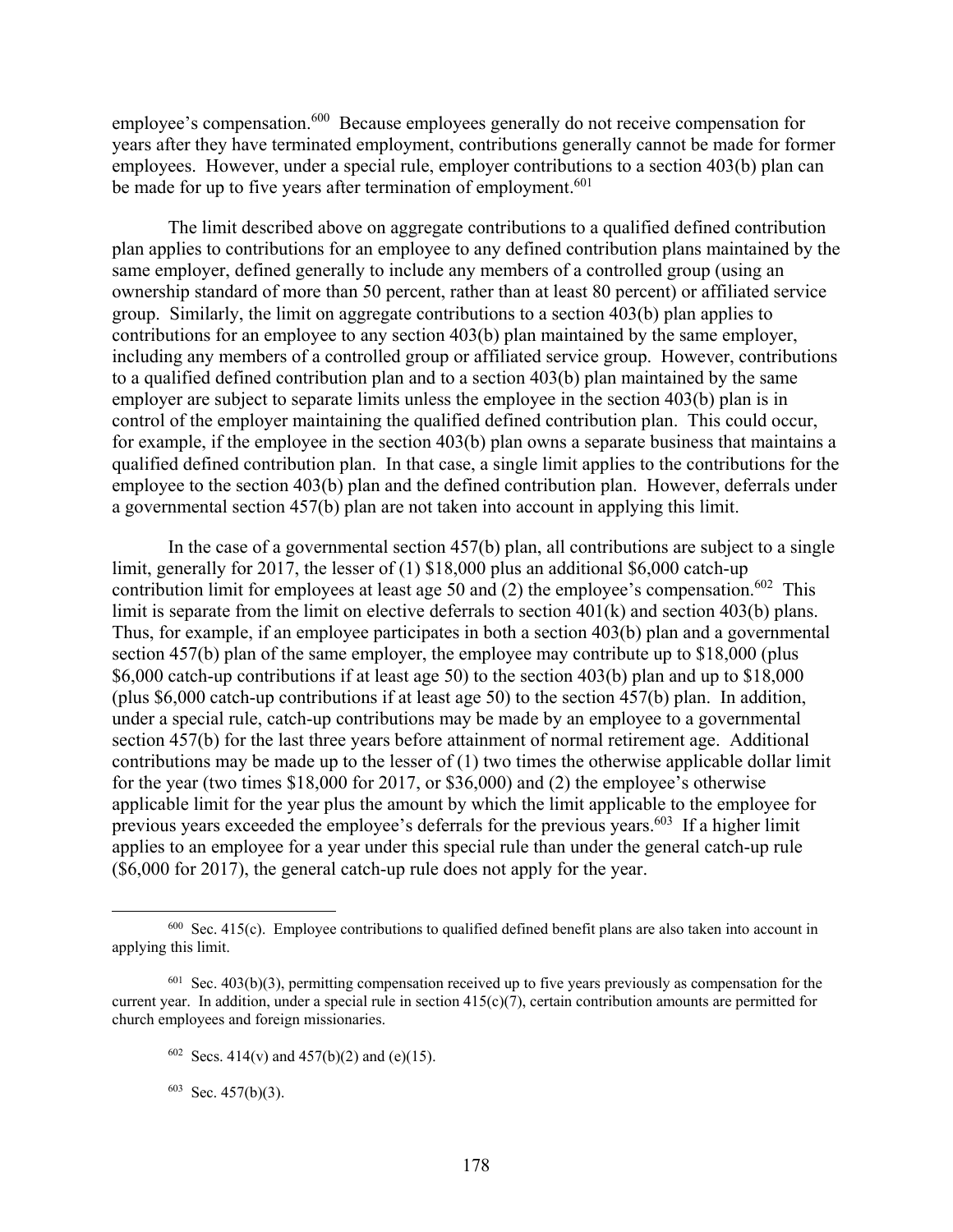## **Description of Proposal**

The proposal applies a single aggregate limit to contributions for an employee in a governmental section 457(b) plan and elective deferrals for the same employee under a section 401(k) plan or a 403(b) plan of the same employer. Thus, the limit for governmental section 457(b) plans is coordinated with the limit for section 401(k) and 403(b) plans in the same manner as the limits are coordinated under present law for elective deferrals to section 401(k) and section 403(b) plans.

The proposal repeals the special rules allowing additional elective deferrals and catch-up contributions under section 403(b) plans and governmental section 457(b) plans. Thus, the same limits apply to elective deferrals and catch-up contributions under section 401(k) plans, section 403(b) plans and governmental section 457(b) plans.

The proposal repeals the special rule allowing employer contributions to section 403(b) plans for up to five years after termination of employment.<sup>604</sup>

The proposal also revises application of the limit on aggregate contributions to a qualified defined contribution plan or a section 403(b) plan (that is, the lesser of (1) \$54,000 (for 2017) and (2) the employee's compensation). As revised, a single aggregate limit applies to contributions for an employee to any defined contribution plans, any section 403(b) plans, and any governmental section 457(b) plans maintained by the same employer, including any members of a controlled group or affiliated service group.<sup>605</sup>

## **Effective Date**

The proposal is effective for plan years and taxable years beginning after December 31, 2017.

#### **2. Application of 10-percent early withdrawal tax to governmental section 457(b) plans**

#### **Present Law**

Tax-favored employer-sponsored retirement plans include a qualified retirement plan, a tax-sheltered annuity plan (referred to as a "section 403(b) plan"), and an eligible deferred compensation plan of a State or local government (referred to as a "governmental section 457(b) plan").606 A simplified employee pension ("SEP") plan and SIMPLE IRA plan are also

<sup>&</sup>lt;sup>604</sup> The proposal does not repeal the special rule in section  $415(c)(7)$ , under which certain contribution amounts are permitted for church employees and foreign missionaries.

 $605$  As under present law, employee contributions to qualified defined benefit plans are also taken into account in applying this limit.

 $606$  Secs. 401(a), 403(a), 403(b), and 457(b).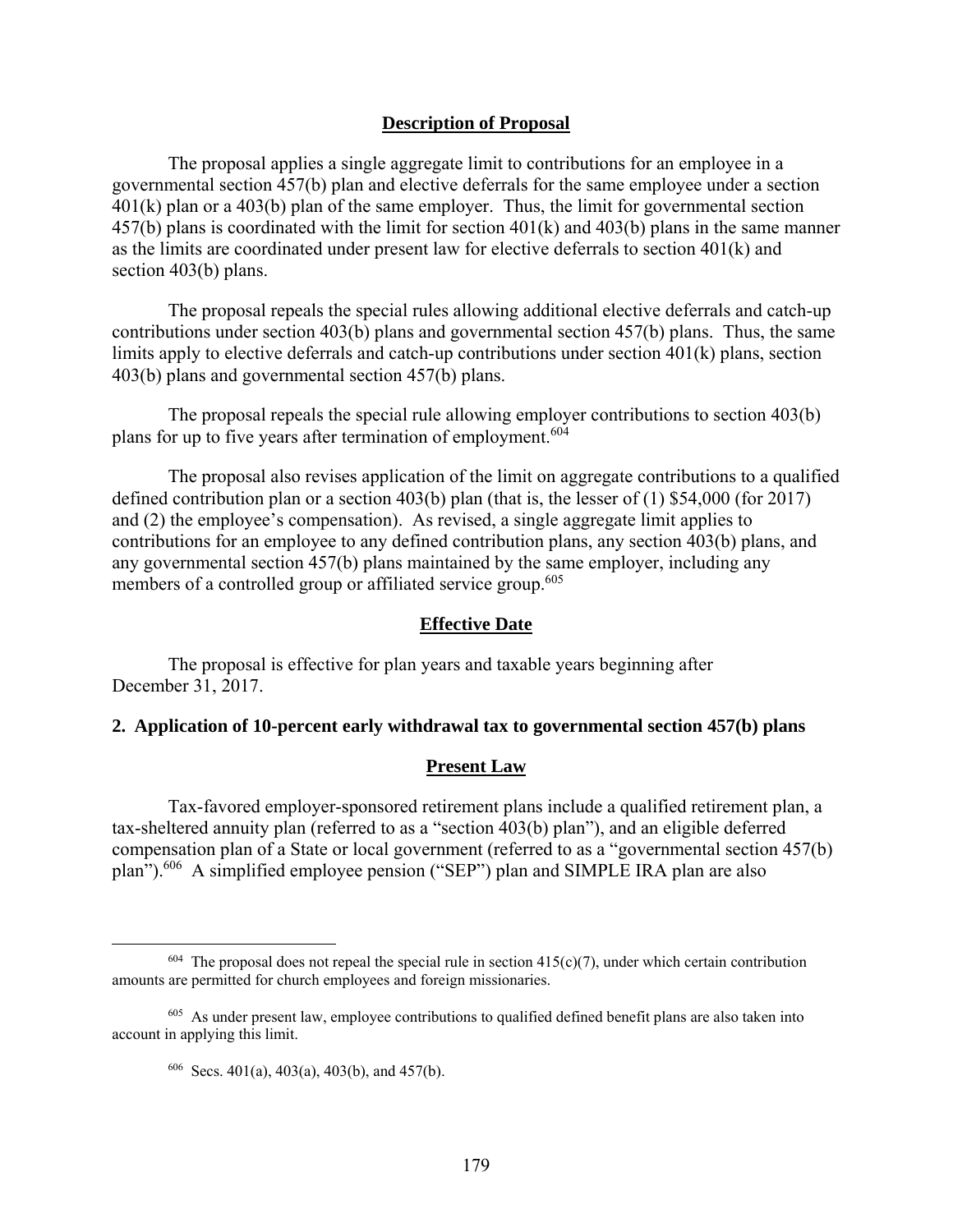tax-favored employer-sponsored retirement plans under which the employer makes contributions to an individual retirement arrangement ("IRA") established for each of its employees.<sup>607</sup>

In general, similar tax treatment applies to contributions to and distributions from these plans. Distributions are generally includible in income except to the extent attributable to after-tax contributions or qualified distributions from Roth accounts. In addition, unless an exception applies, a distribution from a qualified retirement plan, section 403(b) plan, or IRA (including a SEP or SIMPLE IRA) before age 59½ is subject to an additional tax (the "early withdrawal tax").<sup>608</sup> The early withdrawal tax is equal to 10 percent of the amount of the distribution that is includible in income (25 percent in the case of certain SIMPLE IRA distributions). The early withdrawal tax does not apply to distributions from governmental section 457(b) plans.

## **Description of Proposal**

Under the proposal, unless an exception applies, the early withdrawal tax applies to a distribution from a governmental section 457(b) plan before age 59½ to the extent the distribution is includible in income.

## **Effective Date**

The proposal is effective for taxable years beginning after December 31, 2017.

## **3. Elimination of catch-up contributions for high-wage employees**

## **Present Law**

Account-based tax-favored employer-sponsored retirement plans include a qualified defined contribution plan, a tax-sheltered annuity plan (referred to as a section 403(b) plan), and an eligible deferred compensation plan of a State or local government (referred to as a governmental section  $457(b)$  plan).<sup>609</sup> A simplified employee pension ("SEP") plan and SIMPLE IRA plan are also tax-favored employer-sponsored retirement plans under which the employer makes contributions to an individual retirement arrangement ("IRA") established for each of its employees.<sup>610</sup> For purposes of these plans, a self-employed individual is treated as an employee. $611$ 

- 608 Sec. 72(t).
- $609$  Secs. 401(a), 403(a), 403(b), and 457(b).
- $610$  Sec. 408(k) and (p).
- $611$  Sec.  $401(c)(1)$ .

 $607$  Sec. 408(k) and (p).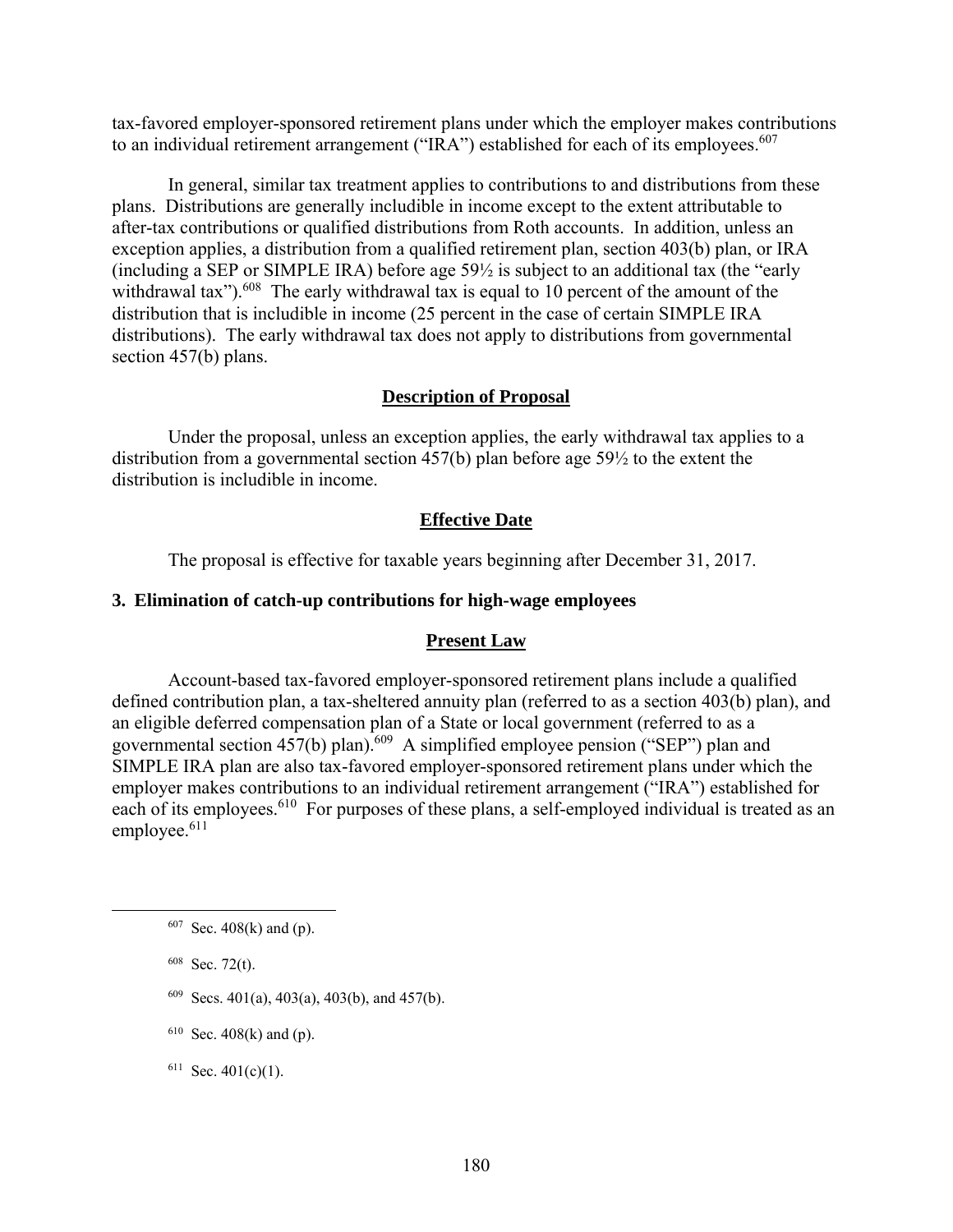As discussed above, contributions to these plans for an employee are subject to an annual limit of the lesser of a specified dollar amount and the employee's compensation.<sup>612</sup> In the case of an employee age 50 or older, the specified dollar amount is increased by a certain amount (generally \$6,000 for 2017), allowing the employee to make additional "catch-up" contributions for the year. $613$ 

## **Description of Proposal**

Under the proposal, an employee may not make catch-up contributions for a year if the employee received wages of  $$500,000$  or more for the preceding year.<sup>614</sup>

#### **Effective Date**

The proposal is effective for plan years and taxable years beginning after December 31, 2017.

 <sup>612</sup> For this purposes, a self-employed individual's compensation is earned income, as defined in section  $401(c)(2)$ .

 $613$  Sec. 414(v). As discussed above, under present law, additional catch-up contributions may be permitted under a section 403(b) plan or governmental section 457(b) plan.

<sup>614</sup> Catch-up contributions for a year are not permitted by a self-employed individual with earned income of more than \$500,000 for the preceding year.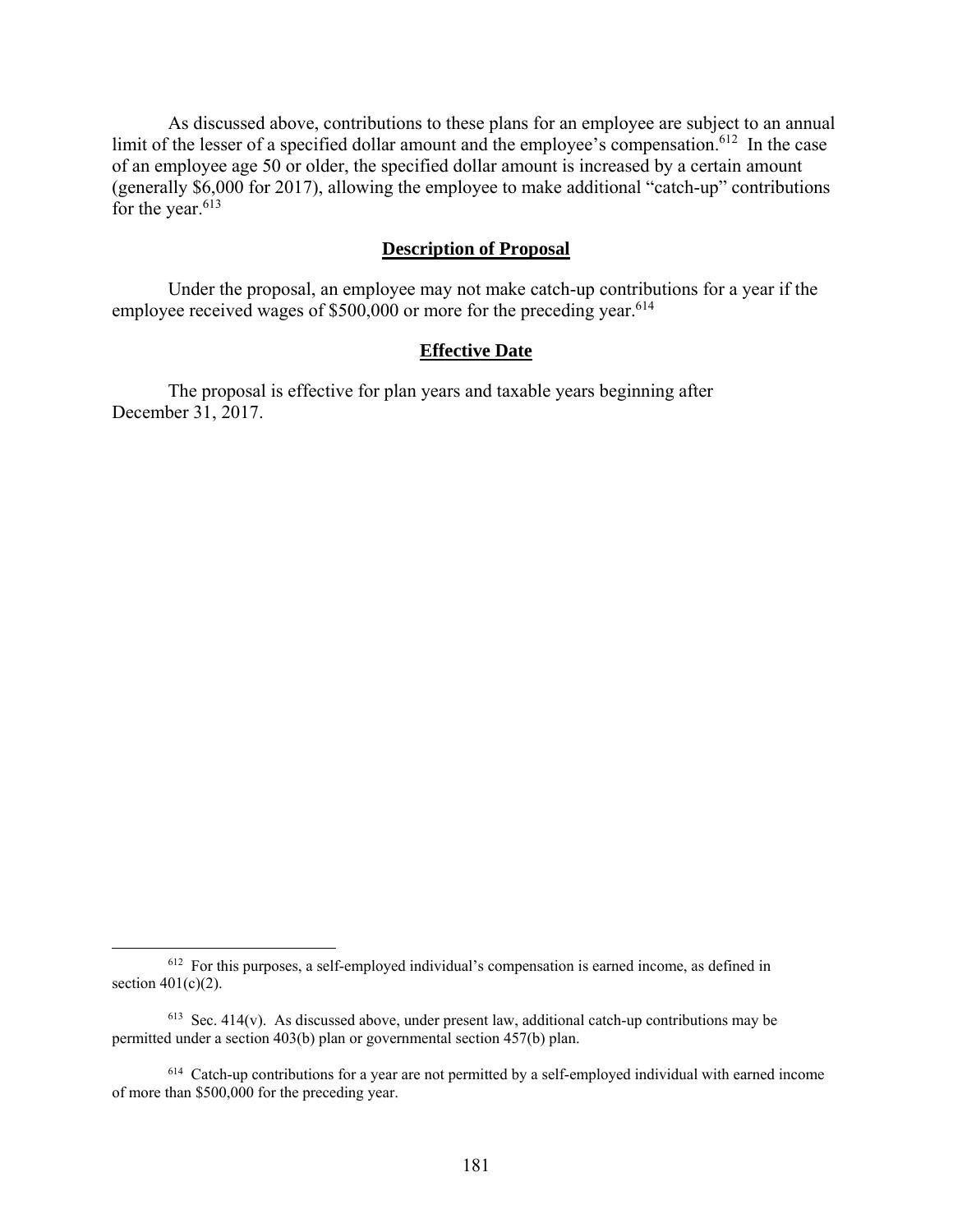## **TAXATION OF FOREIGN INCOME AND FOREIGN PERSONS**

#### **PRESENT LAW**

The following discussion of present law provides an overview of general principles of taxation of cross-border activity as well as a detailed explanation of provisions in present law that are relevant to the proposals in Title IV of the bill.

## **A. General Overview of International Principles of Taxation**

International law generally recognizes the right of each sovereign nation to prescribe rules to regulate conduct with a sufficient nexus to the sovereign nation. The nexus may be based on nationality of the actor, *i.e*., a nexus between said conduct and a person (whether natural or juridical) with a connection to the sovereign nation, or it may be territorial, *i.e.,* a nexus between the conduct to be regulated and the territory where the conduct occurs.<sup>615</sup> For example, most legal systems respect limits on the extent to which their measures may be given extraterritorial effect. The broad acceptance of such norms extends to authority to regulate crossborder trade and economic dealings, including taxation.

The exercise of sovereign jurisdiction is usually based on either nationality of the person whose conduct is regulated or the territory in which the conduct or activity occurs. These concepts have been refined and, in varying combinations, adapted to form the principles for determining whether sufficient nexus with a jurisdiction exists to conclude that the jurisdiction may enforce its right to impose a tax. The elements of nexus and the nomenclature of the principles may differ based on the type of tax in question. Taxes are categorized as either direct taxes or indirect taxes. The former category generally refers to those taxes that are imposed directly on a person ("capitation tax"), property, or income from property and that cannot be shifted to another person by the taxpayer. In contrast, indirect taxes are taxes on consumption or production of goods or services, for which a taxpayer may shift responsibility to another person. Such taxes include sales or use taxes, value-added taxes, or customs duties.<sup>616</sup>

Although governments have imposed direct taxes on property and indirect taxes and duties on specific transactions since ancient times, the history of direct taxes in the form of an income tax is relatively recent.<sup>617</sup> When determining how to allocate the right to tax a particular

 <sup>615</sup> American Law Institute, *Restatement (Third) of Foreign Relations Law of the United States*, secs. 402 and 403, (1987).

<sup>616</sup> Maria S. Cox, Fritz Neumark, et al., "Taxation" *Encyclopedia Britannica,*  https://www.britannica.com/topic/taxation/Classes-of-taxes, accessed May 16, 2017. Whether a tax is considered a direct tax or indirect tax has varied over time, and no single definition is used. For a review of the significance of these terms in Federal tax history, see Alan O. Dixler, "Direct Taxes Under the Constitution: A Review of the Precedents," *Tax History Project, Tax Analysts*, available at http://www.taxhistory.org/thp/readings.nsf/ArtWeb/2B34C7FBDA41D9DA8525730800067017?OpenDocument, accessed May 17, 2017.

<sup>&</sup>lt;sup>617</sup> The earliest western income tax system is traceable to the British Tax Act of 1798, enacted in 1799 to raise funds needed to prosecute the Napoleonic Wars, and rescinded in 1816. See, A.M. Bardopoulos, *eCommerce*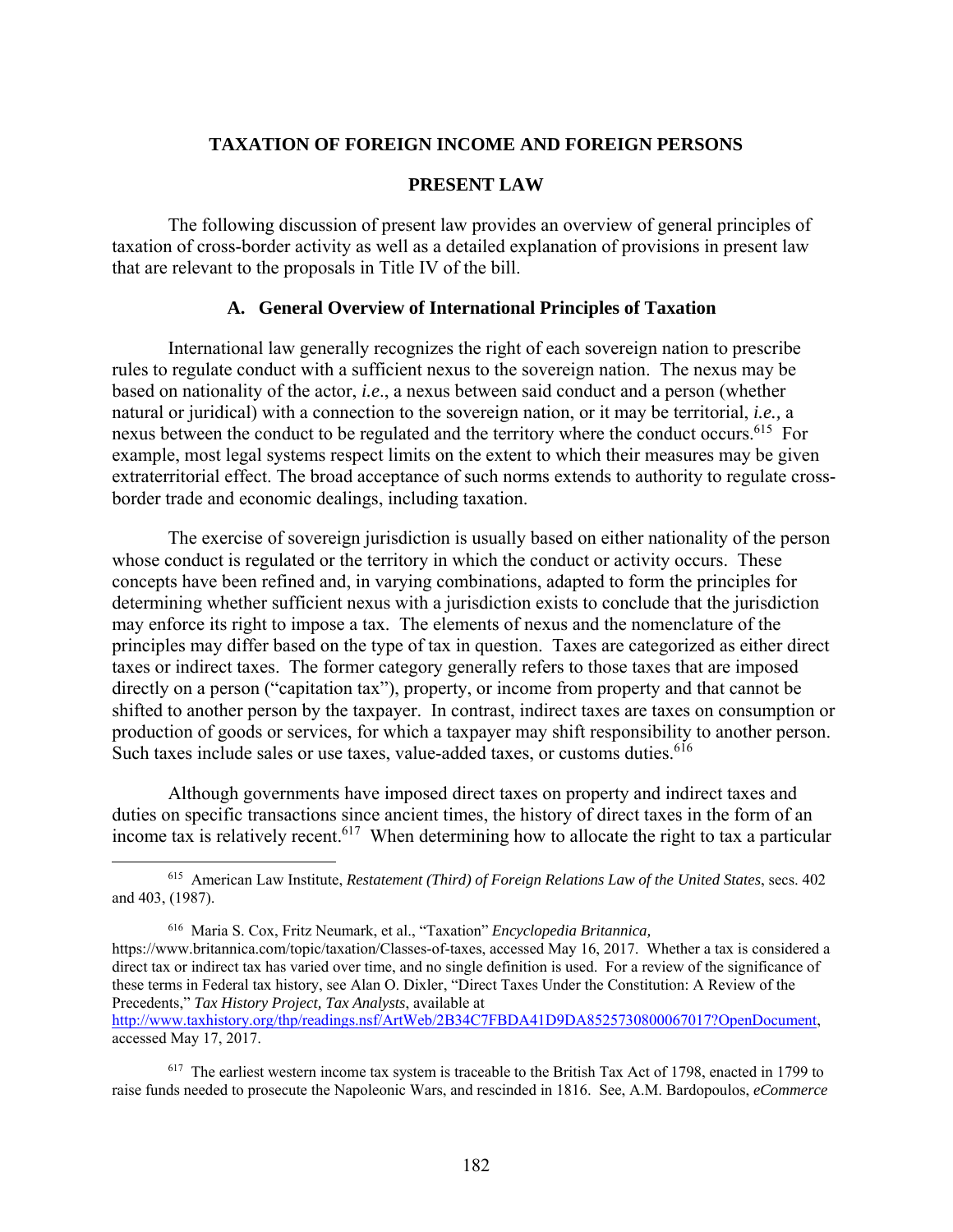item of income, most jurisdictions consider principles based on either source (territory or situs of the income) or residence (nationality of the taxpayer).<sup>618</sup> By contrast, when the authority to collect indirect taxes in the form of sales taxes or value added taxes is under consideration, jurisdictions analyze the taxing rights in terms of the origin principle or destination principle. The balance of this Part I.A describes the principles in more detail and how jurisdictions resolve claims of overlapping jurisdiction.

# **1. Origin and destination principles**

Indirect taxes that are imposed based on the place where production of goods or services occur, irrespective of the location of the persons who own the means of production, and where the goods and services go after being produced, are examples of origin-based taxes. If, instead, authority to tax a transaction or service is dependent on the location of use or consumption of the goods or services, the tax system is an example of a destination-based tax. The most common form of a destination-based tax is the destination-based value-added tax ("VAT"). Over 160 countries have adopted a VAT,<sup>619</sup> which is generally a tax imposed and collected on the "value" added" at every stage in the production and distribution of a good or service. Although there are several ways to compute the taxable base for a VAT, the amount of value added can generally be thought of as the difference between the value of sales (outputs) and purchases (inputs) of a business.<sup>620</sup> The United States does not have a VAT, nor is there a Federal sales or use tax.

619 Alan Schenk, Victor Thuronyi, and Wei Cui, *Value Added Tax: A Comparative Approach*, Cambridge University Press, 2015. Consistent with the OECD *International VAT/GST Guidelines*, *supra,* the term VAT is used to refer to all broad-based final consumption taxes, regardless of the acronym used to identify. Thus, many countries that denominate their national consumption tax as a GST (general sales tax) are included in the estimate of the number of countries with a VAT.

620 Nearly all countries use the credit-invoice method of calculating value added to determine VAT liability. Under the credit-invoice method, a tax is imposed on the seller for all of its sales. The tax is calculated by applying the tax rate to the sales price of the good or service, and the amount of tax is generally disclosed on the sales invoice. A business credit is provided for all VAT levied on purchases of taxable goods and services (*i.e.*, "inputs") used in the seller's business. The ultimate consumer (*i.e.*, a non-business purchaser), however, does not receive a credit with respect to his or her purchases. The VAT credit for inputs prevents the imposition of multiple layers of tax with respect to the total final purchase price (*i.e.*, a "cascading" of the VAT). As a result, the net tax paid at a particular stage of production or distribution is based on the value added by that taxpayer at that stage of production or distribution. In theory, the total amount of tax paid with respect to a good or service from all levels of production and distribution should equal the sales price of the good or service to the ultimate consumer multiplied by the VAT rate.

In order to receive an input credit with respect to any purchase, a business purchaser is generally required to possess an invoice from a seller that contains the name of the purchaser and indicates the amount of tax collected by the seller on the sale of the input to the purchaser. At the end of a reporting period, a taxpayer may calculate its tax liability by subtracting the cumulative amount of tax stated on its purchase invoices from the cumulative amount of tax stated on its sales invoices.

 $\overline{a}$ *and the Effects of Technology on Taxation*, Law, Governance and Technology Series 22, DOI 10.1007/978-3-319- 15449-7\_2, (Springer 2015), at Section 2.2. "History of Tax," pp. 23-24. See also, http://www.parliament.uk/about/living-heritage/transformingsociety/private-lives/taxation/overview/incometax/.

<sup>618</sup> Reuven Avi-Yonah, "International Tax as International Law," 57 *Tax Law Review* 483 (2003-2004).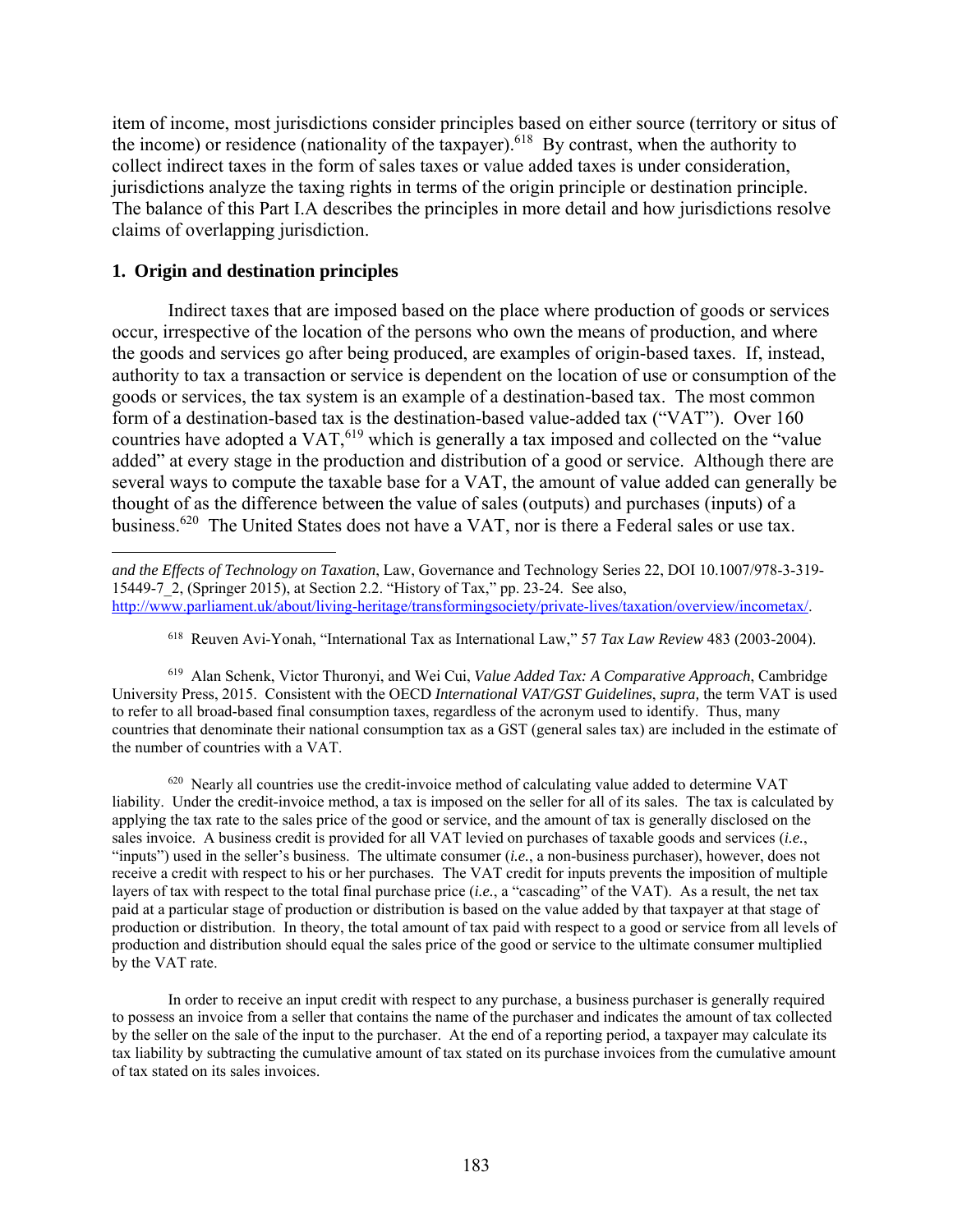However, the majority of the States have enacted sales or use taxes, including both origin-based taxes and destination-based taxes. $621$ 

With respect to cross-border transactions, the OECD has recommended that the destination principle be adopted for all indirect taxes, in part to conform to the treatment of such transactions for purposes of customs duties. The OECD defines the destination principle as "the principle whereby, for consumption tax purposes, internationally traded services and intangibles should be taxed according to the rules of the jurisdiction of consumption."<sup>622</sup> A jurisdiction may determine the place of use or consumption by adopting the convention that the place of business or residence of a customer is the place of consumption. Use of such proxies are needed to determine the location of businesses that are juridical entities, which are more able than natural persons to move the location of use of goods, services or intangibles in response to imposition of tax.

## **2. Source and residence principles**

Exercise of taxing authority based on a person's residence may be based on status as a national, resident, or domiciliary of a jurisdiction and may reach worldwide activities of such persons. As such, it is the broadest assertion of taxing authority. For individuals, the test for residence may depend upon nationality, or a physical presence test, or some combination of the two. For all other persons, determining residency may require more complex consideration of the level of activities within a jurisdiction, management, control or place of incorporation. Such rules generally reflect a policy decision about the requisite level of activity within, or contact with, a jurisdiction by a person that is sufficient to warrant assertion of taxing jurisdiction.

Source-based exercise of taxing authority taxes income from activities that occur, or property that is located, within the territory of the taxing jurisdiction. If a person conducts business or owns property in a jurisdiction, or if a transaction occurs in whole or in part in a jurisdiction, the resulting taxation may require allocation and apportionment of expenses attributable to the activity in order to ensure that only the portion of profits that have the required nexus with the territory are subject to tax. Most jurisdictions, including the United States, have rules for determining the source of items of income and expense in a broad range of categories such as compensation for services, dividends, interest, royalties and gains.

Regardless of which of these two bases of taxing authority is chosen by a jurisdiction, a jurisdiction's determination of whether a transaction, activity or person is subject to tax requires that the jurisdiction establish the limits on its assertion of authority to tax.

 <sup>621</sup> EY, *Worldwide VAT, GST and Sales Tax Guide 2015*, p. 1021, available at http://www.ey.com/Publication/vwLUAssets/Worldwide-VAT-GST-and-sales-tax-guide-2015/\$FILE/Worldwide%20VAT,%20GST%20and%20Sales%20Tax%20Guide%202015.pdf.

 $622$  See, OECD, "Recommendation of the Council on the application of value added tax/goods and services tax to the international trade in services and intangibles as approved on September 27, 2016," [C(2016)120], appendix, page 3, reproduced in the appendix, OECD, *International VAT/GST Guidelines,* OECD Publishing, 2017.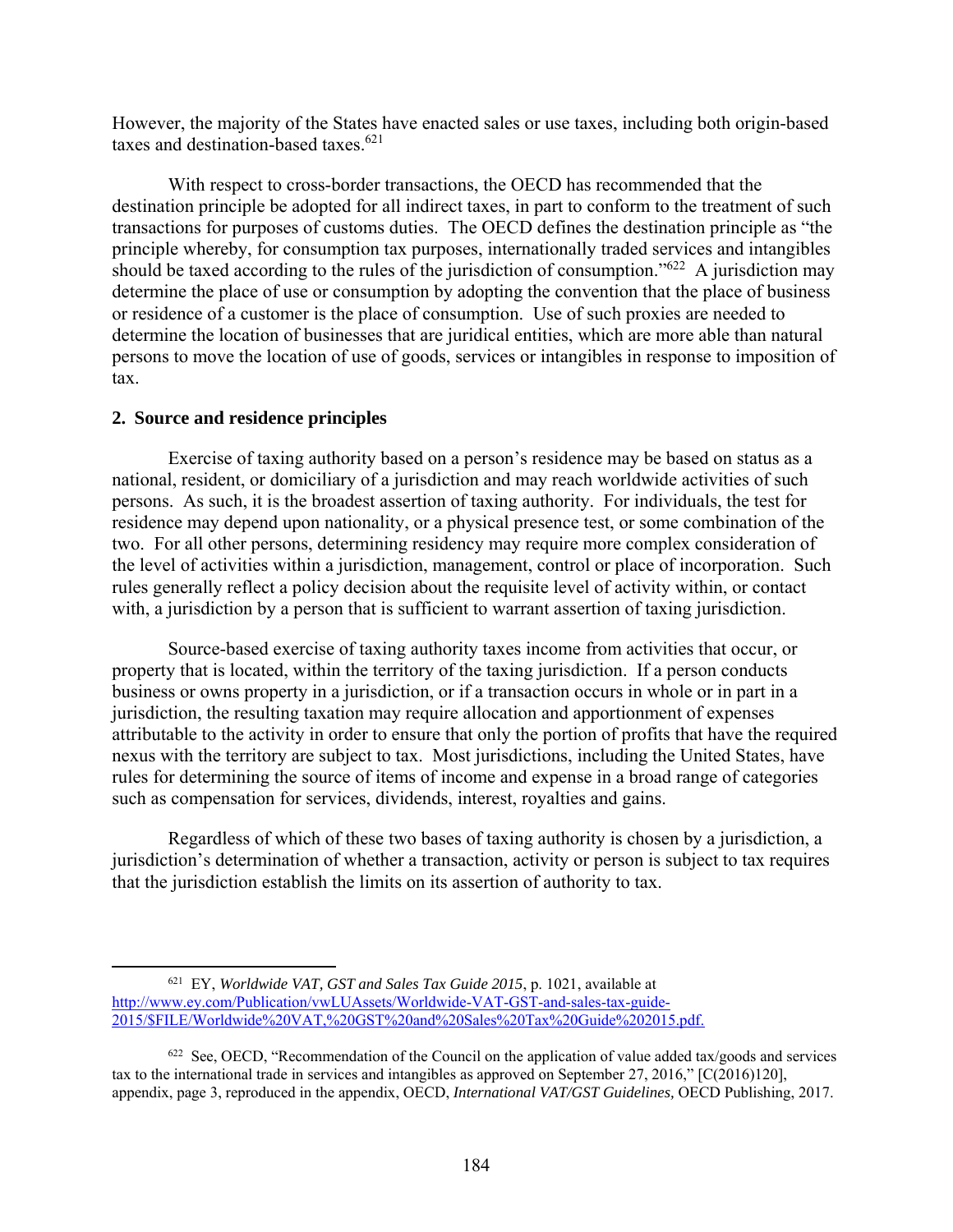## **3. Resolving overlapping or conflicting jurisdiction to tax**

Countries have developed norms about what constitutes a reasonable regulatory action by a sovereign state that will be respected by other sovereign states. Consensus on what constitutes a reasonable limit on the extent of one state's jurisdiction helps to minimize the risk of conflicts arising as a result of extraterritorial action by a state or overlapping exercise of authority by states. Mechanisms to eliminate double taxation have developed to address those situations in which the source and residency determinations of the respective jurisdictions result in duplicative assertion of taxing authority. For example, asymmetry between different standards adopted in two countries for determining residency of persons, source of income, or other basis for taxation may result in income that is subject to taxation in both jurisdictions.

When the rules of two or more countries overlap, potential double taxation is usually mitigated by operation of bilateral tax treaties or by legislative measures permitting credit for taxes paid to another jurisdiction. The United States is a partner in numerous bilateral agreements that have as their objective the avoidance of international double taxation and the prevention of tax avoidance and evasion. Another related objective of U.S. tax treaties is the removal of the barriers to trade, capital flows, and commercial travel that may be caused by overlapping tax jurisdictions and by the burdens of complying with the tax laws of a jurisdiction when a person's contacts with, and income derived from, that jurisdiction are minimal. The United States Model Income Tax Convention ("U.S. Model Treaty of 2016") with an accompanying Preamble by the Department of Treasury, reflects the most recent comprehensive statement of U.S. negotiating position with respect to tax treaties.<sup>623</sup> Bilateral agreements are also used to permit limited mutual administrative assistance between jurisdictions. $624$ 

In addition to entering into bilateral treaties, countries have worked in multilateral organizations to develop common principles to alleviate double taxation. Those principles are generally reflected in the provisions of the Model Tax Convention on Income and on Capital of the Organization for Economic Cooperation and Development (the "OECD Model treaty"),<sup>625</sup> a

 $625$  OECD (2014), Model Tax Convention on Income and on Capital: Condensed Version 2014, OECD Publishing, 2014, available at http://dx.doi.org/10.1787//mtc\_cond-2014-en. The multinational organization was

 <sup>623</sup> The current U.S. Model treaty was published February 17, 2016, and is available at https://www.treasury.gov/resource-center/tax-policy/treaties/Documents/Treaty-US%20Model-2016.pdf; the Preamble is available at https://www.treasury.gov/resource-center/tax-policy/treaties/Documents/Preamble-US%20Model-2016.pdf. The U.S. Model treaty is updated periodically to reflect developments in the negotiating position of the United States. Such changes include provisions that were successfully included in bilateral treaties concluded by the United States, as well as new proposed measures not yet included in a bilateral agreement.

 $624$  Although U.S. courts extend comity to foreign judgments in some instances, they are not required to recognize or assist in enforcement of foreign judgments for collection of taxes, consistent with the common law "revenue rule" in *Holman v. Johnson*, 1 Cowp. 341, 98 Eng. Rep. 1120 (K.B.1775). American Law Institute, *Restatement (Third) of Foreign Relations Law of the United States*, sec. 483, (1987). The rule retains vitality in U.S. case law. *Pasquantino v. United States,* 544 U.S. 349; 125 S. Ct. 1766; 161 L. Ed. 2d 619 (2005) (a conviction for criminal wire fraud arising from an intent to defraud Canadian tax authorities was found not to conflict "with any well-established revenue rule principle[,]" and thus was not in derogation of the revenue rule). To the extent it is abrogated, it is done so in bilateral treaties, to ensure reciprocity. At present, the United States has such agreements in force with five jurisdictions: Canada; Denmark; France; Netherlands; and Sweden.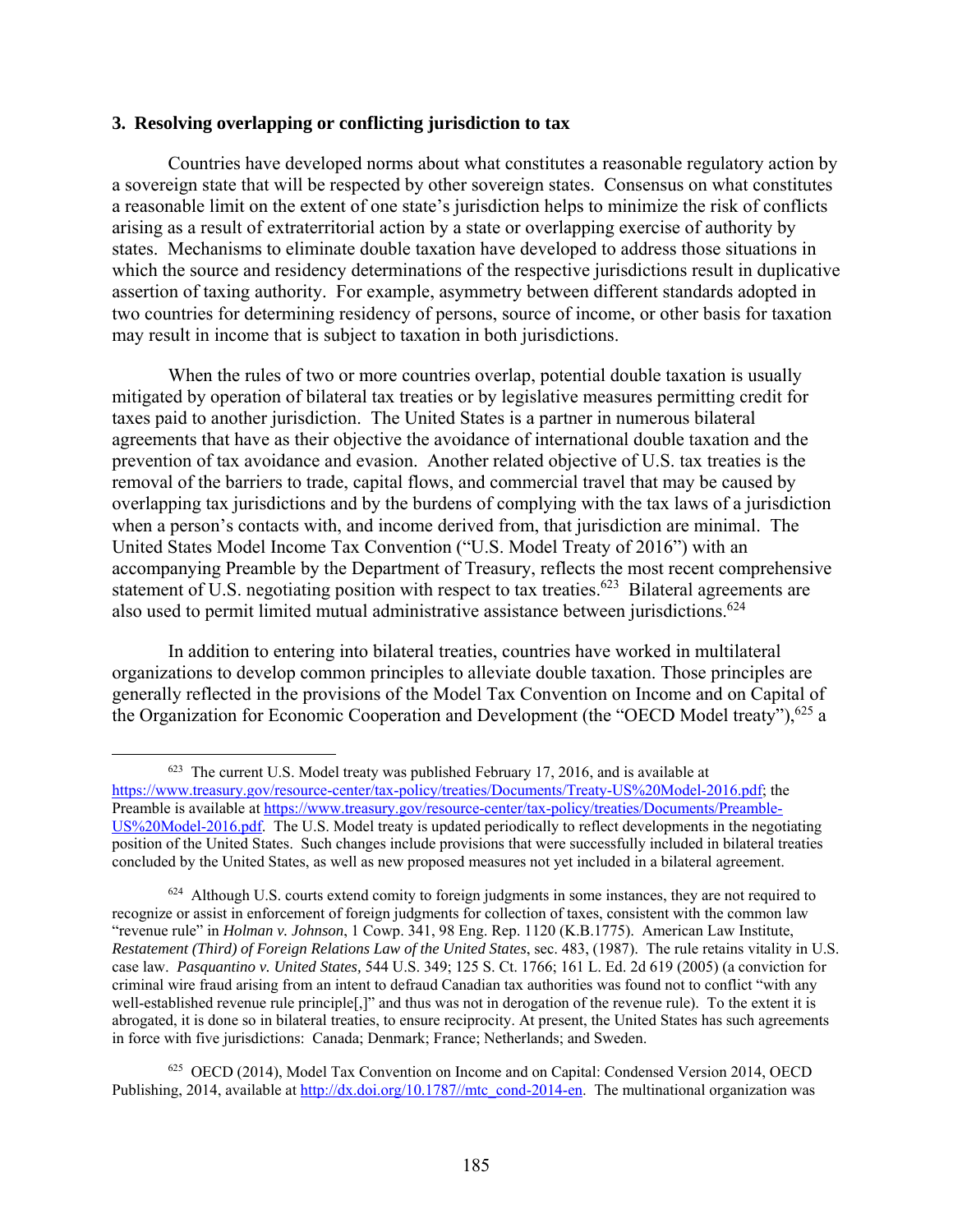precursor of which was first developed by a predecessor organization in 1958, which in turn has antecedents from work by the League of Nations in the  $1920s$ .<sup>626</sup> As a consensus document, the OECD Model treaty is intended to serve as a model for countries to use in negotiating a bilateral treaty that would settle issues of double taxation as well as to avoid inappropriate double nontaxation. The provisions have developed over time as practice with actual bilateral treaties leads to unexpected results and new issues are raised by parties to the treaties.<sup>627</sup>

## **4. International principles as applied in the U.S. system**

Present law combines taxation of all U.S. persons on their worldwide income, whether derived in the United States or abroad, with limited deferral of taxation of income earned by foreign subsidiaries of U.S. companies and source-based taxation of the U.S.-source income of nonresident aliens and foreign entities. Under this system (sometimes described as the U.S. hybrid system), the application of the Code differs depending on whether income arises from outbound investment or inbound investment. Outbound investment refers to the foreign activities of U.S. persons, while inbound investment is investment by foreign persons in U.S. assets or activities, although certain rules are common to both inbound and outbound activities.

## **B. Principles Common to Inbound and Outbound Taxation**

Although the U.S. tax rules differ depending on whether the activity in question is inbound or outbound, there are certain concepts that apply to both inbound and outbound investment. Such areas include the transfer pricing rules, entity classification, the rules for determination of source, and whether a corporation is foreign or domestic.

#### **1. Residence**

1

U.S. persons are subject to tax on their worldwide income. The Code defines U.S. person to include all U.S. citizens and residents as well as domestic entities such as partnerships, corporations, estates and certain trusts.<sup>628</sup> The term "resident" is defined only with respect to natural persons. Noncitizens who are lawfully admitted as permanent residents of the United States in accordance with immigration laws (colloquially referred to as green card holders) are

 $628$  Sec. 7701(a)(30).

first established in 1961 by the United States, Canada and 18 European countries, dedicated to global development, and has since expanded to 35 members.

 $626$  "Report by the Experts on Double Taxation," League of Nation Document E.F.S. 73\F19 (1923), a report commissioned by the League at its second assembly. See also, Lara Friedlander and Scott Wilkie, "Policy Forum: The History of Tax Treaty Provisions--And Why It Is Important to Know About It," 54 *Canadian Tax Journal* No. 4 (2006).

 $627$  For example, the OECD initiated a multi-year study on base-erosion and profit shifting in response to concerns of multiple members. For an overview of that project, see Joint Committee on Taxation, *Background, Summary, and Implications of the OECD/G20 Base Erosion and Profit Shifting Project* (JCX-139-15), November 30, 2015. This document can also be found on the Joint Committee on Taxation website at www.jct.gov.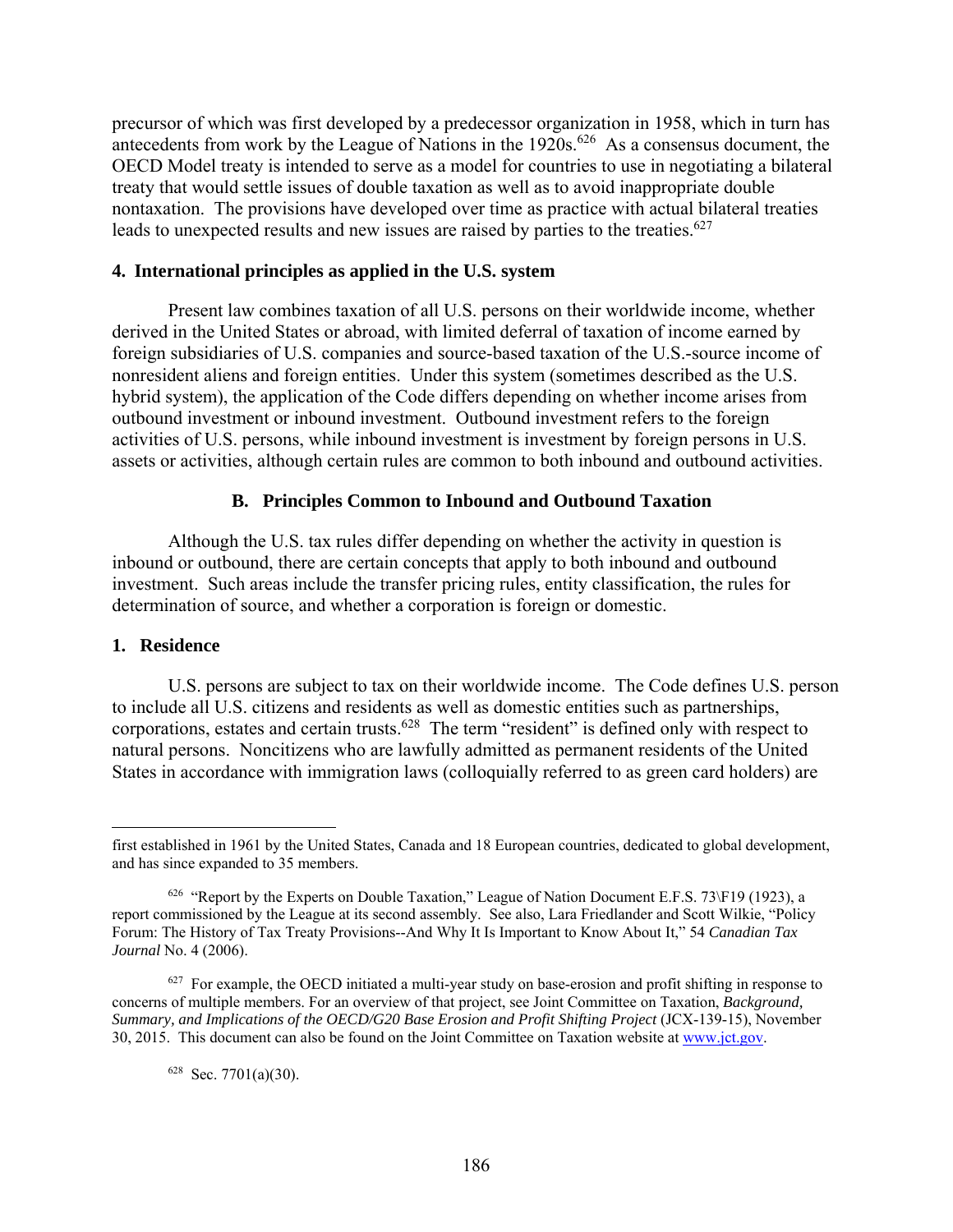treated as residents for tax purposes. In addition, noncitizens who meet a substantial presence test and are not otherwise exempt from U.S. taxation are also taxable as U.S. residents.<sup>629</sup>

For legal entities, the Code determines whether an entity is subject to U.S. taxation on its worldwide income on the basis of its place of organization. For purposes of U.S. tax law, a corporation or partnership is treated as domestic if it is organized or created under the laws of the United States or of any State, unless, in the case of a partnership, the Secretary prescribes otherwise by regulation.630 All other partnerships and corporations (that is, those organized under the laws of foreign countries) are treated as foreign. $631$  In contrast, place of organization is not determinative of residence under taxing jurisdictions that use factors such as situs, management and control to determine residence. As a result, legal entities may have more than one tax residence, or, in some case, no residence.<sup>632</sup> Only domestic corporations are subject to U.S. tax on a worldwide basis. Foreign corporations are taxed only on income that has a sufficient connection with the United States.

Tax benefits otherwise available to a domestic corporation that migrates its tax home from the United States to foreign jurisdiction may be denied to such corporation, in which case it continues to be treated as a domestic corporation for ten years following such migration.<sup>633</sup> These sanctions generally apply to a transaction in which, pursuant to a plan or a series of related transactions: (1) a domestic corporation becomes a subsidiary of a foreign-incorporated entity or otherwise transfers substantially all of its properties to such an entity in a transaction completed after March 4, 2003; (2) the former shareholders of the domestic corporation hold (by reason of the stock they had held in the domestic corporation) at least 60 percent but less than 80 percent (by vote or value) of the stock of the foreign-incorporated entity after the transaction (this stock often being referred to as "stock held by reason of"); and (3) the foreign-incorporated entity, considered together with all companies connected to it by a chain of greater than 50 percent ownership (that is, the "expanded affiliated group"), does not have substantial business activities in the entity's country of incorporation, compared to the total worldwide business activities of the expanded affiliated group.634

 $629$  Sec. 7701(b).

 $630$  Sec. 7701(a)(4).

 $631$  Secs. 7701(a)(5) and 7701(a)(9). Entities organized in a possession or territory of the United States are not considered to have been organized under the laws of the United States.

<sup>632</sup> "The notion of corporate residence is an important touchstone of taxation, however, in many foreign income tax systems[,]" with the result that the bilateral treaties are often relied upon to resolve conflicting claims of taxing jurisdiction. Joseph Isenbergh, Vol. 1 *U.S. Taxation of Foreign Persons and Foreign Income*, Para. 7.1 (Fourth Ed. 2016).

633 Sec. 7874.

634 Section 7874(a). In addition, an excise tax may be imposed on certain stock compensation of executives of companies that undertake inversion transactions. Sec. 4985.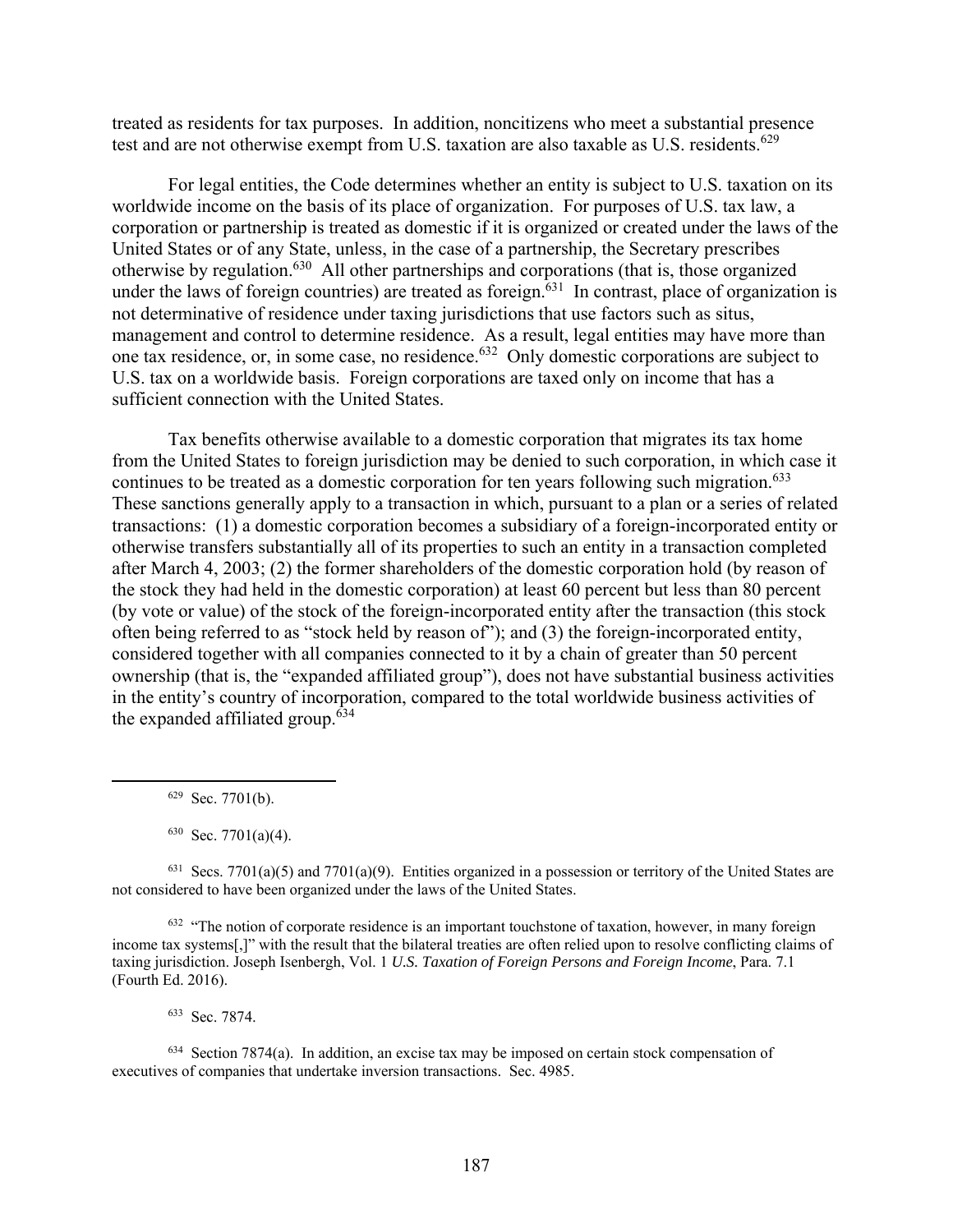The Treasury Department and the IRS have promulgated detailed guidance, through both regulations and several notices, addressing these requirements under section 7874 since the section was enacted in 2004,<sup>635</sup> and have sought to expand the reach of the section or reduce the tax benefits of inversion transactions. For example, Notice 2014-52 announced Treasury's and the IRS's intention to issue regulations and took a two-pronged approached. First, it addressed the treatment of cross-border combination transactions themselves. Second, it addressed posttransaction steps that taxpayers may undertake with respect to US-owned foreign subsidiaries making it more difficult to access foreign earnings without incurring added U.S. tax. On November 19, 2015, Treasury and the IRS issued Notice 2015-79, which announced their intent to issue further regulations to limit cross-border merger transactions, expanding on the guidance issued in Notice 2014-52. In 2016, Treasury and the IRS issued proposed and temporary regulations that incorporate the rules previously announced in Notice 2014-52 and Notice 2015- 79 and a new multiple domestic entity acquisition rule.<sup>636</sup>

In early 2017, Treasury issued final and temporary regulations<sup>637</sup> that adopt, with few changes, the 2016 temporary and proposed regulations.

## **2. Entity classification**

Certain entities are eligible to elect their classification for Federal tax purposes under the "check-the-box" regulations adopted in 1997.<sup>638</sup> Those regulations simplified the entity classification process for both taxpayers and the IRS by making the entity classification of unincorporated entities explicitly elective in most instances.<sup>639</sup> The eligibility to elect and the

- 637 T.D. 9812, January 13, 2017.
- 638 Treas. Reg. sec. 301.7701-1, *et seq*.

 <sup>635</sup> Notice 2015-79, 2015 I.R.B. LEXIS 583 (Nov. 19, 2015), which announced their intent to issue further regulations to limit cross-border merger transactions, expanding on the guidance issued in Notice 2014-52. On April 4, 2016, Treasury and the IRS issued proposed and temporary regulations (T.D. 9761) that incorporate the rules previously announced in Notice 2014-52 and Notice 2015-79 and a new multiple domestic entity acquisition rule. On January 13, 2017, Treasury and the IRS issued final and temporary regulations under section 7874 (T.D. 9812), which adopt, with few changes, prior temporary and proposed regulations, which identify certain stock of an acquiring foreign corporation that is disregarded in calculating the ownership of the foreign corporation for purposes of section 7874.

<sup>636</sup> T.D. 9761, April 4, 2016. But see, *Chamber of Commerce v Internal Revenue Service*, Cause No 1:16- CV-944-LY (W.D. Tex. Sept. 29, 2017), granting summary judgment to plaintiff in challenge to temporary regulations based on lack of compliance with Administrative Procedure Requirements.

 $639$  The check-the-box regulations replaced Treas. Reg. sec. 301.7701-2, as in effect prior to 1997, under which the classification of unincorporated entities for Federal tax purposes was determined on the basis of a four characteristics indicative of status as a corporation: continuity of life, centralization of management, limited liability, and free transferability of interests. An entity that possessed three or more of these characteristics was treated as a corporation; if it possessed two or fewer, then it was treated as a partnership. Thus, to achieve characterization as a partnership under this system, taxpayers needed to arrange the governing instruments of an entity in such a way as to eliminate two of these corporate characteristics. The advent and proliferation of limited liability companies ("LLCs") under State laws allowed business owners to create customized entities that possessed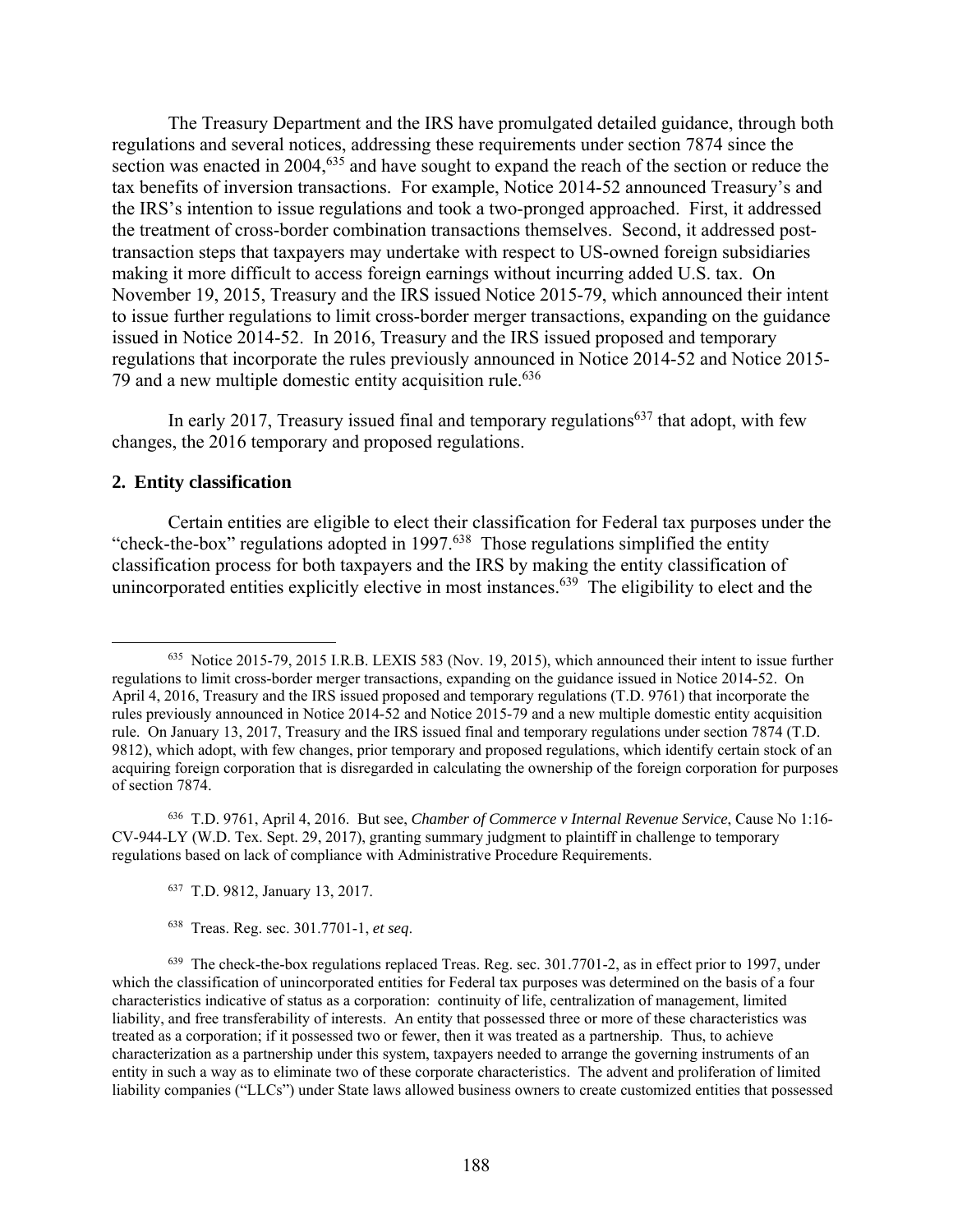breadth of an entity's choices depend upon whether it is a "per se corporation" and its number of beneficial owners. Foreign as well as domestic entities may make the election. As a result, it is possible for an entity that operates across countries to be treated as a hybrid entity. A hybrid entity is one which is treated as a flow-through or disregarded entity for U.S. tax purposes but as a corporation for foreign tax purposes. For "reverse hybrid entities," the opposite is true. The election can affect the determination of the source of the income, availability of tax credits, and other tax attributes.

#### **3. Source of income rules**

The rules for determining the source of certain types of income are specified in the Code and described briefly below. Various factors determine the source of income for U.S. tax purposes, including the status or nationality of the payor, the status or nationality of the recipient, the location of the recipient's activities that generate the income, and the location of the assets that generate the income. To the extent that the source of income is not specified by statute, the Treasury Secretary may promulgate regulations that explain the appropriate treatment. However, many items of income are not explicitly addressed by either the Code or Treasury regulations, sometimes resulting in nontaxation of the income. On several occasions, courts have determined the source of such items by applying the rule for the type of income to which the disputed income is most closely analogous, based on all facts and circumstances.<sup>640</sup>

#### Interest

 $\overline{a}$ 

Interest is derived from U.S. sources if it is paid by the United States or any agency or instrumentality thereof, a State or any political subdivision thereof, or the District of Columbia. Interest is also from U.S. sources if it is paid by a resident or a domestic corporation on a bond, note, or other interest-bearing obligation.<sup>641</sup> Special rules apply to treat as foreign-source certain amounts paid on deposits with foreign commercial banking branches of U.S. corporations or partnerships and certain other amounts paid by foreign branches of domestic financial institutions.642 Interest paid by the U.S. branch of a foreign corporation is also treated as U.S. source income <sup>643</sup>

<sup>641</sup> Sec. 861(a)(1); Treas. Reg. sec. 1.861-2(a)(1).

<sup>642</sup> Secs. 861(a)(1) and 862(a)(1). For purposes of certain reporting and withholding obligations the source rule in section 861(a)(1)(B) does not apply to interest paid by the foreign branch of a domestic financial institution. This results in the payment being treated as a withholdable payment. Sec. 1473(1)(C).

 $643$  Sec. 884(f)(1).

a critical common feature—limited liability for investors—as well as other corporate characteristics the owners found desirable. As a consequence, classification was effectively elective for well-advised taxpayers.

<sup>640</sup> See, *e.g.*, *Hunt v. Commissioner*, 90 T.C. 1289 (1988).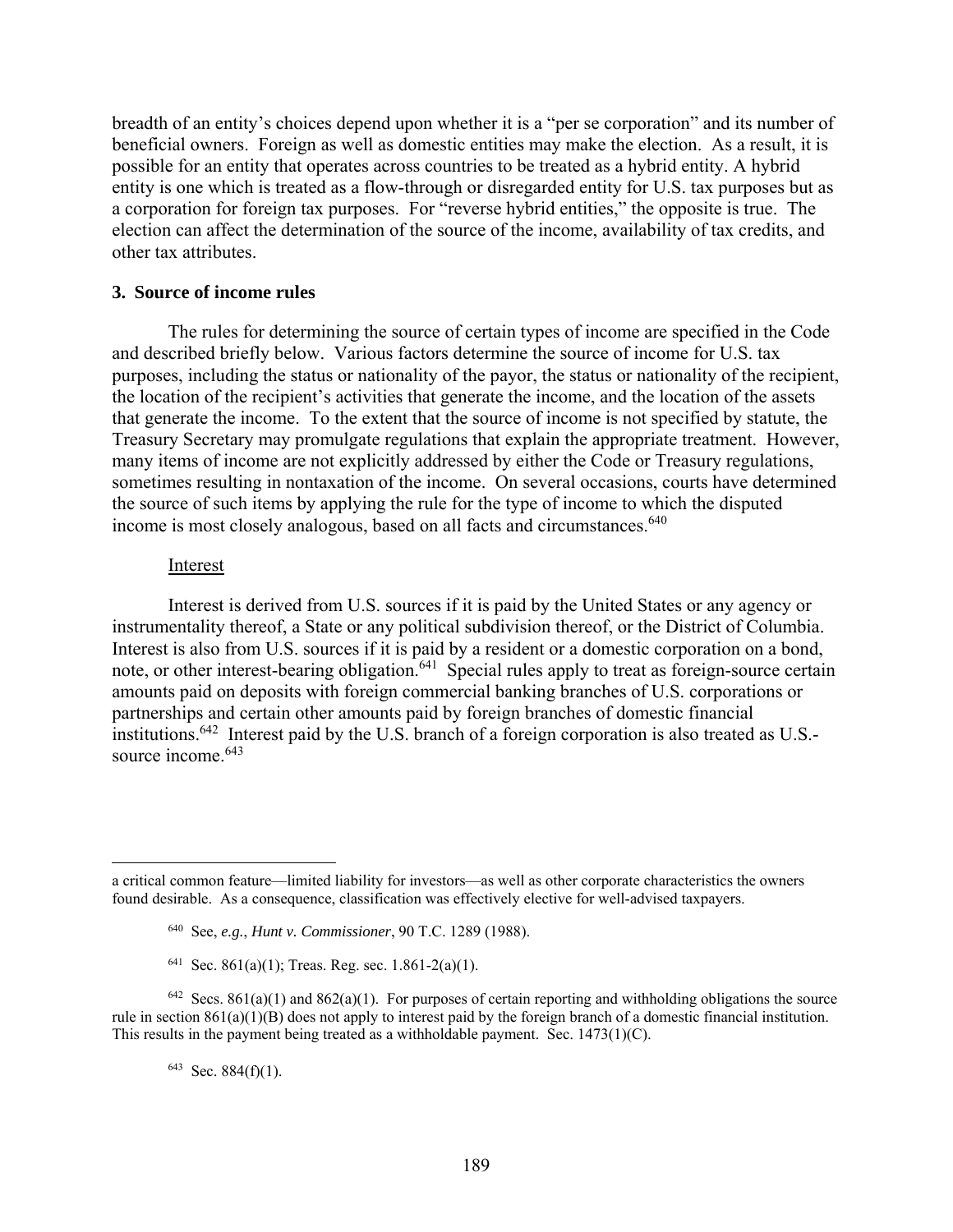## Dividends

Dividend income is generally sourced by reference to the payor's place of incorporation.644 Thus, dividends paid by a domestic corporation are generally treated as entirely U.S.-source income. Similarly, dividends paid by a foreign corporation are generally treated as entirely foreign-source income. Under a special rule, dividends from certain foreign corporations that conduct U.S. businesses are treated in part as U.S.-source income.<sup>645</sup>

#### Rents and royalties

Rental income is sourced by reference to the location or place of use of the leased property.<sup>646</sup> The nationality or the country of residence of the lessor or lessee does not affect the source of rental income. Rental income from property located or used in the United States (or from any interest in such property) is U.S.-source income, regardless of whether the property is real or personal, intangible or tangible.

Royalties are sourced in the place of use of (or the place of privilege to use) the property for which the royalties are paid.<sup>647</sup> This source rule applies to royalties for the use of either tangible or intangible property, including patents, copyrights, secret processes, formulas, goodwill, trademarks, trade names, and franchises.

#### Income from sales of personal property

Subject to significant exceptions, income from the sale of personal property is sourced on the basis of the residence of the seller.<sup>648</sup> For this purpose, special definitions of the terms "U.S. resident" and "nonresident" are provided. A nonresident is defined as any person who is not a U.S. resident,<sup>649</sup> while the term "U.S. resident" comprises any juridical entity which is a U.S. person, all U.S. citizens, as well as any individual who is a U.S. resident without a tax home in a foreign country or a nonresident alien with a tax home in the United States.<sup>650</sup> As a result, nonresident includes any foreign corporation.<sup>651</sup>

- 647 *Ibid.*
- $648$  Sec. 865(a).
- $649$  Sec.  $865(g)(1)(B)$ .
- $650$  Sec.  $865(g)(1)(A)$ .

 $651$  Sec.  $865(g)$ .

<sup>644</sup> Secs.  $861(a)(2)$ ,  $862(a)(2)$ .

 $645$  Sec.  $861(a)(2)(B)$ .

 $646$  Sec.  $861(a)(4)$ .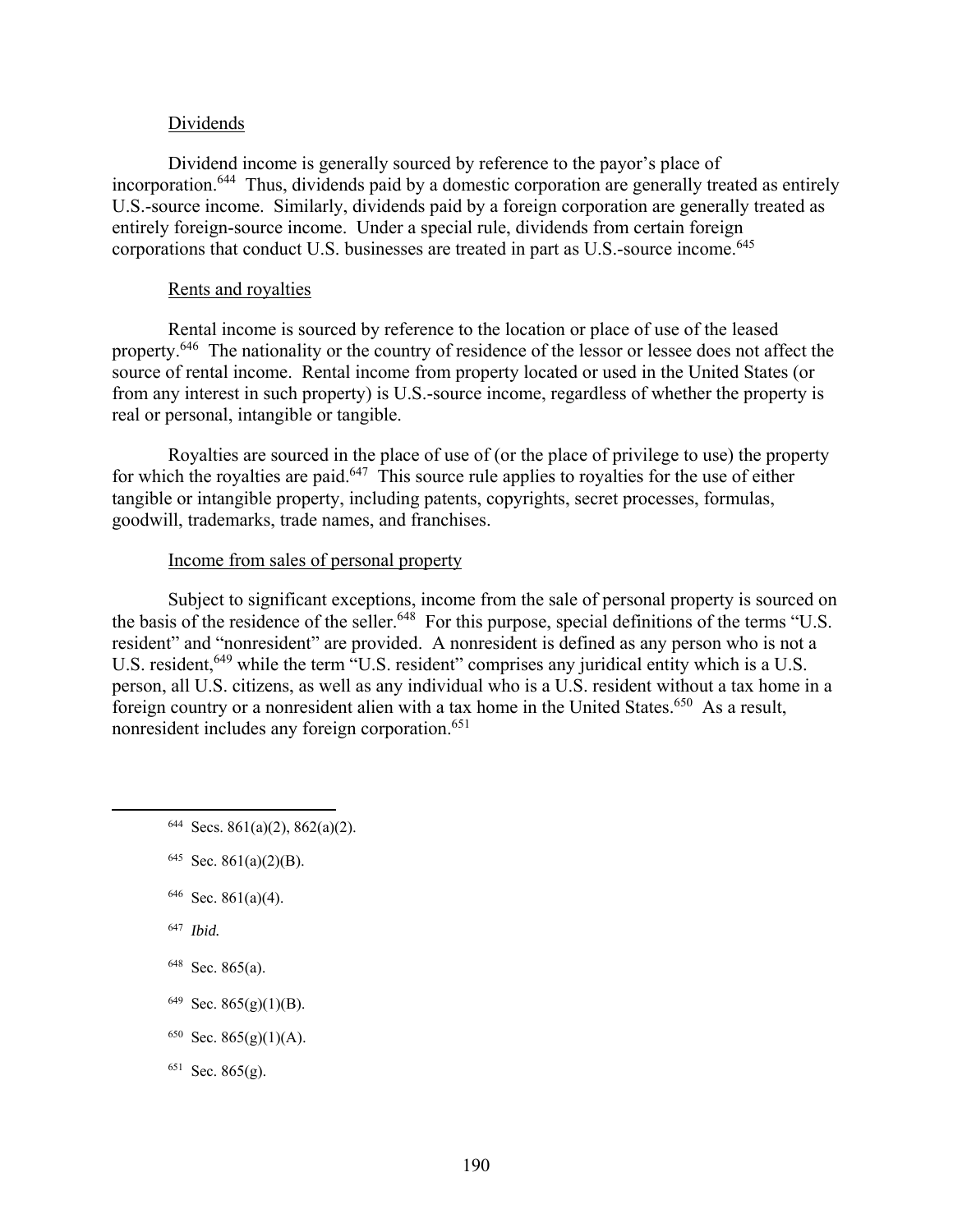Several special rules apply. For example, income from the sale of inventory property is generally sourced to the place of sale, which is determined by where title to the property passes.652 However, if the sale is by a nonresident and is attributable to an office or other fixed place of business in the United States, the sale is treated as income from U.S. sources without regard to the place of sale, unless it is sold for use, disposition, or consumption outside the United States and a foreign office materially participates in the sale.<sup>653</sup> Income from the sale of inventory property that a taxpayer produces (in whole or in part) in the United States and sells outside the United States, or that a taxpayer produces (in whole or in part) outside the United States and sells in the United States, is treated as partly U.S.-source and partly foreign-source.<sup>654</sup>

In determining the source of gain or loss from the sale or exchange of an interest in a foreign partnership, the IRS has taken the position that to the extent that there is unrealized gain attributable to partnership assets that are effectively connected with the U.S. business, the foreign person's gain or loss from the sale or exchange of a partnership interest is effectively connected gain or loss to the extent of the partner's distributive share of such unrealized gain or loss, and not capital gain or loss. Similarly, to the extent that the partner's distributive share of unrealized gain is attributable to a permanent establishment of the partnership under an applicable treaty provision, it may be subject to U.S. tax under a treaty.655

Gain on the sale of depreciable property is divided between U.S.-source and foreignsource in the same ratio that the depreciation was previously deductible for U.S. tax purposes.<sup>656</sup> Payments received on sales of intangible property are sourced in the same manner as royalties to the extent the payments are contingent on the productivity, use, or disposition of the intangible property.657

 $653$  Sec. 865(e)(2).

<sup>654</sup> Sec. 863(b). A taxpayer may elect one of three methods for allocating and apportioning income as U.S.- or foreign-source: (1) the 50-50 method under which 50 percent of the income from the sale of inventory property in such a situation is attributable to the production activities and 50 percent to the sales activities, with the income sourced based on the location of those activities; (2) independent factory price ("IFP") method under which, in certain circumstances, an IFP may be established by the taxpayer to determine income from production activities; (3) the books and records method under which, with advance permission, the taxpayer may use books of account to detail the allocation of receipts and expenditures between production and sales activities. Treas. Reg. sec. 1.863- 3(b), (c). If production activity occurs only within the United States, or only within foreign countries, then all income is sourced to where the production activity occurs; when production activities occur in both the United States and one or more foreign countries, the income attributable to production activities must be split between U.S. and foreign sources. Treas. Reg. sec.  $1.863-3(c)(1)$ . The sales activity is generally sourced based on where title to the property passes. Treas. Reg. secs.  $1.863-3(c)(2)$ ,  $1.861-7(c)$ .

655 Rev. Rul. 91-32, 1991-1 C.B. 107. But see, Grecian Magnesite Mining, Industrial & Shipping Co. SA v Commissioner, 149 T.C. No. 3 (2017).

656 Sec. 865(c).

 $657$  Sec. 865(d).

<sup>652</sup> Secs. 865(b), 861(a)(6), 862(a)(6); Treas. Reg. sec. 1.861-7(c).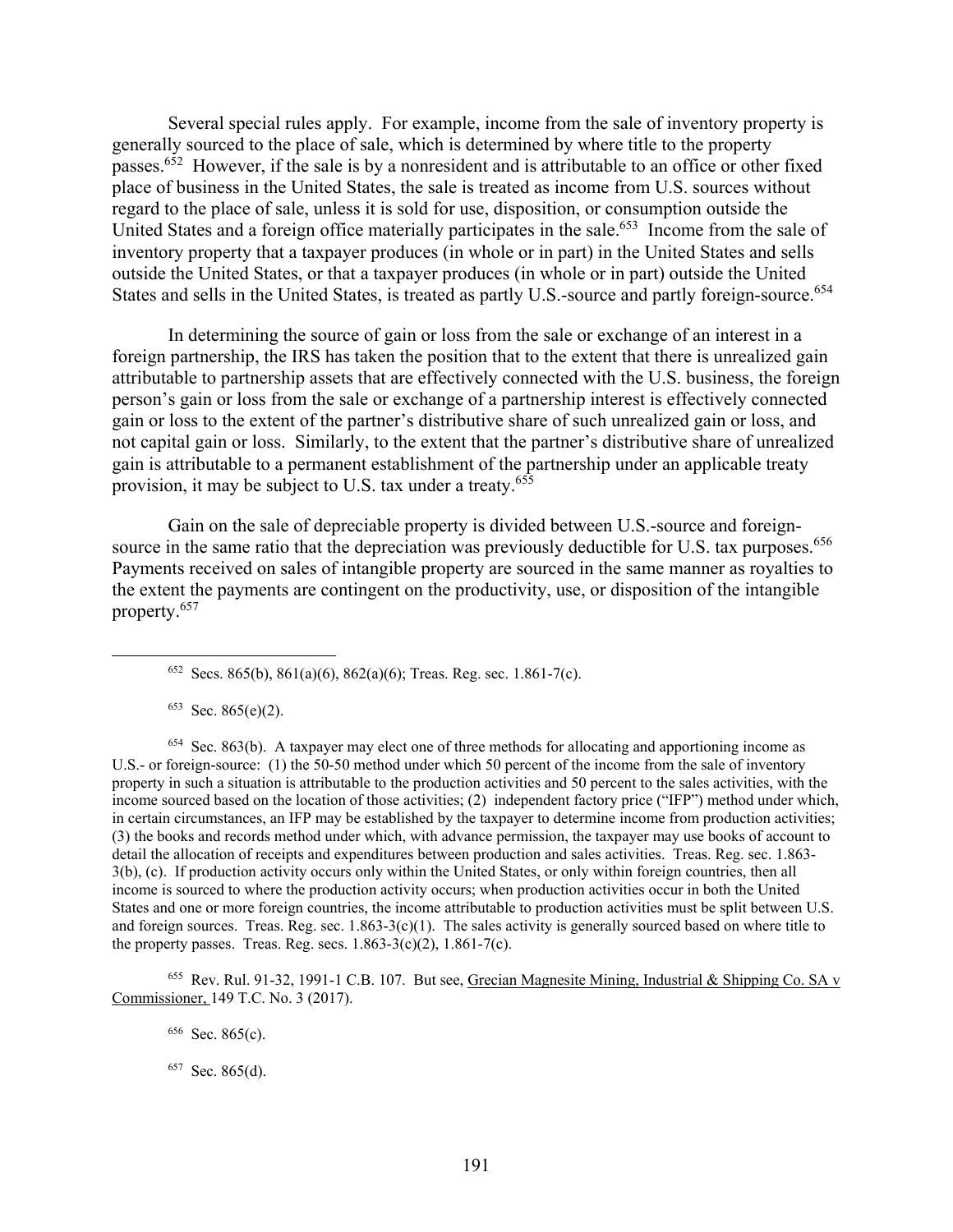#### Personal services income

Compensation for labor or personal services is generally sourced to the place-ofperformance. Thus, compensation for labor or personal services performed in the United States generally is treated as U.S.-source income, subject to an exception for amounts that meet certain *de minimis* criteria.658 Compensation for services performed both within and without the United States is allocated between U.S.-and foreign-source.<sup>659</sup>

#### Insurance income

Underwriting income from issuing insurance or annuity contracts generally is treated as U.S.-source income if the contract involves property in, liability arising out of an activity in, or the lives or health of residents of, the United States.<sup>660</sup>

## Transportation income

Sources rules generally provide that income from furnishing transportation that both begins and ends in the United States is U.S.-source income,<sup>661</sup> and 50-percent of income attributable to transportation that either begins or the ends in the United States is treated as U.S.-source income. However, to the extent that the operator of a shipping or cruise line is foreign, its ownership structure and the maritime  $law<sup>662</sup>$  applicable for determining what constitutes international shipping as well as specific income tax provisions combine to create an industry-specific departure from the rules generally applicable.<sup>663</sup>

660 Sec. 861(a)(7).

 $661$  Sec. 863(c).

662 U.S. law on navigation is codified in U.S. Code at title 33, and is consistent with the body of international maritime law. The normative principles of international maritime law for determining the maritime zones and territorial sovereignty over seas are embodied in the United Nations Convention on the Law of the Sea, first opened for signature in 1982. Since 1983, the Executive Branch has agreed that the treaty is generally consistent with existing international norms of the law of the sea and that the United States would act in conformity to the principles of the treaty other than those portions regarding deep seabed exploitation, even in the absence of ratification of the treaty.

663 Due to the regulatory framework for aviation, an international flight must either originate or conclude in the country of residence of the airline's owner, where income tax for the international flight is assessed. In contrast to international shipping, international aviation cannot be carried out using flags-of-convenience. Thus, although tax law treats shipping and aviation similarly, the differences between the two industries and the applicable regulatory regimes produce different tax outcomes. Full territorial sovereignty applies within 12 nautical miles of one's coast; the contiguous waters beyond 12 nautical miles but up to 24 nautical miles are subject to some regulation. Within 200 nautical miles, a country may assert an economic zone for exploitation of living marine resources and some

 $658$  Sec. 861(a)(3). Gross income of a nonresident alien individual, who is present in the United States as a member of the regular crew of a foreign vessel, from the performance of personal services in connection with the international operation of a ship is generally treated as foreign-source income.

<sup>659</sup> Treas. Reg. sec. 1.861-4(b).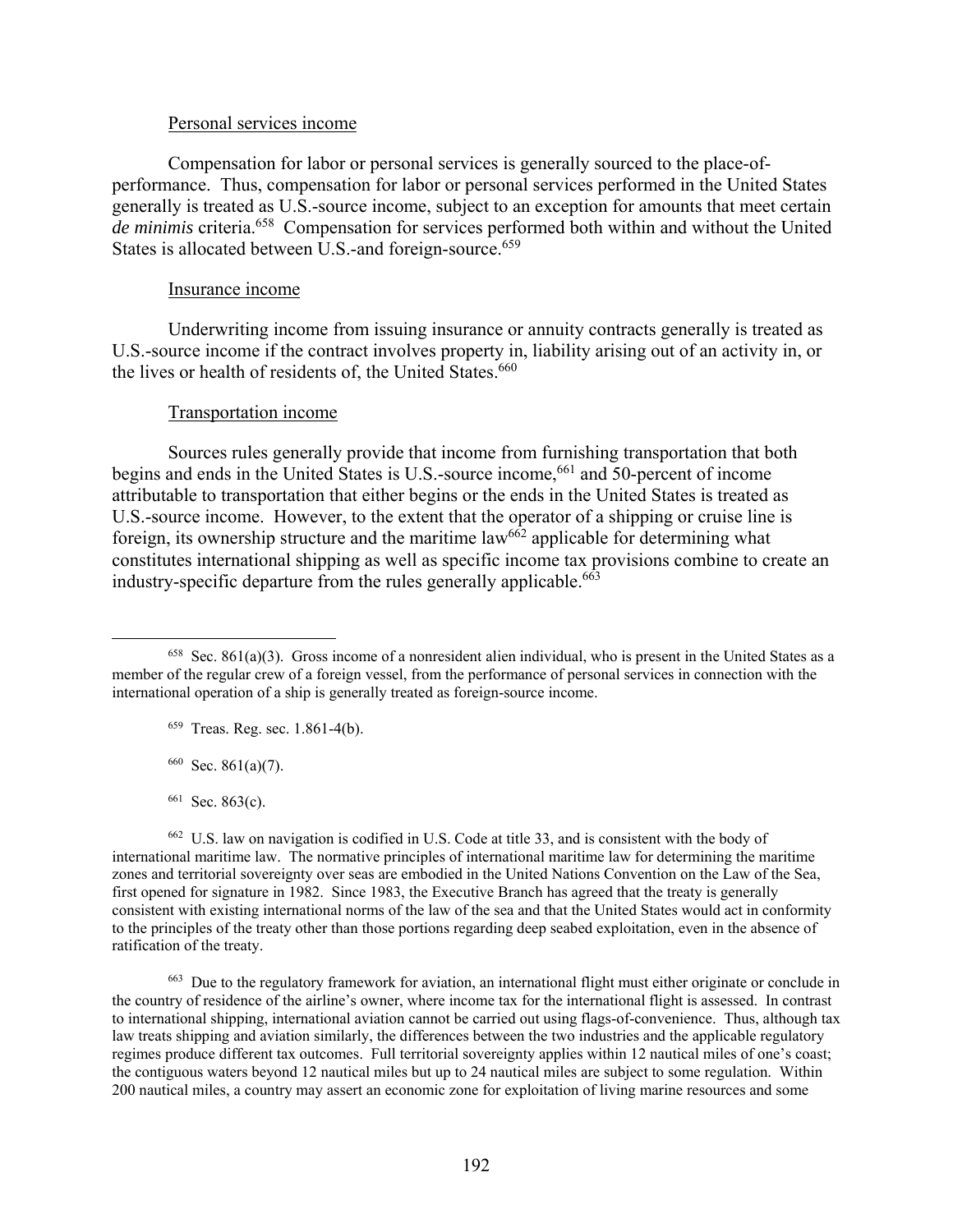#### Income from space or ocean activities or international communications

In the case of a foreign person, generally no income from a space or ocean activity or from international communications is treated as U.S.-source income.<sup>664</sup> With respect to the latter, an exception is provided if the foreign person maintains an office or other fixed place of business in the United States, in which case the international communications income attributable to such fixed place of business is treated as U.S.-source income.<sup>665</sup> For U.S. persons, all income from space or ocean activities and 50 percent of income from international communications is treated as U.S.-source income.

# Amounts received with respect to guarantees of indebtedness

Amounts received, directly or indirectly, from a noncorporate resident or from a domestic corporation for the provision of a guarantee of indebtedness of such person are income from U.S. sources.<sup>666</sup> This includes payments that are made indirectly for the provision of a guarantee. For example, U.S.-source income under this rule includes a guarantee fee paid by a foreign bank to a foreign corporation for the foreign corporation's guarantee of indebtedness owed to the bank by the foreign corporation's domestic subsidiary, where the cost of the guarantee fee is passed on to the domestic subsidiary through, for instance, additional interest charged on the indebtedness. In this situation, the domestic subsidiary has paid the guarantee fee as an economic matter through higher interest costs, and the additional interest payments made by the subsidiary are treated as indirect payments of the guarantee fee and, therefore, as income from U.S. sources.

Such U.S.-source income also includes amounts received from a foreign person, whether directly or indirectly, for the provision of a guarantee of indebtedness of that foreign person if the payments received are connected with income of such person that is effectively connected with the conduct of a U.S. trade or business. Amounts received from a foreign person, whether directly or indirectly, for the provision of a guarantee of that person's debt, are treated as foreignsource income if they are not from sources within the United States under section 861(a)(9).

664 Sec. 863(d).

1

665 Sec. 863(e).

minerals. Beyond 200 nautical miles are the "high seas" in which no sovereign state may assert exclusive jurisdiction.

<sup>666</sup> Sec. 861(a)(9). This provision effects a legislative override of the opinion in *Container Corp. v. Commissioner*, 134 T.C. 122 (February 17, 2010), aff'd 2011 WL1664358, 107 A.F.T.R.2d 2011-1831 (5th Cir. May 2, 2011), in which the Tax Court held that fees paid by a domestic corporation to its foreign parent with respect to guarantees issued by the parent for the debts of the domestic corporation were more closely analogous to compensation for services than to interest, and determined that the source of the fees should be determined by reference to the residence of the foreign parent-guarantor. As a result, the income was treated as income from foreign sources.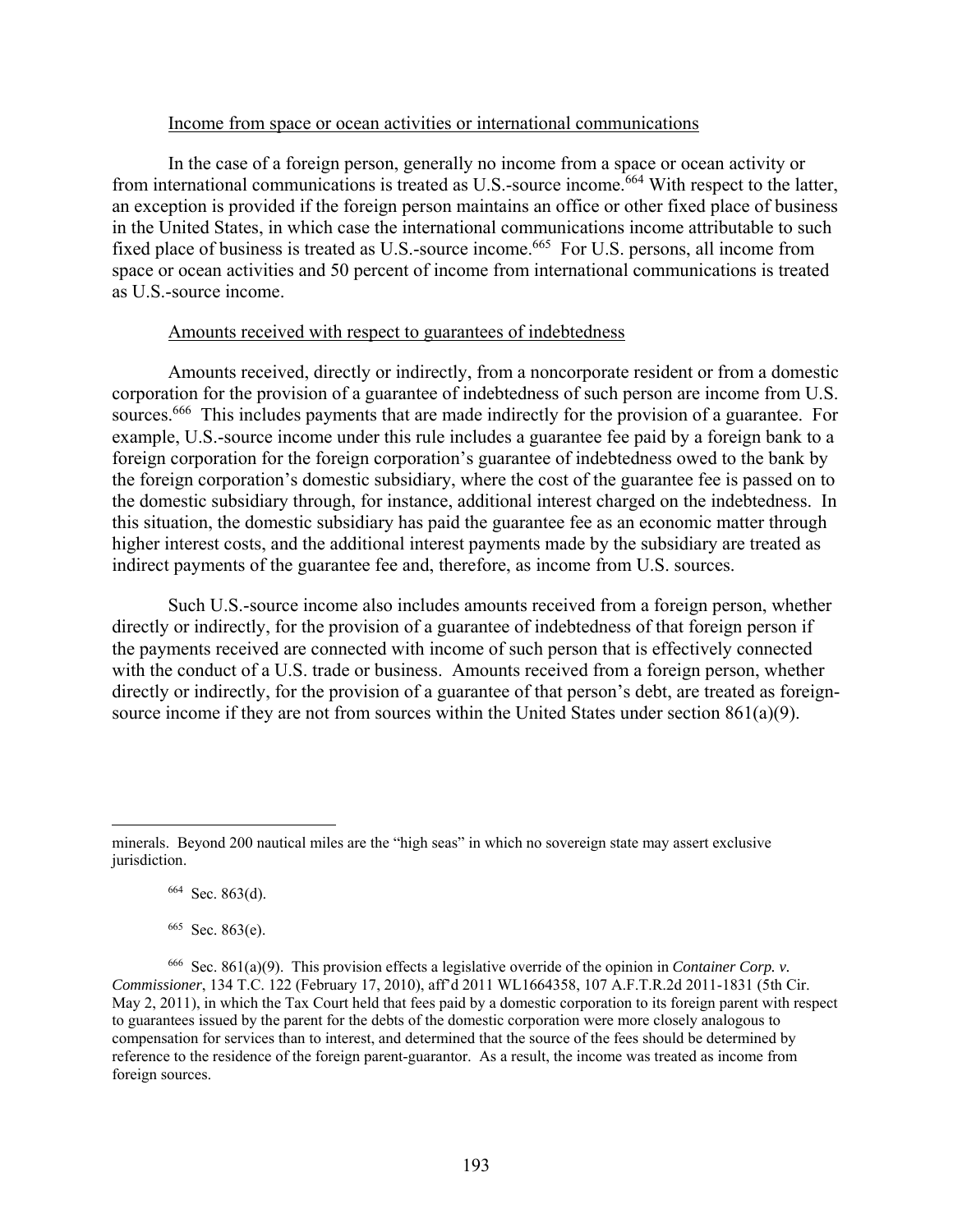## **4. Intercompany transfers**

## Transfer pricing

A basic U.S. tax principle applicable in dividing profits from transactions between related taxpayers is that the amount of profit allocated to each related taxpayer must be measured by reference to the amount of profit that a similarly situated taxpayer would realize in similar transactions with unrelated parties. The transfer pricing rules of section 482 and the accompanying Treasury regulations are intended to preserve the U.S. tax base by ensuring that taxpayers do not shift income properly attributable to the United States to a related foreign company through pricing that does not reflect an arm's-length result.<sup>667</sup> Similarly, the domestic laws of most U.S. trading partners include rules to limit income shifting through transfer pricing. The arm's-length standard is difficult to administer in situations in which no unrelated party market prices exist for transactions between related parties. When a foreign person with U.S. activities has transactions with related U.S. taxpayers, the amount of income attributable to U.S. activities is determined in part by the same transfer pricing rules of section 482 that apply when U.S. persons with foreign activities transact with related foreign taxpayers.

Section 482 authorizes the Secretary of the Treasury to allocate income, deductions, credits, or allowances among related business entities<sup>668</sup> when necessary to clearly reflect income or otherwise prevent tax avoidance, and comprehensive Treasury regulations under that section adopt the arm's-length standard as the method for determining whether allocations are appropriate.<sup>669</sup> The regulations generally attempt to identify the respective amounts of taxable income of the related parties that would have resulted if the parties had been unrelated parties dealing at arm's length. For income from intangible property, section 482 provides "in the case of any transfer (or license) of intangible property (within the meaning of section 936(h)(3)(B)), the income with respect to such transfer or license shall be commensurate with the income attributable to the intangible." By requiring inclusion in income of amounts commensurate with the income attributable to the intangible, Congress was responding to concerns regarding the effectiveness of the arm's-length standard with respect to intangible property—including, in particular, high-profit-potential intangibles. $670$ 

669 Section 1059A buttresses section 482 by limiting the extent to which costs used to determine custom valuation can also be used to determine basis in property imported from a related party. A taxpayer that imports property from a related party may not assign a value to the property for cost purposes that exceeds its customs value.

 <sup>667</sup> For a detailed description of the U.S. transfer pricing rules, see Joint Committee on Taxation, *Present Law and Background Related to Possible Income Shifting and Transfer Pricing* (JCX-37-10), July 20, 2010, pp. 18- 50.

<sup>668</sup> The term "related" as used herein refers to relationships described in section 482, which refers to "two or more organizations, trades or businesses (whether or not incorporated, whether or not organized in the United States, and whether or not affiliated) owned or controlled directly or indirectly by the same interests."

<sup>670</sup> H.R. Rep. No. 99-426, p. 423.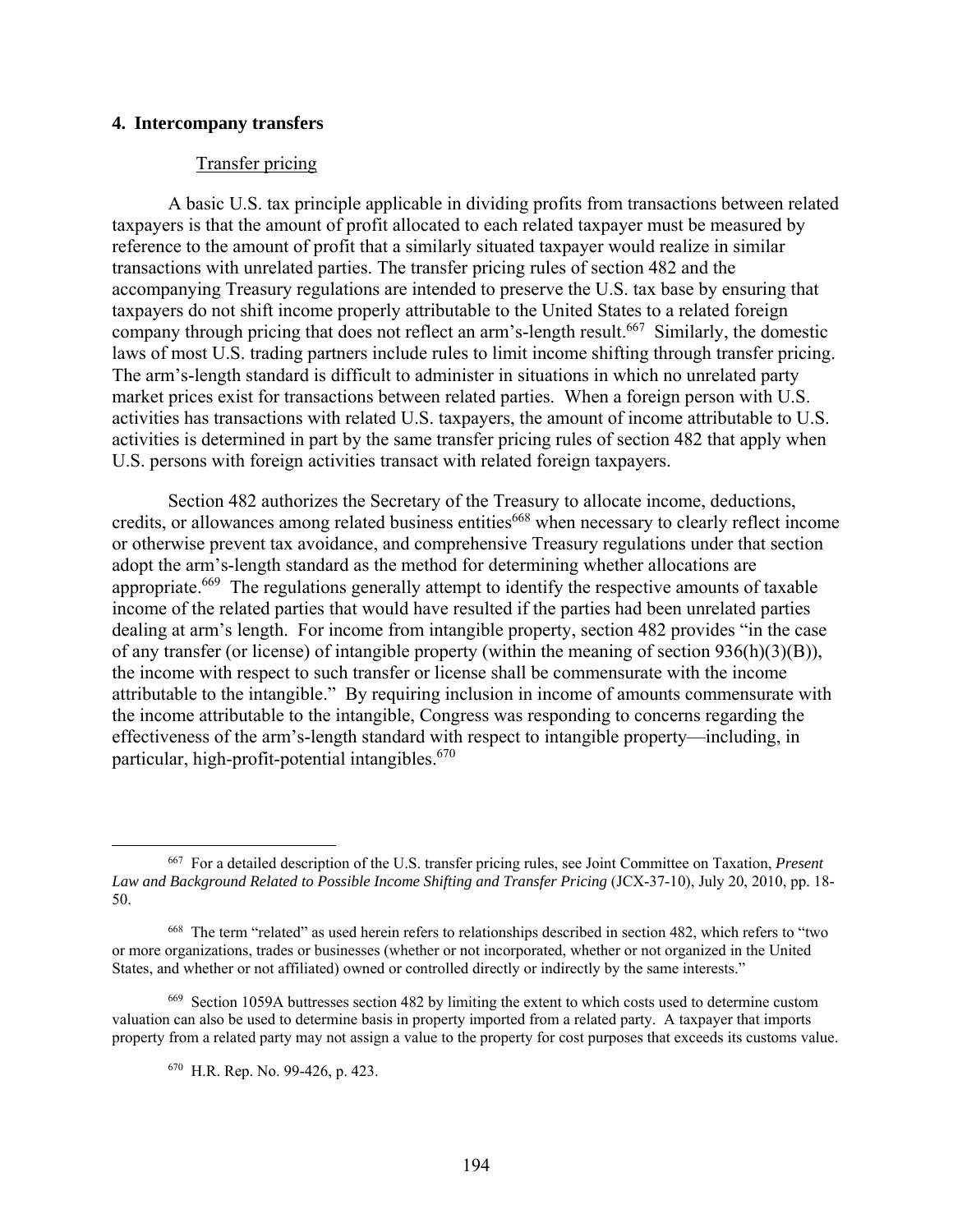## Gain recognition on outbound transfers

If a transfer of intangible property to a foreign affiliate occurs in connection with certain corporate transactions, nonrecognition rules that may otherwise apply are suspended. The transferor of intangible property must recognize gain from the transfer as though he had sold the intangible (regardless of the stage of development of the intangible property) in exchange for payments contingent on the use, productivity or disposition of the transferred property in amounts that would have been received either annually over the useful life of the property or upon disposition of the property after the transfer.<sup>671</sup> The appropriate amounts of those imputed payments are determined using transfer-pricing principles. Final regulations issued in 2016 eliminate an exception under temporary regulations that permitted nonrecognition of gain from outbound transfers of foreign goodwill and going concern value. However, the Secretary announced that reinstatement of an exception for active trade or business is under consideration for cases with little potential for abuse and administrative difficulties. 672

## **C. U.S. Tax Rules Applicable to Nonresident Aliens and Foreign Corporations (Inbound)**

Nonresident aliens and foreign corporations are generally subject to U.S. tax only on their U.S.-source income. Thus, the source and type of income received by a foreign person generally determines whether there is any U.S. income tax liability and the mechanism by which it is taxed. The U.S. tax rules for U.S. activities of foreign taxpayers apply differently to two broad types of income: U.S.-source income that is "fixed or determinable annual or periodical gains, profits, and income" ("FDAP income") or income that is "effectively connected with the conduct of a trade or business within the United States" ("ECI"). FDAP income generally is subject to a 30-percent gross-basis tax withheld at its source, while ECI is generally subject to the same U.S. tax rules that apply to business income derived by U.S. persons. That is, deductions are permitted in determining taxable ECI, which is then taxed at the same rates applicable to U.S. persons. Much FDAP income and similar income is, however, exempt from tax or is subject to a reduced rate of tax under the  $Code^{673}$  or a bilateral income tax treaty.<sup>674</sup>

 $671$  Sec. 367(d).

 $672$  See, T.D. 9803, 81 F.R. 91012 (December 17, 2016). Treas. Reg. sec. 1.367(d)-1(b) now provides that the rules of section 367(d) apply to transfers of intangible property as defined under Treas. Sec. 1.367(a)-1(d)(5) after September 14, 2015, and to any transfers occurring before that date resulting from entity classification elections filed on or after September 15, 2015. Noting that commenters on the regulations had cited legislative history that contemplated active business exceptions, Treasury announced the reconsideration of the rule. U.S. Treasury Department, *Second Report to the President on Identifying and Reducing Tax Regulatory Burdens, Executive Order 13789* October 2, 2017, TNT Doc 2017-72131. The relevant legislative history is found at in H.R. Rep. No. 98-432, 98th Cong., 2d Sess. 1318-1320 (March 5, 1984) and Conference Report, H.R. Rep. No. 98-861, 98th Cong. 2d Sess. 951-957 (June 23, 1984).

 $673$  *E.g.*, the portfolio interest exception in section 871(h) (discussed below).

 $674$  Because each treaty reflects considerations unique to the relationship between the two treaty countries. treaty withholding tax rates on each category of income are not uniform across treaties.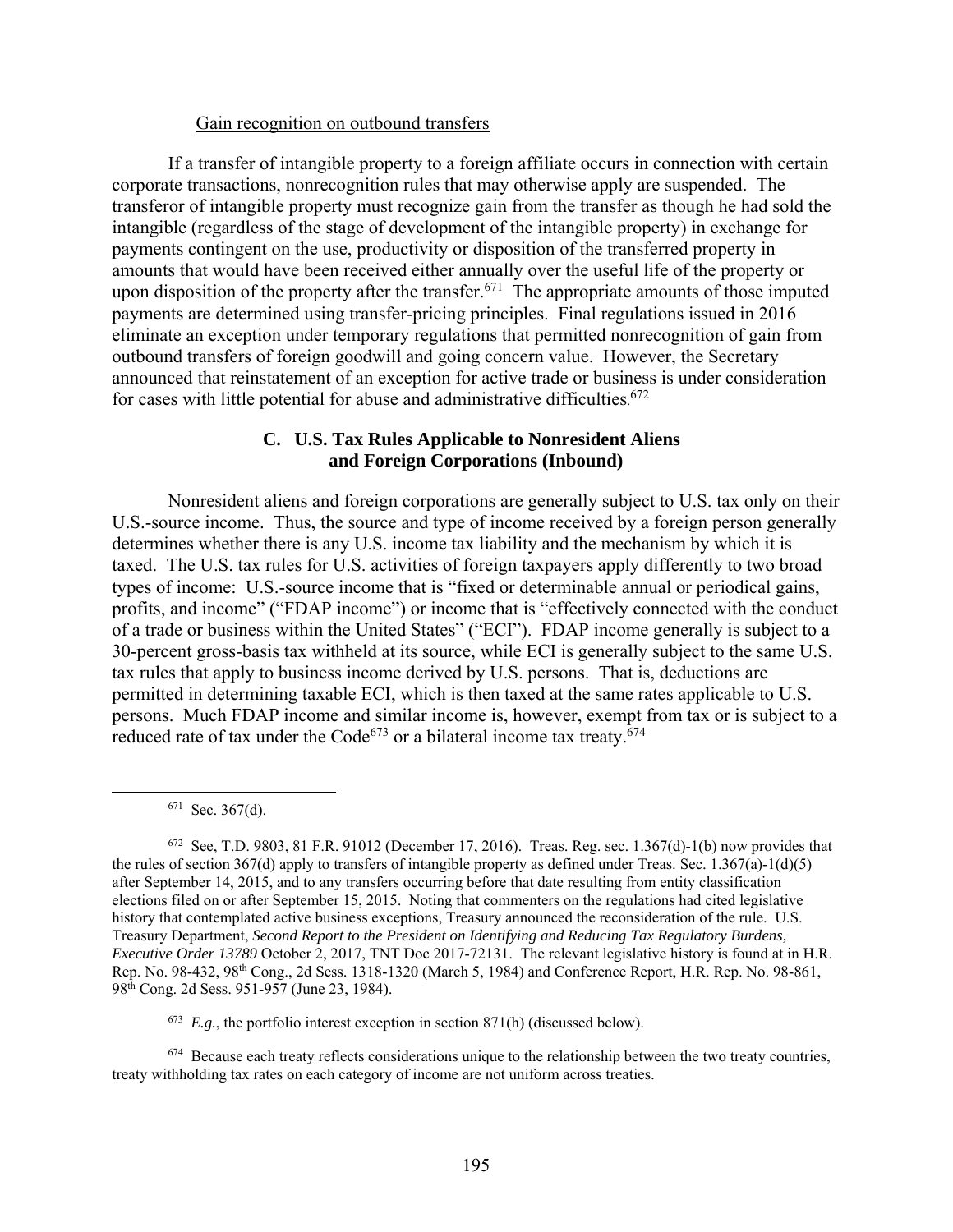#### **1. Gross-basis taxation of U.S.-source income**

Non-business income received by foreign persons from U.S. sources is generally subject to tax on a gross basis at a rate of 30 percent, which is collected by withholding at the source of the payment. As explained below, the categories of income subject to the 30-percent tax and the categories for which withholding is required are generally coextensive, with the result that determining the withholding tax liability determines the substantive liability.

The income of non-resident aliens or foreign corporations that is subject to tax at a rate of 30-percent includes FDAP income that is not effectively connected with the conduct of a U.S. trade or business.675 The items enumerated in defining FDAP income are illustrative; the common characteristic of types of FDAP income is that taxes with respect to the income may be readily computed and collected at the source, in contrast to the administrative difficulty involved in determining the seller's basis and resulting gain from sales of property.<sup>676</sup> The words "annual" or periodical" are "merely generally descriptive" of the payments that could be within the purview of the statute and do not preclude application of the withholding tax to one-time, lump sum payments to nonresident aliens.<sup>677</sup>

With respect to income from shipping, the gross basis tax potentially applicable is four percent,<sup>678</sup> unless the income is effectively connected with a U.S. trade or business, and thus subject to the graduated rates, as determined under rules specific to U.S.-source gross transportation income rather than the more broadly applicable rules defining effectively connected income in section 864(c). Even if the income is within the purview of those special rules, it may nevertheless be exempt if the income is derived from the international operation of a ship or aircraft by a foreign entity organized in a jurisdiction which provides a reciprocal exemption to U.S. entities.<sup>679</sup>

## Types of FDAP income

FDAP income encompasses a broad range of types of gross income, but has limited application to gains on sales of property, including market discount on bonds and option

677 *Commissioner v. Wodehouse,* 337 U.S. 369, 393 (1949).

678 Sec. 887.

 $679$  Sec. 883(a)(1). In addition, to the extent provided in regulations, income from shipping and aviation is not subject to the four-percent gross basis tax if the income is of a type that is not subject to the reciprocal exemption for net basis taxation. See sec.  $887(b)(1)$ . Comparable rules under section  $872(b)(1)$  apply to income of nonresident alien individuals from shipping operations.

 $675$  Secs. 871(a), 881. If the FDAP income is also ECI, it is taxed on a net basis, at graduated rates.

<sup>676</sup> *Commissioner v. Wodehouse,* 337 U.S. 369, 388-89 (1949). After reviewing legislative history of the Revenue Act of 1936, the Supreme Court noted that Congress expressly intended to limit taxes on nonresident aliens to taxes that could be readily collectible, *i.e.*, subject to withholding, in response to "a theoretical system impractical of administration in a great number of cases. H.R. Rep. No. 2475, 74th Cong., 2d Sess. 9-10 (1936)." In doing so, the Court rejected P.G. Wodehouse's arguments that an advance royalty payment was not within the purview of the statutory definition of FDAP income.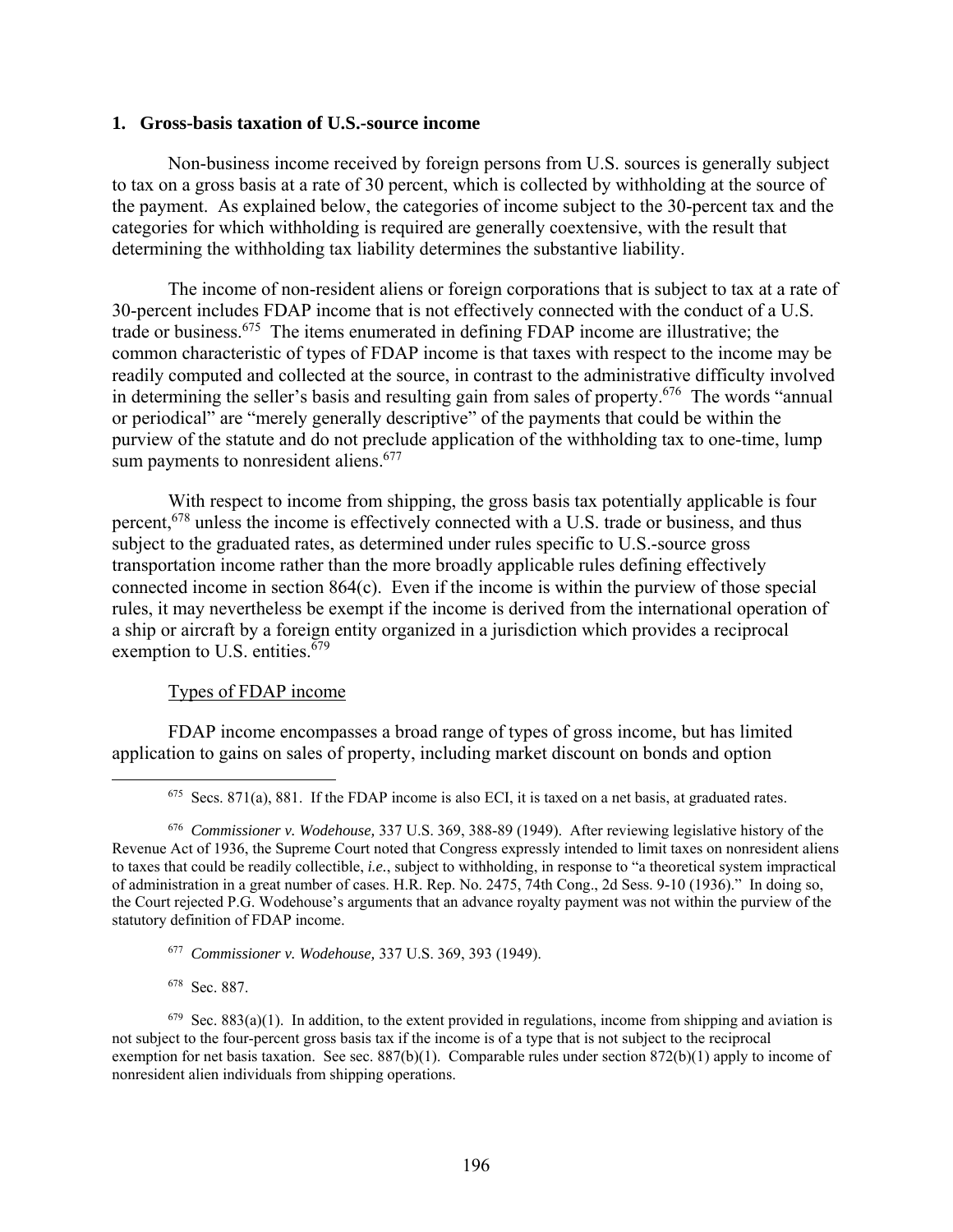premiums.680 Capital gains received by nonresident aliens present in the United States for fewer than 183 days are generally treated as foreign source and are thus not subject to U.S. tax, unless the gains are effectively connected with a U.S. trade or business; capital gains received by nonresident aliens present in the United States for 183 days or more<sup>681</sup> that are treated as income from U.S. sources are subject to gross-basis taxation.<sup>682</sup> In contrast, U.S-source gains from the sale or exchange of intangibles are subject to tax and withholding if they are contingent upon the productivity of the property sold and are not effectively connected with a U.S. trade or business.683

Interest on bank deposits may qualify for exemption on two grounds, depending on where the underlying principal is held on deposit. Interest paid with respect to deposits with domestic banks and savings and loan associations, and certain amounts held by insurance companies, are U.S.-source income but are not subject to the U.S. tax when paid to a foreign person, unless the interest is effectively connected with a U.S. trade or business of the recipient. $684$  Interest on deposits with foreign branches of domestic banks and domestic savings and loan associations is not treated as U.S.-source income and is thus exempt from U.S. tax (regardless of whether the recipient is engaged in a U.S. trade or business).<sup>685</sup> Similarly, interest and original issue discount on certain short-term obligations is also exempt from U.S. tax when paid to a foreign person.686 Additionally, there is generally no information reporting required with respect to payments of such amounts.<sup>687</sup>

Although FDAP income includes U.S.-source portfolio interest, such interest is specifically exempt from the 30-percent gross-basis tax. Portfolio interest is any interest

 $682$  Sec.  $871(a)(2)$ . In addition, certain capital gains from sales of U.S. real property interests are subject to tax as effectively connected income (or in some instances as dividend income) under the Foreign Investment in Real Property Tax Act of 1980 ("FIRPTA").

- 683 Secs.  $871(a)(1)(D)$ ,  $881(a)(4)$ .
- <sup>684</sup> Secs. 871(i)(2)(A), 881(d); Treas. Reg. sec. 1.1441-1(b)(4)(ii).
- <sup>685</sup> Sec. 861(a)(1)(B); Treas. Reg. sec. 1.1441-1(b)(4)(iii).
- <sup>686</sup> Secs. 871(g)(1)(B), 881(a)(3); Treas. Reg. sec. 1.1441-1(b)(4)(iv).

 $687$  Treas. Reg. sec. 1.1461-1(c)(2)(ii)(A), (B). Regulations require a bank to report interest if the recipient is a nonresident alien who resides in a country with which the United States has a satisfactory exchange of information program under a bilateral agreement and the deposit is maintained at an office in the United States. Treas. Reg. secs. 1.6049-4(b)(5) and 1.6049-8. The IRS publishes lists of the countries whose residents are subject to the reporting requirements, and those countries with respect to which the reported information will be automatically exchanged. Rev. Proc. 2017-31, available at https://www.irs.gov/pub/irs-drop/rp-17-31.pdf, supplementing Rev. Proc. 2014-64.

 <sup>680</sup> Although technically insurance premiums paid to a foreign insurer or reinsurer are FDAP income, they are exempt from withholding under Treas. Reg. sec. 1.1441-2(a)(7) if the insurance contract is subject to the excise tax under section 4371. Treas. Reg. secs.  $1.1441-2(b)(1)(i)$  and  $1.1441-2(b)(2)$ .

<sup>&</sup>lt;sup>681</sup> For purposes of this rule, whether a person is considered a resident in the United States is determined by application of the rules under section 7701(b).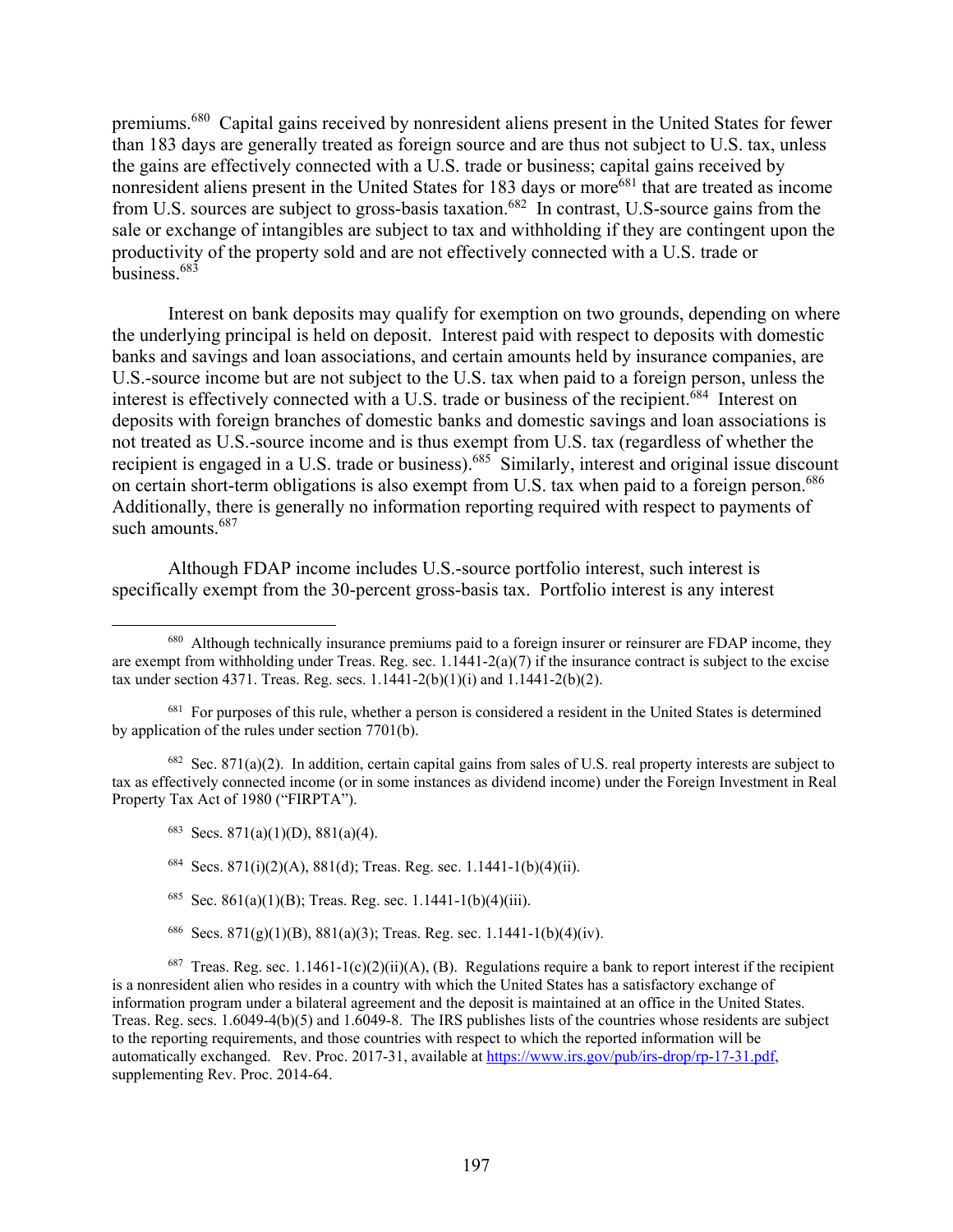(including original issue discount) that is paid on an obligation that is in registered form and for which the beneficial owner has provided to the U.S. withholding agent a statement certifying that the beneficial owner is not a U.S. person.<sup>688</sup> For obligations issued before March 19, 2012, portfolio interest also includes interest paid on an obligation that is not in registered form, provided that the obligation is shown to be targeted to foreign investors under the conditions sufficient to establish deductibility of the payment of such interest.<sup>689</sup> Portfolio interest, however, does not include interest received by a 10-percent shareholder,<sup>690</sup> certain contingent interest,<sup>691</sup> interest received by a controlled foreign corporation from a related person,<sup>692</sup> or interest received by a bank on an extension of credit made pursuant to a loan agreement entered into in the ordinary course of its trade or business. $693$ 

## Imposition of gross-basis tax and reporting by U.S. withholding agents

The 30-percent tax on FDAP income is generally collected by means of withholding.<sup>694</sup> Withholding on FDAP payments to foreign payees is required unless the withholding agent,<sup>695</sup> *i.e.*, the person making the payment to the foreign person receiving the income, can establish that the beneficial owner of the amount is eligible for an exemption from withholding or a reduced rate of withholding under an income tax treaty.<sup>696</sup> The principal statutory exemptions from the 30-percent tax apply to interest on bank deposits, and portfolio interest, described above.<sup>697</sup>

In many instances, the income subject to withholding is the only income of the foreign recipient that is subject to any U.S. tax. No U.S. Federal income tax return from the foreign

- $690$  Sec. 871(h)(3).
- $691$  Sec. 871(h)(4).
- $692$  Sec.  $881(c)(3)(C)$ .
- $693$  Sec.  $881(c)(3)(A)$ .
- 694 Secs. 1441, 1442.

696 Secs. 871, 881, 1441, 1442; Treas. Reg. sec. 1.1441-1(b).

 $697$  A reduced rate of withholding of 14 percent applies to certain scholarships and fellowships paid to individuals temporarily present in the United States. Sec. 1441(b). In addition to statutory exemptions, the 30 percent tax with respect to interest, dividends and royalties may be reduced or eliminated by a tax treaty between the United States and the country in which the recipient of income otherwise subject to tax is resident.

 $688$  Sec. 871(h)(2).

<sup>&</sup>lt;sup>689</sup> Sec. 163(f)(2)(B). The exception to the registration requirements for foreign targeted securities was repealed in 2010, effective for obligations issued two years after enactment, thus narrowing the portfolio interest exemption for obligations issued after March 18, 2012. See Hiring Incentives to Restore Employment Law of 2010, Pub. L. No. 111-147, sec. 502(b).

 $695$  Withholding agent is defined broadly to include any U.S. or foreign person that has the control, receipt, custody, disposal, or payment of an item of income of a foreign person subject to withholding. Treas. Reg. sec. 1.1441-7(a).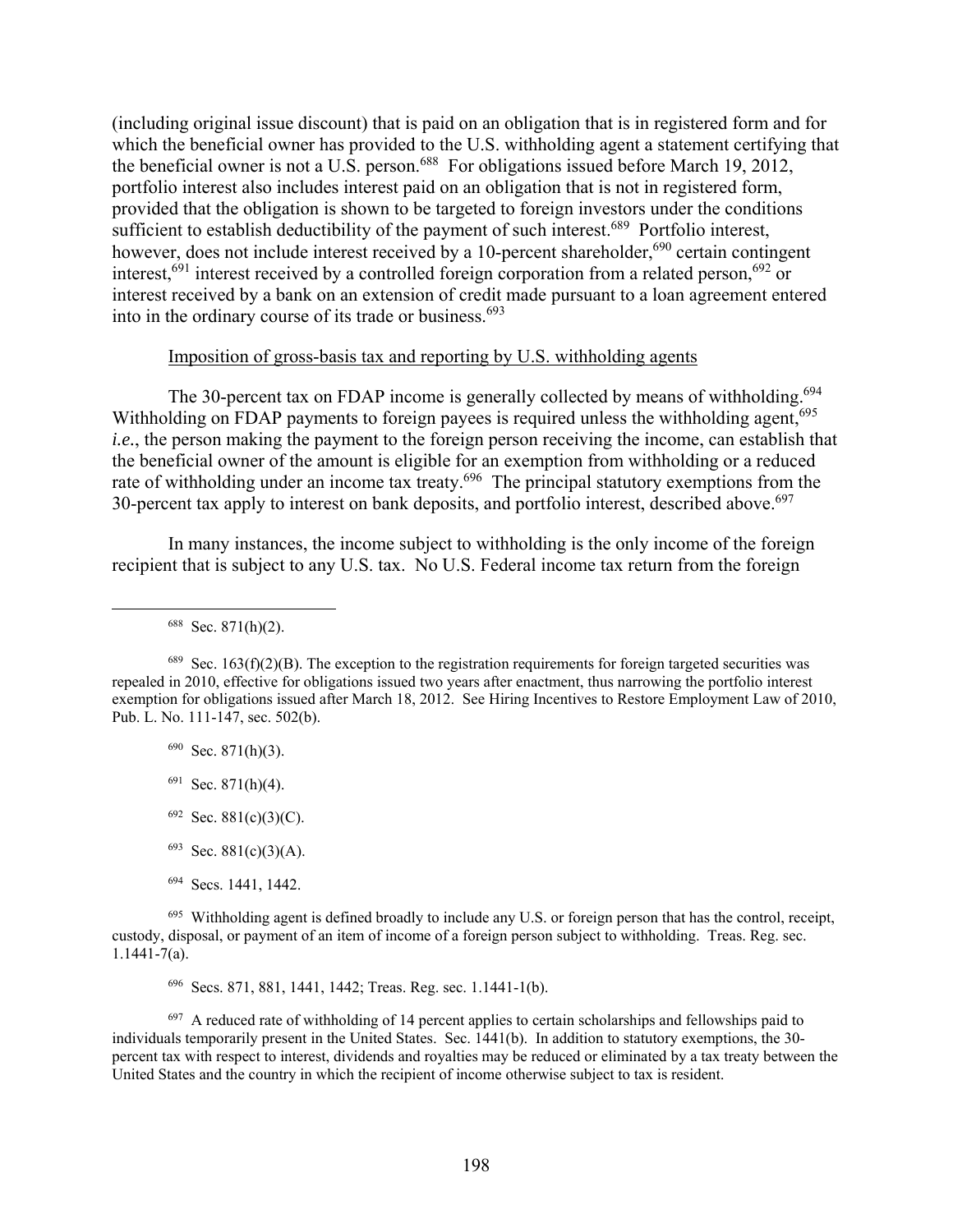recipient is generally FHRA required with respect to the income from which tax was withheld, if the recipient has no ECI income and the withholding is sufficient to satisfy the recipient's liability. Accordingly, although the 30-percent gross-basis tax is a withholding tax, it is also generally the final tax liability of the foreign recipient (unless the foreign recipients files for a refund).

A withholding agent that makes payments of U.S.-source amounts to a foreign person is required to report and pay over any amounts of U.S. tax withheld. The reports are due to be filed with the IRS by March 15 of the calendar year following the year in which the payment is made. Two types of reports are required: (1) a summary of the total U.S.-source income paid and withholding tax withheld on foreign persons for the year and (2) a report to both the IRS and the foreign person of that person's U.S.-source income that is subject to reporting.<sup>698</sup> The nonresident withholding rules apply broadly to any financial institution or other payor, including foreign financial institutions.699

To the extent that the withholding agent deducts and withholds an amount, the withheld tax is credited to the recipient of the income.<sup>700</sup> If the agent withholds more than is required, and results in an overpayment of tax, the excess may be refunded to the recipient of the income upon filing of a timely claim for refund.

#### Excise tax on foreign reinsurance premiums

An excise tax applies to premiums paid to foreign insurers and reinsurers covering U.S. risks.701 The excise tax is imposed on a gross basis at the rate of one percent on reinsurance and life insurance premiums, and at the rate of four percent on property and casualty insurance premiums. The excise tax does not apply to premiums that are effectively connected with the conduct of a U.S. trade or business or that are exempted from the excise tax under an applicable income tax treaty. The excise tax paid by one party cannot be credited if, for example, the risk is reinsured with a second party in a transaction that is also subject to the excise tax.

Many U.S. tax treaties provide an exemption from the excise tax, including the treaties with Germany, Japan, Switzerland, and the United Kingdom.<sup>702</sup> To prevent persons from inappropriately obtaining the benefits of exemption from the excise tax, the treaties generally include an anti-conduit rule. The most common anti-conduit rule provides that the treaty exemption applies to the excise tax only to the extent that the risks covered by the premiums are

700 Sec. 1462.

701 Secs. 4371-4374.

 $702$  Generally, when a foreign person qualifies for benefits under such a treaty, the United States is not permitted to collect the insurance premiums excise tax from that person.

 $698$  Treas. Reg. sec. 1.1461-1(b), (c).

 $699$  See Treas. Reg. sec. 1.1441-7(a) (definition of withholding agent includes foreign persons).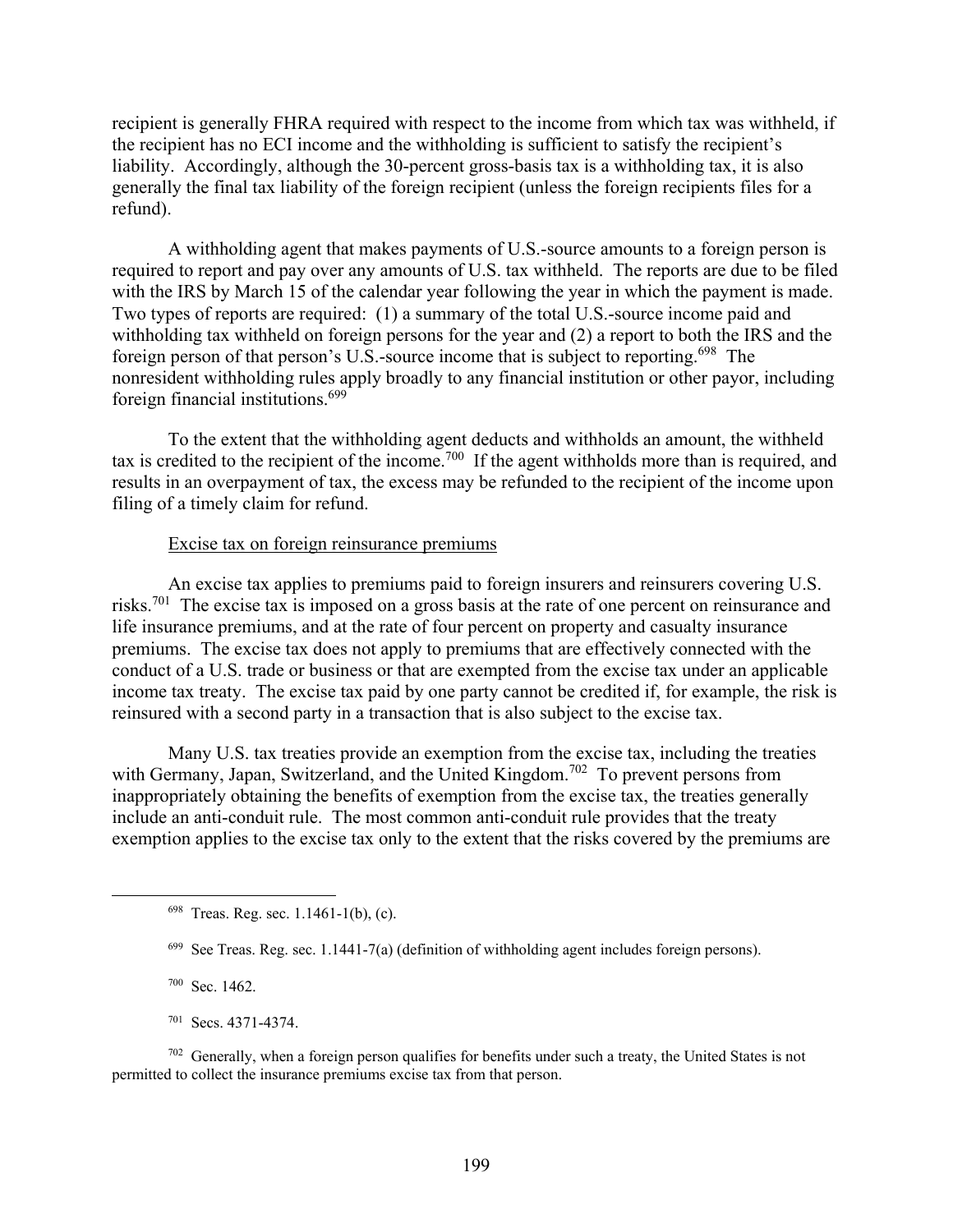not reinsured with a person not entitled to the benefits of the treaty (or any other treaty that provides exemption from the excise tax).<sup>703</sup>

#### **2. Net-basis taxation of U.S.-source income**

The United States taxes on a net basis the income of foreign persons that is "effectively connected" with the conduct of a trade or business in the United States.704 Any gross income derived by the foreign person that is not effectively connected with the person's U.S. business is not taken into account in determining the rates of U.S. tax applicable to the person's income from the business.705

## U.S. trade or business

A foreign person is subject to U.S. tax on a net basis if the person is engaged in a U.S. trade or business. Partners in a partnership and beneficiaries of an estate or trust are treated as engaged in the conduct of a trade or business within the United States if the partnership, estate, or trust is so engaged.706

The question whether a foreign person is engaged in a U.S. trade or business is factual and has generated much case law. Basic issues include whether the activity constitutes business rather than investing, whether sufficient activities in connection with the business are conducted in the United States, and whether the relationship between the foreign person and persons performing functions in the United States in respect of the business is sufficient to attribute those functions to the foreign person.

The trade or business rules differ from one activity to another. The term "trade or business within the United States" expressly includes the performance of personal services within the United States.<sup>707</sup> If, however, a nonresident alien individual performs personal services for a foreign employer, and the individual's total compensation for the services and period in the United States are minimal (\$3,000 or less in total compensation and 90 days or fewer of physical presence in a year), the individual is not considered to be engaged in a U.S.

 <sup>703</sup> In Rev. Rul. 2008-15, 2008-1 C.B. 633, the IRS provided guidance to the effect that the excise tax is imposed separately on each reinsurance policy covering a U.S. risk. Thus, if a U.S. insurer or reinsurer reinsures a U.S. risk with a foreign reinsurer, and that foreign reinsurer in turn reinsures the risk with a second foreign reinsurer, the excise tax applies to both the premium to the first foreign reinsurer and the premium to the second foreign reinsurer. In addition, if the first foreign reinsurer is resident in a jurisdiction with a tax treaty containing an excise tax exemption, the revenue ruling provides that the excise tax still applies to both payments to the extent that the transaction violates an anti-conduit rule in the applicable tax treaty. Even if no violation of an anti-conduit rule occurs, under the revenue ruling, the excise tax still applies to the premiums paid to the second foreign reinsurer, unless the second foreign reinsurer is itself entitled to an excise tax exemption.

<sup>704</sup> Secs. 871(b), 882.

<sup>705</sup> Secs. 871(b)(2), 882(a)(2).

<sup>706</sup> Sec. 875.

 $707$  Sec. 864(b).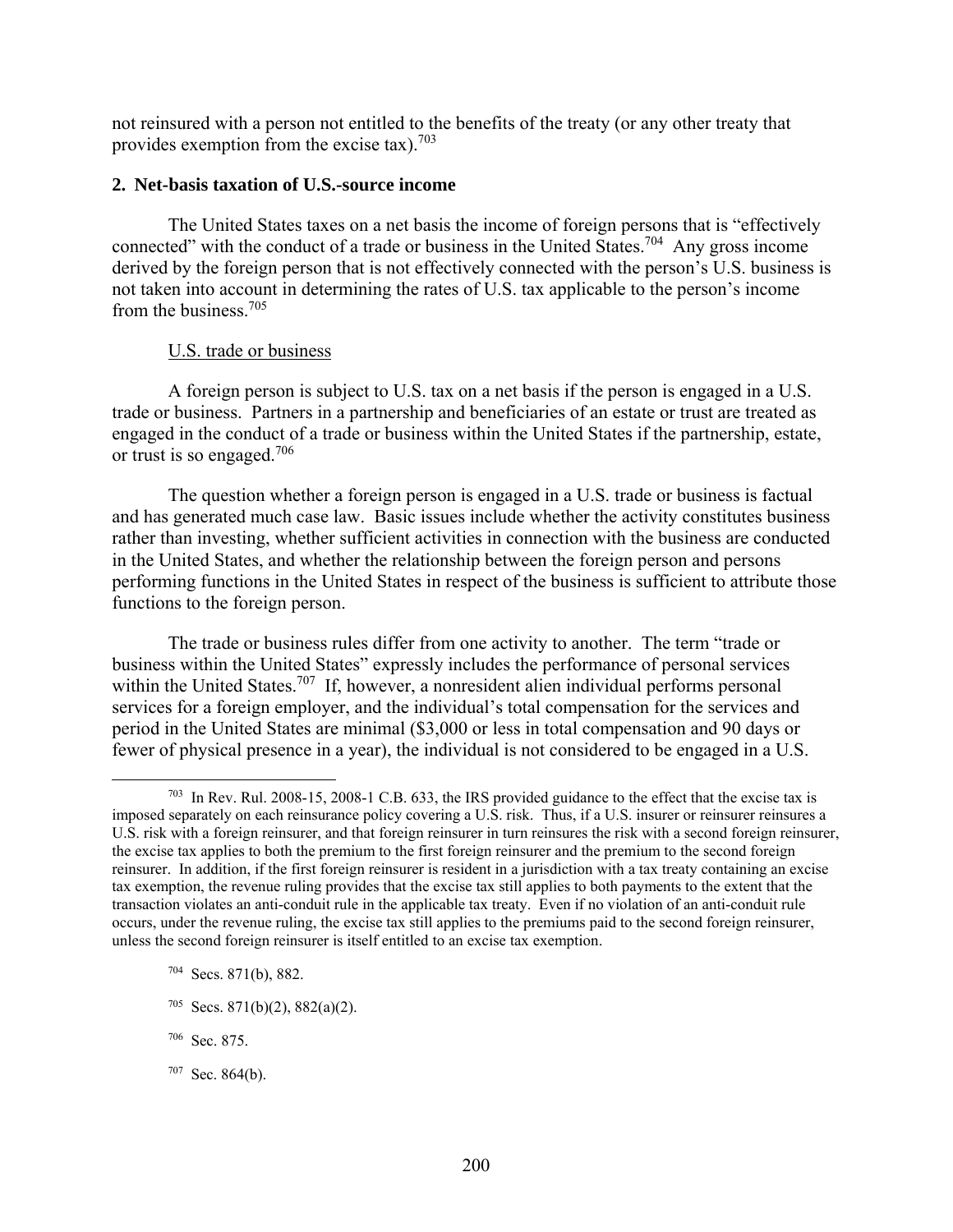trade or business.708 Detailed rules govern whether trading in stocks or securities or commodities constitutes the conduct of a U.S. trade or business.<sup>709</sup> A foreign person who trades in stock or securities or commodities in the United States through an independent agent generally is not treated as engaged in a U.S. trade or business if the foreign person does not have an office or other fixed place of business in the United States through which trades are carried out. A foreign person who trades stock or securities or commodities for the person's own account also generally is not considered to be engaged in a U.S. business so long as the foreign person is not a dealer in stock or securities or commodities.

For eligible foreign persons, U.S. bilateral income tax treaties restrict the application of net-basis U.S. taxation. Under each treaty, the United States is permitted to tax business profits only to the extent those profits are attributable to a U.S. permanent establishment of the foreign person. The threshold level of activities that constitute a permanent establishment is generally higher than the threshold level of activities that constitute a U.S. trade or business. For example, a permanent establishment typically requires the maintenance of a fixed place of business over a significant period of time.

## Effectively connected income

A foreign person that is engaged in the conduct of a trade or business within the United States is subject to U.S. net-basis taxation on the income that is "effectively connected" with the business. Specific statutory rules govern whether income is ECI.<sup>710</sup>

In the case of U.S.-source capital gain and U.S.-source income of a type that would be subject to gross basis U.S. taxation, the factors taken into account in determining whether the income is ECI include whether the income is derived from assets used in or held for use in the conduct of the U.S. trade or business and whether the activities of the trade or business were a material factor in the realization of the amount (the "asset use" and "business activities" tests).<sup>711</sup> Under the asset use and business activities tests, due regard is given to whether the income, gain, or asset was accounted for through the U.S. trade or business. All other U.S.-source income is treated as ECI $^{712}$ 

- 710 Sec. 864(c).
- $711$  Sec. 864(c)(2).
- $712$  Sec. 864(c)(3).

<sup>708</sup> Sec.  $864(b)(1)$ .

 $709$  Sec. 864(b)(2).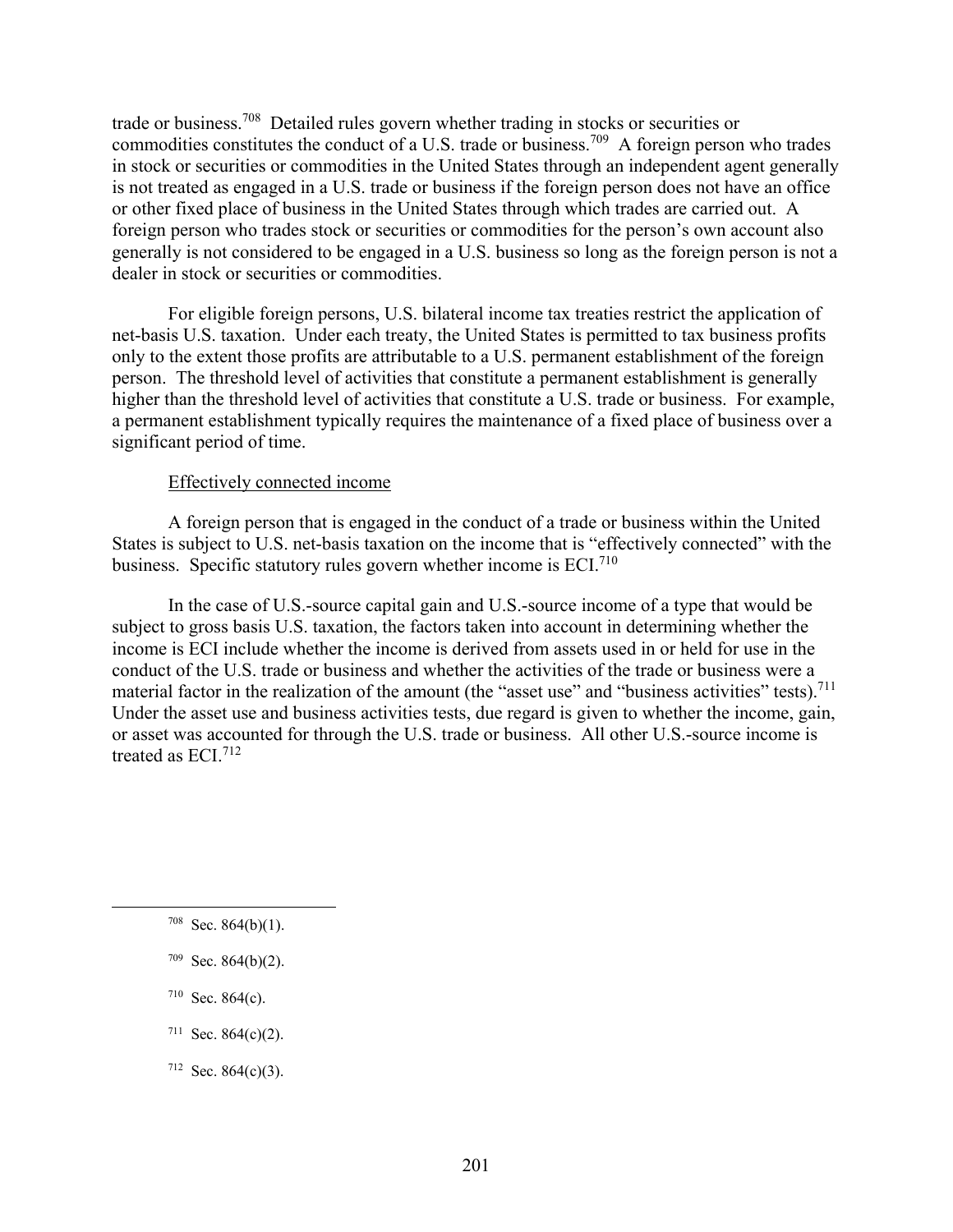A foreign person who is engaged in a U.S. trade or business may have limited categories of foreign-source income that are considered to be ECI.713 Foreign-source income not included in one of these categories (described next) generally is exempt from U.S. tax.

A foreign person's income from foreign sources generally is considered to be ECI only if the person has an office or other fixed place of business within the United States to which the income is attributable and the income is in one of the following categories: (1) rents or royalties for the use of patents, copyrights, secret processes or formulas, good will, trade-marks, trade brands, franchises, or other like intangible properties derived in the active conduct of the trade or business; (2) interest or dividends derived in the active conduct of a banking, financing, or similar business within the United States or received by a corporation the principal business of which is trading in stocks or securities for its own account; or  $(3)$  income derived from the sale or exchange (outside the United States), through the U.S. office or fixed place of business, of inventory or property held by the foreign person primarily for sale to customers in the ordinary course of the trade or business, unless the sale or exchange is for use, consumption, or disposition outside the United States and an office or other fixed place of business of the foreign person in a foreign country participated materially in the sale or exchange.<sup>714</sup> Foreign-source dividends, interest, and royalties are not treated as ECI if the items are paid by a foreign corporation more than 50 percent (by vote) of which is owned directly, indirectly, or constructively by the recipient of the income.<sup>715</sup>

In determining whether a foreign person has a U.S. office or other fixed place of business, the office or other fixed place of business of an agent generally is disregarded. The place of business of an agent other than an independent agent acting in the ordinary course of business is not disregarded, however, if the agent either has the authority (regularly exercised) to negotiate and conclude contracts in the name of the foreign person or has a stock of merchandise from which he regularly fills orders on behalf of the foreign person.<sup>716</sup> If a foreign person has a U.S. office or fixed place of business, income, gain, deduction, or loss is not considered attributable to the office unless the office was a material factor in the production of the income, gain, deduction, or loss and the office regularly carries on activities of the type from which the income, gain, deduction, or loss was derived. $717$ 

- 715 Sec.  $864(c)(4)(D)(i)$ .
- 716 Sec.  $864(c)(5)(A)$ .
- 717 Sec.  $864(c)(5)(B)$ .

 <sup>713</sup> This income is subject to net-basis U.S. taxation after allowance of a credit for any foreign income tax imposed on the income. Sec. 906.

 $714$  Sec. 864(c)(4)(B).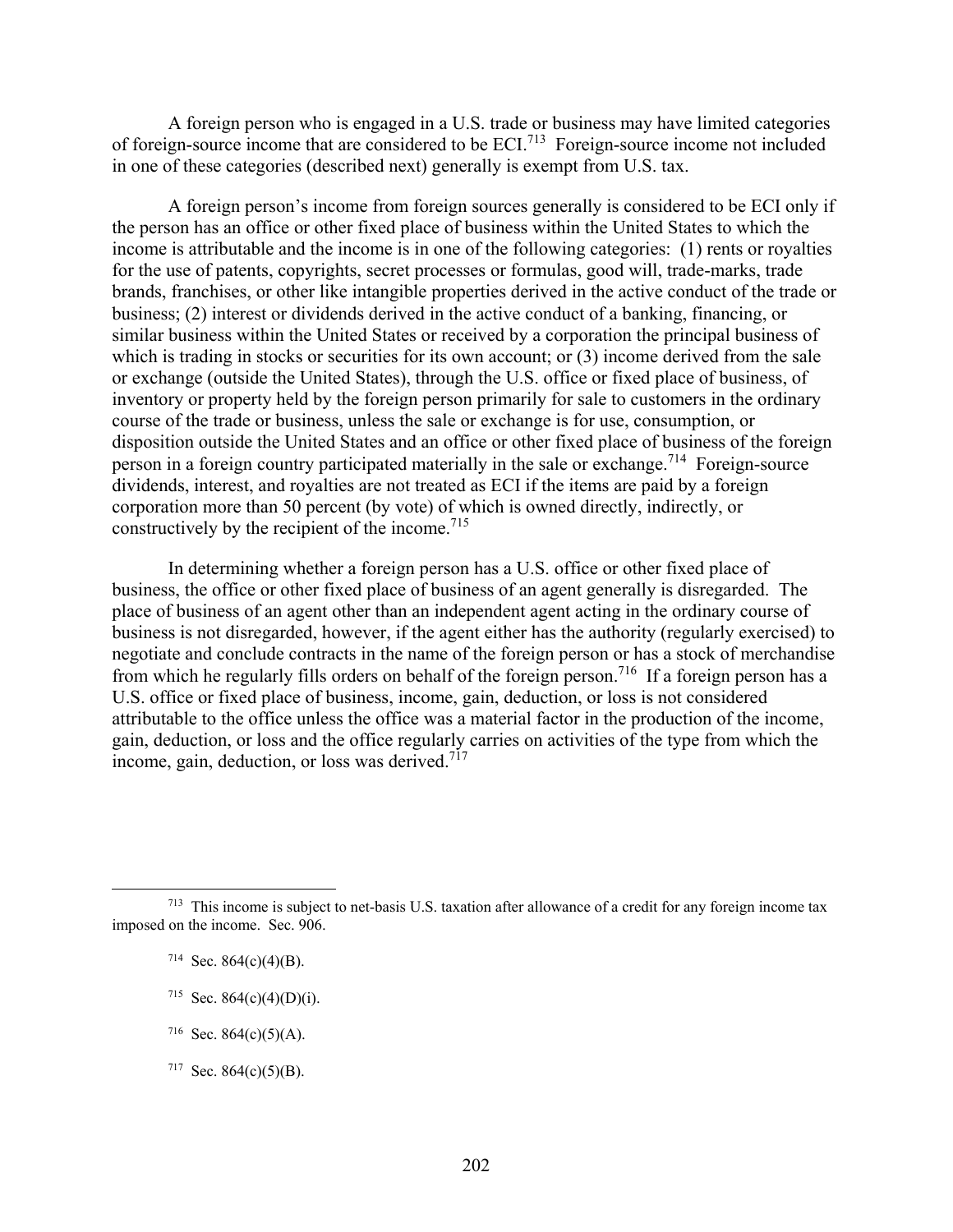Special rules apply in determining the ECI of an insurance company. The foreign-source income of a foreign corporation that is subject to tax under the insurance company provisions of the Code is treated as ECI if the income is attributable to its United States business.<sup>718</sup>

Income, gain, deduction, or loss for a particular year generally is not treated as ECI if the foreign person is not engaged in a U.S. trade or business in that year.<sup>719</sup> If, however, income or gain taken into account for a taxable year is attributable to the sale or exchange of property, the performance of services, or any other transaction that occurred in a prior taxable year, the determination whether the income or gain is taxable on a net basis is made as if the income were taken into account in the earlier year and without regard to the requirement that the taxpayer be engaged in a trade or business within the United States during the later taxable year.<sup>720</sup> If any property ceases to be used or held for use in connection with the conduct of a U.S. trade or business and the property is disposed of within 10 years after the cessation, the determination whether any income or gain attributable to the disposition of the property is taxable on a net basis is made as if the disposition occurred immediately before the property ceased to be used or held for use in connection with the conduct of a U.S. trade or business and without regard to the requirement that the taxpayer be engaged in a U.S. business during the taxable year for which the income or gain is taken into account.<sup>721</sup>

Transportation income from U.S. sources is treated as effectively connected with a foreign person's conduct of a U.S. trade or business only if the foreign person has a fixed place of business in the United States that is involved in the earning of such income and substantially all of such income of the foreign person is attributable to regularly scheduled transportation.<sup>722</sup> If the transportation income is effectively connected with conduct of a U.S. trade or business, the transportation income, along with transportation income that is from U.S. sources because the transportation both begins and ends in the United States, may be subject to net-basis taxation. Income from the international operation of a ship or aircraft may be eligible for an exemption under section 883, provided that the foreign jurisdiction has extended reciprocity for U.S.

- $719$  Sec. 864(c)(1)(B).
- $720$  Sec. 864(c)(6).
- $721$  Sec. 864(c)(7).
- $722$  Sec. 887(b)(4).

<sup>718</sup> Sec. 864(c)(4)(C).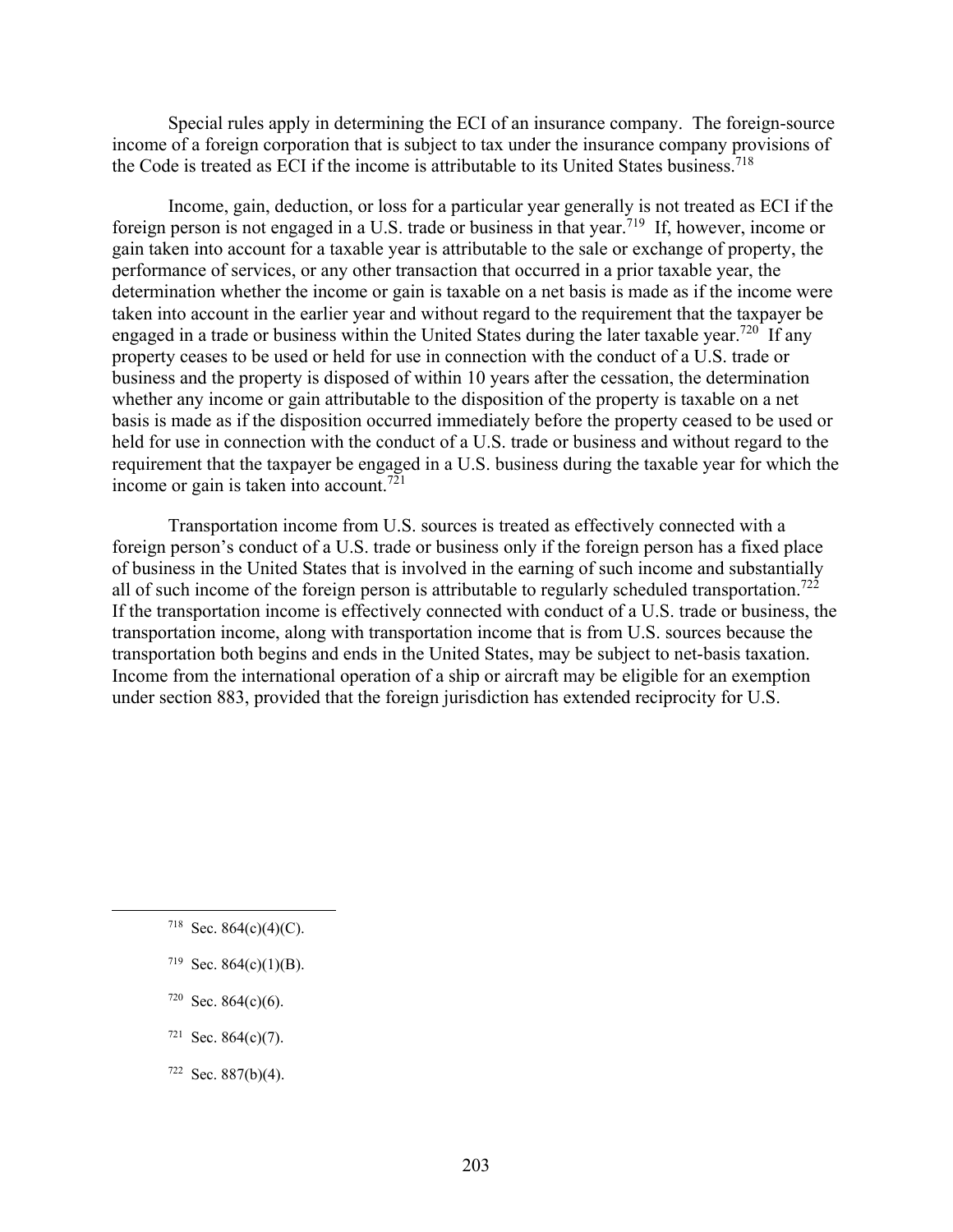businesses;<sup>723</sup> whether the party claiming an exemption is eligible for the tax relief;<sup>724</sup> and the activities that give rise to the income qualify under relevant regulations.

## Allowance of deductions

Taxable ECI is computed by taking into account deductions associated with gross ECI. For this purpose, the apportionment and allocation of deductions is addressed in detailed regulations. The regulations applicable to deductions other than interest expense set forth general guidelines for allocating deductions among classes of income and apportioning deductions between ECI and non-ECI. In some circumstances, deductions may be allocated on the basis of units sold, gross sales or receipts, costs of goods sold, profits contributed, expenses incurred, assets used, salaries paid, space used, time spent, or gross income received. More specific guidelines are provided for the allocation and apportionment of research and experimental expenditures, legal and accounting fees, income taxes, losses on dispositions of property, and net operating losses. Detailed regulations under section 861 address the allocation and apportionment of interest deductions. In general, interest is allocated and apportioned based on assets rather than income.

# **3. Special rules**

# FIRPTA

A foreign person's gain or loss from the disposition of a U.S. real property interest ("USRPI") is treated as ECI and, therefore, as taxable at the income tax rates applicable to U.S. persons, including the rates for net capital gain. A foreign person subject to tax on this income is required to file a U.S. tax return under the normal rules relating to receipt of ECI.<sup>725</sup> In the case of a foreign corporation, the gain from the disposition of a USRPI may also be subject to the branch profits tax at a 30-percent rate (or lower treaty rate).

The payor of income that FIRPTA treats as ECI ("FIRPTA income") is generally required to withhold U.S. tax from the payment.<sup>726</sup> The foreign person can request a refund with its U.S. tax return, if appropriate, based on that person's total ECI and deductions (if any) for the taxable year.

 $723$  The most recent compilation of countries that the United States recognizes as providing exemptions lists countries in three groups: Twenty-seven countries are eligible for exemption on the basis of a review of the legislation in the foreign jurisdiction; 39 nations exchanged diplomatic notes with the United States that grant exemption to some extent; and more than 50 nations are parties with the United States to bilateral income tax treaties that include a shipping article. Rev. Rul. 2008-17, 2008-1 C.B. 626, modified by Ann. 2008-57, 2008-C.B. 1192, 2008.

<sup>724</sup> Sec. 883(c) and regulations thereunder.

<sup>725</sup> Sec. 897(a).

<sup>726</sup> Sec. 1445 and Treasury regulations thereunder.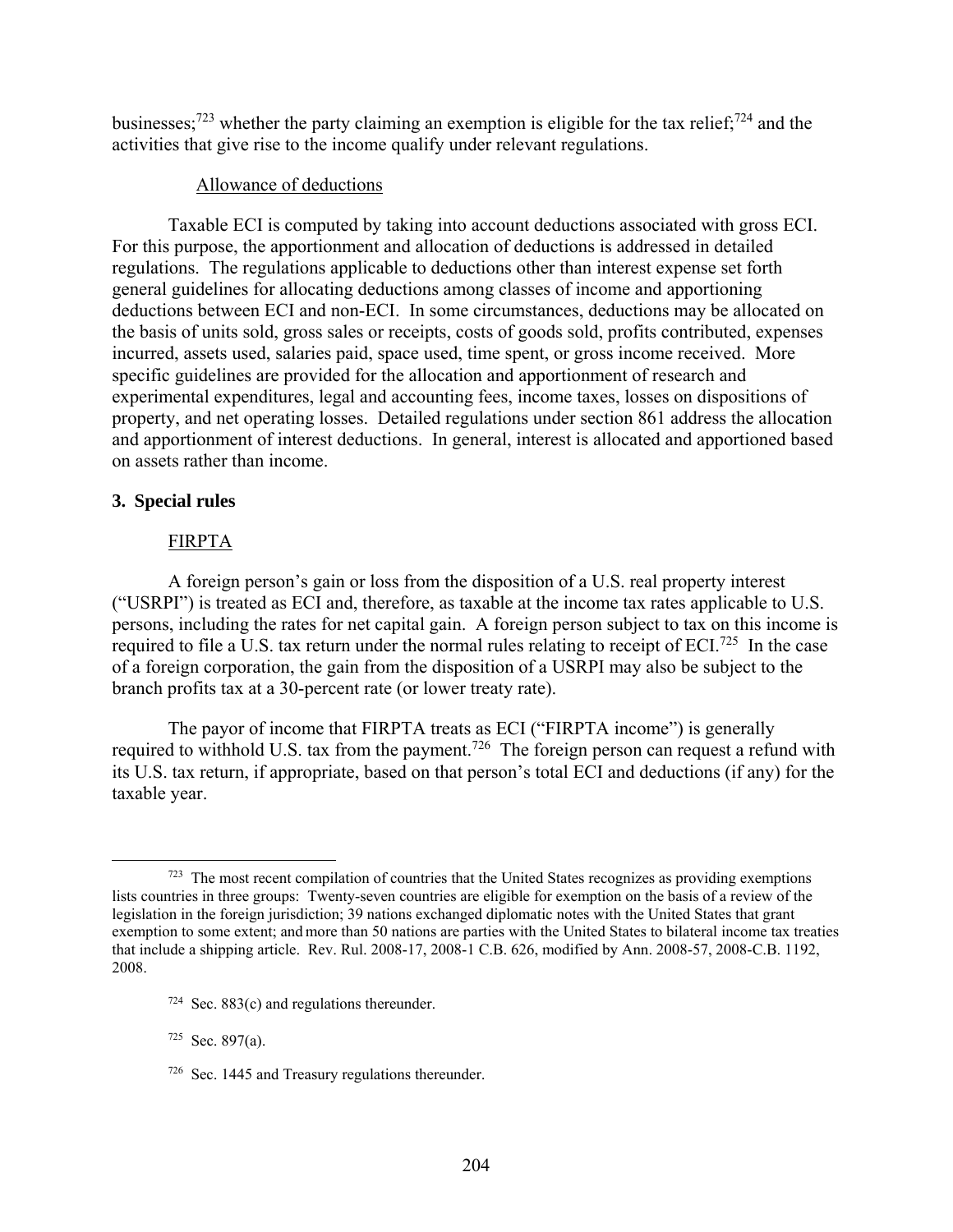#### Branch profits taxes

A domestic corporation owned by foreign persons is subject to U.S. income tax on its net income. The earnings of the domestic corporation are subject to a second tax, this time at the shareholder level, when dividends are paid. As described previously, when the shareholders are foreign, the second-level tax is imposed at a flat rate and collected by withholding. Unless the portfolio interest exemption or another exemption applies, interest payments made by a domestic corporation to foreign creditors are likewise subject to U.S. tax. To approximate these secondlevel withholding taxes imposed on payments made by domestic subsidiaries to their foreign parent corporations, the United States taxes a foreign corporation that is engaged in a U.S. trade or business through a U.S. branch on amounts of U.S. earnings and profits that are shifted out of, or amounts of interest that are deducted by, the U.S. branch of the foreign corporation. These branch taxes may be reduced or eliminated under an applicable income tax treaty.<sup>727</sup>

Under the branch profits tax, the United States imposes a tax of 30 percent on a foreign corporation's "dividend equivalent amount."<sup>728</sup> The dividend equivalent amount generally is the earnings and profits of a U.S. branch of a foreign corporation attributable to its ECI.<sup>729</sup> Limited categories of earnings and profits attributable to a foreign corporation's ECI are excluded in calculating the dividend equivalent amount.<sup>730</sup>

In arriving at the dividend equivalent amount, a branch's effectively connected earnings and profits are adjusted to reflect changes in a branch's U.S. net equity (that is, the excess of the branch's assets over its liabilities, taking into account only amounts treated as connected with its U.S. trade or business).<sup>731</sup> The first adjustment reduces the dividend equivalent amount to the extent the branch's earnings are reinvested in trade or business assets in the United States (or reduce U.S. trade or business liabilities). The second adjustment increases the dividend equivalent amount to the extent prior reinvested earnings are considered remitted to the home office of the foreign corporation.

Interest paid by a U.S. trade or business of a foreign corporation generally is treated as if paid by a domestic corporation and therefore is subject to U.S. 30-percent withholding tax (if the interest is paid to a foreign person and a Code or treaty exemption or reduction would not be available if the interest were actually paid by a domestic corporation).<sup>732</sup> Certain "excess" interest" of a U.S. trade or business of a foreign corporation is treated as if paid by a U.S.

728 Sec. 884(a).

729 Sec. 884(b).

 $730$  See sec.  $884(d)(2)$  (excluding, for example, earnings and profits attributable to gain from the sale of domestic corporation stock that constitutes a U.S. real property interest described in section 897.

731 Sec. 884(b).

 $732$  Sec. 884(f)(1)(A).

<sup>727</sup> See Treas. Reg. sec.  $1.884-1(g)$ ,  $-5$ .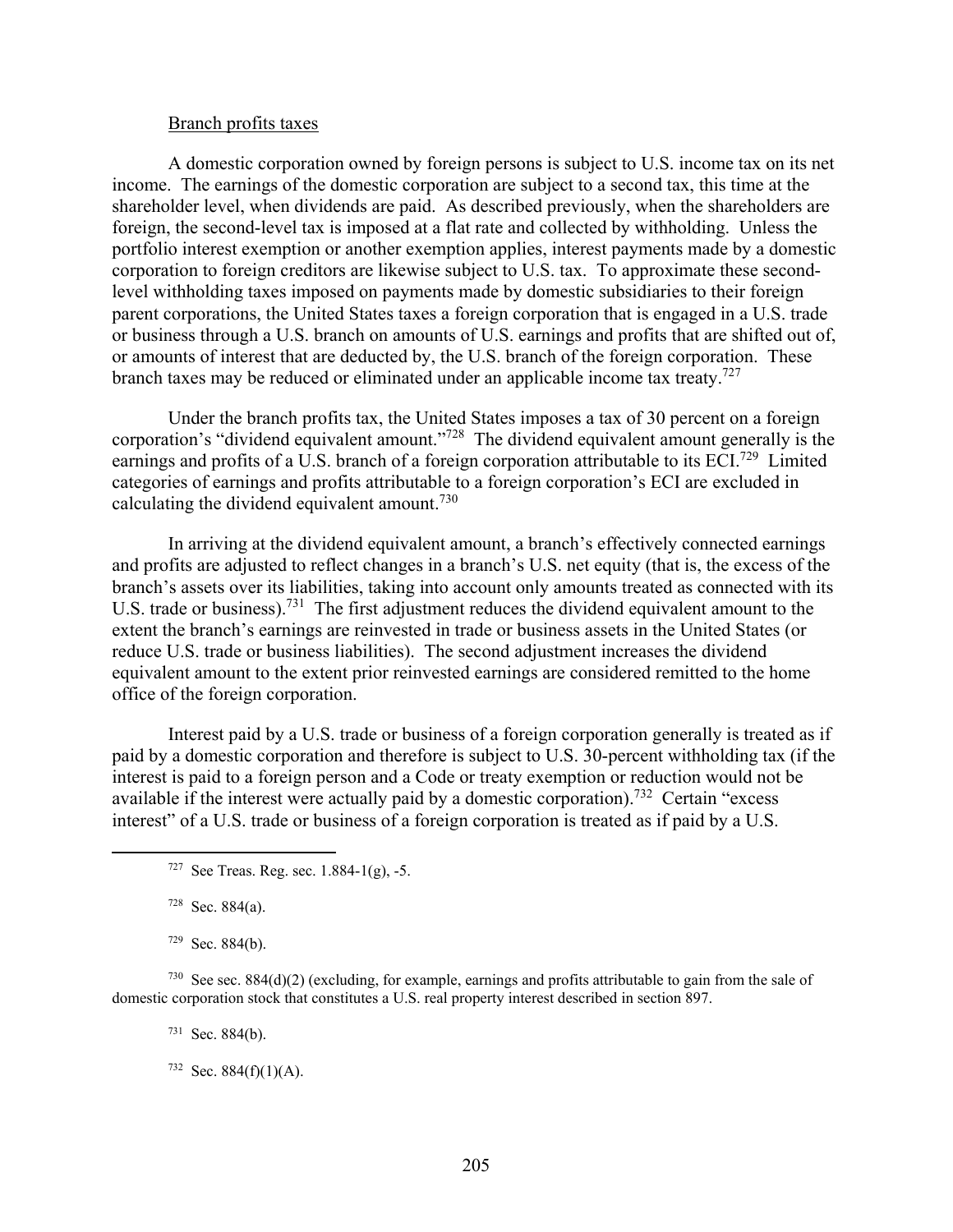corporation to a foreign parent and, therefore, is subject to U.S. 30-percent withholding tax.<sup>733</sup> For this purpose, excess interest is the excess of the interest expense of the foreign corporation apportioned to the U.S. trade or business over the amount of interest paid by the trade or business.

## Earnings stripping

Taxpayers are limited in their ability to reduce the U.S. tax on the income derived from their U.S. operations through certain earnings stripping transactions that involve interest payments. If the payor's debt-to-equity ratio exceeds 1.5 to 1 (a debt-to-equity ratio of 1.5 to 1 or less is considered a "safe harbor"), a deduction for disqualified interest paid or accrued by the payor in a taxable year is generally disallowed to the extent of the payor's excess interest expense.<sup>734</sup> Disqualified interest includes interest paid or accrued to related parties when no Federal income tax is imposed with respect to such interest;<sup>735</sup> to unrelated parties in certain instances in which a related party guarantees the debt ("guaranteed debt"); or to a REIT by a taxable REIT subsidiary of that REIT. Excess interest expense is the amount by which the payor's net interest expense (that is, the excess of interest paid or accrued over interest income) exceeds 50 percent of its adjusted taxable income (generally taxable income computed without regard to deductions for net interest expense, net operating losses, domestic production activities under section 199, depreciation, amortization, and depletion). Interest amounts disallowed under these rules can be carried forward indefinitely and are allowed as a deduction to the extent of excess limitation in a subsequent tax year. In addition, any excess limitation (that is, the excess, if any, of 50 percent of the adjusted taxable income of the payor over the payor's net interest expense) can be carried forward three years.

 $733$  Sec. 884(f)(1)(B).

 $734$  Sec. 163(j).

 $735$  If a tax treaty reduces the rate of tax on interest paid or accrued by the taxpayer, the interest is treated as interest on which no Federal income tax is imposed to the extent of the same proportion of such interest as the rate of tax imposed without regard to the treaty, reduced by the rate of tax imposed under the treaty, bears to the rate of tax imposed without regard to the treaty. Sec.  $163(i)(5)(B)$ .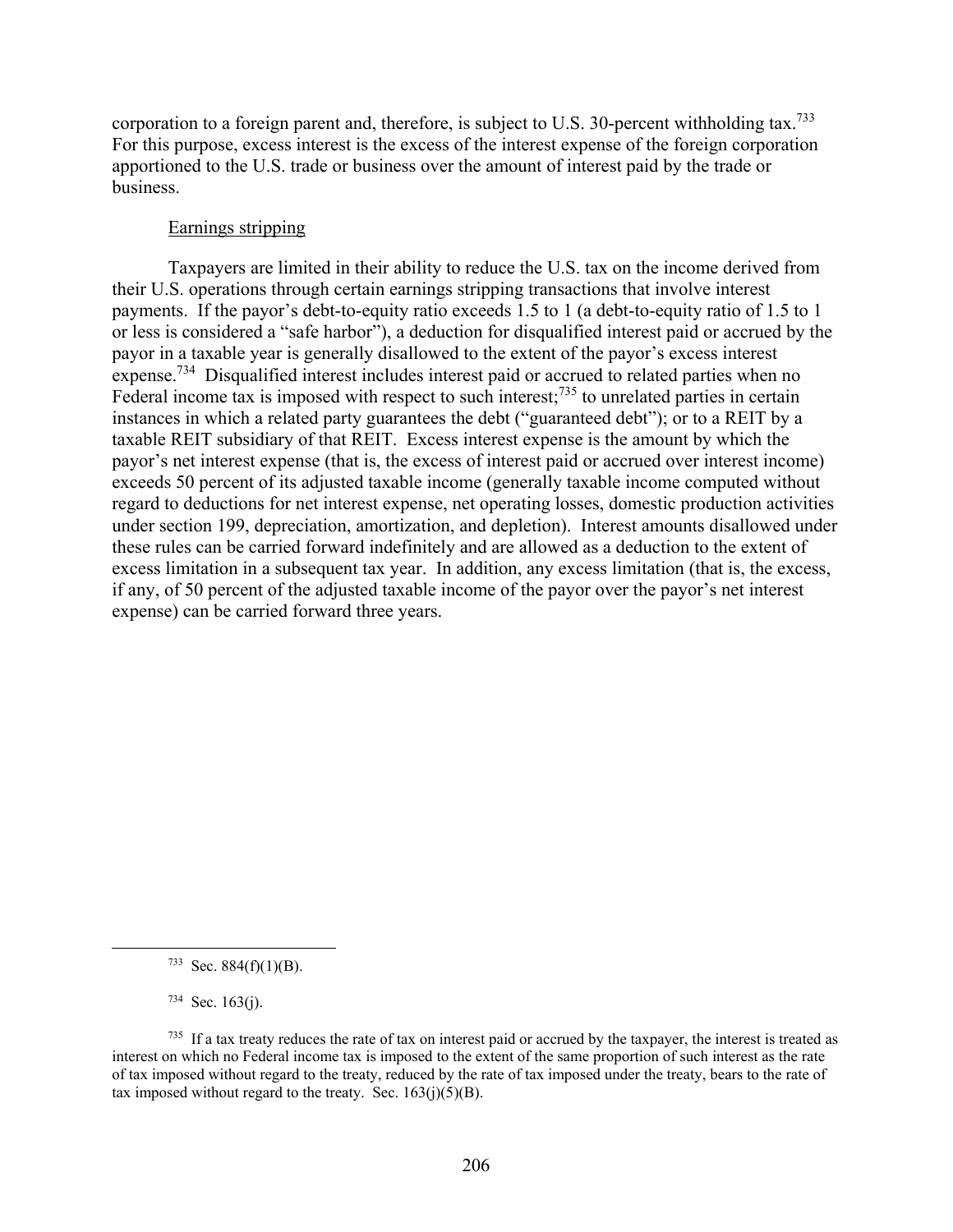## **D. U.S. Tax Rules Applicable to Foreign Activities of U.S. Persons (Outbound)**

## **1. In general**

In general, income earned directly by a U.S. person from the conduct of a foreign business is taxed on a current basis,<sup>736</sup> but income earned indirectly from a separate legal entity operating the foreign business is not. Instead, active foreign business income earned by a U.S. person indirectly through an interest in a foreign corporation generally is not subject to U.S. tax until the income is distributed as a dividend to the U.S. person. Certain anti-deferral regimes may cause the U.S. owner to be taxed on a current basis in the United States on certain categories of passive or highly mobile income earned by the foreign corporation regardless of whether the income has been distributed as a dividend to the U.S. owner. The main anti-deferral regimes that provide such exceptions are the controlled foreign corporation ("CFC") rules of subpart  $F^{737}$  and the passive foreign investment company ("PFIC") rules.<sup>738</sup> A foreign tax credit generally is available to offset, in whole or in part, the U.S. tax owed on foreign-source income, whether the income is earned directly by the domestic corporation, repatriated as an actual dividend, or included in the domestic parent corporation's income under one of the anti-deferral regimes.<sup>739</sup>

#### **2. Anti-deferral regimes**

#### **Subpart F**

Subpart  $F<sub>1</sub><sup>740</sup>$  applicable to CFCs and their shareholders, is the main anti-deferral regime of relevance to a U.S.-based multinational corporate group. A CFC generally is defined as any foreign corporation if U.S. persons own (directly, indirectly, or constructively) more than 50 percent of the corporation's stock (measured by vote or value), taking into account only those U.S. persons that are within the meaning of the term "United States shareholder," which refers only to those U.S. persons who own at least 10 percent of the stock (measured by vote only).<sup>741</sup>

#### Subpart F income

Under the subpart F rules, the United States generally taxes the 10-percent U.S. shareholders of a CFC on their pro rata shares of certain income of the CFC (referred to as

- 739 Secs. 901, 902, 960, 1293(f).
- 740 Secs. 951-964.

 $736$  A U.S. citizen or resident living abroad may be eligible to exclude from U.S. taxable income certain foreign earned income and foreign housing costs under section 911. For a description of this exclusion, see *Present Law and Issues in U.S. Taxation of Cross-Border Income* (JCX-42-11), September 6, 2011, p. 52.

<sup>737</sup> Secs. 951-964.

<sup>738</sup> Secs. 1291-1298.

<sup>741</sup> Secs. 951(b), 957, 958. The term "United States shareholder" is used interchangeably herein with "U.S. shareholder."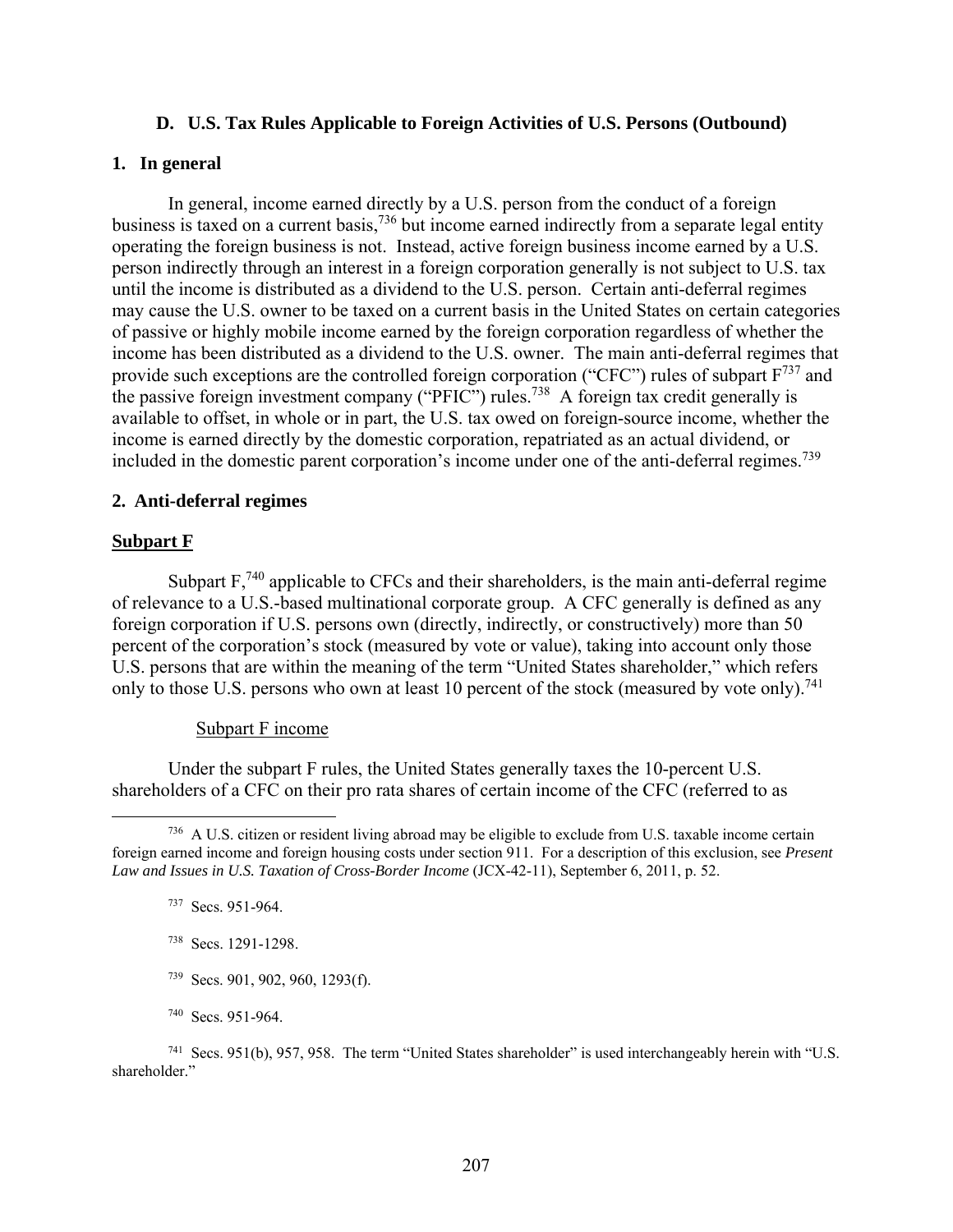"subpart F income"), without regard to whether the income is distributed to the shareholders.<sup>742</sup> In effect, the United States treats the 10-percent U.S. shareholders of a CFC as having received a current distribution of the corporation's subpart F income. With exceptions described below, subpart F income generally includes passive income and other income that is readily movable from one taxing jurisdiction to another. Subpart F income consists of foreign base company income,743 insurance income,744 and certain income relating to international boycotts and other violations of public policy.<sup>745</sup>

Foreign base company income consists of foreign personal holding company income, which includes passive income such as dividends, interest, rents, and royalties, and a number of categories of income from business operations, including foreign base company sales income, foreign base company services income, and foreign base company oil-related income.<sup>746</sup>

Insurance income subject to current inclusion under the subpart F rules includes any income of a CFC attributable to the issuing or reinsuring of any insurance or annuity contract in connection with risks located in a country other than the CFC's country of organization. Subpart F insurance income also includes income attributable to an insurance contract in connection with risks located within the CFC's country of organization as the result of an arrangement under which another corporation receives a substantially equal amount of consideration for insurance of other country risks. Finally, special rules apply under subpart F with respect to related person insurance income<sup>747</sup> in order to address captive insurance companies.748 Under these rules, the threshold for determining control is reduced to 25 percent, and any level of stock ownership by a U.S. person in such corporation is sufficient for the person to be treated as a U.S. shareholder.

## Investments in U.S. property

The 10-percent U.S. shareholders of a CFC also are required to include currently in income for U.S. tax purposes their pro rata shares of the corporation's untaxed earnings invested

742 Sec. 951(a).

743 Sec. 954.

744 Sec. 953.

745 Sec. 952(a)(3)-(5).

746 Sec. 954.

 $747$  Sec. 953(c). Related person insurance income is defined for this purpose to mean any insurance income attributable to a policy of insurance or reinsurance with respect to which the primary insured is either a U.S. shareholder (within the meaning of the provision) in the foreign corporation receiving the income or a person related to such a shareholder.

748 Joint Committee on Taxation, *General Explanation of the Tax Reform Act of 1986* (JCS-10-87), May 4, 1987, p. 968.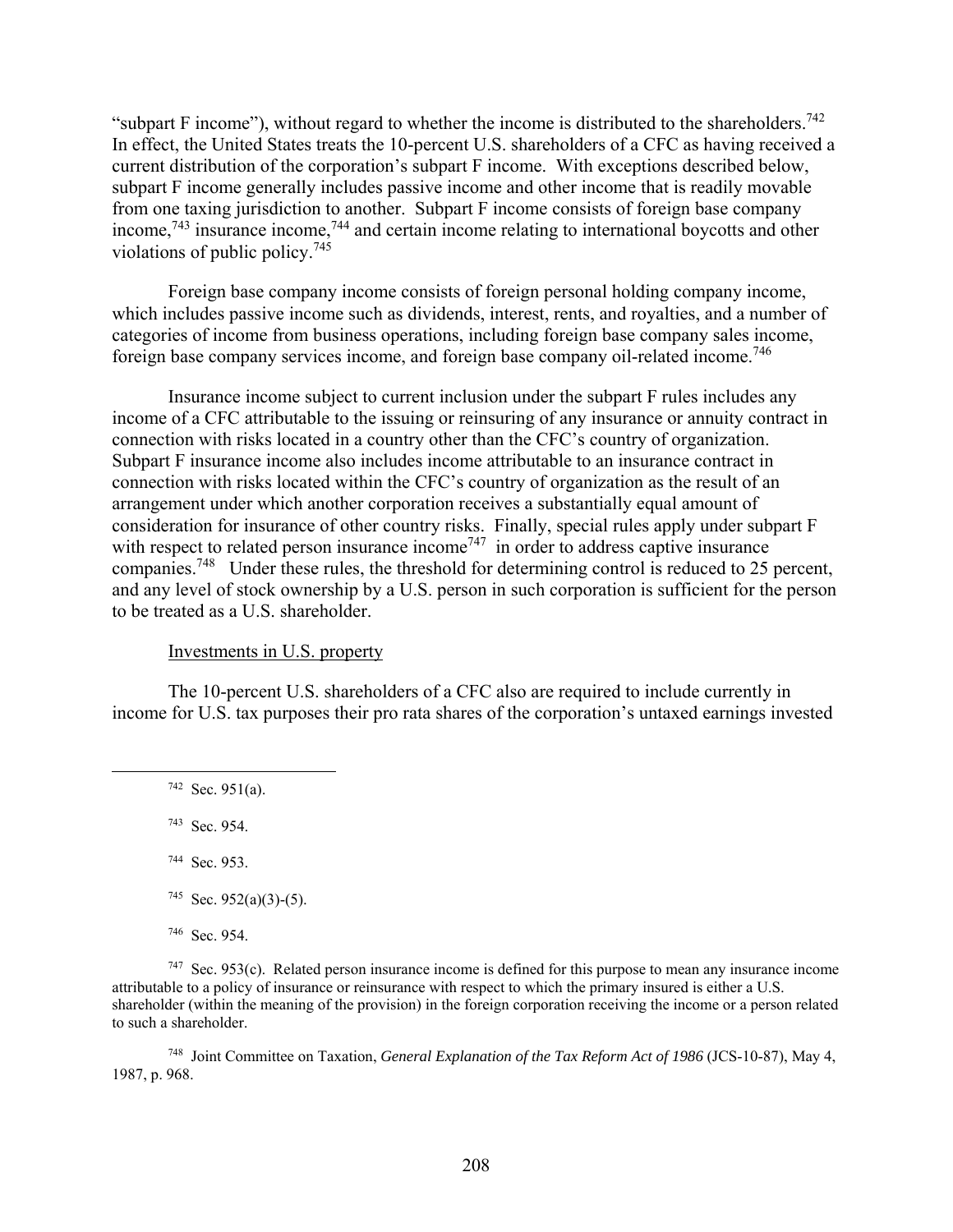in certain items of U.S. property.<sup>749</sup> This U.S. property generally includes tangible property located in the United States, stock of a U.S. corporation, an obligation of a U.S. person, and certain intangible assets, such as patents and copyrights, acquired or developed by the CFC for use in the United States.<sup>750</sup> There are specific exceptions to the general definition of U.S. property, including for bank deposits, certain export property, and certain trade or business obligations.751 The inclusion rule for investment of earnings in U.S. property is intended to prevent taxpayers from avoiding U.S. tax on dividend repatriations by repatriating CFC earnings through non-dividend payments, such as loans to U.S. persons.

## Subpart F exceptions

Several exceptions to the broad definition of subpart F income permit continued deferral for income from certain transactions, dividends, interest and certain rents and royalties received by a CFC from a related corporation organized and operating in the same foreign country in which the CFC is organized.<sup>752</sup> The same-country exception is not available to the extent that the payments reduce the subpart F income of the payor. A second exception from foreign base company income and insurance income is available for any item of income received by a CFC if the taxpayer establishes that the income was subject to an effective foreign income tax rate greater than 90 percent of the maximum U.S. corporate income tax rate (that is, more than 90 percent of 35 percent, or 31.5 percent).753

A provision colloquially referred to as the "CFC look-through" rule excludes from foreign personal holding company income dividends, interest, rents, and royalties received or accrued by one CFC from a related CFC (with relation based on control) to the extent attributable or properly allocable to non-subpart-F income of the payor.<sup> $754$ </sup> The look-through rule applies to taxable years of foreign corporations beginning before January 1, 2020, and to taxable years of U.S. shareholders with or within which such taxable years of foreign corporations end.755

- 749 Secs.  $951(a)(1)(B)$ , 956.
- 750 Sec. 956(c)(1).
- 751 Sec. 956(c)(2).
- 752 Sec. 954(c)(3).
- 753 Sec. 954(b)(4).
- 754 Sec. 954(c)(6).

755 See section 144 of the Protecting Americans from Tax Hikes Act of 2015 (Division Q of Pub. L. No. 114-113), H.R. 2029 ["the PATH Act of 2015"], which extended section 954(c)(6) for five years. Congress has previously extended the application of section  $954(c)(6)$  several times, most recently in the Tax Increase Prevention Act of 2014, Pub. L. No. 113-295; Pub. L. No. 107-147, sec. 614, 2002; Pub. L. No. 106-170, sec. 503, 1999; Pub. L. No. 105-277, 1998.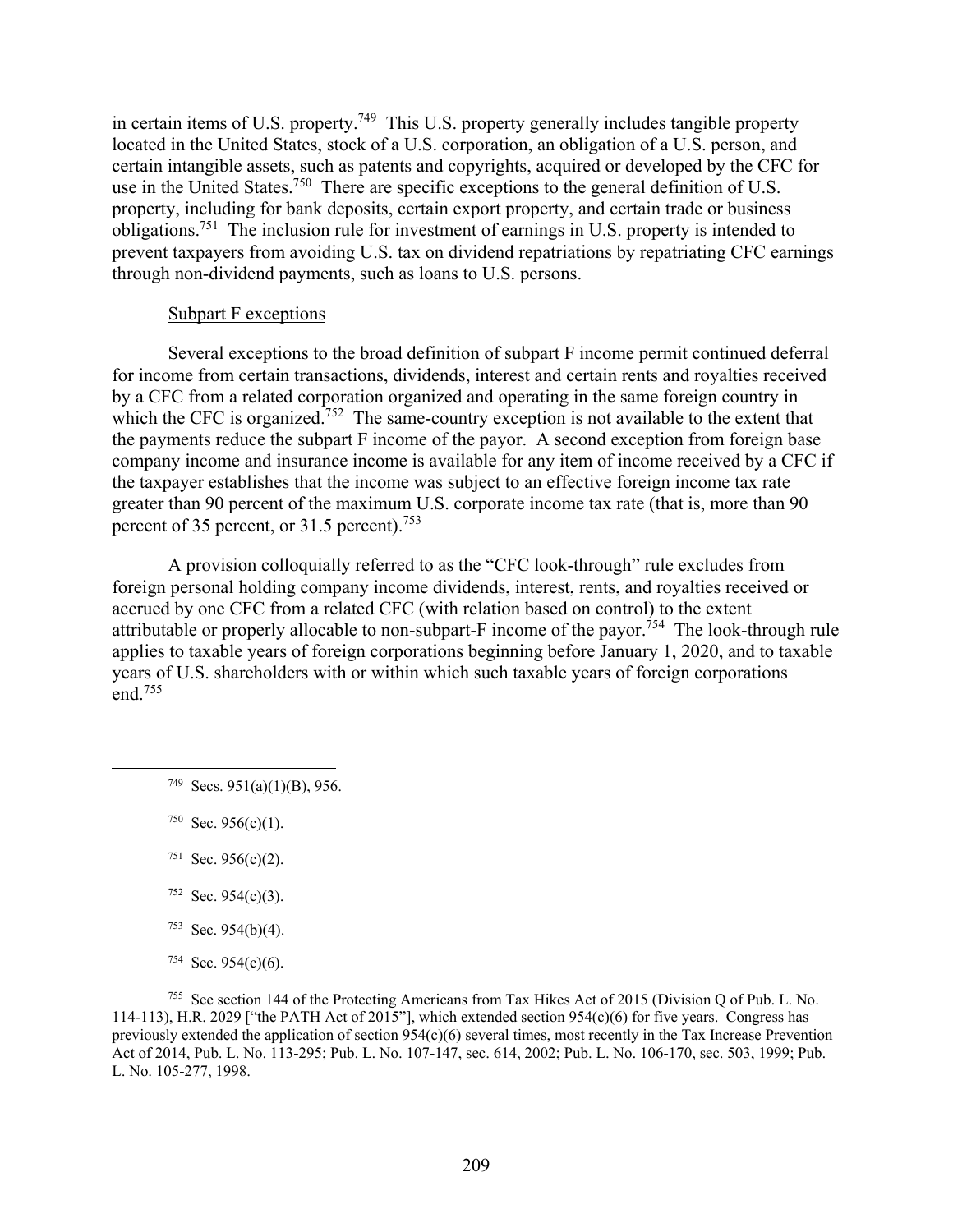There is also an exclusion from subpart F income for certain income of a CFC that is derived in the active conduct of banking or financing business ("active financing income"), which applies to all taxable years of the foreign corporation beginning after December 31, 2014, and for taxable years of the shareholders that end during or within such taxable years of the corporation.756 With respect to income derived in the active conduct of a banking, financing, or similar business, a CFC is required to be predominantly engaged in such business and to conduct substantial activity with respect to such business in order to qualify for the active financing exceptions. In addition, certain nexus requirements apply, which provide that income derived by a CFC or a qualified business unit ("QBU") of a CFC from transactions with customers is eligible for the exceptions if, among other things, substantially all of the activities in connection with such transactions are conducted directly by the CFC or QBU in its home country, and such income is treated as earned by the CFC or QBU in its home country for purposes of such country's tax laws. Moreover, the exceptions apply to income derived from certain cross border transactions, provided that certain requirements are met.

In the case of a securities dealer, an exception from foreign personal holding company income applies to any interest or dividend (or certain equivalent amounts) from any transaction, including a hedging transaction or a transaction consisting of a deposit of collateral or margin, entered into in the ordinary course of the dealer's trade or business as a dealer in securities within the meaning of section 475.<sup>757</sup> In the case of a QBU of the dealer, the income is required to be attributable to activities of the QBU in the country of incorporation, or to a QBU in the country in which the QBU both maintains its principal office and conducts substantial business activity. A coordination rule provides that, for securities dealers, this exception generally takes precedence over the exception for active financing income.

Income is treated as active financing income only if, among other requirements, it is derived by a CFC or by a QBU of that CFC. Certain activities conducted by persons related to the CFC or its QBU are treated as conducted directly by the CFC or QBU.758 An activity qualifies under this rule if the activity is performed by employees of the related person and if the related person is an eligible CFC, the home country of which is the same as the home country of the related CFC or QBU; the activity is performed in the home country of the related person; and the related person receives arm's-length compensation that is treated as earned in the home country. Income from an activity qualifying under this rule is excluded from subpart F income so long as the other active financing requirements are satisfied.

Certain income of a qualifying branch of a qualifying insurance company with respect to risks located within the home country of the branch or within the CFC's country of creation or organization are also excepted from foreign personal holding company income, provided that certain requirements are met. Further, additional exceptions from insurance income and from

 <sup>756</sup> Sec. 954(h). See section 128 of the PATH Act of 2015, which made the active financing exception permanent.

<sup>757</sup> Sec. 954(c)(2)(C).

 $758$  Sec. 954(h)(3)(E).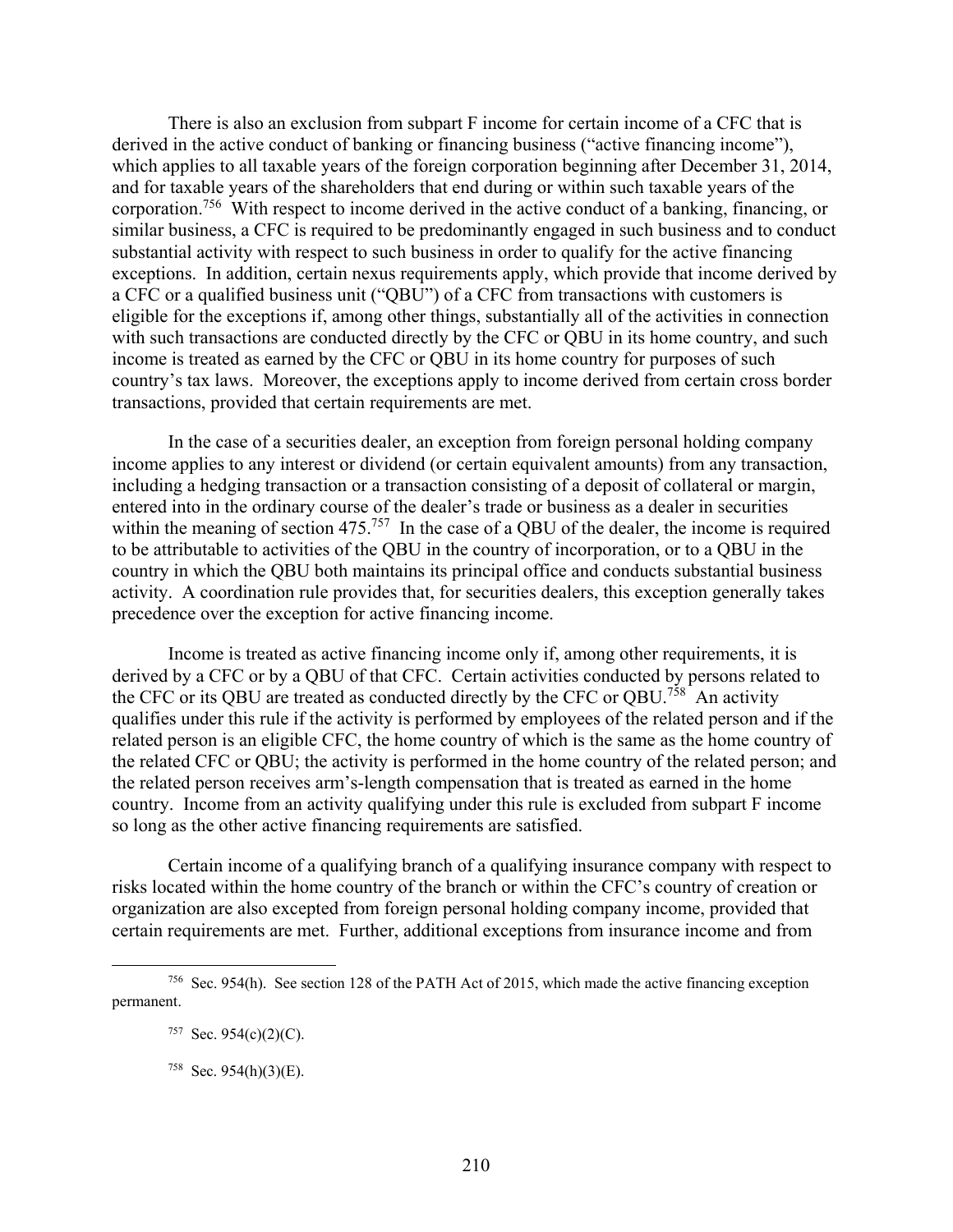foreign personal holding company income apply for certain income of certain CFCs or branches with respect to risks located in a country other than the United States, provided that the requirements for these exceptions, including reserve requirements, are met.759

### Exclusion of previously taxed earnings and profits

A 10-percent U.S. shareholder of a CFC may exclude from its income actual distributions of earnings and profits from the CFC that were previously included in the 10-percent U.S. shareholder's income under subpart F.<sup>760</sup> Any income inclusion (under section 956) resulting from investments in U.S. property may also be excluded from the 10-percent U.S. shareholder's income when such earnings are ultimately distributed.761 Ordering rules provide that distributions from a CFC are treated as coming first out of earnings and profits of the CFC that have been previously taxed under subpart F, then out of other earnings and profits.<sup>762</sup>

### Basis adjustments

In general, a 10-percent U.S. shareholder of a CFC receives a basis increase with respect to its stock in the CFC equal to the amount of the CFC's earnings that are included in the 10-percent U.S. shareholder's income under subpart F.763 Similarly, a 10-percent U.S. shareholder of a CFC generally reduces its basis in the CFC's stock in an amount equal to any distributions that the 10-percent U.S. shareholder receives from the CFC that are excluded from its income as previously taxed under subpart  $F<sup>764</sup>$ 

### **Passive foreign investment companies**

The Tax Reform Act of 1986<sup>765</sup> established the PFIC anti-deferral regime. A PFIC is generally defined as any foreign corporation if 75 percent or more of its gross income for the taxable year consists of passive income, or 50 percent or more of its assets consists of assets that

 <sup>759</sup> Subject to approval by the IRS, a taxpayer may establish that the reserve of a life insurance company for life insurance and annuity contracts is the amount taken into account in determining the foreign statement reserve for the contract (reduced by catastrophe, equalization, or deficiency reserve or any similar reserve). IRS approval is to be based on whether the method, the interest rate, the mortality and morbidity assumptions, and any other factors taken into account in determining foreign statement reserves (taken together or separately) provide an appropriate means of measuring income for Federal income tax purposes.

 $760$  Sec. 959(a)(1).

 $761$  Sec. 959(a)(2).

 $762$  Sec. 959(c).

 $763$  Sec. 961(a).

 $764$  Sec. 961(b).

<sup>765</sup> Pub. L. No. 99-514.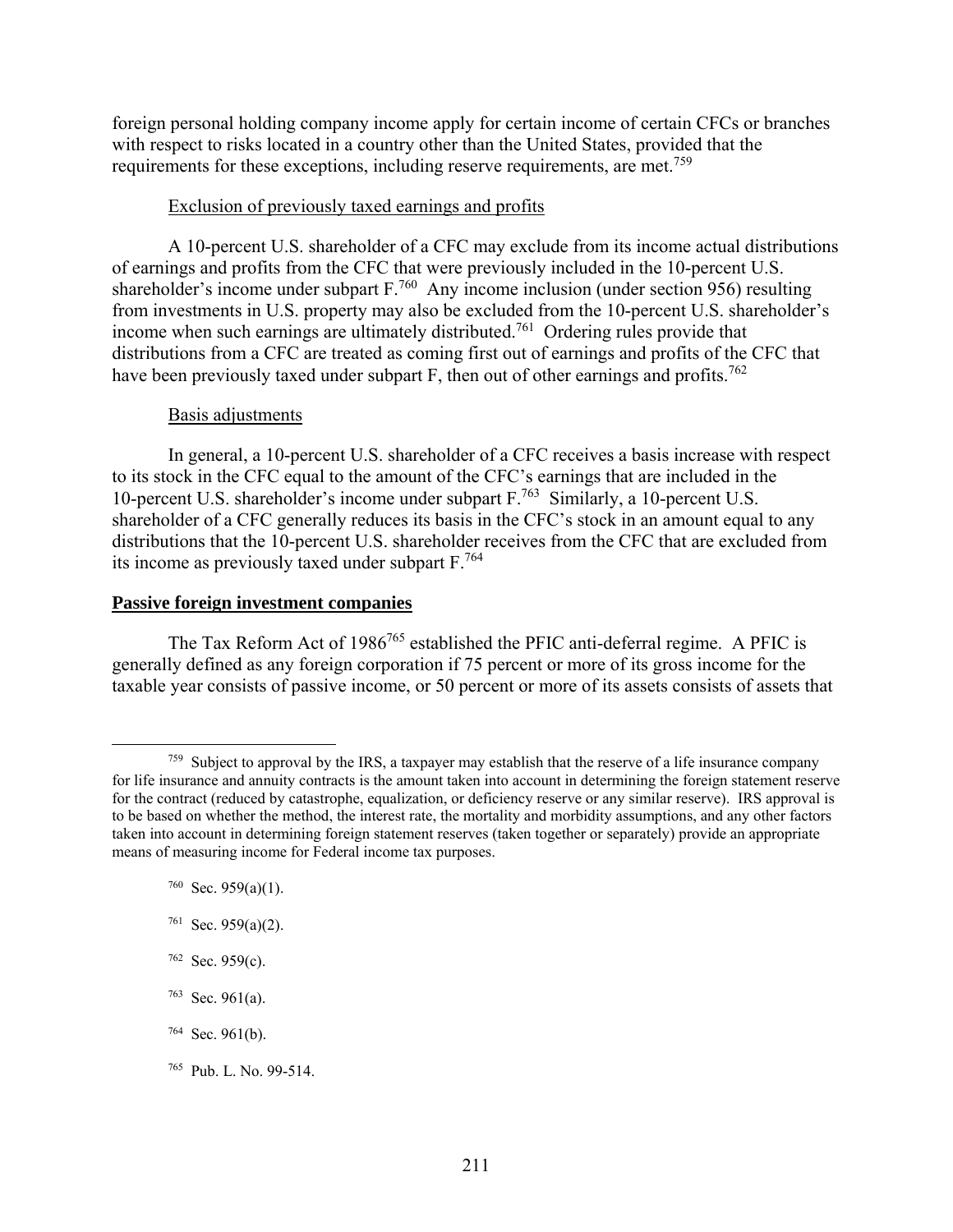produce, or are held for the production of, passive income.<sup>766</sup> Alternative sets of income inclusion rules apply to U.S. persons that are shareholders in a PFIC, regardless of their percentage ownership in the company. One set of rules applies to PFICs that are qualified electing funds, under which electing U.S. shareholders currently include in gross income their respective shares of the company's earnings, with a separate election to defer payment of tax, subject to an interest charge, on income not currently received.<sup>767</sup> A second set of rules applies to PFICs that are not qualified electing funds, under which U.S. shareholders pay tax on certain income or gain realized through the company, plus an interest charge that is attributable to the value of deferral.<sup>768</sup> A third set of rules applies to PFIC stock that is marketable, under which electing U.S. shareholders currently take into account as income (or loss) the difference between the fair market value of the stock as of the close of the taxable year and their adjusted basis in such stock (subject to certain limitations), often referred to as "marking to market."<sup>769</sup>

Under the PFIC regime, passive income is any income which is of a kind that would be foreign personal holding company income, including dividends, interest, royalties, rents, and certain gains on the sale or exchange of property, commodities, or foreign currency. However, among other exceptions, passive income does not include any income derived in the active conduct of an insurance business by a corporation that is predominantly engaged in an insurance business and that would be subject to tax under subchapter L if it were a domestic corporation.<sup>770</sup> In applying the insurance exception, the IRS analyzes whether risks assumed under contracts issued by a foreign company organized as an insurer are truly insurance risks, whether the risks are limited under the terms of the contracts, and the status of the company as an insurance company.771

### **Other anti-deferral rules**

The subpart F and PFIC rules are not the only anti-deferral regimes. Other rules that impose current U.S. taxation on income earned through corporations include the accumulated earnings tax rules<sup>772</sup> and the personal holding company rules.

Rules for coordination among the anti-deferral regimes are provided to prevent U.S. persons from being subject to U.S. tax on the same item of income under multiple regimes. For

- 768 Sec. 1291.
- 769 Sec. 1296.
- $770$  Sec. 1297(b)(2)(B).

771 Notice 2003-34, 2003-C.B. 1 990, June 9, 2003. See also, Prop. Treas. Reg. sec. 1.1297-4, 26 CFR Part 1, REG-108214-15, April 24, 2015.

772 Secs. 531-537.

 <sup>766</sup> Sec. 1297.

<sup>767</sup> Secs. 1293-1295.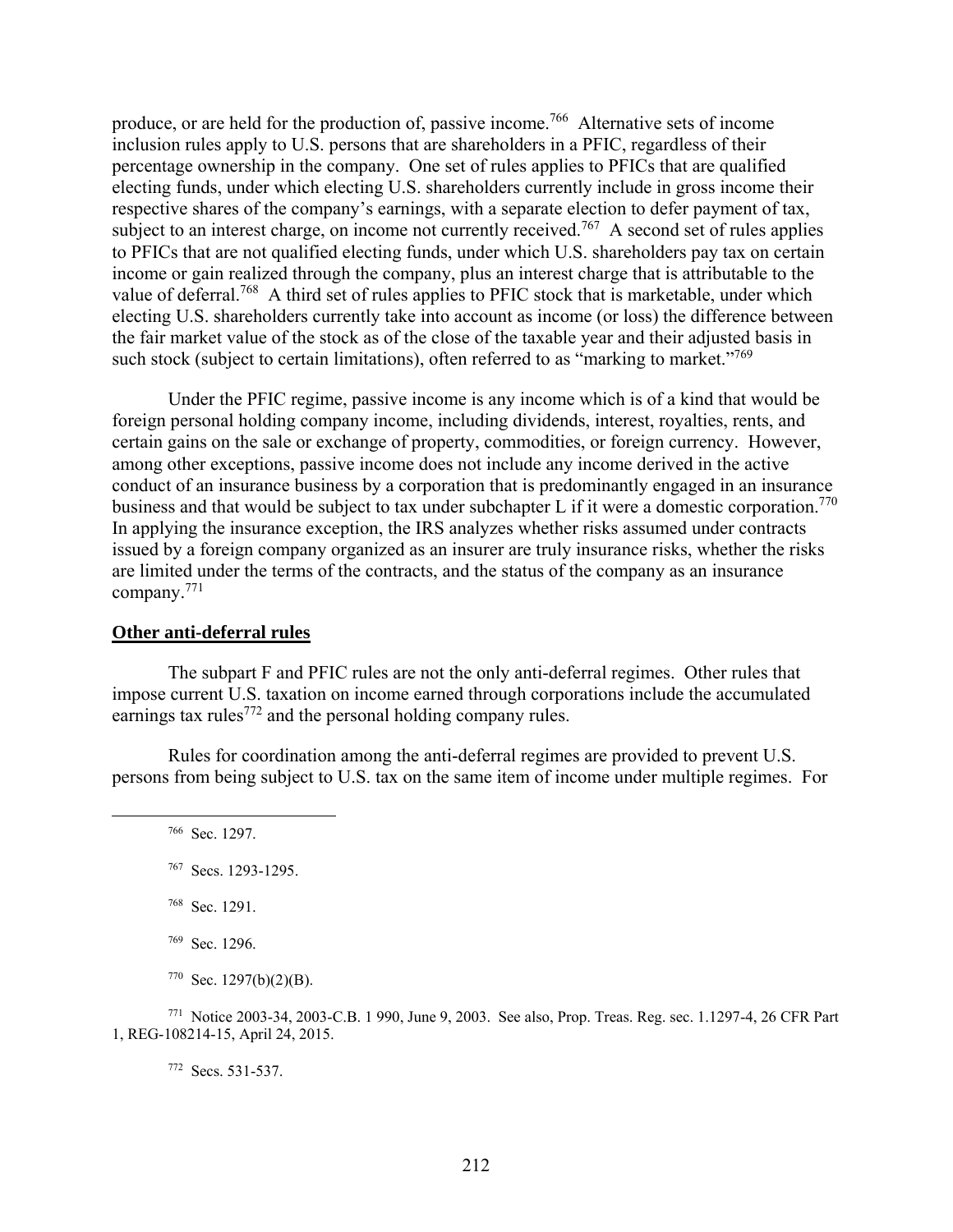example, a corporation generally is not treated as a PFIC with respect to a particular shareholder if the corporation is also a CFC and the shareholder is a 10-percent U.S. shareholder. Thus, subpart F is allowed to trump the PFIC rules.

#### **3. Foreign tax credit**

Subject to certain limitations, U.S. citizens, resident individuals, and domestic corporations are allowed to claim credit for foreign income taxes they pay. A domestic corporation that owns at least 10 percent of the voting stock of a foreign corporation is allowed a "deemed-paid" credit for foreign income taxes paid by the foreign corporation that the domestic corporation is deemed to have paid when the related income is distributed as a dividend or is included in the domestic corporation's income under the anti-deferral rules.773

The foreign tax credit generally is limited to a taxpayer's U.S. tax liability on its foreignsource taxable income (as determined under U.S. tax accounting principles). This limit is intended to ensure that the credit serves its purpose of mitigating double taxation of foreignsource income without offsetting U.S. tax on U.S.-source income.<sup>774</sup> The limit is computed by multiplying a taxpayer's total U.S. tax liability for the year by the ratio of the taxpayer's foreignsource taxable income for the year to the taxpayer's total taxable income for the year. If the total amount of foreign income taxes paid and deemed paid for the year exceeds the taxpayer's foreign tax credit limitation for the year, the taxpayer may carry back the excess foreign taxes to the previous year or carry forward the excess taxes to one of the succeeding 10 years.<sup>775</sup>

The computation of the foreign tax credit limitation requires a taxpayer to determine the amount of its taxable income from foreign sources in each limitation category (described below) by allocating and apportioning deductions between U.S.-source gross income, on the one hand, and foreign-source gross income in each limitation category, on the other. In general, deductions are allocated and apportioned to the gross income to which the deductions factually relate.<sup>776</sup> However, subject to certain exceptions, deductions for interest expense and research and experimental expenses are apportioned based on taxpayer ratios.<sup> $777$ </sup> In the case of interest expense, this ratio is the ratio of the corporation's foreign or domestic (as applicable) assets to its worldwide assets. In the case of research and experimental expenses, the apportionment ratio is based on either sales or gross income. All members of an affiliated group of corporations

 $775$  Sec. 904(c).

- 776 Treas. Reg. sec. 1.861-8(b), Temp. Treas. Reg. sec. 1.861-8T(c).
- 777 Temp. Treas. Reg. sec. 1.861-9T, Treas. Reg. sec. 1.861-17.

 <sup>773</sup> Secs. 901, 902, 960, 1291(g).

<sup>774</sup> Secs. 901, 904.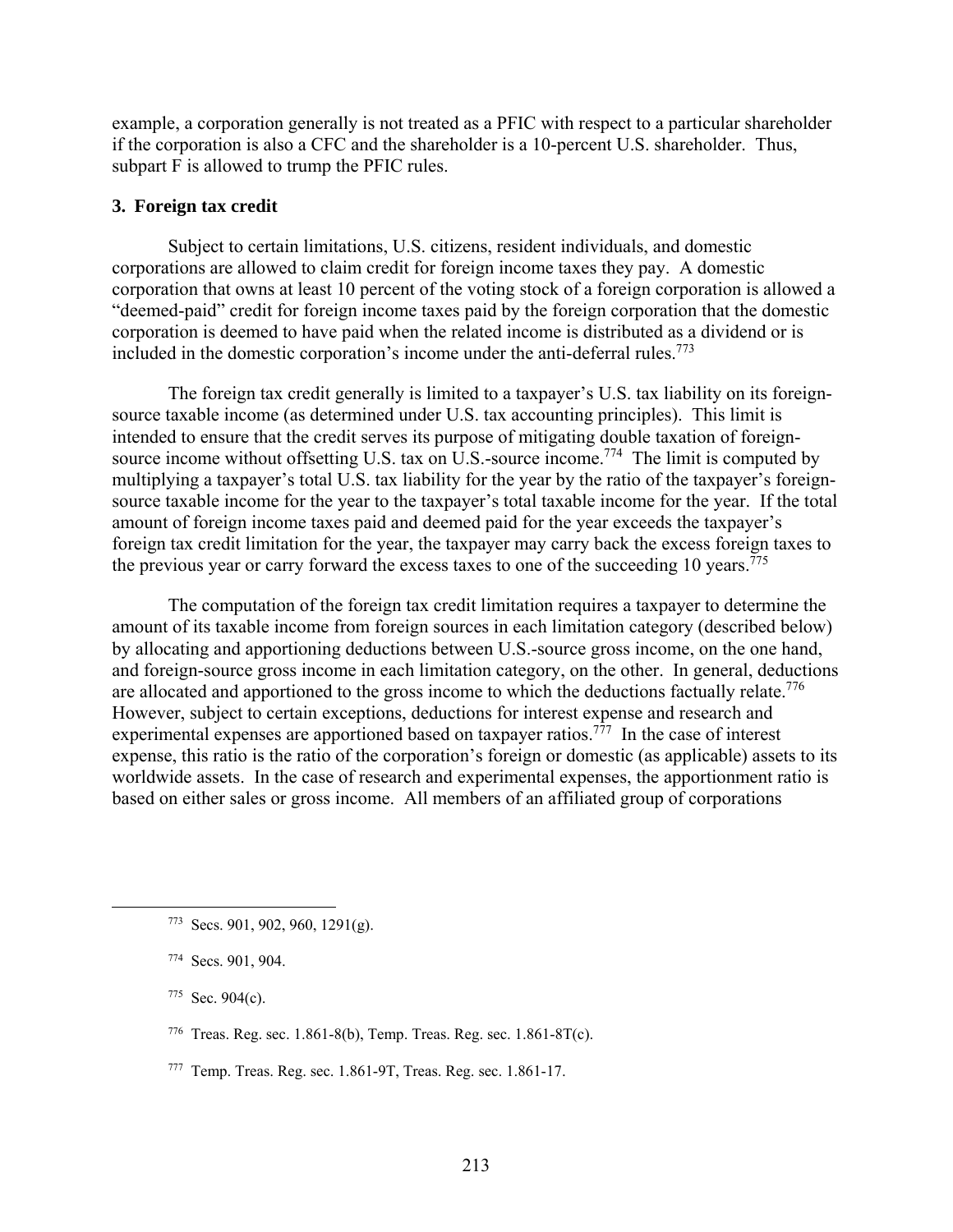generally are treated as a single corporation for purposes of determining the apportionment ratios.778

The term "affiliated group" is determined generally by reference to the rules for determining whether corporations are eligible to file consolidated returns.<sup>779</sup> These rules exclude foreign corporations from an affiliated group.780 Interest expense allocation rules permitting a U.S. affiliated group to apportion the interest expense of the members of the U.S. affiliated group on a worldwide-group basis were modified in 2004, and initially effective for taxable years beginning after December 31, 2008.<sup>781</sup> The effective date of the modified rules has been delayed to January 1, 2021.<sup>782</sup> A result of this rule is that interest expense of foreign members of a U.S. affiliated group is taken into account in determining whether a portion of the interest expense of the domestic members of the group must be allocated to foreign-source income. An allocation to foreign-source income generally is required only if, in broad terms, the domestic members of the group are more highly leveraged than is the entire worldwide group. The new rules are generally expected to reduce the amount of the U.S. group's interest expense that is allocated to foreignsource income.

The foreign tax credit limitation is applied separately to passive category income and to general category income.783 Passive category income includes passive income, such as portfolio interest and dividend income, and certain specified types of income. All other income is in the general category. Passive income is treated as general category income if it is earned by a qualifying financial services entity. Passive income is also treated as general category income if it is highly taxed (that is, if the foreign tax rate is determined to exceed the highest rate of tax specified in Code section 1 or 11, as applicable). Dividends (and subpart F inclusions), interest, rents, and royalties received by a 10-percent U.S. shareholder from a CFC are assigned to a separate limitation category by reference to the category of income out of which the dividends or

 $780$  Sec. 1504(b)(3).

781 Sec. 864(f); "American Jobs Creation Act of 2004" ("AJCA"), Pub. L. 108-357, sec. 401(a).

782 Hiring Incentives to Restore Employment Act, Pub. L. No. 111-147, sec. 551(a).

783 Sec. 904(d). AJCA generally reduced the number of income categories from nine to two, effective for tax years beginning in 2006. Before AJCA, the foreign tax credit limitation was applied separately to the following categories of income: (1) passive income, (2) high withholding tax interest, (3) financial services income, (4) shipping income, (5) certain dividends received from noncontrolled section 902 foreign corporations (also known as "10/50 companies"), (6) certain dividends from a domestic international sales corporation or former domestic international sales corporation, (7) taxable income attributable to certain foreign trade income, (8) certain distributions from a foreign sales corporation or former foreign sales corporation, and (9) any other income not described in items (1) through (8) (so-called "general basket" income). A number of other provisions of the Code, including several enacted in 2010 as part of Pub. L. No. 111-226, create additional separate categories in specific circumstances or limit the availability of the foreign tax credit in other ways. See, *e.g.*, secs. 865(h), 901(j), 904(d)(6), 904(h)(10).

<sup>778</sup> Sec. 864(e)(1), (6); Temp. Treas. Reg. sec. 1.861-14T(e)(2).

 $779$  Secs. 864(e)(5), 1504.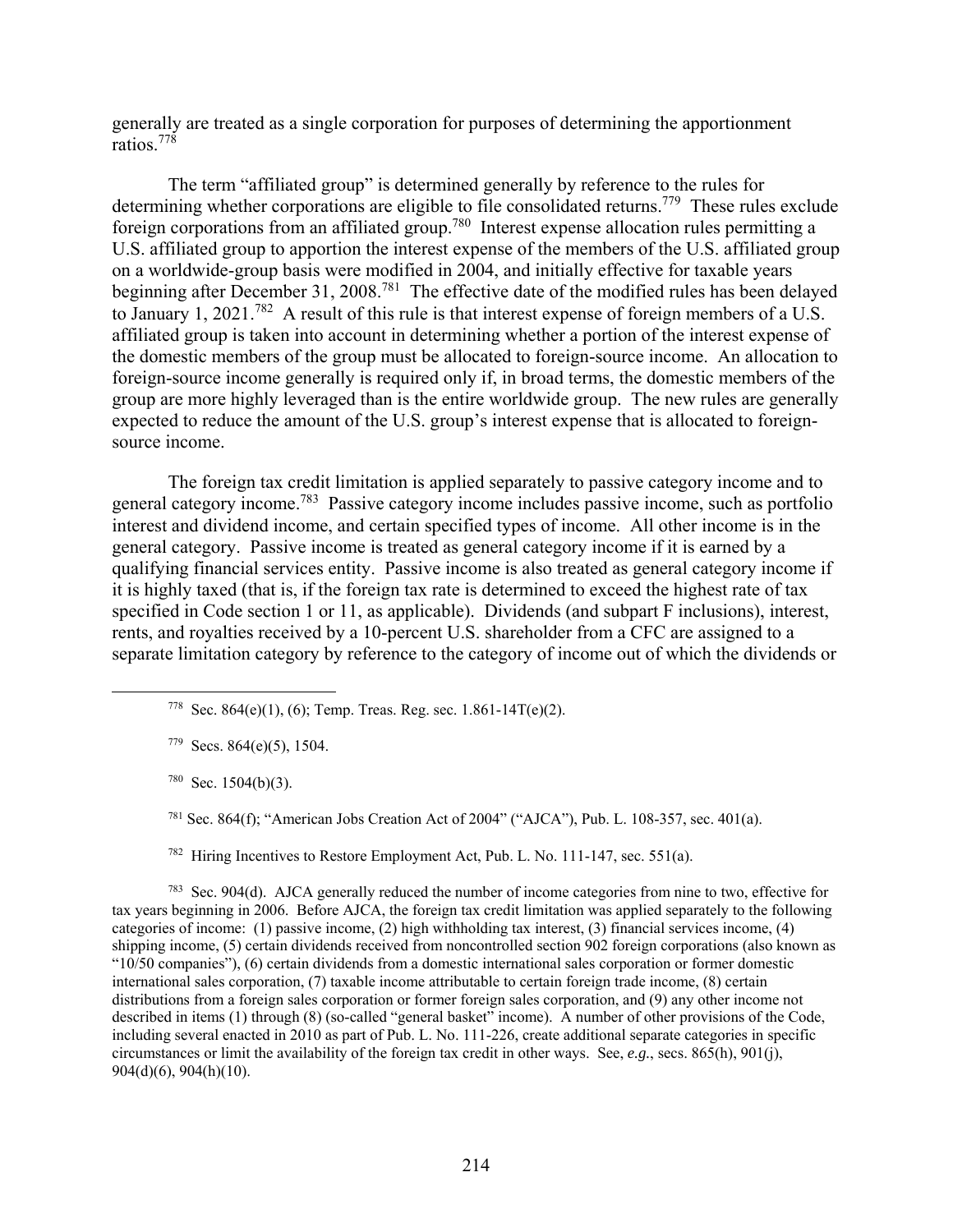other payments were made.784 Dividends received by a 10-percent corporate shareholder of a foreign corporation that is not a CFC are also categorized on a look-through basis.785

Special rules apply to the allocation of income and losses from foreign and U.S. sources within each category of income.<sup>786</sup> Foreign losses from one category will first be used to offset income from foreign sources of other categories. If there remains an overall foreign loss, it will be deducted against income from U.S. sources. The same principle applies to losses from U.S. sources. In subsequent years, the losses that were deducted against another category or source of income will be recaptured. That is, an equal amount of income from the same category or source that generated a loss in the prior year will be recharacterized as income from the other category or source against which the loss was deducted. Up to 50 percent of income from one source in any subsequent year will be recharacterized as income from the other source, whereas foreignsource income in a particular category can be fully recharacterized as income in another category until the losses from prior years are fully recaptured.<sup>787</sup>

In addition to the foreign tax credit limitation just described, a taxpayer's ability to claim a foreign tax credit may be further limited by a matching rule that prevents the separation of creditable foreign taxes from the associated foreign income. Under this rule, a foreign tax generally is not taken into account for U.S. tax purposes, and thus no foreign tax credit is available with respect to that foreign tax, until the taxable year in which the related income is taken into account for U.S. tax purposes.788

### **4. Special rules**

### Dual consolidated loss rules

Under the rules applicable to corporations filing consolidated returns, a dual consolidated loss ("DCL") is any net operating loss of a domestic corporation if the corporation is subject to an income tax of a foreign country without regard to whether such income is from sources in or outside of such foreign country, or if the corporation is subject to such a tax on a residence basis (a "dual resident corporation").789 A DCL generally cannot be used to reduce the taxable income of any member of the corporation's affiliated group. Losses of a separate unit of a domestic corporation (a foreign branch or an interest in a hybrid entity owned by the corporation) are subject to this limitation in the same manner as if the unit were a wholly owned subsidiary of

789 Sec. 1503(d).

 <sup>784</sup> Sec. 904(d)(3). The subpart F rules applicable to CFCs and their 10-percent U.S. shareholders are described below.

 $785$  Sec. 904(d)(4).

<sup>786</sup> Secs. 904(f), (g).

<sup>787</sup> Secs. 904(f)(1), (g)(1).

<sup>788</sup> Sec. 909.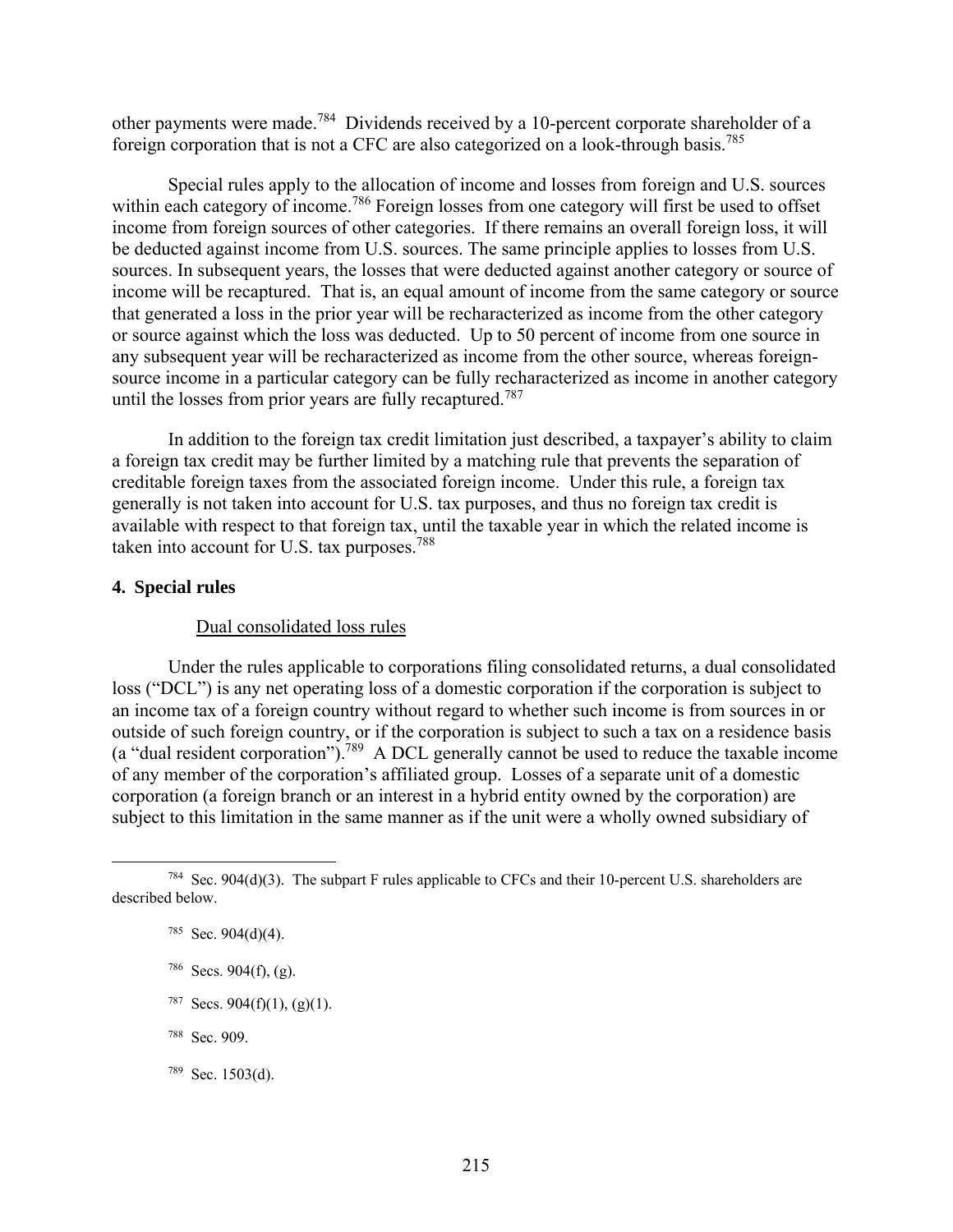such corporation. An exemption is available under Treasury regulations in the case of DCLs for which a domestic use election (that is, an election to use the loss only for domestic, and not foreign, tax purposes) has been made.790 Recapture is required, however, upon the occurrence of certain triggering events, including the conversion of a separate unit to a foreign corporation and the transfer of 50 percent or more of the assets of a separate unit within a twelve-month period.791

### Temporary dividends-received deduction for repatriated foreign earnings

AJCA section 421 added to the Code section 965, a temporary provision intended to encourage U.S. multinational companies to repatriate foreign earnings. Under section 965, for one taxable year certain dividends received by a U.S. corporation from its CFCs were eligible for an 85-percent dividends-received deduction. At the taxpayer's election, this deduction was available for dividends received either during the taxpayer's first taxable year beginning on or after October 22, 2004, or during the taxpayer's last taxable year beginning before such date.

The temporary deduction was subject to a number of general limitations. First, it applied only to cash repatriations generally in excess of the taxpayer's average repatriation level calculated for a three-year base period preceding the year of the deduction. Second, the amount of dividends eligible for the deduction was generally limited to the amount of earnings shown as permanently invested outside the United States on the taxpayer's recent audited financial statements. Third, to qualify for the deduction, dividends were required to be invested in the United States according to a domestic reinvestment plan approved by the taxpayer's senior management and board of directors.792

No foreign tax credit (or deduction) was allowed for foreign taxes attributable to the deductible portion of any dividend.793 For this purpose, the taxpayer was permitted to specifically identify which dividends were treated as carrying the deduction and which dividends were not. In other words, the taxpayer was allowed to choose which of its dividends were treated as meeting the base-period repatriation level (and thus carry foreign tax credits, to the extent otherwise allowable), and which of its dividends were treated as part of the excess eligible for the deduction (and thus subject to proportional disallowance of any associated foreign tax

<sup>791</sup> See Treas. Reg. sec. 1.1503(d)-6(e)(1).

 $793$  Sec. 965(d)(1).

 <sup>790</sup> Treas. Reg. sec. 1.1503(d)-6(d).

 $792$  Section 965(b)(4). The plan was required to provide for the reinvestment of the repatriated dividends in the United States, including as a source for the funding of worker hiring and training, infrastructure, research and development, capital investments, and the financial stabilization of the corporation for the purposes of job retention or creation.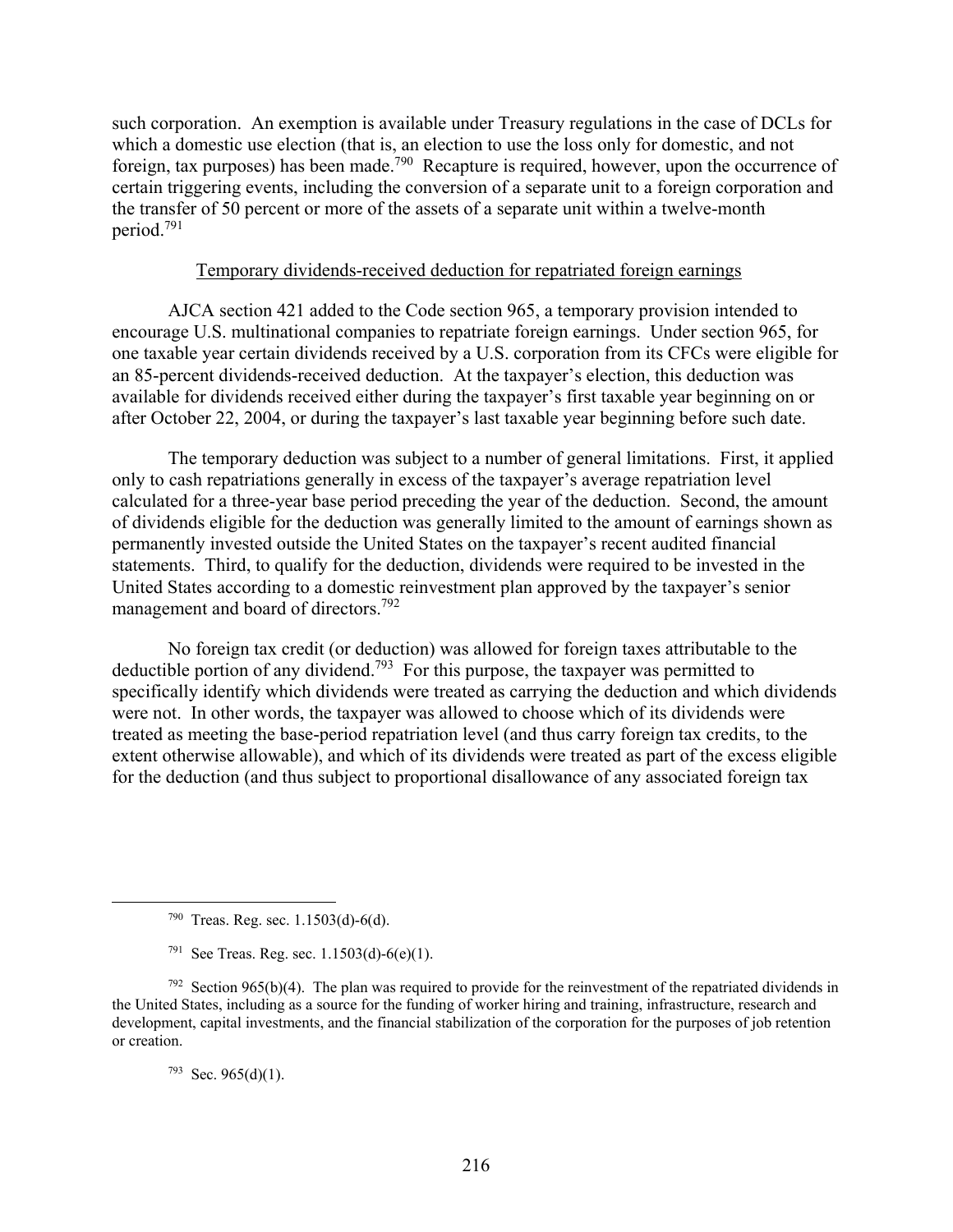credits).794 Deductions were disallowed for expenses that were directly allocable to the deductible portion of any dividend.795

### Domestic international sales corporations

A domestic international sales corporations ("DISC") is a domestic corporation that satisfies the following conditions: 95 percent of its gross receipts must be qualified export receipts; 95 percent of the sum of the adjusted bases of all its assets must be attributable to the sum of the adjusted bases of qualified export assets; the corporation must have no more than one class of stock; the par or stated value of the outstanding stock must be at least \$2,500 on each day of the taxable year; and an election must be in effect to be taxed as a DISC.<sup>796</sup> In general, a DISC is not subject to corporate-level tax and offers limited deferral of tax liability to its shareholders.<sup>797</sup> DISC income attributable to a maximum of \$10 million annually of qualified export receipts is generally exempt from income tax at both the corporate and shareholder level. Shareholders must pay interest to account for the benefit of deferring the tax liability on undistributed DISC income related to this \$10 million maximum annual amount.<sup>798</sup> Such entities are also referred to as interest charge DISCs, or IC-DISCs. Shareholders of a DISC are deemed to receive a dividend out of current earnings and profits from qualified export receipts in excess of \$10 million.<sup>799</sup> Gain on the sale of DISC stock is treated as a dividend to the extent of accumulated DISC income.<sup>800</sup> The shareholders of a corporation which is not a DISC, but was a DISC in a previous taxable year, and which has previously taxed income or accumulated DISC income, are also required to pay interest on the deferral benefit, and gain on the sale or exchange of stock in such corporation is treated as a dividend.

 $795$  Sec. 965(d)(2).

 $796$  Secs. 992(a) and (b). If a corporation fails to satisfy either or both of the 95-percent tests, it is deemed to satisfy such tests if it makes a pro rata distribution of its gross receipts which are not qualified export receipts and the fair market value of its assets which are not qualified export assets. Sec. 992(c).

 $797$  Sec. 991. Prior to the 1984 Revenue Act (Pub. L. 98-369), DISCs were eligible for more generous tax benefits that were eliminated in favor of the since-repealed foreign sales corporation regime ("FSC"). An overview of the history of the DISCs and FSCs regimes is provided in Joseph Isenbergh, Vol. 3 *U.S. Taxation of Foreign Persons and Foreign Income*, Para. 81. (Fourth Ed. 2016).

 $798$  The rate is the average of one-year constant maturity Treasury yields. The deferral benefit is the excess of the amount of tax for which the shareholder would be liable if deferred DISC income were included as ordinary income over the actual tax liability of such shareholder. Sec. 995(f).

799 The amount of the deemed distribution is the sum of several items, including qualified export receipts in excess of \$10 million. See sec. 955(b).

 $800$  Sec. 995(c).

 $794$  Accordingly, taxpayers generally were expected to pay regular dividends out of high-taxed CFC earnings (thereby generating deemed-paid credits available to offset foreign-source income) and section 965 dividends out of low-taxed CFC earnings (thereby availing themselves of the 85-percent deduction).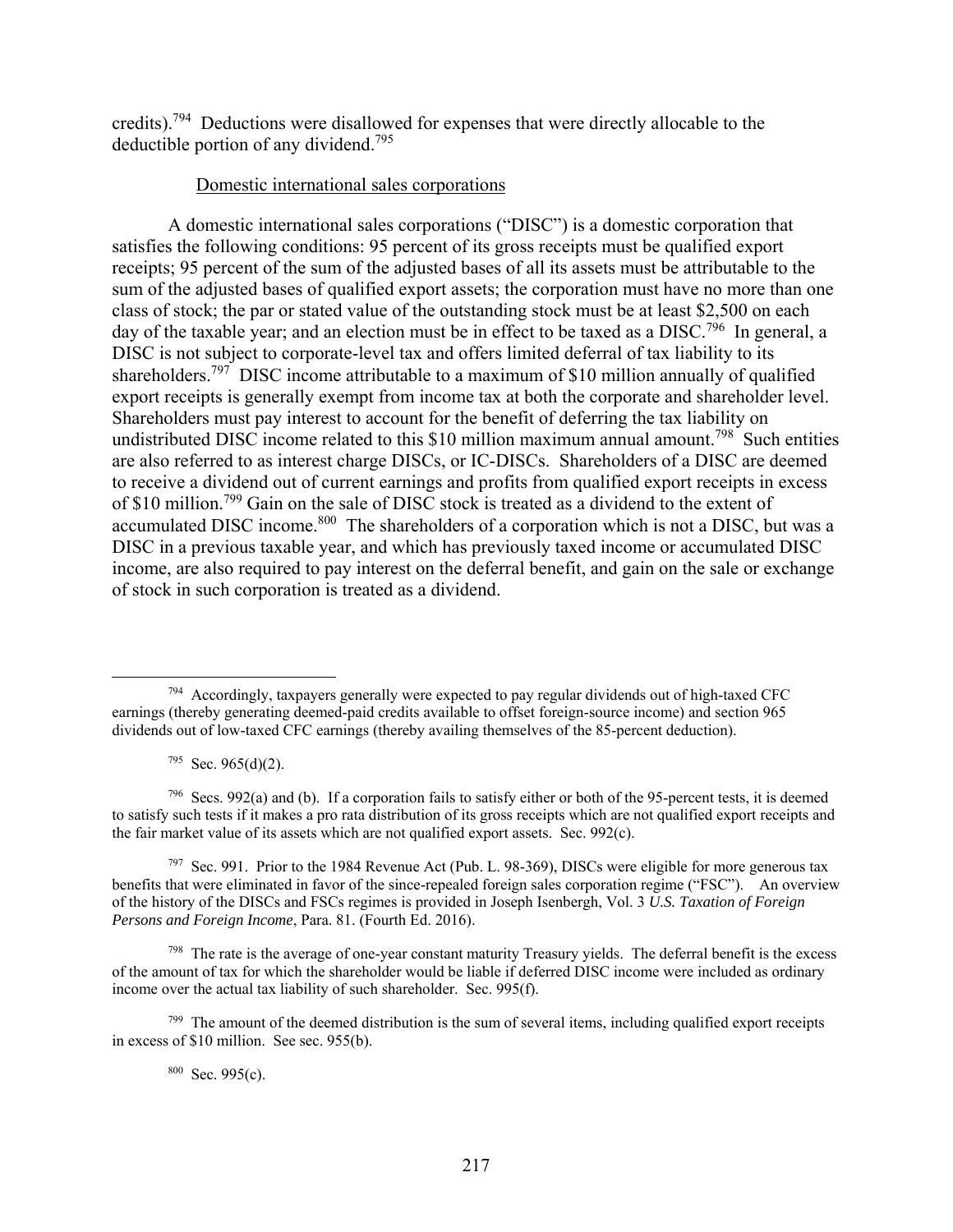#### **IV. INTERNATIONAL TAX REFORM**

#### **A. Establishment of Participation Exemption System for Taxation of Foreign Income**

### **1. Deduction for foreign-source portion of dividends received by domestic corporations from specified 10-percent owned foreign corporations**

#### **Description of Proposal**

#### **In general**

The proposal provides for an exemption for certain foreign income. This exemption is provided for by means of a 100-percent deduction for the foreign-source portion of dividends received from specified 10-percent owned foreign corporations by domestic corporations that are United States shareholders of those foreign corporations within the meaning of section 951(b)  $801$ (referred to here as "DRD").

A specified 10-percent owned foreign corporation is any foreign corporation (other than a PFIC that is not also a CFC) with respect to which any domestic corporation is a U.S. shareholder.<sup>802</sup>

#### **Foreign-source portion of a dividend**

The DRD is available only for the foreign-source portion of dividends received by a domestic corporation from specified 10-percent owned foreign corporations. The foreign-source portion of any dividend is the amount that bears the same ratio to the dividend as the undistributed foreign earnings bears to the total undistributed earnings. Undistributed earnings are the amount of the earnings and profits of a specified 10-percent owned foreign corporation $803$ as of the close of the taxable year of the specified 10-percent owned foreign corporation in which the dividend is distributed and not reduced by dividends<sup>804</sup> distributed during that taxable year. Undistributed foreign earnings are the portion of the undistributed earnings attributable to neither income described in section  $245(a)(5)(A)$  nor section  $245(a)(5)(B)$ , without regard to section  $245(a)(12)$ .

 <sup>801</sup> Under section 951(b), a domestic corporation is a United States shareholder of a foreign corporation if it owns, within the meaning of section 958(a), or is considered as owning by applying the rules of section 958(b), 10 percent or more of the voting stock of the foreign corporation.

<sup>802</sup> Secs. 1297, 1298.

<sup>803</sup> Computed in accordance with secs. 964(a) and 986.

<sup>804</sup> Pursuant to section 959(d), a distribution of previously taxed income does not constitute a dividend even if it reduces earnings and profits.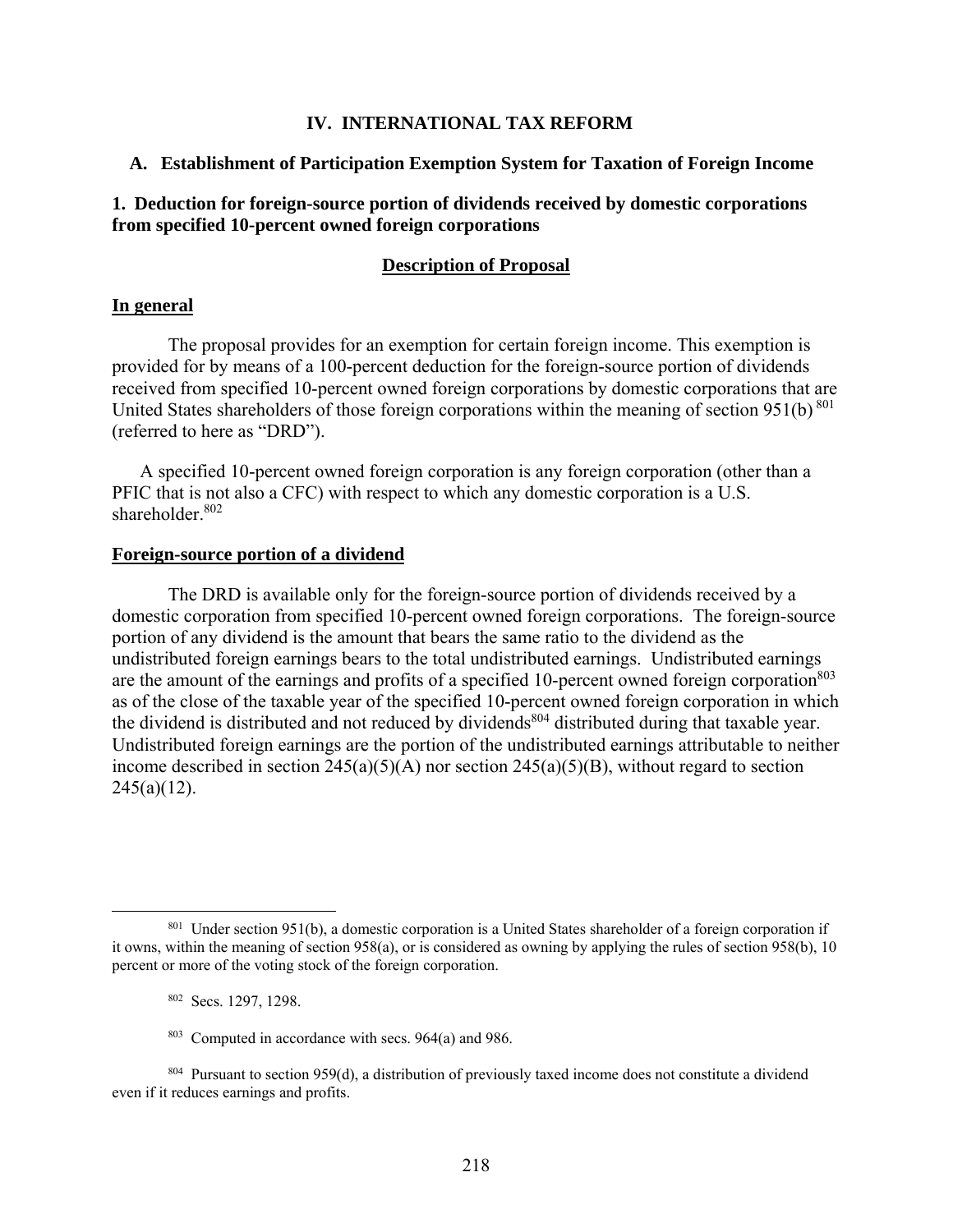### **Hybrid dividends**

The DRD is not available for any dividend received by a U.S. shareholder from a controlled foreign corporation if the dividend is a hybrid dividend. A hybrid dividend is an amount received from a controlled foreign corporation for which a deduction would be allowed under this proposal and for which the specified 10-percent owned foreign corporation received a deduction (or other tax benefit) from taxes imposed by a foreign country.

If a controlled foreign corporation with respect to which a domestic corporation is a U.S. shareholder receives a hybrid dividend from any other controlled foreign corporation with respect to which the domestic corporation is also a U.S. shareholder, then the hybrid dividend is treated for purposes of section  $951(a)(1)(A)$  as subpart F income of the recipient controlled foreign corporation for the taxable year of the controlled foreign corporation in which the dividends was received and the U.S. shareholder includes in gross income an amount equal to the shareholder's pro rata share of the subpart F income, determined in the same manner as section  $951(a)(2)$ .

### **Foreign tax credit disallowance**

No foreign tax credit or deduction is allowed for any taxes paid or accrued with respect to a dividend that qualifies for the DRD.

For purposes of computing the section 904(a) foreign tax credit limitation, a domestic corporation that is a U.S. shareholder of a specified 10-percent owned foreign corporation must compute its foreign-source taxable income (and entire taxable income) by disregarding the foreign-source portion of any dividend received from that foreign corporation for which the DRD is taken, as well as and any deductions properly allocable or apportioned to that foreignsource portion or the stock with respect to which it is paid.

### **Holding period requirement**

A domestic corporation is not permitted a DRD in respect of any dividend on any share of stock that is held by the domestic corporation for 365 days or less during the 731-day period beginning on the date that is 365 days before the date on which the share becomes ex-dividend with respect to the dividend. For this purpose, the holding period requirement is treated as met only if the specified 10-percent owned foreign corporation is a specified 10-percent owned foreign corporation at all times during the period and the taxpayer is a U.S. shareholder with respect to such specified 10-percent owned foreign corporation at all times during the period.

### **Effective Date**

The proposal is effective for taxable years of foreign corporations beginning after December 31, 2017 and for taxable years of U.S. shareholders in which or with which such taxable years of foreign corporations end.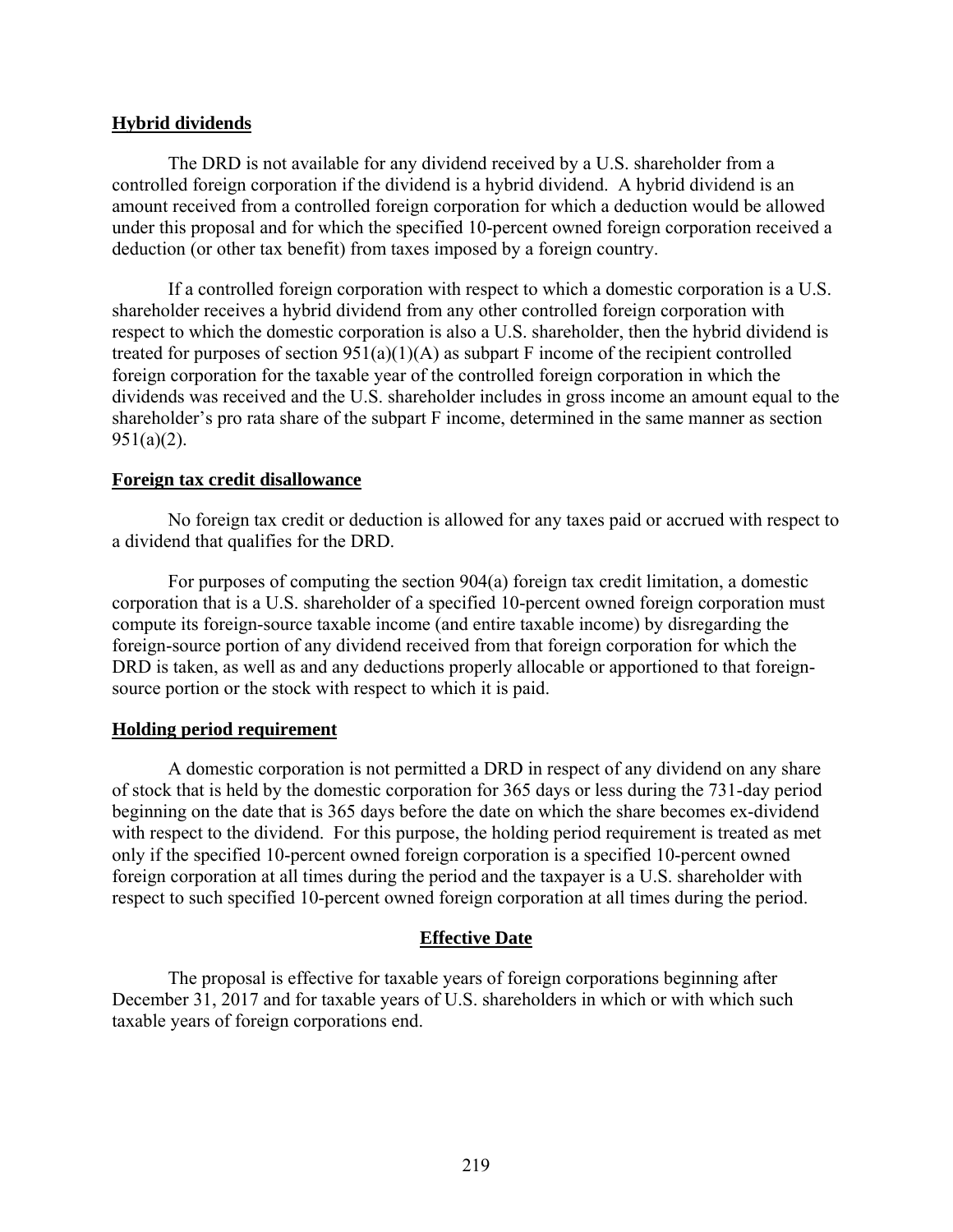### **2. Special rules relating to sales or transfers involving specified 10-percent owned foreign corporations**

## **Description of Proposal**

### **Sales by United States persons of stock**

In the case of the sale or exchange by a domestic corporation of stock in a foreign corporation held for one year or more, the proposal provides that any amount received by the domestic corporation which is treated as a dividend for purposes of section 1248, is treated as a dividend for purposes of applying the proposal.

### **Reduction in basis of certain foreign stock**

Solely for the purpose of determining a loss, a domestic corporate shareholder's adjusted basis in the stock of a specified 10-percent owned foreign corporation (as defined in this proposal) is reduced by an amount equal to the portion of any dividend received with respect to such stock from such foreign corporation that was not taxed by reason of a dividends received deduction allowable under section 245A in any taxable year of such domestic corporation. This rule applies in coordination with section 1059, such that any reduction in basis required pursuant to this proposal will be disregarded, to the extent the basis in the specified 10-percent owned foreign corporation's stock has already been reduced pursuant to section 1059.

### **Sale by a CFC of a lower-tier CFC**

 If for any taxable year of a CFC beginning after December 31, 2017, an amount is treated as a dividend under section 964(e)(1) because of a sale or exchange by the CFC of stock in another foreign corporation held for a year or more, then: (i) the foreign-source portion of the dividend is treated as subpart F income of the selling CFC for purposes of section 951(a)(1)(A), (ii) a United States shareholder with respect to the selling CFC includes in gross income for the taxable year of the shareholder with or within the taxable year of the CFC ends, an amount equal to the shareholder's pro rata share (determined in the same manner as under section  $951(a)(2)$ ) of the amount treated as subpart  $F$  income under (i), and (iii) the deduction under section  $245A(a)$  is allowable to the United States shareholder with respect to the subpart F income included in gross income under (ii) in the same manner as if the subpart F income were a dividend received by the shareholder from the selling CFC.

In the case of a sale or exchange by a CFC of stock in another corporation in a taxable year of the selling CFC beginning after December 31, 2017, to which this proposal applies if gain were recognized, the earnings and profits of the selling controlled foreign corporation is not reduced by any loss from the sale or exchange.

### **Inclusion of transferred loss amount in certain assets transfers**

Under the proposal, if a domestic corporation transfers substantially all of the assets of a foreign branch (within the meaning of section  $367(a)(3)(C)$ ) to a specified 10-percent owned foreign corporation with respect to which it is a U.S. shareholder after the transfer, the domestic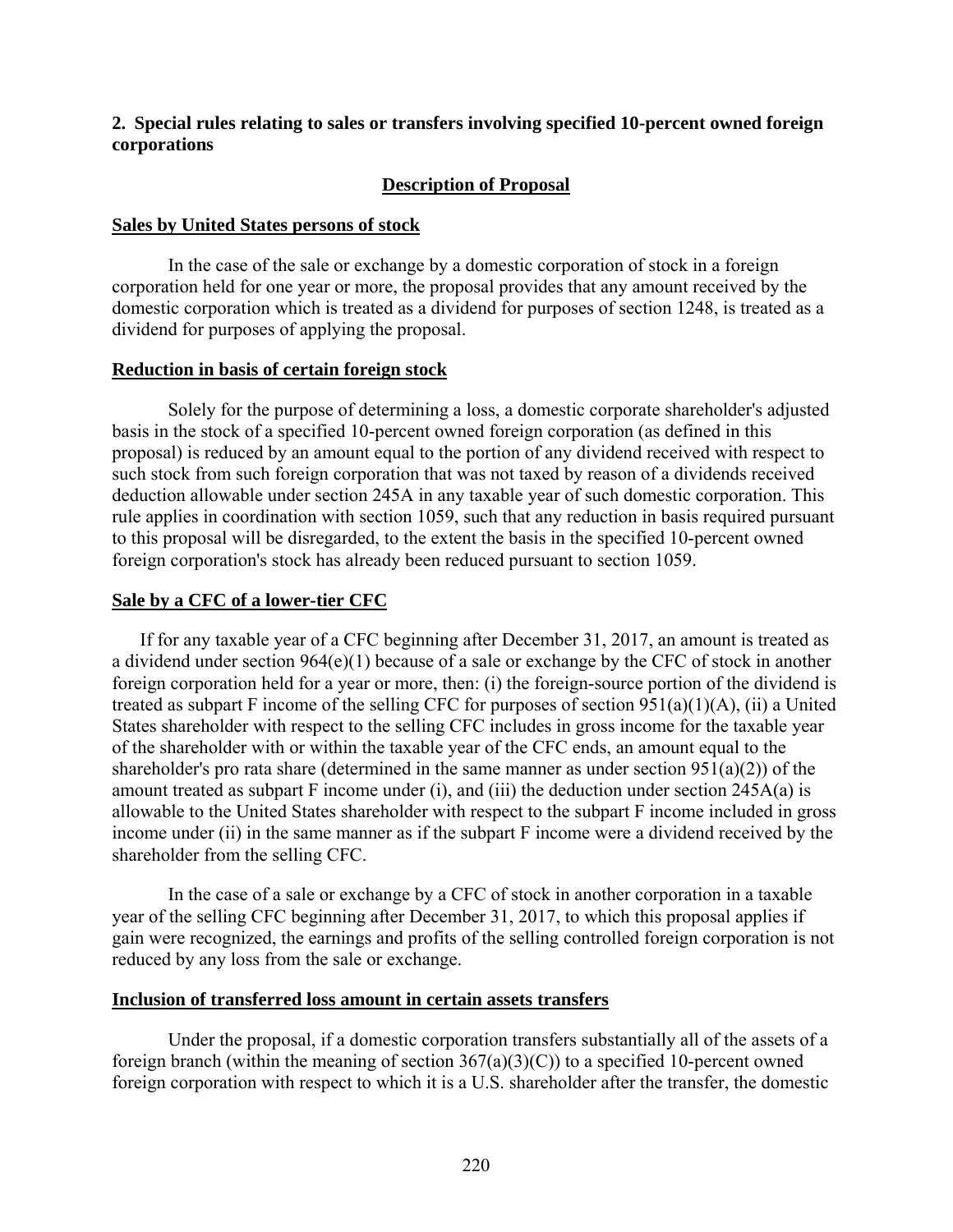corporation includes in gross income an amount equal to the transferred loss amount, subject to certain limitations.

The transferred loss amount is the excess (if any) of: (1) losses incurred by the foreign branch after December 31, 2017, and before the transfer, for which a deduction was allowed to the domestic corporation, over (2) the sum of certain taxable income earned by the foreign branch and gain recognized by reason of an overall foreign loss recapture arising out of disposition of assets on account of the underlying transfer. For the purposes of (2), only taxable income of the foreign branch in taxable years after the loss is incurred through the close of the taxable year of the transfer, is included. The transferred loss amount is reduced by the amount of gain recognized by the taxpayer (other than gain recognized by reason of an overall foreign loss recapture) on account of the transfer.

The amount of loss included in the gross income of the taxpayer under the proposed rule above for any taxable year cannot exceed the amount allowed as a deduction under new section 245A for the taxable year (taking into account dividends received from all specified 10-percent owned foreign corporations with respect to which the taxpayer is a U.S. shareholder). Any amount not included in gross income for a taxable year because of this proposed rule is included in gross income in the succeeding taxable year.

Amounts included in gross income by reason of the proposal are treated as derived from sources within the United States. Consistent with regulations or guidance that the Secretary of the Treasury may prescribe, proper adjustments are made in the adjusted basis of the taxpayer's stock in the specified 10-percent owned foreign corporation to which the transfer is made, and in the transferee's adjusted basis in the property transferred, to reflect amounts included in gross income under this proposal.

#### **Effective Date**

The proposal relating to reduction of basis in certain foreign stock for the purposes of determining a loss is effective for dividends received in taxable years beginning after December 31, 2017.

The proposal relating to transfer of loss amounts from foreign branches to certain foreign corporations is effective for transfers after December 31, 2017.

### **3. Treatment of deferred foreign income upon transition to participation exemption system of taxation**

#### **Description of Proposal**

#### **In general**

The proposal generally requires that, for the last taxable year beginning before January 1, 2018, any U.S. shareholder of a specified foreign corporation must include in income its pro rata share of the undistributed, non-previously-taxed post-1986 foreign earnings of the corporation ("mandatory inclusion"). For purposes of this proposal, a specified foreign corporation is any foreign corporation that has at least one U.S. shareholder. It does not include PFICs that are not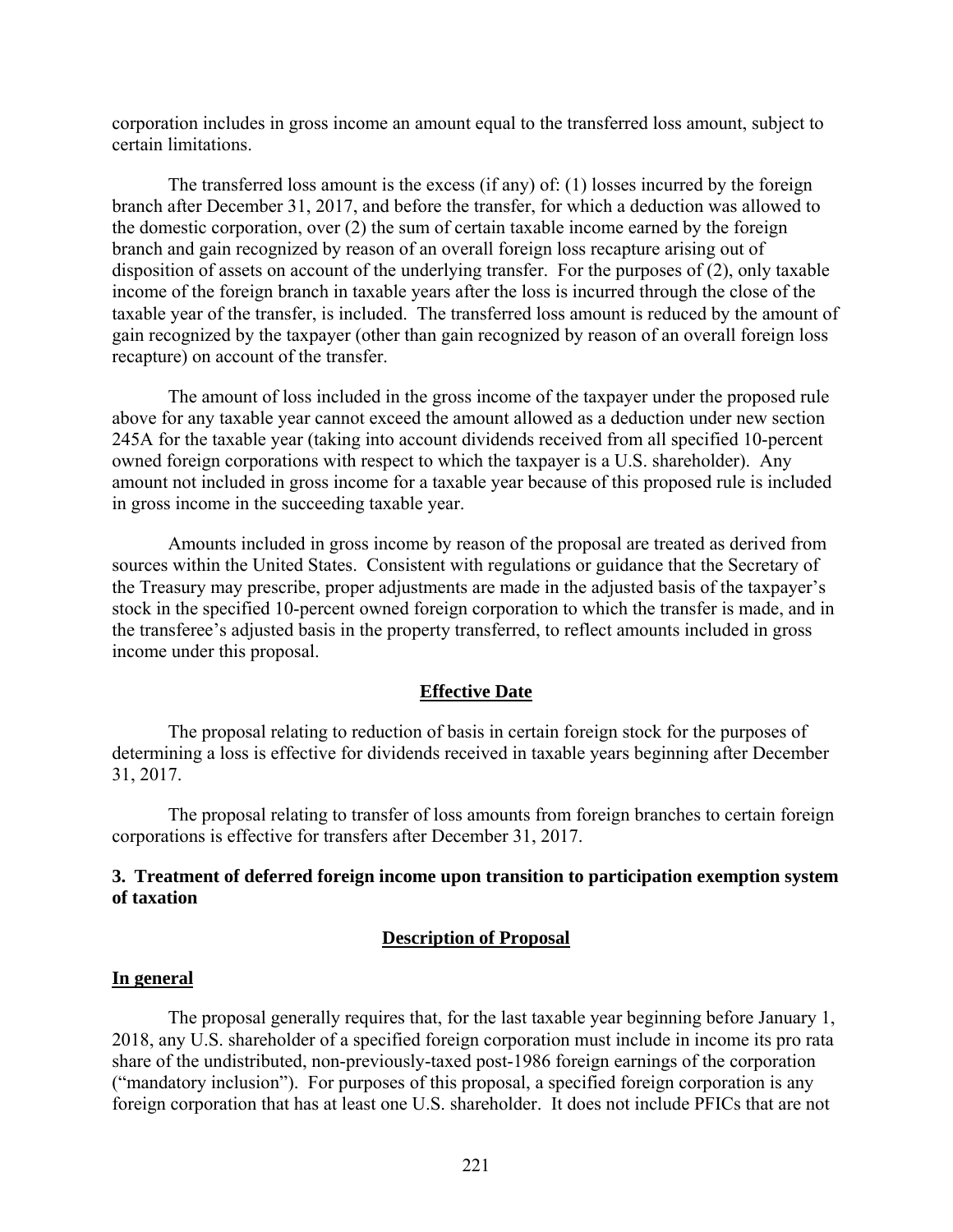also CFCs. A portion of that pro rata share of foreign earnings is deductible; the amount of the deductible portion depends upon whether the deferred earnings are held in cash or other assets. The deduction results in a reduced rate of tax with respect to income from the required inclusion of pre-effective date earnings. A corresponding portion of the credit for foreign taxes is disallowed, thus limiting the credit to the taxable portion of the included income. The separate foreign tax credit limitation rules of present law section 904 apply, with coordinating rules. The increased tax liability generally may be paid over an eight-year period.

#### **Subpart F**

The mechanism for the mandatory inclusion of pre-effective-date foreign earnings is subpart F. The proposal provides that in the last taxable year of a specified foreign corporation that begins before January 1, 2018, which is that foreign corporation's last taxable year before the transition to the new corporate tax regime elsewhere in the bill goes into effect, the subpart F income of the foreign corporation is increased by no less than the accumulated deferred foreign income of the corporation, determined as of November 9, 2017, or other applicable measurement date as appropriate ("measurement date"). The transition rule applies to all U.S. shareholders<sup>805</sup> of a specified foreign corporation, which includes any foreign corporation in which a U.S. person owns 10 percent of the voting stock. Consistent with the general operation of subpart F, each U.S. shareholder of a specified foreign corporation must include in income the shareholder's pro rata share of the foreign corporation's subpart F income attributable to its mandatory inclusion.806

#### **Accumulated deferred foreign income**

A specified foreign corporation's accumulated deferred foreign income on the measurement date is based on all post-1986 foreign earnings and profits that are not previously taxed and not (1) attributable to income that is effectively connected with the conduct of a trade or business in the United States and subject to U.S. income tax or (2) subpart F income (determined without regard to the mandatory inclusion) of a CFC that is included in the gross income of a U.S. shareholder of the CFC. The potential pool of includible earnings includes all undistributed foreign earnings accumulated in taxable years beginning after 1986, computed in accordance with sections 964(a) and 986, taking into account only periods when the foreign corporation was a specified corporation. The pool of post-1986 foreign earnings and profits is not reduced by distributions during the taxable year to which section 965 applies.

The pool of post-1986 earnings and profits taken into consideration in computing the mandatory inclusion required of a U.S. shareholder under this transition rule generally may be reduced by foreign earnings and profits deficits that are properly allocated to that person by

<sup>&</sup>lt;sup>805</sup> Sec. 951(b), which defines United States shareholder as any U.S. person that owns 10 percent or more of the voting classes of stock of a foreign corporation.

<sup>806</sup> For purposes of taking into account its subpart F income under this rule, a noncontrolled 10/50 corporation is treated as a CFC.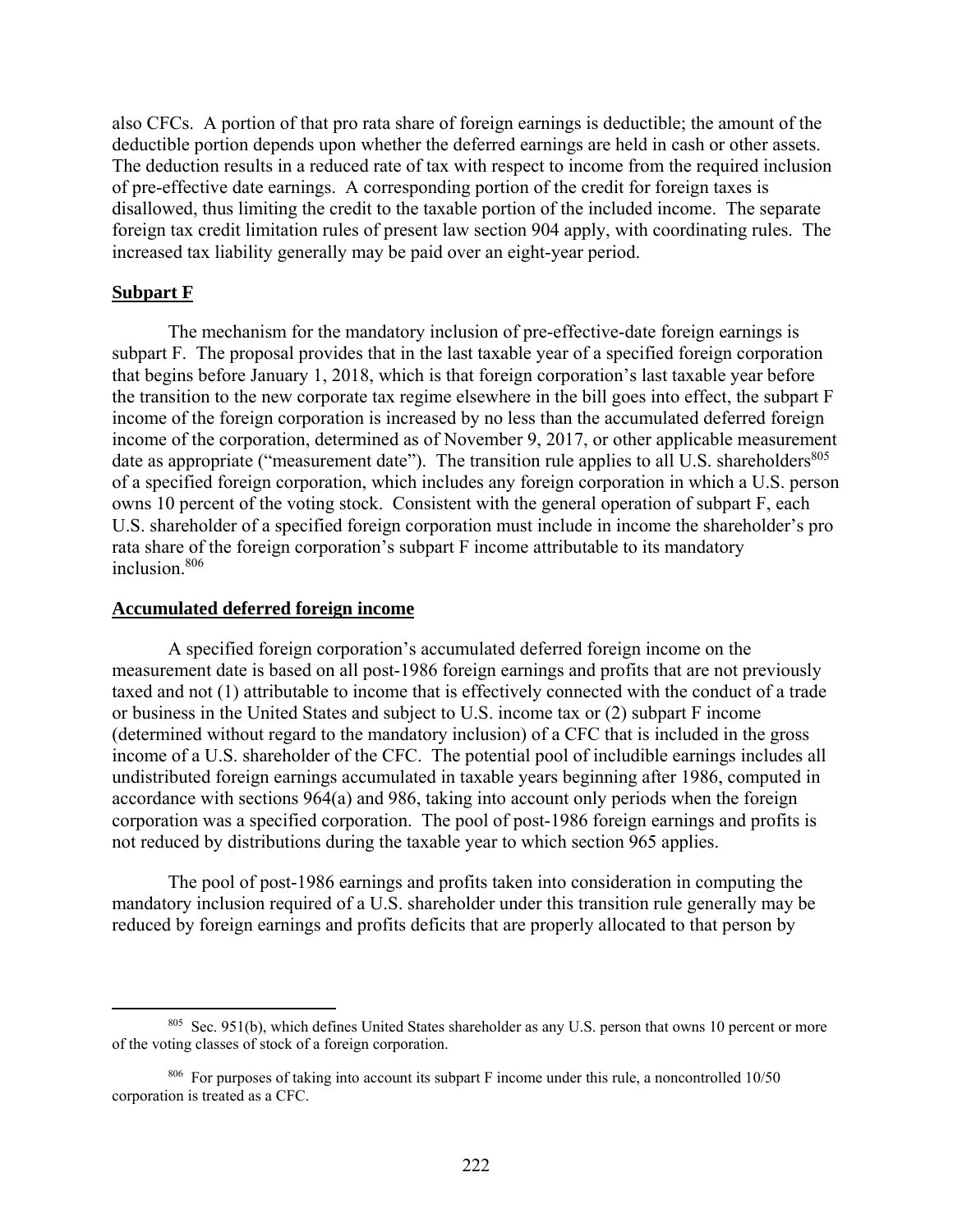reason of that person's interest in one or more specified foreign corporations with a deficit in post-1986 foreign earnings and profits as of the measurement date.

The aggregate foreign  $E \& P$  deficit is generally allocable to a specified foreign corporation in the same ratio as the U.S. shareholder's pro rata share of post-1986 deferred income in that corporation bears to the U.S. shareholder's pro rata share of accumulated post-1986 deferred foreign income from all specified foreign corporations with respect to which the shareholder is a U.S. shareholder.

#### **Deduction from mandatory inclusion**

U.S. shareholders with accumulated deferred foreign income may deduct a portion of the mandatory inclusion in an amount that depends upon the proportion of aggregate earnings and profits attributable to cash assets rather than noncash assets. A U.S. shareholder may deduct so much of the aggregate earnings and profits attributable to cash assets as is necessary to result in a tax rate of 10 percent for such inclusion. With respect to the remainder of the deferred income in the mandatory inclusion, the U.S. shareholder may deduct an amount sufficient to result in a tax rate of 5 percent with respect to such income.

The aggregate earnings and profits attributable to cash assets for a U.S. shareholder is the greater of the pro rata share of the cash position of all specified foreign corporations as of the last day of the taxable year of the mandatory inclusion, or the average of the cash position determined on the last day of each of the two taxable years ending immediately before the measurement date. Rules are provided to avoid double counting of cash assets.

#### **Foreign tax credit**

The portion of foreign income tax that is deemed paid or accrued with respect to the taxable portion of the mandatory inclusion is not creditable or deductible against the Federal income tax attributable to the inclusion. The disallowed portion of foreign tax credits is 71.4 percent of foreign taxes paid attributable to the portion of the section 965 inclusion attributable to the aggregate cash position plus, 85.7 percent of foreign taxes paid attributable to the remaining portion of the section 965 inclusion.<sup>807</sup> The proposal coordinates the disallowance of foreign tax credits with the requirement<sup>808</sup> that a domestic corporate shareholder is deemed to receive a dividend in an amount equal to foreign taxes it is deemed to have paid and for which it claimed a credit.

<sup>807</sup> Other foreign tax credits used by a taxpayer against tax liability resulting from the deemed inclusion apply in full.

<sup>808</sup> Sec. 78.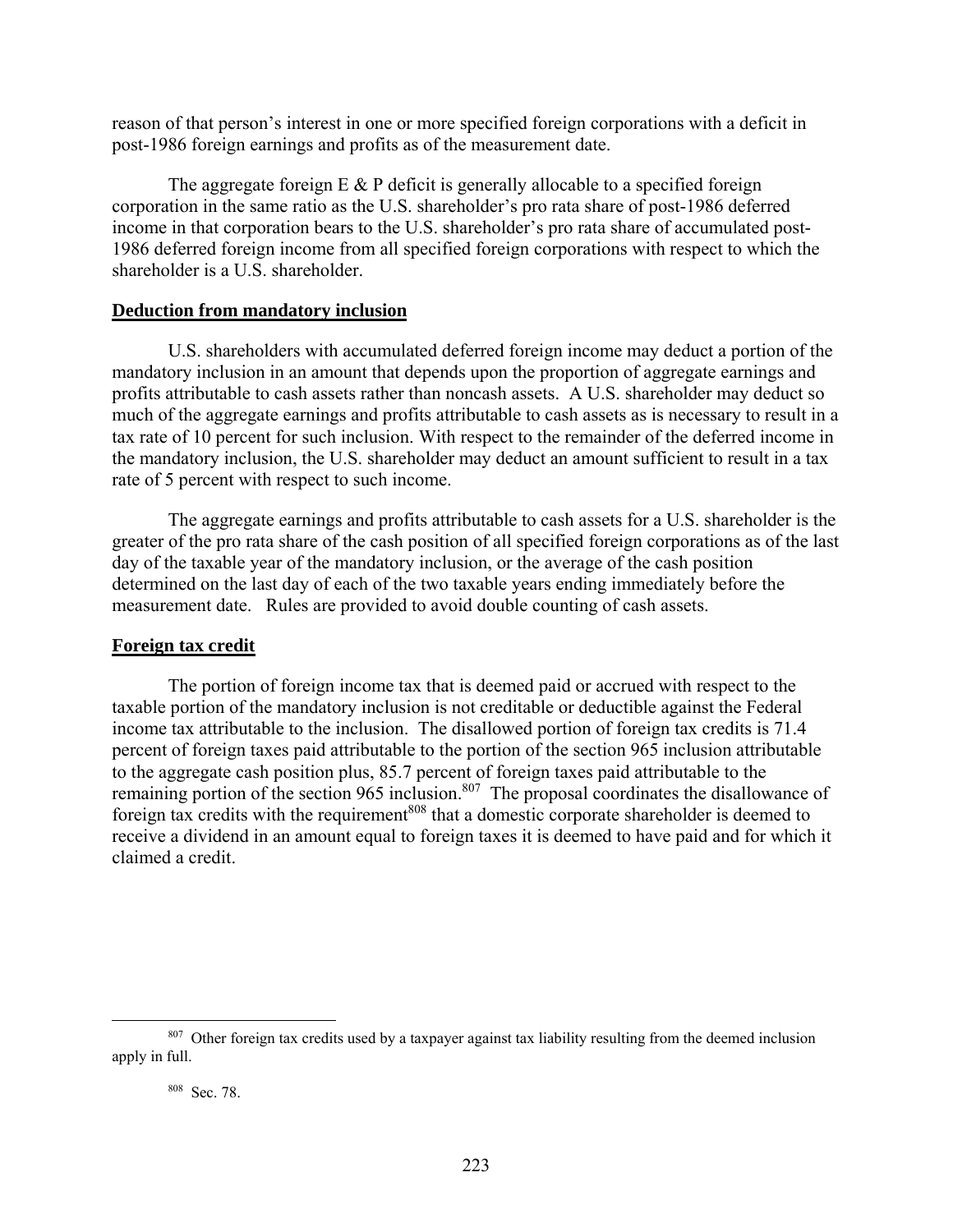#### **Limitations on assessment extended**

The proposal also provides an exception to the otherwise applicable limitations period for assessment of tax to ensure that the period for assessment of underpayments in tax related to the determination treatment of the mandatory inclusion (including related deductions and credits) does not expire prior to six years from the date on which the tax return initially reflecting the mandatory inclusion was filed.

### **Installment payments**

A U.S. shareholder may elect to pay the net tax liability resulting from the mandatory inclusion of pre-effective-date undistributed CFC earnings in eight installments. If installment payment is elected, the payments for each of the first five years equals 8 percent of the net tax liability. The amount of the sixth installment is 15 percent of the net tax liability, increasing to 20 percent for the seventh installment and the remaining balance of 25 percent in the eighth year.

The net tax liability that may be paid in installments is the excess of the U.S. shareholder's net income tax for the taxable year in which the pre-effective-date undistributed CFC earnings are included in income over the taxpayer's net income tax for that year determined without regard to the inclusion. Net income tax means net income tax as defined for purposes of the general business credit, but reduced by the amount of that credit.

An election to pay tax in installments must be made by the due date for the tax return for the taxable year in which the pre-effective-date undistributed CFC earnings are included in income. The Treasury Secretary has authority to prescribe the manner of making the election. The first installment must be paid on the due date (determined without regard to extensions) for the tax return for the taxable year of the income inclusion. Succeeding installments must be paid annually no later than the due dates (without extensions) for the income tax return of each succeeding year. If a deficiency is later determined with respect to the net tax liability, the additional tax due may be prorated among all installment payments in most circumstances. The portions of the deficiency prorated to an installment that was due before the deficiency was assessed must be paid upon notice and demand. The portion prorated to any remaining installment is payable with the timely payment of that installment payment, unless the deficiency is attributable to negligence, intentional disregard of rules or regulations, or fraud with intent to evade tax, in which case the entire deficiency is payable upon notice and demand.

The timely payment of an installment does not incur interest. If a deficiency is determined that is attributable to an understatement of the net tax liability due under this proposal, the deficiency is payable with underpayment interest for the period beginning on the date on which the net tax liability would have been due, without regard to an election to pay in installments, and ending with the payment of the deficiency. Furthermore, any amount of deficiency prorated to a remaining installment also bears interest on the deficiency, but not on the original installment amount.

The proposal also includes an acceleration rule. If (1) there is a failure to pay timely any required installment, (2) there is a liquidation or sale of substantially all of the U.S. shareholder's assets (including in a bankruptcy case), (3) the U.S. shareholder ceases business, or (4) another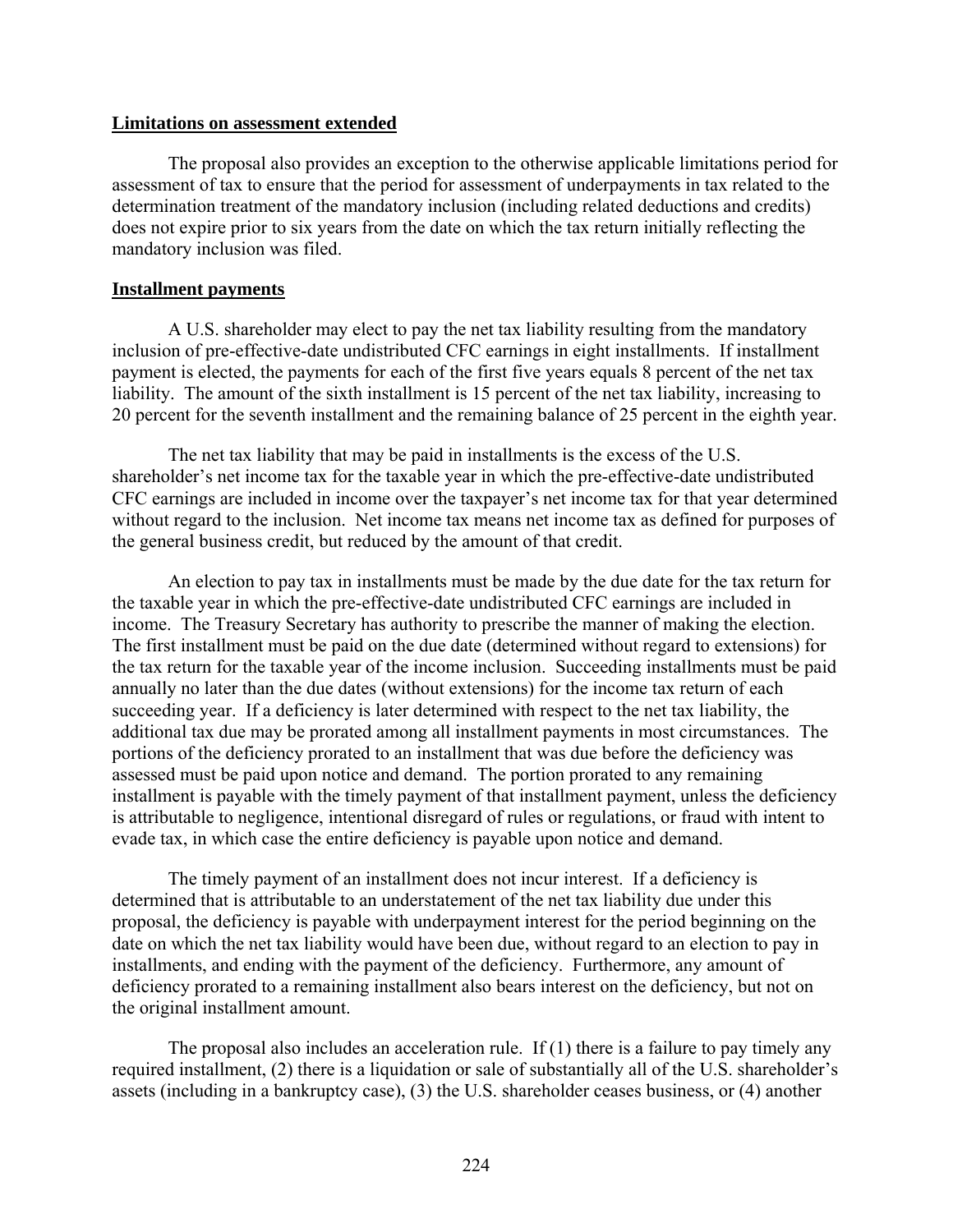similar circumstance arises, the unpaid portion of all remaining installments is due on the date of the event (or, in a bankruptcy proceeding or similar case, the day before the petition is filed).

### **Special rule for S corporations**

A special rule permits deferral of the transition net tax liability for shareholders of a U.S. shareholder that is an S corporation.<sup>809</sup> The S corporation is required to report on its income tax return the amount includible in gross income by reason of this provision, as well as the amount of deduction that would be allowable, and provide a copy of such information to its shareholders. Any shareholder of the S corporation may elect to defer the net tax liability until the shareholder's taxable year in which a triggering event occurs. The election to defer the tax is due not later than the due date for the return of the S corporation for its last taxable year that begins before January 1, 2018.

Three types of events may trigger an end to deferral of the net tax liability. The first type of triggering event is a change in the status of the corporation as an S corporation. The second category includes liquidation, sale of substantially all corporate assets, termination of the company or end of business, or similar event, including reorganization in bankruptcy. The third type of triggering event is a transfer of shares of stock in the S corporation by the electing taxpayer, whether by sale, death or otherwise, unless the transferee of the stock agrees with the Secretary to be liable for net tax liability in the same manner as the transferor. Partial transfers trigger the end of deferral only with respect to the portion of tax properly allocable to the portion of stock sold.

If a shareholder of an S corporation has elected deferral under the special rule for S corporation shareholders and a triggering event occurs, the S corporation and the electing shareholder are jointly and severally liable for any net tax liability and related interest or penalties. The period within which the IRS may collect such liability does not begin before the date of an event that triggers the end of the deferral. If an election to defer payment of the net tax liability is in effect for a shareholder, that shareholder must report the amount of the deferred net tax liability on each income tax return due during the period that the election is in effect. Failure to include that information with each income tax return will result in a penalty equal to five-percent of the amount that should have been reported.

After a triggering event occurs, a shareholder in the S corporation may elect to pay the net tax liability in eight installments, subject to rules similar to those generally applicable absent deferral. Whether or not a shareholder may elect to pay in installments depends upon the type of event that triggered the end of deferral. If the triggering event is liquidation, sale of substantially all corporate assets, termination of the company or end of business, or similar event, the installment payment election is not available. Instead, the entire net tax liability is due upon notice and demand. The installment election is due with the timely return for the year in which

<sup>&</sup>lt;sup>809</sup> Section 1361 defines an S corporation as a domestic small business corporation that has an election in effect for status as an S corporation, with fewer than 100 shareholders, none of whom are nonresident aliens, and all of whom are individuals, estates, trusts or certain exempt organizations.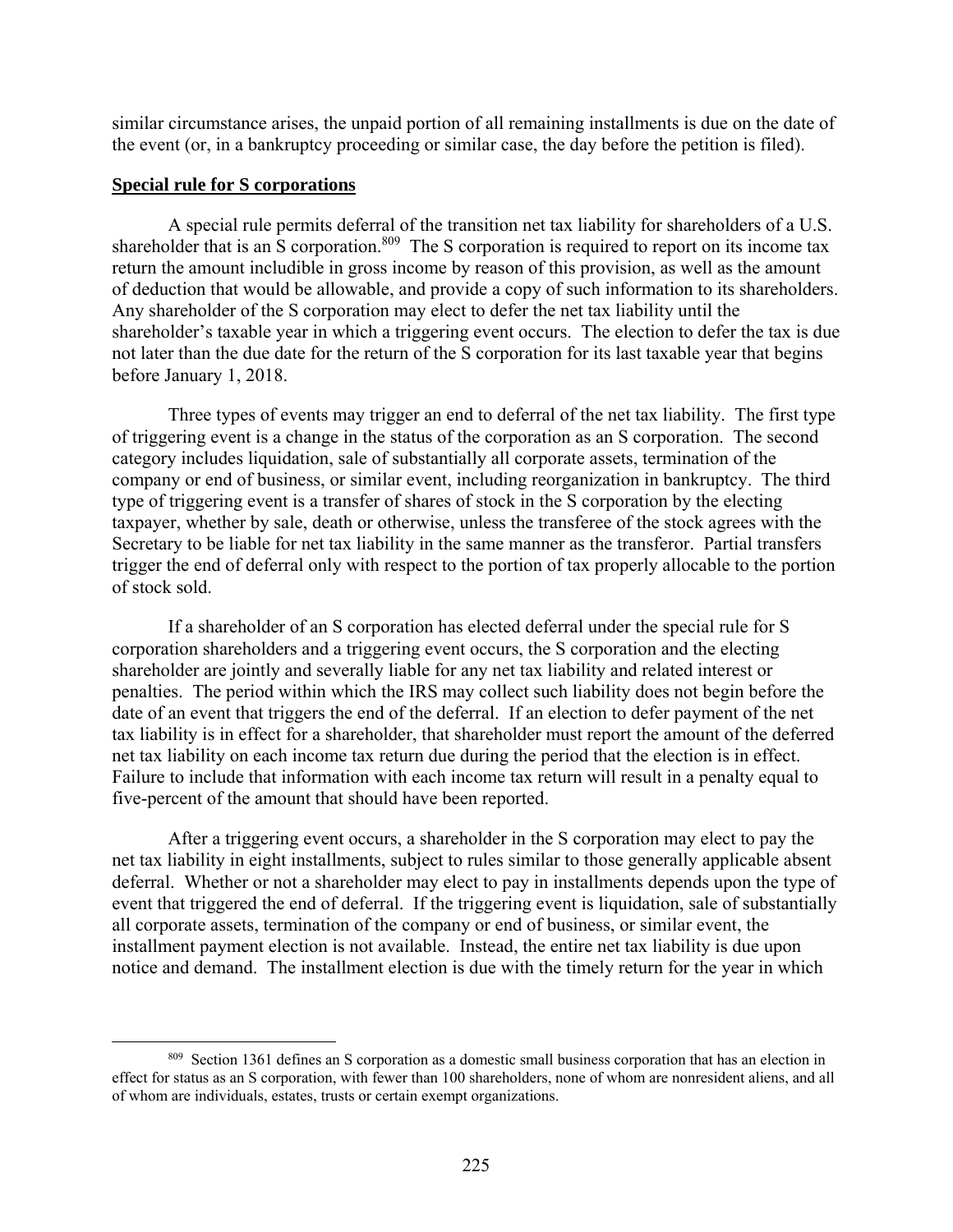the triggering event occurs. The first installment payment is required by the due date of the same return, determined without regard to extensions of time to file.

### **Recapture from expatriated entities**

The proposal denies any deduction claimed with respect to the mandatory subpart F inclusion and imposes a tax rate of 35-percent on the entire inclusion if a U.S. shareholder becomes an expatriated entity within the meaning of section 7874(a)(2) at any point within the ten-year period following enactment of this proposal. An entity that becomes a surrogate foreign corporation that is treated as a domestic corporation under section 7874(b) is not within the scope of this recapture proposal. Although the amount due is computed by reference to the year in which the deemed subpart F income was originally reported, the additional tax arises and is assessed for the taxable year in which the U.S. shareholder becomes an expatriated entity. No foreign tax credits are permitted with respect to the additional tax due as a result of the recapture rule. The Secretary is authorized to prescribe rules necessary to carry out the proposal.

## **Effective Date**

The proposal is effective for the last taxable year of foreign corporations beginning before January 1, 2018, and all subsequent taxable years of a foreign corporation and for the taxable years of a U.S. shareholder with or within which such taxable years end.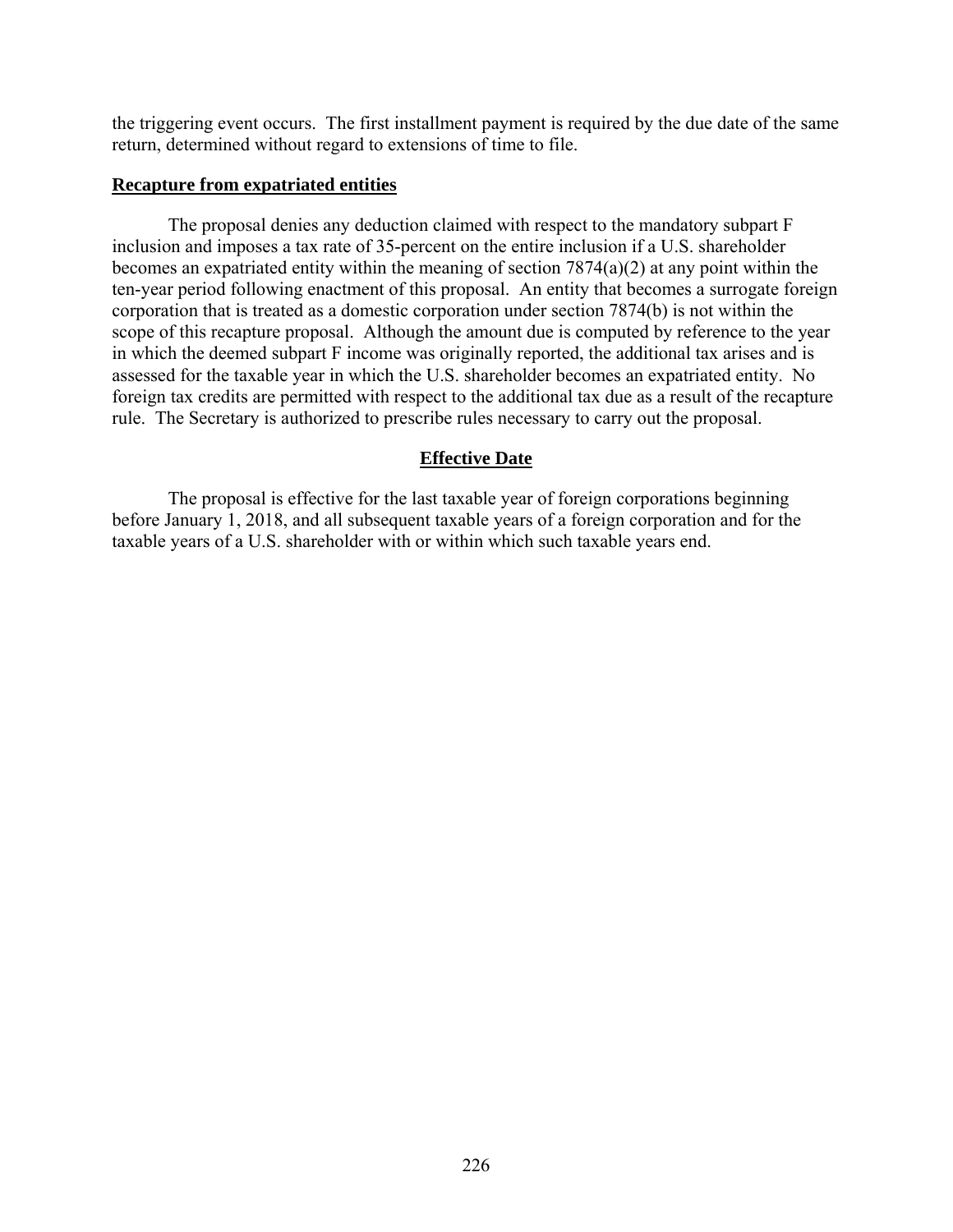### **B. Rules Related to Passive and Mobile Income**

### **1. Current year inclusion of global intangible low-taxed income by United States shareholders**

#### **Description of Proposal**

Under the proposal, a U.S. shareholder of any CFC must include in gross income for a taxable year its global intangible low-taxed income ("GILTI") in a manner generally similar to inclusions of subpart F income. GILTI means, with respect to any U.S. shareholder for the shareholder's taxable year, the excess (if any) of the shareholder's net CFC tested income over the shareholder's net deemed tangible income return. The shareholder's net deemed tangible income return is an amount equal to 10 percent of the aggregate of the shareholder's pro rata share of the qualified business asset investment ("QBAI") of each CFC with respect to which it is a U.S. shareholder.

#### **Net CFC tested income**

Net CFC tested income means, with respect to any U.S. shareholder, the excess of the aggregate of its pro rata share of the tested income of each CFC with respect to which it is a U.S. shareholder over the aggregate of its pro rata share of the tested loss of each CFC with respect to which it is a U.S. shareholder. Pro rata shares are determined under the rules of section  $951(a)(2)$ .

The tested income of a CFC means the excess (if any) of the gross income of the corporation determined without regard to certain exceptions to tested income: (1) the corporation's ECI under section 952(b); (2) any gross income taken into account in determining the corporation's subpart F income; (3) any gross income excluded from foreign base company income or insurance income by reason of the high-tax exception under section 954(b)(4); (4) any dividend received from a related person (as defined in section 954(d)(3)); and (5) any foreign oil and gas extraction income and foreign oil related income, over deductions (including taxes) properly allocable to such gross income under rules similar to the rules of section 954(b)(5).

The tested loss of a CFC means the excess (if any) of deductions (including taxes) properly allocable to the corporation's gross income determined without regard to the tested income exceptions over the amount of such gross income.

#### **Qualified business asset investment**

QBAI means, with respect to any CFC for a taxable year, the average of the aggregate of its adjusted bases, determined as of the close of each quarter of the taxable year, in specified tangible property used in its trade or business and of a type with respect to which a deduction is generally allowable under section 167. The adjusted basis in any property must be determined using the alternative depreciation system under current section  $168(g)$ , notwithstanding any provision of law (or any other section of this bill) which is enacted after the date of enactment of this proposal.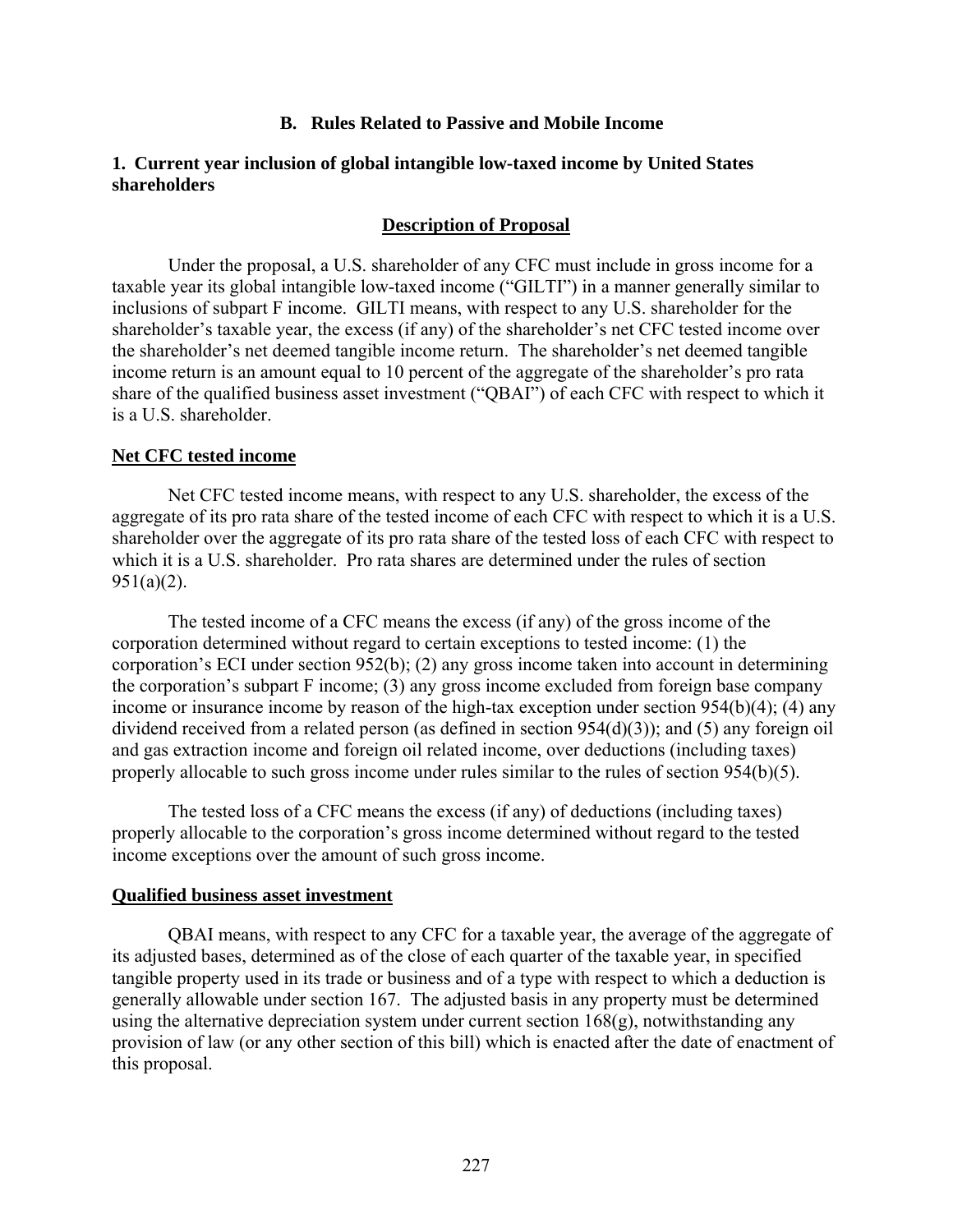Specified tangible property means any property used in the production of tested income or tested loss. If such property was used in the production of tested income and income that is not tested income, the property is treated as specified tangible property in the same proportion that the tested income produced with respect to the property bears to the total amount of gross income produced with respect to the property less deductions, including taxes, properly allocable to such gross income.

For purposes of determining QBAI, the Secretary is authorized to issue anti-avoidance regulations or other guidance as the Secretary determines appropriate, including regulations or other guidance that provide for the treatment of property if the property is transferred or held temporarily, or if avoidance was a factor in the transfer or holding of the property.

#### **Coordination with subpart F**

In general, GILTI amount included in gross income is treated in the same manner as an amount included under section  $951(a)(1)(A)$  for purposes of applying sections  $168(h)(2)(B)$ , 535(b)(10), 904(h)(1), 959, 961, 962, 993(a)(1)(E), 996(f)(1), 1248(b)(1), 1248(d)(1),  $6501(e)(1)(C)$ ,  $6654(d)(2)(D)$ , and  $6655(e)(4)$ . However, the Secretary may provide rules for coordinating the GILTI inclusion with provisions of law in which the determination of subpart F income is required to be made at the CFC level.

The proposal requires that the amount of GILTI included by a U.S. shareholder be allocated across each CFC with respect to which it is a U.S. shareholder. The portion of GILTI treated as being with respect to a CFC equals zero for a CFC with no tested income and, for a CFC with tested income, the portion of GILTI which bears the same ratio to the total amount of GILTI as the U.S. shareholder's pro rata amount of tested income of the CFC bears to the aggregate amount of the U.S. shareholder's pro rata share of the tested income of each CFC with respect to which it is a U.S. shareholder.

For purposes of the GILTI inclusion, a person is treated as a U.S. shareholder of a CFC for any taxable year only if such person owns (within the meaning of section 958(a)) stock in the corporation on the last day, in such year, on which the corporation is a controlled foreign corporation. A corporation is generally treated as a CFC for any taxable year if the corporation is a CFC at any time during the taxable year.

#### **Deemed-paid credit for taxes properly attributable to tested income**

For any amount of GILTI included in the gross income of a domestic corporation, the corporation is deemed to have paid foreign income taxes equal to 80 percent of the product of the corporation's inclusion percentage multiplied by the aggregate tested foreign income taxes paid or accrued, with respect to tested income, by each CFC with respect to which the domestic corporation is a U.S. shareholder.

The inclusion percentage means, with respect to any domestic corporation, the ratio (expressed as a percentage) of such corporation's GILTI amount divided by the aggregate amount of its pro rata share of the tested income of each CFC with respect to which it is a U.S. shareholder.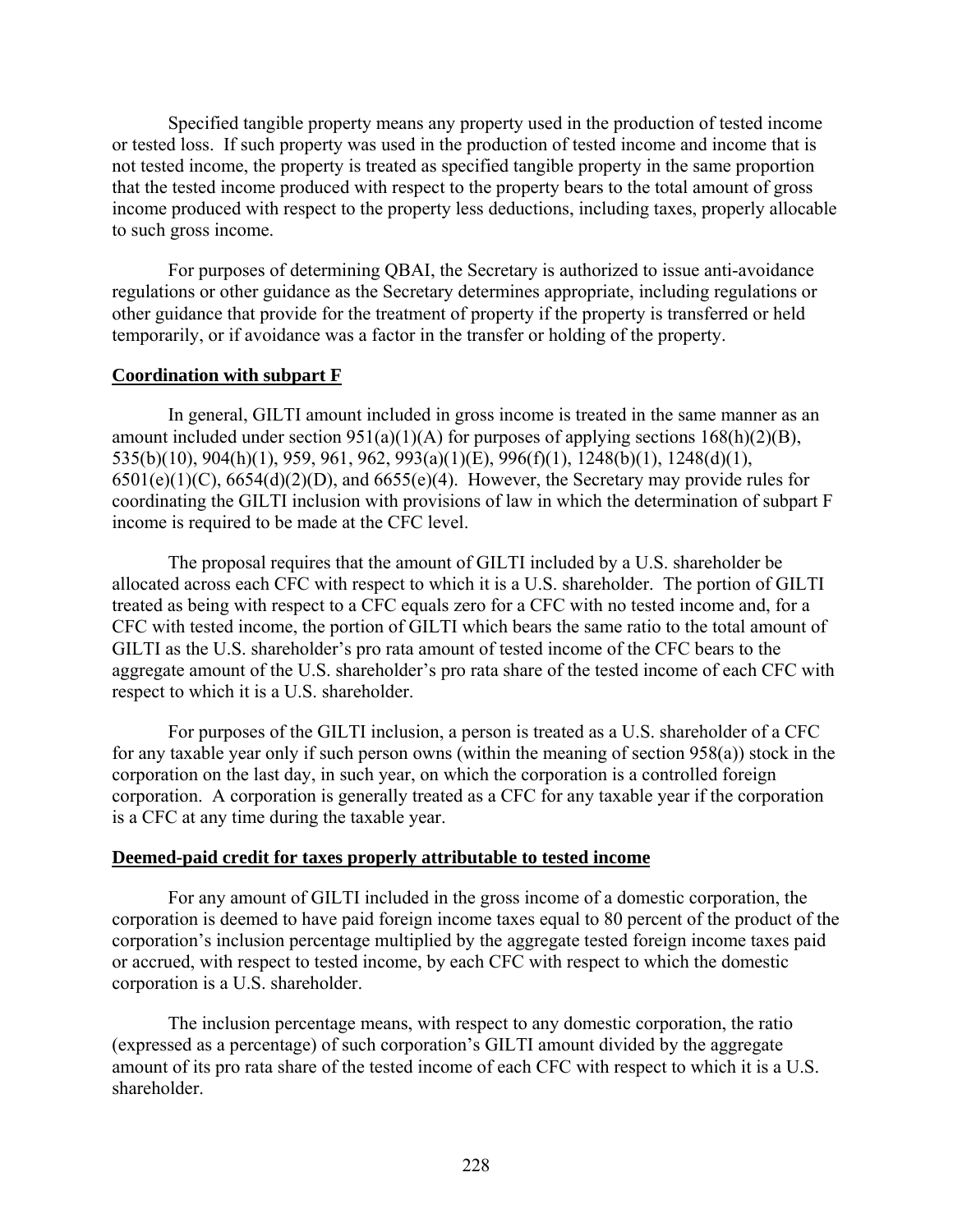Tested foreign income taxes means, with respect to any domestic corporation that is a U.S. shareholder of a CFC, the foreign income taxes paid or accrued by the CFC that are properly attributable to the CFC's tested income.

The proposal creates a separate foreign tax credit basket for GILTI, with no carryforward or carryback available for excess credits. For purposes of determining the foreign tax credit limitation, GILTI is not general category income, and income that is both GILTI and passive category income is considered passive category income. The taxes deemed to have been paid are treated as an increase in GILTI for purposes of section 78, determined by taking into account 100 percent of the aggregate tested foreign income taxes.

## **Effective Date**

The proposal is effective for taxable years of foreign corporations beginning after December 31, 2017, and for taxable years of U.S. shareholders in which or with which such taxable years of foreign corporations end.

## **2. Deduction for foreign-derived intangible income**

## **Description of Proposal**

In the case of a domestic corporation for its taxable year, the proposal allows a deduction equal to 37.5 percent of the lesser of (1) the sum of its foreign-derived intangible income plus the amount of GILTI that is included in its gross income, or (2) its taxable income, determined without regard to this proposal.<sup>810</sup> The foreign-derived intangible income of any domestic corporation is the amount which bears the same ratio to the corporation's deemed intangible income as its foreign-derived deduction eligible income bears to its deduction eligible income. The Secretary is authorized to prescribe regulations or other guidance as may be necessary or appropriate to carry out this proposal.

## **Deduction eligible income**

Deduction eligible income means, with respect to any domestic corporation, the gross income of the corporation determined without regard to: (1) the subpart F income of the corporation under section 951; (2) the GILTI of the corporation; (3) any dividend received from a CFC with respect to which the corporation is a U.S. shareholder; and (4) any domestic oil and gas income of the corporation; and (5) any foreign branch income (as defined in section  $904(d)(2)(J)$ ) of the corporation, over the deductions (including taxes) properly allocable to such gross income.

# **Deemed intangible income**

The domestic corporation's deemed intangible income means the excess (if any) of its deduction eligible income over its deemed tangible income return. The deemed tangible income

 <sup>810</sup> Global intangible low-income taxed income is defined in new sec. 951A.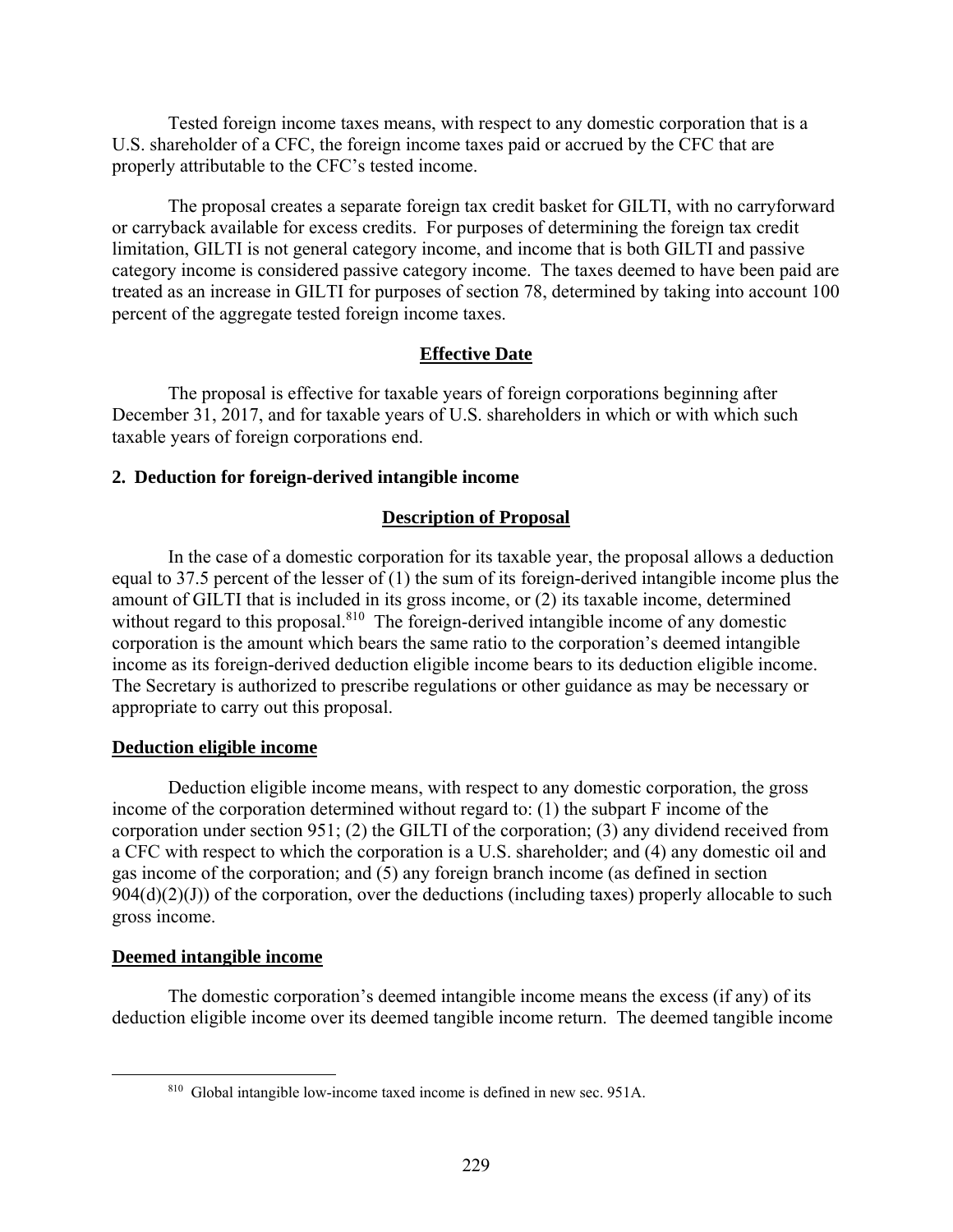return means, with respect to any corporation, an amount equal to 10 percent of the corporation's qualified business asset investment ("QBAI").

For purposes of computing its foreign-derived intangible income, a domestic corporation's QBAI is the average of the aggregate of its adjusted bases, determined as of the close of each quarter of the taxable year, in specified tangible property used in its trade or business and of a type with respect to which a deduction is allowable under section 167. The adjusted basis in any property must be determined using the alternative depreciation system under section 168(g), notwithstanding any provision of law (or any other section of this bill) which is enacted after the date of enactment of this proposal.

Specified tangible property means any tangible property used in the production of deduction eligible income. If such property was used in the production of deduction eligible income and income that is not deduction eligible income, the property is treated as specified tangible property in the same proportion that the deduction eligible income produced with respect to the property, bears to the total amount gross income produced with respect to the property less deductions (including taxes) properly allocable to such gross income.

### **Foreign-derived deduction eligible income**

Foreign-derived deduction eligible income means, with respect to a taxpayer for its taxable year, any deduction eligible income of the taxpayer that is derived in connection with (1) property that is sold by the taxpayer to any person who is not a United States person and that the taxpayer establishes to the satisfaction of the Secretary is for a foreign use or (2) services provided by the taxpayer that the taxpayer establishes to the satisfaction of the Secretary are provided to any person, or with respect to property, not located within the United States. Foreign use means any use, consumption, or disposition that is not within the United States. Special rules for determining foreign use apply to transactions that involve property or services provided to domestic intermediaries or related parties.

For purposes of the proposal, the terms "sold," "sells", and "sale" include any lease, exchange, or other disposition.

## Property or services provided to domestic intermediaries

If a taxpayer sells property to another person (other than a related party) for further manufacture or modification within the United States, the property is not treated as sold for a foreign use even if such other person subsequently uses such property for foreign use. Income derived in connection with services provided to another person (other than a related party) located within the United States is not treated as foreign-derived deduction eligible income.

### Special rules with respect to related party transactions

If property is sold to a related foreign party, the sale is not treated as for a foreign use unless the property is sold by the related foreign party to another person who is unrelated and is not a U.S. person and the taxpayer establishes to the satisfaction of the Secretary that such property is for a foreign use. Income derived in connection with services provided to a related party who is not located in the United States is not treated as foreign-derived deduction eligible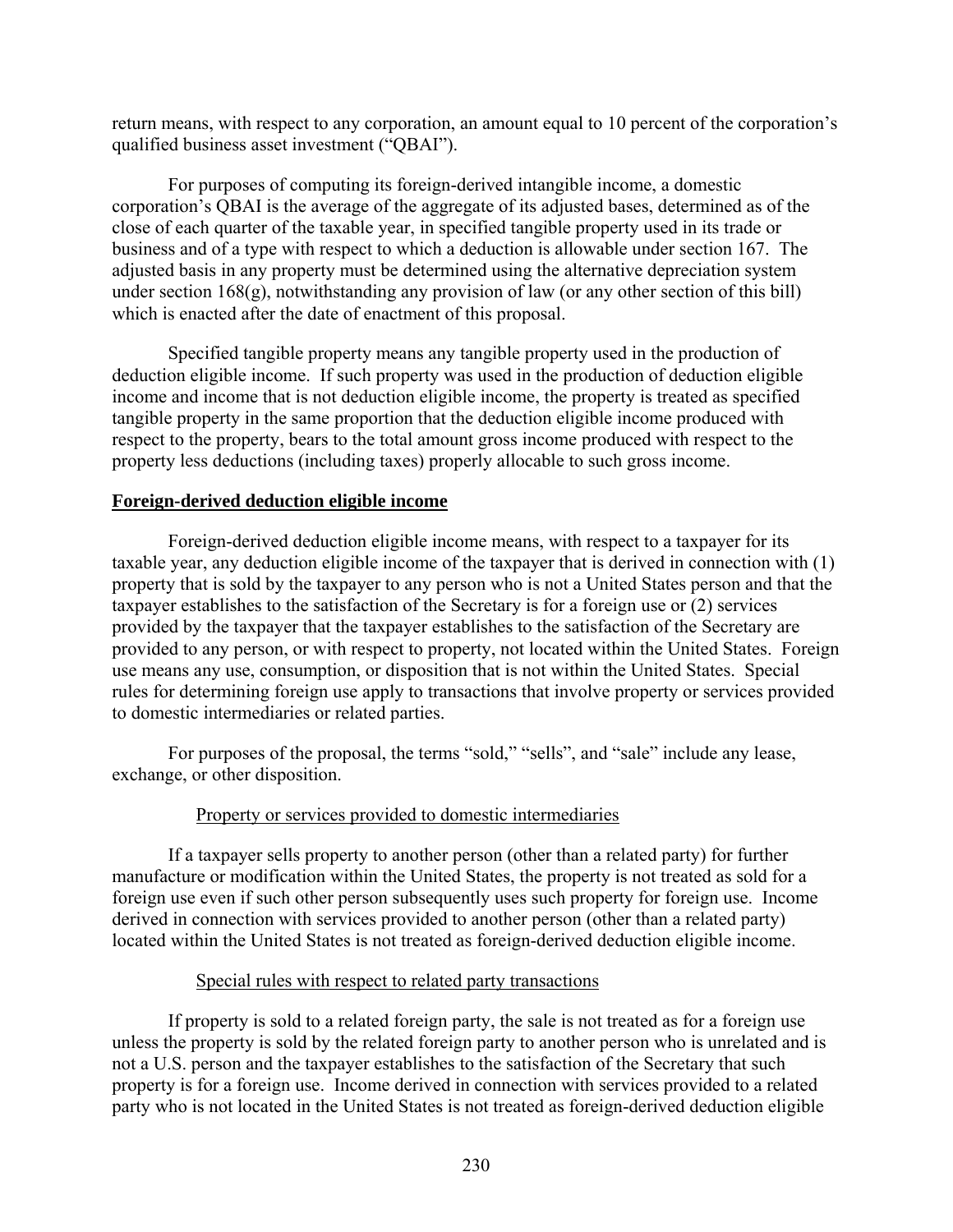income unless the taxpayer establishes to the satisfaction of the Secretary that such service is not substantially similar to services provided by the related party to persons located within the United States.

For purposes of applying these rules, a related party means any member of an affiliated group as defined in section 1504(a) determined by substituting "more than 50 percent" for "at least 80 percent" each place it appears and without regard to sections 1504(b)(2) and 1504(b)(3). Any person (other than a corporation) is treated as a member of the affiliated group if the person is controlled by members of the group (including any entity treated as a member of the group by reason of this sentence) or controls any member, with control being determined under the rules of section  $954(d)(3)$ .

### **Effective Date**

The proposal is effective for taxable years beginning after December 31, 2017.

### **3. Special rules for transfers of intangible property from controlled foreign corporations to United States shareholders**

#### **Description of Proposal**

For certain distributions of intangible property held by a CFC on the date of enactment of this proposal, the fair market value of the property on the date of the distribution is treated as not exceeding the adjusted basis of the property immediately before the distribution. If the distribution is not a dividend, a U.S. shareholder's adjusted basis in the stock of the CFC with respect to which the distribution is made is increased by the amount (if any) of the distribution that would, but for this proposal, be includible in gross income. The adjusted basis of the property in the hands of the U.S. shareholder immediately after the distribution is the adjusted basis immediately before the distribution, reduced by the amount of the increase (if any) described previously.

For purposes of the proposal, intangible property means intangible property as described in section  $936(h)(3)(B)$  and computer software as described in section  $197(e)(3)(B)$ .

The proposal applies to distributions that are (1) received by a domestic corporation from a CFC with respect to which it is a U.S. shareholder and (2) made by the CFC before the last day of the third taxable year of the CFC beginning after December 31, 2017.

#### **Effective Date**

The proposal is effective for taxable years of foreign corporations beginning after December 31, 2017, and for taxable years of U.S. shareholders in which or with which such taxable years of foreign corporations end.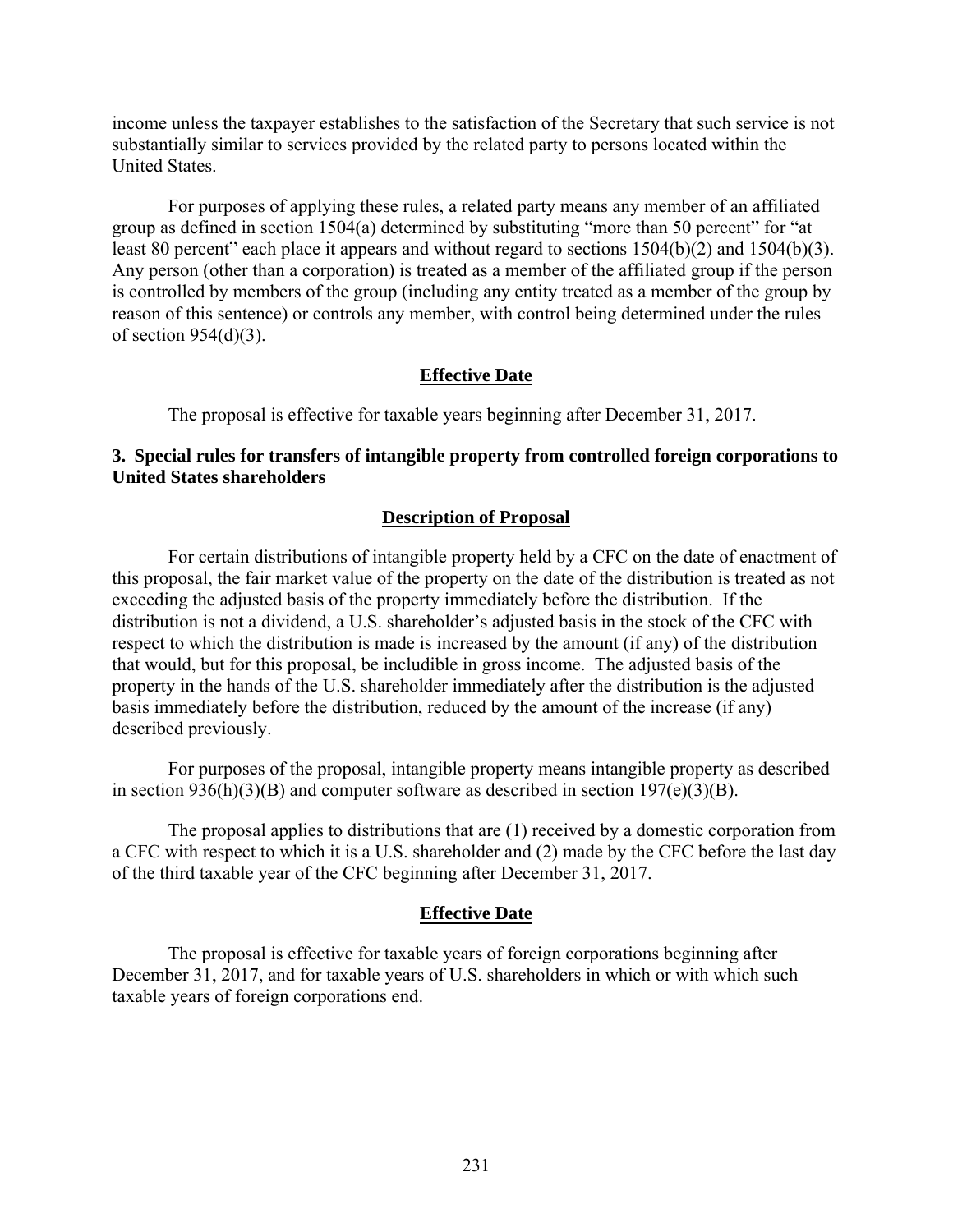### **C. Other Modifications of Subpart F Provisions**

### **1. Elimination of inclusion of foreign base company oil related income**

#### **Description of Proposal**

The proposal eliminates foreign base company oil related income as a category of foreign base company income.

#### **Effective Date**

The proposal is effective for taxable years of foreign corporations beginning after December 31, 2017, and for taxable years of U.S. shareholders in which or with which such taxable years of foreign corporations end.

#### **2. Inflation adjustment of** *de minimis* **exception for foreign base company income**

#### **Description of Proposal**

In the case of any taxable year beginning after 2017, the proposal indexes for inflation the \$1,000,000 *de minimis* amount for foreign base company income, with all increases rounded to the nearest multiple of \$50,000.

#### **Effective Date**

The proposal is effective for taxable years of foreign corporations beginning after December 31, 2017, and for taxable years of U.S. shareholders in which or with which such taxable years of foreign corporations end.

### **3. Repeal of inclusion based on withdrawal of previously excluded subpart F income from qualified investment**

#### **Description of Proposal**

The proposal repeals section 955. As a result, a U.S. shareholder in a CFC that invested its previously excluded subpart F income in qualified foreign base company shipping operations is no longer required to include in income a pro rata share of the previously excluded subpart F income when the CFC decreases such investments.

#### **Effective Date**

The proposal is effective for taxable years of foreign corporations beginning after December 31, 2017, and to taxable years of U.S. shareholders within which or with which such taxable years of foreign corporations end.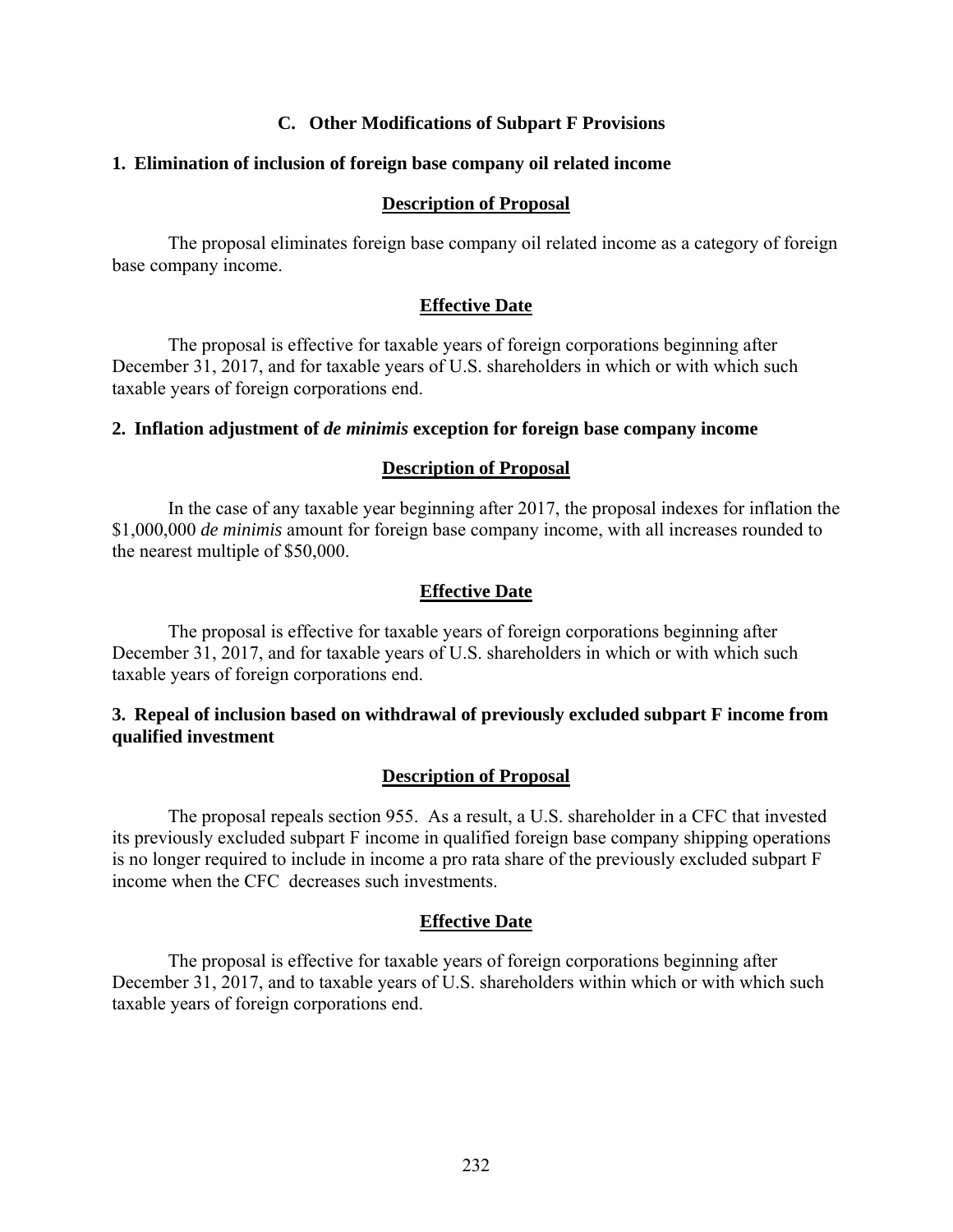### **4. Modification of stock attribution rules for determining status as a controlled foreign corporation**

### **Description of Proposal**

The proposal amends the ownership attribution rules of section 958(b) so that certain stock of a foreign corporation owned by a foreign person is attributed to a related U.S. person for purposes of determining whether the related U.S. person is a U.S. shareholder of the foreign corporation and, therefore, whether the foreign corporation is a CFC. In other words, the proposal provides "downward attribution" from a foreign person to a related U.S. person in circumstances in which present law does not so provide. The pro rata share of a CFC's subpart F income that a United States shareholder is required to include in gross income, however, continues to be determined based on direct or indirect ownership of the CFC, without application of the new downward attribution rule.

### **Effective Date**

The proposal is effective for the last taxable year of foreign corporations beginning before January 1, 2018 and all subsequent taxable years of a foreign corporation and for the taxable years of a U.S. shareholder with or with which such taxable years end.

### **5. Modification of definition of United States shareholder**

### **Description of Proposal**

This proposal expands the definition of U.S. shareholder under subpart F to include any U.S. person who owns 10 percent or more of the total value of shares of all classes of stock of a foreign corporation.

## **Effective Date**

The proposal is effective for the last taxable year of foreign corporations beginning before January 1, 2018, and for taxable years of U.S. shareholders with or within which such taxable years of foreign corporations end.

### **6. Elimination of requirement that corporation must be controlled for 30 days before subpart F inclusions apply**

### **Description of Proposal**

The proposal eliminates the requirement that a corporation must be controlled for an uninterrupted period of 30 days before subpart F inclusions apply.

### **Effective Date**

The proposal is effective for taxable years of foreign corporations beginning after December 31, 2017, and for taxable years of U.S. shareholders with or within which such taxable years of foreign corporations end.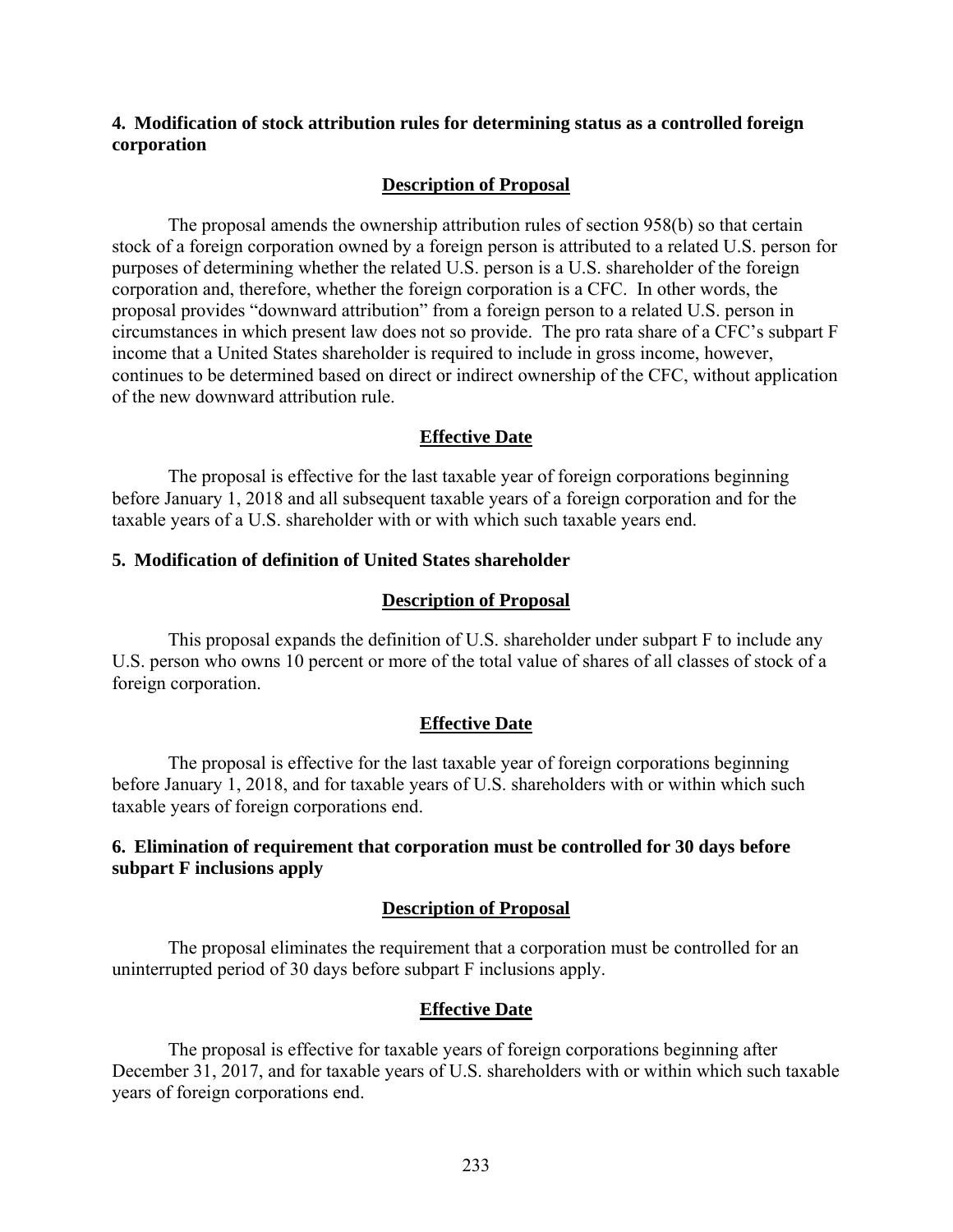### **7. Look-thru rule for related controlled foreign corporations made permanent**

### **Description of Proposal**

The proposal makes permanent the exclusion from foreign personal holding company income for certain dividends, interest (including factoring income that is treated as equivalent to interest under section  $954(c)(1)(E)$ , rents, and royalties received or accrued by one CFC from a related CFC.

### **Effective Date**

The proposal is effective for taxable years of foreign corporations beginning after December 31, 2019, and for taxable years of U.S. shareholders in which or with which such taxable years of foreign corporations end.

### **8. Corporations eligible for deductions for dividends exempted from subpart F inclusions for increased investments in United States property**

#### **Description of Proposal**

The requirement in subpart F that U.S. shareholders recognize income when earnings are repatriated in the form of increases in investment by a CFC in U.S. property is amended to provide an exception for domestic corporations that are U.S. shareholders in the CFC either directly or through a domestic partnership.

#### **Effective Date**

The proposal is effective for taxable years of controlled foreign corporations beginning after December 31, 2017, and for taxable years of U.S. shareholders in which or with which such taxable years of the foreign corporations end.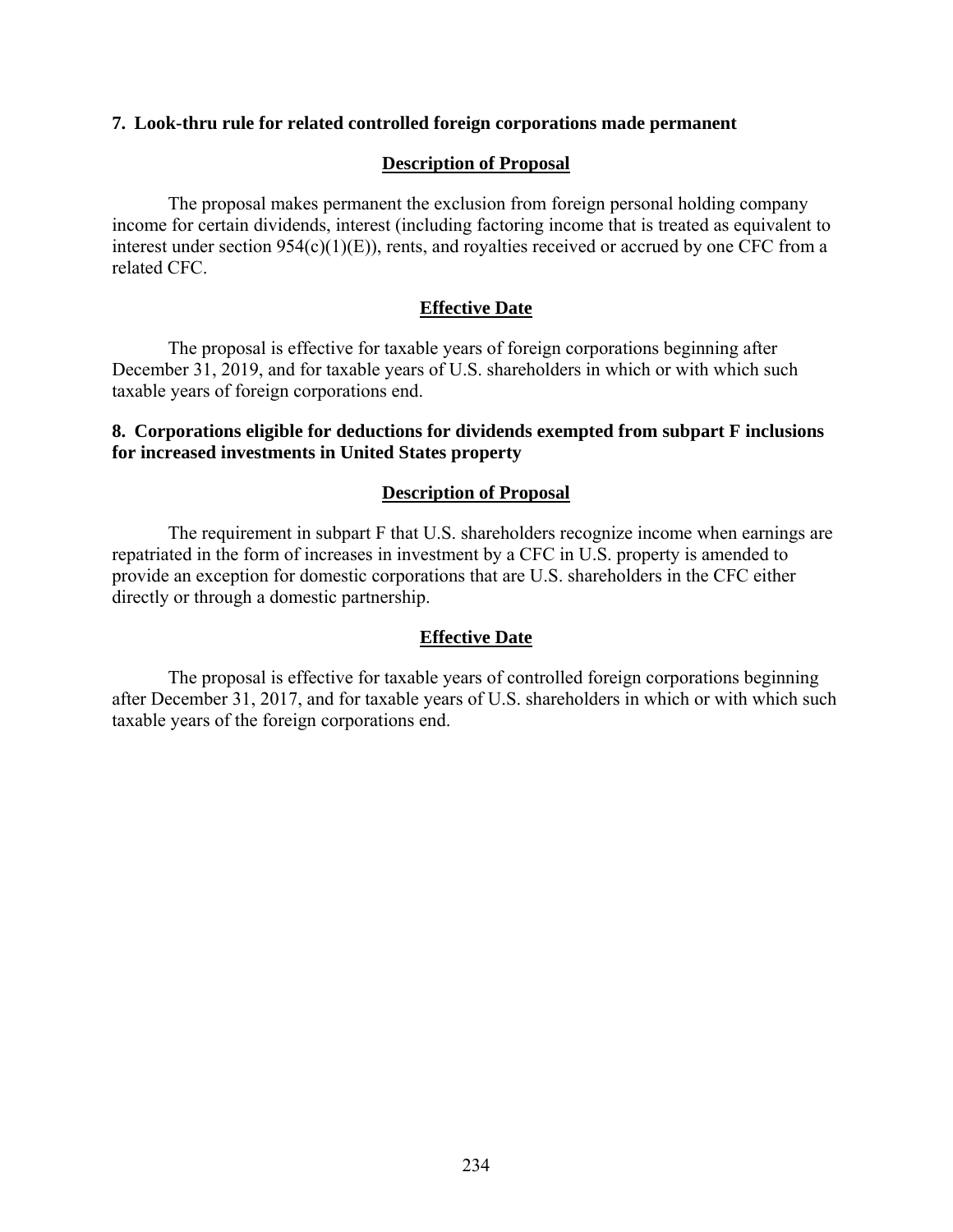#### **D. Prevention of Base Erosion**

### **1. Denial of deduction for interest expense of United States shareholders which are members of worldwide affiliated groups with excess domestic indebtedness**

### **Description of Proposal**

The proposal addresses base erosion that results from excessive and disproportionate borrowing in the United States by limiting the deductibility of interest paid or accrued by U.S. corporations that are members of a worldwide affiliated group. For any domestic corporation that is a member of a worldwide affiliated group, the proposal reduces the deduction for interest paid or accrued by the corporation by the product of the net interest expense of the domestic corporation multiplied by the debt-to-equity differential percentage of the worldwide affiliated group. Net interest expense means the excess (if any) of: (1) interest paid or accrued by the taxpayer during the taxable year, over (2) the amount of interest includible in the gross income of the taxpayer for the taxable year. $811$ 

A worldwide affiliated group is one or more chains of corporations, connected through stock ownership with a common parent that would qualify as an affiliated group under section 1504, with two differences. First, the ownership threshold of section  $1504(a)(2)$  is applied using 50 percent rather than 80 percent. Second, the restriction on inclusion of a foreign corporation under section 1504(b)(3) is disregarded for purposes of identifying the worldwide affiliated group.

The debt-to-equity differential percentage means, with respect to any worldwide affiliated group, the excess domestic indebtedness of the group divided by the total indebtedness of the domestic corporations that are members of the group. All U.S. members of the worldwide affiliated group are treated as one member when determining whether the group has excess domestic indebtedness as a result of a debt-to-equity differential. Excess domestic indebtedness is the amount by which the total indebtedness of the U.S. members exceeds 110 percent of the total indebtedness those members would hold if their total indebtedness to total equity ratio were proportionate to the ratio of total indebtedness to total equity in the worldwide group. Total equity means, with respect to one or more corporations, the excess (if any) of: (1) the money and all other assets of such corporations, over (2) the total indebtedness of such corporations. Intragroup debt and equity interests are disregarded for purposes of this computation.

The amount of any interest not allowed as a deduction for any taxable year by reason of this proposal or new section 163(j) (depending on whichever imposes the lower limitation with respect to such taxable year) can be carried forward indefinitely.

The Secretary is provided regulatory authority to provide rules for: (1) the prevention of the avoidance of this proposal, (2) the coordination of this proposal with section 884, (3) the

<sup>&</sup>lt;sup>811</sup> The Secretary is provided is regulatory authority to provide for adjustments in determining the amount of net interest expense.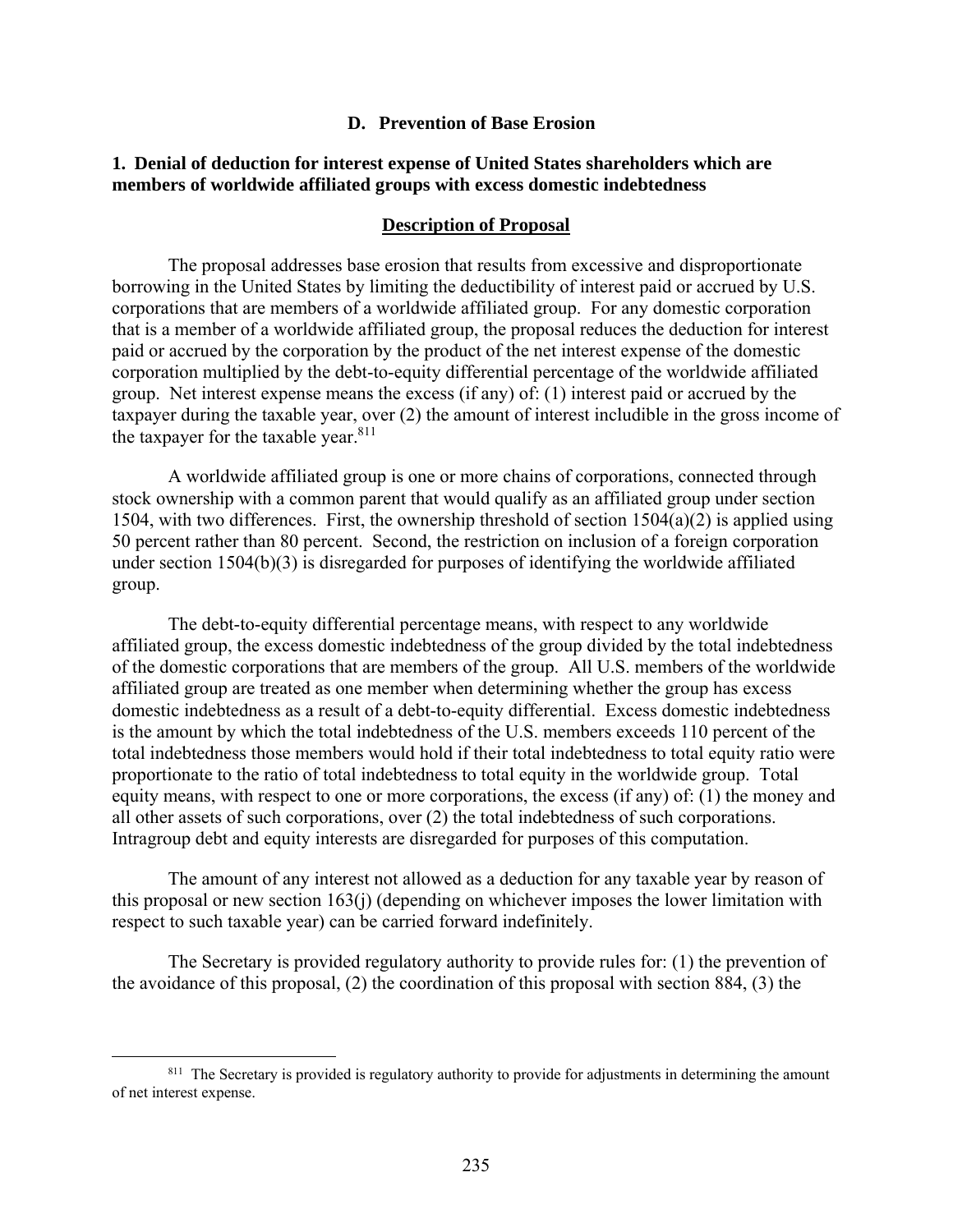treatment of partnership indebtedness, allocation of partnership debt, interest, or distributive shares, and (4) the coordination of this proposal with section 163(j).

### **Effective Date**

The proposal is effective for taxable years beginning after December 31, 2017.

### **2. Limitations on income shifting through intangible property transfers**

#### **Description of Proposal**

The proposal addresses recurring definitional and methodological issues that have arisen in controversies<sup>812</sup> in transfers of intangible property for purposes of sections  $367(d)$  and  $482$ , both of which use the statutory definition of intangible property in section 936(h)(3)(B). The proposal revises that definition and confirms the authority to require certain valuation methods. It does not modify the basic approach of the existing transfer pricing rules with regard to income from intangible property.

Under the proposal, workforce in place, goodwill (both foreign and domestic), and going concern value are intangible property within the meaning of section 936(h)(3)(B), as is the residual category of "any similar item" the value of which is not attributable to tangible property or the services of an individual. The flush language at the end of that subparagraph is removed, to make clear that the source or amount of value is not relevant to whether property that is one of the specified types of intangible property is within the scope of the definition.

The proposal also clarifies the authority of the Commissioner to specify the method to be used to determine the value of intangible property, both with respect to outbound restructurings of U.S. operations and to intercompany pricing allocations.813 First, in the case of transfers of multiple intangible properties in one or more related transactions, valuation of such intangible property on an aggregate basis is explicitly permitted if the Commissioner determines that an aggregate basis achieves a more reliable result than an asset-by-asset approach. The proposal is consistent with the position that the additional value that results from the interrelation of intangible assets can be properly attributed to the underlying intangible assets in the aggregate, where doing so yields a more reliable result. This approach is also consistent with Tax Court decisions in cases outside of the section 482 context, where collections of multiple, related

 <sup>812</sup> *Veritas v. Commissioner,* 133 T.C. No. 14 (December 10, 2009), *non-acq*., IRB 2010-49 (December 6, 2010).

<sup>813</sup> Secs. 367(d) and 482.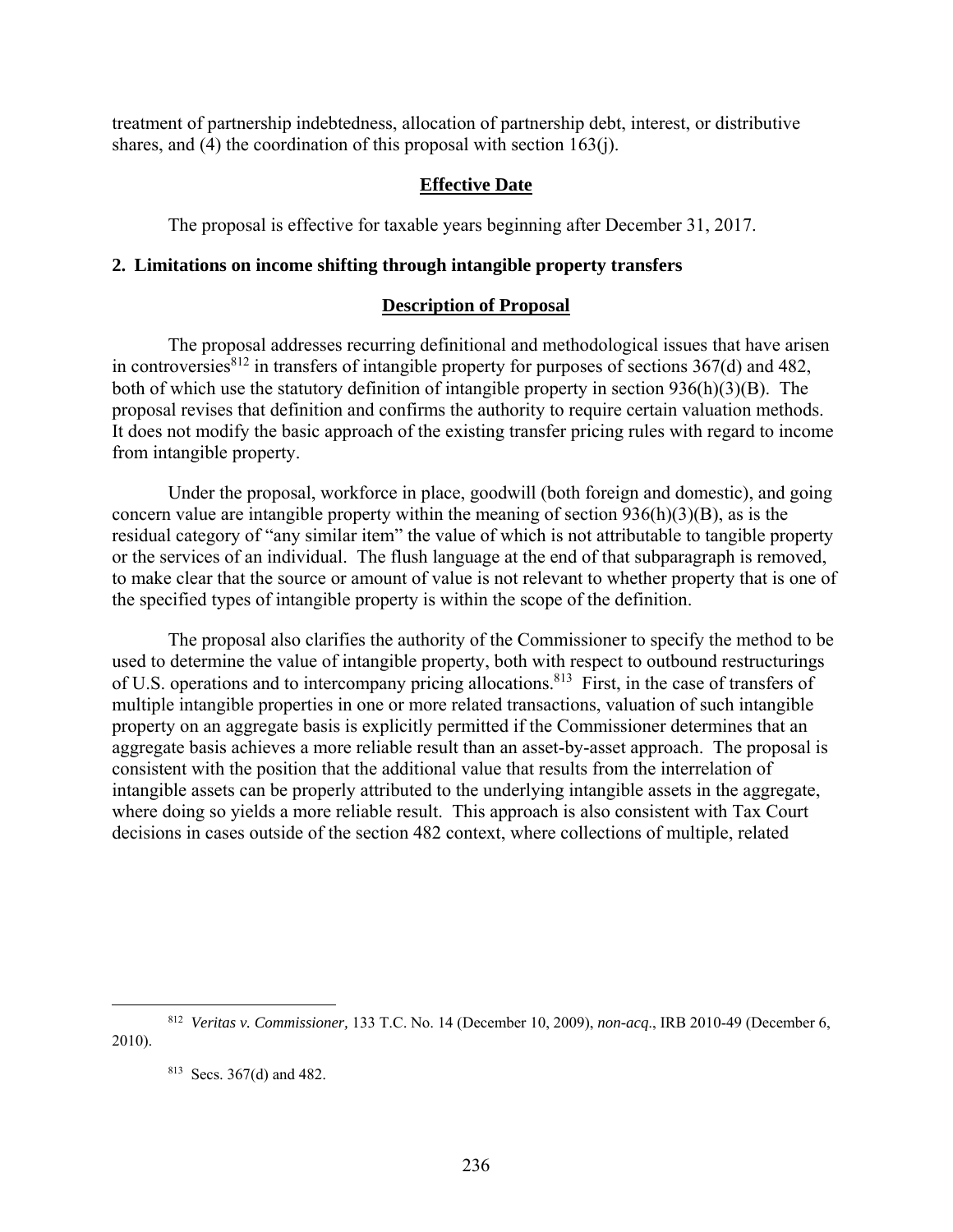intangible assets were viewed by the Tax Court in the aggregate.<sup>814</sup> Finally, it is also consistent with the cost-sharing regulations.  $815$ 

The proposal also codifies the realistic alternative principle with respect to intangible property. The realistic alternative principle is predicated on the notion that a taxpayer will only enter into a particular transaction if none of its realistic alternatives is economically preferable to the transaction under consideration. As a result, the existing regulations provide the IRS with the ability to determine an arm's-length price by reference to a transaction (such as the owner of intangible property using it to make a product itself) that is different from the transaction that was actually completed (such as the owner of that same intangible property licensing the manufacturing rights and then buying the product from the licensee).

### **Effective Date**

The proposal applies to transfers in taxable years beginning after December 31, 2017. No inference is intended with respect to application of section 936(h)(3)(B) or the authority of the Secretary to provide by regulation for such application on or before the date of enactment.

### **3. Certain related party amounts paid or accrued in hybrid transactions or with hybrid entities**

## **Description of Proposal**

The proposal denies a deduction for any disqualified related party amount paid or accrued pursuant to a hybrid transaction or by, or to, a hybrid entity. A disqualified related party amount is any interest or royalty paid or accrued to a related party to the extent that: (1) there is no corresponding inclusion to the related party under the tax law of the country of which such related party is a resident for tax purposes, or (2) such related party is allowed a deduction with respect to such amount under the tax law of such country. A disqualified related party amount does not include any payment to the extent such payment is included in the gross income of a U.S. shareholder under section 951(a). A related party for these purposes is determined under the rules of section 954(d)(3), except that such section applies with respect to the payor as opposed to the CFC on otherwise referred to in such section.

 <sup>814</sup> See, *e.g.*, *Kraft Foods Co. v. Commissioner*, 21 T.C. 513 (1954) (thirty-one related patents must be valued as a group and the useful life for depreciation should be based on the average of the patents' useful lives); *Standard Conveyor Co. v. Commissioner*, 25 B.T.A. 281, p. 283 (1932) ("[I]t is evident that it is impossible to value these seven patents separately. Their value, as in the case of many groups of patents representing improvements on the prior art, appears largely to consist of their combination."); *Massey-Ferguson, Inc. v. Commissioner*, 59 T.C. 220 (1972) (taxpayer who abandoned a distribution network of contracts with separate distributorships was entitled to an abandonment loss for the entire network in the taxable year during which the last of the contracts was terminated because that was the year in which the entire intangible value was lost).

<sup>&</sup>lt;sup>815</sup> See Treas. Reg. sec.  $1.482-7(g)(2)(iv)$  (if multiple transactions in connection with a cost-sharing arrangement involve platform, operating and other contributions of resources, capabilities or rights that are reasonably anticipated to be interrelated, then determination of the arm's-length charge for platform contribution transactions and other transactions on an aggregate basis may provide the most reliable measure of an arm's-length result).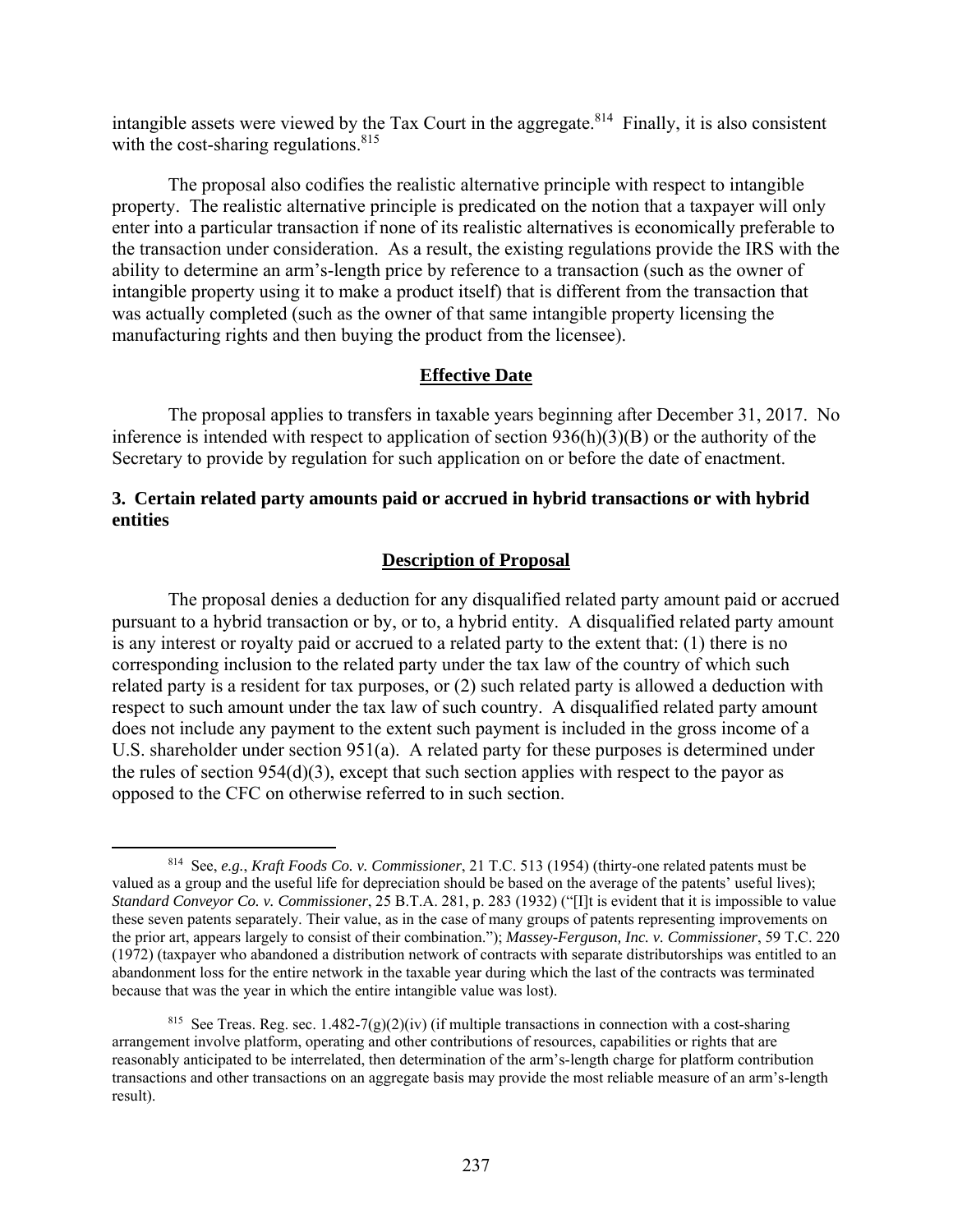A hybrid transaction is any transaction, series of transactions, agreement, or instrument one or more payments with respect to which are treated as interest or royalties for Federal income tax purposes and which are not so treated for purposes of the tax law of the foreign country of which the recipient of such payment is resident for tax purposes or is subject to tax. A hybrid entity is any entity which is either: (1) treated as fiscally transparent for Federal income tax purposes but not so treated for purposes of the tax law of the foreign country of which the entity is resident for tax purposes or is subject to tax, or (2) treated as fiscally transparent for purposes of the tax law of the foreign country of which the entity is resident for tax purposes or is subject to tax but not so treated for Federal income tax purposes.

The proposal grants the Secretary authority to issue regulations or other guidance as may be necessary or appropriate to carry out the purposes of the proposal, including regulations or other guidance providing rules for: (1) denying deductions for conduit arrangements that involve a hybrid transaction or a hybrid entity, (2) the application of this proposal to foreign branches, (3) applying this proposal to certain structured transactions, (4) denying all or a portion of a deduction claimed for an interest or a royalty payment that, as a result of the hybrid transaction or entity, is included in the recipient's income under a preferential tax regime of the country of residence of the recipient and has the effect of reducing the country's generally applicable statutory tax rate by at least 25 percent, (5) denying all of a deduction claimed for an interest or a royalty payment if such amount is subject to a participation exemption system or other system which provides for the exclusion of a substantial portion of such amount, (6) rules for determining the tax residence of a foreign entity, and (7) exceptions to the general rule set forth in the proposal.

### **Effective Date**

The proposal is effective for taxable years beginning after December 31, 2017.

### **4. Termination of special rules for domestic international sales corporations**

## **Description of Proposal**

The proposal repeals the special Code rules for DISCs and IC-DISCs.

In particular, the proposal terminates any corporate election to be treated as a DISC that is in effect for the corporation's last taxable year beginning in 2018. The termination is effective for the corporation's immediately succeeding taxable year (and all years thereafter). The proposal also prohibits any new corporate election to be treated as a DISC for any taxable year beginning after December 31, 2018.

As a result of the proposal's termination of existing corporate DISC elections and its prohibition of new DISC elections, the special rules that apply to DISCs, IC-DISCs and their shareholders will no longer have effect. In particular, corporations will no longer be permitted the exemption from corporate level tax allowed under the DISC rules, and individual shareholders of corporations for which DISC elections are terminated will be subject to shareholder-level taxation in respect of the earnings of the corporations in which they are shareholders under all the normal rules for shareholder-level taxation of corporate earnings.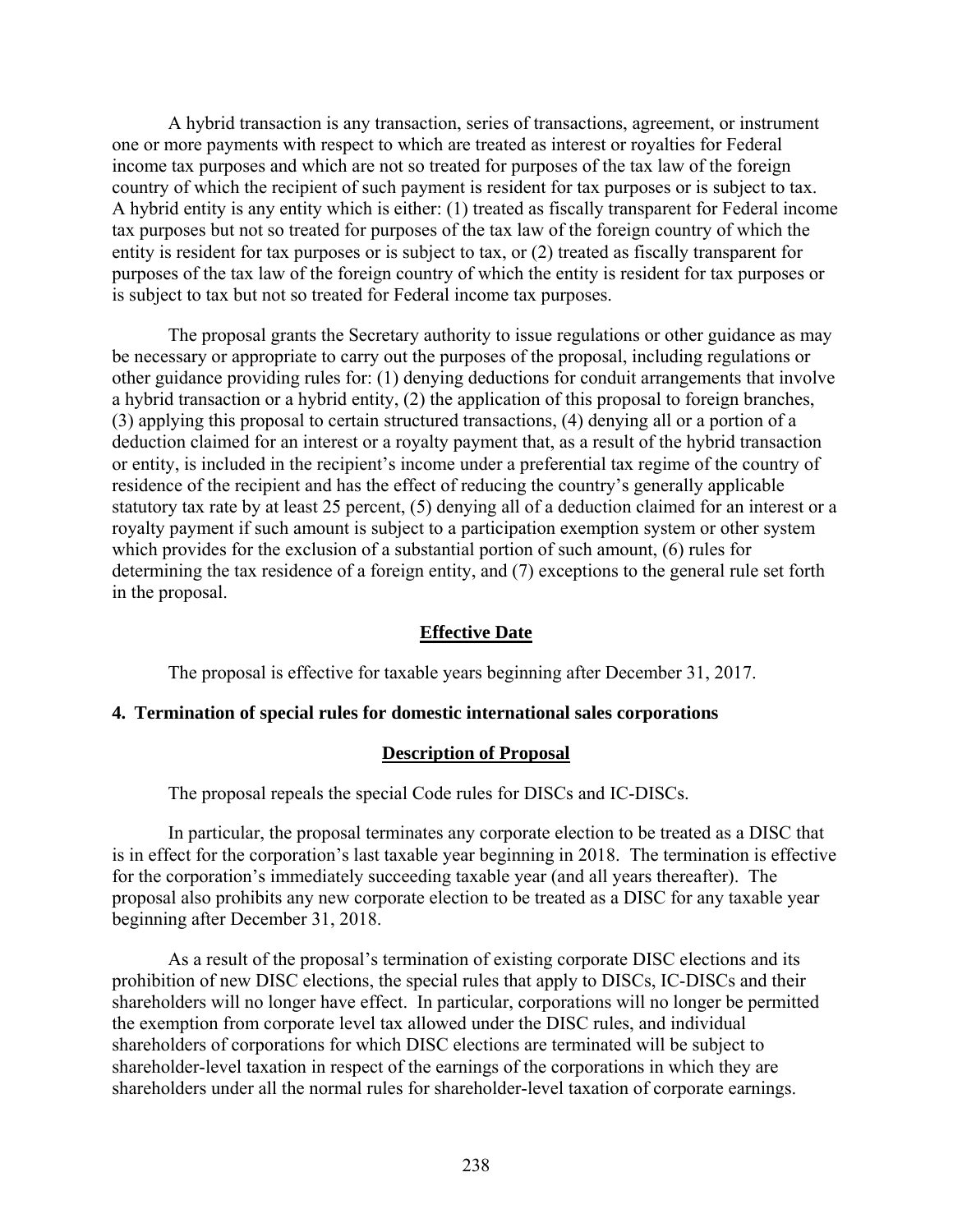The proposal includes a transition rule for shareholders of corporations the DISC elections of which are terminated. Under this transition rule, a shareholder of a corporation whose DISC election is terminated is deemed to have received, in the first taxable year for which the termination is effective, a distribution to which the section 995(b)(2) deemed distribution rules apply. The proposal provides that this deemed distribution – and any actual distribution after termination of the DISC election to the extent paid out of the corporation's accumulated DISC income – is not a qualifying dividend under section  $1(h)(11)(B)$ . Consequently, an individual DISC shareholder is not eligible for the preferential tax rate allowed under section 1(h)(11) with respect to such distributions.

### **Effective Date**

The proposal is effective for taxable years beginning after December 31, 2018.

### **5. Surrogate foreign corporations not eligible for reduced rate on dividends**

### **Description of Proposal**

Any individual shareholder who receives a dividend from a corporation which is a surrogate foreign corporation as defined in section 7874(a)(2)(B), other than a foreign corporation which is treated as a domestic corporation under section 7874(b), is not entitled to the lower rates on qualified dividends provided for in section 1(h).

### **Effective Date**

The proposal is effective for dividends paid in taxable years beginning after December 31, 2017.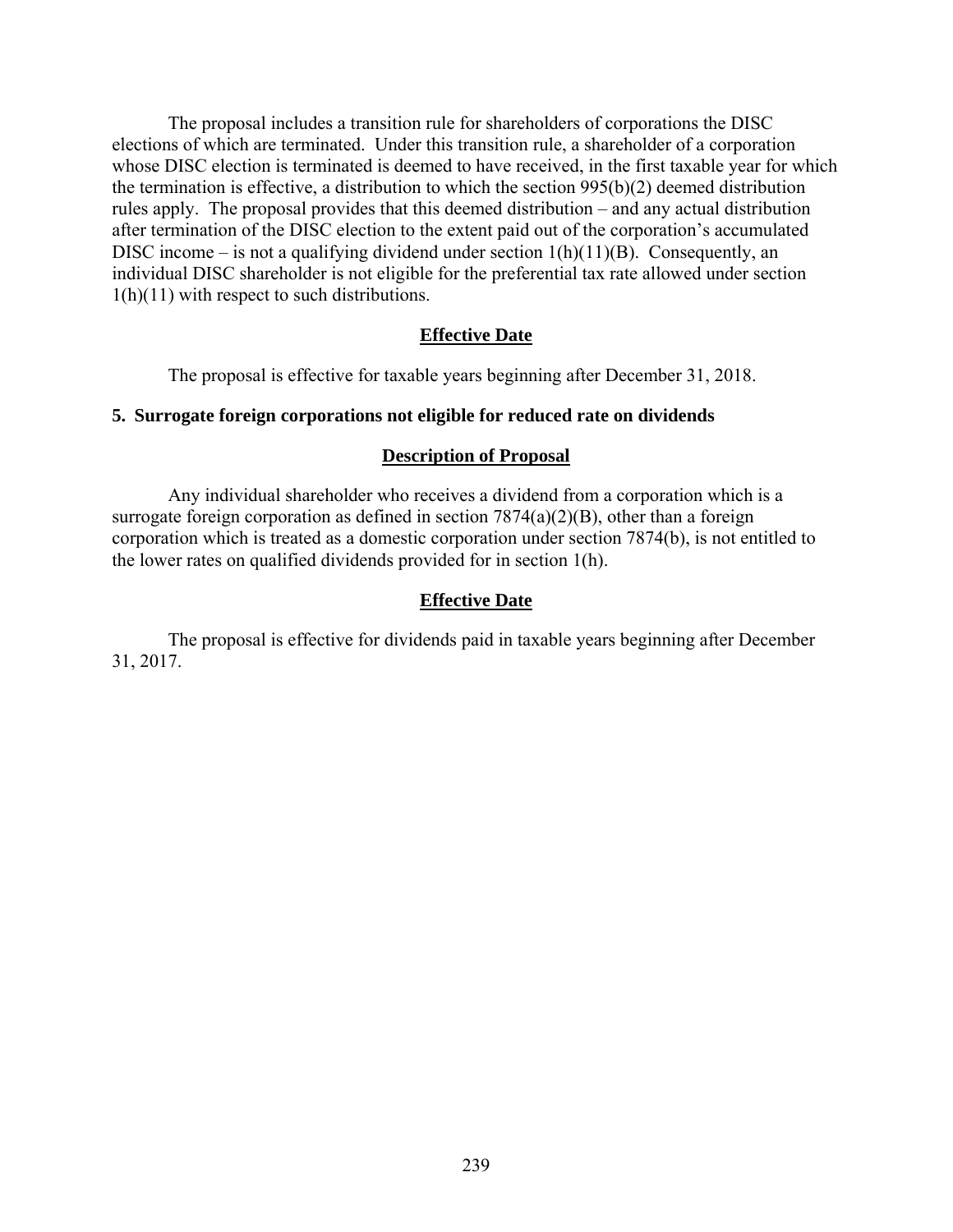### **E. Modifications Related to Foreign Tax Credit System**

## **1. Repeal of section 902 indirect foreign tax credits; determination of section 960 credit on current year basis**

### **Description of Proposal**

The proposal repeals the deemed-paid credit with respect to dividends received by a domestic corporation which owns 10 percent or more of the voting stock of a foreign corporation.

A deemed-paid credit is provided with respect to any income inclusion under subpart F. The deemed-paid credit is limited to the amount of foreign income taxes properly attributable to the subpart F inclusion. Foreign income taxes under the proposal include income, war profits, or excess profits taxes paid or accrued by the CFC to any foreign country or possession of the United States. The proposal eliminates the need for computing and tracking cumulative tax pools.

Additionally, the proposal provides rules applicable to foreign taxes attributable to distributions from previously taxed earnings and profits, including distributions made through tiered-CFCs.

 The Secretary is granted authority under the proposal to provide regulations and other guidance as may be necessary and appropriate to carry out the purposes of this proposal. It is anticipated that the Secretary would provide regulations with rules for allocating taxes similar to rules in place for purposes of determining the allocation of taxes to specific foreign tax credit baskets.816 Under such rules, taxes are not attributable to an item of subpart F income if the base upon which the tax was imposed does not include the item of subpart F income. For example, if foreign law exempts a certain type of income from its tax base, no deemed-paid credit results from the inclusion of such income as subpart F. Tax imposed on income that is not included in subpart F income, is not considered attributable to subpart F income.

In addition to the rules described in this section, the proposal makes several conforming amendments to various other sections of the Code reflecting the repeal of section 902 and the modification of section 960. These conforming amendments include amending the section 78 gross-up provision to apply solely to taxes deemed paid under the amended section 960.

## **Effective Date**

The proposal is effective for taxable years of foreign corporation beginning after December 31, 2017, and for taxable years of U.S. shareholders in which or with which such taxable years of foreign corporations end.

 <sup>816</sup> See Treas. Reg. sec. 1.904-6(a).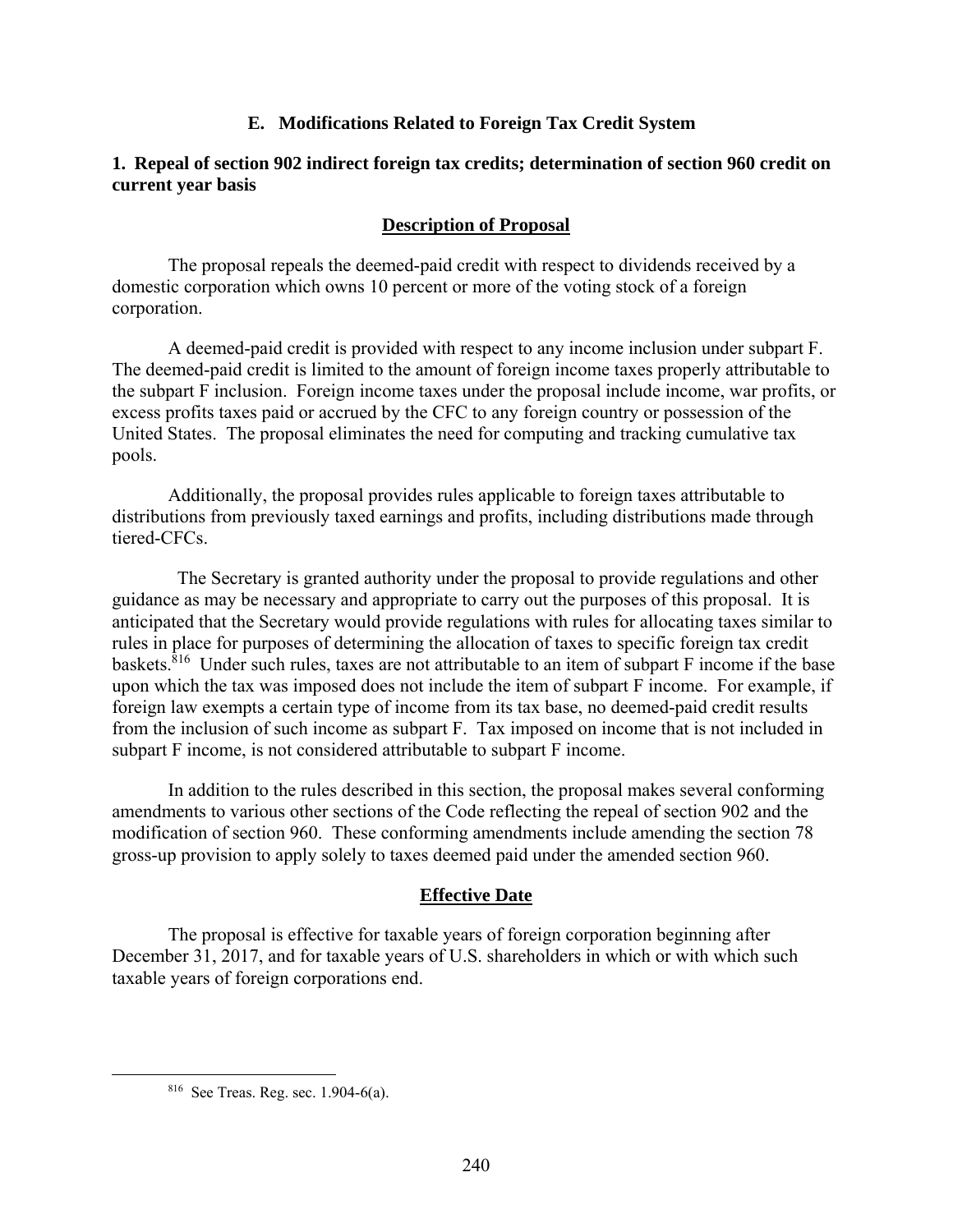### **2. Separate foreign tax credit limitation basket for foreign branch income**

### **Description of Proposal**

The proposal requires foreign branch income to be allocated to a specific foreign tax credit basket. Foreign branch income is the business profits of a U.S. person which are attributable to one or more QBUs in one or more foreign countries.

Under this proposal, business profits of a QBU shall be determined under rules established by the Secretary. Business profits of a QBU shall not, however, include any income which is passive category income.

### **Effective Date**

The proposal is effective for taxable years beginning after December 31, 2017.

### **3. Acceleration of election to allocate interest, etc., on a worldwide basis**

### **Description of Proposal**

This proposal accelerates the effective date of the worldwide interest allocation rules to apply to taxable years beginning after December 31, 2017, rather than to taxable years beginning after December 31, 2020.

### **Effective Date**

The proposal is effective for taxable years beginning after December 31, 2017.

### **4. Source of income from sales of inventory determined solely on basis of production activities**

## **Description of Proposal**

Under this proposal, gains, profits, and income from the sale or exchange of inventory property produced partly in, and partly outside, the United States is allocated and apportioned on the basis of the location of production with respect to the property. For example, income derived from the sale of inventory property to a foreign jurisdiction is sourced wholly within the United States if the property was produced entirely in the United States, even if title passage occurred elsewhere. Likewise, income derived from inventory property sold in the United States, but produced entirely in another country, is sourced in that country even if title passage occurs in the United States. If the inventory property is produced partly in, and partly outside, the United States, however, the income derived from its sale is sourced partly in the United States.

## **Effective Date**

The proposal is effective for taxable years beginning after December 31, 2017.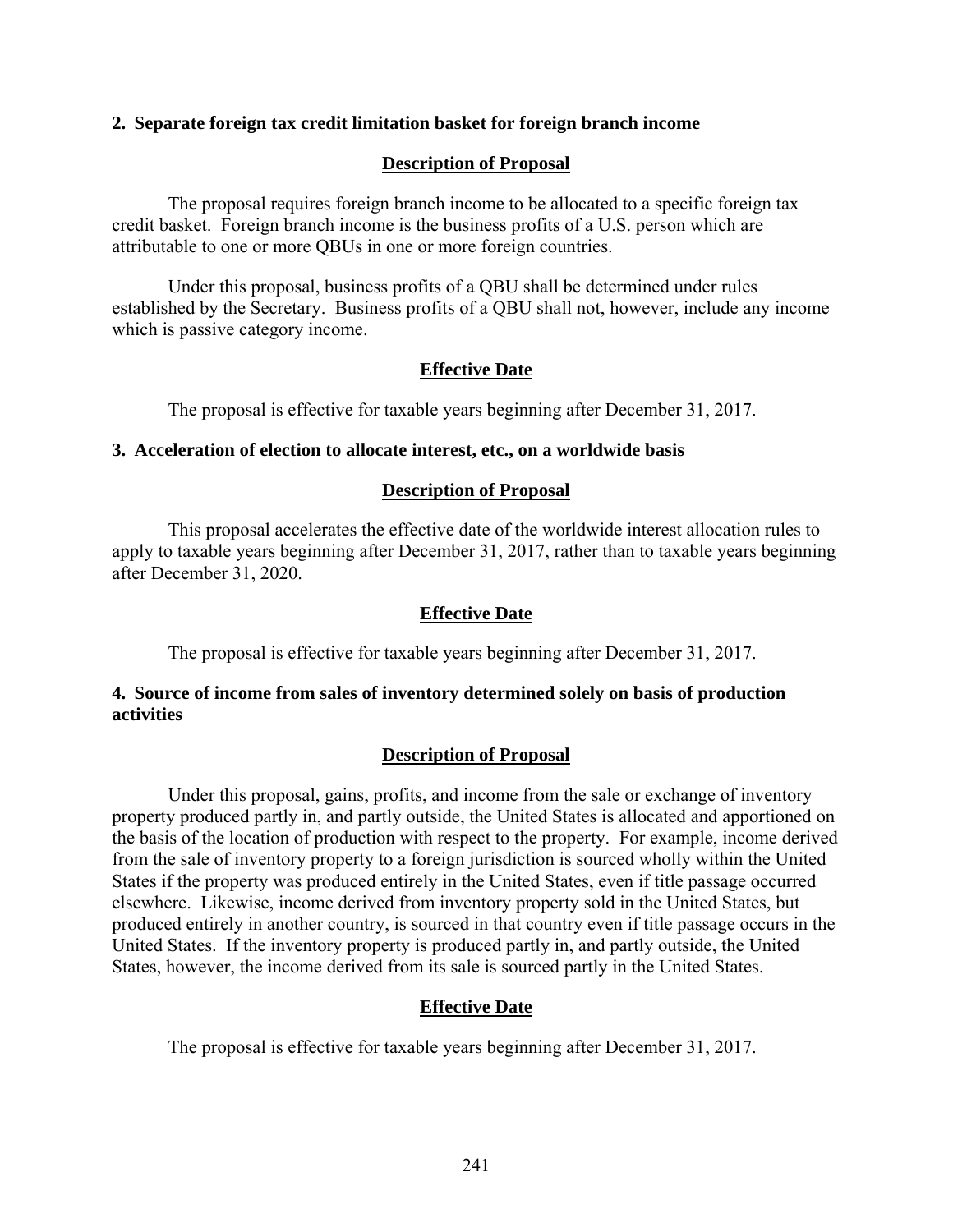### **F. Inbound Provisions**

### **1. Base erosion and anti-abuse tax**

### **Description of Proposal**

#### **Tax on base erosion payments**

Under the proposal, an applicable taxpayer is required to pay a tax equal to the base erosion minimum tax amount for the taxable year. The base erosion minimum tax amount means, with respect to an applicable taxpayer for any taxable year, the excess of 10-percent of the modified taxable income of the taxpayer for the taxable year over an amount equal to the regular tax liability (defined in section 26(b)) of the taxpayer for the taxable year reduced (but not below zero) by the excess (if any) of credits allowed under Chapter 1 over the credit allowed under section 38 (general business credits) for the taxable year allocable to the research credit under section 41(a).

Modified taxable income means the taxable income of the taxpayer computed under Chapter 1 for the taxable year, determined without regard to any base erosion tax benefit with respect to any base erosion payment, or the base erosion percentage of any net operating loss deduction allowed under section 172 for the taxable year.

A base erosion payment generally means any amount paid or accrued by a taxpayer to a foreign person that is a related party of the taxpayer and with respect to which a deduction is allowable, including any amount paid or accrued by the taxpayer to the related party in connection with the acquisition by the taxpayer from the related party of property of a character subject to the allowance of depreciation (or amortization in lieu of depreciation). A base erosion payment also includes any amount that constitutes reductions in gross receipts of the taxpayer that is paid to or accrued by the taxpayer with respect to: (1) a surrogate foreign corporation which is a related party of the taxpayer, and (2) a foreign person that is a member of the same expanded affiliated group as the surrogate foreign corporation. A surrogate foreign corporation has the meaning given in section 7874(a)(2), but does not include a foreign corporation treated as a domestic corporation under section 7874(b).

A base erosion tax benefit means any deduction allowed with respect to a base erosion payment for the taxable year.

Any base erosion tax benefit attributable to any base erosion payment on which tax is imposed by sections 871 or 881 and with respect to which tax has been deducted and withheld under sections 1441 or 1442, is not taken into account in computing modified taxable income as defined above. If the rate of tax required to be deducted and withheld under sections 1441 or 1442 with respect to any base erosion payment is reduced, the above exclusion only applies in proportion to such reduction.

The base erosion percentage means for any taxable year, the percentage determined by dividing the aggregate amount of base erosion tax benefits of the taxpayer for the taxable year by the aggregate amount of the deductions allowable to the taxpayer under Chapter 1 for the taxable year, taking into account base erosion tax benefit for which a deduction is allowed under Chapter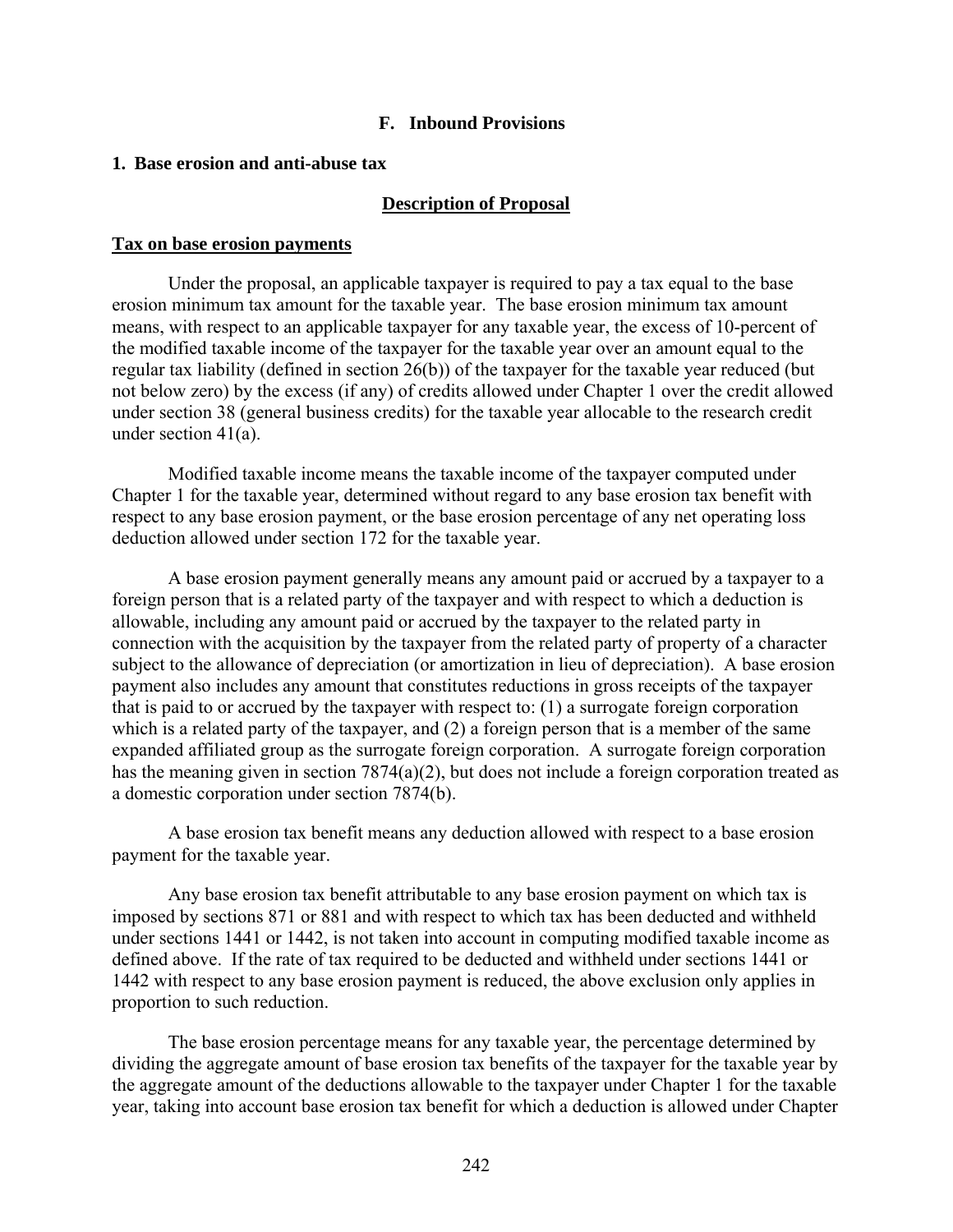1 and by not taking into account any deduction allowed under sections 172, 245A or 250 for the taxable year.

An applicable taxpayer means, with respect to any taxable year, a taxpayer: (A) which is a corporation other than a regulated investment company, a real estate investment trust, or an S corporation; (B) which has average annual gross receipts of at least \$500 million for the threetaxable-year period ending with the preceding taxable year; and (C) which has a base erosion percentage of four percent or higher for the taxable year.

In the case of a foreign person the gross receipts of which are taken into account for purposes of this proposal, only gross receipts which are taken into account in determining income effectively connected with the conduct of a trade or business within the United States is taken into account for these purposes. If a foreign person's gross receipts are aggregated with a U.S. person's gross receipts for reasons described below (on aggregation rules), the preceding sentence does not apply to the gross receipts of any U.S. person which are aggregated with the taxpayer's gross receipts.

All persons treated as a single employer under section 52(a) are treated as one person for purposes of this proposal, except that in applying section 1563 for purposes of section 52, the exception for foreign corporations under section 1563(b)(2)(C) is disregarded.

For purposes of this proposal, foreign person has the meaning given in section 6038A(c)(3).

Related party means: (i) any 25-percent owner of the taxpayer, (ii) any person who is related to the taxpayer or any 25-percent owner of the taxpayer, within the meaning of sections  $267(b)$  or  $707(b)(1)$ , and (iii) any other person related to the taxpayer within the meaning of section 482. For these purposes, section 318 regarding constructive ownership of stock applies to these related party rules except that that "10 percent" is substituted for "50 percent" in section  $318(a)(2)(C)$ , and for these purposes sections  $318(a)(3)(A)$ , (B) and (C) do not cause a U.S. person to own stock owned by a person who is not a U.S. person.

The proposal introduces additional reporting requirements under section 6038A. The Secretary of the Treasury may prescribe regulations with regard to information relating to: (A) the name, principal place of business, and country or countries in which each person is organized or resident which: (i) is a related party to the reporting corporation, and (ii) had a transaction with the reporting corporation during its taxable year, (B) the manner of relation between the reporting corporation and the person referred to in (A), and (C) transactions between the reporting corporation and each related foreign person.

In addition, for purposes of information reporting under sections 6038A and 6038C, if the reporting corporation or the foreign corporation to which section 6038C applies is an applicable taxpayer under this proposal, the information that may be required includes: (A) base erosion payments paid or accrued during the taxable year by the taxpayer to a foreign person which is a related party of the taxpayer, (B) such information as the Secretary of the Treasury finds necessary to determine the base erosion minimum tax amount of the taxpayer for the taxable year, and (C) such other information as the Secretary of the Treasury determines is necessary.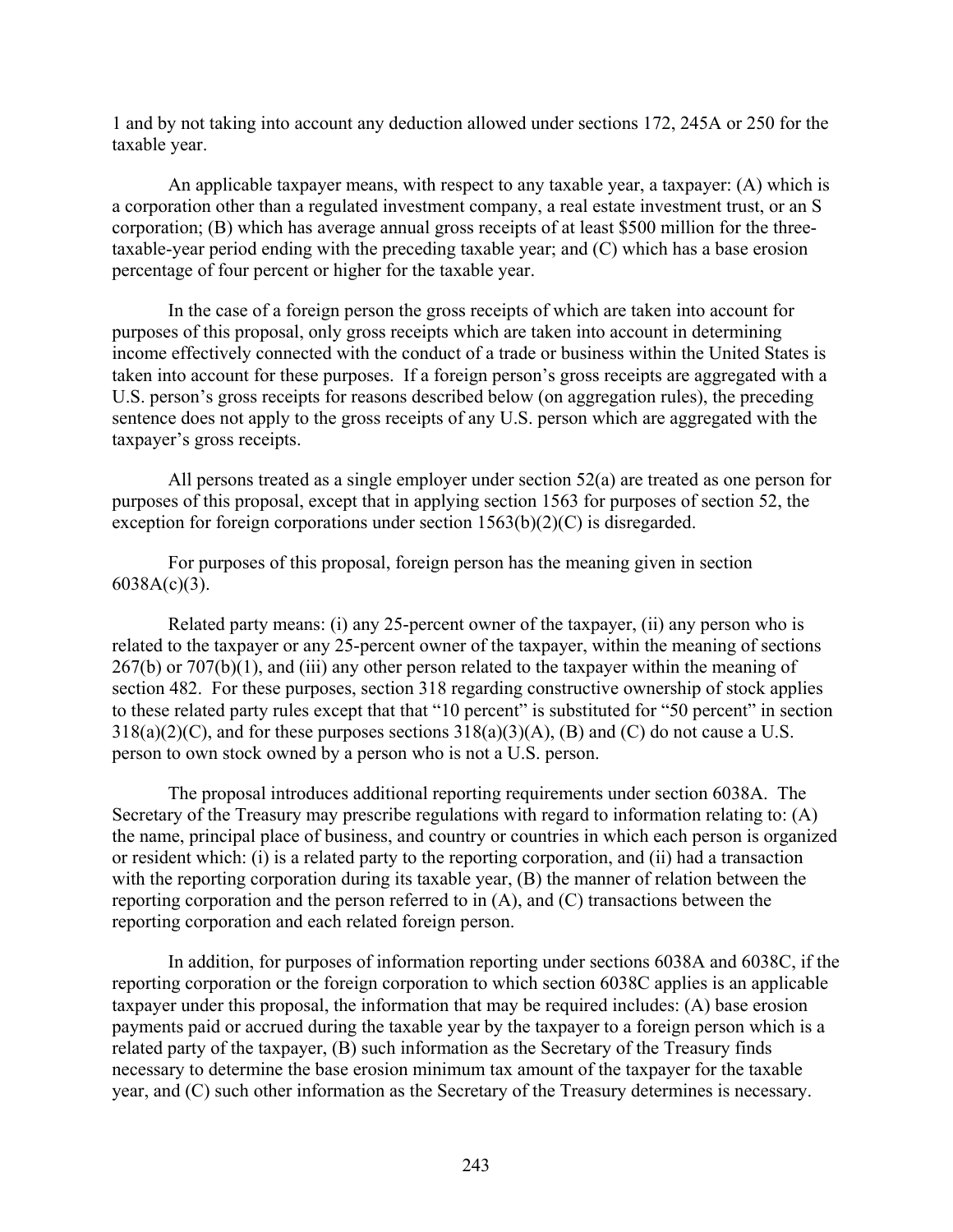The penalties provided for under sections 6038A(D)(1) and (2) are both increased to \$25,000.

# **Effective Date**

The proposal applies to base erosion payments paid or accrued in taxable years beginning after December 31, 2017.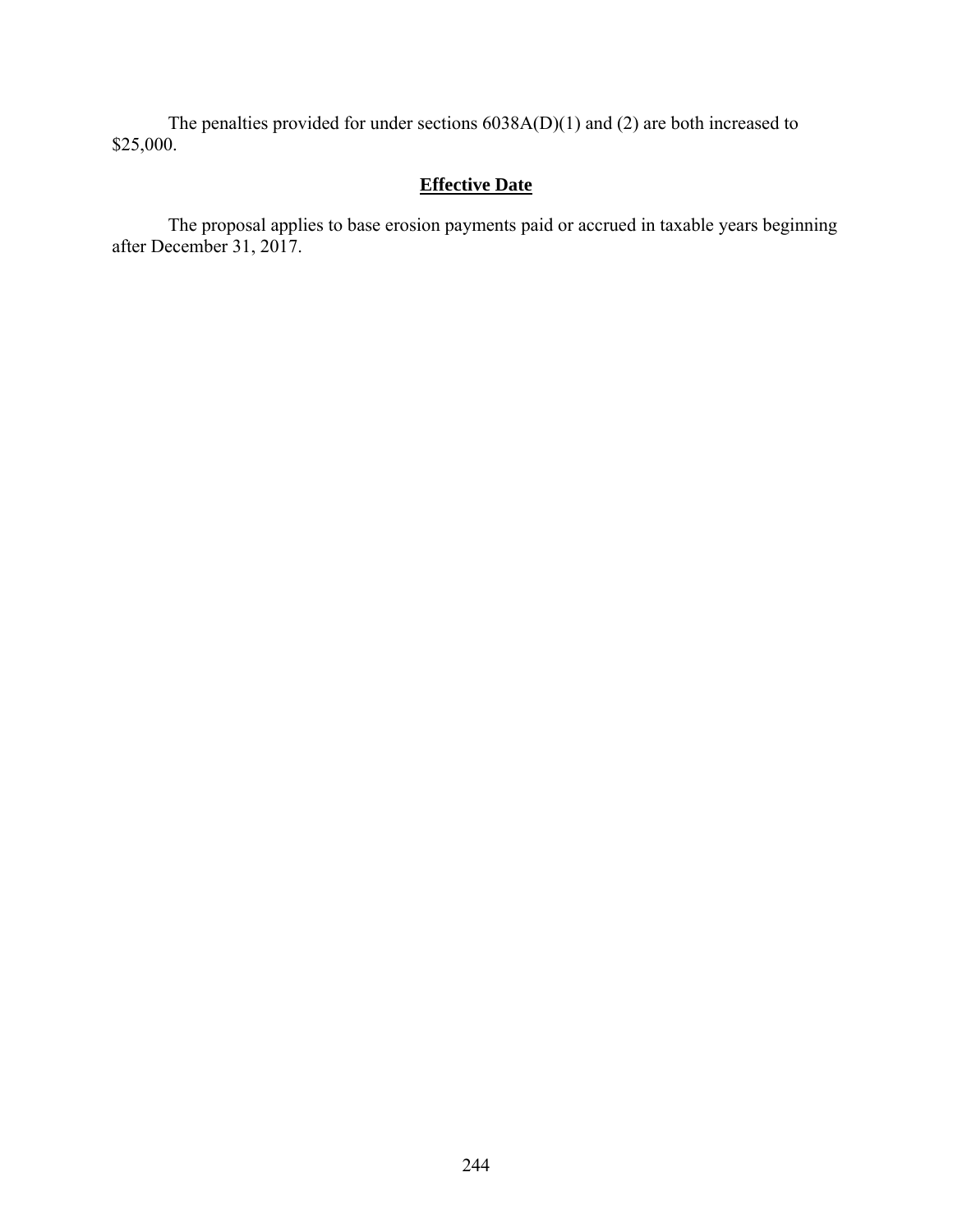#### **G. Other Provisions**

### **1. Taxation of passenger cruise gross income of foreign corporations and nonresident alien individuals**

#### **Description of Proposal**

The proposal creates a category of income defined as passenger cruise gross income, provides specific rules for determining the extent to which such income is effectively connected with the conduct of a trade or business in the United States, and removes such income from eligibility for the reciprocal exemptions of sections 873 and 883. As a result, effectively connected passenger cruise income is subject to net basis taxation. A conforming amendment to the definition of effectively connected income for purposes of the gross basis tax on international shipping income is made.

Passenger cruise gross income is all income from the operation of a commercial vessel on a covered voyage. A covered voyage is generally defined in as a voyage that would be subject to the passenger tax. An antiabuse provision is included such that if passengers embark a ship in the United States and more than 10 percent of the passengers disembark in the United States, the operation of the ship at all times between such events is treated as a covered voyage. A cruise in which all persons who embark in the United States later disembark in a foreign port, with no intervening stops, is a covered voyage.

In determining whether income is from the operation of a passenger cruise, one includes all income from actions incidental to the operation, as well as any amounts received with respect to any on- or off-board activities, services or sales with respect to passengers, whether or not the activities, sales or services are provided onboard the vessel. This includes any income from any agreement with any person with respect to the provision of the activities, services, or sales.

To determine what portion of passenger cruise gross income is effectively connected, the proposal requires a computation of the length (measured in calendar days) of the covered voyage and the portion of the voyage that occurs in U.S. territorial waters, defined as 12 nautical miles from low tide on the U.S. coastline or within the international boundary between the United States and a contiguous country. The time that the vessel is considered to be in U.S. territorial waters is compared to the total time of the voyage to arrive at the U.S. territorial waters percentage of the gross income. For purposes of this computation, any vessel in a U.S. port or within U.S. waters for any portion of a calendar day is considered to be in U.S. waters for an entire calendar day. Days during which a ship is out of service in a U.S. port for major repairs are not counted. In addition, under no circumstances is a single calendar day to be counted twice. Thus, a ship that leaves one U.S. port, exits U.S. waters and later the same calendar day again enters U.S. waters is in U.S. waters only one day.

The proposal explicitly requires that any income considered to be effectively connected under general rules without regard to the U.S. territorial percentage continues to be treated as such, even if the U.S. territorial percentage of passenger gross income is a lesser amount.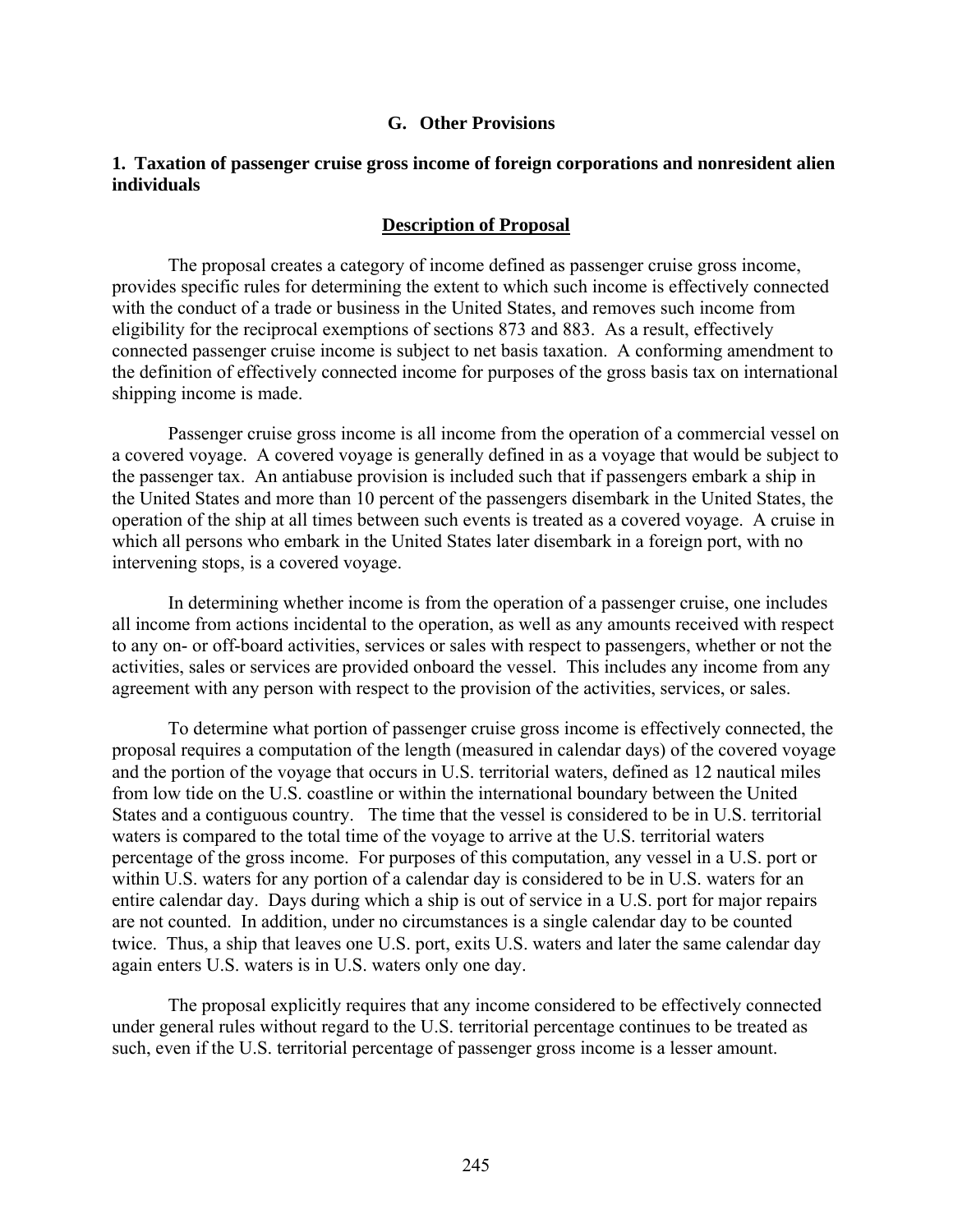### **Effective Date**

The proposal is effective for taxable years beginning after December 31, 2017.

### **2. Modification of insurance exception to the passive foreign investment company rules**

### **Description of Proposal**

The proposal modifies the requirements for a corporation the income of which is not included in passive income for purposes of the PFIC rules. The proposal replaces the test based on whether a corporation is predominantly engaged in an insurance business with a test based on the corporation's insurance liabilities. The requirement that the foreign corporation would be subject to tax under subchapter L if it were a domestic corporation is retained.

Under the proposal, passive income for purposes of the PFIC rules does not include income derived in the active conduct of an insurance business by a corporation (1) that would be subject to tax under subchapter L if it were a domestic corporation; and (2) the applicable insurance liabilities of which constitute more than 25 percent of its total assets as reported on the company's applicable financial statement for the last year ending with or within the taxable year.

For the purpose of the proposal's exception from passive income, applicable insurance liabilities means, with respect to any property and casualty or life insurance business (1) loss and loss adjustment expenses, (2) reserves (other than deficiency, contingency, or unearned premium reserves) for life and health insurance risks and life and health insurance claims with respect to contracts providing coverage for mortality or morbidity risks. This includes loss reserves for property and casualty, life, and health insurance contracts and annuity contracts. Unearned premium reserves with respect to any type of risk are not treated as applicable insurance liabilities for purposes of the proposal. For purposes of the proposal, the amount of any applicable insurance liability may not exceed the lesser of such amount (1) as reported to the applicable insurance regulatory body in the applicable financial statement (or, if less, the amount required by applicable law or regulation), or (2) as determined under regulations prescribed by the Secretary.

An applicable financial statement is a statement for financial reporting purposes that (1) is made on the basis of generally accepted accounting principles, (2) is made on the basis of international financial reporting standards, but only if there is no statement made on the basis of generally accepted accounting principles, or (3) except as otherwise provided by the Secretary in regulations, is the annual statement required to be filed with the applicable insurance regulatory body, but only if there is no statement made on either of the foregoing bases. Unless otherwise provided in regulations, it is intended that generally accepted accounting principles means U.S. GAAP.

The applicable insurance regulatory body means, with respect to any insurance business, the entity established by law to license, authorize, or regulate such insurance business and to which the applicable financial statement is provided. For example, in the United States, the applicable insurance regulatory body is the State insurance regulator to which the corporation provides its annual statement.